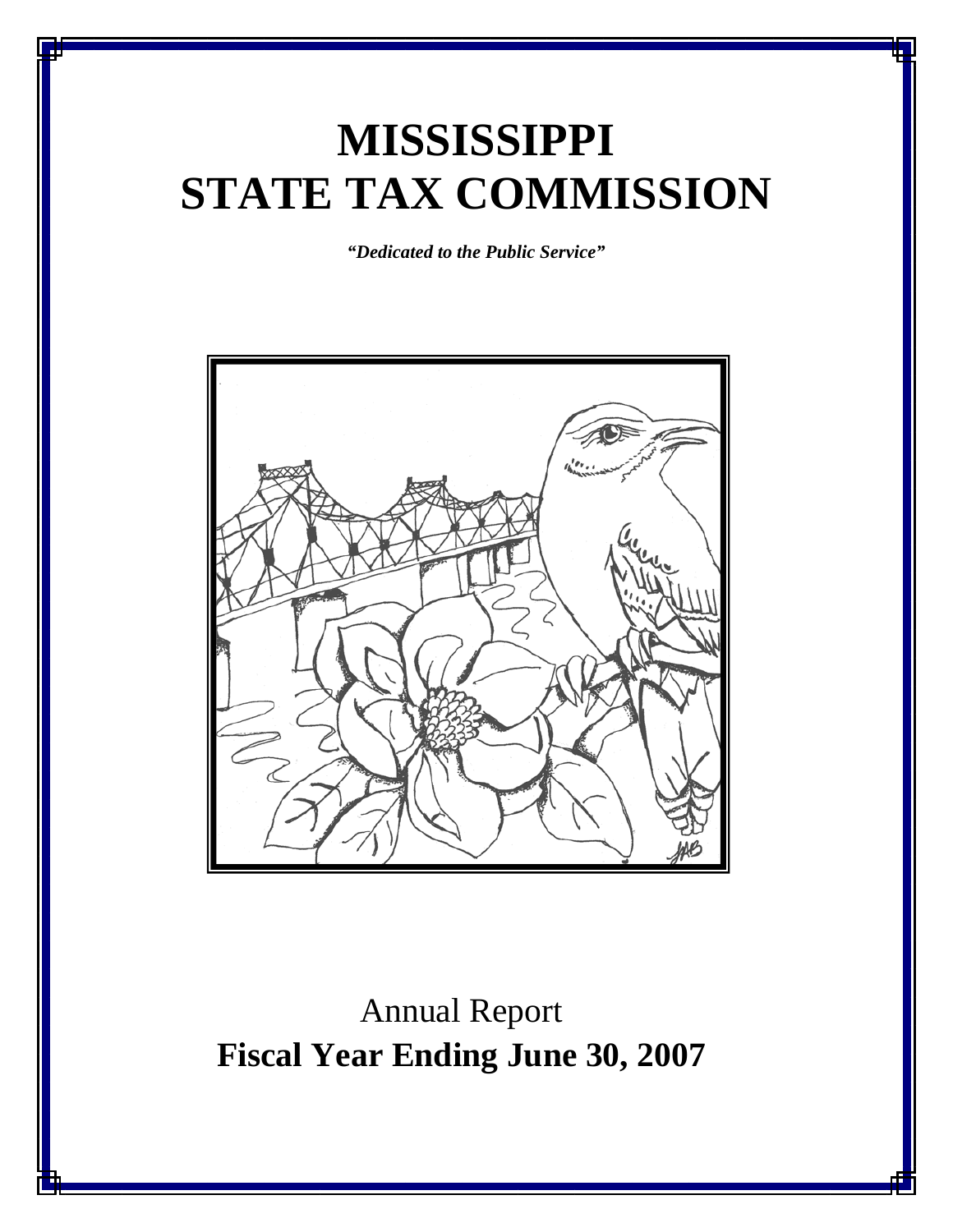December 2007

 Governor Haley Barbour Lieutenant Governor Amy Tuck Speaker William J. McCoy Members of the Mississippi Legislature

Ladies and Gentlemen:

This annual report has been prepared for you and presents financial and statistical data pertaining to the Mississippi State Tax Commission for the fiscal year ending June 30, 2007.

A detailed analysis of Tax Commission collections, including general and special fund receipts, industry classifications of taxes by city and county, and city diversions are included in this report.

The Tax Commission is dedicated to the public service, and we trust that you will find this historical representation useful.

Respectfully,

Joseph L. Blount Chairman and Commissioner of Revenue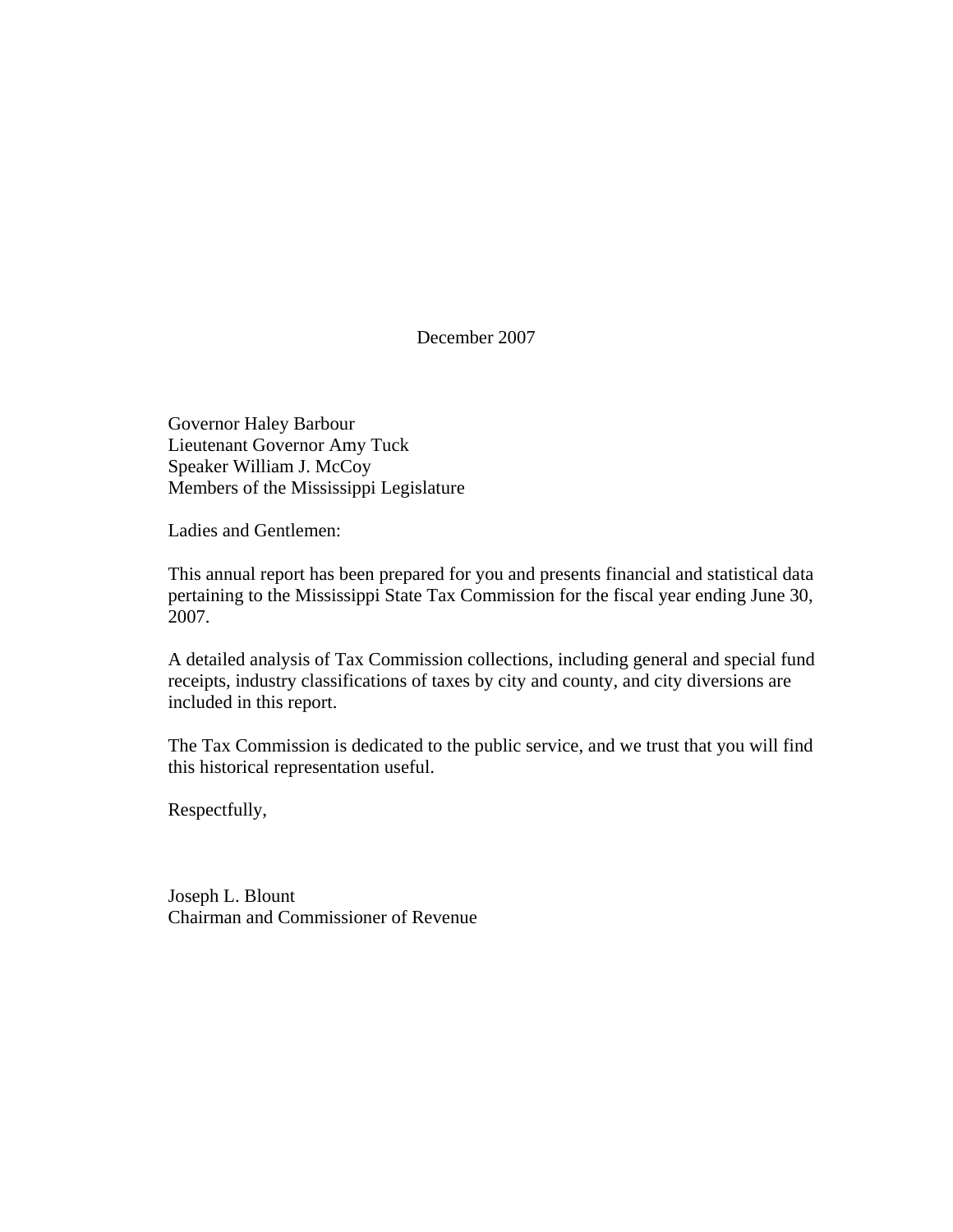

**Haley Barbour, Governor State of Mississippi**

# **MISSISSIPPI** **STATE TAX COMMISSION**





**Donald L. Green Associate Commissioner**

**Joseph L. Blount Chairman and Commissioner of Revenue** 



**James C. Wilkinson Associate Commissioner**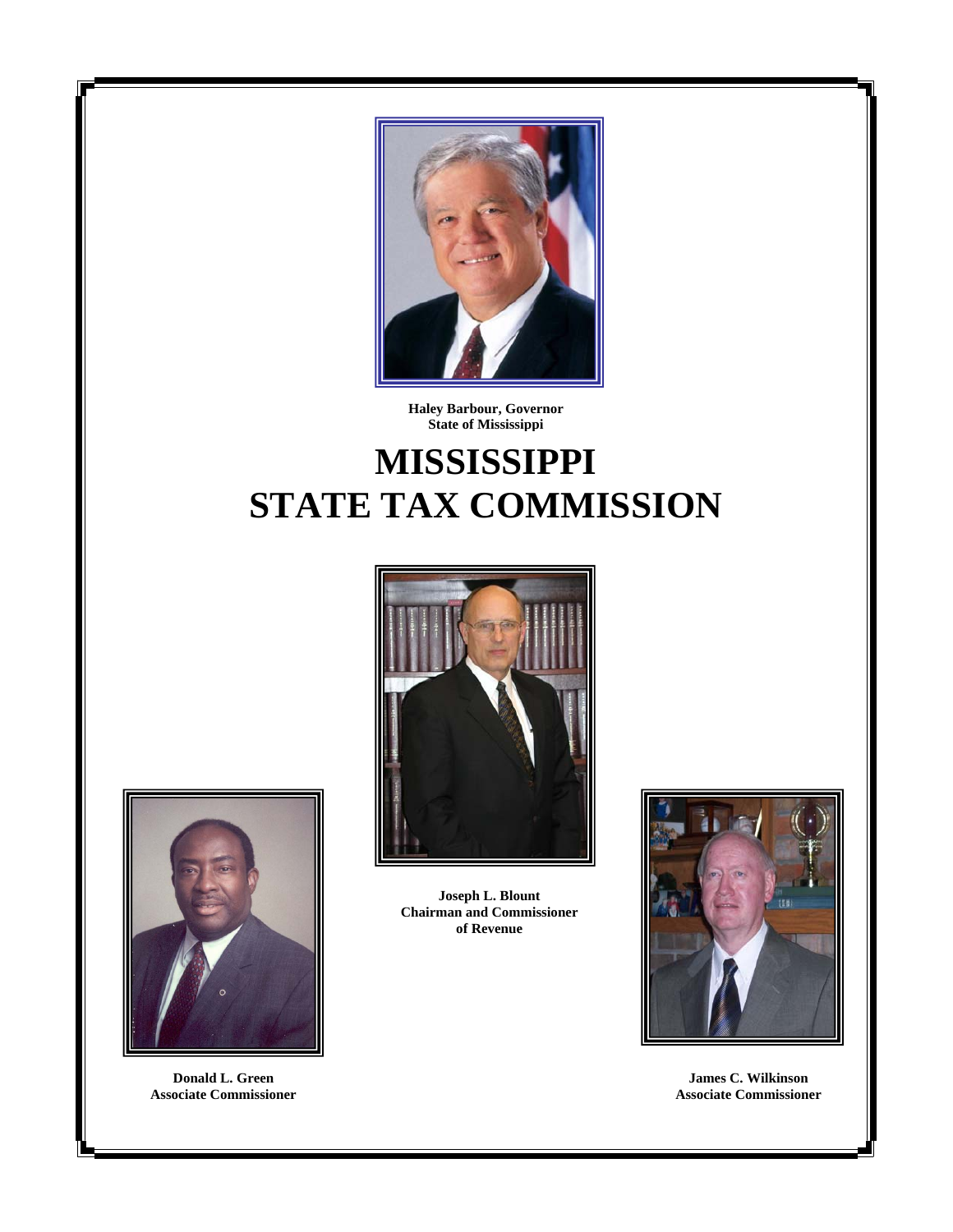## **Table of Contents**

### **Office of State Tax Commissioner**

### **General Fund Receipts**

## **Ad Valorem Tax and Homestead Exemption**

| Comparative Statement of Assessments – Public Services & Transportation: Calendar Year 2000 – 200624 |  |
|------------------------------------------------------------------------------------------------------|--|
|                                                                                                      |  |
|                                                                                                      |  |
|                                                                                                      |  |
|                                                                                                      |  |
|                                                                                                      |  |
|                                                                                                      |  |
|                                                                                                      |  |
| Homestead Exemption Actual Tax Loss: Counties and Municipal Separate School Districts 32             |  |
|                                                                                                      |  |
|                                                                                                      |  |
|                                                                                                      |  |
|                                                                                                      |  |

### **Office of Alcohol Beverage Control**

| Collections and Transfers of Revenue: Fiscal Year Ending June 30, 2007 with Comparative Figures for 200641 |  |
|------------------------------------------------------------------------------------------------------------|--|
| Revolving Fund Statement of Operations: For FY Ending June 30, 2007 with Comparative Figures for 2006 42   |  |
|                                                                                                            |  |
|                                                                                                            |  |
|                                                                                                            |  |
|                                                                                                            |  |
|                                                                                                            |  |

## **Income and Franchise Tax**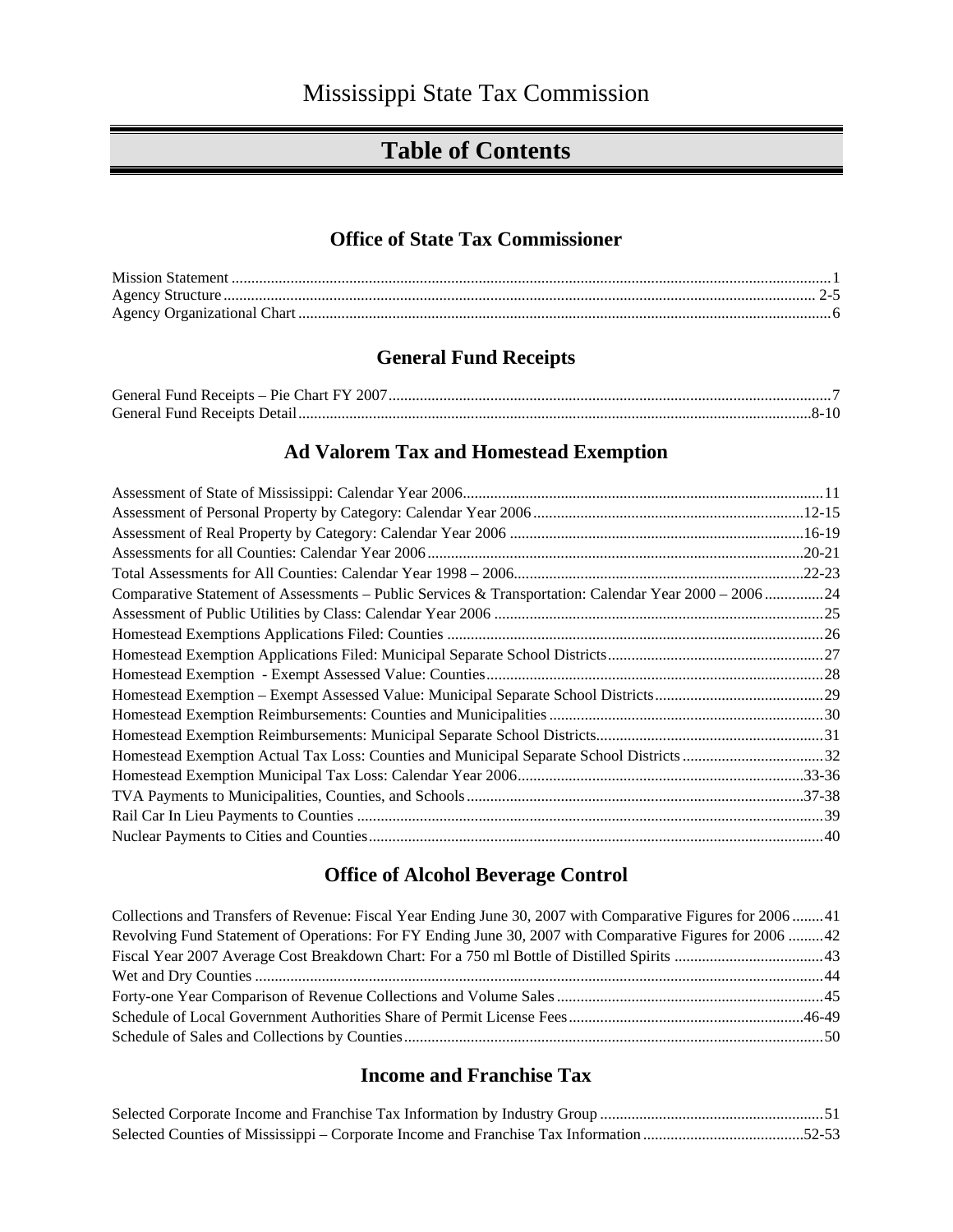## **Table of Contents**

## **Gaming and Severance**

## **Petroleum Tax**

## **Privilege Tax and Title**

### **Sales Tax**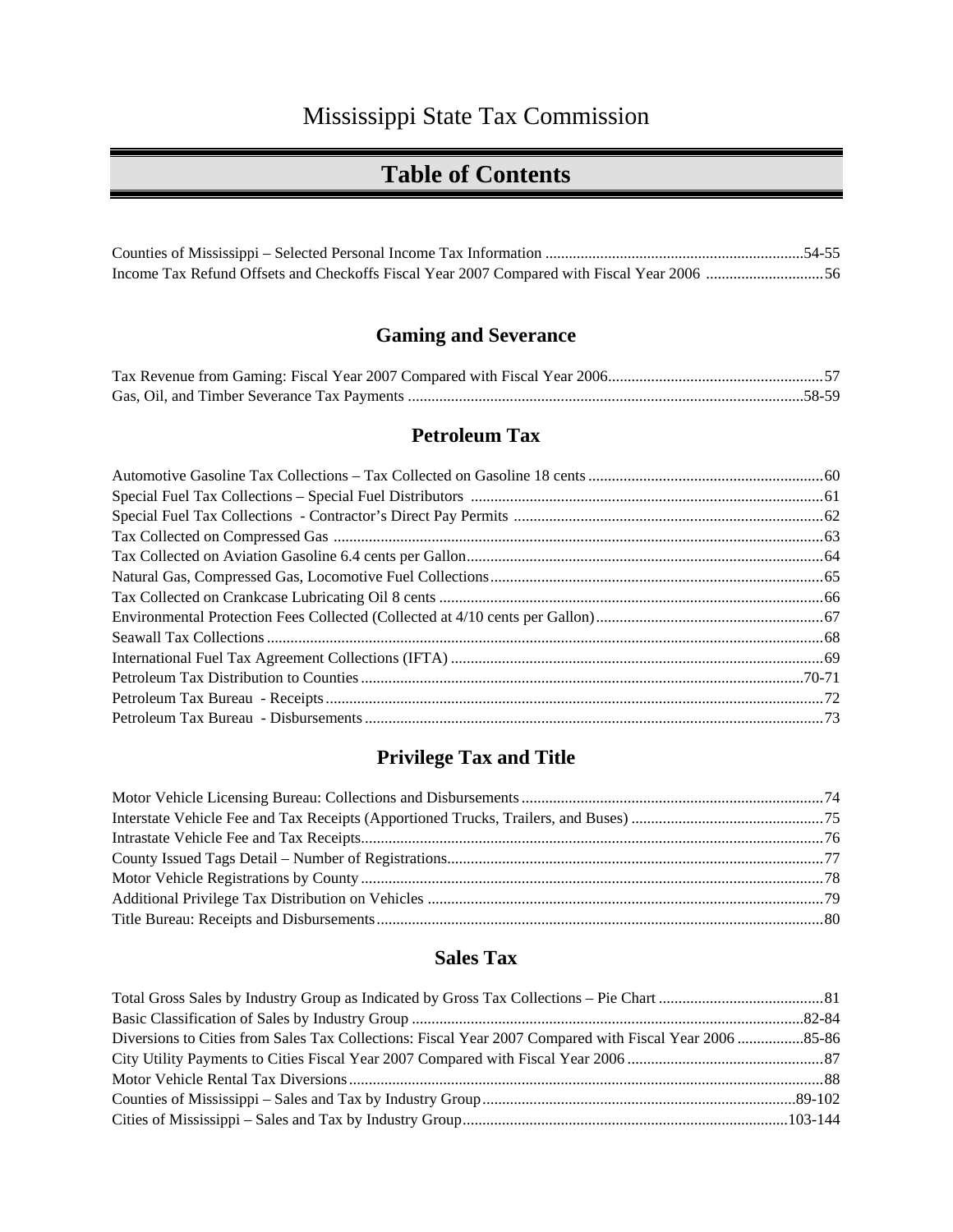## *Mississippi State Tax Commission*



## **Mission Statement**

"The fundamental mission of the *Mississippi State Tax Commission* is to be the mechanism through which the citizens of the State of Mississippi fund their public services."

## **Vision Statement**

"To efficiently and effectively accomplish the mission with integrity while demonstrating courtesy toward those we serve."

\*\*\*\*\*\*\*\*\*\*\*\*\*\*\*\*\*\*\*\*\*\*\*\*\*\*\*\*\*\*\*\*\*\*\*\*\*

The State Tax Commission is responsible for the majority of revenue generating activities for the State, including taxation, licensing and registration, wholesaling of alcoholic beverages, and statewide property appraisal. These revenue-generating activities account for over six billion dollars in revenue to the state each year, millions of which go to other governmental entities, and are the primary vehicle for the funding of state services provided to the citizenry of Mississippi. These services include police and fire, road construction and maintenance, schools and universities, public assistance and welfare, and so on.

All of these services to the public, and many other entities, receive their operation funds from the result of the State Tax Commission's activities. Thus, it is in this manner the State Tax Commission is the vehicle through which the citizenry of the state receive the public services they have come to know and count on. The link the State Tax Commission plays in ensuring the ongoing activity of the state is vital.

*"Dedicated to the Public Service"*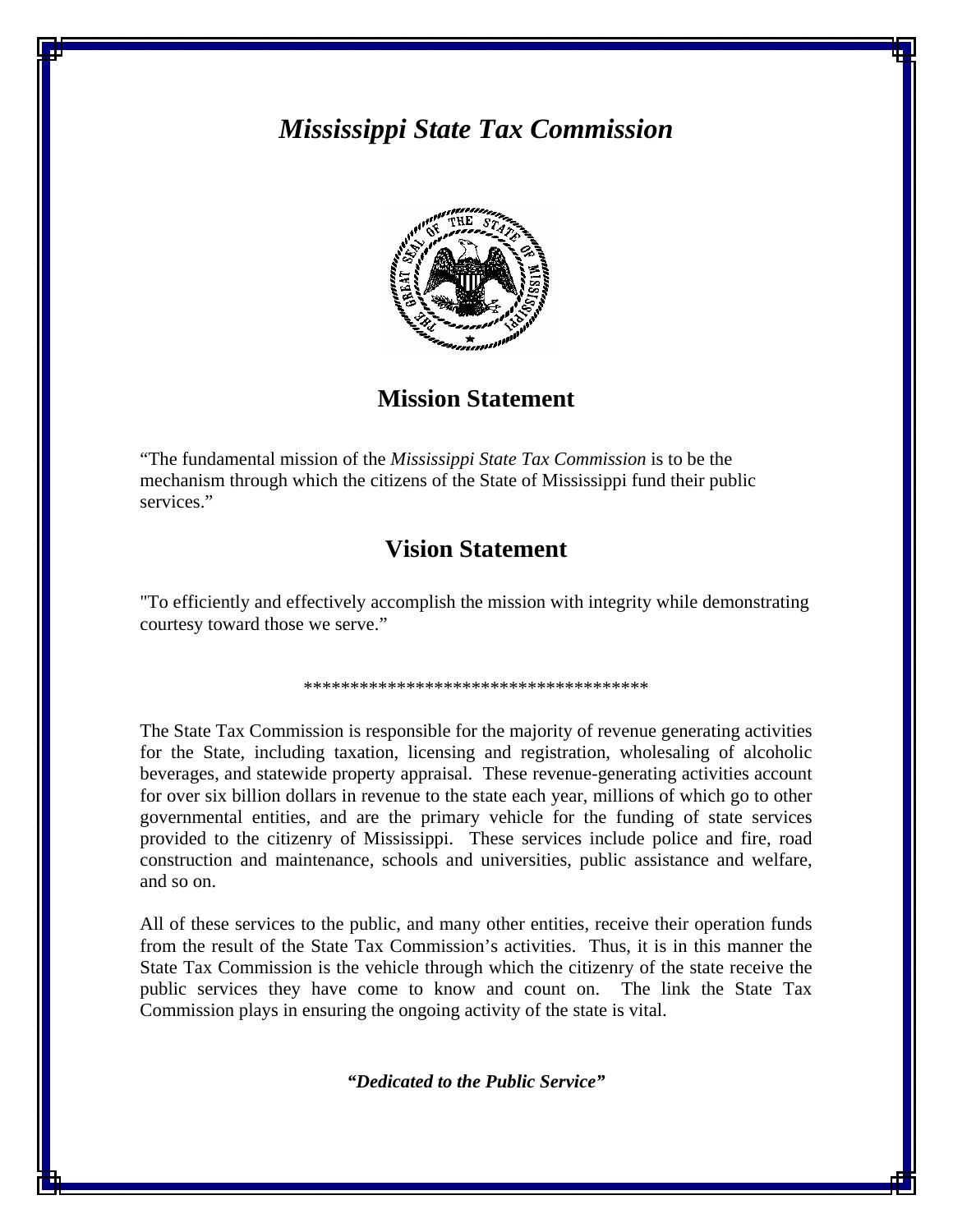## **MISSISSIPPI STATE TAX COMMISSION AGENCY STRUCTURE**

The Mississippi State Tax Commission is led by the Chairman and Commissioner of Revenue who is appointed by the Governor. The Chairman is assisted by the Deputy Commissioner and the Director of Communications. There are two Associate Commissioners who are appointed by the Governor. The Chairman and Associate Commissioners meet for the purpose of hearing appeals made on Board of Review rulings and to approve Property and ABC matters.

The State Tax Commission is statutorily responsible for the majority of revenue generating activities for the State. The major functional areas of the Commission are taxation, licensing and registration, and controlling alcohol beverages. These functions are carried out through the collaboration of seven offices: the Office of Administrative Services, the Office of Information Technologies, the Office of Alcohol Beverage Control, the Office of Audit and Compliance, the Office of Tax Policy and Economic Development, the Office of Property Tax, and the Office of Revenue. These offices are supported by the Board of Review, the Legal Division, and the Human Resources Division.

In addition to the collection of taxes, the State Tax Commission determines the tax diversions to counties, municipalities and such special funds as provided by law within the State of Mississippi. The State Tax Commission also interacts with the United States Internal Revenue Service with regard to income taxes and with other states as necessary.

The **OFFICE OF ADMINISTRATIVE SERVICES** is responsible for providing administrative and support services for the State Tax Commission as well as accounting for the State's tax revenue. This support includes Accounting, Processing, Purchasing and the Print Shop.

The *Accounting Bureau* is responsible for administration of the agency's budget, the State Tax Commission assets, employee payroll information, employee benefits, deposit and reconciliation of tax collections, recording and refunding cash bonds, tax diversions and statistical reporting.

The *Processing Bureau* is responsible for the frontend processing of \$6 billion in tax revenue generated by tax returns and documents. This Bureau accomplishes that by insuring that returns and payments received by the State Tax Commission are properly recorded and deposited. This efficient processing of tax returns and payments is critical to the timely collection and deposit of tax revenue.

The **Purchasing Division** promotes the objectives of the State Tax Commission by providing necessary supplies, equipment, and services. This Division, centralized under the Office of Administrative Services, utilizes an approved purchasing process to obtain goods and services, of the best quality, at the lowest price, from the right source, and in a timely and organized manner. The Purchasing Division is also responsible for facilities maintenance and security at our main office location.

The **Print Shop Division** is responsible for the bulk of printing requirements for the agency. The printing includes tax forms for about fifty different tax types involving 600-700 different forms, agency law and regulation books, forms for internal use, manuals, Alcohol Beverage Control price books, assessment logs, and the agency newsletter. Additionally, it serves as the agency's distribution center for tax forms, law updates and informational letters to taxpayers, tax practitioners, libraries, businesses, and State Tax Commission district offices. All incoming and outgoing mail is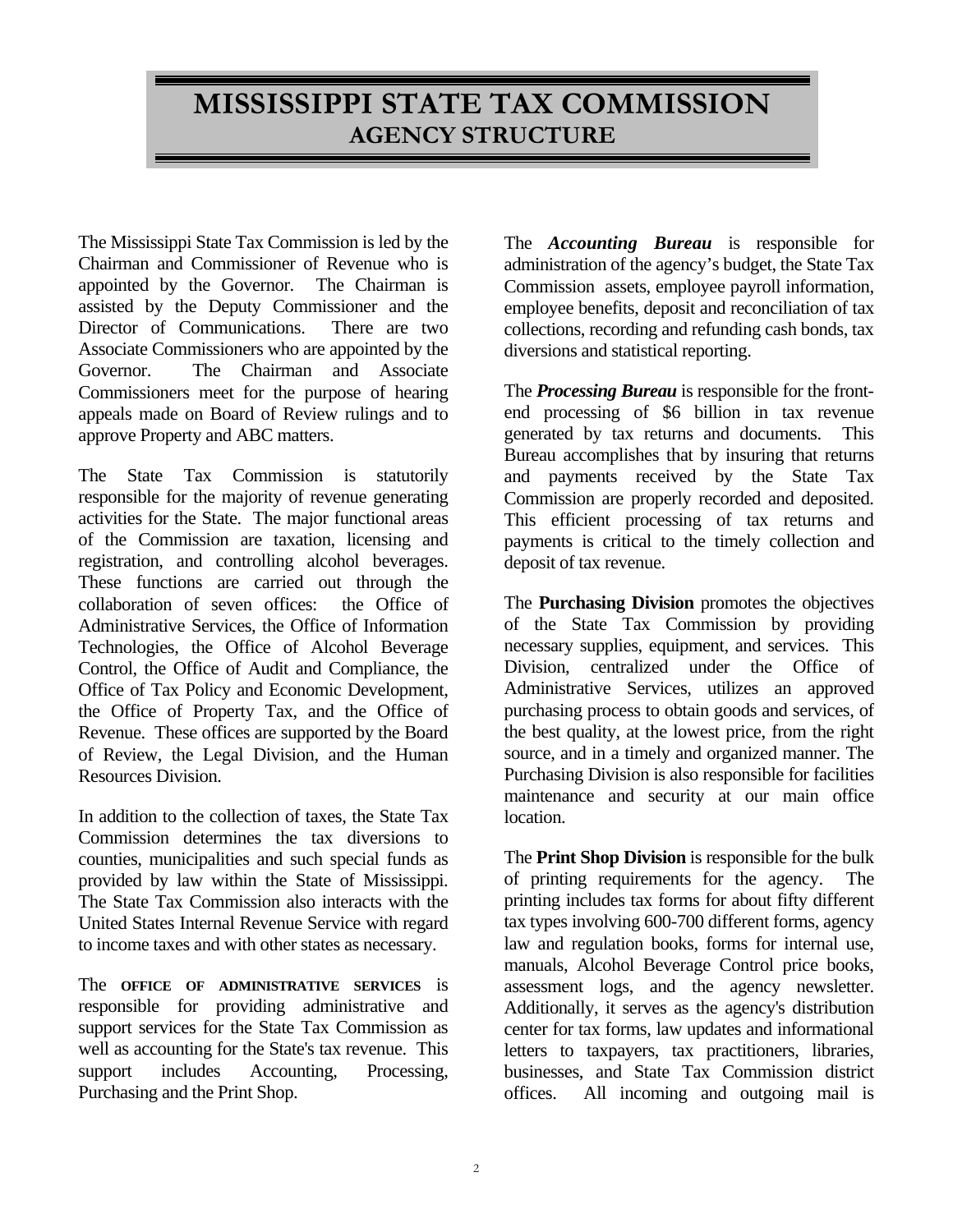transported from and to the U.S. Post Office via Print Shop personnel.

The **OFFICE OF INFORMATION TECHNOLOGIES** is responsible for all aspects of computing within the State Tax Commission. It is currently structured around two organizational units. The first of these**,** *Infrastructure and Support*, is responsible for providing and maintaining hardware and existing operating software to support the business operations of the State Tax Commission. This includes teams to provide application support, support of Title Registration Information Systems, support of Alcohol Beverage Control Information Systems, network services, computer operations, and electronic interfaces.

The second unit, *Systems Delivery***,** is responsible for systems analysis, development, testing, and deployment of all new application systems in support of the State Tax Commission business operations. This includes teams to do GUI development, business logic development, persistence development, core services development, data resources management, legacy systems, documentation, and quality management. The primary focus of this unit at this time is the building of the integrated tax system, Phoenix.

The **OFFICE OF ALCOHOL BEVERAGE CONTROL** has three main responsibilities: licensing alcohol beverage retailers, distributing alcohol beverages of over 5% alcohol by weight to over 1,600 retail outlets, and enforcing alcohol beverage laws and certain laws regulating beer.

In order to meet its responsibilities, the Office of Alcohol Beverage Control (ABC) is organized into four functional areas. Accounting and Ordering Processing Division, Bureau of Enforcement, Purchasing Division, and Warehouse Bureau.

The **Accounting & Order Processing Division** has two primary functions. The first is to receive and process orders from licensed retailers through the internet, telephone call-in, walk-in, mail and FAX. The second function is collection and distribution of money for the state. This includes preparing invoices to vendors, collecting sales tax, excise tax, alcohol abuse tax for the Mental Health Department and the State's 24.5% profit on sales.

The *Bureau of Enforcement* consists of two interrelated groups: **Enforcement** and the **Permit Branch**. **Enforcement** is staffed by state certified law enforcement officers. Organized into districts and located throughout the state, ABC Enforcement Agents are tasked with enforcement of the Local Option ABC laws, certain laws regulating beer, and regulation of licensed businesses. By statute, ABC Enforcement Agents are directed to vigorously enforce Mississippi's prohibition laws. The **Permit Branch** processes all applications for licensing and, once permits are issued, performs all on-going maintenance to the permit status, bonds and renewals.

The **Purchasing Division** of ABC is responsible for the registration of vendors and their products, producing the quarterly Price Book, Premium Wines and Spirits List and special orders. Purchasing oversees liquor shipments into the Warehouse and provides inventory control. The ABC Price List includes 4,100 item codes for retailers to make selections.

The *Warehouse Bureau* stores the alcohol beverage inventory sold by the State Tax Commission, and fills and ships orders daily to licensed retailers. Average weekly shipments total 47,500 cases. Inventory stored at the Liquor Distribution Center in Gluckstadt averages 340,000 cases daily with an estimated value of approximately 25.9 million dollars.

The **OFFICE OF AUDIT AND COMPLIANCE** is responsible for performing audits of businesses and individuals in the field, directing compliance activities, and assisting businesses in applying for required permits, licenses, and registrations. The Office of Audit and Compliance is headquartered in the Jackson area with district offices throughout the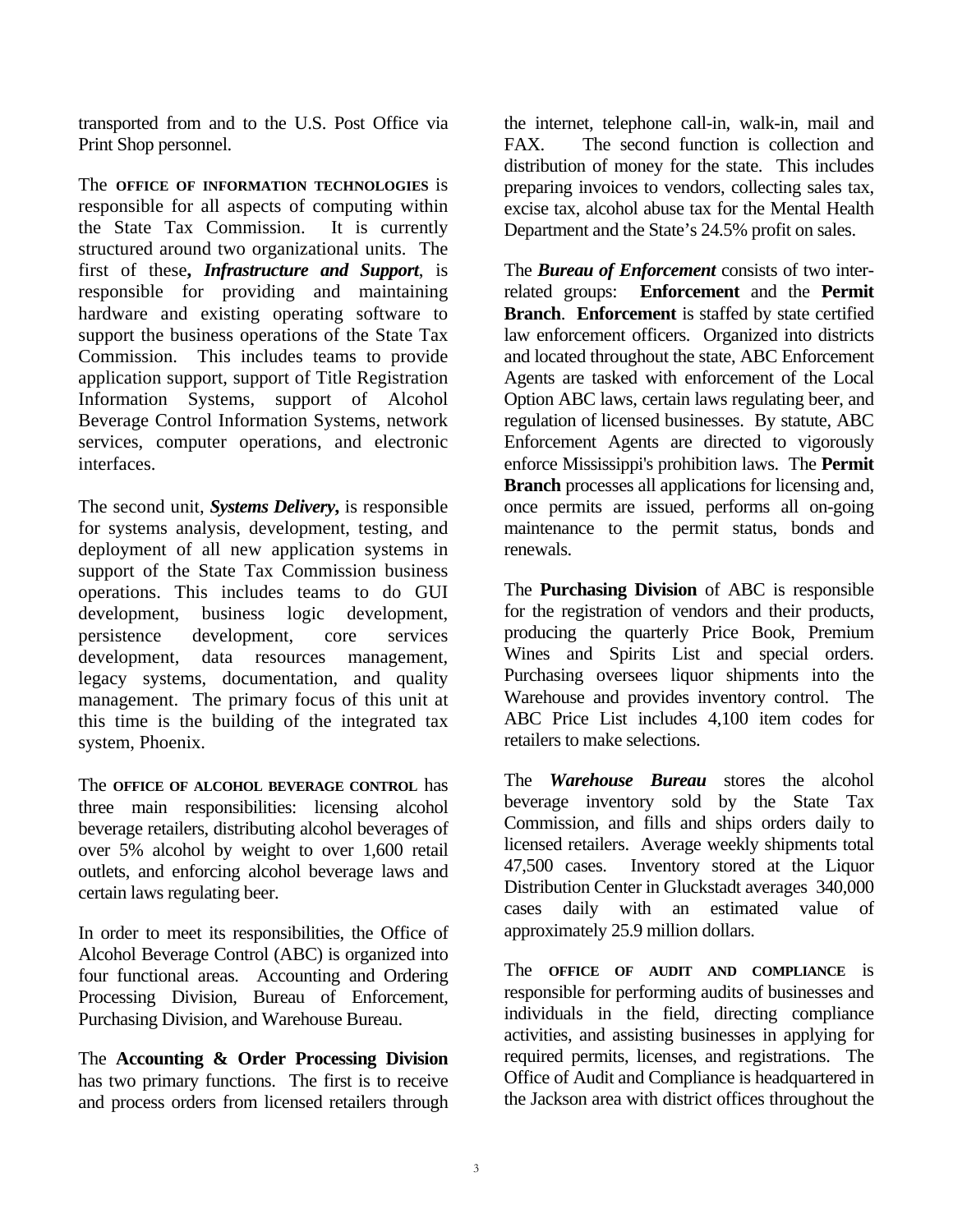State. It's mission is to obtain voluntary taxpayer compliance with Mississippi's tax laws and regulations. Its objective is to educate Mississippi taxpayers as to what taxes are owed and to monitor the State Tax Commission's tax systems to determine if the taxpayer is correctly reporting taxes owed.

The Office of Audit and Compliance consists of nine district service offices that serve all Mississippi counties. The district locations are Biloxi, Brookhaven, Columbus, Greenwood, Hattiesburg, Jackson, Meridian, Senatobia, and Tupelo.

The *Collection Bureau* of the Office of Audit and Compliance is designed primarily to assist the district revenue officers in the statewide collection of delinquent taxes. The Collection Bureau personnel assist the revenue officers in filing tax liens, issuing tax warrants, issuing tax levies, and maintaining records of these liens, warrants, and levies. Together with the district revenue officers, the Collection Bureau helps maintain an outstanding tax receivable balance that is one of the lowest in the nation.

The **OFFICE OF TAX POLICY AND ECONOMIC DEVELOPMENT** is responsible for coordinating the handling of policy issues, letter rulings and declaratory opinions as outlined in the Administrative Procedures Act, tax and revenue research for the gubernatorial and legislative bodies, and economic development incentives and issues.

The **OFFICE OF PROPERTY TAX** is responsible for monitoring property values throughout the state, investigating the work product and appraisal methods adopted by the local governing authorities in order for the State Tax Commission to equalize the valuation of property throughout the state. The *Valuation and Exemption Bureau* prepares for assessments of public utilities, private rail cars, mobile homes, motor vehicles for State Tax Commission consideration, and authorizes industrial tax exemptions. The **Homestead** 

**Branch** is responsible for reimbursing taxing units of local governing authorities for losses due to the granting of homestead exemption. The *Property Assessment Bureau* ensures consistent appraisal and valuation equalization of properties among the municipalities and counties of the State (taxes on real and personal property are collected at the local level, rather than through the State Tax Commission.)

The **OFFICE OF REVENUE** is responsible for administering taxes imposed by the State of Mississippi. In addition, Revenue personnel issues motor vehicle titles and performs registration functions related to taxation, registration and licensing of businesses and is responsible for electronic filing and tax form designs. Bureaus, divisions and branches within the Office of Revenue are identified below.

The **Registration Branch** reports directly to the Office of Revenue Director and is responsible for the main switchboard of the State Tax Commission. Along with answering the telephones, the branch registers all new businesses for sales, use, withholding, corporate, some petroleum, and various other taxes.

The *Income Tax Bureau* administers tax laws relating to Individual Income, Corporations, and Withholding. They are responsible for developing tax forms as well as the procedures and guidelines for processing these returns, the administration of taxpayer accounts, and communication with both taxpayers and other income tax collecting entities.

The *Petroleum Tax Bureau* administers tax laws relating to gasoline, special fuels, lubricating oil, compressed gas, natural gas and the International Fuel Tax Agreement. Taxpayers include petroleum product distributors, interstate motor carriers, railroads, pipeline companies, and others.

The *Motor Vehicle Licensing Bureau* administers tax laws and fees imposed for use of roads and highways within the State of Mississippi, International Registration Plan for Mississippi-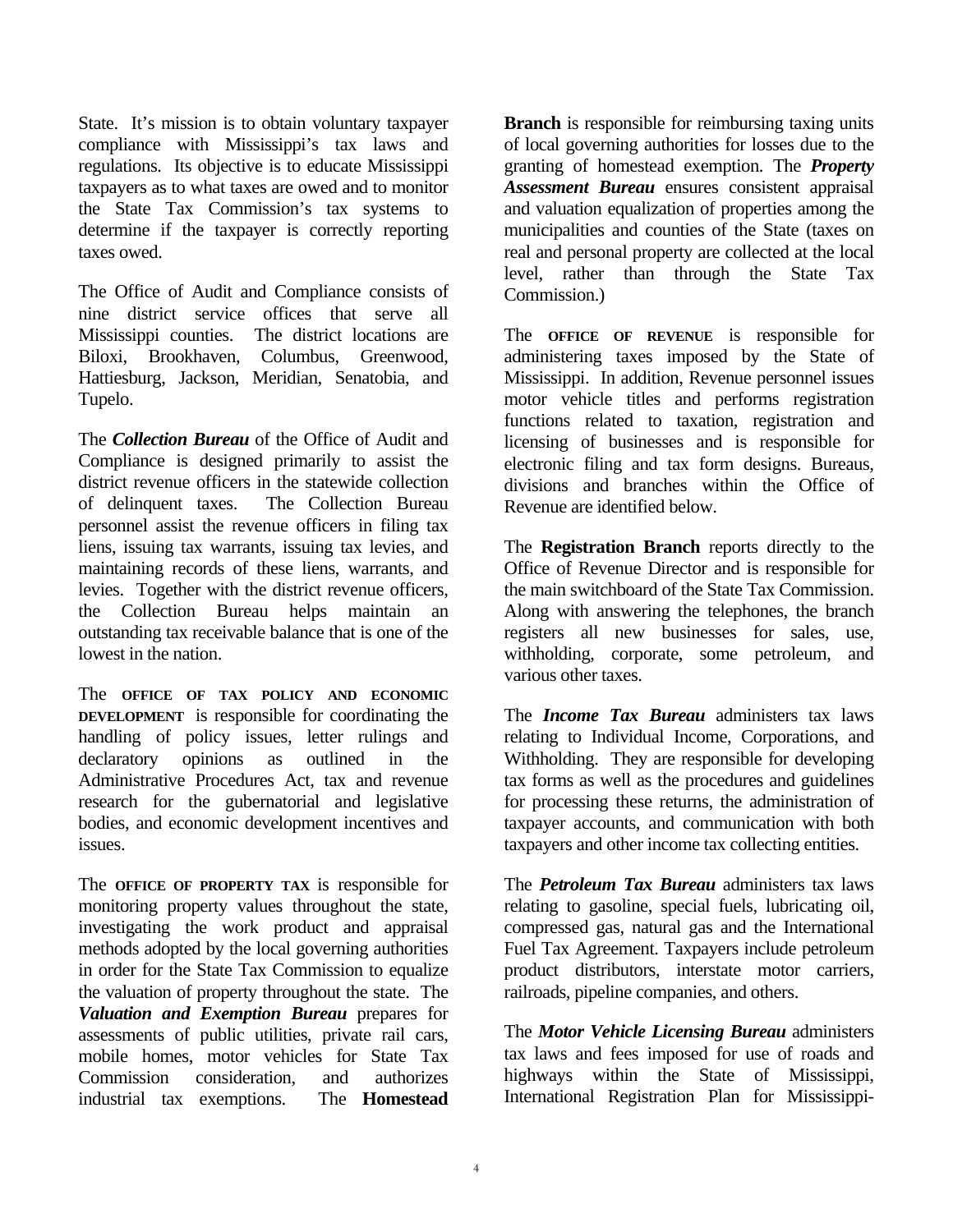based interstate trucking firms, motor vehicle registration, motor vehicle dealer registration, and intrastate trucking. The Bureau issues tags and tag decals to the 82 counties.

The *Sales & Use Tax Bureau* is responsible for administering the sales and use tax laws, special county and city levies, and numerous other miscellaneous special taxes. In addition, the Bureau is responsible for issuing opinions on sales and use tax concerns, handling taxpayer inquiries and calls, issuing Contractors' Material Purchase Certificates, processing monthly diversions, reviewing of post audit returns, levying additional assessments against taxpayers based on review of returns and providing requested statistical data to Legislators.

The *Title Bureau* administers the Mississippi Motor Vehicle Title Laws. The Title Bureau's mission is to issue certificates of title of motor vehicles in this state, including specific data identifying the motor vehicle, the owner(s), and any lien holders. Approximately one million titles are issued annually. Accomplishing this involves providing direct services to the public in person, by telephone and in written form.

The *Miscellaneous Tax Bureau* is responsible for the administration and collection of various taxes, along with the issuance of licenses, and regulatory oversight for certain business activities.

- **Privilege Taxes (insurance premium, gaming,** finance company and statewide privilege for public utilities)
- Excise taxes (beer, tobacco)
- Severance Taxes (oil, gas, timber)
- Estate Tax
- **•** Other taxes designated for special funds (hazardous waste, non-hazardous waste, public utility regulatory, municipal gas regulatory, railroad regulation, and 911 emergency telecommunicators).

The **BOARD OF REVIEW** is composed of qualified employees of the State Tax Commission appointed by the Chairman and Commissioner of Revenue. Taxpayers who are aggrieved by assessments for taxes made upon them may apply in writing to the Board of Review for a hearing and correction of the amount of tax assessed upon them. The Board of Review shall try the issues presented, according to the law, the facts, and within guidelines set by the Commissioner, and shall notify the taxpayer of its determination.

The **LEGAL DIVISION** provides legal representation and advice to the State Tax Commission. By and through its attorneys, the Division represents the State Tax Commission in Court cases and before various administrative bodies in actions filed by and against the State Tax Commission. Such suits primarily consist of appeals by taxpayers requesting a judicial review of the decision of the State Tax Commission on a tax matter, but also can include appeals on ABC matters, proceedings in bankruptcy court, suits to enjoin the illegal operation of a taxpayer, and appeals of personnel actions. In addition to representing the State Tax Commission in Court, the Legal Division provides legal advice to the State Tax Commission and State Tax Commission employees on issues arising from the operation of the State Tax Commission. The Legal Division also answers legal questions from taxpayers, tax professionals and other persons regarding matters within the responsibilities of the State Tax Commission when such questions cannot be answered by persons in the area of the State Tax Commission responsible for administering the responsibility involved.

**HUMAN RESOURCE DIVISION** is responsible for the agency's personnel system, employee training, development and recognition programs, monthly newsletter, and other publications as well as employee/facility policy development. The director is responsible for the centralized management of all human resource issues for over seven hundred employees located statewide.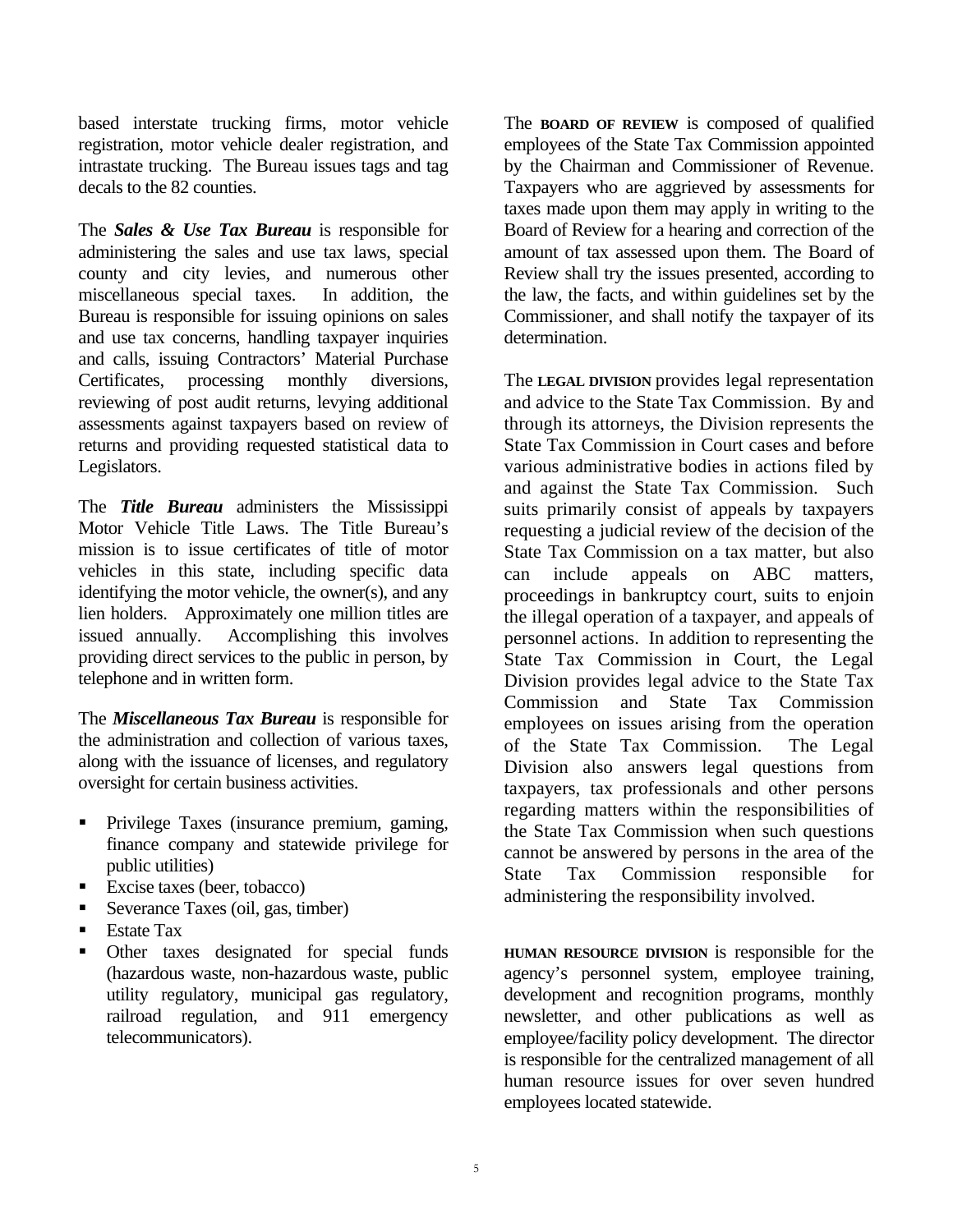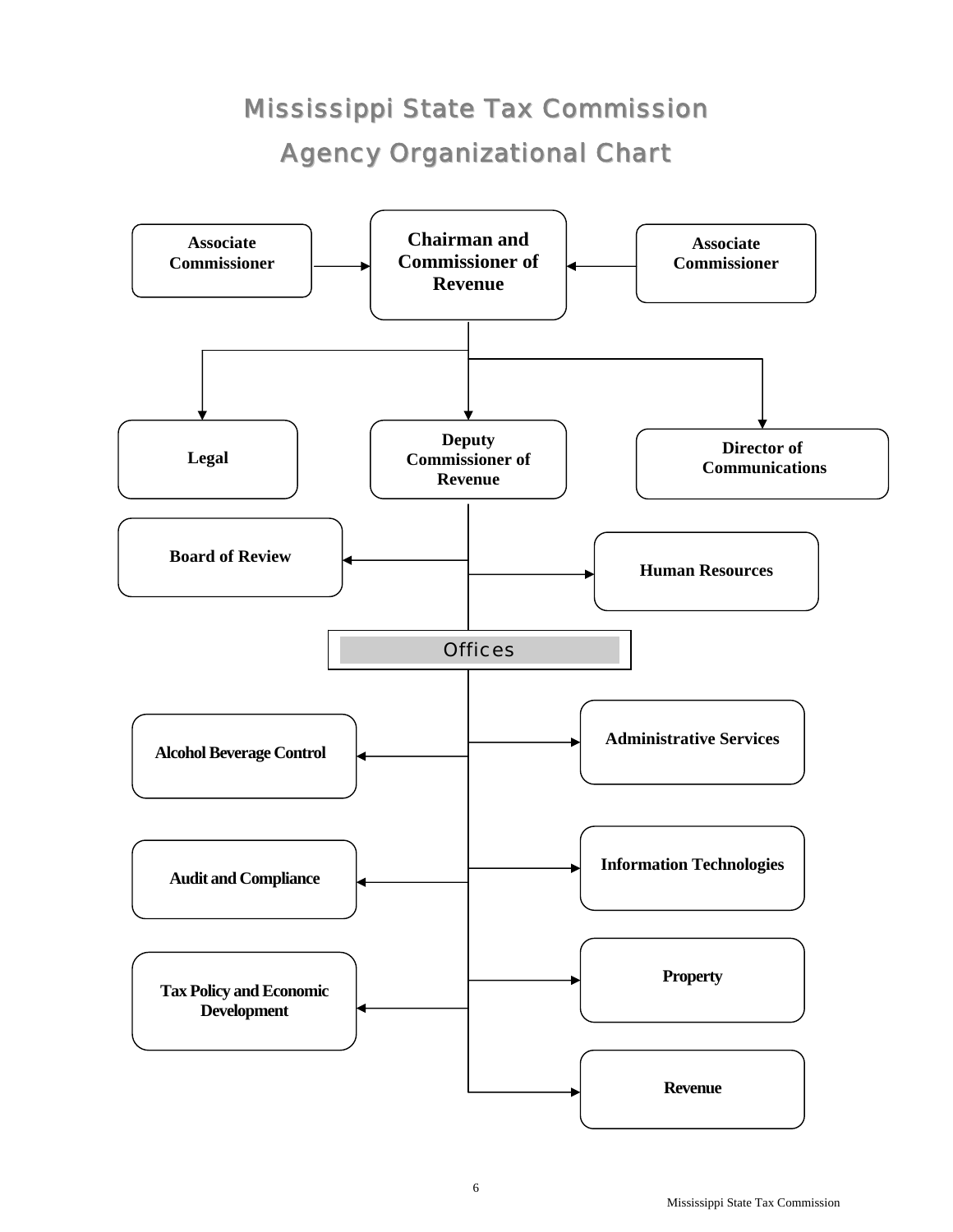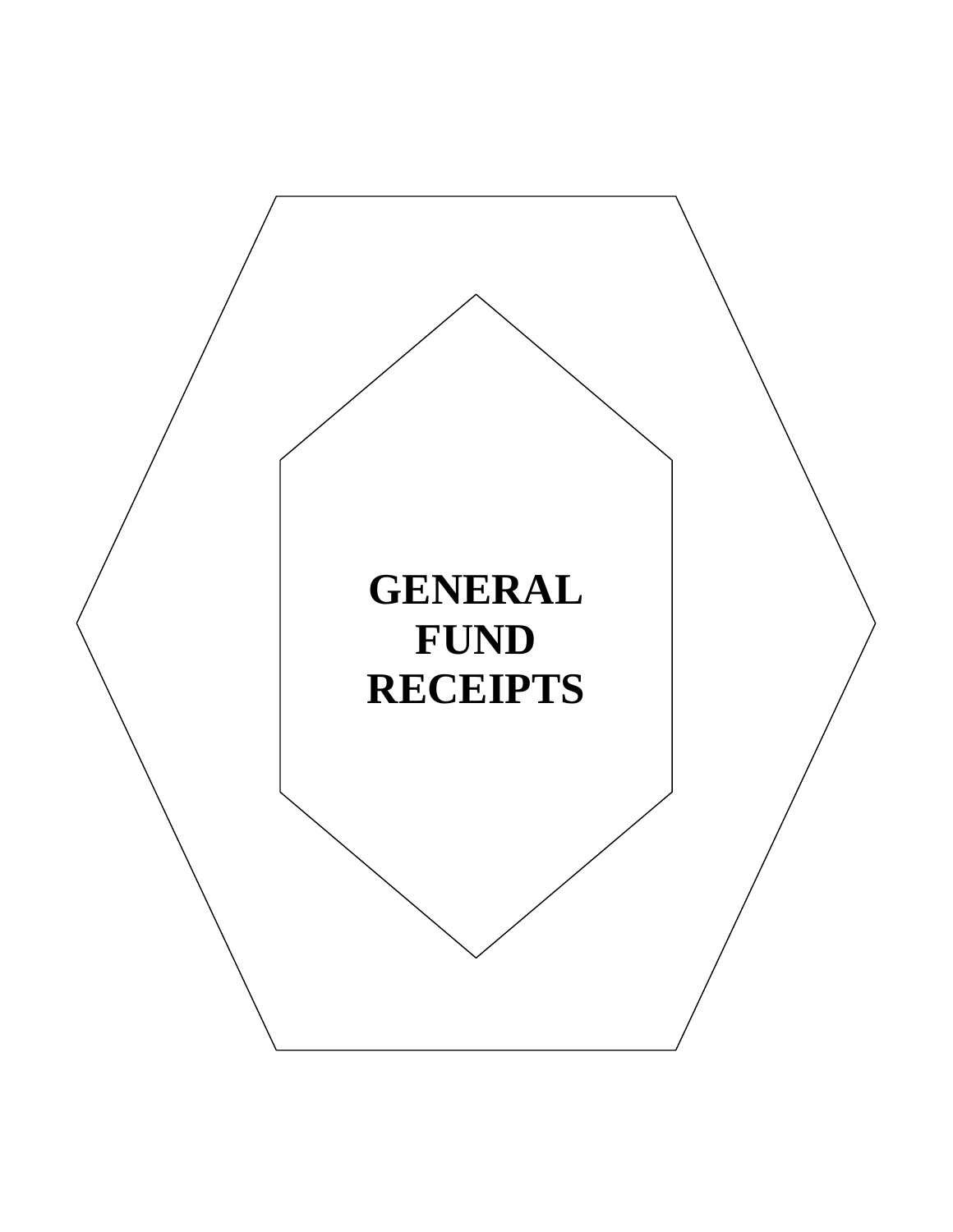# **GENERAL FUND RECEIPTS**

**Fiscal Year 2007**

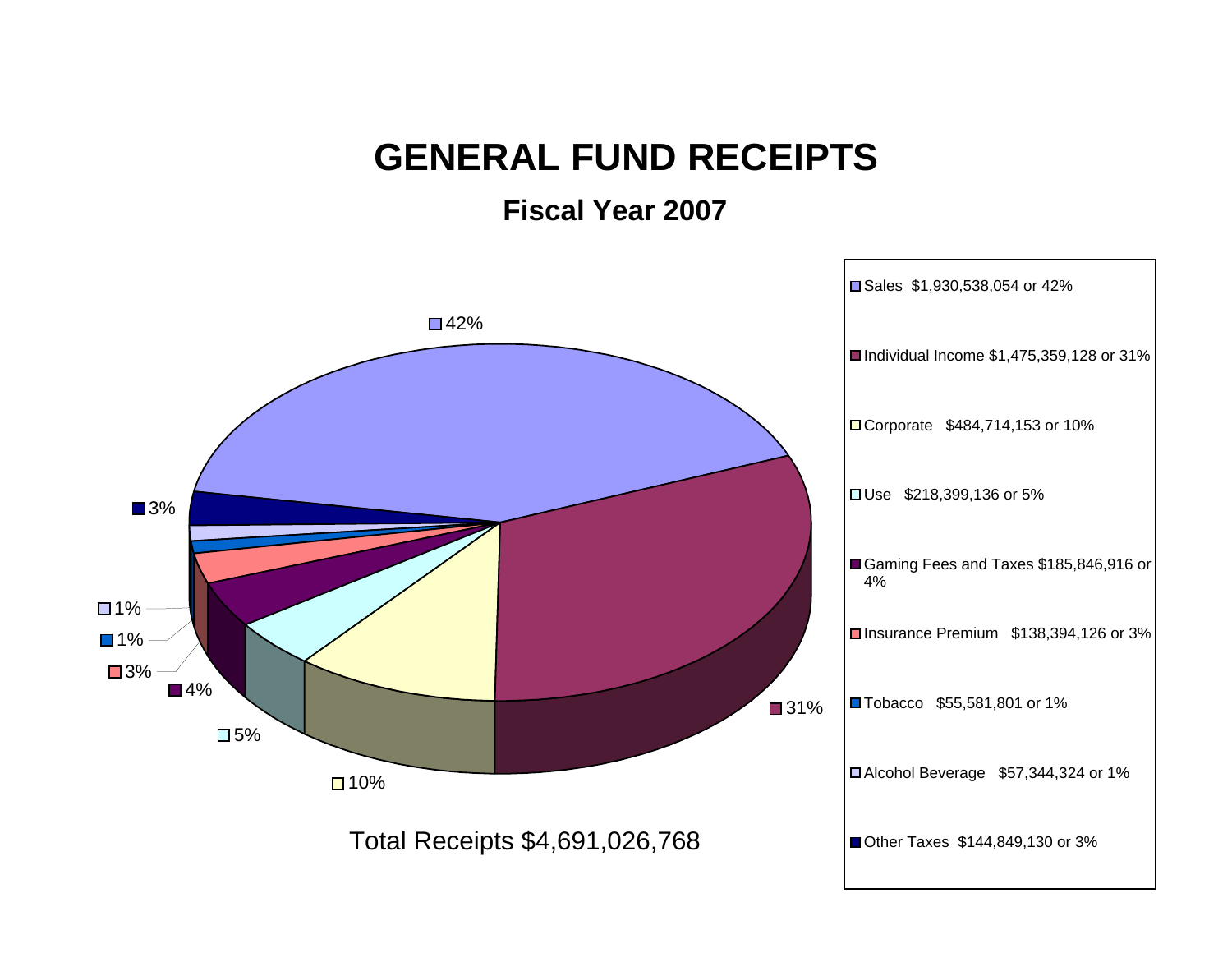#### **MISSISSIPPI STATE TAX COMMISSION GENERAL FUND RECEIPTS FISCAL YEAR ENDING JUNE 30, 2007**

|                                                                    | <b>TOTAL</b><br><b>COLLECTIONS</b> | <b>MONIES</b><br><b>DIVERTED</b> | <b>AMOUNT TO</b><br><b>GENERAL FUND</b> |
|--------------------------------------------------------------------|------------------------------------|----------------------------------|-----------------------------------------|
|                                                                    |                                    |                                  |                                         |
| <b>SALES TAX</b><br><b>Allocated to Municipalities</b>             | \$2,856,230,435                    | \$394,477,923                    |                                         |
| <b>Education Enhancement Fund</b>                                  |                                    | 270, 277, 619                    |                                         |
| Motor Vehicle Ad Valorem Tag Reduction Fund                        |                                    | 167,845,487                      |                                         |
| School Ad Valorem                                                  |                                    | 42,000,000                       |                                         |
| Public School Building Fund<br><b>State Aid Road Fund</b>          |                                    | 19,999,992<br>3,000,000          |                                         |
| Motor Vehicle Rental Sales Tax                                     |                                    | 6,754,643                        |                                         |
| Four-Lane Construction Project                                     |                                    | 3,584,295                        |                                         |
| Mississippi Fair Commission                                        |                                    | 290,415                          |                                         |
| Department of Agriculture                                          |                                    | $\boldsymbol{0}$                 |                                         |
| <b>Airport Parking</b>                                             |                                    | 534,855                          |                                         |
| Sales Tax (Telecommunications)<br>Sales Tax Incentive -MMEIA       |                                    | 13,366,751<br>450,000            |                                         |
| Sales Tax Incentive Fund                                           |                                    | 3,110,401                        |                                         |
| Total                                                              |                                    | \$925,692,381                    |                                         |
|                                                                    |                                    |                                  | \$1,930,538,054                         |
| <b>INDIVIDUAL INCOME TAX</b>                                       | \$1,825,210,052                    |                                  |                                         |
| Refund Account                                                     |                                    | \$339,568,341                    |                                         |
| Income Tax - Withheld - Job Incentive Fund                         |                                    | 9,877,892                        |                                         |
| Income Tax - Withheld - Collection Fee                             |                                    | 404,691                          |                                         |
| Income Tax - Withheld - Production Co. Rebate                      |                                    | $\mathbf{0}$<br>\$349,850,924    |                                         |
|                                                                    |                                    |                                  | \$1,475,359,128                         |
|                                                                    |                                    |                                  |                                         |
| <b>CORPORATE TAX</b><br>Refund Account                             | \$530,065,568                      |                                  |                                         |
|                                                                    |                                    | \$45,351,415                     | \$484,714,153                           |
|                                                                    |                                    |                                  |                                         |
| <b>USE TAX</b>                                                     | \$287,138,843                      |                                  |                                         |
| <b>Education Enhancement Fund</b><br>School Ad Valorem             |                                    | \$26,819,278<br>4,000,000        |                                         |
| Motor Vehicle Ad Valorem Tag Reduction Fund                        |                                    | 37,920,429                       |                                         |
| Total                                                              |                                    | \$68,739,707                     |                                         |
|                                                                    |                                    |                                  | \$218,399,136                           |
| <b>GAMING FEES AND TAXES</b>                                       | \$330,558,204                      |                                  |                                         |
| Gaming Counties Bond Sinking Fund                                  |                                    | \$36,000,000                     |                                         |
| <b>Allocated to Counties</b>                                       |                                    | 59,629,803                       |                                         |
| Allocated to Municipalities                                        |                                    | 49,081,485                       |                                         |
| Department of Transportation<br>Total                              |                                    | \$144,711,288                    |                                         |
|                                                                    |                                    |                                  | \$185,846,916                           |
|                                                                    |                                    |                                  |                                         |
| <b>INSURANCE PREMIUM TAX</b><br><b>Allocated to Municipalities</b> | \$175,964,530                      | \$6,819,824                      |                                         |
| <b>County Fire Protection</b>                                      |                                    | 6,819,824                        |                                         |
| Windstorm Underwriting Association                                 |                                    | 20,000,000                       |                                         |
| <b>State Fire Academy Fund</b>                                     |                                    | 3,691,870                        |                                         |
| Insurance Department (Arson Reward)                                |                                    | 0                                |                                         |
| City of Jackson<br>Total                                           |                                    | 238,886<br>\$37,570,404          |                                         |
|                                                                    |                                    |                                  | \$138,394,126                           |
| <b>TOBACCO TAX</b>                                                 | \$55,581,801                       |                                  |                                         |
|                                                                    |                                    |                                  | 55,581,801                              |
|                                                                    |                                    |                                  |                                         |
| <b>ALCOHOL BEVERAGE TAX</b><br>Department of Mental Health         | \$65,354,835                       | \$5,429,001                      |                                         |
| <b>Allocated to Municipalities</b>                                 |                                    | 1,765,135                        |                                         |
| <b>Allocated to Counties</b>                                       |                                    | 816,375                          |                                         |
| Total                                                              |                                    | \$8,010,511                      |                                         |
|                                                                    |                                    |                                  | \$57,344,324                            |
| <b>BEER AND WINE TAX</b>                                           | \$31,543,021                       |                                  |                                         |
|                                                                    |                                    |                                  |                                         |
|                                                                    |                                    |                                  | \$31,543,021                            |
| <b>OIL SEVERANCE TAX</b>                                           | \$48,577,912                       |                                  |                                         |
| <b>Allocated to Counties</b>                                       |                                    | \$10,600,704                     |                                         |
| Oil Taxes Educational Trust Fund                                   |                                    | $\bf{0}$                         |                                         |
| Oil Tax on State Owned Land<br>Total                               |                                    | 0<br>\$10,600,704                |                                         |
|                                                                    |                                    |                                  | \$37,977,208                            |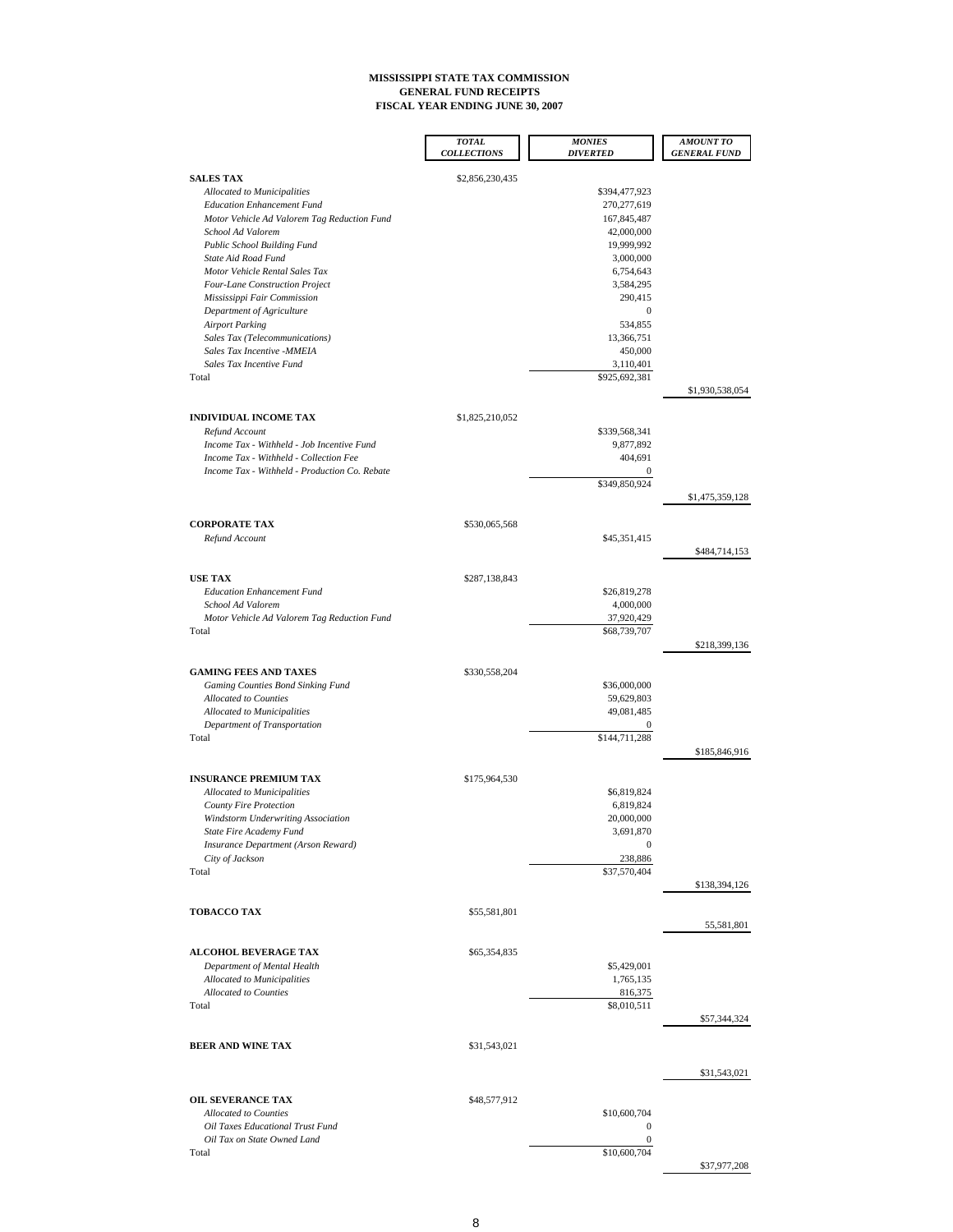#### **MISSISSIPPI STATE TAX COMMISSION GENERAL FUND RECEIPTS FISCAL YEAR ENDING JUNE 30, 2007**

|                                                                                      | <b>TOTAL</b>       | <b>MONIES</b>              | <b>AMOUNT TO</b>    |
|--------------------------------------------------------------------------------------|--------------------|----------------------------|---------------------|
|                                                                                      | <b>COLLECTIONS</b> | <b>DIVERTED</b>            | <b>GENERAL FUND</b> |
|                                                                                      |                    |                            |                     |
| <b>GAS SEVERANCE TAX</b><br><b>Allocated to Counties</b>                             | \$31,977,607       | \$10,145,686               |                     |
| Gas Taxes Educational Trust Fund                                                     |                    | $\mathbf{0}$               |                     |
| Gas Tax on State Owned Land                                                          |                    | $\boldsymbol{0}$           |                     |
| Total                                                                                |                    | \$10,145,686               | \$21,831,921        |
|                                                                                      |                    |                            |                     |
| <b>TIMBER SEVERANCE TAX</b><br>Timber Severance - Forest Services                    | \$3,455,755        | \$2,760,793                |                     |
| Timber Severance - Allocated to Counties                                             |                    | 692,586                    |                     |
| Total                                                                                |                    | \$3,453,379                | \$2,376             |
|                                                                                      |                    |                            |                     |
| <b>ESTATE TAX</b>                                                                    | \$0                |                            |                     |
|                                                                                      |                    |                            | \$0                 |
| PRIVILEGE TAX (AUTO TAG FEES)                                                        | \$117,821,635      |                            |                     |
| Department of Transportation                                                         |                    | \$53,783,423               |                     |
| <b>Apportioned Tags</b>                                                              |                    | 3,086,105                  |                     |
| <b>Allocated to Counties</b>                                                         |                    | 28,238,337                 |                     |
| Four-Lane Highway Project                                                            |                    | 14,990,489                 |                     |
| <b>Special Tag Collection Fee</b><br>Special Tag Fees to non-State Agency recipients |                    | 74,719<br>2,803,532        |                     |
| <b>I</b> Love Animals                                                                |                    | 66,475                     |                     |
| <b>Mailing Fees</b>                                                                  |                    | 473,750                    |                     |
| Mississippi Burn Care                                                                |                    | 340,270                    |                     |
| Veteran's Nursing Home                                                               |                    | 230,214                    |                     |
| Wildlife Heritage                                                                    |                    | 883,740                    |                     |
| Conservation Education                                                               |                    | 25,925                     |                     |
| Mississippi Dept of Archives and History                                             |                    | 818,363<br>32,740          |                     |
| Department of Marine Resources<br>Dept of Education-Support Teachers                 |                    | 11,496                     |                     |
| Total                                                                                |                    | \$105,859,578              |                     |
|                                                                                      |                    |                            | \$11,962,057        |
| <b>CASUAL AUTO SALES</b>                                                             | \$13,522,065       |                            |                     |
|                                                                                      |                    |                            | \$13,522,065        |
|                                                                                      |                    |                            |                     |
| <b>INSTALLMENT LOAN TAX</b>                                                          | \$7,610,749        |                            |                     |
|                                                                                      |                    |                            | \$7,610,749         |
| <b>TITLE FEES</b>                                                                    | \$5,460,727        |                            |                     |
| Mobile Home Title Collection Fees                                                    |                    | \$34,640                   |                     |
|                                                                                      |                    |                            | \$5,426,087         |
| PETROLEUM TAX                                                                        | \$452,645,636      |                            |                     |
| Department of Transportation                                                         |                    | \$306,059,144              |                     |
| State Aid Road Fund                                                                  |                    | 55,138,949                 |                     |
| <b>Allocated to Counties</b><br>Mississippi Groundwater Protection Trust Fund        |                    | 44,559,831<br>10, 191, 765 |                     |
| Department of Wildlife Conservation                                                  |                    | 5,750,000                  |                     |
| <b>Department of Marine Resources</b>                                                |                    | 3,050,000                  |                     |
| Seawall Tax - Coast Counties                                                         |                    | 6,100,108                  |                     |
| <b>IFTA</b> Tax                                                                      |                    | 13,774,675                 |                     |
| Road Protection - Coast Counties                                                     |                    | 3,236,377                  |                     |
| Municipal Aid<br><b>Aeronautics Commission</b>                                       |                    | 1,547,295                  |                     |
| Fire Marshall's Office                                                               |                    | 1,726,619<br>266,457       |                     |
| Dept of Ins Propane Education Fund                                                   |                    | 102,852                    |                     |
| Railroad Revitilization Fund                                                         |                    | 209,704                    |                     |
| Collection Fees - Compressed Gas                                                     |                    | 3,730                      |                     |
| Total                                                                                |                    | \$451,717,506              | \$928,130           |
|                                                                                      |                    |                            |                     |
| <b>TVA IN LIEU</b>                                                                   | \$22,028,997       |                            |                     |
| TVA in Lieu - Allocated to Counties                                                  |                    | \$9,819,913                |                     |
| TVA in Lieu - Allocated to Municipalities<br>TVA in Lieu - Allocated to Schools      |                    | 4,999,308<br>4,950,316     |                     |
| Total                                                                                |                    | \$19,769,537               |                     |
|                                                                                      |                    |                            | $$2,259,460$ *      |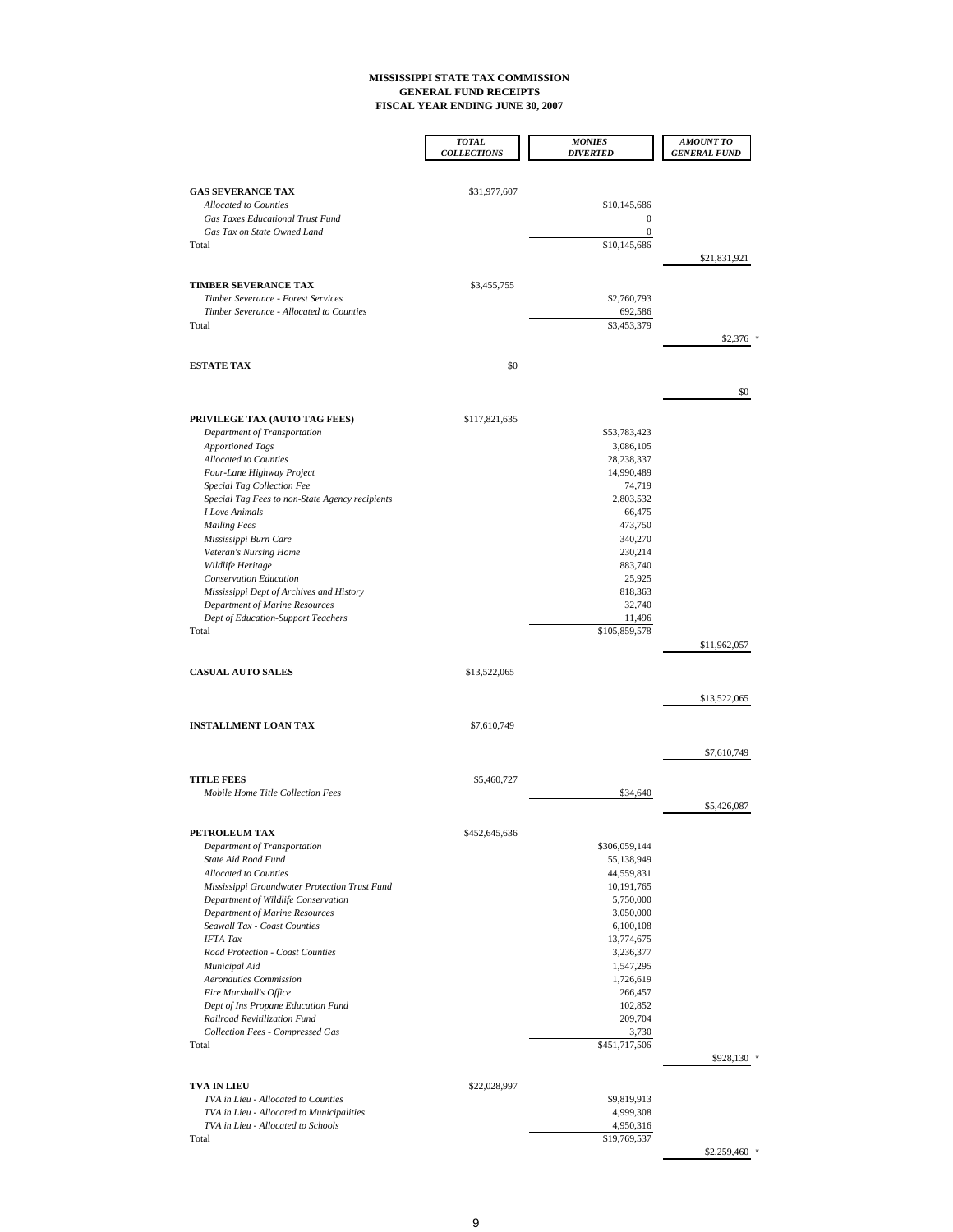#### **MISSISSIPPI STATE TAX COMMISSION GENERAL FUND RECEIPTS FISCAL YEAR ENDING JUNE 30, 2007**

|                                                         | <b>TOTAL</b><br><b>COLLECTIONS</b> | <b>MONIES</b><br><b>DIVERTED</b> | <b>AMOUNT TO</b><br><b>GENERAL FUND</b> |
|---------------------------------------------------------|------------------------------------|----------------------------------|-----------------------------------------|
|                                                         |                                    |                                  |                                         |
| <b>STATEWIDE PRIVILEGE TAX</b>                          | \$460,113                          |                                  |                                         |
|                                                         |                                    |                                  | \$460,113                               |
| <b>NUCLEAR IN LIEU</b>                                  | \$20,000,000                       |                                  |                                         |
| <b>Allocated to Counties</b>                            |                                    | \$11,530,092                     |                                         |
| <b>Allocated</b> to Cities                              |                                    | 7,269,908                        |                                         |
| Total                                                   |                                    | \$18,800,000                     |                                         |
|                                                         |                                    |                                  | \$1,200,000                             |
| <b>AMS SETTLEMENT</b>                                   | \$10,000,000                       |                                  |                                         |
|                                                         |                                    |                                  | \$10,000,000                            |
| <b>OTHER COLLECTIONS</b>                                |                                    |                                  |                                         |
| Special Counties/Cities**                               | \$50,876,144                       | \$50,876,144                     |                                         |
| Gross Public Utility Regulatory Fund                    | 7,523,003                          | 7,522,941                        | $62 *$                                  |
| Environmental Protection Trust Fund - Management        | 5,380,802                          | 5,380,802                        |                                         |
| <b>Environmental Protection Trust Fund - Waste Tire</b> | 2,310,660                          | 2,310,660                        |                                         |
| Railcar in Lieu                                         | 3,538,889                          | 3,538,889                        |                                         |
| Refund Accounts                                         | 9,428,483                          | 9,428,483                        |                                         |
| Gross City Utility Tax                                  | 910,486                            | 910,486                          |                                         |
| Department of Environmental Quality                     | 128,284                            | 128,284                          |                                         |
| E911 Telephone Minimum Standards Service Charge         | 1,610,522                          | 1,610,522                        |                                         |
| <b>Collection Fees</b>                                  | 1,852,467                          | 1,852,467                        |                                         |
| <b>Gross Railroad Regulation</b>                        | 198,731                            | 198,731                          |                                         |
| Special Agents (Warrant Fees)                           | 365,737                            | 365,737                          |                                         |
| Sales and Services Outside Agency                       | 263,691                            | 263,691                          |                                         |
| Municipal Gas Utility Regulation                        | 24,754                             | 24,754                           |                                         |
| <b>Mailing Fees</b>                                     | 134,756                            | 134,756                          |                                         |
| Mississippi Telecommunication Facility                  | 671,203                            | 671,203                          |                                         |
| <b>Interest on Deposit</b>                              | 1,700                              |                                  | 1,700                                   |
| Miscellaneous General Fund Fees                         | 124,181                            |                                  | $124,181$ *                             |
| Hazardous Waste Tax (Counties)                          | 54,979                             | 54.979                           |                                         |
| TOTAL TAX COMMISSION RECEIPTS                           | 6.976.607.957                      | 2,285,581,189                    | 4.691.026.768                           |

\*Included in Miscellaneous Tax on Schedule A & B.

#### **\*\*COLLECTIONS FOR SPECIAL COUNTIES AND CITIES County or City Amount Collected County or City Amount Collected**

| Aberdeen                             | 71,350    | Magee                          | 177,766   |
|--------------------------------------|-----------|--------------------------------|-----------|
| <b>Adams County</b>                  | 929.869   | Montgomery County              | 17.660    |
| Baldwyn                              | 6,635     | <b>Moss Point</b>              | 339,706   |
| <b>Batesville</b>                    | 826,378   | New Albany                     | 457,269   |
| <b>Bay Springs</b>                   | 6.539     | Newton                         | 15,378    |
| Canton                               | 492,524   | Ocean Springs                  | 31,490    |
| Cleveland                            | 573,681   | Oxford - Stadium               | 1,540,680 |
| Clinton                              | 103,111   | <b>Oxford</b>                  | 176,120   |
| Coahoma County                       | 310,038   | Philadelphia                   | 106,465   |
| Columbus                             | 1,408,819 | Picayune                       | 423,346   |
| Corinth                              | 912.973   | Rankin County                  | 551,846   |
| Desota County                        | 4.933.817 | <b>Richland</b>                | 275,223   |
| Florence                             | 135,860   | Ridgeland                      | 1,034,371 |
| Flowood                              | 1,384,991 | Southaven                      | 118,027   |
| Greenwood                            | 383,122   | Starkville                     | 101,187   |
| Grenada                              | 373.260   | Starkville - Oktibbeha Tourism | 1,192,682 |
| Hancock County                       | 120,264   | <b>Stone County</b>            | 332,309   |
| Harrison County                      | 2,165,515 | Tishomingo County              | 15,822    |
| Harrison County Board of Supervisors | 2,646,741 | Tunica County                  | 2,692,494 |
| Hattiesburg                          | 4,345,317 | Tupelo                         | 2,817,766 |
| Hernando                             | 5,623     | <b>Tupelo Water Facilities</b> | 2,812,802 |
| <b>Holly Springs</b>                 | 199.695   | Vicksburg                      | 416,226   |
| Horn Lake                            | 115,302   | Warren County                  | 933,892   |
| Indianola                            | 277,776   | <b>Washington County</b>       | 551,296   |
| <b>Jackson</b>                       | 3,250,669 | <b>West Point</b>              | 219,920   |
| Jackson - Convention Center          | 4,363,336 | Yazoo County                   | 301,150   |
| Kosciusko                            | 30.227    | City of McComb                 | 160,392   |
| Lauderdale County                    | 527,099   | City of Pascagoula             | 166,801   |
| Laurel                               | 1,191,104 | City of Pearl                  | 565,781   |
| Lowndes County                       | 53,280    | City of Pontotoc               | 185,362   |

| <b>TOTAL</b> | \$50,876,144 |
|--------------|--------------|
|              |              |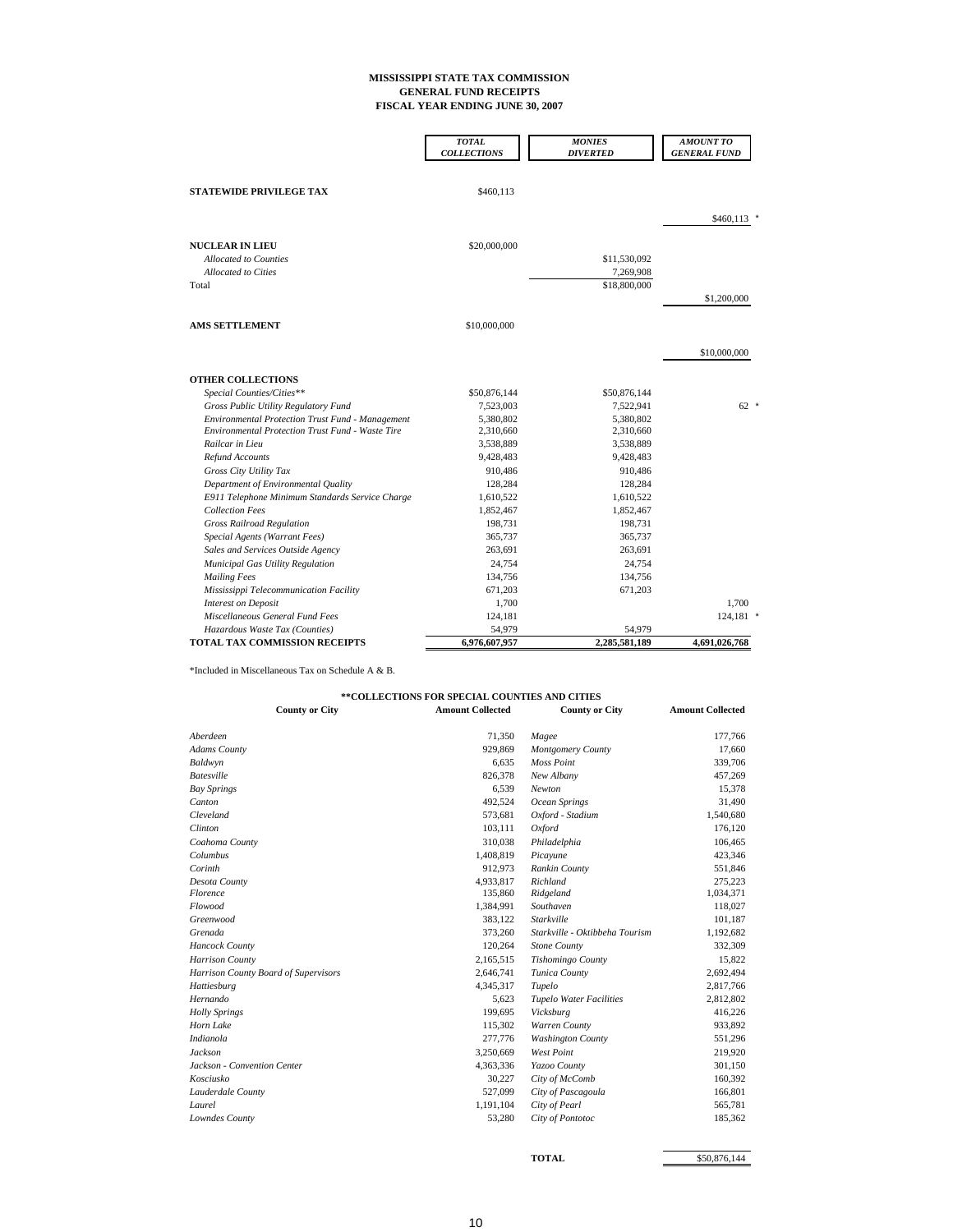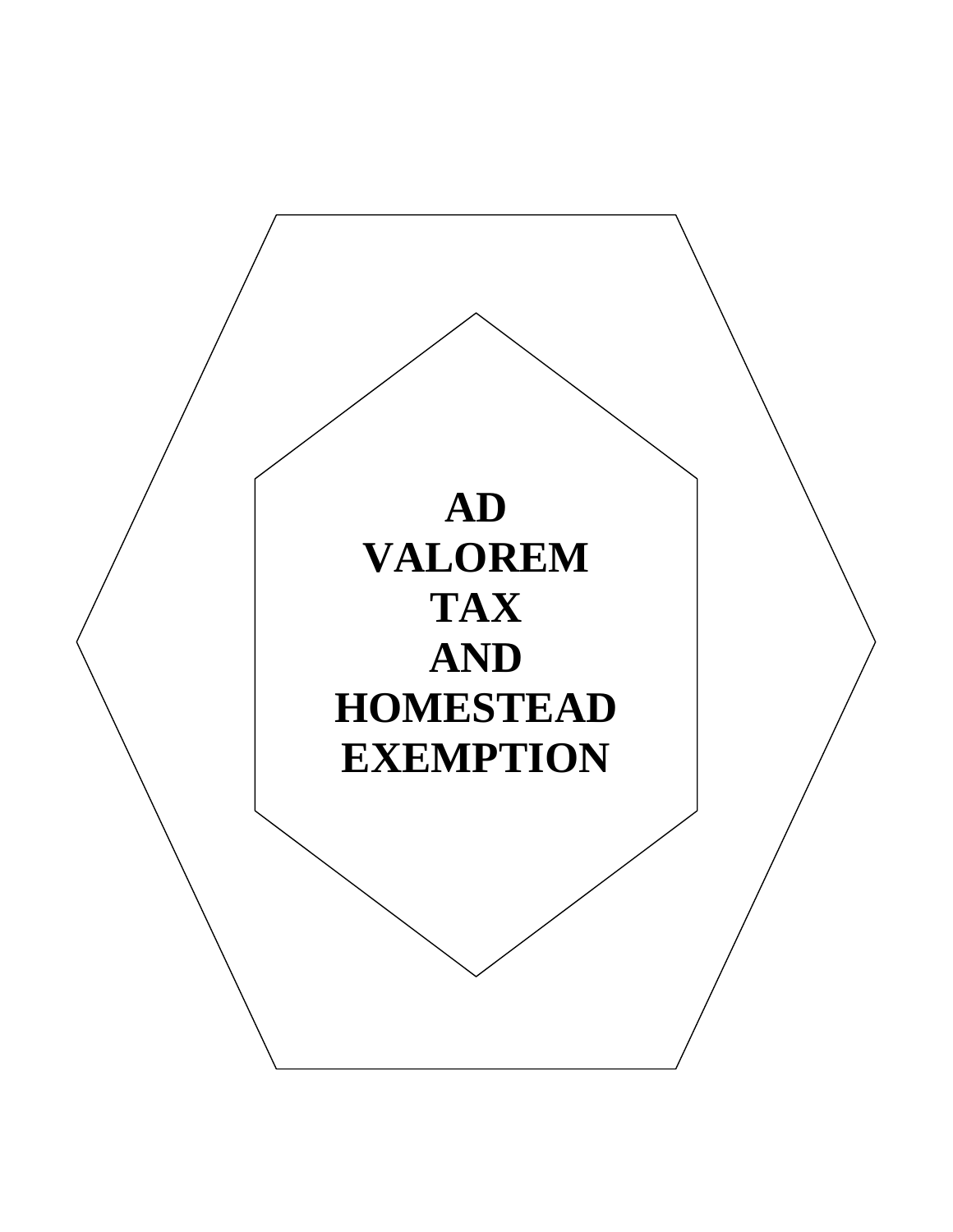#### **AD VALOREM CALENDAR YEAR 2006 ASSESSMENT OF STATE OF MISSISSIPPI**

| <b>PERSONAL PROPERTY</b> |                       |                                               |                                                                               |                                               |                                                                        |  |  |  |
|--------------------------|-----------------------|-----------------------------------------------|-------------------------------------------------------------------------------|-----------------------------------------------|------------------------------------------------------------------------|--|--|--|
| <b>SPECIES</b>           | <b>ASSESSED VALUE</b> | <b>AS PERCENT OF</b><br><b>ASSESSED VALUE</b> | <b>ASSESSED VALUATION</b><br><b>SUBJECT ONLY TO</b><br>27-39-329 & SCHOOL TAX | <b>AS PERCENT OF</b><br><b>ASSESSED VALUE</b> | <b>SUM OF VALUATIONS</b><br><b>INCLUDING 27-39-329</b><br>& SCHOOL TAX |  |  |  |
| A. AUTOMOBILES           | \$3,970,982,724       | 56.91%                                        |                                                                               |                                               |                                                                        |  |  |  |
| <b>B. MOBILE HOMES</b>   | \$157,402,125         | 2.26%                                         |                                                                               |                                               |                                                                        |  |  |  |
| 1. FURNITURE & FIXTURES  | \$624,639,416         | 8.95%                                         |                                                                               |                                               |                                                                        |  |  |  |
| 2. MACHINERY & EQUIPMENT | \$859,683,554         | 12.32%                                        |                                                                               |                                               |                                                                        |  |  |  |
| 3. LEASED EQUIPMENT      | \$153,192,225         | 2.20%                                         |                                                                               |                                               |                                                                        |  |  |  |
| 4. INVENTORIES           | \$787,225,584         | 11.28%                                        |                                                                               |                                               |                                                                        |  |  |  |
| 5. BANKS                 | \$7,504,015           | 0.11%                                         |                                                                               |                                               |                                                                        |  |  |  |
| 6. IN LIEU               | \$394,389,490         | 5.65%                                         |                                                                               |                                               |                                                                        |  |  |  |
| 7. MISCELLANEOUS         | \$22,165,364          | 0.32%                                         |                                                                               |                                               |                                                                        |  |  |  |
| C: TOTAL VALUE           | \$6,977,184,497       | 100.00%                                       | \$508,284,962                                                                 | 7.28%                                         | \$7,485,469,459                                                        |  |  |  |
| _______________________  |                       |                                               |                                                                               |                                               |                                                                        |  |  |  |

D: PERSONAL PROPERTY VALUATION AS A PERCENTAGE OF TOTAL ASSESSMENT: 32.79%

|                                                                        | <b>REAL PROPERTY</b>  |                                               |                                                                               |                                               |                                                                                 |  |  |  |  |
|------------------------------------------------------------------------|-----------------------|-----------------------------------------------|-------------------------------------------------------------------------------|-----------------------------------------------|---------------------------------------------------------------------------------|--|--|--|--|
| <b>SPECIES</b>                                                         | <b>ASSESSED VALUE</b> | <b>AS PERCENT OF</b><br><b>ASSESSED VALUE</b> | <b>ASSESSED VALUATION</b><br><b>SUBJECT ONLY TO</b><br>27-39-329 & SCHOOL TAX | <b>AS PERCENT OF</b><br><b>ASSESSED VALUE</b> | <b>SUM OF VALUATIONS</b><br><b>INCLUDING 27-39-329</b><br><b>AND SCHOOL TAX</b> |  |  |  |  |
| <b>5. MINERAL LEASES</b>                                               | \$0                   | 0%                                            |                                                                               |                                               |                                                                                 |  |  |  |  |
| 3. CLASS 1 RESIDENTIAL                                                 | \$5,265,211,058       | 44.00%                                        |                                                                               |                                               |                                                                                 |  |  |  |  |
| <b>IN LIEU</b>                                                         | \$188,960,116         | 1.58%                                         |                                                                               |                                               |                                                                                 |  |  |  |  |
| 6. CULTIVATABLE LAND                                                   | 749,143,713           | 6.26%                                         |                                                                               |                                               |                                                                                 |  |  |  |  |
| 7. BLDGS. AND IMPRVMNTS.                                               | \$1,154,171,816       |                                               |                                                                               |                                               |                                                                                 |  |  |  |  |
| ON COUNTRY LANDS-CLS 2                                                 |                       | 0.00%                                         |                                                                               |                                               |                                                                                 |  |  |  |  |
| 9. UNCULTIVATABLE LAND                                                 | \$732,678,389         | 6.12%                                         |                                                                               |                                               |                                                                                 |  |  |  |  |
| 12. REAL ESTATE IN CITIES,                                             | \$1,154,053,744       |                                               |                                                                               |                                               |                                                                                 |  |  |  |  |
| TOWNS AND VILLAGES-CLS 2                                               |                       | 0.00%                                         |                                                                               |                                               |                                                                                 |  |  |  |  |
| 13. BLDGS. AND IMPRVMNTS.                                              | \$2,722,531,334       | 22.75%                                        |                                                                               |                                               |                                                                                 |  |  |  |  |
| A. TOTAL TAXABLE ACREAGE                                               |                       |                                               |                                                                               |                                               |                                                                                 |  |  |  |  |
| <b>AND VALUE</b>                                                       | \$11,966,750,170      | 100.00%                                       | \$250,277,405                                                                 | 2.09%                                         | \$12,217,027,575                                                                |  |  |  |  |
| B: REAL PROPERTY VALUATION AS A PERCENTAGE OF TOTAL ASSESSMENT: 56.23% |                       |                                               |                                                                               |                                               |                                                                                 |  |  |  |  |

|                                                                         | <b>PUBLIC UTILITIES</b> |                                               |                                                                               |                                               |                                                                        |  |  |  |  |
|-------------------------------------------------------------------------|-------------------------|-----------------------------------------------|-------------------------------------------------------------------------------|-----------------------------------------------|------------------------------------------------------------------------|--|--|--|--|
| <b>SPECIES</b>                                                          | <b>ASSESSED VALUE</b>   | <b>AS PERCENT OF</b><br><b>ASSESSED VALUE</b> | <b>ASSESSED VALUATION</b><br><b>SUBJECT ONLY TO</b><br>27-39-329 & SCHOOL TAX | <b>AS PERCENT OF</b><br><b>ASSESSED VALUE</b> | <b>SUM OF VALUATIONS</b><br><b>INCLUDING 27-39-329</b><br>& SCHOOL TAX |  |  |  |  |
| <b>1. TELEPHONE</b>                                                     | \$1,284,600,000         | 54.96%                                        |                                                                               |                                               |                                                                        |  |  |  |  |
| 2. ELECTRIC*                                                            | 569,178,500             | 24.35%                                        |                                                                               |                                               |                                                                        |  |  |  |  |
| 3. OIL & GAS                                                            | 358,110,000             | 15.32%                                        |                                                                               |                                               |                                                                        |  |  |  |  |
| 4. TRANSPORTATION**                                                     | 125,424,995             | 5.37%                                         |                                                                               |                                               |                                                                        |  |  |  |  |
| 5. TOTAL                                                                | \$2,337,313,495         | 100.00%                                       | \$0                                                                           | \$0                                           | \$2,337,313,495                                                        |  |  |  |  |
|                                                                         |                         |                                               |                                                                               |                                               |                                                                        |  |  |  |  |
| 6. PUBLIC UTILITY VALUATION AS A PERCENTAGE OF TOTAL ASSESSMENT: 10.98% |                         |                                               |                                                                               |                                               |                                                                        |  |  |  |  |

#### *SUMMARY*

1. TOTAL ASSESSMENT (EXCLUDING 27-39-329 & SCHOOL TAXES) \$21,281,248,162

2. TOTAL ASSESSMENT SUBJECT TO 27-39-329 AND SCHOOL TAX ONLY: \$758,562,367

3. GRAND TOTAL ASSESSMENT (SUM OF VALUATIONS SUBJECT TO ALL TAXES): \$22,039,810,529

\* INCLUDES \$580,000,000 ASSESSED VALUE SUBJECT TO IN-LIEU TAX ONLY \*\* INCLUDES \$29,836,568 ASSESSED VALUE SUBJECT TO IN-LIEU TAX ONLY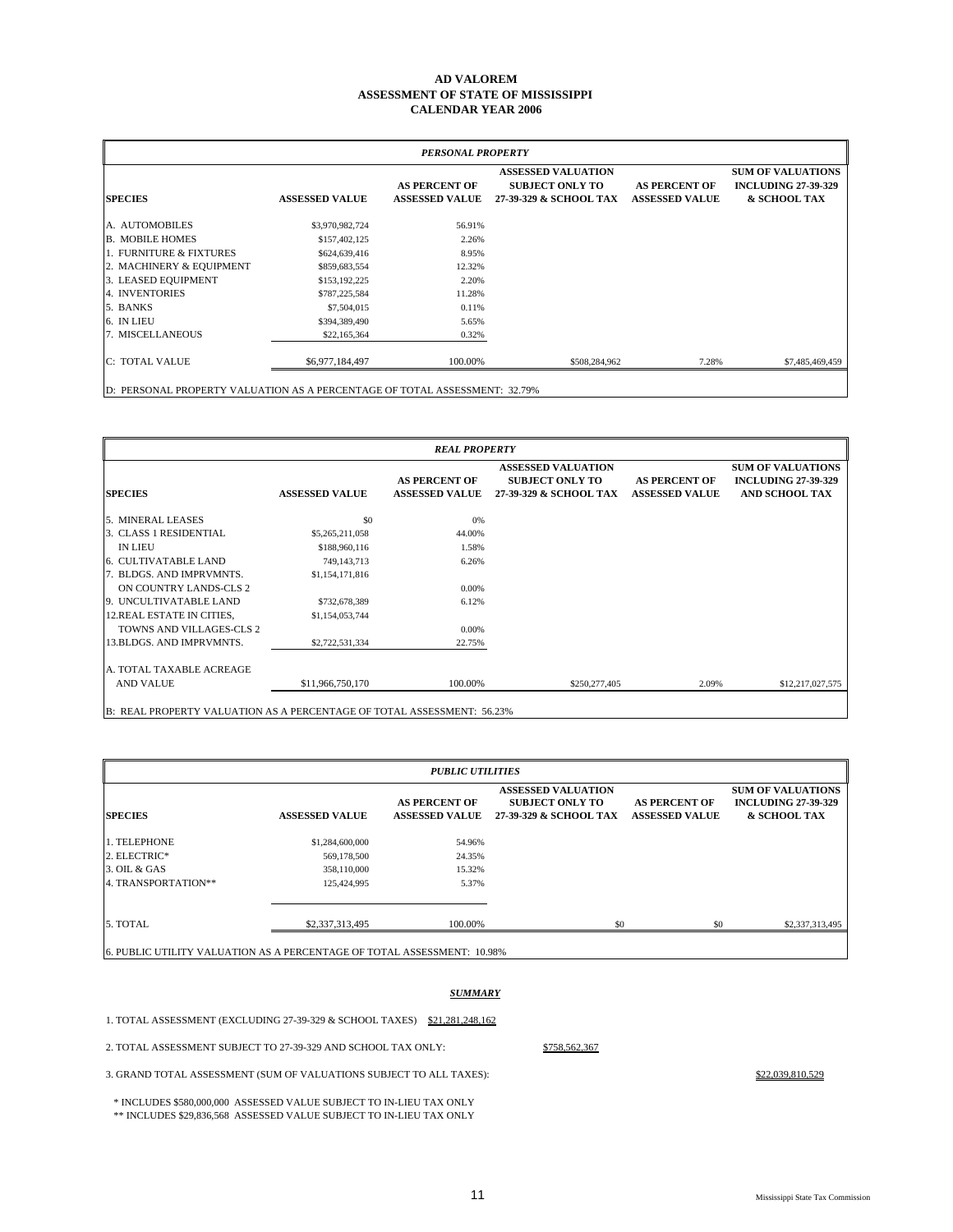#### **ASSESSMENT OF PERSONAL PROPERTY BY CATEGORY CALENDAR YEAR 2006 AD VALOREM**

|                 |                        |                    | <b>MOBILE</b>          | <b>FURNITURE</b>      | <b>MACHINERY</b> | <b>LEASED</b>    |                    |
|-----------------|------------------------|--------------------|------------------------|-----------------------|------------------|------------------|--------------------|
|                 | <b>COUNTY</b>          | <b>AUTOMOBILES</b> | <b>HOMES</b>           | <b>&amp; FIXTURES</b> | & EQUIPMENT      | <b>EQUIPMENT</b> | <b>INVENTORIES</b> |
|                 | <b>ADAMS</b>           | \$41,642,540       | \$1,605,417            | \$6,623,700           | \$6,438,584      | \$2,315,684      | \$7,019,069        |
| $\overline{2}$  | <b>ALCORN</b>          | 40,797,882         | 1,174,170              | 6,200,725             | 8,159,009        | 614,086          | 14,575,220         |
| 3               | <b>AMITE</b>           | 22,750,527         | 1,481,470              | 963,433               | 3,282,811        | 223,625          | 1,135,816          |
| $\overline{4}$  | <b>ATTALA</b>          | 26,246,102         | 1,064,778              | 3,025,037             | 472,176          | 568,123          | 3,091,087          |
| 5               | <b>BENTON</b>          | 8,852,388          | 427,651                | 704,189               | 358,259          | 59,868           | 194,685            |
| 6               | <b>BOLIVAR</b>         | 41,117,684         | 836,045                | 11,676,037            | 1,350,862        | 818,434          | 10,003,418         |
| $\overline{7}$  | <b>CALHOUN</b>         | 18,029,703         | 953,690                | 1,081,601             | 2,693,346        | 257,306          | 3,502,620          |
| 8               | <b>CARROLL</b>         | 19,416,043         | 752,065                | 1,183,032             | 255,024          | 218,708          | 442,948            |
| 9               | <b>CHICKASAW</b>       | 18,806,067         | 1,630,677              | 1,591,071             | 2,454,031        | 1,095,181        | 6,294,060          |
| 10              | <b>CHOCTAW</b>         | 11,598,640         | 648,592                | 368,708               | 7,084,336        | 97,718           | 2,175,928          |
| 11              | <b>CLAIBORNE</b>       | 12,409,662         | 1,234,148              | 690,191               | 1,546,702        | 324,355          | 4,709,550          |
| 12              | <b>CLARKE</b>          | 24,046,217         | 1,932,053              | 332,930               | 4,664,630        | 186,620          | 2,180,080          |
| 13              | <b>CLAY</b>            | 24,138,367         | $\overline{1,857,000}$ | 2,702,076             | 9,242,080        | 587,317          | 5,907,215          |
| 14              | <b>COAHOMA</b>         | 27,567,792         | 834,874                | 12,559,647            | 1,828,430        | 1,452,432        | 6,006,943          |
| 15              | <b>COPIAH</b>          | 36,939,276         | 2,890,330              | 4,985,050             | 4,795,050        | 928,080          | 6,111,480          |
| 16              | <b>COVINGTON</b>       | 29,558,635         | 2,171,899              | 1,084,524             | 7,940,125        | 1,528,730        | 4,113,839          |
| 17              | <b>DeSOTO</b>          | 242,440,392        | 1,477,697              | 28,692,215            | 37,970,325       | 3,710,139        | 41,375,447         |
| 18              | <b>FORREST</b>         | 76,654,158         | 3,509,330              | 17,994,659            | 8,482,049        | 4,238,828        | 44,368,746         |
| 19              | <b>FRANKLIN</b>        | 11,503,809         | 619,259                | 2,397,171             | 1,376,763        | 90,178           | 484,724            |
| 20              | <b>GEORGE</b>          | 30,699,268         | 1,897,808              | 2,238,898             | 233,154          | 442,627          | 2,104,376          |
| 21              | <b>GREENE</b>          | 16,274,572         | 1,168,259              | 1,210,510             | 507,990          | 125,920          | 329,100            |
| 22              | <b>GRENADA</b>         | 34,117,997         | 1,512,513              | 3,369,953             | 13,346,249       | 2,261,069        | 8,093,271          |
| 23              | <b>HANCOCK</b>         | 81,752,540         | 1,711,809              | 9,170,866             | 13,611,356       | 681,518          | 2,731,423          |
| 24              | <b>HARRISON</b>        | 272,184,974        | 9,976,730              | 51,110,603            | 36,800,749       | 15,512,810       | 40,012,508         |
| 25              | <b>HINDS</b>           | 270,011,544        | 3,677,225              | 65,394,972            | 54,574,640       | 19,983,076       | 78,276,771         |
| 26              | <b>HOLMES</b>          | 21,232,450         | 2,222,720              | 2,895,544             | 258,602          | 517,120          | 2,158,589          |
| 27              | <b>HUMPHREYS</b>       | 10,505,365         | 468,231                | 1,377,885             | 715,704          | 195,046          | 1,022,313          |
| 28              | <b>ISSAQUENA</b>       | 2,390,916          | 244,284                | 37,170                | 581,092          | 42,670           | 5,794              |
| 29              | <b>ITAWAMBA</b>        | 29,953,743         | 956,968                | 1,808,480             | 4,132,720        | 108,119          | 5,567,717          |
| 30              | <b>JACKSON</b>         | 205,016,148        | 4,537,973              | 10,945,045            | 106,814,826      | 10,181,357       | 19,051,750         |
| 31              | <b>JASPER</b>          | 25,366,462         | 2,017,290              | 2,306,895             | 2,032,565        | 398,804          | 1,853,915          |
| 32              | <b>JEFFERSON</b>       | 15,884,634         | 914,203                | 173,460               | 604,520          | 47,490           | 327,570            |
| 33              | <b>JEFFERSON DAVIS</b> | 18,194,221         | 1,208,976              | 881,096               | 168,815          | 242,518          | 723,073            |
| 34              | <b>JONES</b>           | 97,593,021         | $\overline{5,}451,539$ | 13,114,961            | 14,006,361       | 3,407,049        | 22,884,010         |
| $\overline{35}$ | <b>KEMPER</b>          | 10,685,684         | 320,384                | 803,085               | 149,406          | 117,598          | 909,235            |
| 36              | <b>LAFAYETTE</b>       | 59,615,436         | 1,923,512              | 6,569,595             | 5,448,134        | 3,915,071        | 7,709,345          |
| 37              | <b>LAMAR</b>           | 86,544,833         | 3,598,384              | 16,802,962            | 2,461,064        | 1,955,854        | 13,895,751         |
| 38              | <b>LAUDERDALE</b>      | 94,923,673         | 5,182,205              | 27,116,621            | 5,797,824        | 3,260,773        | 28,140,594         |
|                 | 39 LAWRENCE            | 20,337,997         | 1,168,742              | 1,807,519             | 38,514,461       | 268,636          | 2,777,334          |
|                 | 40 LEAKE               | 26,622,665         | 1,554,446              | 1,437,690             | 4,665,883        | 1,126,979        | 1,944,915          |
|                 | 41 LEE                 | 100,374,026        | 3,114,270              | 21,311,173            | 37,253,724       | 10,118,418       | 57,610,131         |
|                 | 42 LEFLORE             | 33,023,195         | 815,403                | 6,169,552             | 4,681,505        | 1,932,989        | 10,304,429         |
|                 | 43 LINCOLN             | 56,864,168         | 3,085,074              | 15,069,041            | 2,657,873        | 2,162,087        | 12,489,238         |
|                 | 44 LOWNDES             | 75,342,809         | 2,688,982              | 15,584,284            | 74,049,056       | 2,281,727        | 19,718,652         |
|                 | 45 MADISON             | 194,495,117        | 1,822,291              | 24,763,370            | 41,863,240       | 5,801,520        | 27,942,590         |
|                 | 46 MARION              | 35,418,171         | 2,300,310              | 3,722,578             | 2,462,697        | 465,527          | 4,729,014          |
|                 | 47 MARSHALL            | 36,478,205         | 3,019,077              | 3,658,125             | 7,596,182        | 1,957,981        | 4,572,522          |
|                 | 48 MONROE              | 47,695,678         | 3,046,794              | 4,759,294             | 13, 101, 766     | 2,710,706        | 12,342,420         |
| 49              | <b>MONTGOMERY</b>      | 14,409,186         | 438,249                | 973,928               | 2,332,664        | 93,444           | 1,642,620          |
|                 | 50 NESHOBA             | 34,200,000         | 1,410,000              | 4,397,433             | 3,477,107        | 769,519          | 6,383,922          |
| 51              | <b>NEWTON</b>          | 25,670,859         | 1,884,966              | 3,110,838             | 4,074,588        | 971,553          | 4,451,083          |
|                 | 52 NOXUBEE             | 10,681,778         | 1,100,614              | 602,886               | 3,989,163        | 608,006          | 2,254,101          |
|                 | 53 OKTIBBEHA           | 49,636,102         | 3,287,241              | 6,328,971             | 5,096,738        | 4,521,125        | 8,981,148          |
|                 | 54 PANOLA              | 33,493,043         | 2,022,645              | 5,252,478             | 8,504,716        | 1,622,159        | 8,793,295          |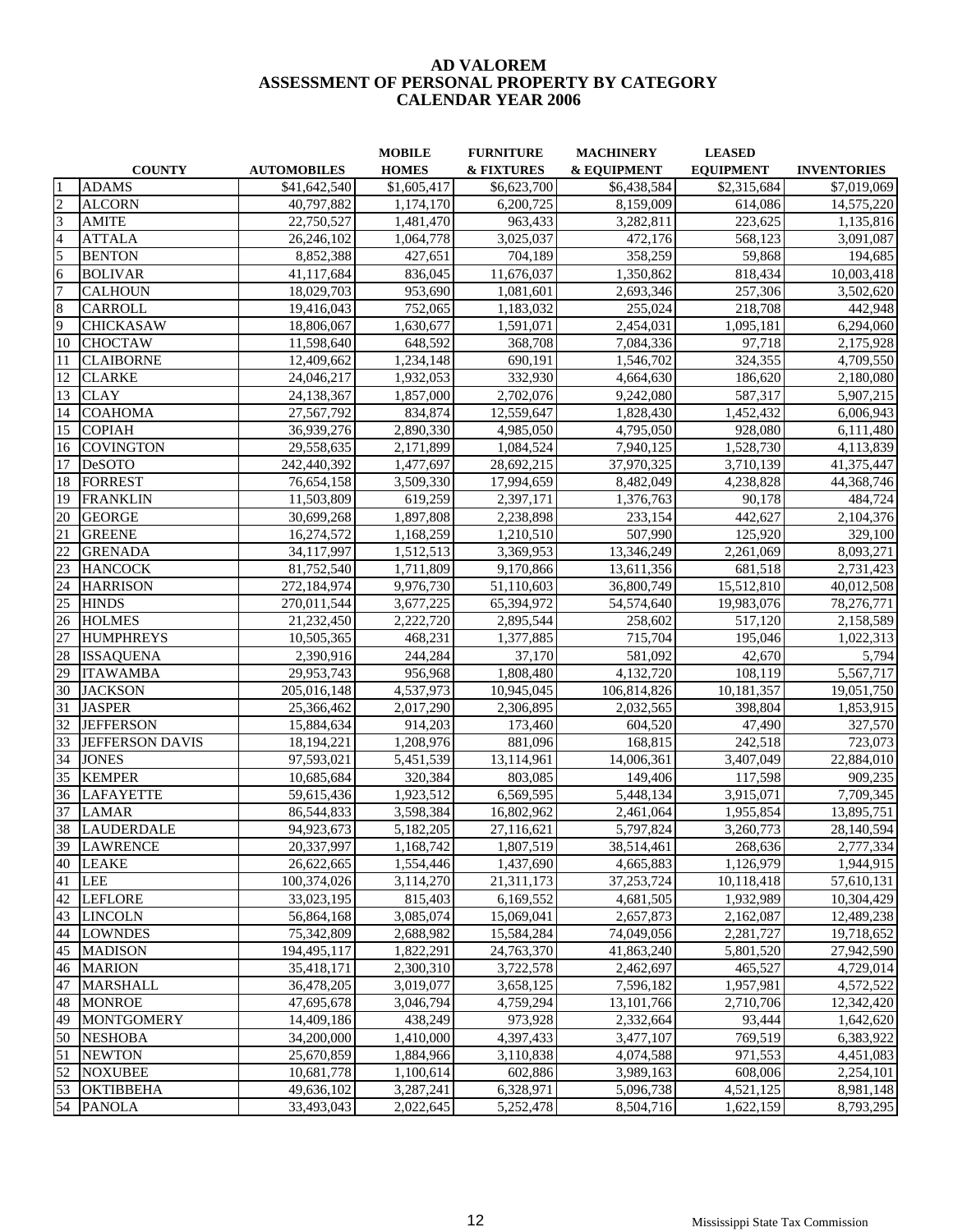|                |                |                   | SEC 27-39-329           | <b>TOTAL</b>              |                            | <b>NUMBER</b>  |                |  |
|----------------|----------------|-------------------|-------------------------|---------------------------|----------------------------|----------------|----------------|--|
|                |                |                   | <b>AND</b>              | <b>ASSESSED</b>           | <b>TOTAL TRUE</b>          | OF             |                |  |
| <b>BANKS</b>   | <b>IN LIEU</b> | MISC.             | <b>SCHOOL TAX</b>       | <b>VALUE</b>              | <b>VALUE</b>               | <b>PARCELS</b> |                |  |
|                |                |                   | \$2,167,594             | \$67,812,588              | \$313,275,449              | 1,290          | 1              |  |
|                |                | 36,675            | 16,773,370              | 88,331,137                | 452,880,985                | 1,103          | $\overline{2}$ |  |
|                |                |                   | 1,028,161               | 30,865,843                | 129,937,209                | 394            | 3              |  |
|                | 21,000,000     | 21,356            | 1,357,310               | 56,845,969                | 291,483,510                | 585            | $\overline{4}$ |  |
|                |                |                   | 1,056,591               | 11,653,631                | 48,189,873                 | 194            | $\sqrt{5}$     |  |
| 338,150        |                |                   | 9,879,392               | 76,020,022                | 369,740,955                | 1,553          | $\sqrt{6}$     |  |
|                |                | 37,257            | 57,758                  | 26,613,281                | 117,322,777                | 587            | $\tau$         |  |
| 44,657         |                | 65,833            | 538,669                 | 22,916,979                | 88,058,336                 | 281            | $\,$ 8 $\,$    |  |
|                |                |                   | 2,242,393               | 34,113,480                | 164,736,317                | 947            | 9              |  |
|                |                | 67,263            |                         | 22,041,185                | 108,279,005                | 302            | 10             |  |
|                |                | 11,238            |                         | 20,925,846                | 98,140,061                 | 375            | 11             |  |
| 2,020          | 7,624,160      | 77,320            |                         | 41,046,030                | 193,483,088                | 707            | 12             |  |
| 1,029,217      |                | 170,880           | 5,440,431               | 51,074,583                | 260,033,224                | 750            | 13             |  |
| 20,398         |                | 251,780           | 1,767,391               | 52,289,687                | 256,705,274                | 1,039          | 14             |  |
|                |                | 29,310            | 5,865,560               | 62,544,136                | 293,829,553                | 905            | 15             |  |
| 124,029        |                |                   | 344,223                 | 46,866,004                | 213,911,033                | 630            | 16             |  |
| 17,223         | 85,038,152     | 1,368,956         | 25,701,050              | 467,791,596               | 2,310,458,266              | 4,119          | 17             |  |
| 40,756         |                | 86                | 28,145,842              | 183,434,454               | 967,381,107                | 2,342          | 18             |  |
|                |                | 4,592             | 479,482                 | 16,955,978                | 74,693,783                 | 313            | 19             |  |
|                |                |                   |                         | 37,616,131                | 148,443,147                | 637            | 20             |  |
|                |                |                   | 140,290                 | 19,756,641                | 77,461,191                 | 275            | 21             |  |
|                |                |                   | 9,506,585               | 72,207,637                | 367, 657, 471              | 958            | 22             |  |
|                | 19.400.264     | 262,925           | 6,999,444               | 136, 322, 145             | 636, 305, 548              | 720            | 23             |  |
|                |                |                   | 7,165,422               | 432,763,796               | 1,977,808,727              | 5,578          | 24             |  |
|                | 26,667,550     | 10,009,113        | 27,961,520              | 556,556,411               | 2,814,561,780              | 8,942          | 25             |  |
| 184            | 118            | 366,753           | 3,022,412               | 32,674,492                | 167,201,857                | 533            | 26             |  |
|                |                |                   | 1,245,652               | 15,530,196                | 68,516,863                 | 375            | 27             |  |
| 14             |                |                   |                         | 3,301,940                 | 14,043,208                 | 84             | 28             |  |
|                |                |                   | 10,437,049              | 52,964,796                | 253, 252, 781              | 544            | 29             |  |
|                | 9,609,425      | 377,128           | 60,192,199              | 426,725,851               | 2,161,451,850              | 3,040          | 30             |  |
|                |                | 566               | 3,216,432               | 37,192,929                | 163,397,901                | 569            | 31             |  |
| 11,220         |                |                   |                         | 17,963,097                | 66,804,062                 | 237            | 32             |  |
|                |                | 11,849            |                         | 21,430,548                | 82,222,876                 | 412            | 33             |  |
| 1,261          |                | 562,648           | 18,196,215              | 175,217,065               | 842,803,712                | 2,291          | 34             |  |
|                |                |                   |                         | 12,985,392                | 52,148,699                 | 419            | 35             |  |
| 26,464         |                |                   | 11,848,055              | 97,055,612                | 448,319,290                | 1,291          | 36             |  |
|                |                | 145,067           | 537,439                 | 125.941.354               | 551,125,901                | 1,758          | 37             |  |
|                |                | 321,611           | 3,685,080               | 168,428,381               | 806,443,630                | 3,143          | 38             |  |
|                |                | 3,171             | 1,995,032               | 66,872,892                | 378,025,941                | 479            | 39             |  |
|                |                | 14,219            | 1,417,895               | 38,784,692                | 169,822,376                | 555            | 40             |  |
|                |                |                   | 41,701,242              | 271,482,984               | 1,475,306,123              | 4,084          | 41             |  |
|                |                | 215,112           | 13,092,312              | 70,234,497                | 358,152,368                | 1,225          | 42             |  |
|                |                | 371               | 3,875,800               | 96,203,652                | 451,810,460                | 1,360          | 43             |  |
|                | 53,612,701     | 4,061             | 12,300,155              | 255,582,427               | 1,452,740,150              | 2,251          | 44             |  |
|                | 110,172,630    | 506,780           | 25,733,630              | 433,101,168               | 2,239,003,349              | 3,861          | 45             |  |
|                |                | 20,984            |                         | 49,119,281                | 210,569,696                | 954            | 46             |  |
| 755<br>825,848 |                |                   | 3,018,361<br>36.041.940 | 60,301,208<br>120,524,446 | 280,413,782<br>644,510,465 | 1,226          | 47<br>48       |  |
|                |                |                   | 6,574                   | 20,063,052                |                            | 1,630<br>420   |                |  |
| 743,077        |                | 166,387<br>18,557 |                         | 52,774,137                | 85,721,653<br>237,827,578  | 915            | 49<br>50       |  |
|                |                | 113,552           | 1,374,522               | 40,277,439                | 182,946,694                | 623            | 51             |  |
|                |                | 70,529            | 1,579,760               | 20,886,837                | 103,639,613                | 536            | 52             |  |
| 3,683,686      |                |                   | 1,528,762               | 83,063,773                | 388, 304, 723              | 1,550          | 53             |  |
|                | 47,601,935     | 197,120           | 3,392,433               | 110,879,824               | 627,551,747                | 1,212          | 54             |  |
|                |                |                   |                         |                           |                            |                |                |  |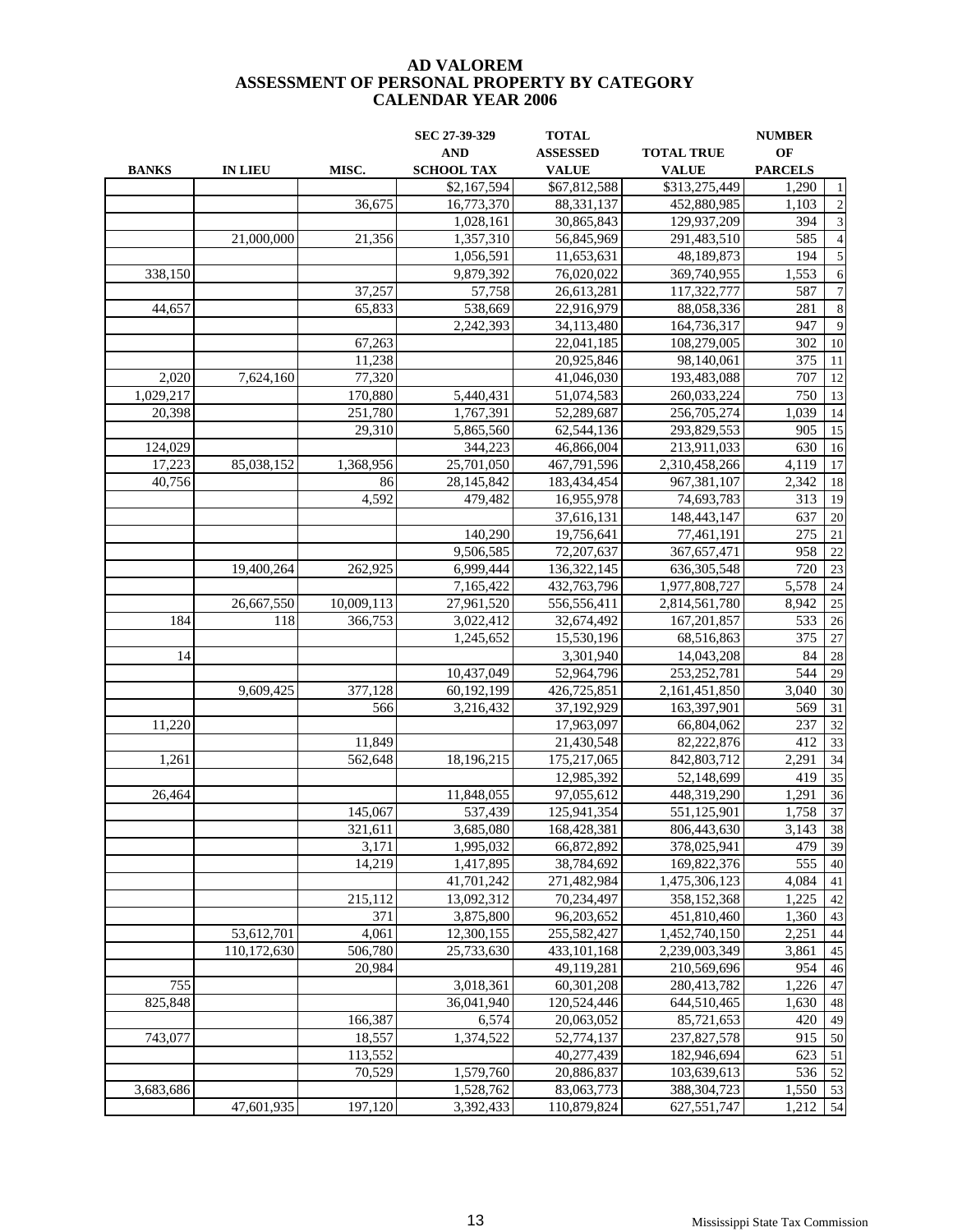#### **ASSESSMENT OF PERSONAL PROPERTY BY CATEGORY CALENDAR YEAR 2006 AD VALOREM**

|    |                     |                    | <b>MOBILE</b> | <b>FURNITURE</b>       | <b>MACHINERY</b> | <b>LEASED</b>        |                    |
|----|---------------------|--------------------|---------------|------------------------|------------------|----------------------|--------------------|
|    | <b>COUNTY</b>       | <b>AUTOMOBILES</b> | <b>HOMES</b>  | <b>&amp; FIXTURES</b>  | & EQUIPMENT      | <b>EQUIPMENT</b>     | <b>INVENTORIES</b> |
| 55 | <b>PEARL RIVER</b>  | 85,379,231         | 4,022,716     | 6,627,785              | 4,092,842        | 935,551              | 6,792,877          |
| 56 | <b>PERRY</b>        | 18,149,112         | 1,547,024     | 1,032,409              | 13,146,325       | 302,045              | 2,665,089          |
| 57 | <b>PIKE</b>         | 52,071,306         | 3,288,877     | 13,702,224             | 5,114,250        | 1,032,963            | 12,268,833         |
| 58 | <b>PONTOTOC</b>     | 37,208,401         | 2,348,543     | $\overline{1,825,305}$ | 3,011,852        | 1.487.220            | 7,705,561          |
| 59 | <b>PRENTISS</b>     | 25,160,603         | 700,471       | 3,425,119              | 5,917,623        | 1,034,551            | 9,498,311          |
| 60 | <b>OUITMAN</b>      | 8,149,423          | 205,007       | 866,291                | 802,544          | 70,754               | 1,312,767          |
| 61 | <b>RANKIN</b>       | 250,572,299        | 7,557,497     | 28,974,586             | 37,907,351       | 8,046,289            | 44,970,113         |
| 62 | <b>SCOTT</b>        | 34,167,035         | 2,957,294     | 3,097,810              | 8,635,700        | 1.592.240            | 3,816,320          |
| 63 | <b>SHARKEY</b>      | 6,512,641          | 411,408       | 444,315                | 198,649          | 270,600              | 1,190,714          |
| 64 | <b>SIMPSON</b>      | 35,857,377         | 3,177,127     | 3,562,586              | 233,552          | 918,485              | 2,736,900          |
| 65 | <b>SMITH</b>        | 25,119,305         | 1,596,465     | 1,068,970              | 8,222,450        | 295,140              | 2,913,340          |
| 66 | <b>STONE</b>        | 22,392,795         | 856,077       | 2,911,331              | 3,167,686        | 829,066              | 3,720,176          |
| 67 | <b>SUNFLOWER</b>    | 27,360,037         | 503,291       | 3,093,840              | 6,350,200        | 1,485,773            | 7,771,811          |
| 68 | <b>TALLAHATCHIE</b> | 11,872,305         | 817,760       | 815,243                | 422,718          | 308,325              | 910,159            |
| 69 | <b>TATE</b>         | 35,103,266         | 1,049,598     | 1,732,921              | 2,917,555        | $\overline{577,218}$ | 3,427,895          |
| 70 | <b>TIPPAH</b>       | 23,763,354         | 1,184,564     | 1,412,904              | 6,293,929        | 647,773              | 8,023,777          |
| 71 | <b>TISHOMINGO</b>   | 31,575,401         | 633,325       | 1,513,845              | 7,282,150        | 993,613              | 6,463,337          |
| 72 | <b>TUNICA</b>       | 19,209,564         | 935,042       | 54,211,429             | 23,670,425       | 1,392,642            | 3,624,376          |
| 73 | <b>UNION</b>        | 32,254,874         | 1,772,246     | 3,513,365              | 1,757,548        | 618,159              | 10,127,069         |
| 74 | <b>WALTHALL</b>     | 20,826,448         | 1,715,795     | 1.102.025              | 829.264          | 76,513               | 1,528,719          |
| 75 | <b>WARREN</b>       | 71,588,472         | 2,210,640     | 33,445,937             | 53,475,812       | 3,897,685            | 22,595,027         |
| 76 | <b>WASHINGTON</b>   | 56,581,489         | 1,598,314     | 5,625,561              | 11,459,981       | 3,023,749            | 17,816,719         |
| 77 | <b>WAYNE</b>        | 30,457,404         | 1,950,953     | 810,637                | 7,244,730        | 867,049              | 4,314,541          |
| 78 | <b>WEBSTER</b>      | 14,535,641         | 601,510       | 1,379,193              | 855,059          | 124,695              | 1,786,745          |
| 79 | <b>WILKINSON</b>    | 11,326,097         | 1,334,741     | 1,032,608              | 209,719          | 630,483              | 939,296            |
| 80 | <b>WINSTON</b>      | 27,974,295         | 1,363,309     | 2,603,317              | 7,722,676        | 221,530              | 5,676,838          |
| 81 | <b>YALOBUSHA</b>    | 14,040,937         | 353,067       | 1,316,005              | 3,262,637        | 23,140               | 1,112,636          |
| 82 | YAZOO               | 29,567,248         | 1,858,202     | 2,358,098              | 8,516,601        | 1,364,697            | 5,088,244          |
|    | <b>TOTAL</b>        | \$3,970,982,724    | \$157,402,125 | \$624,639,416          | \$859,683,554    | \$153,192,225        | \$787,225,584      |

AUTOMOBILES ARE CLASS 5 PROPERTY WITH AN ASSESSMENT RATIO OF 3O%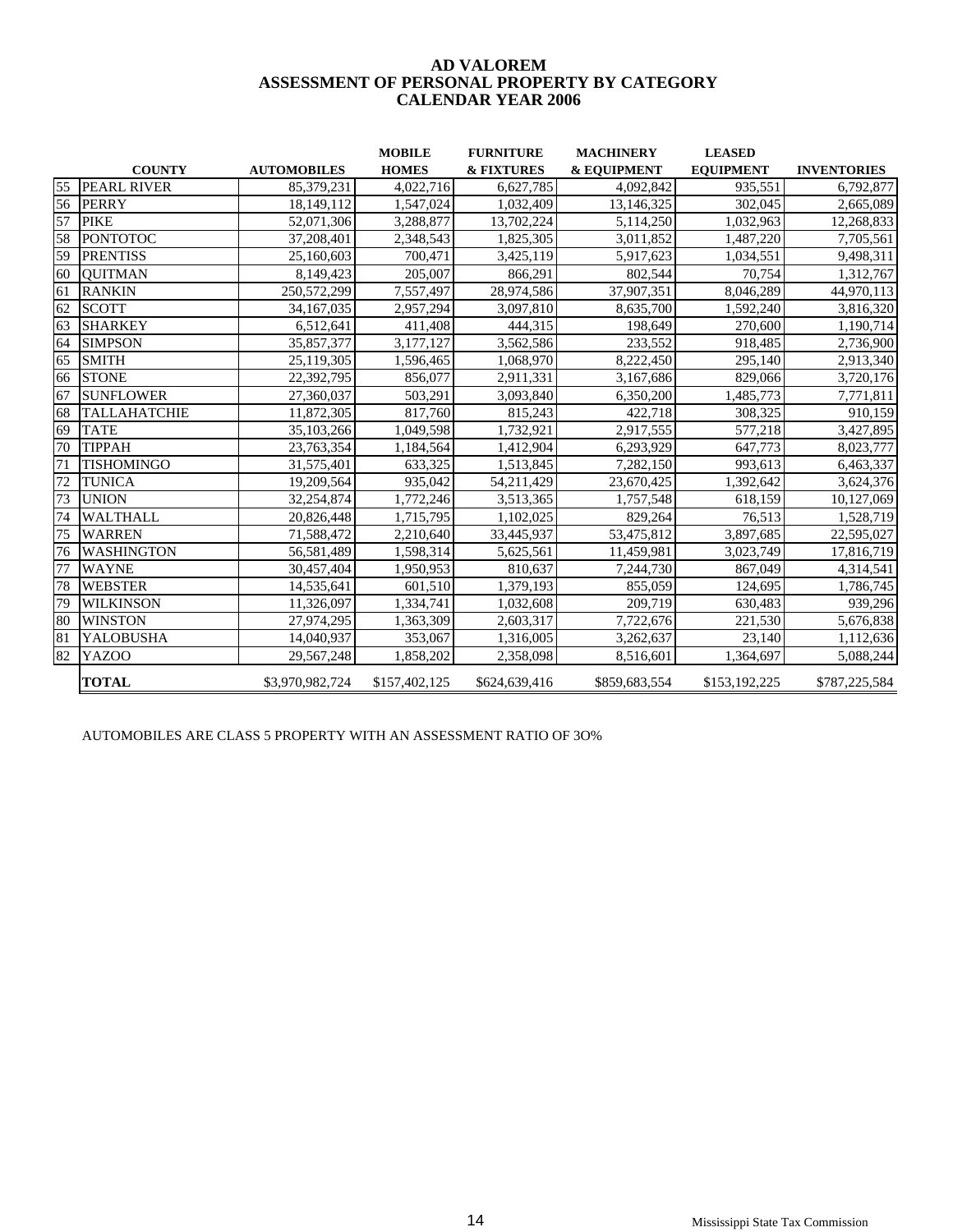|              |                |              | SEC 27-39-329     | <b>TOTAL</b>    |                   | <b>NUMBER</b>  |    |
|--------------|----------------|--------------|-------------------|-----------------|-------------------|----------------|----|
|              |                |              | <b>AND</b>        | <b>ASSESSED</b> | <b>TOTAL TRUE</b> | OF             |    |
| <b>BANKS</b> | <b>IN LIEU</b> | MISC.        | <b>SCHOOL TAX</b> | <b>VALUE</b>    | <b>VALUE</b>      | <b>PARCELS</b> |    |
| 66,934       |                | 55,230       | 233,033           | 108,206,199     | 436,777,086       | 1,323          | 55 |
|              |                | 85.469       |                   | 36,927,473      | 185,686,107       | 380            | 56 |
|              |                | 51,022       | 1,517,954         | 89,047,429      | 420,077,781       | 1,692          | 57 |
|              |                |              | 13,331,030        | 66,917,912      | 322,091,288       | 816            | 58 |
| 1,843        |                |              | 8,881,796         | 54,620,317      | 280, 262, 557     | 999            | 59 |
| 17,377       |                | 172,183      | 3,588,626         | 15,184,972      | 74,067,284        | 294            | 60 |
| 5,382        |                |              | 13,456,738        | 391,490,255     | 1,782,692,104     | 4,818          | 61 |
|              |                |              | 11,544,580        | 65,810,979      | 324,846,372       | 977            | 62 |
|              |                | 300,581      | 106.504           | 9,435,412       | 41,193,843        | 262            | 63 |
| 92,400       |                | 234,111      | 2,676,397         | 49,488,935      | 210,401,498       | 779            | 64 |
|              |                |              | 367,080           | 39,582,750      | 180, 151, 059     | 482            | 65 |
|              |                | 17,263       | 1,575,811         | 35,470,205      | 161,825,316       | 590            | 66 |
|              |                | 244,979      | 4,337,635         | 51,147,566      | 249,783,318       | 906            | 67 |
| 34,412       |                | 62,870       | 11,896            | 15,255,688      | 62,130,052        | 474            | 68 |
|              |                | 74,573       | 3,417,874         | 48,300,900      | 204,991,746       | 676            | 69 |
|              |                | 453,587      | 3,430,998         | 45,210,886      | 222,203,809       | 1,172          | 70 |
| 200,265      |                | 9,980        |                   | 48,671,916      | 219,227,920       | 616            | 71 |
| 176,443      |                | 212.133      |                   | 103,432,054     | 625,513,809       | 524            | 72 |
|              | 13,662,555     | 5,715        |                   | 63,711,531      | 358,397,901       | 906            | 73 |
|              |                | 69,954       | 417,454           | 26,566,172      | 107,686,297       | 402            | 74 |
|              |                | 725,028      |                   | 187,938,601     | 1,014,295,569     | 1,599          | 75 |
|              |                | 3,552,839    | 10,955,818        | 110,614,470     | 548,824,757       | 2,272          | 76 |
|              |                | 75.282       | 1,924,871         | 47,645,467      | 216,111,503       | 955            | 77 |
|              |                | 89,651       | 978,279           | 20,350,773      | 87,218,245        | 356            | 78 |
|              |                | 36,218       |                   | 15,509,162      | 65,640,756        | 351            | 79 |
|              |                | 84,245       | 654,661           | 46,300,871      | 215,150,475       | 543            | 80 |
|              |                | 21,402       | 4,121,690         | 24, 251, 514    | 114,871,824       | 395            | 81 |
|              |                |              | 6,696,808         | 55,449,898      | 271,108,411       | 758            | 82 |
| \$7,504,015  | \$394,389,490  | \$22,165,364 | \$508,284,962     | \$7,485,469,459 | \$36,742,085,704  | 99,420         |    |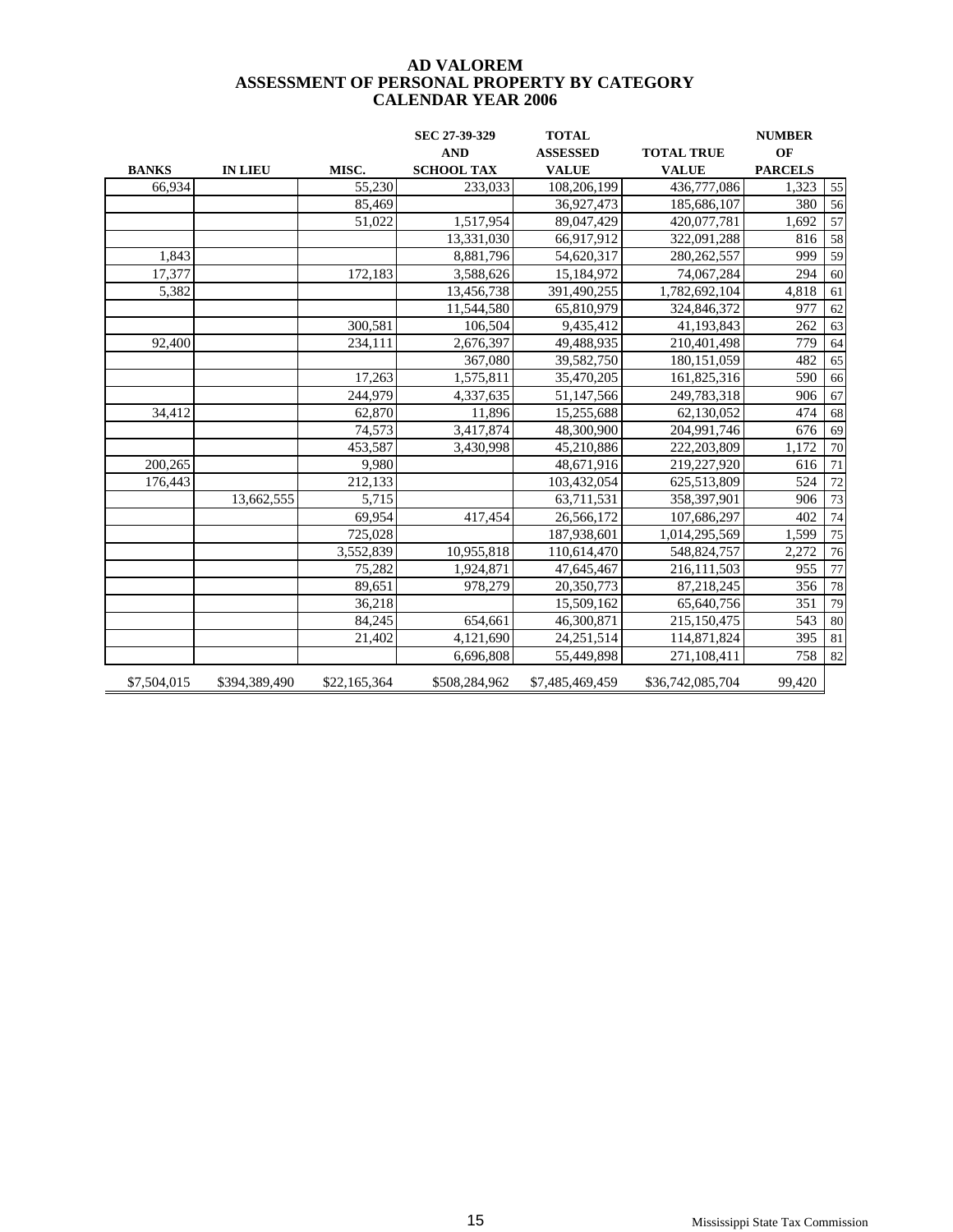|                  |                        | <b>CLASS 1</b> | <b>CLASS 1</b>      |                | <b>CULTIVATABLE</b> | <b>BLDG &amp; IMPROVED</b> |
|------------------|------------------------|----------------|---------------------|----------------|---------------------|----------------------------|
|                  | <b>COUNTY</b>          | <b>LAND</b>    | <b>IMPROVEMENTS</b> | <b>IN LIEU</b> | <b>LAND</b>         | <b>COUNTRY LANDS</b>       |
|                  | <b>ADAMS</b>           | \$8,453,030    | \$41,234,674        | \$1,245,013    | \$5,437,195         | \$9,597,718                |
|                  | <b>ALCORN</b>          | 4,678,424      | 50,476,806          |                | 2,958,993           | 9,472,520                  |
| 3                | <b>AMITE</b>           | 1,844,252      | 17,628,864          |                | 3,463,981           | 9,134,839                  |
| $\overline{4}$   | <b>ATTALA</b>          | 4,370,178      | 25,609,674          |                | 4,174,424           | 6,564,847                  |
|                  | <b>BENTON</b>          | 867,334        | 9,137,826           | 28,718,291     | 1,424,310           | 3,790,178                  |
| 6                | <b>BOLIVAR</b>         | 9,842,579      | 44,228,935          |                | 37,226,324          | 16,797,276                 |
|                  | <b>CALHOUN</b>         | 2,187,067      | 16,700,806          |                | 2,722,768           | 4,209,154                  |
| 8                | CARROLL                | 2,327,004      | 18,059,686          |                | 6,756,433           | 6,821,222                  |
| 9                | CHICKASAW              | 2,272,349      | 20,770,357          |                | 6,203,526           | 5,759,987                  |
| 10               | <b>CHOCTAW</b>         | 1,693,491      | 11,811,403          | 85,727,235     | 1,669,520           | 4,497,781                  |
| 11               | <b>CLAIBORNE</b>       | 1,275,112      | 8,433,983           |                | 2,555,983           | 5,119,406                  |
| 12               | <b>CLARKE</b>          | 2,582,663      | 21,294,185          | 501,335        | 3,964,751           | 5,900,444                  |
| 13               | <b>CLAY</b>            | 5,948,242      | 28,186,033          |                | 4,735,164           | 6,923,332                  |
| 14               | <b>COAHOMA</b>         | 4,604,595      | 25,895,628          | 2,139,886      | 24,431,402          | 14,173,963                 |
| 15               | <b>COPIAH</b>          | 5,399,918      | 34,274,474          |                | 3,964,305           | 11,143,994                 |
| 16               | <b>COVINGTON</b>       | 2,855,629      | 25,663,167          |                | 2,910,709           | 9,752,457                  |
| 17               | DeSOTO                 | 71,857,195     | 397,740,309         | 10,580,710     | 15,834,590          | 10,124,407                 |
| 18               | <b>FORREST</b>         | 20,395,302     | 95,099,547          |                | 5,237,686           | 13,979,024                 |
| 19               | <b>FRANKLIN</b>        | 1,060,176      | 10,058,979          |                | 1,639,686           | 3,840,540                  |
| 20               | <b>GEORGE</b>          | 4,284,829      | 27,428,675          |                | 2,750,150           | 8,681,370                  |
| 21               | <b>GREENE</b>          | 1,647,658      | 13,448,903          |                | 1,368,034           | 3,851,628                  |
| 22               | <b>GRENADA</b>         | 7,356,352      | 34,334,727          |                | 4,117,633           | 6,469,487                  |
| 23               | <b>HANCOCK</b>         | 28,412,633     | 72,238,840          | 3,644,366      | 13,482,121          | 35,118,342                 |
| 24               | <b>HARRISON</b>        | 98,206,620     | 243,823,722         |                | 32,599,094          | 31,974,250                 |
| 25               | <b>HINDS</b>           | 71,773,254     | 320, 147, 101       | 848,847        | 15,527,823          | 40,485,475                 |
| 26 HOLMES        |                        | 1,929,120      | 14,043,601          | 1,118,468      | 13,241,973          | 7,157,952                  |
| 27               | <b>HUMPHREYS</b>       | 1,077,628      | 8,050,940           |                | 11,463,228          | 6,946,870                  |
| 28               | <b>ISSAQUENA</b>       | 165,520        | 1,233,292           |                | 6,432,896           | 2,621,711                  |
| 29               | <b>ITAWAMBA</b>        | 3,739,619      | 29,107,074          |                | 3,241,224           | 5,884,917                  |
|                  | 30 JACKSON             | 59,353,258     | 211,780,874         | 1,026,002      | 19,811,144          | 48,841,588                 |
| 31               | <b>JASPER</b>          | 1,881,283      | 22,120,021          |                | 3,576,423           | 8,070,472                  |
| 32               | <b>JEFFERSON</b>       | 865,352        | 6,965,576           |                | 2,622,346           | 3,828,699                  |
| 33               | <b>JEFFERSON DAVIS</b> | 1,400,579      | 15,555,645          |                | 2,436,042           | 5,839,847                  |
| 34               | <b>JONES</b>           | 12,150,022     | 87,420,165          |                | 7,004,215           | 26,928,917                 |
| 35               | <b>KEMPER</b>          | 791,249        | 10,294,490          |                | 1,696,790           | 3,552,981                  |
| 36               | <b>LAFAYETTE</b>       | 25,203,760     | 77,336,874          |                | 17,907,753          | 36,382,595                 |
| 37               | <b>LAMAR</b>           | 16,797,709     | 115,258,189         |                | 10,400,735          | 24,483,225                 |
| 38               | <b>LAUDERDALE</b>      | 22,289,976     | 121,542,592         |                | 12,455,520          | 20,808,487                 |
| 39               | <b>LAWRENCE</b>        | 2,029,876      | 17,849,694          |                | 1,940,728           | 10,326,827                 |
| 40               | <b>LEAKE</b>           | 3,870,128      | 26,237,705          |                | 3,194,005           | 10,996,174                 |
| 41<br><b>LEE</b> |                        | 36,423,841     | 156,271,511         |                | 9,963,269           | 34,230,787                 |
| 42               | <b>LEFLORE</b>         | 8,787,638      | 36,543,934          |                | 24,149,358          | 14,667,743                 |
| 43               | <b>LINCOLN</b>         | 8,903,990      | 47,491,567          |                | 6,074,992           | 17,403,168                 |
| 44               | <b>LOWNDES</b>         | 15,575,122     | 90,889,732          | 3,585,853      | 10,416,245          | 37, 315, 457               |
| 45               | <b>MADISON</b>         | 77,168,057     | 263,641,245         | 48,461,637     | 48,095,052          | 43,449,886                 |
| 46               | <b>MARION</b>          | 4,048,484      | 31,407,141          |                | 3,477,915           | 9,459,188                  |
| 47               | MARSHALL               | 6,556,743      | 46,781,177          |                | 11,841,443          | 14,612,936                 |
| 48               | <b>MONROE</b>          | 10,138,047     | 54,616,702          | 728,073        | 7,404,583           | 11,569,904                 |
| 49               | <b>MONTGOMERY</b>      | 1,561,091      | 12,271,789          |                | 3,031,409           | 2,542,739                  |
| 50               | <b>NESHOBA</b>         | 4,778,318      | 36,219,634          |                | 2,640,132           | 12,046,704                 |
| 51               | <b>NEWTON</b>          | 2,482,703      | 26,443,216          |                | 2,622,645           | 6,150,511                  |
| 52               | <b>NOXUBEE</b>         | 1,107,194      | 10,036,438          |                | 5,099,226           | 3,336,651                  |
| 53               | <b>OKTIBBEHA</b>       | 15,445,640     | 64,960,183          |                | 8,350,692           | 14,754,909                 |
| 54               | <b>PANOLA</b>          | 6,784,907      | 41,651,950          | 608,600        | 9,390,416           | 11,484,993                 |
| 55               | PEARL RIVER            | 15,239,865     | 82,352,836          |                | 12,692,586          | 25,592,418                 |
| 56               | <b>PERRY</b>           | 1,857,039      | 14,764,361          |                | 1,787,985           | 3,955,597                  |
| 57 PIKE          |                        | 10,119,037     | 45,298,297          |                | 4,420,216           | 16,156,292                 |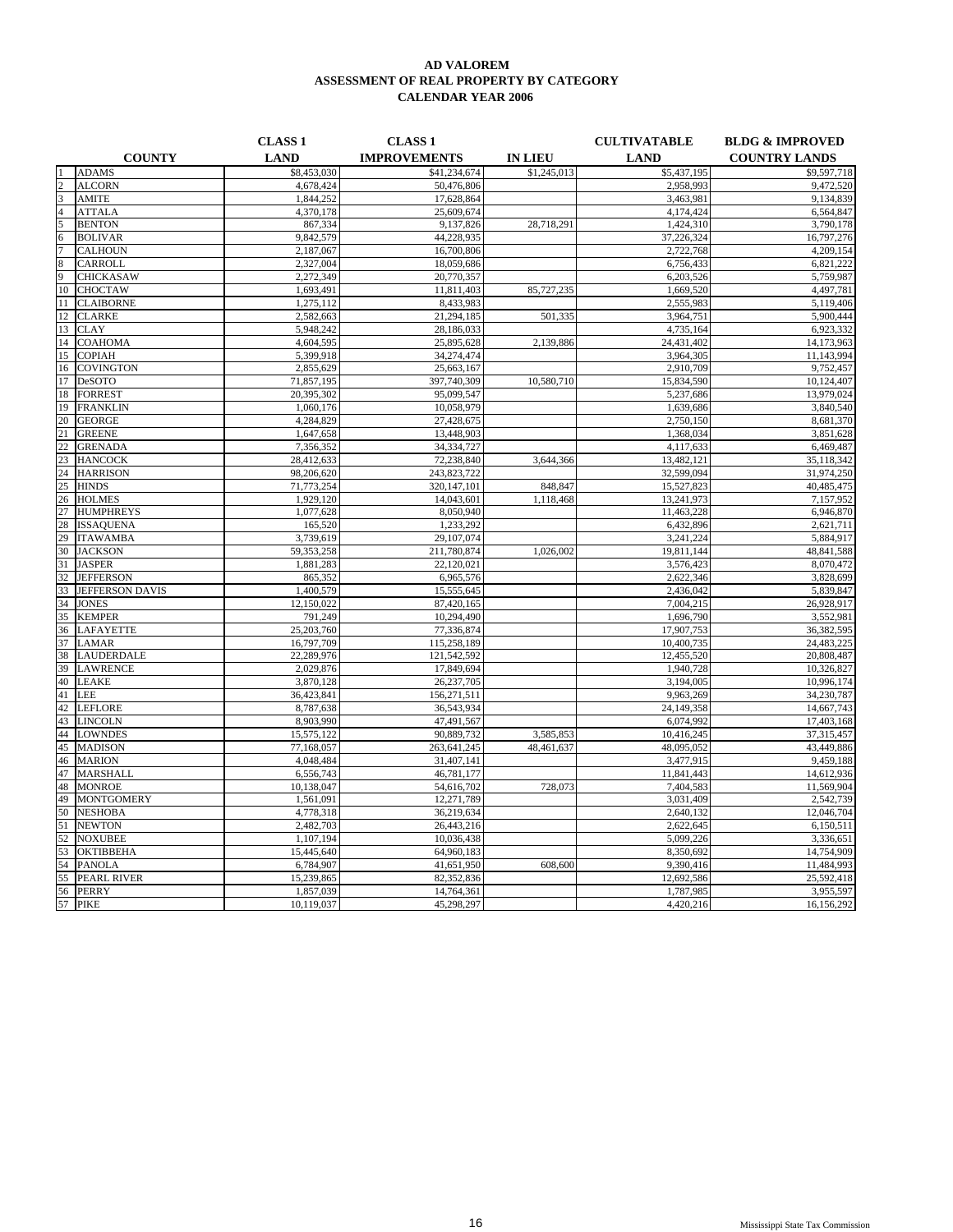|                       |                    |                         | SEC 27-39-329     | <b>TOTAL</b>          |               | <b>NUMBER</b>  |                             |
|-----------------------|--------------------|-------------------------|-------------------|-----------------------|---------------|----------------|-----------------------------|
| <b>UNCULTIVATABLE</b> | <b>URBAN</b>       | <b>URBAN</b>            | <b>AND</b>        | <b>ASSESSED VALUE</b> | <b>TRUE</b>   | OF             |                             |
| LANDS**               | <b>REAL ESTATE</b> | <b>IMPROVEMENTS</b>     | <b>SCHOOL TAX</b> | <b>OF REALTY</b>      | <b>VALUE</b>  | <b>PARCELS</b> |                             |
| \$8,218,028           | \$8,788,197        | \$28,496,416            | \$287,361         | \$111,757,632         | \$910,675,516 | 17,335         | $\mathbf{1}$                |
| 4,669,593             | 7.530.939          | 25,569,656              | 3,520,258         | 108,877,189           | 909,673,220   | 20.437         | $\sqrt{2}$                  |
| 15,652,946            | 694.443            | 4,990,149               | 119,912           | 53,529,386            | 421,738,830   | 14,829         | $\ensuremath{\mathfrak{Z}}$ |
| 14,788,388            | 4,378,919          | 12,069,424              | 613,609           | 72,569,463            | 583,720,756   | 16,006         | $\overline{4}$              |
| 5,458,223             | 564,852            | 1,883,844               | 315,082           | 52,159,940            | 381,068,633   | 8,131          | $\overline{5}$              |
| 4,062,108             | 17,873,133         | 36,995,947              | 1,830,857         | 168,857,159           | 1,305,919,983 | 23,055         | 6                           |
| 6,548,263             | 1,804,175          | 7,037,252               | 505,981           | 41,715,466            | 361,057,182   | 13,089         | $\tau$                      |
| 11,583,492            | 367,608            | 2,229,227               | 61,469            | 48,206,141            | 389,325,979   | 9,811          | $\,$ 8 $\,$                 |
| 5,362,010             | 98,076             | 11,134,402              | 1,547,230         | 53,147,937            | 431,128,590   | 12,645         | 9                           |
| 8,917,412             | 846,747            | 2,750,067               | 14,042            | 117,927,698           | 831,194,981   | 8.700          | 10                          |
| 10,055,834            | 543,235            | 2,535,373               |                   | 30,518,926            | 235,808,930   | 7,762          | 11                          |
| 14,019,288            | 1,986,898          | 7,279,252               |                   | 57,528,816            | 463,083,205   | 15,595         | 12                          |
| 5,310,152             | 8,627,016          | 22,546,337              | 3,751,686         | 86,027,962            | 687,294,302   | 12,465         | 13                          |
| 2,926,218             | 7,691,707          | 30,779,103              | 726,556           | 113,369,058           | 857,460,947   | 15,825         | 14                          |
| 16,279,658            | 3.236.697          | 12,776,296              | 2,406,060         | 89,481,402            | 728,748,010   | 20,045         | 15                          |
| 7,909,391             | 1,138,000          | 8,711,523               | 453,447           | 59,394,323            | 490,990,040   | 14,873         | 16                          |
| 2,170,493             | 95,637,876         | 192,296,178             | 54,312,208        | 850,553,966           | 7,235,702,219 | 62,395         | 17                          |
| 7.121.861             | 35,577,851         | 88,271,665              | 6.451.854         | 272,134,790           | 2.199.159.805 | 38.225         | 18                          |
| 9,352,954             | 528,164            | 2,319,131               |                   | 28,799,630            | 229,042,477   | 8,948          | 19                          |
| 9,195,540             | 1,252,195          | 4,477,906               |                   | 58,070,665            | 492,818,275   | 16,080         | 20                          |
| 16,975,578            | 506,669            | 2,181,141               |                   | 39,979,611            | 316,828,376   | 11,612         | 21                          |
| 4,804,525             | 7,028,570          | $\overline{27,037,716}$ | 2,517,850         | 93,666,860            | 763,410,604   | 15,089         | 22                          |
| 30,421,194            | 27,943,660         | 20,714,081              | 156,093           | 232,131,330           | 1,888,025,545 | 49,794         | 23                          |
| 5,141,323             | 172,165,840        | 269,977,689             | 2,816,774         | 856,705,312           | 6,851,469,887 | 95,461         | 24                          |
| 13,452,418            | 123,004,434        | 356,022,736             | 6,649,550         | 947,911,638           | 7,625,721,725 | 111,889        | 25                          |
| 10,674,608            | 1,703,573          | 7,592,683               | 1,118,468         | 58,580,446            | 443,769,284   | 14.928         | 26                          |
| 655,400               | 926,779            | 3,956,860               |                   | 33,077,705            | 250,934,211   | 8,706          | 27                          |
| 4,385,230             | 67,478             | 269,949                 |                   | 15,176,076            | 105,831,850   | 2,705          | 28                          |
| 8,082,780             | 1,799,007          | 9.397.367               | 3.639.067         | 64,891,055            | 542,068,693   | 15,541         | 29                          |
| 31,566,934            | 62,616,814         | 113,364,626             | 11,781,505        | 560,142,745           | 4,638,065,402 | 80,810         | 30                          |
| 11,935,254            | 1.261.431          | 6.756.632               | 1,755,725         | 57.357.241            | 462,353,645   | 17.746         | 31                          |
| 11,845,350            | 416,594            | 2,073,515               |                   | 28,617,432            | 216,870,680   | 7,883          | 32                          |
| 8,295,043             | 985,431            | 3,096,721               |                   | 37,609,308            | 307,222,950   | 13,125         | 33                          |
| 12,863,201            | 14,716,149         | 45,622,368              | 7.023.848         | 213,728,885           | 1,756,689,050 | 36.436         | 34                          |
| 14,592,762            | 300,530            | 1,750,930               |                   | 32,979,732            | 256,811,820   | 11,263         | 35                          |
| 12,445,021            | 42,410,209         | 67,907,438              | 4,686,686         | 284,280,336           | 2,236,978,460 | 23,519         | 36                          |
| 9,369,247             | 15,072,250         | 54,193,193              | 261,443           | 245,835,991           | 2,079,053,350 | 27.297         | 37                          |
| 10,931,096            | 30,345,411         | 67,304,085              | 4,353,696         | 290,030,863           | 2,413,076,233 | 43,539         | 38                          |
| 9,473,302             | 845,858            | 4,014,222               | 68,656            | 46,549,163            | 376,586,541   | 12.228         | 39                          |
| 11,492,500            | 3,463,254          | 9,677,118               | 3,211,726         | 72,142,610            | 581,301,518   | 14,465         | 40                          |
| 5,445,238             | 56,602,703         | 137,850,437             | 16,541,980        | 453,329,766           | 3,664,480,724 | 38,336         | 41                          |
| 2,230,369             | 9,163,900          | 30,149,070              | 5,218,248         | 130,910,260           | 1,023,829,498 | 16,649         | 42                          |
| 10,854,742            | 10,174,309         | 20,599,142              | 404,680           | 121,906,590           | 1,000,695,800 | 23,370         | 43                          |
| 5,044,334             | 20,621,810         | 50,073,470              | 2,187,682         | 235,709,705           | 1,926,280,877 | 29,259         | 44                          |
| 11,170,976            | 86,227,092         | 148,237,687             | 15,398,655        | 741,850,287           | 6,081,661,161 | 44,848         | 45                          |
| 11,190,812            | 5,347,335          | 14,212,792              | 747,621           | 79,891,288            | 650,750,445   | 18,456         | 46                          |
| 7,663,963             | 4,158,635          | 16,131,017              | 7.590,062         | 115,335,976           | 946,666,040   | 23.438         | 47                          |
| 9,665,132             | 7.009.080          | 24,354,840              | 1,400,434         | 126,886,795           | 1,061,731,364 | 26,862         | 48                          |
| 6,081,802             | 1,678,437          | 6,280,343               |                   | 33,447,610            | 269,088,911   | 10,046         | 49                          |
| 9,397,438             | 5,914,718          | 17,657,653              | 1,263,166         | 89,917,763            | 736,073,799   | 17,846         | 50                          |
| 9,287,255             | 1,947,901          | 10,359,162              |                   | 59,293,393            | 491,679,715   | 15.931         | 51                          |
| 8,504,591             | 1.181.439          | 5,328,981               | 1,356,463         | 35,950,983            | 276,798,770   | 9.495          | 52                          |
| 5,607,593             | 23,313,535         | 63,178,654              |                   | 195,611,206           | 1,572,069,860 | 20,262         | 53                          |
| 8,054,761             | 8,286,575          | 29,321,112              | 5,034,074         | 120,617,388           | 965,561,613   | 22,768         | 54                          |
| 13.933.076            | 9,133,792          | 24,395,883              | 11,163            | 183,351,619           | 1,547,579,030 | 39,881         | 55                          |
| 8,388,386             | 1.242.125          | 3,283,251               |                   | 35,278,744            | 290,596,283   | 10.069         | 56                          |
| 10,884,636            | 10,968,174         | 32,944,372              | 671,262           | 131,462,286           | 1,061,147,489 | 24,389         | 57                          |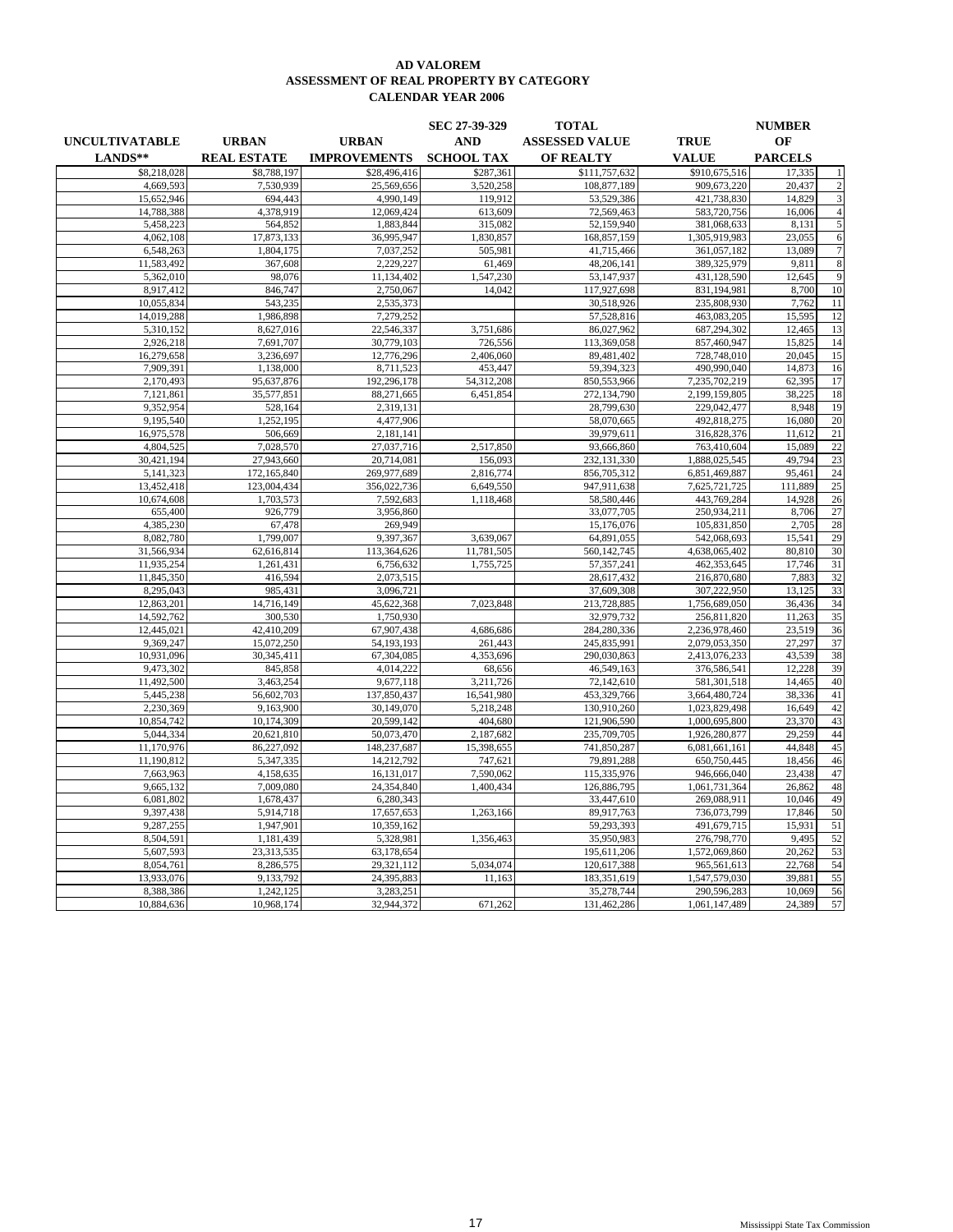|    |                     | <b>CLASS 1</b> | <b>CLASS 1</b>      |                | <b>CULTIVATABLE</b> | <b>BLDG &amp; IMPROVED</b> |
|----|---------------------|----------------|---------------------|----------------|---------------------|----------------------------|
|    | <b>COUNTY</b>       | <b>LAND</b>    | <b>IMPROVEMENTS</b> | <b>IN LIEU</b> | <b>LAND</b>         | <b>COUNTRY LANDS</b>       |
|    | 58 PONTOTOC         | 8,664,420      | 37,468,940          |                | 5,830,306           | 12, 123, 551               |
| 59 | <b>PRENTISS</b>     | 3,337,423      | 27,759,789          |                | 2,720,084           | 5,582,131                  |
| 60 | <b>OUITMAN</b>      | 920.598        | 5.922.396           |                | 13.250.900          | 2,941,400                  |
| 61 | <b>RANKIN</b>       | 57,721,472     | 280.621.758         |                | 38,594,057          | 47,064,888                 |
| 62 | <b>SCOTT</b>        | 3,187,332      | 28,727,962          |                | 2,819,218           | 11,257,136                 |
| 63 | <b>SHARKEY</b>      | 628.751        | 4.395.273           |                | 9.947.370           | 2,743,465                  |
| 64 | <b>SIMPSON</b>      | 5.027.671      | 32,879,354          |                | 3.291.504           | 11,961,565                 |
| 65 | <b>SMITH</b>        | 1,815,614      | 20,755,462          |                | 1,831,462           | 11,913,287                 |
| 66 | <b>STONE</b>        | 3,073,523      | 18,946,922          |                | 2,460,323           | 6,073,399                  |
| 67 | <b>SUNFLOWER</b>    | 3,343,231      | 25,329,523          |                | 28,020,970          | 7,254,169                  |
| 68 | <b>TALLAHATCHIE</b> | 1,415,041      | 11,069,732          |                | 22,810,767          | 10,850,416                 |
| 69 | <b>TATE</b>         | 13,439,534     | 46,146,319          |                | 8,012,441           | 4,275,083                  |
| 70 | <b>TIPPAH</b>       | 2,972,909      | 24,871,161          |                | 2,806,035           | 8,472,135                  |
| 71 | <b>TISHOMINGO</b>   | 5,122,351      | 27.582.501          |                | 10,780,783          | 17,030,094                 |
| 72 | <b>TUNICA</b>       | 1,356,096      | 8,053,534           |                | 28,533,172          | 103,804,640                |
| 73 | <b>UNION</b>        | 2,828,578      | 37,166,687          | 25,800         | 2,957,299           | 7,795,060                  |
| 74 | <b>WALTHALL</b>     | 2,281,158      | 18,308,344          |                | 4,188,946           | 7,754,823                  |
| 75 | <b>WARREN</b>       | 15,186,797     | 89.071.204          |                | 12,377,415          | 40,069,310                 |
| 76 | <b>WASHINGTON</b>   | 9,176,339      | 59,954,298          |                | 23,863,032          | 10,359,235                 |
| 77 | <b>WAYNE</b>        | 2,695,002      | 24,671,586          |                | 2,291,977           | 8,283,508                  |
| 78 | <b>WEBSTER</b>      | 1.978.808      | 15,672,932          |                | 2,038,371           | 4,004,708                  |
| 79 | <b>WILKINSON</b>    | 1,124,900      | 9,396,938           |                | 2,873,617           | 6,223,987                  |
| 80 | <b>WINSTON</b>      | 3,188,807      | 27,734,199          |                | 2,512,293           | 6,758,054                  |
| 81 | <b>YALOBUSHA</b>    | 1,671,541      | 13,782,152          |                | 2,118,039           | 4,931,425                  |
| 82 | <b>YAZOO</b>        | 4,473,365      | 25,406,401          |                | 16,173,541          | 9,059,561                  |
|    | <b>TOTAL</b>        | \$903,349,942  | \$4,361,861,116     | \$188,960,116  | \$749,143,713       | \$1,154,171,816            |

TAX PURPOSES \*\* UNCULTIVATABLE LAND CATEGORY = TIMBER LANDS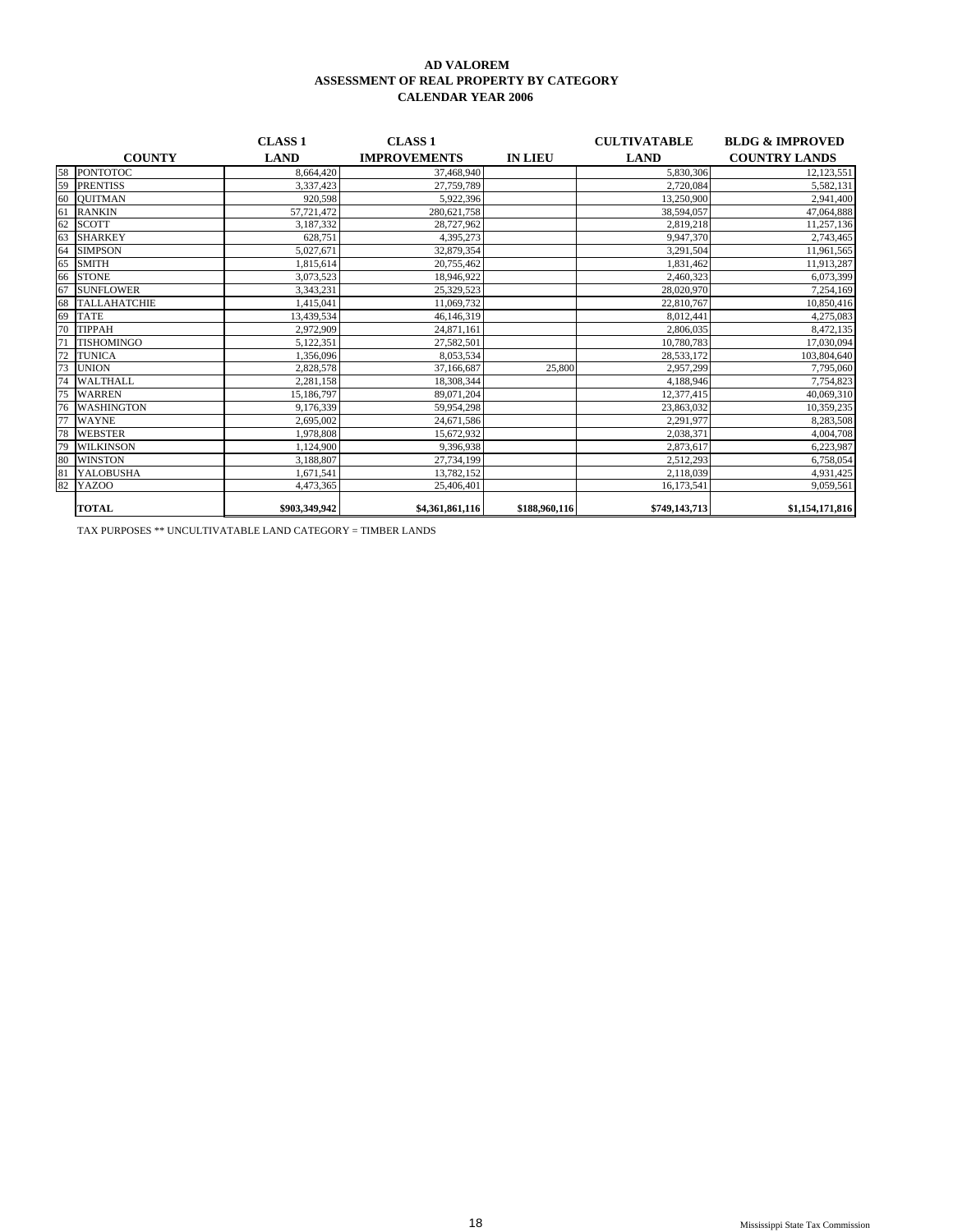|                       |                    |                     | SEC 27-39-329     | <b>TOTAL</b>          |                  | <b>NUMBER</b>  |    |
|-----------------------|--------------------|---------------------|-------------------|-----------------------|------------------|----------------|----|
| <b>UNCULTIVATABLE</b> | <b>URBAN</b>       | <b>URBAN</b>        | <b>AND</b>        | <b>ASSESSED VALUE</b> | <b>TRUE</b>      | OF             |    |
| $LANDS**$             | <b>REAL ESTATE</b> | <b>IMPROVEMENTS</b> | <b>SCHOOL TAX</b> | <b>OF REALTY</b>      | <b>VALUE</b>     | <b>PARCELS</b> |    |
| 5,717,578             | 4.132.353          | 12,057,681          | 7.562.128         | 93.556.957            | 777,478,064      | 17.791         | 58 |
| 6,190,672             | 4.151.138          | 15,115,686          | 2,187,595         | 67.044.518            | 550,594,020      | 16.334         | 59 |
| 1,542,257             | 977,737            | 3,542,018           | 124.513           | 29,221,819            | 217,619,675      | 8,210          | 60 |
| 11.088.961            | 83.244.621         | 165.292.545         | 12,639,069        | 696.267.371           | 5.769.593.240    | 67.450         | 61 |
| 7,456,570             | 4,698,440          | 16,201,477          | 7.323.659         | 81.671.794            | 650,827,775      | 19,034         | 62 |
| 1.355.629             | 694.337            | 3.123.850           | 174.185           | 23.062.860            | 170.492.113      | 4.682          | 63 |
| 12,711,949            | 4,617,401          | 13,905,931          | 2.883.735         | 87,279,110            | 708,187,560      | 19,342         | 64 |
| 10,648,592            | 936.893            | 3,360,320           | 689,157           | 51,950,787            | 421,544,660      | 14.834         | 65 |
| 7,639,564             | 3,779,550          | 8,197,231           | 1.390.916         | 51,561,428            | 417,139,037      | 11,142         | 66 |
| 1,322,827             | 4,531,542          | 23,878,632          | 6.469.008         | 100,149,902           | 763,234,487      | 15,969         | 67 |
| 4,706,088             | 896,866            | 4.051.602           | 168,465           | 55,968,977            | 414,737,762      | 10.607         | 68 |
| 3,694,509             | 4.481.103          | 12,897,700          | 3,592,574         | 96,539,263            | 842, 205, 575    | 15.443         | 69 |
| 7.651.675             | 2.699.275          | 8,532,577           | 2.301.973         | 60,307,740            | 494,865,160      | 16.184         | 70 |
| 6,045,207             | 2.547.448          | 10,414,179          |                   | 79.522.563            | 639,149,640      | 14.730         | 71 |
| 1.760.977             | 480,026            | 2,433,861           |                   | 146.422.306           | 1.007.510.911    | 6.047          | 72 |
| 6.259.377             | 3.591.870          | 16,434,025          | 8.557.325         | 85,616,021            | 704,062,872      | 17,394         | 73 |
| 6,402,541             | 759,626            | 3,383,593           |                   | 43,079,031            | 355,813,513      | 13,082         | 74 |
| 11,918,600            | 28,030,839         | 74,334,217          |                   | 270,988,382           | 2,154,082,880    | 25,382         | 75 |
| 2.206.302             | 14,824,004         | 64,422,914          | 4,333,379         | 189.139.503           | 1.491.367.923    | 28.019         | 76 |
| 12.826.512            | 2,382,578          | 10,535,735          | 2.179.357         | 65,866,255            | 530,300,230      | 15,246         | 77 |
| 8,040,350             | 1,261,376          | 6,131,736           | 1,320,269         | 40,448,550            | 328,491,864      | 9,290          | 78 |
| 14,466,777            | 890,812            | 3.387.819           |                   | 38,364,850            | 290,838,170      | 9.692          | 79 |
| 10,049,462            | 3,736,590          | 11,406,593          | 696,019           | 66,082,017            | 543,614,102      | 14.885         | 80 |
| 5.964.918             | 1.060.991          | 3.521.860           |                   | 33.050.926            | 271,845,355      | 12.123         | 81 |
| 12,600,773            | 4.928.099          | 13,549,468          | 899,890           | 87,091,098            | 680,171,190      | 18.940         | 82 |
| \$732,678,389         | \$1,154,053,744    | \$2,722,531,334     | \$250,277,405     | \$12,217,027,575      | \$99,021,140,861 | 1,784,044      |    |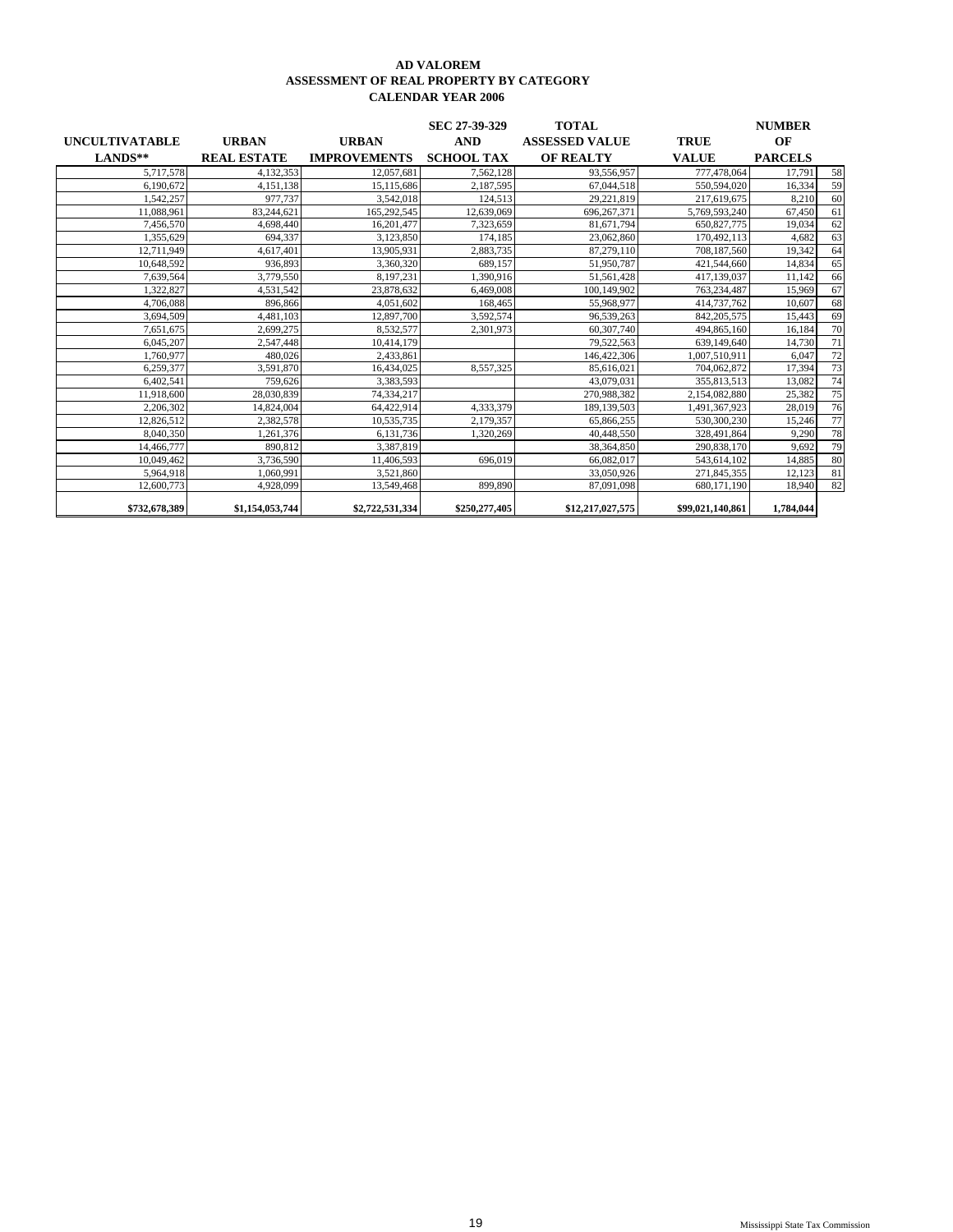#### **AD VALOREM ASSESSMENTS FOR ALL COUNTIES CALENDAR YEAR 2006**

|                        |                    | <b>PERSONAL</b>   |                    |                    |                   |                    | <b>TOTAL EXCLUDING</b> | <b>TOTAL</b>      |                   |
|------------------------|--------------------|-------------------|--------------------|--------------------|-------------------|--------------------|------------------------|-------------------|-------------------|
|                        |                    | SEC 27-39-329     | <b>REAL</b>        | <b>REAL</b>        | SEC 27-39-329     |                    | SEC 27-39-329          | SEC 27-39-329     |                   |
|                        | PERSONAL           | <b>AND</b>        | <b>PROPERTY</b>    | <b>PROPERTY</b>    | $\mathbf{AND}$    | PUBLIC SERVICE     | $\mathbf{AND}$         | $\mathbf{AND}$    | <b>TOTAL</b>      |
| <b>COUNTY</b>          | CLASS <sub>3</sub> | <b>SCHOOL TAX</b> | CLASS <sub>1</sub> | CLASS <sub>2</sub> | <b>SCHOOL TAX</b> | CLASS <sub>4</sub> | <b>SCHOOL TAX</b>      | <b>SCHOOL TAX</b> | <b>ASSESSMENT</b> |
| <b>ADAMS</b>           | \$65,644,994       | \$2,167,594       | \$49,687,704       | \$61,782,567       | \$287,361         | \$15,385,378       | \$192,500,643          | \$2,454,955       | \$194,955,598     |
| <b>ALCORN</b>          | 71,557,767         | 16,773,370        | 55,155,230         | 50,201,701         | 3,520,258         | 9,726,025          | 186,640,723            | 20,293,628        | 206,934,351       |
| <b>AMITE</b>           | 29,837,682         | 1,028,161         | 19,473,116         | 33,936,358         | 119,912           | 9,405,400          | 92,652,556             | 1,148,073         | 93,800,629        |
| <b>ATTALA</b>          | 55,488,659         | 1,357,310         | 29,979,852         | 41,976,002         | 613,609           | 20,904,489         | 148,349,002            | 1,970,919         | 150,319,921       |
| <b>BENTON</b>          | 10,597,040         | 1,056,591         | 10,005,160         | 41,839,698         | 315,082           | 3,276,595          | 65,718,493             | 1,371,673         | 67,090,166        |
| <b>BOLIVAR</b>         | 66,140,630         | 9,879,392         | 54,071,514         | 112,954,788        | 1,830,857         | 28,916,842         | 262,083,774            | 11,710,249        | 273,794,023       |
| <b>CALHOUN</b>         | 26,555,523         | 57,758            | 18,887,873         | 22,321,612         | 505.981           | 1.990.694          | 69,755,702             | 563,739           | 70,319,441        |
| <b>CARROLL</b>         | 22,378,310         | 538.669           | 20,386,690         | 27,757,982         | 61.469            | 4,097,713          | 74,620,695             | 600.138           | 75,220,833        |
| <b>CHICKASAW</b>       | 31,871,087         | 2,242,393         | 23,042,706         | 28,558,001         | 1,547,230         | 2,672,976          | 86,144,770             | 3,789,623         | 89,934,393        |
| <b>CHOCTAW</b>         | 22,041,185         | $\mathbf{0}$      | 13,504,894         | 104,408,762        | 14,042            | 6,684,189          | 146,639,030            | 14,042            | 146,653,072       |
| <b>CLAIBORNE</b>       | 20,925,846         | $\theta$          | 9,709,095          | 20,809,831         | $\theta$          | 6,787,826          | 58,232,598             | $\theta$          | 58,232,598        |
| <b>CLARKE</b>          | 41,046,030         | $\mathbf{v}$      | 23,876,848         | 33,651,968         |                   | 40,721,499         | 139,296,345            |                   | 139,296,345       |
| <b>CLAY</b>            | 45,634,152         | 5,440,431         | 34, 134, 275       | 48,142,001         | 3,751,686         | 6,799,311          | 134,709,739            | 9,192,117         | 143,901,856       |
| <b>COAHOMA</b>         | 50,522,296         | 1,767,391         | 30,500,223         | 82,142,279         | 726,556           | 12,049,241         | 175,214,039            | 2,493,947         | 177,707,986       |
| <b>COPIAH</b>          | 56,678,576         | 5,865,560         | 39,674,392         | 47,400,950         | 2,406,060         | 12,727,964         | 156,481,882            | 8,271,620         | 164,753,502       |
| <b>COVINGTON</b>       | 46,521,781         | 344,223           | 28,518,796         | 30,422,080         | 453,447           | 52,814,596         | 158,277,253            | 797,670           | 159,074,923       |
| <b>DeSOTO</b>          | 442,090,546        | 25,701,050        | 469,597,504        | 326,644,254        | 54,312,208        | 27,146,524         | 1,265,478,828          | 80.013.258        | 1,345,492,086     |
| <b>FORREST</b>         | 155,288,612        | 28,145,842        | 115,494,849        | 150,188,087        | 6,451,854         | 46,544,770         | 467,516,318            | 34,597,696        | 502,114,014       |
| <b>FRANKLIN</b>        | 16,476,496         | 479.482           | 11,119,155         | 17,680,475         |                   | 13,673,127         | 58,949,253             | 479.482           | 59,428,735        |
| <b>GEORGE</b>          | 37,616,131         | 0                 | 31,713,504         | 26,357,161         |                   | 16,484,326         | 112,171,122            | $\mathbf{0}$      | 112,171,122       |
| <b>GREENE</b>          | 19,616,351         | 140,290           | 15,096,561         | 24,883,050         |                   | 12,919,655         | 72,515,617             | 140,290           | 72,655,907        |
| <b>GRENADA</b>         | 62,701,052         | 9,506,585         | 41,691,079         | 49,457,931         | 2,517,850         | 10,367,697         | 164,217,759            | 12,024,435        | 176,242,194       |
| <b>HANCOCK</b>         | 129,322,701        | 6,999,444         | 100,651,473        | 131,323,764        | 156,093           | 29,745,573         | 391,043,511            | 7,155,537         | 398,199,048       |
| <b>HARRISON</b>        | 425,598,374        | 7,165,422         | 342,030,342        | 511,858,196        | 2,816,774         | 145,198,129        | 1,424,685,041          | 9,982,196         | 1,434,667,237     |
| <b>HINDS</b>           | 528,594,891        | 27,961,520        | 391,920,355        | 549,341,733        | 6,649,550         | 154,740,868        | 1,624,597,847          | 34,611,070        | 1,659,208,917     |
| <b>HOLMES</b>          | 29,652,080         | 3,022,412         | 15,972,721         | 41,489,257         | 1,118,468         | 12,099,079         | 99,213,137             | 4,140,880         | 103,354,017       |
| <b>HUMPHREYS</b>       | 14,284,544         | 1,245,652         | 9,128,568          | 23,949,137         |                   | 7,072,669          | 54,434,918             | 1,245,652         | 55,680,570        |
| <b>ISSAQUENA</b>       | 3,301,940          | $\theta$          | 1,398,812          | 13,777,264         |                   | 3,017,125          | 21,495,141             |                   | 21,495,141        |
| <b>ITAWAMBA</b>        | 42,527,747         | 10,437,049        | 32,846,693         | 28,405,295         | 3.639,067         | 3,659,682          | 107,439,417            | 14,076,116        | 121,515,533       |
| <b>JACKSON</b>         | 366,533,652        | 60.192.199        | 271,134,132        | 277,227,108        | 11,781,505        | 246,771,057        | 1,161,665,949          | 71,973,704        | 1,233,639,653     |
| <b>JASPER</b>          | 33,976,497         | 3,216,432         | 24,001,304         | 31,600,212         | 1,755,725         | 24,368,519         | 113,946,532            | 4,972,157         | 118,918,689       |
| <b>JEFFERSON</b>       | 17,963,097         | $\bf{0}$          | 7,830,928          | 20,786,504         |                   | 4,401,929          | 50,982,458             | $\mathbf{0}$      | 50,982,458        |
| <b>JEFFERSON DAVIS</b> | 21,430,548         | 0                 | 16,956,224         | 20,653,084         |                   | 13,756,571         | 72,796,427             |                   | 72,796,427        |
| <b>JONES</b>           | 157,020,850        | 18,196,215        | 99,570,187         | 107,134,850        | 7,023,848         | 39,462,003         | 403,187,890            | 25,220,063        | 428,407,953       |
| <b>KEMPER</b>          | 12,985,392         |                   | 11,085,739         | 21,893,993         |                   | 4,845,717          | 50,810,841             |                   | 50,810,841        |
| <b>LAFAYETTE</b>       | 85,207,557         | 11,848,055        | 102,540,634        | 177,053,016        | 4,686,686         | 7,049,267          | 371,850,474            | 16,534,741        | 388, 385, 215     |
| <b>LAMAR</b>           | 125,403,915        | 537,439           | 132,055,898        | 113,518,650        | 261,443           | 19,110,737         | 390,089,200            | 798,882           | 390,888,082       |
| <b>LAUDERDALE</b>      | 164,743,301        | 3,685,080         | 143,832,568        | 141,844,599        | 4.353.696         | 48,526,665         | 498.947.133            | 8.038.776         | 506,985,909       |
| <b>LAWRENCE</b>        | 64,877,860         | 1,995,032         | 19,879,570         | 26,600,937         | 68,656            | 6,631,516          | 117,989,883            | 2,063,688         | 120,053,571       |
| <b>LEAKE</b>           | 37,366,797         | 1,417,895         | 30,107,833         | 38,823,051         | 3,211,726         | 4,821,578          | 111,119,259            | 4,629,621         | 115,748,880       |
| LEE                    | 229,781,742        | 41,701,242        | 192,695,352        | 244,092,434        | 16,541,980        | 16,868,583         | 683,438,111            | 58,243,222        | 741,681,333       |
| <b>LEFLORE</b>         | 57,142,185         | 13.092.312        | 45,331,572         | 80,360,440         | 5,218,248         | 15,763,534         | 198,597,731            | 18,310,560        | 216,908,291       |
| <b>LINCOLN</b>         | 92,327,852         | 3,875,800         | 56,395,557         | 65,106,353         | 404,680           | 15,868,072         | 229,697,834            | 4,280,480         | 233,978,314       |
| <b>LOWNDES</b>         | 243,282,272        | 12,300,155        | 106,464,854        | 127,057,169        | 2,187,682         | 18,855,748         | 495,660,043            | 14,487,837        | 510,147,880       |
| <b>MADISON</b>         | 407,367,538        | 25,733,630        | 340,809,302        | 385,642,330        | 15,398,655        | 33,213,930         | 1,167,033,100          | 41,132,285        | 1,208,165,385     |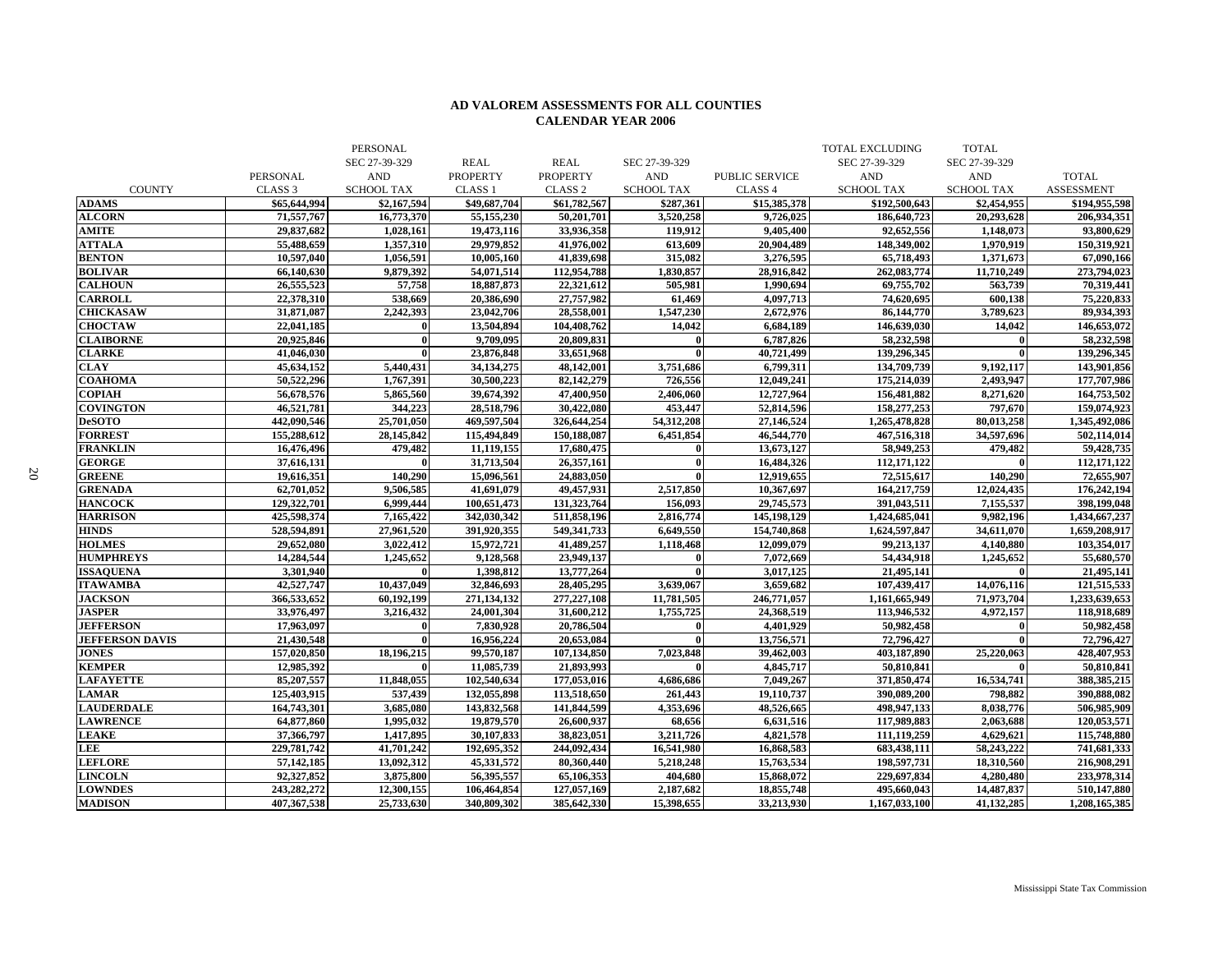#### **AD VALOREM ASSESSMENTS FOR ALL COUNTIES CALENDAR YEAR 2006**

|                     |                    | PERSONAL          |                         |                    |                   |                       | TOTAL EXCLUDING   | <b>TOTAL</b>      |                   |
|---------------------|--------------------|-------------------|-------------------------|--------------------|-------------------|-----------------------|-------------------|-------------------|-------------------|
|                     |                    | SEC 27-39-329     | <b>REAL</b>             | <b>REAL</b>        | SEC 27-39-329     |                       | SEC 27-39-329     | SEC 27-39-329     |                   |
|                     | PERSONAL           | <b>AND</b>        | <b>PROPERTY</b>         | <b>PROPERTY</b>    | <b>AND</b>        | <b>PUBLIC SERVICE</b> | AND               | $\mathbf{AND}$    | <b>TOTAL</b>      |
| <b>COUNTY</b>       | CLASS <sub>3</sub> | <b>SCHOOL TAX</b> | CLASS <sub>1</sub>      | CLASS <sub>2</sub> | <b>SCHOOL TAX</b> | CLASS <sub>4</sub>    | <b>SCHOOL TAX</b> | <b>SCHOOL TAX</b> | <b>ASSESSMENT</b> |
| <b>MARION</b>       | 49,119,281         | $\theta$          | 35,455,625              | 43,688,042         | 747,621           | 9,422,454             | 137,685,402       | 747.621           | 138,433,023       |
| <b>MARSHALL</b>     | 57,282,847         | 3,018,361         | 53.337.920              | 54,407,994         | 7,590,062         | 8,074,136             | 173,102,897       | 10,608,423        | 183,711,320       |
| <b>MONROE</b>       | 84,482,506         | 36,041,940        | 64,754,749              | 60,731,612         | 1,400,434         | 32,319,520            | 242,288,387       | 37,442,374        | 279,730,761       |
| <b>MONTGOMERY</b>   | 20,056,478         | 6.574             | 13,832,880              | 19.614.730         |                   | 3,603,211             | 57,107,299        | 6.574             | 57,113,873        |
| <b>NESHOBA</b>      | 51,399,615         | 1,374,522         | 40,997,952              | 47,656,645         | 1,263,166         | 3,567,382             | 143,621,594       | 2,637,688         | 146,259,282       |
| <b>NEWTON</b>       | 40,277,439         | 0                 | 28,925,919              | 30.367.474         |                   | 6.953.619             | 106,524,451       |                   | 106.524.451       |
| <b>NOXUBEE</b>      | 19,307,077         | 1,579,760         | 11,143,632              | 23,450,888         | 1.356.463         | 6,701,690             | 60,603,287        | 2,936,223         | 63,539,510        |
| <b>OKTIBBEHA</b>    | 81,535,011         | 1.528.762         | 80,405,823              | 115,205,383        |                   | 7,857,443             | 285,003,660       | 1.528,762         | 286,532,422       |
| <b>PANOLA</b>       | 107,487,391        | 3,392,433         | 48,436,857              | 67,146,457         | 5,034,074         | 18,168,711            | 241,239,416       | 8,426,507         | 249,665,923       |
| <b>PEARL RIVER</b>  | 107,973,166        | 233,033           | 97,592,701              | 85,747,755         | 11.163            | 26,907,610            | 318,221,232       | 244,196           | 318,465,428       |
| <b>PERRY</b>        | 36,927,473         | $\Omega$          | 16,621,400              | 18,657,344         |                   | 15,735,126            | 87,941,343        | $\theta$          | 87,941,343        |
| PIKE                | 87,529,475         | 1,517,954         | 55,417,334              | 75,373,690         | 671,262           | 18,338,540            | 236,659,039       | 2,189,216         | 238,848,255       |
| <b>PONTOTOC</b>     | 53,586,882         | 13,331,030        | 46,133,360              | 39,861,469         | 7,562,128         | 2,949,212             | 142,530,923       | 20,893,158        | 163,424,081       |
| <b>PRENTISS</b>     | 45,738,521         | 8,881,796         | 31,097,212              | 33,759,711         | 2,187,595         | 2,873,339             | 113,468,783       | 11,069,391        | 124,538,174       |
| <b>QUITMAN</b>      | 11,596,346         | 3,588,626         | 6,842,994               | 22,254,312         | 124,513           | 7,679,380             | 48,373,032        | 3,713,139         | 52,086,171        |
| <b>RANKIN</b>       | 378,033,517        | 13,456,738        | 338,343,230             | 345,285,072        | 12,639,069        | 49,924,379            | 1,111,586,198     | 26,095,807        | 1,137,682,005     |
| <b>SCOTT</b>        | 54,266,399         | 11,544,580        | 31,915,294              | 42,432,841         | 7,323,659         | 6,743,274             | 135,357,808       | 18,868,239        | 154,226,047       |
| <b>SHARKEY</b>      | 9,328,908          | 106,504           | 5,024,024               | 17,864,651         | 174,185           | 6,993,164             | 39,210,747        | 280,689           | 39,491,436        |
| <b>SIMPSON</b>      | 46,812,538         | 2,676,397         | 37,907,025              | 46,488,350         | 2,883,735         | 10,764,628            | 141,972,541       | 5,560,132         | 147,532,673       |
| <b>SMITH</b>        | 39,215,670         | 367,080           | 22,571,076              | 28,690,554         | 689,157           | 6,025,136             | 96,502,436        | 1,056,237         | 97,558,673        |
| <b>STONE</b>        | 33,894,394         | 1,575,811         | $\overline{22,020,445}$ | 28,150,067         | 1,390,916         | 6,796,487             | 90,861,393        | 2.966,727         | 93,828,120        |
| <b>SUNFLOWER</b>    | 46,809,931         | 4,337,635         | 28,672,754              | 65,008,140         | 6,469,008         | 13,007,064            | 153,497,889       | 10,806,643        | 164,304,532       |
| <b>TALLAHATCHIE</b> | 15,243,792         | 11,896            | 12,484,773              | 43,315,739         | 168,465           | 10,318,626            | 81,362,930        | 180.361           | 81,543,291        |
| <b>TATE</b>         | 44,883,026         | 3,417,874         | 59,585,853              | 33,360,836         | 3,592,574         | 9,707,792             | 147,537,507       | 7,010,448         | 154,547,955       |
| <b>TIPPAH</b>       | 41,779,888         | 3.430.998         | 27,844,070              | 30,161,697         | 2.301.973         | 3.634.948             | 103,420,603       | 5,732,971         | 109,153,574       |
| <b>TISHOMINGO</b>   | 48,671,916         | 0                 | 32,704,852              | 46,817,711         |                   | 3,583,727             | 131,778,206       | $\mathbf{0}$      | 131,778,206       |
| <b>TUNICA</b>       | 103,432,054        | $\mathbf{0}$      | 9,409,630               | 137,012,676        |                   | 10.280,806            | 260,135,166       |                   | 260,135,166       |
| <b>UNION</b>        | 63,711,531         | 0                 | 39,995,265              | 37,063,431         | 8,557,325         | 5,018,817             | 145,789,044       | 8,557,325         | 154,346,369       |
| <b>WALTHALL</b>     | 26, 148, 718       | 417.454           | 20,589,502              | 22,489,529         | $\mathbf{a}$      | 15.580.558            | 84,808,307        | 417,454           | 85,225,761        |
| <b>WARREN</b>       | 187,938,601        | $\bf{0}$          | 104,258,001             | 166,730,381        |                   | 64,534,339            | 523,461,322       |                   | 523,461,322       |
| <b>WASHINGTON</b>   | 99,658,652         | 10.955.818        | 69,130,637              | 115,675,487        | 4.333.379         | 65.654.942            | 350,119,718       | 15,289,197        | 365,408,915       |
| <b>WAYNE</b>        | 45,720,596         | 1,924,871         | 27,366,588              | 36,320,310         | 2,179,357         | 12,947,477            | 122,354,971       | 4,104,228         | 126,459,199       |
| <b>WEBSTER</b>      | 19,372,494         | 978,279           | 17.651.740              | 21,476,541         | 1,320,269         | 1.704.359             | 60,205,134        | 2,298,548         | 62,503,682        |
| <b>WILKINSON</b>    | 15,509,162         | $\Omega$          | 10,521,838              | 27,843,012         |                   | 3,544,931             | 57,418,943        | - 0               | 57,418,943        |
| <b>WINSTON</b>      | 45,646,210         | 654,661           | 30.923.006              | 34,462,992         | 696.019           | 8.009.114             | 119,041,322       | 1.350.680         | 120,392,002       |
| <b>YALOBUSHA</b>    | 20,129,824         | 4,121,690         | 15,453,693              | 17,597,233         |                   | 4,918,793             | 58,099,543        | 4,121,690         | 62,221,233        |
| <b>YAZOO</b>        | 48,753,090         | 6,696,808         | 29,879,766              | 56,311,442         | 899,890           | 17,662,428            | 152,606,726       | 7,596,698         | 160,203,424       |
|                     |                    |                   |                         |                    |                   |                       |                   |                   |                   |
| <b>TOTAL</b>        | \$6,977,184,497    | \$508,284,962     | \$5,265,211,058         | \$6,701,539,112    | \$250,277,405     | \$1,746,452,550       | \$20,690,387,217  | \$758,562,367     | \$21,448,949,584  |

NOTE: CLASS V (MOTOR VEHICLES) INCLUDED IN FIGURES FOR PERSONAL PROPERTY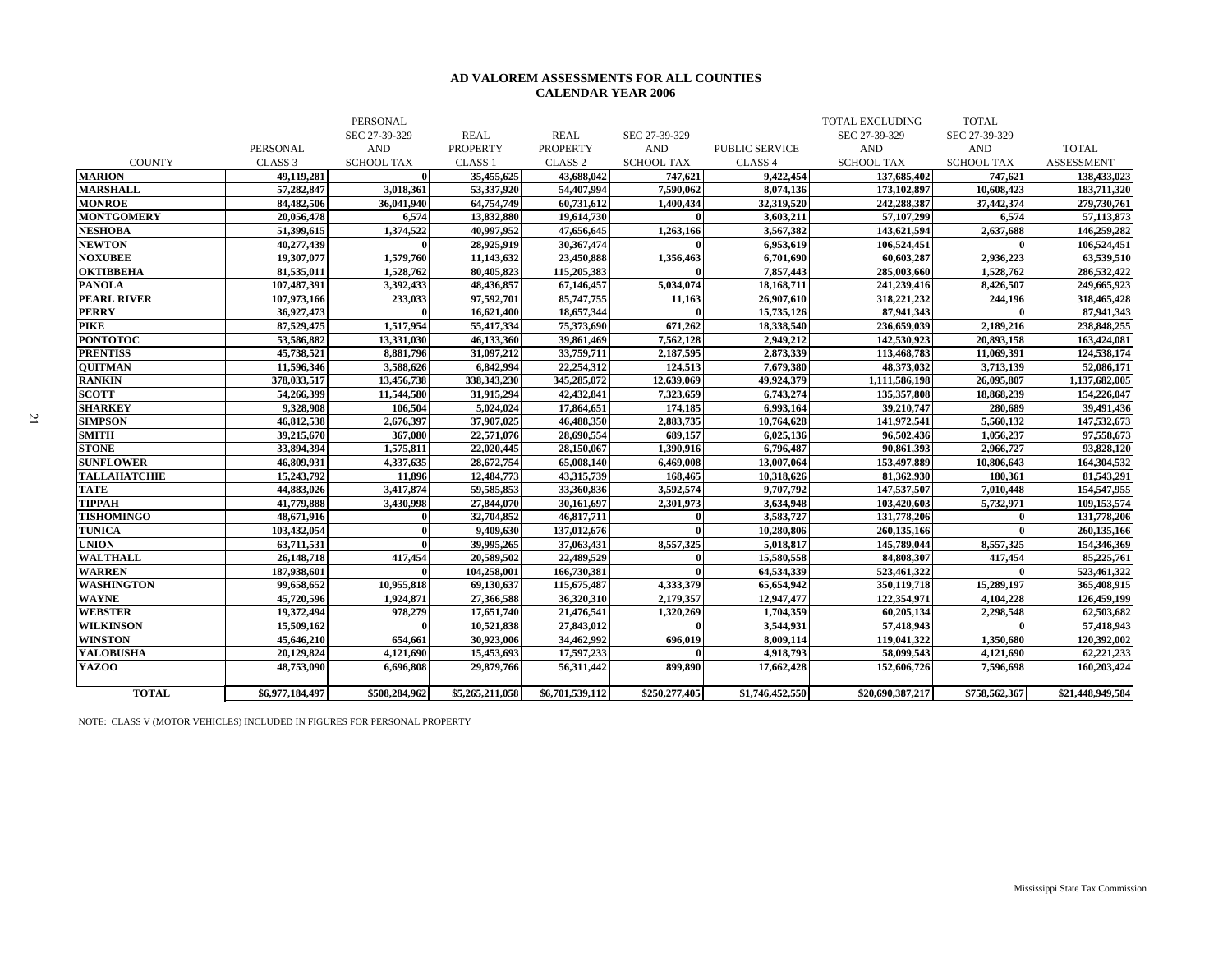#### **AD VALOREM TOTAL ASSESSMENTS FOR ALL COUNTIES CALENDAR YEAR 1998 -2006**

| <b>COUNTY</b>   | 1998          | 1999          | 2000          | 2001          | 2002          | 2003          | 2004          | 2005          | 2006          |
|-----------------|---------------|---------------|---------------|---------------|---------------|---------------|---------------|---------------|---------------|
| Adams           | \$197,307,333 | \$202,183,939 | \$205,611.171 | \$211,604,891 | \$207,485,507 | \$208,473,710 | \$189,401,717 | \$191,823,688 | \$194,955,598 |
| Alcorn          | 163,831,061   | 173,342,480   | 176,831,591   | 196,050,052   | 201,724,951   | 195,875,132   | 198,831,793   | 208, 867, 236 | 206,934,351   |
| Amite           | 66,273,356    | 69,111,467    | 72,797,213    | 79,478,599    | 82,170,897    | 85,728,536    | 89,405,645    | 90,546,171    | 93,800,629    |
| Attala          | 89,721,479    | 93,892,111    | 98,246,718    | 145,912,659   | 207,700,271   | 207,851,785   | 213,133,572   | 169,560,924   | 150,319,921   |
| Benton          | 26,315,548    | 27,859,067    | 29,309,779    | 35,734,631    | 36,664,012    | 38,433,624    | 63,717,568    | 66,498,423    | 67,090,166    |
| Bolivar         | 172,824,432   | 178,671,443   | 192,260,273   | 201,054,710   | 229,679,142   | 222,911,468   | 228,670,281   | 235,443,733   | 273,794,023   |
| Calhoun         | 52,729,035    | 53,630,377    | 64,677,810    | 66,529,960    | 68,135,318    | 69,689,508    | 72,572,050    | 72,357,024    | 70,319,441    |
| Carroll         | 48,787,981    | 52,286,026    | 55,449,562    | 62,434,556    | 64,348,255    | 67,178,284    | 69,613,245    | 69,830,497    | 75,220,833    |
| Chickasaw       | 67,106,364    | 68,421,891    | 72,843,019    | 74,482,091    | 78,898,667    | 80,317,099    | 82,660,695    | 85,971,852    | 89,934,393    |
| Choctaw         | 34,560,991    | 39,837,983    | 48,746,931    | 54,673,423    | 74,765,326    | 109,063,179   | 134,900,072   | 141,707,062   | 146,653,072   |
| Claiborne       | 45,542,817    | 47,736,173    | 50,034,976    | 49,641,651    | 56,853,666    | 58,697,723    | 56,910,083    | 56,099,704    | 58,232,598    |
| Clarke          | 90,398,342    | 106,744,418   | 111,333,142   | 111,304,698   | 120,586,530   | 126,983,612   | 136,085,237   | 136,111,925   | 139,296,345   |
| Clay            | 103,810,801   | 103,927,953   | 109,031,556   | 113,031,307   | 134,132,789   | 136,424,844   | 140,442,124   | 144,031,520   | 143,901,856   |
| Coahoma         | 138,665,946   | 143,094,614   | 146,791,386   | 148,510,677   | 163,898,619   | 164,547,345   | 166,033,617   | 169,062,714   | 177,707,986   |
| Copiah          | 105,467,432   | 112,573,489   | 118,965,206   | 142,678,698   | 147,292,025   | 150,072,924   | 156,075,869   | 161,795,898   | 164,753,502   |
| Covington       | 90,607,309    | 97,709,108    | 103,828,184   | 113,281,222   | 141,720,020   | 142,840,518   | 149,031,342   | 152,348,317   | 159,074,923   |
| DeSoto          | 583,217,993   | 643,778,426   | 711,898,660   | 773,722,277   | 835,465,287   | 1,021,798,542 | 1,143,092,178 | 1,237,566,956 | 1,345,492,086 |
| Forrest         | 331,418,306   | 353,007,716   | 380,152,617   | 385,414,290   | 406,283,812   | 425,221,656   | 435,089,657   | 469,955,340   | 502,114,014   |
| Franklin        | 39,359,420    | 41,308,079    | 46,046,320    | 48,002,277    | 48,956,517    | 51,331,230    | 54,831,561    | 56,013,552    | 59,428,735    |
| George          | 67,438,130    | 78,300,387    | 84,298,098    | 91,611,223    | 94,872,829    | 99,259,921    | 101,375,062   | 109,166,204   | 112,171,122   |
| Greene          | 40,823,714    | 53,240,502    | 55,557,172    | 64,271,119    | 65,009,704    | 67,998,715    | 69,768,818    | 70,513,992    | 72,655,907    |
| Grenada         | 144,279,235   | 141,709,191   | 143,569,782   | 161,389,595   | 208,630,708   | 163,545,608   | 165,238,818   | 173,621,906   | 176,242,194   |
| Hancock         | 255,818,104   | 303,005,295   | 338,535,792   | 370,929,928   | 425,941,376   | 441,676,622   | 439,432,861   | 453,510,783   | 398,199,048   |
| Harrison        | 1,013,721,509 | 1,068,928,543 | 1,518,615,636 | 1,556,029,135 | 1,590,748,495 | 1,590,653,803 | 1,646,583,487 | 1,707,660,749 | 1,434,667,237 |
| Hinds           | 1,364,891,240 | 1,422,245,375 | 1,444,609,910 | 1,503,065,946 | 1,595,988,680 | 1,598,176,145 | 1,612,955,569 | 1,621,990,692 | 1,659,208,917 |
| Holmes          | 76,265,074    | 79,527,702    | 83,729,591    | 89,991,990    | 90,564,883    | 93,386,614    | 100,097,836   | 99,175,645    | 103,354,017   |
| Humphreys       | 45,468,156    | 47,118,244    | 50,178,381    | 55,004,579    | 54,495,841    | 54,981,838    | 55,026,535    | 55,378,355    | 55,680,570    |
| Issaquena       | 17,588,586    | 18,435,305    | 19,391,231    | 20,049,275    | 21,965,760    | 22,583,428    | 23,013,602    | 21,858,987    | 21,495,141    |
| Itawamba        | 84,276,484    | 87, 343, 437  | 99,657,755    | 101,006,316   | 108,431,580   | 109,181,768   | 111,799,015   | 116,360,084   | 121,515,533   |
| Jackson         | 805,475,788   | 879,093,413   | 922,960,854   | 958,704,012   | 1,187,247,186 | 1,196,597,553 | 1,255,266,224 | 1,196,762,154 | 1,233,639,653 |
| Jasper          | 79,631,379    | 85,313,850    | 91,040,449    | 94,048,572    | 99,064,163    | 106,048,819   | 114,803,837   | 115,284,434   | 118,918,689   |
| Jefferson       | 30,163,626    | 32,382,940    | 35,370,999    | 38,334,156    | 39,074,621    | 41,229,758    | 43,434,391    | 49,146,207    | 50,982,458    |
| Jefferson Davis | 56,643,731    | 61,866,336    | 80,809,139    | 63,264,029    | 64,544,365    | 68,915,399    | 71,304,522    | 71,253,568    | 72,796,427    |
| Jones           | 268,103,201   | 279,650,192   | 293,523,532   | 304,138,854   | 353,198,360   | 367,918,528   | 383,814,776   | 400,863,743   | 428,407,953   |
| Kemper          | 35,637,305    | 38,026,777    | 40,123,326    | 42,107,546    | 45,969,513    | 47,212,902    | 49,984,908    | 48,807,632    | 50,810,841    |
| Lafayette       | 146,754,316   | 163,980,121   | 175,360,256   | 248,878,604   | 269,320,816   | 283,436,685   | 306,579,923   | 360,765,110   | 388, 385, 215 |
| Lamar           | 206,861,860   | 224,466,322   | 244,229,981   | 256,475,214   | 278,723,615   | 308,322,418   | 329,768,729   | 359,705,824   | 390,888,082   |
| Lauderdale      | 374,090,800   | 383,577,972   | 401,853,891   | 415,721,504   | 462,120,306   | 475,034,140   | 487,962,777   | 499,729,919   | 506,985,909   |
| Lawrence        | 76,690,675    | 82,475,092    | 83,109,739    | 91,065,225    | 93,269,629    | 96,775,325    | 100,905,560   | 122,685,785   | 120,053,571   |
| Leake           | 74,847,548    | 78,558,816    | 96,626,760    | 99,876,978    | 103,387,886   | 106,079,826   | 111,053,501   | 114,516,007   | 115,748,880   |
| Lee             | 512,852,089   | 531,159,295   | 641,937,693   | 653,459,875   | 659,041,134   | 662,874,621   | 712,894,363   | 735,749,664   | 741,681,333   |
| Leflore         | 149,796,943   | 154,763,629   | 158,485,029   | 191,839,929   | 194,728,825   | 194,470,758   | 200,588,364   | 214,319,986   | 216,908,291   |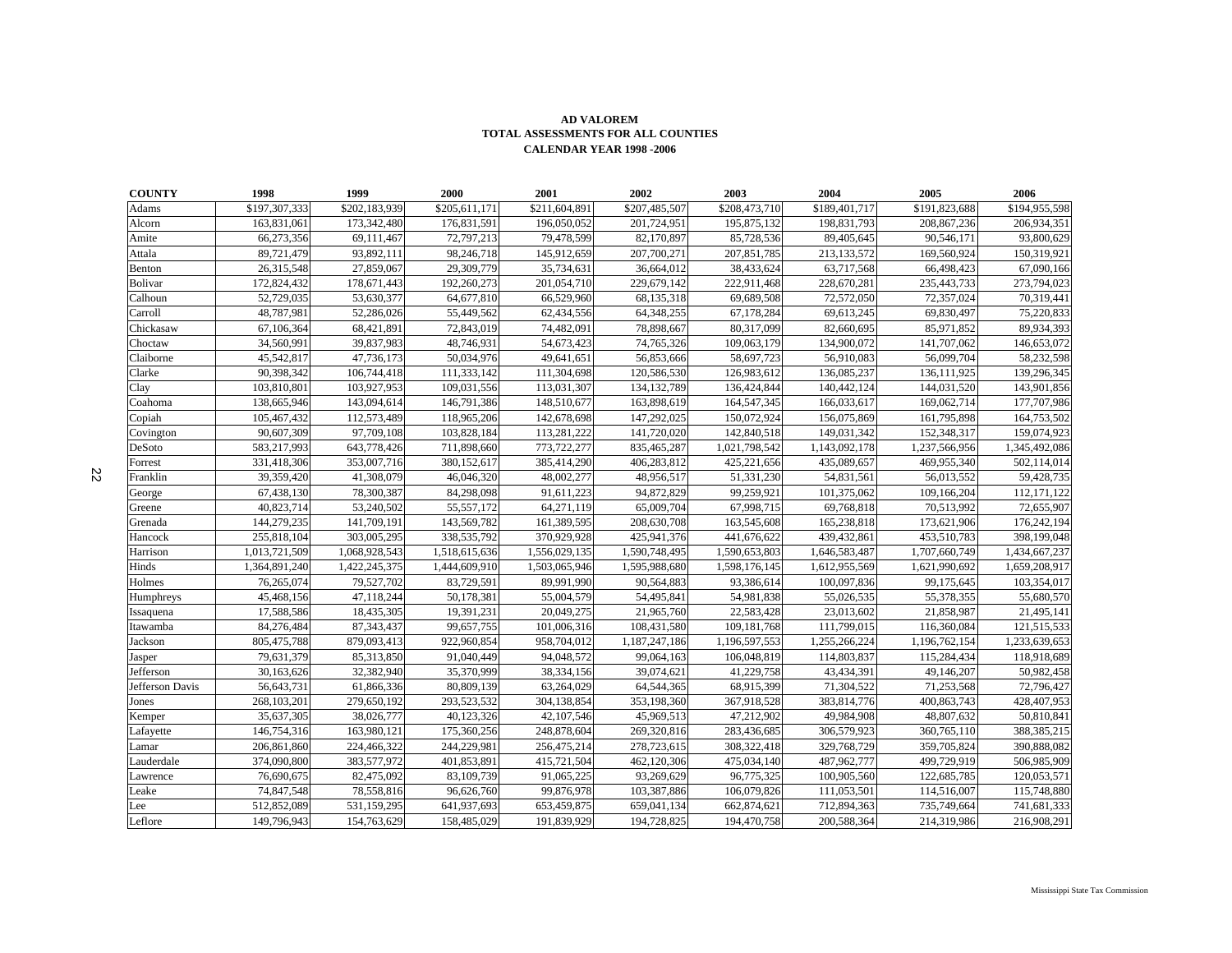#### **AD VALOREM TOTAL ASSESSMENTS FOR ALL COUNTIESCALENDAR YEAR 1998 -2006**

| <b>COUNTY</b> | 1998             | 1999             | 2000             | 2001             | 2002             | 2003             | 2004               | 2005             | 2006             |
|---------------|------------------|------------------|------------------|------------------|------------------|------------------|--------------------|------------------|------------------|
| Lincoln       | 151,348,687      | 157,614,601      | 163,998,876      | 192,826,477      | 199,677,040      | 207,640,180      | 214,250,989        | 224,025,729      | 233,978,314      |
| Lowndes       | 357,874,758      | 362,951,860      | 405,654,011      | 412,462,333      | 416,931,534      | 481,419,607      | 495,119,024        | 502,555,753      | 510,147,880      |
| Madison       | 468,727,076      | 502,513,137      | 551,309,414      | 587,496,645      | 736,358,582      | 779,933,019      | 1,030,210,096      | 1,134,330,087    | 1,208,165,385    |
| Marion        | 100,028,857      | 105,370,661      | 108,642,192      | 111,887,217      | 121,294,191      | 123,330,509      | 128,489,716        | 128,039,771      | 138,433,023      |
| Marshall      | 119,395,379      | 127,138,439      | 135, 144, 197    | 142,767,321      | 159,078,236      | 161,230,575      | 167,674,880        | 173,768,111      | 183,711,320      |
| Monroe        | 194,096,808      | 200,104,921      | 214,492,936      | 250,123,992      | 249,540,554      | 253,064,344      | 257,499,665        | 266,083,480      | 279,730,761      |
| Montgomery    | 43,786,016       | 44,632,612       | 46,244,485       | 50,907,628       | 52,320,737       | 53,402,997       | 55,431,570         | 56,353,168       | 57,113,873       |
| Neshoba       | 98,984,636       | 98,368,695       | 122,974,398      | 119,348,351      | 119,634,182      | 122,410,756      | 137,224,099        | 141,637,496      | 146,259,282      |
| Newton        | 81,283,187       | 81,089,299       | 85,674,720       | 89,387,808       | 96,030,852       | 96,774,067       | 99,383,381         | 100,280,380      | 106,524,451      |
| Noxubee       | 50,259,499       | 52,276,704       | 53,231,813       | 54, 107, 964     | 59,403,401       | 63,596,928       | 62,975,883         | 62,639,745       | 63,539,510       |
| Oktibbeha     | 167,759,732      | 174,810,120      | 183,303,525      | 190,845,766      | 233,336,180      | 242,752,903      | 250,993,126        | 263, 237, 814    | 286,532,422      |
| Panola        | 145,088,043      | 154,686,138      | 161,414,557      | 216,478,403      | 231,584,388      | 231,249,740      | 235,801,540        | 246,262,250      | 249,665,923      |
| Pearl River   | 186,021,482      | 196,768,902      | 210,645,768      | 218,537,602      | 264,580,138      | 264,551,225      | 279,158,752        | 286,211,936      | 318,465,428      |
| Perry         | 59,932,249       | 61,297,731       | 63,972,290       | 70,169,357       | 74,734,899       | 73,077,306       | 77,577,360         | 79,181,700       | 87,941,343       |
| Pike          | 158,812,935      | 171,944,952      | 190,446,695      | 198,391,161      | 201,727,980      | 204,084,622      | 223,452,572        | 229,545,412      | 238,848,255      |
| Pontotoc      | 101,707,827      | 107,646,803      | 125,510,614      | 126, 198, 563    | 126,337,551      | 142,636,228      | 153,967,752        | 161,672,092      | 163,424,081      |
| Prentiss      | 85,548,449       | 88,012,185       | 90,916,679       | 110,310,557      | 114,528,160      | 118,034,727      | 119,674,993        | 122,762,022      | 124,538,174      |
| Quitman       | 40,863,953       | 39,499,957       | 41,540,534       | 45,873,385       | 48,023,728       | 49,362,383       | 49,889,875         | 49,997,956       | 52,086,171       |
| Rankin        | 618,324,957      | 679,208,464      | 741,286,546      | 786,908,367      | 890,765,104      | 922,480,280      | 986,300,269        | 1,056,824,097    | 1,137,682,005    |
| Scott         | 98,001,935       | 105,188,414      | 113,445,227      | 118,341,880      | 131,570,272      | 136,290,007      | 141,803,855        | 148,260,126      | 154,226,047      |
| Sharkey       | 31,948,670       | 35,611,431       | 36,149,347       | 37,179,965       | 37,768,417       | 38,833,897       | 40,417,469         | 39,256,769       | 39,491,436       |
| Simpson       | 94,103,241       | 94,925,776       | 102,723,249      | 126,760,691      | 131,078,726      | 135,051,746      | 141,343,877        | 144,014,250      | 147,532,673      |
| Smith         | 70,428,587       | 71,527,337       | 75,726,854       | 79,253,855       | 86,496,768       | 88,750,453       | 90,186,230         | 94,436,384       | 97,558,673       |
| Stone         | 50,243,061       | 52,806,499       | 60,400,398       | 70,320,363       | 73,855,797       | 77,245,012       | 82,056,139         | 87,737,739       | 93,828,120       |
| Sunflower     | 123,084,728      | 133,207,243      | 139,676,069      | 150,225,408      | 152,855,819      | 151,652,194      | 153,402,048        | 155,716,743      | 164,304,532      |
| Tallahatchie  | 56,302,458       | 59,090,283       | 60,754,592       | 72,156,555       | 76,322,086       | 77,425,102       | 80,116,665         | 82,455,178       | 81,543,291       |
| Tate          | 98,490,718       | 107,296,107      | 111,712,112      | 128,902,230      | 133,308,203      | 137,761,905      | 142,273,855        | 150,834,550      | 154,547,955      |
| Tippah        | 73,026,562       | 79,334,474       | 84,318,149       | 98,693,904       | 100,902,270      | 100,393,727      | 103,061,201        | 106,693,712      | 109,153,574      |
| Tishomingo    | 81,391,314       | 85,491,412       | 96,193,466       | 112,412,484      | 115,801,375      | 116,670,566      | 121,861,715        | 125,789,506      | 131,778,206      |
| Tunica        | 202,634,354      | 214,304,429      | 230, 311, 775    | 241,146,671      | 261,839,413      | 256,002,585      | 257,564,430        | 257,251,890      | 260,135,166      |
| Union         | 107,618,367      | 114,713,427      | 137,466,890      | 139,419,440      | 138,791,721      | 157, 121, 758    | 155,388,919        | 156,990,171      | 154,346,369      |
| Walthall      | 63,629,675       | 65,828,164       | 68,567,491       | 73,023,167       | 74,323,623       | 75,432,291       | 79,004,133         | 81,958,116       | 85,225,761       |
| Warren        | 386,219,110      | 399,704,256      | 414,992,247      | 432,386,201      | 456,919,169      | 474,932,359      | 489,316,825        | 508,971,934      | 523,461,322      |
| Washington    | 313,587,356      | 327,258,566      | 348, 349, 378    | 365,853,462      | 358,722,791      | 357,933,476      | 358,065,066        | 368,981,952      | 365,408,915      |
| Wayne         | 85,410,952       | 102,381,107      | 103,995,194      | 114,332,337      | 115,401,366      | 117,791,542      | 119,667,222        | 123,684,094      | 126,459,199      |
| Webster       | 48,065,653       | 52,065,503       | 51,218,387       | 55,976,124       | 58,703,992       | 58,557,545       | 58,936,193         | 60,736,670       | 62,503,682       |
| Wilkinson     | 41,365,154       | 42,288,658       | 45,473,338       | 47,301,846       | 52,178,535       | 53,884,452       | 56,465,733         | 55,476,172       | 57,418,943       |
| Winston       | 81,965,684       | 92,900,606       | 94,344,741       | 104,582,025      | 104,669,772      | 107,586,143      | 110,736,237        | 117,344,951      | 120,392,002      |
| Yalobusha     | 41,158,716       | 41,640,533       | 43,422,925       | 49,988,034       | 55,587,171       | 56,525,399       | 58,629,921         | 61,523,050       | 62,221,233       |
| Yazoo         | 119,089,500      | 123,793,717      | 151,111,475      | 153, 183, 272    | 155,031,188      | 154,344,745      | 159,600,978        | 158,412,003      | 160,203,424      |
| <b>TOTAL</b>  | \$13,873,675,764 | \$14,711,579,619 | \$16,165,188,664 | \$17,231,275,084 | \$18,681,117,797 | \$19,281,021,213 | \$20,299,126,037 * | \$21,006,354,925 | \$21,448,949,584 |

**\* Note: The yearly total changed due to adjustments made.**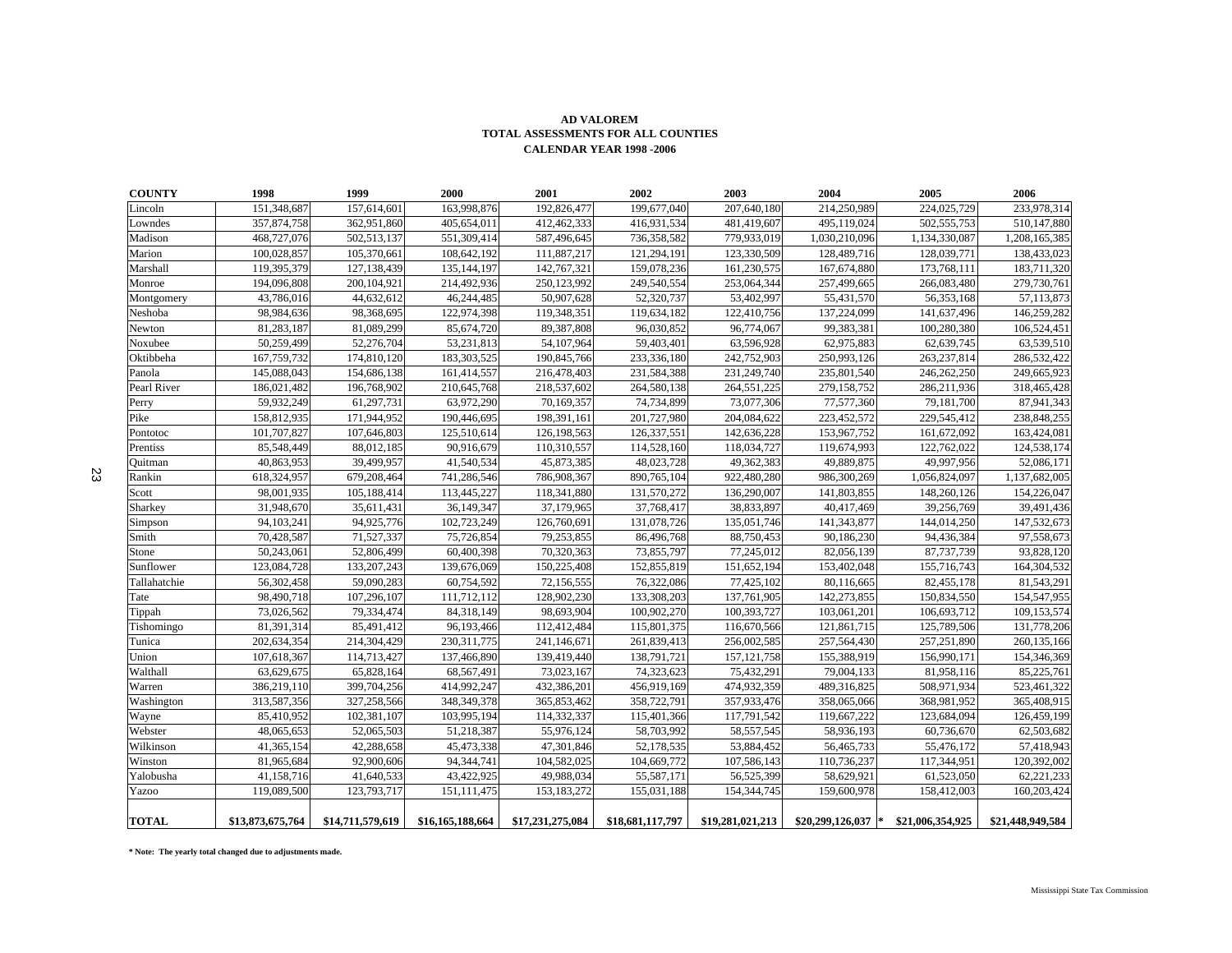#### **COMPARATIVE STATEMENT OF ASSESSMENTS - PUBLIC SERVICE & TRANSPORTATION 2000 - 2006**

| <b>COMPARATIVE STATEMENT OF ASSESSMENTS - PUBLIC SERVICE &amp; TRANSPORTATION 2000 - 2006</b>                |                           |                               |                           |                           |                           |                           |                           |
|--------------------------------------------------------------------------------------------------------------|---------------------------|-------------------------------|---------------------------|---------------------------|---------------------------|---------------------------|---------------------------|
|                                                                                                              | 2000                      | 2001                          | 2002                      | 2003                      | 2004                      | 2005                      | 2006                      |
| 360 NETWORKS (USA) INC.                                                                                      |                           | <b>TELEPHONE</b><br>1.017.000 | 240,000                   | 380,000                   | 330.000                   | 212,000                   |                           |
| <b>AT&amp;T COMMUNICATIONS</b>                                                                               | 41.600.000                | 32,000,000                    | 19,800,000                | 20,000,000                | 21,000,000                | 12.800.000                | 11,400,000                |
| BELLSOUTH TELECOMMUNICATIONS INC.<br>CENTURYTEL FIBER COMPANY II, LLC                                        | 369,000,000               | 374,500,000                   | 362,000,000               | 353,000,000               | 344,000,000               | 334,000,000               | 324,000,000<br>270,000    |
| <b>COREEXPRESS, INC.</b>                                                                                     |                           | 387.000                       |                           |                           |                           |                           |                           |
| <b>DELTA TELEPHONE COMPANY</b><br>FRANCE TELECOM LONG DISTANCE USA, LLC                                      | 2.700.000                 | 2.700.000                     | 2.700.000<br>159.000      | 3,000,000<br>159,000      | 3,000,000<br>150,000      | 3.000.000<br>54,000       | 3.160.000                 |
| <b>FRANKLIN TELEPHONE COMPANY</b>                                                                            | 5,000,000                 | 5,500,000                     | 5.500.000                 | 6,500,000                 | 6,500,000                 | 7,100,000                 | 7.600.000                 |
| <b>GLOBAL ONE COMMUNICATIONS, INC.</b><br>LEVEL 3 COMMUNICATIONS, INC.                                       | 2,460,000                 | 96,000<br>7,100,000           | 6,800,000                 | 5,400,000                 | 4,700,000                 | 4,200,000                 | 5,820,000                 |
| MCI WORLDCOM NETWORK SERVICES, INC.                                                                          | 5,160,000                 | 5,220,000                     | 2,520,000                 | 2,100,000                 | 2,750,000                 | 3,460,000                 | 2,530,000                 |
| <b>MCLEOD USA NETWORK SERVICES</b><br><b>NETWORK TELEPHONE CORPORATION</b>                                   |                           |                               | 400,000                   | 220,000<br>900.000        | 220,000<br>1.240.000      | 900.000                   |                           |
| QWEST COMMUNICATIONS, INC.                                                                                   |                           | 630,000<br>2.200.000          | 900,000<br>1,300,000      | 600,000                   | 380.000                   | 320.000                   | 950,000<br>380.000        |
| SPRINT COMMUNICATIONS COMPANY<br><b>WILTEL COMMUNICATIONS</b> (WILLIAMS NETWORK) (NETWORK SERVICES)          | 4,870,000                 | 4,600,000                     | 4.310.000                 | 3.600.000                 | 3,500,000                 | 2,000,000                 | 2,000,000                 |
| <b>TOTAL TELEPHONE</b>                                                                                       | 4,170,000<br>434,960,000  | 5,800,000<br>441,750,000      | 5,400,000<br>412,029,000  | 3,000,000<br>398,859,000  | 5,100,000<br>392,870,000  | 4,100,000<br>372,146,000  | 358,110,000               |
|                                                                                                              |                           | <b>ELECTRIC</b>               |                           |                           |                           |                           |                           |
| ENTERGY MISSISSIPPI, INC. (MP&L)                                                                             | 247,000,000               | 254,700,000                   | 265,800,000               | 280,000,000               | 304,000,000               | 324,800,000               | 325,600,000               |
| <b>GULF POWER COMPANY</b><br>MISSISSIPPI POWER COMPANY                                                       | 35,900,000<br>240,000,000 | 34,300,000<br>249,000,000     | 34,300,000<br>347,000,000 | 35,400,000<br>353,300,000 | 36,000,000<br>359,000,000 | 36,300,000<br>363,000,000 | 37,500,000<br>361,500,000 |
| SYSTEM ENERGY RESOURCES (GRAND GULF)                                                                         | 661,000,000               | 607,000,000                   | 620,000,000               | 600,000,000               | 590,000,000               | 580,000,000               | 560,000,000               |
| <b>TOTAL ELECTRIC</b>                                                                                        | 1,183,900,000             | 1,145,000,000                 | 1,267,100,000             | 1,268,700,000             | 1,289,000,000             | 1,304,100,000             | 1,284,600,000             |
|                                                                                                              |                           | OIL & GAS                     |                           |                           |                           |                           |                           |
| <b>CROSSTEX ENERGY (AIM PIPELINE) (MISSISSIPPI FUEL)</b><br>ALL AMERICAN PIPELINE LP (SCURLOCK PERMIAN)      | 7,500,000                 | 7,500,000                     | 7,500,000<br>680,000      | 7,500,000<br>660,000      | 7,500,000<br>610,000      | 7,300,000                 | 8,000,000                 |
| <b>ANR PIPELINE COMPANY</b>                                                                                  | 9,900,000                 | 9.530.000                     | 9,200,000                 | 11,300,000                | 11,300,000                | 10,400,000                | 10,800,000                |
| ATMOS ENERGY (MISSISSIPPI VALLEY GAS CO)                                                                     | 31,200,000<br>5.300.000   | 32,300,000                    | 36,000,000                | 37,000,000                | 40,300,000                | 42,600,000                | 44,100,000                |
| <b>B P OIL PIPELINE COMPANY</b><br><b>CAPLINE SYSTEM</b>                                                     | 15,700,000                | 7.100.000<br>15,300,000       | 14,800,000                | 14,300,000                | 14,100,000                | 14,700,000                | 18,800,000                |
| <b>CENTENNIAL PIPELINE LLC</b>                                                                               |                           |                               | 6.600.000                 | 5,700,000                 | 5,300,000                 | 5,400,000                 | 5.600.000                 |
| <b>CHEVRON PIPELINE COMPANY</b><br>CHUNCHULA PIPELINE COMPANY LLC                                            | 1,500,000<br>700.000      | 1,500,000<br>700,000          | 1,440,000<br>600,000      | 1,300,000<br>510,000      | 900,000<br>420,000        | 420,000                   | 420,000                   |
| <b>COLONIAL PIPELINE COMPANY</b>                                                                             | 19,400,000                | 20,100,000                    | 56.000.000                | 55,000,000                | 56,400,000                | 58,000,000                | 58,200,000                |
| <b>COLUMBIA GULF TRANSMISSION COMPANY</b><br><b>DENBURY MANAGEMENT. INC. (AMERADA HESS E&amp;P)</b>          | 11,100,000<br>20,200      | 11,520,000<br>20,200          | 13,800,000                | 13,700,000                | 14,100,000                | 13,700,000                | 13,400,000                |
| DESTIN PIPELINE COMPANY                                                                                      | 52,575,000                | 47,100,000                    | 46,600,000                | 46,200,000                | 43.100.000                | 40.000.000                | 42,700,000                |
| DEVON ENERGY PRODUCTION                                                                                      | 975.593                   | 975.593                       | 975,593                   |                           |                           |                           |                           |
| DIXIE PIPELINE COMPANY<br><b>CENTERPOINT ENERGY ENTEX (RELIANT ENERGY ENTEX)</b>                             | 3.690.000<br>10,314,250   | 3.870.000<br>10,214,400       | 4,530,000<br>9,900,000    | 4,500,000<br>10,100,000   | 4,400,000<br>10,400,000   | 4,300,000<br>10,900,000   | 4,000,000<br>11,100,000   |
| EOTT ENERGY PIPELINE (HESS PIPELINE)                                                                         | 5,000,000                 | 5,400,000                     | 6,700,000                 | 8,200,000                 | 9,500,000                 |                           |                           |
| <b>FLORIDA GAS TRANSMISSION COMPANY</b><br><b>GENESIS CRUDE OIL LP (EXXON PIPELINE)</b>                      | 19,100,000<br>1,000,000   | 19,100,000<br>1,000,000       | 19,700,000<br>900,000     | 21,400,000<br>720,000     | 21,900,000<br>690,000     | 25,600,000<br>1,250,000   | 26,000,000<br>1,610,000   |
| <b>GULF SOUTH PIPELINE COMPANY (KOCH GATEWAY)</b>                                                            | 9,400,000                 | 8,800,000                     | 8,600,000                 | 9,200,000                 | 9,300,000                 | 14,000,000                | 16,800,000                |
| <b>GULFSTREAM NATURAL GAS SYSTEM</b>                                                                         |                           |                               | 2,200,000                 | 6,900,000                 | 6,900,000                 | 7,900,000                 | 9,700,000                 |
| <b>ENBRIDGE PIPELINES (MS) (MAGNOLIA RESOURCES)</b><br><b>ENBRIDGE PIPELINES (MIDLA)</b> (MID LOUISIANA GAS) | 510,000<br>800,000        | 470,000<br>930,000            | 470,000<br>590,000        | 470,000<br>500,000        | 2,000,000<br>590,000      | 830,000<br>490,000        | 660,000                   |
| MID VALLEY PIPELINE COMPANY                                                                                  | 4,000,000                 | 3,700,000                     | 3,200,000                 | 3,400,000                 | 3,400,000                 | 3,400,000                 | 3,300,000                 |
| <b>ENBRIDGE PIPELINES (ALATENN) (MIDCOAST TRANSMISSION)</b><br>MISSISSIPPI RIVER GAS, LLC                    | 150,000                   | 150,000                       | 130,000                   | 160,000<br>330,000        | 170,000<br>350,000        | 210,000<br>290,000        | 200,000<br>316,000        |
| PETAL GAS STORAGE, LLC                                                                                       |                           |                               |                           | 19,900,000                | 24,700,000                | 22,200,000                | 20,600,000                |
| PLAINS PIPELINE (ALL AMERICAN / LINK ENERGY)<br>PLANTATION PIPELINE COMPANY                                  | 14,100,000                | 16,200,000                    | 15,700,000                | 14,900,000                | 14,100,000                | 5,700,000<br>14,900,000   | 5,500,000<br>14,250,000   |
| <b>CENTERPOINT ENERGY TRANSMISSION (RELIANT ENERGY TRANSMISSION) (ARKLA)</b>                                 |                           |                               | 14,400                    | 14,400                    | 14,400                    | 18,000                    | 22,500                    |
| <b>SCURLOCK PERMIAN PIPELINE (ASHLAND PIPELINE)</b>                                                          | 700,000                   | 820,000                       |                           |                           |                           |                           |                           |
| SOUTHERN NATURAL GAS COMPANY<br>TENNESSEE GAS PIPELINE COMPANY                                               | 63,280,000<br>33,000,000  | 58,500,000<br>36,200,000      | 62,500,000<br>37,700,000  | 64,800,000<br>36,900,000  | 77,700,000<br>41,700,000  | 82,000,000<br>44,000,000  | 82,600,000<br>47,600,000  |
| TEXAS EASTERN TRANSMISSION CORPORATION                                                                       | 34,800,000                | 36,500,000                    | 29,200,000                | 30,000,000                | 33,400,000                | 37,700,000                | 40,000,000                |
| <b>TEXAS GAS TRANSMISSION CORPORATION</b><br>TRANSCONTINENTAL GAS PIPELINE CORPORATION                       | 17,500,000<br>33,400,000  | 19,300,000<br>35,300,000      | 19,600,000<br>34,000,000  | 22.800.000<br>34,900,000  | 24,000,000<br>37,700,000  | 24,100,000<br>38,700,000  | 23,200,000<br>42,200,000  |
| TRI-STATES NGL PIPELINE, LLC                                                                                 | 7,400,000                 | 8.000.000                     | 7.700.000                 | 8,000,000                 | 7,700,000                 | 7,700,000                 | 7,600,000                 |
| TRUNKLINE GAS COMPANY                                                                                        | 6,420,000                 | 6,030,000                     | 5,200,000                 | 5,800,000                 | 6.700.000                 | 6,900,000                 | 6,700,000                 |
| <b>UNION GAS COMPANY</b><br><b>WILLMUT GAS &amp; OIL COMPANY</b>                                             | 330,000<br>3,170,000      | 340,000<br>3,070,000          | 3,110,000                 | 3,300,000                 | 3,400,000                 | 3,300,000                 | 3,200,000                 |
| <b>TOTAL OIL &amp; GAS</b>                                                                                   | 423,935,043               | 427,540,193                   | 465,839,993               | 500,364,400               | 534,744,400               | 548,908,000               | 569,178,500               |
|                                                                                                              |                           | <b>TRANSPORTATION</b>         |                           |                           |                           |                           |                           |
| <b>AIR WISCONSIN AIRLINES</b>                                                                                | 634.690                   | 528.630                       |                           |                           |                           |                           |                           |
| <b>ABX AIR, INC. (AIRBORNE EXPRESS)</b><br><b>AIRTRAN AIRWAYS</b>                                            | 81,370                    | 86,230<br>265,400             | 92,440<br>622,808         | 106,210<br>1,047,940      | 69,200<br>257,050         | 69,530<br>526,460         | 102,600<br>423,250        |
| <b>ALABAMA &amp; GULF COAST RAILROAD</b>                                                                     |                           |                               |                           |                           | 380,000                   | 488,000                   | 485,000                   |
| <b>ALABAMA SOUTHERN RAILROAD</b><br><b>AMERICAN EAGLE (AMERICAN AIRLINES)</b>                                | 1.206.160                 | 984,190                       | 630,490                   | 365.810                   | 409,050                   | 549,760                   | 1,800<br>617,840          |
| ATLANTIC SOUTHEAST AIRLINE, INC.                                                                             | 2,852,360                 | 1,509,170                     | 999,370                   | 2,193,510                 | 2,331,130                 | 1,868,360                 | 2,767,740                 |
| BURLINGTON NORTHERN SANTA FE RAILROAD<br><b>COLUMBUS &amp; GREENVILLE RAILWAY</b>                            | 6,000,000<br>870,000      | 6,200,000<br>780,000          | 6,360,000                 | 6,300,000                 | 6,400,000                 | 6,300,000<br>540.000      | 6,600,000                 |
| <b>CHAUTAUQUA AIRLINES</b>                                                                                   |                           | 180,750                       | 597,000                   | 610,000                   | 540,000                   | 4,130                     | 550,000<br>66.900         |
| <b>COMAIR</b>                                                                                                | 261,830                   | 263,660                       | 513,680                   | 744,570                   | 743,380                   | 502,460                   | 341,770                   |
| <b>CONTINENTAL AIRLINES</b><br><b>EXPRESS JET AIRLINES (CONTINENTAL EXPRESS)</b>                             | 207,910                   | 220,790                       | 452,160                   | 313,940                   | 537,470<br>748,930        | 490,310<br>779,960        | 499,150<br>884,150        |
| <b>CSX TRANSPORTATION. INC.</b>                                                                              | 4,640,000                 | 4,640,000                     | 4,840,000                 | 4.500.000                 | 4.980.000                 | 4.910.000                 | 4,900,000                 |
| DELTA AIRLINES, INC.<br>PINNACLE AIRLINES (NORTHWEST AIRLINK / EXPRESS AIRLINES I)                           | 1,410,060<br>936,140      | 1,289,130<br>921,030          | 1,025,330<br>979,070      | 1,526,030<br>285.200      | 865,850<br>1,726,440      | 1,424,870<br>1,712,840    | 941,030<br>768,280        |
| FEDERAL EXPRESS CORPORATION                                                                                  | 34.220                    | 1,570                         | 1,370                     | 1,900                     | 2,020                     | 670                       | 2,510                     |
| <b>GLOSTER SOUTHERN RAILROAD COMPANY</b>                                                                     | 35,000                    | 48,000                        | 89,000                    | 86,000                    | 84,000                    | 23.000                    | 23,000                    |
| ILLINOIS CENTRAL - GULF R.R.<br>KANSAS CITY SOUTHERN RAILWAY COMPANY                                         | 24,156,000<br>8,770,000   | 26,352,000<br>9,300,000       | 28,550,000<br>9,900,000   | 30,740,000<br>10,400,000  | 32,940,000<br>12,600,000  | 35,140,000<br>13,900,000  | 37,330,000<br>12,350,000  |
| MARTINAIRE, INC.                                                                                             |                           |                               |                           | 53,210                    | 55,720                    | 70,640                    | 45,510                    |
| <b>MERIDIAN &amp; BIGBEE RAILROAD</b><br>MERIDIAN SOUTHERN RAILROAD                                          | 930,000                   | 860,000<br>210,000            | 730,000<br>140,000        | 730,000<br>140.000        | 730,000<br>135,000        | 560,000<br>120.000        | 570.000<br>100.000        |
| MESA AIRLINES (U.S. AIR EXPRESS)                                                                             |                           | 164,340                       | 897,010                   | 680,730                   | 646,760                   | 624,440                   | 532,100                   |
| <b>MESABA AIRLINES</b><br>MISSISSIPPI CENTRAL RAILROAD                                                       | 120,000                   | 552,850<br>128,000            | 900,490                   | 1,895,940                 | 1,906,350                 | 2,128,900                 | 1,137,130                 |
| MISSISSIPPI EXPORT RAILROAD                                                                                  | 1,800,000                 | 1,800,000                     | 120,000<br>1,800,000      | 127,000<br>1,700,000      | 127,000<br>1,600,000      | 128,000<br>1,800,000      | 135,000<br>2,050,000      |
| MISSISSIPPI & SKUNA VALLEY RAILROAD                                                                          | 111,964                   | 110,381                       | 113,611                   | 113,347                   | 114,063                   | 114,000                   | 115,000                   |
| MISSISSIPPI SOUTHERN RAILROAD<br>MISSISSIPPI & TENNESSEE RAILNET                                             | 500,000                   | 470,000                       | 400,000                   | 360,000                   | 310,000                   | 210,000                   | 57,000<br>174,000         |
| <b>NORFOLK SOUTHERN CORPORATION</b>                                                                          | 14,325,062                | 13,100,092                    | 12,700,000                | 12,800,000                | 13,700,000                | 15,100,000                | 17,000,000                |
| <b>NORTHWEST AIRLINES, INC.</b><br>PRIVATE CAR LINES                                                         | 1,263,790<br>31,124,102   | 704,760<br>31,274,838         | 583,940<br>30,408,949     | 417,510<br>28,690,253     | 84,040<br>30,261,164      | 264,730<br>29,836,568     | 576,780<br>30,860,945     |
| SKYWEST, INC.                                                                                                |                           |                               |                           | 10,450                    | 119,430                   |                           |                           |
| SOUTHWEST AIRLINES COMPANY<br>UNITED PARCEL SERVICE COMPANY                                                  | 1,093,500<br>1,525,880    | 1,296,660                     | 1,165,670                 | 1,222,480                 | 1,390,030                 | 1,329,950                 | 1,359,750                 |
| U.S. AIR EXPRESS (AIR MIDWEST)                                                                               | 152,580                   | 1,380,640                     | 1,367,550                 | 1,421,100                 | 1,320,150                 | 718,950                   | 1,056,760                 |
| <b>TOTAL TRANSPORTATION</b>                                                                                  | 105,042,618               | 105,623,111                   | 106,979,938               | 109,583,130               | 118,114,227               | 122,236,528               | 125,424,995               |

**TOTAL PUBLIC SERVICE & TRANSPORTATION 2,147,837,661 2,119,913,304 2,251,948,931 2,277,506,530 2,334,728,627 2,347,390,528 2,337,313,495**

**SOURCE: VALUATION & EXEMPTION BUREAU, PROPERTY TAX BUREAU**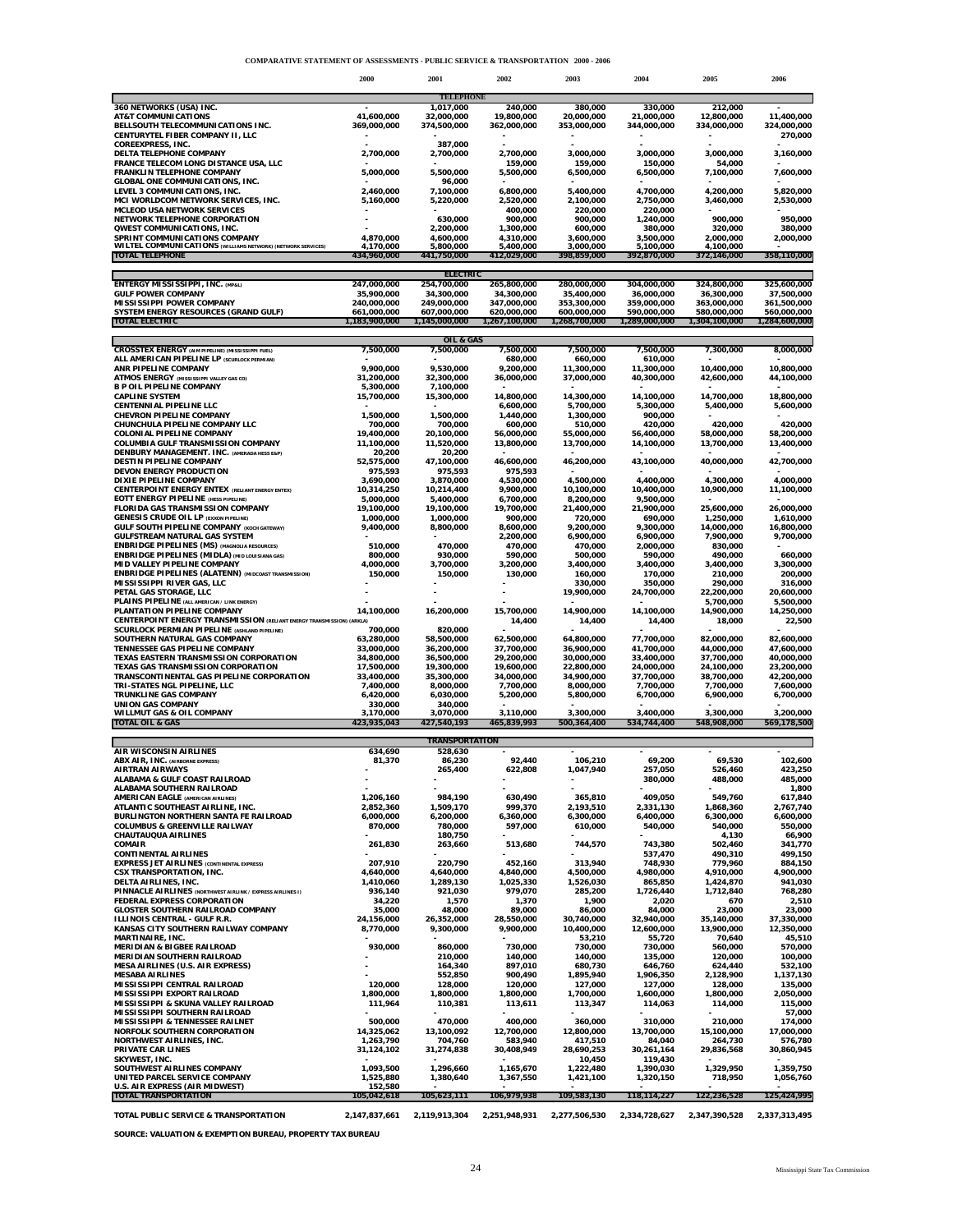#### **ASSESSMENT OF PUBLIC UTILITIES BY CLASS - CALENDAR YEAR 2006 AD VALOREM**

| <b>COUNTY</b>                           | <b>ELECTRIC</b>                  | <b>OIL &amp; GAS</b>    | <b>TELEPHONE</b>       | TRANSPORTATION                | <b>TOTAL</b>                     |
|-----------------------------------------|----------------------------------|-------------------------|------------------------|-------------------------------|----------------------------------|
|                                         |                                  |                         |                        |                               |                                  |
| <b>ADAMS</b>                            | \$8,755,832                      | \$2,613,138             | \$3,798,739            | \$217,669                     | \$15,385,378                     |
| <b>ALCORN</b><br><b>AMITE</b>           | 2,640,516                        | 3,406,386<br>5,140,352  | 3,780,676<br>1,612,356 | 2,538,963<br>12,176           | 9,726,025<br>9,405,400           |
| <b>ATTALA</b>                           | 8,635,275                        | 10,090,761              | 2,178,453              |                               | 20,904,489                       |
| <b>BENTON</b>                           |                                  | 1,733,759               | 1,130,493              | 412,343                       | 3,276,595                        |
| <b>BOLIVAR</b>                          | 16,005,788                       | 9,066,451               | 3,844,603              |                               | 28,916,842                       |
| <b>CALHOUN</b>                          | 7,514                            | 1,926,830               |                        | 56,350                        | 1.990.694                        |
| <b>CARROLL</b>                          | 684,099                          | 1,964,158               | 1,316,410              | 133,046                       | 4,097,713                        |
| <b>CHICKASAW</b>                        |                                  | 942,518                 | 1,524,776              | 205,682                       | 2,672,976                        |
| <b>CHOCTAW</b>                          | 1,611,555                        | 2,689,264               | 2,106,427              | 276,943                       | 6,684,189                        |
| <b>CLAIBORNE</b><br><b>CLARKE</b>       | 4,920,431<br>5,142,493           | 220,800<br>31,770,021   | 1,646,595<br>2,215,219 | 1,593,766                     | 6,787,826<br>40,721,499          |
| <b>CLAY</b>                             | 435                              | 4,483,840               | 2,007,702              | 307,334                       | 6,799,311                        |
| <b>COAHOMA</b>                          | 2,642,925                        | 6,342,197               | 3,064,119              |                               | 12,049,241                       |
| <b>COPIAH</b>                           | 3,446,811                        | 4,009,783               | 2,832,339              | 2,439,031                     | 12,727,964                       |
| <b>COVINGTON</b>                        | 1,735,198                        | 47,630,542              | 2,008,836              | 1,440,020                     | 52,814,596                       |
| <b>DESOTO</b>                           | 14,816,154                       | 8,455,185               | 2,962,749              | 912,436                       | 27.146.524                       |
| <b>FORREST</b>                          | 18,027,384                       | 14,271,259              | 11,845,254             | 2.400.873                     | 46,544,770                       |
| <b>FRANKLIN</b>                         | 6,070,088                        | 4,016,154               | 3,205,690              | 381,195                       | 13,673,127                       |
| <b>GEORGE</b>                           | 1,782,080                        | 10,157,531              | 2,963,710              | 1,581,005                     | 16,484,326                       |
| <b>GREENE</b><br><b>GRENADA</b>         | 1,137,753<br>4,186,103           | 11,001,284<br>2,723,855 | 302,436<br>3,187,499   | 478,182<br>270,240            | 12,919,655<br>10,367,697         |
| <b>HANCOCK</b>                          | 7,341,358                        | 15,267,491              | 5,973,056              | 1,163,668                     | 29,745,573                       |
| <b>HARRISON</b>                         | 104,997,634                      | 5,183,597               | 29,725,467             | 5,291,431                     | 145,198,129                      |
| <b>HINDS</b>                            | 64,958,973                       | 17,582,295              | 67,870,737             | 4,328,863                     | 154,740,868                      |
| <b>HOLMES</b>                           | 4,667,388                        | 2,365,964               | 2,415,720              | 2,650,007                     | 12,099,079                       |
| <b>HUMPHREYS</b>                        | 1,245,675                        | 4,344,347               | 1,482,647              |                               | 7,072,669                        |
| <b>ISSAQUENA</b>                        | 119,970                          | 2,718.984               | 178,171                |                               | 3,017,125                        |
| <b>ITAWAMBA</b>                         |                                  | 3,511,644               | 148.038                |                               | 3,659,682                        |
| <b>JACKSON</b>                          | 201,347,872                      | 27,823,631              | 14,029,460             | 3,570,094                     | 246,771,057                      |
| <b>JASPER</b>                           | 2,477,863                        | 20,055,715              | 625,666                | 1,209,275                     | 24,368,519                       |
| <b>JEFFERSON</b>                        | 1,568,446                        | 2,084,970               | 748,513                |                               | 4,401,929                        |
| <b>JEFFERSON DAVIS</b><br><b>JONES</b>  | 826,554                          | 12.811.421              | 116,629                | 1,967                         | 13,756,571                       |
| <b>KEMPER</b>                           | 9,954,410                        | 20,304,828<br>2,959,306 | 6,351,228<br>1,501,694 | 2,851,537<br>384,717          | 39,462,003<br>4,845,717          |
| <b>LAFAYETTE</b>                        |                                  | 2,340,644               | 4.669.473              | 39,150                        | 7,049,267                        |
| <b>LAMAR</b>                            | 5,339,083                        | 8,605,910               | 3,465,704              | 1,700,040                     | 19,110,737                       |
| <b>LAUDERDALE</b>                       | 18,453,218                       | 12,642,960              | 12,162,779             | 5,267,708                     | 48,526,665                       |
| <b>LAWRENCE</b>                         | 1,293,782                        | 3,198,129               | 1,929,281              | 210,324                       | 6,631,516                        |
| <b>LEAKE</b>                            | 1,303,663                        | 1,488,095               | 2,028,920              | 900                           | 4,821,578                        |
| <b>LEE</b>                              |                                  | 3,683,502               | 11,125,185             | 2,059,896                     | 16,868,583                       |
| <b>LEFLORE</b>                          | 2,132,990                        | 3,539,803               | 6,905,012              | 3,185,729                     | 15,763,534                       |
| <b>LINCOLN</b>                          | 6,348,077                        | 3,051,610               | 3,898,768              | 2,569,617                     | 15,868,072                       |
| <b>LOWNDES</b>                          |                                  | 7,363,355               | 9,125,472              | 2,366,921                     | 18,855,748                       |
| <b>MADISON</b>                          | 16,336,207                       | 6,940,827               | 8,919,936              | 1,016,960                     | 33,213,930                       |
| <b>MARION</b><br><b>MARSHALL</b>        | 1,524,755                        | 5,548,841<br>4,630,216  | 2,286,371<br>2,078,715 | 62,487<br>1,365,205           | 9,422,454<br>8,074,136           |
| <b>MONROE</b>                           |                                  | 27,022,312              | 3,082,413              | 2,214,795                     | 32,319,520                       |
| <b>MONTGOMERY</b>                       | 1,605,425                        | 284,471                 | 1,552,206              | 161,109                       | 3,603,211                        |
| <b>NESHOBA</b>                          | 148,512                          | 269,317                 | 2,615,065              | 534,488                       | 3,567,382                        |
| <b>NEWTON</b>                           | 3,621,610                        | 346,369                 | 2,169,844              | 815,796                       | 6,953,619                        |
| <b>NOXUBEE</b>                          |                                  | 4,899,048               | 1,425,415              | 377,227                       | 6,701,690                        |
| <b>OKTIBBEHA</b>                        |                                  | 2,209,670               | 5,242,028              | 405,745                       | 7.857.443                        |
| <b>PANOLA</b>                           | 3,519,799                        | 10,521,865              | 3,370,729              | 756,318                       | 18.168.711                       |
| <b>PEARL RIVER</b>                      | 5,623,789                        | 12,478,865              | 5,818,889              | 2.986.067                     | 26,907,610                       |
| <b>PERRY</b>                            | 1,827,160<br>5,085,450           | 11,796,046              | 1,740,606              | 371,314                       | 15,735,126<br>18.338.540         |
| <b>PIKE</b><br><b>PONTOTOC</b>          |                                  | 5,932,578<br>555,036    | 4,848,296<br>2,309,344 | 2,472,216                     | 2.949.212                        |
| <b>PRENTISS</b>                         |                                  | 172,700                 | 2,440,885              | 84,832<br>259,754             | 2.873.339                        |
| <b>OUITMAN</b>                          | 1,276,220                        | 2,960,726               | 857,739                | 2,584,695                     | 7.679.380                        |
| <b>RANKIN</b>                           | 15,795,677                       | 11,217,711              | 13,484,552             | 9,426,439                     | 49,924,379                       |
| <b>SCOTT</b>                            | 3,382,549                        | 428,921                 | 2,502,391              | 429,413                       | 6,743,274                        |
| <b>SHARKEY</b>                          | 1,300,699                        | 4,976,197               | 716,268                |                               | 6,993,164                        |
| <b>SIMPSON</b>                          | 2,740.897                        | 3,813,779               | 2,790,812              | 1.419.140                     | 10,764,628                       |
| <b>SMITH</b>                            | 1,296,992                        | 3,800,981               | 900,718                | 26,445                        | 6,025,136                        |
| <b>STONE</b>                            | 2,907,060                        | 1,607,070               | 2,037,157              | 245,200                       | 6,796,487                        |
| <b>SUNFLOWER</b><br><b>TALLAHATCHIE</b> | 5,584,626                        | 4,962,362               | 2,394,390              | 65,686                        | 13,007,064                       |
| <b>TATE</b>                             | 1,975,703<br>2,646,687           | 4,963,708<br>3,991,087  | 1,314,957<br>2,458,712 | 2,064,258<br>611,306          | 10,318,626<br>9,707,792          |
| ТІРРАН                                  |                                  | 1,072,720               | 2,460,609              | 101,619                       | 3,634,948                        |
| <b>TISHOMINGO</b>                       |                                  | 80,044                  | 2,044,489              | 1,459,194                     | 3,583,727                        |
| <b>TUNICA</b>                           | 4,537,835                        | 2,832,284               | 1,414,035              | 1.496.652                     | 10,280,806                       |
| <b>UNION</b>                            |                                  | 1,869,144               | 2,038,697              | 1,110,976                     | 5,018,817                        |
| <b>WALTHALL</b>                         | 2,611,309                        | 11,329,410              | 1,639,839              |                               | 15,580,558                       |
| <b>WARREN</b>                           | 55.118.352                       | 1,875,603               | 6,666,240              | 874,144                       | 64,534,339                       |
| WASHINGTON                              | 40,407,955                       | 18,682,837              | 6,199,353              | 364,797                       | 65,654,942                       |
| <b>WAYNE</b>                            | 1,930,610                        | 8,752,663               | 2,238,774              | 25,430                        | 12,947,477                       |
| <b>WEBSTER</b>                          | 102,899                          | 467,794                 | 1,102,659              | 31,007                        | 1,704,359                        |
| <b>WILKINSON</b><br><b>WINSTON</b>      | 1,209,306                        | 1,373,117<br>5,949,003  | 951,684<br>1,704,123   | 10,824<br>355,988             | 3,544,931<br>8,009,114           |
| <b>YALOBUSHA</b>                        | 1,273,836                        | 1,997,459               | 1,397,031              | 250,467                       | 4,918,793                        |
| <b>YAZOO</b>                            | 2,582,691                        | 8,981,450               | 2,881,328              | 3,216,959                     | 17,662,428                       |
|                                         |                                  |                         |                        |                               |                                  |
| <b>Subtotal</b>                         | \$724,600,000                    | \$569,178,500           | \$358,110,000          | \$94,564,050                  | \$1,746,452,550                  |
| *SUBJECT TO IN LIEU TAX<br><b>TOTAL</b> | \$560,000,000<br>\$1,284,600,000 | \$569,178,500           | \$358,110,000          | \$30,860,945<br>\$125,424,995 | \$590,860,945<br>\$2,337,313,495 |
|                                         |                                  |                         |                        |                               |                                  |

**\*Grand Gulf & Private Railcar Assessments**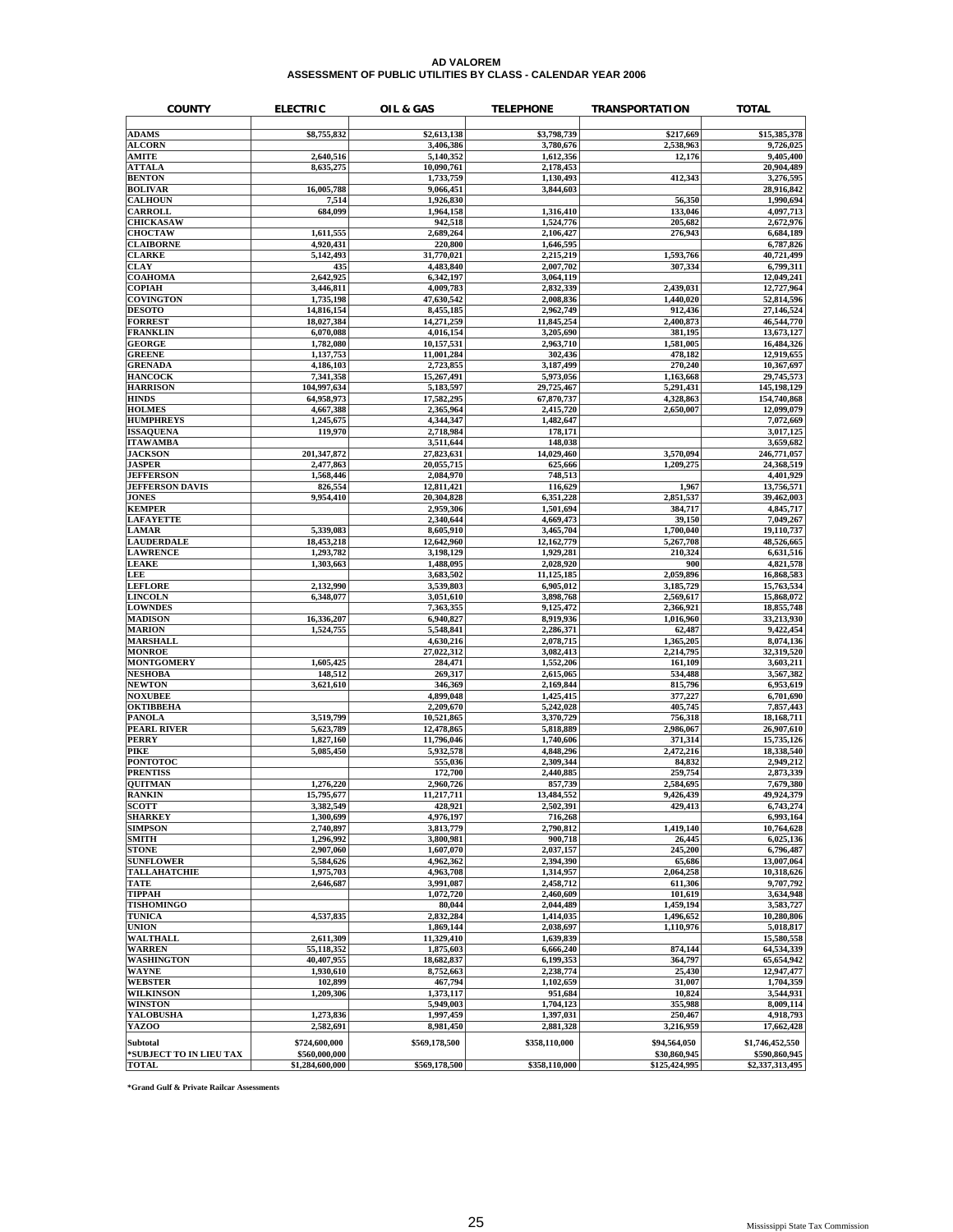### **COUNTIES HOMESTEAD EXEMPTION APPLICATIONS FILED NUMBER OF APPLICATIONS FILED FOR REGULAR HOMESTEAD EXEMPTION NUMBER OF APPLICATIONS FILED FOR OVER 65 AND DISABLED**

| 8,253<br>3,535<br>8,163<br>3,590<br>Adams<br>9,438<br>4,100<br>4,001<br>9,454<br>Alcorn<br>1,491<br>Amite<br>3,567<br>1,496<br>3,558<br>2,379<br>2,361<br>Attala<br>5,174<br>5,180<br>2,307<br>2,306<br>1,096<br>1,093<br>Benton<br>7,230<br>2,869<br>7,262<br>2,865<br>Bolivar<br>4,111<br>1,905<br>1,881<br>4,121<br>Calhoun<br>3,076<br>1,197<br>1,168<br>3,072<br>Carroll<br>4,512<br>1,947<br>4,498<br>558<br>Chickasaw<br>2,439<br>1,076<br>2,409<br>1,092<br>Choctaw<br>833<br>2,072<br>821<br>Claiborne<br>2,142<br>4,638<br>2,013<br>4,631<br>2,033<br>Clarke<br>4,917<br>4,895<br>2,139<br>Clay<br>2,119<br>5,155<br>2,109<br>5,106<br>2,038<br>Coahoma<br>6,842<br>Copiah<br>6,860<br>2,810<br>$n$ /<br>4,684<br>1,911<br>4,715<br>1,925<br>Covington<br>33,775<br>DeSoto<br>8,019<br>35,264<br>8,504<br>Forrest<br>14,495<br>5,727<br>14,449<br>5,831<br>Franklin<br>2,255<br>1,006<br>2,248<br>983<br>George<br>5,211<br>1,953<br>5,361<br>2,022<br>Greene<br>3,018<br>1,155<br>2,955<br>1,115<br>Grenada<br>5,287<br>2,247<br>5,324<br>2,268<br>12,791<br>5,226<br>13,360<br>5,586<br>Hancock<br>Harrison<br>39,899<br>14,412<br>40,127<br>14,609<br>52,397<br>16,860<br>51,812<br>16,885<br>Hinds<br>1,978<br>2,010<br>Holmes<br>4,125<br>4,121<br>1,919<br>2,013<br>857<br>824<br>Humphreys<br>310<br>139<br>312<br>142<br>Issaquena<br>6,385<br>2,544<br>6,374<br>2,591<br>Itawamba<br>32,292<br>10,725<br>32,946<br>11,085<br>Jackson<br>4,604<br>4,641<br>2,106<br>2,047<br>Jasper<br>1,985<br>929<br>901<br>1,932<br>Jefferson<br>Jefferson Davis<br>3,685<br>1,686<br>3,659<br>1,666<br>14,889<br>6,441<br>15,003<br>6,468<br>Jones<br>1,390<br>2,590<br>1,233<br>2,618<br>Kemper<br>7,804<br>2,530<br>8,083<br>2,600<br>Lafayette<br>10,368<br>10,646<br>2,924<br>2,880<br>Lamar<br>17,564<br>17,588<br>17,601<br>Lauderdale<br>6,703<br>6,708<br>3,698<br>1,607<br>3,713<br>1,616<br>Lawrence<br>5,180<br>Leake<br>2,265<br>5,212<br>2,255<br>18,918<br>6,030<br>19,235<br>18,673<br>5,843<br>Lee<br>2,408<br>Leflore<br>5,825<br>2,410<br>5,784<br>8,295<br>4,156<br>8,377<br>4,189<br>Lincoln<br>13,296<br>4,461<br>13,327<br>4,504<br>Lowndes<br>Madison<br>19,533<br>4,433<br>20,207<br>4,562<br>Marion<br>6,571<br>2,947<br>6,582<br>2,950<br>8,422<br>Marshall<br>8,319<br>3,021<br>3,100<br>9,937<br>4,118<br>9,902<br>4,148<br>Monroe<br>3,136<br>1,429<br>3,106<br>1,415<br>Montgomery<br>6,419<br>2,738<br>6,459<br>2,772<br>Neshoba<br>5,594<br>5,700<br>2,428<br>2,374<br>Newton<br>1,270<br>1,299<br>2,585<br>2,586<br>Noxubee<br>Oktibbeha<br>7,540<br>2,810<br>7,646<br>2,866<br>3,295<br>7,737<br>7,860<br>3,361<br>Panola<br>12,642<br>5,166<br>12,723<br>5,193<br>Pearl River<br>2,982<br>1,155<br>3,014<br>966<br>Perry<br>Pike<br>9,065<br>3,971<br>9,061<br>3,967<br>7,420<br>7,520<br>Pontotoc<br>2,636<br>2,689<br>6,905<br>3,040<br>6,867<br>3,044<br>Prentiss<br>2,098<br>998<br>2,064<br>981<br>Quitman<br>31,086<br>7,939<br>32,160<br>8,307<br>Rankin<br>5,940<br>2,363<br>5,969<br>2,354<br>Scott<br>944<br>384<br>936<br>457<br>Sharkey<br>6,447<br>2,586<br>6,475<br>2,621<br>Simpson<br>4,253<br>1,830<br>4,259<br>1,827<br>Smith<br>3,492<br>1,302<br>3,551<br>1,349<br>Stone<br>5,237<br>5,193<br>2,155<br>Sunflower<br>2,157<br>Tallahatchie<br>2,808<br>1,335<br>2,820<br>1,355<br>2,199<br>Tate<br>6,379<br>2,153<br>6,434<br>6,011<br>Tippah<br>5,938<br>2,568<br>2,644<br>5,848<br>3,189<br>Tishomingo<br>5,842<br>2,602<br>1,300<br>431<br>1,296<br>408<br>Tunica<br>Union<br>6,769<br>2,676<br>6,827<br>2,717<br>3,915<br>Walthall<br>3,881<br>1,765<br>1,798<br>11,309<br>Warren<br>3,635<br>11,365<br>3,631<br>11,283<br>4,446<br>11,141<br>4,430<br>Washington<br>4,919<br>4,961<br>2,081<br>2,066<br>Wayne<br>Webster<br>1,217<br>2,859<br>1,280<br>2,839<br>Wilkinson<br>2,086<br>981<br>2,089<br>986<br>5,251<br>2,371<br>5,180<br>2,843<br>Winston | <b>Reported by Calendar Year</b><br><b>COUNTY</b> | <b>REGULAR</b><br>2004 | <b>ELDERLY &amp;</b><br><b>DISABLED</b><br>2004 | <b>REGULAR</b><br>2005 | <b>ELDERLY &amp;</b><br><b>DISABLED</b><br>2005 | <b>REGULAR</b><br>2006 | <b>ELDERLY &amp;</b><br><b>DISABLED</b><br>2006 |
|---------------------------------------------------------------------------------------------------------------------------------------------------------------------------------------------------------------------------------------------------------------------------------------------------------------------------------------------------------------------------------------------------------------------------------------------------------------------------------------------------------------------------------------------------------------------------------------------------------------------------------------------------------------------------------------------------------------------------------------------------------------------------------------------------------------------------------------------------------------------------------------------------------------------------------------------------------------------------------------------------------------------------------------------------------------------------------------------------------------------------------------------------------------------------------------------------------------------------------------------------------------------------------------------------------------------------------------------------------------------------------------------------------------------------------------------------------------------------------------------------------------------------------------------------------------------------------------------------------------------------------------------------------------------------------------------------------------------------------------------------------------------------------------------------------------------------------------------------------------------------------------------------------------------------------------------------------------------------------------------------------------------------------------------------------------------------------------------------------------------------------------------------------------------------------------------------------------------------------------------------------------------------------------------------------------------------------------------------------------------------------------------------------------------------------------------------------------------------------------------------------------------------------------------------------------------------------------------------------------------------------------------------------------------------------------------------------------------------------------------------------------------------------------------------------------------------------------------------------------------------------------------------------------------------------------------------------------------------------------------------------------------------------------------------------------------------------------------------------------------------------------------------------------------------------------------------------------------------------------------------------------------------------------------------------------------------------------------------------------------------------------------------------------------------------------------------------------------------------------------------------------------------------------------------------------------------------------------------------------------------------------------------------------------------------------------------------------------------------------------------------------------------------------------------------------------------------------------------------------------------------------------------------------------------|---------------------------------------------------|------------------------|-------------------------------------------------|------------------------|-------------------------------------------------|------------------------|-------------------------------------------------|
|                                                                                                                                                                                                                                                                                                                                                                                                                                                                                                                                                                                                                                                                                                                                                                                                                                                                                                                                                                                                                                                                                                                                                                                                                                                                                                                                                                                                                                                                                                                                                                                                                                                                                                                                                                                                                                                                                                                                                                                                                                                                                                                                                                                                                                                                                                                                                                                                                                                                                                                                                                                                                                                                                                                                                                                                                                                                                                                                                                                                                                                                                                                                                                                                                                                                                                                                                                                                                                                                                                                                                                                                                                                                                                                                                                                                                                                                                                                           |                                                   |                        |                                                 |                        |                                                 | 8,064                  | 3,572                                           |
|                                                                                                                                                                                                                                                                                                                                                                                                                                                                                                                                                                                                                                                                                                                                                                                                                                                                                                                                                                                                                                                                                                                                                                                                                                                                                                                                                                                                                                                                                                                                                                                                                                                                                                                                                                                                                                                                                                                                                                                                                                                                                                                                                                                                                                                                                                                                                                                                                                                                                                                                                                                                                                                                                                                                                                                                                                                                                                                                                                                                                                                                                                                                                                                                                                                                                                                                                                                                                                                                                                                                                                                                                                                                                                                                                                                                                                                                                                                           |                                                   |                        |                                                 |                        |                                                 | 9,454                  | 4,138                                           |
|                                                                                                                                                                                                                                                                                                                                                                                                                                                                                                                                                                                                                                                                                                                                                                                                                                                                                                                                                                                                                                                                                                                                                                                                                                                                                                                                                                                                                                                                                                                                                                                                                                                                                                                                                                                                                                                                                                                                                                                                                                                                                                                                                                                                                                                                                                                                                                                                                                                                                                                                                                                                                                                                                                                                                                                                                                                                                                                                                                                                                                                                                                                                                                                                                                                                                                                                                                                                                                                                                                                                                                                                                                                                                                                                                                                                                                                                                                                           |                                                   |                        |                                                 |                        |                                                 | 3,521                  | 1,447                                           |
|                                                                                                                                                                                                                                                                                                                                                                                                                                                                                                                                                                                                                                                                                                                                                                                                                                                                                                                                                                                                                                                                                                                                                                                                                                                                                                                                                                                                                                                                                                                                                                                                                                                                                                                                                                                                                                                                                                                                                                                                                                                                                                                                                                                                                                                                                                                                                                                                                                                                                                                                                                                                                                                                                                                                                                                                                                                                                                                                                                                                                                                                                                                                                                                                                                                                                                                                                                                                                                                                                                                                                                                                                                                                                                                                                                                                                                                                                                                           |                                                   |                        |                                                 |                        |                                                 | 5,203                  | 2,354                                           |
|                                                                                                                                                                                                                                                                                                                                                                                                                                                                                                                                                                                                                                                                                                                                                                                                                                                                                                                                                                                                                                                                                                                                                                                                                                                                                                                                                                                                                                                                                                                                                                                                                                                                                                                                                                                                                                                                                                                                                                                                                                                                                                                                                                                                                                                                                                                                                                                                                                                                                                                                                                                                                                                                                                                                                                                                                                                                                                                                                                                                                                                                                                                                                                                                                                                                                                                                                                                                                                                                                                                                                                                                                                                                                                                                                                                                                                                                                                                           |                                                   |                        |                                                 |                        |                                                 | 2,320                  | 1,112                                           |
|                                                                                                                                                                                                                                                                                                                                                                                                                                                                                                                                                                                                                                                                                                                                                                                                                                                                                                                                                                                                                                                                                                                                                                                                                                                                                                                                                                                                                                                                                                                                                                                                                                                                                                                                                                                                                                                                                                                                                                                                                                                                                                                                                                                                                                                                                                                                                                                                                                                                                                                                                                                                                                                                                                                                                                                                                                                                                                                                                                                                                                                                                                                                                                                                                                                                                                                                                                                                                                                                                                                                                                                                                                                                                                                                                                                                                                                                                                                           |                                                   |                        |                                                 |                        |                                                 | 7,202                  | 2,869                                           |
|                                                                                                                                                                                                                                                                                                                                                                                                                                                                                                                                                                                                                                                                                                                                                                                                                                                                                                                                                                                                                                                                                                                                                                                                                                                                                                                                                                                                                                                                                                                                                                                                                                                                                                                                                                                                                                                                                                                                                                                                                                                                                                                                                                                                                                                                                                                                                                                                                                                                                                                                                                                                                                                                                                                                                                                                                                                                                                                                                                                                                                                                                                                                                                                                                                                                                                                                                                                                                                                                                                                                                                                                                                                                                                                                                                                                                                                                                                                           |                                                   |                        |                                                 |                        |                                                 | 4,099                  | 1,905                                           |
|                                                                                                                                                                                                                                                                                                                                                                                                                                                                                                                                                                                                                                                                                                                                                                                                                                                                                                                                                                                                                                                                                                                                                                                                                                                                                                                                                                                                                                                                                                                                                                                                                                                                                                                                                                                                                                                                                                                                                                                                                                                                                                                                                                                                                                                                                                                                                                                                                                                                                                                                                                                                                                                                                                                                                                                                                                                                                                                                                                                                                                                                                                                                                                                                                                                                                                                                                                                                                                                                                                                                                                                                                                                                                                                                                                                                                                                                                                                           |                                                   |                        |                                                 |                        |                                                 | 3,107                  | 1,229                                           |
|                                                                                                                                                                                                                                                                                                                                                                                                                                                                                                                                                                                                                                                                                                                                                                                                                                                                                                                                                                                                                                                                                                                                                                                                                                                                                                                                                                                                                                                                                                                                                                                                                                                                                                                                                                                                                                                                                                                                                                                                                                                                                                                                                                                                                                                                                                                                                                                                                                                                                                                                                                                                                                                                                                                                                                                                                                                                                                                                                                                                                                                                                                                                                                                                                                                                                                                                                                                                                                                                                                                                                                                                                                                                                                                                                                                                                                                                                                                           |                                                   |                        |                                                 |                        |                                                 | 4,485                  | 1,922                                           |
|                                                                                                                                                                                                                                                                                                                                                                                                                                                                                                                                                                                                                                                                                                                                                                                                                                                                                                                                                                                                                                                                                                                                                                                                                                                                                                                                                                                                                                                                                                                                                                                                                                                                                                                                                                                                                                                                                                                                                                                                                                                                                                                                                                                                                                                                                                                                                                                                                                                                                                                                                                                                                                                                                                                                                                                                                                                                                                                                                                                                                                                                                                                                                                                                                                                                                                                                                                                                                                                                                                                                                                                                                                                                                                                                                                                                                                                                                                                           |                                                   |                        |                                                 |                        |                                                 | 2,410                  | 1,097                                           |
|                                                                                                                                                                                                                                                                                                                                                                                                                                                                                                                                                                                                                                                                                                                                                                                                                                                                                                                                                                                                                                                                                                                                                                                                                                                                                                                                                                                                                                                                                                                                                                                                                                                                                                                                                                                                                                                                                                                                                                                                                                                                                                                                                                                                                                                                                                                                                                                                                                                                                                                                                                                                                                                                                                                                                                                                                                                                                                                                                                                                                                                                                                                                                                                                                                                                                                                                                                                                                                                                                                                                                                                                                                                                                                                                                                                                                                                                                                                           |                                                   |                        |                                                 |                        |                                                 | 2,036                  | 803                                             |
|                                                                                                                                                                                                                                                                                                                                                                                                                                                                                                                                                                                                                                                                                                                                                                                                                                                                                                                                                                                                                                                                                                                                                                                                                                                                                                                                                                                                                                                                                                                                                                                                                                                                                                                                                                                                                                                                                                                                                                                                                                                                                                                                                                                                                                                                                                                                                                                                                                                                                                                                                                                                                                                                                                                                                                                                                                                                                                                                                                                                                                                                                                                                                                                                                                                                                                                                                                                                                                                                                                                                                                                                                                                                                                                                                                                                                                                                                                                           |                                                   |                        |                                                 |                        |                                                 | 4,618                  | 2,002                                           |
|                                                                                                                                                                                                                                                                                                                                                                                                                                                                                                                                                                                                                                                                                                                                                                                                                                                                                                                                                                                                                                                                                                                                                                                                                                                                                                                                                                                                                                                                                                                                                                                                                                                                                                                                                                                                                                                                                                                                                                                                                                                                                                                                                                                                                                                                                                                                                                                                                                                                                                                                                                                                                                                                                                                                                                                                                                                                                                                                                                                                                                                                                                                                                                                                                                                                                                                                                                                                                                                                                                                                                                                                                                                                                                                                                                                                                                                                                                                           |                                                   |                        |                                                 |                        |                                                 | 4,908                  | 2,159                                           |
|                                                                                                                                                                                                                                                                                                                                                                                                                                                                                                                                                                                                                                                                                                                                                                                                                                                                                                                                                                                                                                                                                                                                                                                                                                                                                                                                                                                                                                                                                                                                                                                                                                                                                                                                                                                                                                                                                                                                                                                                                                                                                                                                                                                                                                                                                                                                                                                                                                                                                                                                                                                                                                                                                                                                                                                                                                                                                                                                                                                                                                                                                                                                                                                                                                                                                                                                                                                                                                                                                                                                                                                                                                                                                                                                                                                                                                                                                                                           |                                                   |                        |                                                 |                        |                                                 | 5,099                  | 2,063                                           |
|                                                                                                                                                                                                                                                                                                                                                                                                                                                                                                                                                                                                                                                                                                                                                                                                                                                                                                                                                                                                                                                                                                                                                                                                                                                                                                                                                                                                                                                                                                                                                                                                                                                                                                                                                                                                                                                                                                                                                                                                                                                                                                                                                                                                                                                                                                                                                                                                                                                                                                                                                                                                                                                                                                                                                                                                                                                                                                                                                                                                                                                                                                                                                                                                                                                                                                                                                                                                                                                                                                                                                                                                                                                                                                                                                                                                                                                                                                                           |                                                   |                        |                                                 |                        |                                                 | 6,959                  | 2,879                                           |
|                                                                                                                                                                                                                                                                                                                                                                                                                                                                                                                                                                                                                                                                                                                                                                                                                                                                                                                                                                                                                                                                                                                                                                                                                                                                                                                                                                                                                                                                                                                                                                                                                                                                                                                                                                                                                                                                                                                                                                                                                                                                                                                                                                                                                                                                                                                                                                                                                                                                                                                                                                                                                                                                                                                                                                                                                                                                                                                                                                                                                                                                                                                                                                                                                                                                                                                                                                                                                                                                                                                                                                                                                                                                                                                                                                                                                                                                                                                           |                                                   |                        |                                                 |                        |                                                 | 4,718                  | 1,922                                           |
|                                                                                                                                                                                                                                                                                                                                                                                                                                                                                                                                                                                                                                                                                                                                                                                                                                                                                                                                                                                                                                                                                                                                                                                                                                                                                                                                                                                                                                                                                                                                                                                                                                                                                                                                                                                                                                                                                                                                                                                                                                                                                                                                                                                                                                                                                                                                                                                                                                                                                                                                                                                                                                                                                                                                                                                                                                                                                                                                                                                                                                                                                                                                                                                                                                                                                                                                                                                                                                                                                                                                                                                                                                                                                                                                                                                                                                                                                                                           |                                                   |                        |                                                 |                        |                                                 | 36,716                 | 8,939                                           |
|                                                                                                                                                                                                                                                                                                                                                                                                                                                                                                                                                                                                                                                                                                                                                                                                                                                                                                                                                                                                                                                                                                                                                                                                                                                                                                                                                                                                                                                                                                                                                                                                                                                                                                                                                                                                                                                                                                                                                                                                                                                                                                                                                                                                                                                                                                                                                                                                                                                                                                                                                                                                                                                                                                                                                                                                                                                                                                                                                                                                                                                                                                                                                                                                                                                                                                                                                                                                                                                                                                                                                                                                                                                                                                                                                                                                                                                                                                                           |                                                   |                        |                                                 |                        |                                                 | 14,709                 | 5,814                                           |
|                                                                                                                                                                                                                                                                                                                                                                                                                                                                                                                                                                                                                                                                                                                                                                                                                                                                                                                                                                                                                                                                                                                                                                                                                                                                                                                                                                                                                                                                                                                                                                                                                                                                                                                                                                                                                                                                                                                                                                                                                                                                                                                                                                                                                                                                                                                                                                                                                                                                                                                                                                                                                                                                                                                                                                                                                                                                                                                                                                                                                                                                                                                                                                                                                                                                                                                                                                                                                                                                                                                                                                                                                                                                                                                                                                                                                                                                                                                           |                                                   |                        |                                                 |                        |                                                 | 2,234                  | 972                                             |
|                                                                                                                                                                                                                                                                                                                                                                                                                                                                                                                                                                                                                                                                                                                                                                                                                                                                                                                                                                                                                                                                                                                                                                                                                                                                                                                                                                                                                                                                                                                                                                                                                                                                                                                                                                                                                                                                                                                                                                                                                                                                                                                                                                                                                                                                                                                                                                                                                                                                                                                                                                                                                                                                                                                                                                                                                                                                                                                                                                                                                                                                                                                                                                                                                                                                                                                                                                                                                                                                                                                                                                                                                                                                                                                                                                                                                                                                                                                           |                                                   |                        |                                                 |                        |                                                 | 5,383                  | 2,023                                           |
|                                                                                                                                                                                                                                                                                                                                                                                                                                                                                                                                                                                                                                                                                                                                                                                                                                                                                                                                                                                                                                                                                                                                                                                                                                                                                                                                                                                                                                                                                                                                                                                                                                                                                                                                                                                                                                                                                                                                                                                                                                                                                                                                                                                                                                                                                                                                                                                                                                                                                                                                                                                                                                                                                                                                                                                                                                                                                                                                                                                                                                                                                                                                                                                                                                                                                                                                                                                                                                                                                                                                                                                                                                                                                                                                                                                                                                                                                                                           |                                                   |                        |                                                 |                        |                                                 | 3,009                  | 1,190                                           |
|                                                                                                                                                                                                                                                                                                                                                                                                                                                                                                                                                                                                                                                                                                                                                                                                                                                                                                                                                                                                                                                                                                                                                                                                                                                                                                                                                                                                                                                                                                                                                                                                                                                                                                                                                                                                                                                                                                                                                                                                                                                                                                                                                                                                                                                                                                                                                                                                                                                                                                                                                                                                                                                                                                                                                                                                                                                                                                                                                                                                                                                                                                                                                                                                                                                                                                                                                                                                                                                                                                                                                                                                                                                                                                                                                                                                                                                                                                                           |                                                   |                        |                                                 |                        |                                                 | 5,372                  | 2,310                                           |
|                                                                                                                                                                                                                                                                                                                                                                                                                                                                                                                                                                                                                                                                                                                                                                                                                                                                                                                                                                                                                                                                                                                                                                                                                                                                                                                                                                                                                                                                                                                                                                                                                                                                                                                                                                                                                                                                                                                                                                                                                                                                                                                                                                                                                                                                                                                                                                                                                                                                                                                                                                                                                                                                                                                                                                                                                                                                                                                                                                                                                                                                                                                                                                                                                                                                                                                                                                                                                                                                                                                                                                                                                                                                                                                                                                                                                                                                                                                           |                                                   |                        |                                                 |                        |                                                 | 12,988                 | 5,548                                           |
|                                                                                                                                                                                                                                                                                                                                                                                                                                                                                                                                                                                                                                                                                                                                                                                                                                                                                                                                                                                                                                                                                                                                                                                                                                                                                                                                                                                                                                                                                                                                                                                                                                                                                                                                                                                                                                                                                                                                                                                                                                                                                                                                                                                                                                                                                                                                                                                                                                                                                                                                                                                                                                                                                                                                                                                                                                                                                                                                                                                                                                                                                                                                                                                                                                                                                                                                                                                                                                                                                                                                                                                                                                                                                                                                                                                                                                                                                                                           |                                                   |                        |                                                 |                        |                                                 | 39,740                 | 14,554                                          |
|                                                                                                                                                                                                                                                                                                                                                                                                                                                                                                                                                                                                                                                                                                                                                                                                                                                                                                                                                                                                                                                                                                                                                                                                                                                                                                                                                                                                                                                                                                                                                                                                                                                                                                                                                                                                                                                                                                                                                                                                                                                                                                                                                                                                                                                                                                                                                                                                                                                                                                                                                                                                                                                                                                                                                                                                                                                                                                                                                                                                                                                                                                                                                                                                                                                                                                                                                                                                                                                                                                                                                                                                                                                                                                                                                                                                                                                                                                                           |                                                   |                        |                                                 |                        |                                                 | 52,197                 | 17,022                                          |
|                                                                                                                                                                                                                                                                                                                                                                                                                                                                                                                                                                                                                                                                                                                                                                                                                                                                                                                                                                                                                                                                                                                                                                                                                                                                                                                                                                                                                                                                                                                                                                                                                                                                                                                                                                                                                                                                                                                                                                                                                                                                                                                                                                                                                                                                                                                                                                                                                                                                                                                                                                                                                                                                                                                                                                                                                                                                                                                                                                                                                                                                                                                                                                                                                                                                                                                                                                                                                                                                                                                                                                                                                                                                                                                                                                                                                                                                                                                           |                                                   |                        |                                                 |                        |                                                 | 4,081                  | 2,002                                           |
|                                                                                                                                                                                                                                                                                                                                                                                                                                                                                                                                                                                                                                                                                                                                                                                                                                                                                                                                                                                                                                                                                                                                                                                                                                                                                                                                                                                                                                                                                                                                                                                                                                                                                                                                                                                                                                                                                                                                                                                                                                                                                                                                                                                                                                                                                                                                                                                                                                                                                                                                                                                                                                                                                                                                                                                                                                                                                                                                                                                                                                                                                                                                                                                                                                                                                                                                                                                                                                                                                                                                                                                                                                                                                                                                                                                                                                                                                                                           |                                                   |                        |                                                 |                        |                                                 | 1,839                  | 803                                             |
|                                                                                                                                                                                                                                                                                                                                                                                                                                                                                                                                                                                                                                                                                                                                                                                                                                                                                                                                                                                                                                                                                                                                                                                                                                                                                                                                                                                                                                                                                                                                                                                                                                                                                                                                                                                                                                                                                                                                                                                                                                                                                                                                                                                                                                                                                                                                                                                                                                                                                                                                                                                                                                                                                                                                                                                                                                                                                                                                                                                                                                                                                                                                                                                                                                                                                                                                                                                                                                                                                                                                                                                                                                                                                                                                                                                                                                                                                                                           |                                                   |                        |                                                 |                        |                                                 | 306                    | 131                                             |
|                                                                                                                                                                                                                                                                                                                                                                                                                                                                                                                                                                                                                                                                                                                                                                                                                                                                                                                                                                                                                                                                                                                                                                                                                                                                                                                                                                                                                                                                                                                                                                                                                                                                                                                                                                                                                                                                                                                                                                                                                                                                                                                                                                                                                                                                                                                                                                                                                                                                                                                                                                                                                                                                                                                                                                                                                                                                                                                                                                                                                                                                                                                                                                                                                                                                                                                                                                                                                                                                                                                                                                                                                                                                                                                                                                                                                                                                                                                           |                                                   |                        |                                                 |                        |                                                 | 6,388                  | 2,613                                           |
|                                                                                                                                                                                                                                                                                                                                                                                                                                                                                                                                                                                                                                                                                                                                                                                                                                                                                                                                                                                                                                                                                                                                                                                                                                                                                                                                                                                                                                                                                                                                                                                                                                                                                                                                                                                                                                                                                                                                                                                                                                                                                                                                                                                                                                                                                                                                                                                                                                                                                                                                                                                                                                                                                                                                                                                                                                                                                                                                                                                                                                                                                                                                                                                                                                                                                                                                                                                                                                                                                                                                                                                                                                                                                                                                                                                                                                                                                                                           |                                                   |                        |                                                 |                        |                                                 | 32,831                 | 11,296                                          |
|                                                                                                                                                                                                                                                                                                                                                                                                                                                                                                                                                                                                                                                                                                                                                                                                                                                                                                                                                                                                                                                                                                                                                                                                                                                                                                                                                                                                                                                                                                                                                                                                                                                                                                                                                                                                                                                                                                                                                                                                                                                                                                                                                                                                                                                                                                                                                                                                                                                                                                                                                                                                                                                                                                                                                                                                                                                                                                                                                                                                                                                                                                                                                                                                                                                                                                                                                                                                                                                                                                                                                                                                                                                                                                                                                                                                                                                                                                                           |                                                   |                        |                                                 |                        |                                                 | 4,657                  | 2,116                                           |
|                                                                                                                                                                                                                                                                                                                                                                                                                                                                                                                                                                                                                                                                                                                                                                                                                                                                                                                                                                                                                                                                                                                                                                                                                                                                                                                                                                                                                                                                                                                                                                                                                                                                                                                                                                                                                                                                                                                                                                                                                                                                                                                                                                                                                                                                                                                                                                                                                                                                                                                                                                                                                                                                                                                                                                                                                                                                                                                                                                                                                                                                                                                                                                                                                                                                                                                                                                                                                                                                                                                                                                                                                                                                                                                                                                                                                                                                                                                           |                                                   |                        |                                                 |                        |                                                 | 1,932                  | 910                                             |
|                                                                                                                                                                                                                                                                                                                                                                                                                                                                                                                                                                                                                                                                                                                                                                                                                                                                                                                                                                                                                                                                                                                                                                                                                                                                                                                                                                                                                                                                                                                                                                                                                                                                                                                                                                                                                                                                                                                                                                                                                                                                                                                                                                                                                                                                                                                                                                                                                                                                                                                                                                                                                                                                                                                                                                                                                                                                                                                                                                                                                                                                                                                                                                                                                                                                                                                                                                                                                                                                                                                                                                                                                                                                                                                                                                                                                                                                                                                           |                                                   |                        |                                                 |                        |                                                 | 3,629                  | 1,659                                           |
|                                                                                                                                                                                                                                                                                                                                                                                                                                                                                                                                                                                                                                                                                                                                                                                                                                                                                                                                                                                                                                                                                                                                                                                                                                                                                                                                                                                                                                                                                                                                                                                                                                                                                                                                                                                                                                                                                                                                                                                                                                                                                                                                                                                                                                                                                                                                                                                                                                                                                                                                                                                                                                                                                                                                                                                                                                                                                                                                                                                                                                                                                                                                                                                                                                                                                                                                                                                                                                                                                                                                                                                                                                                                                                                                                                                                                                                                                                                           |                                                   |                        |                                                 |                        |                                                 | 14,929                 | 6,499                                           |
|                                                                                                                                                                                                                                                                                                                                                                                                                                                                                                                                                                                                                                                                                                                                                                                                                                                                                                                                                                                                                                                                                                                                                                                                                                                                                                                                                                                                                                                                                                                                                                                                                                                                                                                                                                                                                                                                                                                                                                                                                                                                                                                                                                                                                                                                                                                                                                                                                                                                                                                                                                                                                                                                                                                                                                                                                                                                                                                                                                                                                                                                                                                                                                                                                                                                                                                                                                                                                                                                                                                                                                                                                                                                                                                                                                                                                                                                                                                           |                                                   |                        |                                                 |                        |                                                 | 2,566                  | 1,241                                           |
|                                                                                                                                                                                                                                                                                                                                                                                                                                                                                                                                                                                                                                                                                                                                                                                                                                                                                                                                                                                                                                                                                                                                                                                                                                                                                                                                                                                                                                                                                                                                                                                                                                                                                                                                                                                                                                                                                                                                                                                                                                                                                                                                                                                                                                                                                                                                                                                                                                                                                                                                                                                                                                                                                                                                                                                                                                                                                                                                                                                                                                                                                                                                                                                                                                                                                                                                                                                                                                                                                                                                                                                                                                                                                                                                                                                                                                                                                                                           |                                                   |                        |                                                 |                        |                                                 | 8,277                  | 2,676                                           |
|                                                                                                                                                                                                                                                                                                                                                                                                                                                                                                                                                                                                                                                                                                                                                                                                                                                                                                                                                                                                                                                                                                                                                                                                                                                                                                                                                                                                                                                                                                                                                                                                                                                                                                                                                                                                                                                                                                                                                                                                                                                                                                                                                                                                                                                                                                                                                                                                                                                                                                                                                                                                                                                                                                                                                                                                                                                                                                                                                                                                                                                                                                                                                                                                                                                                                                                                                                                                                                                                                                                                                                                                                                                                                                                                                                                                                                                                                                                           |                                                   |                        |                                                 |                        |                                                 | 10,980                 | 3,155                                           |
|                                                                                                                                                                                                                                                                                                                                                                                                                                                                                                                                                                                                                                                                                                                                                                                                                                                                                                                                                                                                                                                                                                                                                                                                                                                                                                                                                                                                                                                                                                                                                                                                                                                                                                                                                                                                                                                                                                                                                                                                                                                                                                                                                                                                                                                                                                                                                                                                                                                                                                                                                                                                                                                                                                                                                                                                                                                                                                                                                                                                                                                                                                                                                                                                                                                                                                                                                                                                                                                                                                                                                                                                                                                                                                                                                                                                                                                                                                                           |                                                   |                        |                                                 |                        |                                                 |                        | 6,750                                           |
|                                                                                                                                                                                                                                                                                                                                                                                                                                                                                                                                                                                                                                                                                                                                                                                                                                                                                                                                                                                                                                                                                                                                                                                                                                                                                                                                                                                                                                                                                                                                                                                                                                                                                                                                                                                                                                                                                                                                                                                                                                                                                                                                                                                                                                                                                                                                                                                                                                                                                                                                                                                                                                                                                                                                                                                                                                                                                                                                                                                                                                                                                                                                                                                                                                                                                                                                                                                                                                                                                                                                                                                                                                                                                                                                                                                                                                                                                                                           |                                                   |                        |                                                 |                        |                                                 | 3,762                  | 1,664                                           |
|                                                                                                                                                                                                                                                                                                                                                                                                                                                                                                                                                                                                                                                                                                                                                                                                                                                                                                                                                                                                                                                                                                                                                                                                                                                                                                                                                                                                                                                                                                                                                                                                                                                                                                                                                                                                                                                                                                                                                                                                                                                                                                                                                                                                                                                                                                                                                                                                                                                                                                                                                                                                                                                                                                                                                                                                                                                                                                                                                                                                                                                                                                                                                                                                                                                                                                                                                                                                                                                                                                                                                                                                                                                                                                                                                                                                                                                                                                                           |                                                   |                        |                                                 |                        |                                                 | 5,217                  | 2,248<br>6,522                                  |
|                                                                                                                                                                                                                                                                                                                                                                                                                                                                                                                                                                                                                                                                                                                                                                                                                                                                                                                                                                                                                                                                                                                                                                                                                                                                                                                                                                                                                                                                                                                                                                                                                                                                                                                                                                                                                                                                                                                                                                                                                                                                                                                                                                                                                                                                                                                                                                                                                                                                                                                                                                                                                                                                                                                                                                                                                                                                                                                                                                                                                                                                                                                                                                                                                                                                                                                                                                                                                                                                                                                                                                                                                                                                                                                                                                                                                                                                                                                           |                                                   |                        |                                                 |                        |                                                 |                        | 2,414                                           |
|                                                                                                                                                                                                                                                                                                                                                                                                                                                                                                                                                                                                                                                                                                                                                                                                                                                                                                                                                                                                                                                                                                                                                                                                                                                                                                                                                                                                                                                                                                                                                                                                                                                                                                                                                                                                                                                                                                                                                                                                                                                                                                                                                                                                                                                                                                                                                                                                                                                                                                                                                                                                                                                                                                                                                                                                                                                                                                                                                                                                                                                                                                                                                                                                                                                                                                                                                                                                                                                                                                                                                                                                                                                                                                                                                                                                                                                                                                                           |                                                   |                        |                                                 |                        |                                                 | 5,788<br>8,415         | 4,258                                           |
|                                                                                                                                                                                                                                                                                                                                                                                                                                                                                                                                                                                                                                                                                                                                                                                                                                                                                                                                                                                                                                                                                                                                                                                                                                                                                                                                                                                                                                                                                                                                                                                                                                                                                                                                                                                                                                                                                                                                                                                                                                                                                                                                                                                                                                                                                                                                                                                                                                                                                                                                                                                                                                                                                                                                                                                                                                                                                                                                                                                                                                                                                                                                                                                                                                                                                                                                                                                                                                                                                                                                                                                                                                                                                                                                                                                                                                                                                                                           |                                                   |                        |                                                 |                        |                                                 | 13,319                 | 4,607                                           |
|                                                                                                                                                                                                                                                                                                                                                                                                                                                                                                                                                                                                                                                                                                                                                                                                                                                                                                                                                                                                                                                                                                                                                                                                                                                                                                                                                                                                                                                                                                                                                                                                                                                                                                                                                                                                                                                                                                                                                                                                                                                                                                                                                                                                                                                                                                                                                                                                                                                                                                                                                                                                                                                                                                                                                                                                                                                                                                                                                                                                                                                                                                                                                                                                                                                                                                                                                                                                                                                                                                                                                                                                                                                                                                                                                                                                                                                                                                                           |                                                   |                        |                                                 |                        |                                                 | 21,019                 | 5,718                                           |
|                                                                                                                                                                                                                                                                                                                                                                                                                                                                                                                                                                                                                                                                                                                                                                                                                                                                                                                                                                                                                                                                                                                                                                                                                                                                                                                                                                                                                                                                                                                                                                                                                                                                                                                                                                                                                                                                                                                                                                                                                                                                                                                                                                                                                                                                                                                                                                                                                                                                                                                                                                                                                                                                                                                                                                                                                                                                                                                                                                                                                                                                                                                                                                                                                                                                                                                                                                                                                                                                                                                                                                                                                                                                                                                                                                                                                                                                                                                           |                                                   |                        |                                                 |                        |                                                 | 6,508                  | 2,938                                           |
|                                                                                                                                                                                                                                                                                                                                                                                                                                                                                                                                                                                                                                                                                                                                                                                                                                                                                                                                                                                                                                                                                                                                                                                                                                                                                                                                                                                                                                                                                                                                                                                                                                                                                                                                                                                                                                                                                                                                                                                                                                                                                                                                                                                                                                                                                                                                                                                                                                                                                                                                                                                                                                                                                                                                                                                                                                                                                                                                                                                                                                                                                                                                                                                                                                                                                                                                                                                                                                                                                                                                                                                                                                                                                                                                                                                                                                                                                                                           |                                                   |                        |                                                 |                        |                                                 | 8,633                  | 3,135                                           |
|                                                                                                                                                                                                                                                                                                                                                                                                                                                                                                                                                                                                                                                                                                                                                                                                                                                                                                                                                                                                                                                                                                                                                                                                                                                                                                                                                                                                                                                                                                                                                                                                                                                                                                                                                                                                                                                                                                                                                                                                                                                                                                                                                                                                                                                                                                                                                                                                                                                                                                                                                                                                                                                                                                                                                                                                                                                                                                                                                                                                                                                                                                                                                                                                                                                                                                                                                                                                                                                                                                                                                                                                                                                                                                                                                                                                                                                                                                                           |                                                   |                        |                                                 |                        |                                                 | 9,933                  | 4,167                                           |
|                                                                                                                                                                                                                                                                                                                                                                                                                                                                                                                                                                                                                                                                                                                                                                                                                                                                                                                                                                                                                                                                                                                                                                                                                                                                                                                                                                                                                                                                                                                                                                                                                                                                                                                                                                                                                                                                                                                                                                                                                                                                                                                                                                                                                                                                                                                                                                                                                                                                                                                                                                                                                                                                                                                                                                                                                                                                                                                                                                                                                                                                                                                                                                                                                                                                                                                                                                                                                                                                                                                                                                                                                                                                                                                                                                                                                                                                                                                           |                                                   |                        |                                                 |                        |                                                 | 3,085                  | 1,434                                           |
|                                                                                                                                                                                                                                                                                                                                                                                                                                                                                                                                                                                                                                                                                                                                                                                                                                                                                                                                                                                                                                                                                                                                                                                                                                                                                                                                                                                                                                                                                                                                                                                                                                                                                                                                                                                                                                                                                                                                                                                                                                                                                                                                                                                                                                                                                                                                                                                                                                                                                                                                                                                                                                                                                                                                                                                                                                                                                                                                                                                                                                                                                                                                                                                                                                                                                                                                                                                                                                                                                                                                                                                                                                                                                                                                                                                                                                                                                                                           |                                                   |                        |                                                 |                        |                                                 | 6,487                  | 2,788                                           |
|                                                                                                                                                                                                                                                                                                                                                                                                                                                                                                                                                                                                                                                                                                                                                                                                                                                                                                                                                                                                                                                                                                                                                                                                                                                                                                                                                                                                                                                                                                                                                                                                                                                                                                                                                                                                                                                                                                                                                                                                                                                                                                                                                                                                                                                                                                                                                                                                                                                                                                                                                                                                                                                                                                                                                                                                                                                                                                                                                                                                                                                                                                                                                                                                                                                                                                                                                                                                                                                                                                                                                                                                                                                                                                                                                                                                                                                                                                                           |                                                   |                        |                                                 |                        |                                                 | 5,568                  | 2,333                                           |
|                                                                                                                                                                                                                                                                                                                                                                                                                                                                                                                                                                                                                                                                                                                                                                                                                                                                                                                                                                                                                                                                                                                                                                                                                                                                                                                                                                                                                                                                                                                                                                                                                                                                                                                                                                                                                                                                                                                                                                                                                                                                                                                                                                                                                                                                                                                                                                                                                                                                                                                                                                                                                                                                                                                                                                                                                                                                                                                                                                                                                                                                                                                                                                                                                                                                                                                                                                                                                                                                                                                                                                                                                                                                                                                                                                                                                                                                                                                           |                                                   |                        |                                                 |                        |                                                 | 2,573                  | 1,301                                           |
|                                                                                                                                                                                                                                                                                                                                                                                                                                                                                                                                                                                                                                                                                                                                                                                                                                                                                                                                                                                                                                                                                                                                                                                                                                                                                                                                                                                                                                                                                                                                                                                                                                                                                                                                                                                                                                                                                                                                                                                                                                                                                                                                                                                                                                                                                                                                                                                                                                                                                                                                                                                                                                                                                                                                                                                                                                                                                                                                                                                                                                                                                                                                                                                                                                                                                                                                                                                                                                                                                                                                                                                                                                                                                                                                                                                                                                                                                                                           |                                                   |                        |                                                 |                        |                                                 | 7,716                  | 2,877                                           |
|                                                                                                                                                                                                                                                                                                                                                                                                                                                                                                                                                                                                                                                                                                                                                                                                                                                                                                                                                                                                                                                                                                                                                                                                                                                                                                                                                                                                                                                                                                                                                                                                                                                                                                                                                                                                                                                                                                                                                                                                                                                                                                                                                                                                                                                                                                                                                                                                                                                                                                                                                                                                                                                                                                                                                                                                                                                                                                                                                                                                                                                                                                                                                                                                                                                                                                                                                                                                                                                                                                                                                                                                                                                                                                                                                                                                                                                                                                                           |                                                   |                        |                                                 |                        |                                                 | 7,884                  | 3,372                                           |
|                                                                                                                                                                                                                                                                                                                                                                                                                                                                                                                                                                                                                                                                                                                                                                                                                                                                                                                                                                                                                                                                                                                                                                                                                                                                                                                                                                                                                                                                                                                                                                                                                                                                                                                                                                                                                                                                                                                                                                                                                                                                                                                                                                                                                                                                                                                                                                                                                                                                                                                                                                                                                                                                                                                                                                                                                                                                                                                                                                                                                                                                                                                                                                                                                                                                                                                                                                                                                                                                                                                                                                                                                                                                                                                                                                                                                                                                                                                           |                                                   |                        |                                                 |                        |                                                 | 12,942                 | 5,343                                           |
|                                                                                                                                                                                                                                                                                                                                                                                                                                                                                                                                                                                                                                                                                                                                                                                                                                                                                                                                                                                                                                                                                                                                                                                                                                                                                                                                                                                                                                                                                                                                                                                                                                                                                                                                                                                                                                                                                                                                                                                                                                                                                                                                                                                                                                                                                                                                                                                                                                                                                                                                                                                                                                                                                                                                                                                                                                                                                                                                                                                                                                                                                                                                                                                                                                                                                                                                                                                                                                                                                                                                                                                                                                                                                                                                                                                                                                                                                                                           |                                                   |                        |                                                 |                        |                                                 | 2,978                  | 1,189                                           |
|                                                                                                                                                                                                                                                                                                                                                                                                                                                                                                                                                                                                                                                                                                                                                                                                                                                                                                                                                                                                                                                                                                                                                                                                                                                                                                                                                                                                                                                                                                                                                                                                                                                                                                                                                                                                                                                                                                                                                                                                                                                                                                                                                                                                                                                                                                                                                                                                                                                                                                                                                                                                                                                                                                                                                                                                                                                                                                                                                                                                                                                                                                                                                                                                                                                                                                                                                                                                                                                                                                                                                                                                                                                                                                                                                                                                                                                                                                                           |                                                   |                        |                                                 |                        |                                                 | 9,023                  | 3,995                                           |
|                                                                                                                                                                                                                                                                                                                                                                                                                                                                                                                                                                                                                                                                                                                                                                                                                                                                                                                                                                                                                                                                                                                                                                                                                                                                                                                                                                                                                                                                                                                                                                                                                                                                                                                                                                                                                                                                                                                                                                                                                                                                                                                                                                                                                                                                                                                                                                                                                                                                                                                                                                                                                                                                                                                                                                                                                                                                                                                                                                                                                                                                                                                                                                                                                                                                                                                                                                                                                                                                                                                                                                                                                                                                                                                                                                                                                                                                                                                           |                                                   |                        |                                                 |                        |                                                 | 7,600                  | 2,737                                           |
|                                                                                                                                                                                                                                                                                                                                                                                                                                                                                                                                                                                                                                                                                                                                                                                                                                                                                                                                                                                                                                                                                                                                                                                                                                                                                                                                                                                                                                                                                                                                                                                                                                                                                                                                                                                                                                                                                                                                                                                                                                                                                                                                                                                                                                                                                                                                                                                                                                                                                                                                                                                                                                                                                                                                                                                                                                                                                                                                                                                                                                                                                                                                                                                                                                                                                                                                                                                                                                                                                                                                                                                                                                                                                                                                                                                                                                                                                                                           |                                                   |                        |                                                 |                        |                                                 | 6,749                  | 2,992                                           |
|                                                                                                                                                                                                                                                                                                                                                                                                                                                                                                                                                                                                                                                                                                                                                                                                                                                                                                                                                                                                                                                                                                                                                                                                                                                                                                                                                                                                                                                                                                                                                                                                                                                                                                                                                                                                                                                                                                                                                                                                                                                                                                                                                                                                                                                                                                                                                                                                                                                                                                                                                                                                                                                                                                                                                                                                                                                                                                                                                                                                                                                                                                                                                                                                                                                                                                                                                                                                                                                                                                                                                                                                                                                                                                                                                                                                                                                                                                                           |                                                   |                        |                                                 |                        |                                                 | 2,021                  | 968                                             |
|                                                                                                                                                                                                                                                                                                                                                                                                                                                                                                                                                                                                                                                                                                                                                                                                                                                                                                                                                                                                                                                                                                                                                                                                                                                                                                                                                                                                                                                                                                                                                                                                                                                                                                                                                                                                                                                                                                                                                                                                                                                                                                                                                                                                                                                                                                                                                                                                                                                                                                                                                                                                                                                                                                                                                                                                                                                                                                                                                                                                                                                                                                                                                                                                                                                                                                                                                                                                                                                                                                                                                                                                                                                                                                                                                                                                                                                                                                                           |                                                   |                        |                                                 |                        |                                                 | 33,377                 | 8,674                                           |
|                                                                                                                                                                                                                                                                                                                                                                                                                                                                                                                                                                                                                                                                                                                                                                                                                                                                                                                                                                                                                                                                                                                                                                                                                                                                                                                                                                                                                                                                                                                                                                                                                                                                                                                                                                                                                                                                                                                                                                                                                                                                                                                                                                                                                                                                                                                                                                                                                                                                                                                                                                                                                                                                                                                                                                                                                                                                                                                                                                                                                                                                                                                                                                                                                                                                                                                                                                                                                                                                                                                                                                                                                                                                                                                                                                                                                                                                                                                           |                                                   |                        |                                                 |                        |                                                 | 5,967                  | 2,335                                           |
|                                                                                                                                                                                                                                                                                                                                                                                                                                                                                                                                                                                                                                                                                                                                                                                                                                                                                                                                                                                                                                                                                                                                                                                                                                                                                                                                                                                                                                                                                                                                                                                                                                                                                                                                                                                                                                                                                                                                                                                                                                                                                                                                                                                                                                                                                                                                                                                                                                                                                                                                                                                                                                                                                                                                                                                                                                                                                                                                                                                                                                                                                                                                                                                                                                                                                                                                                                                                                                                                                                                                                                                                                                                                                                                                                                                                                                                                                                                           |                                                   |                        |                                                 |                        |                                                 | 931                    | 458                                             |
|                                                                                                                                                                                                                                                                                                                                                                                                                                                                                                                                                                                                                                                                                                                                                                                                                                                                                                                                                                                                                                                                                                                                                                                                                                                                                                                                                                                                                                                                                                                                                                                                                                                                                                                                                                                                                                                                                                                                                                                                                                                                                                                                                                                                                                                                                                                                                                                                                                                                                                                                                                                                                                                                                                                                                                                                                                                                                                                                                                                                                                                                                                                                                                                                                                                                                                                                                                                                                                                                                                                                                                                                                                                                                                                                                                                                                                                                                                                           |                                                   |                        |                                                 |                        |                                                 | 6,477                  | 2,632                                           |
|                                                                                                                                                                                                                                                                                                                                                                                                                                                                                                                                                                                                                                                                                                                                                                                                                                                                                                                                                                                                                                                                                                                                                                                                                                                                                                                                                                                                                                                                                                                                                                                                                                                                                                                                                                                                                                                                                                                                                                                                                                                                                                                                                                                                                                                                                                                                                                                                                                                                                                                                                                                                                                                                                                                                                                                                                                                                                                                                                                                                                                                                                                                                                                                                                                                                                                                                                                                                                                                                                                                                                                                                                                                                                                                                                                                                                                                                                                                           |                                                   |                        |                                                 |                        |                                                 | 4,277                  | 1,834                                           |
|                                                                                                                                                                                                                                                                                                                                                                                                                                                                                                                                                                                                                                                                                                                                                                                                                                                                                                                                                                                                                                                                                                                                                                                                                                                                                                                                                                                                                                                                                                                                                                                                                                                                                                                                                                                                                                                                                                                                                                                                                                                                                                                                                                                                                                                                                                                                                                                                                                                                                                                                                                                                                                                                                                                                                                                                                                                                                                                                                                                                                                                                                                                                                                                                                                                                                                                                                                                                                                                                                                                                                                                                                                                                                                                                                                                                                                                                                                                           |                                                   |                        |                                                 |                        |                                                 | 3,684                  | 1,397                                           |
|                                                                                                                                                                                                                                                                                                                                                                                                                                                                                                                                                                                                                                                                                                                                                                                                                                                                                                                                                                                                                                                                                                                                                                                                                                                                                                                                                                                                                                                                                                                                                                                                                                                                                                                                                                                                                                                                                                                                                                                                                                                                                                                                                                                                                                                                                                                                                                                                                                                                                                                                                                                                                                                                                                                                                                                                                                                                                                                                                                                                                                                                                                                                                                                                                                                                                                                                                                                                                                                                                                                                                                                                                                                                                                                                                                                                                                                                                                                           |                                                   |                        |                                                 |                        |                                                 | 5,141                  | 2,150                                           |
|                                                                                                                                                                                                                                                                                                                                                                                                                                                                                                                                                                                                                                                                                                                                                                                                                                                                                                                                                                                                                                                                                                                                                                                                                                                                                                                                                                                                                                                                                                                                                                                                                                                                                                                                                                                                                                                                                                                                                                                                                                                                                                                                                                                                                                                                                                                                                                                                                                                                                                                                                                                                                                                                                                                                                                                                                                                                                                                                                                                                                                                                                                                                                                                                                                                                                                                                                                                                                                                                                                                                                                                                                                                                                                                                                                                                                                                                                                                           |                                                   |                        |                                                 |                        |                                                 | 2,829                  | 1,349                                           |
|                                                                                                                                                                                                                                                                                                                                                                                                                                                                                                                                                                                                                                                                                                                                                                                                                                                                                                                                                                                                                                                                                                                                                                                                                                                                                                                                                                                                                                                                                                                                                                                                                                                                                                                                                                                                                                                                                                                                                                                                                                                                                                                                                                                                                                                                                                                                                                                                                                                                                                                                                                                                                                                                                                                                                                                                                                                                                                                                                                                                                                                                                                                                                                                                                                                                                                                                                                                                                                                                                                                                                                                                                                                                                                                                                                                                                                                                                                                           |                                                   |                        |                                                 |                        |                                                 | 6,498                  | 2,234                                           |
|                                                                                                                                                                                                                                                                                                                                                                                                                                                                                                                                                                                                                                                                                                                                                                                                                                                                                                                                                                                                                                                                                                                                                                                                                                                                                                                                                                                                                                                                                                                                                                                                                                                                                                                                                                                                                                                                                                                                                                                                                                                                                                                                                                                                                                                                                                                                                                                                                                                                                                                                                                                                                                                                                                                                                                                                                                                                                                                                                                                                                                                                                                                                                                                                                                                                                                                                                                                                                                                                                                                                                                                                                                                                                                                                                                                                                                                                                                                           |                                                   |                        |                                                 |                        |                                                 | 6,007                  | 1,694                                           |
|                                                                                                                                                                                                                                                                                                                                                                                                                                                                                                                                                                                                                                                                                                                                                                                                                                                                                                                                                                                                                                                                                                                                                                                                                                                                                                                                                                                                                                                                                                                                                                                                                                                                                                                                                                                                                                                                                                                                                                                                                                                                                                                                                                                                                                                                                                                                                                                                                                                                                                                                                                                                                                                                                                                                                                                                                                                                                                                                                                                                                                                                                                                                                                                                                                                                                                                                                                                                                                                                                                                                                                                                                                                                                                                                                                                                                                                                                                                           |                                                   |                        |                                                 |                        |                                                 | 5,911                  | 3,214                                           |
|                                                                                                                                                                                                                                                                                                                                                                                                                                                                                                                                                                                                                                                                                                                                                                                                                                                                                                                                                                                                                                                                                                                                                                                                                                                                                                                                                                                                                                                                                                                                                                                                                                                                                                                                                                                                                                                                                                                                                                                                                                                                                                                                                                                                                                                                                                                                                                                                                                                                                                                                                                                                                                                                                                                                                                                                                                                                                                                                                                                                                                                                                                                                                                                                                                                                                                                                                                                                                                                                                                                                                                                                                                                                                                                                                                                                                                                                                                                           |                                                   |                        |                                                 |                        |                                                 | 1,310                  | 411                                             |
|                                                                                                                                                                                                                                                                                                                                                                                                                                                                                                                                                                                                                                                                                                                                                                                                                                                                                                                                                                                                                                                                                                                                                                                                                                                                                                                                                                                                                                                                                                                                                                                                                                                                                                                                                                                                                                                                                                                                                                                                                                                                                                                                                                                                                                                                                                                                                                                                                                                                                                                                                                                                                                                                                                                                                                                                                                                                                                                                                                                                                                                                                                                                                                                                                                                                                                                                                                                                                                                                                                                                                                                                                                                                                                                                                                                                                                                                                                                           |                                                   |                        |                                                 |                        |                                                 | 6,890                  | 2,763                                           |
|                                                                                                                                                                                                                                                                                                                                                                                                                                                                                                                                                                                                                                                                                                                                                                                                                                                                                                                                                                                                                                                                                                                                                                                                                                                                                                                                                                                                                                                                                                                                                                                                                                                                                                                                                                                                                                                                                                                                                                                                                                                                                                                                                                                                                                                                                                                                                                                                                                                                                                                                                                                                                                                                                                                                                                                                                                                                                                                                                                                                                                                                                                                                                                                                                                                                                                                                                                                                                                                                                                                                                                                                                                                                                                                                                                                                                                                                                                                           |                                                   |                        |                                                 |                        |                                                 | 3,926                  | 1,800                                           |
|                                                                                                                                                                                                                                                                                                                                                                                                                                                                                                                                                                                                                                                                                                                                                                                                                                                                                                                                                                                                                                                                                                                                                                                                                                                                                                                                                                                                                                                                                                                                                                                                                                                                                                                                                                                                                                                                                                                                                                                                                                                                                                                                                                                                                                                                                                                                                                                                                                                                                                                                                                                                                                                                                                                                                                                                                                                                                                                                                                                                                                                                                                                                                                                                                                                                                                                                                                                                                                                                                                                                                                                                                                                                                                                                                                                                                                                                                                                           |                                                   |                        |                                                 |                        |                                                 | 11,210                 | 3,627                                           |
|                                                                                                                                                                                                                                                                                                                                                                                                                                                                                                                                                                                                                                                                                                                                                                                                                                                                                                                                                                                                                                                                                                                                                                                                                                                                                                                                                                                                                                                                                                                                                                                                                                                                                                                                                                                                                                                                                                                                                                                                                                                                                                                                                                                                                                                                                                                                                                                                                                                                                                                                                                                                                                                                                                                                                                                                                                                                                                                                                                                                                                                                                                                                                                                                                                                                                                                                                                                                                                                                                                                                                                                                                                                                                                                                                                                                                                                                                                                           |                                                   |                        |                                                 |                        |                                                 | 11,031                 | 4,484                                           |
|                                                                                                                                                                                                                                                                                                                                                                                                                                                                                                                                                                                                                                                                                                                                                                                                                                                                                                                                                                                                                                                                                                                                                                                                                                                                                                                                                                                                                                                                                                                                                                                                                                                                                                                                                                                                                                                                                                                                                                                                                                                                                                                                                                                                                                                                                                                                                                                                                                                                                                                                                                                                                                                                                                                                                                                                                                                                                                                                                                                                                                                                                                                                                                                                                                                                                                                                                                                                                                                                                                                                                                                                                                                                                                                                                                                                                                                                                                                           |                                                   |                        |                                                 |                        |                                                 | 4,916                  | 2,088                                           |
|                                                                                                                                                                                                                                                                                                                                                                                                                                                                                                                                                                                                                                                                                                                                                                                                                                                                                                                                                                                                                                                                                                                                                                                                                                                                                                                                                                                                                                                                                                                                                                                                                                                                                                                                                                                                                                                                                                                                                                                                                                                                                                                                                                                                                                                                                                                                                                                                                                                                                                                                                                                                                                                                                                                                                                                                                                                                                                                                                                                                                                                                                                                                                                                                                                                                                                                                                                                                                                                                                                                                                                                                                                                                                                                                                                                                                                                                                                                           |                                                   |                        |                                                 |                        |                                                 | 2,850                  | 1,297                                           |
|                                                                                                                                                                                                                                                                                                                                                                                                                                                                                                                                                                                                                                                                                                                                                                                                                                                                                                                                                                                                                                                                                                                                                                                                                                                                                                                                                                                                                                                                                                                                                                                                                                                                                                                                                                                                                                                                                                                                                                                                                                                                                                                                                                                                                                                                                                                                                                                                                                                                                                                                                                                                                                                                                                                                                                                                                                                                                                                                                                                                                                                                                                                                                                                                                                                                                                                                                                                                                                                                                                                                                                                                                                                                                                                                                                                                                                                                                                                           |                                                   |                        |                                                 |                        |                                                 | 2,080                  | 975                                             |
|                                                                                                                                                                                                                                                                                                                                                                                                                                                                                                                                                                                                                                                                                                                                                                                                                                                                                                                                                                                                                                                                                                                                                                                                                                                                                                                                                                                                                                                                                                                                                                                                                                                                                                                                                                                                                                                                                                                                                                                                                                                                                                                                                                                                                                                                                                                                                                                                                                                                                                                                                                                                                                                                                                                                                                                                                                                                                                                                                                                                                                                                                                                                                                                                                                                                                                                                                                                                                                                                                                                                                                                                                                                                                                                                                                                                                                                                                                                           |                                                   |                        |                                                 |                        |                                                 | 5,193                  | 2,357                                           |
| Yalobusha                                                                                                                                                                                                                                                                                                                                                                                                                                                                                                                                                                                                                                                                                                                                                                                                                                                                                                                                                                                                                                                                                                                                                                                                                                                                                                                                                                                                                                                                                                                                                                                                                                                                                                                                                                                                                                                                                                                                                                                                                                                                                                                                                                                                                                                                                                                                                                                                                                                                                                                                                                                                                                                                                                                                                                                                                                                                                                                                                                                                                                                                                                                                                                                                                                                                                                                                                                                                                                                                                                                                                                                                                                                                                                                                                                                                                                                                                                                 |                                                   | 3,690                  | 1,730                                           | 3,684                  | 1,754                                           | 3,686                  | 1,772                                           |
| 5,292<br>2,268<br>2,272<br>Yazoo<br>5,269                                                                                                                                                                                                                                                                                                                                                                                                                                                                                                                                                                                                                                                                                                                                                                                                                                                                                                                                                                                                                                                                                                                                                                                                                                                                                                                                                                                                                                                                                                                                                                                                                                                                                                                                                                                                                                                                                                                                                                                                                                                                                                                                                                                                                                                                                                                                                                                                                                                                                                                                                                                                                                                                                                                                                                                                                                                                                                                                                                                                                                                                                                                                                                                                                                                                                                                                                                                                                                                                                                                                                                                                                                                                                                                                                                                                                                                                                 |                                                   |                        |                                                 |                        |                                                 | 5,250                  | 2,265                                           |
| <b>TOTAL</b><br>666,781<br>244,846<br>672,217<br>250,468                                                                                                                                                                                                                                                                                                                                                                                                                                                                                                                                                                                                                                                                                                                                                                                                                                                                                                                                                                                                                                                                                                                                                                                                                                                                                                                                                                                                                                                                                                                                                                                                                                                                                                                                                                                                                                                                                                                                                                                                                                                                                                                                                                                                                                                                                                                                                                                                                                                                                                                                                                                                                                                                                                                                                                                                                                                                                                                                                                                                                                                                                                                                                                                                                                                                                                                                                                                                                                                                                                                                                                                                                                                                                                                                                                                                                                                                  |                                                   |                        |                                                 |                        |                                                 | 676,463                | 254,506                                         |

**Note: Elderly & Disabled totals are included in Regular totals.**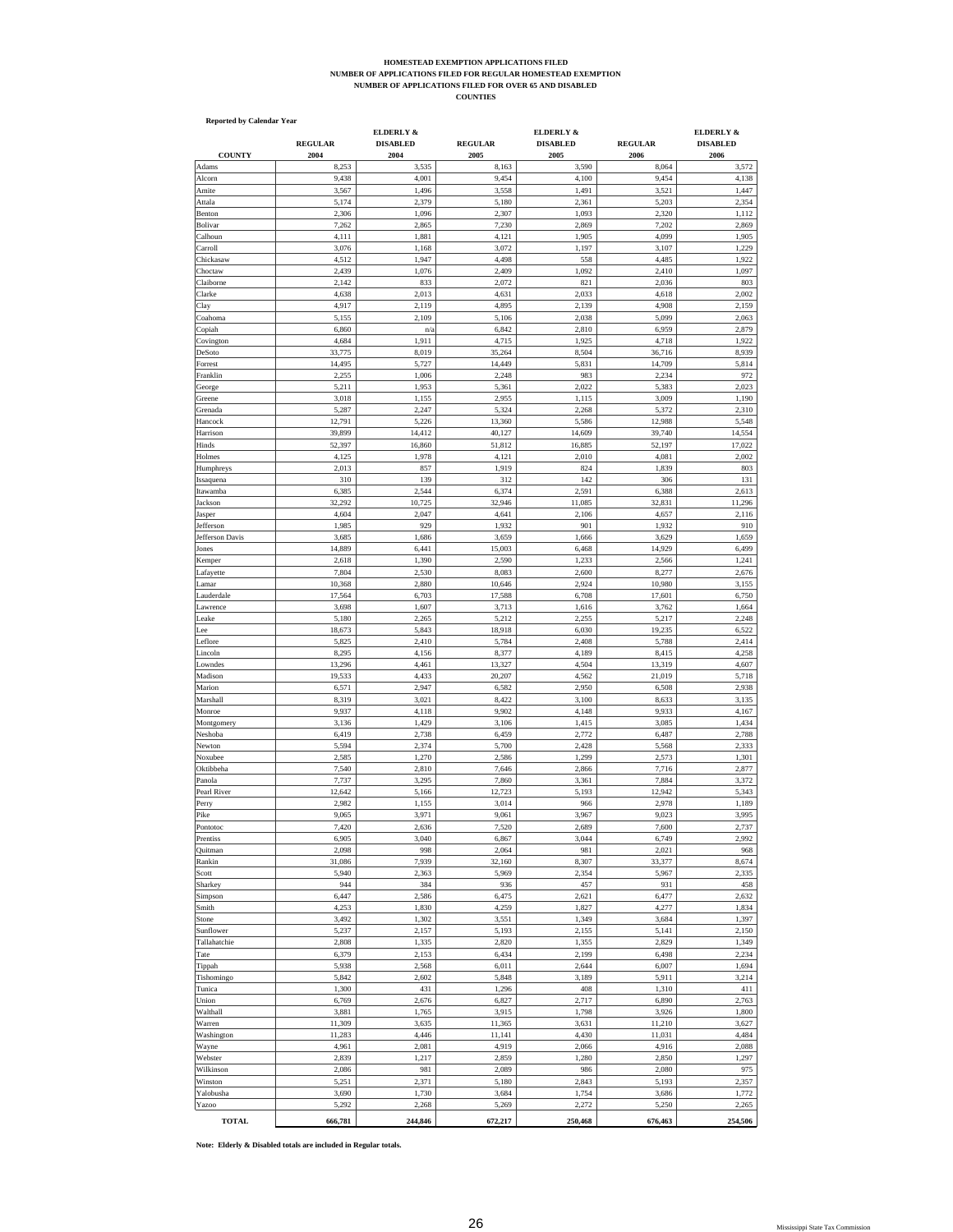#### **HOMESTEAD EXEMPTION APPLICATIONS FILED NUMBER OF APPLICATIONS FILED FOR REGULAR HOMESTEAD EXEMPTION NUMBER OF APPLICATIONS FILED FOR OVER 65 AND DISABLED MUNICIPAL SEPARATE SCHOOL DISTRICTS**

#### **Reported by Calendar Year**

|                                           |                        | <b>ELDERLY &amp;</b>    |                        | <b>ELDERLY &amp;</b>    |                        | <b>ELDERLY &amp;</b>    |
|-------------------------------------------|------------------------|-------------------------|------------------------|-------------------------|------------------------|-------------------------|
| <b>SEPARATE SCHOOL</b><br><b>DISTRICT</b> | <b>REGULAR</b><br>2004 | <b>DISABLED</b><br>2004 | <b>REGULAR</b><br>2005 | <b>DISABLED</b><br>2005 | <b>REGULAR</b><br>2006 | <b>DISABLED</b><br>2006 |
| Aberdeen                                  | 2,340                  | 1,051                   | 2,326                  | 1.058                   | 2,301                  | 1,020                   |
| Amory                                     | 2,699                  | 1,172                   | 2,683                  | 1,184                   | 2,698                  | 1,194                   |
| Baldwyn                                   | 1,389                  | 590                     | 1,386                  | 595                     | 1,373                  | 585                     |
| Bay St. Louis                             | 5,199                  | 2,097                   | 5,398                  | 2,296                   | 5,103                  | $\overline{2,160}$      |
| Biloxi                                    | 6,768                  | 2,893                   | 6,778                  | 2,883                   | 6,713                  | 2,870                   |
| Booneville                                | 1,343                  | 717                     | 1,340                  | 715                     | 1,304                  | 682                     |
| Brookhaven                                | 4,401                  | 2,123                   | 4,428                  | 2,149                   | 4,445                  | 2,173                   |
| Canton                                    | 3,344                  | 1,367                   | 3,349                  | 1,354                   | 3,404                  | 1,425                   |
| Clarksdale                                | 3,178                  | 1,351                   | 3,125                  | 1,294                   | 3,106                  | 1,300                   |
| Clinton                                   | 7,176                  | 2,100                   | 7,270                  | 2,158                   | 7,428                  | 2,248                   |
| Columbia                                  | 2,498                  | 1,202                   | 2,496                  | 1,210                   | 2,469                  | 1,200                   |
| Columbus                                  | 6,396                  | 2,546                   | 6,334                  | 2,525                   | 6,385                  | 2,577                   |
| Corinth                                   | 3,511                  | 1,695                   | 3,487                  | 1,705                   | 3,453                  | 1,695                   |
| Drew                                      | 708                    | 318                     | 708                    | 313                     | 710                    | 311                     |
| Durant                                    | 593                    | 311                     | 580                    | 308                     | 578                    | 313                     |
| Forest                                    | 1,702                  | 707                     | 1,685                  | 696                     | 1,669                  | 690                     |
| Greenville                                | 6,505                  | 2,720                   | 6,358                  | 2,665                   | 6,260                  | 2,679                   |
| Greenwood                                 | 3,306                  | 1,378                   | 3,285                  | 1,377                   | 3,266                  | 1,366                   |
| Grenada                                   | 5,287                  | 2,247                   | 5,324                  | 2,268                   | 5,372                  | 2,310                   |
| Gulfport                                  | 8,117                  | 3,564                   | 7,982                  | 3,534                   | 7,766                  | 2,445                   |
| Hattiesburg                               | 5,894                  | 2.663                   | 5,777                  | 2,642                   | 5,808                  | 2,598                   |
| Hazlehurst                                | 2,514                  | n/a                     | 2,495                  | 1,073                   | 2,540                  | 1,107                   |
| <b>Holly Springs</b>                      | 2,503                  | 945                     | 2,494                  | 952                     | 2,510                  | 942                     |
| Houston                                   | 2,598                  | 1,130                   | 2.606                  | 1,131                   | 1,483                  | 1,121                   |
| Indianola                                 | 2,514                  | 983                     | 2,492                  | 1,000                   | 2,462                  | 990                     |
| Jackson                                   | 34,174                 | 11,464                  | 33,236                 | 11,341                  | 33,108                 | 11,267                  |
| Kosciusko                                 | 2,965                  | 1,337                   | 2,978                  | 1,325                   | 2,987                  | 1,321                   |
| Laurel                                    | 3,549                  | 1,775                   | 3,531                  | 1,768                   | 3,464                  | 1,741                   |
| Long Beach                                | 4,438                  | 1,542                   | 4,438                  | 1,581                   | 4,337                  | 1,568                   |
| Louisville                                | 5,251                  | 2,371                   | 5,180                  | 2,337                   | 5,193                  | 2,836                   |
| McComb                                    | 3,827                  | 1,795                   | 3,779                  | 1,777                   | 3,730                  | 1,771                   |
| Meridian                                  | 8,630                  | 3,753                   | 8,554                  | 3,698                   | 8,460                  | 3,647                   |
| <b>Moss Point</b>                         | 5,777                  | 2,448                   | 5,818                  | 2,500                   | 5,733                  | 2,564                   |
| New Albany                                | 2,530                  | 1.073                   | 2,550                  | 1,088                   | 2,576                  | 1,103                   |
| Ocean Springs                             | 7,119                  | 1,991                   | 7,336                  | 2,109                   | 7,364                  | 2,156                   |
| Okolona                                   | 1,351                  | 565                     | 1,335                  | 558                     | 1,315                  | 546                     |
| Oxford                                    | 4,091                  | 1,266                   | 4,256                  | 1,280                   | 4,369                  | 1,304                   |
| Pascagoula                                | 8,831                  | 3,045                   | 8,920                  | 3,065                   | 8,787                  | 3,071                   |
| Pass Christian                            | 3,420                  | 1,336                   | 3,459                  | 1,366                   | 3,308                  | 1,271                   |
| Pearl                                     | 4,844                  | 1,618                   | 4,858                  | 1,650                   | 4,846                  | 1,665                   |
| Petal                                     | 4,496                  | 1,476                   | 4,517                  | 1,502                   | 4,677                  | 1,575                   |
| Philadelphia                              | 1,672                  | 810                     | 1,674                  | 817                     | 1,668                  | 778                     |
| Picayune                                  | 5,261                  | 2,287                   | 5,210                  | 2,245                   | 5,276                  | 2,290                   |
| Pontotoc                                  | 2,992                  | 1,120                   | 2,997                  | 1,121                   | 3,041                  | 1,135                   |
| Richton                                   | 963                    | 383                     | 966                    | 383                     | 955                    | 389                     |
| Senatobia                                 | 1,882                  | 586                     | 1,911                  | 599                     | 1,910                  | 601                     |
| Starkville                                | 4,898                  | 1,564                   | 4,964                  | 1,596                   | 5,027                  | 1,604                   |
| Tupelo                                    | 9,106                  | 2,712                   | 9,134                  | 2,781                   | 6,265                  | 2,867                   |
| <b>West Point</b>                         | 4,210                  | 1,838                   | 4,233                  | 1,852                   | 4,233                  | 1,867                   |
| Winona                                    | 1,368                  | 650                     | 1,335                  | 632                     | 1,324                  | 643                     |
| Yazoo City                                | 2,121                  | 1,012                   | 2,079                  | 1,003                   | 2,302                  | 1,086                   |
| <b>TOTAL</b>                              | 232,249                | 89,687                  | 231,434                | 91,059                  | 226,861                | 90,667                  |

**Note: Elderly & Disabled totals are included in Regular totals.**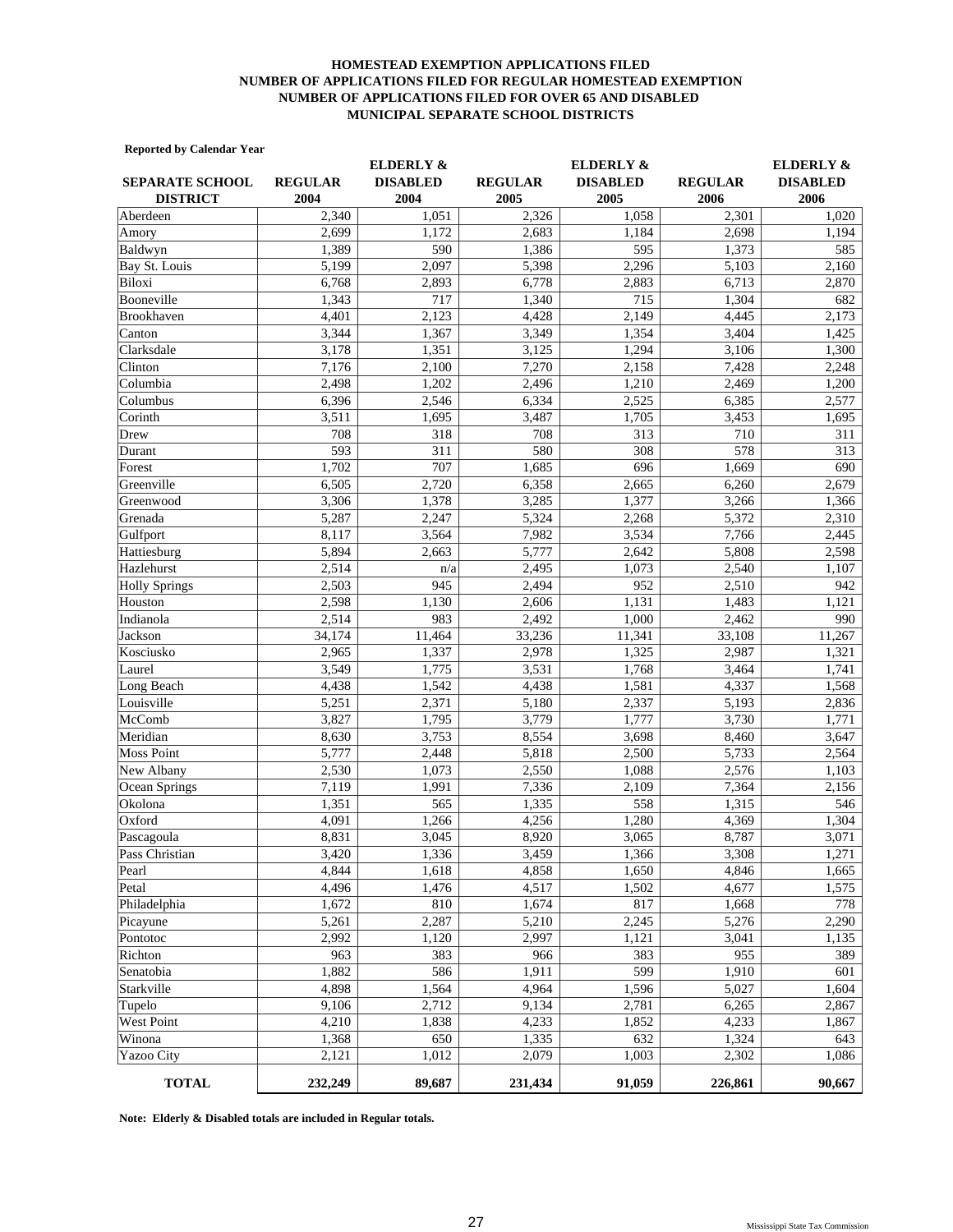#### **EXEMPT ASSESSED VALUE COUNTIES HOMESTEAD EXEMPTION**

#### **Reported by Calendar Year**

| <b>COUNTY</b>   | 2001            | 2002            | 2003            | 2004            | 2005            | 2006            |
|-----------------|-----------------|-----------------|-----------------|-----------------|-----------------|-----------------|
| Adams           | \$36,365,403    | \$36,671,658    | \$38,033,425    | \$38,643,908    | \$38,873,955    | 38,581,865      |
| Alcorn          | 42,579,627      | 43,361,439      | 43,724,092      | 44,106,676      | 46,368,335      | 46,645,117      |
| Amite           | 17,010,797      | 17,365,358      | 17,677,620      | 17,843,606      | 17,988,991      | 18,032,435      |
| Attala          | 19,321,582      | 25,178,991      | 25,338,009      | 25,612,086      | 25,652,525      | 25,938,265      |
| Benton          | 9,888,347       | 10,163,551      | 10,141,266      | 10,056,766      | 9,983,668       | 10,064,544      |
| Bolivar         | 27,731,785      | 33,417,423      | 34,100,816      | 34,586,933      | 35.392.681      | 39,039,586      |
| Calhoun         | 17,719,605      | 18,330,252      | 18,315,067      | 18,329,794      | 18,497,450      | 18,541,422      |
| Carroll         | 13,707,814      | 14,208,236      | 14,662,866      | 14,903,990      | 14,950,254      | 15,162,970      |
| Chickasaw       | 15,742,182      | 19,340,977      | 19,628,136      | 19,734,450      | 20,180,840      | 21,023,236      |
| Choctaw         | 12,288,940      | 12,458,122      | 12,747,553      | 12,562,747      | 12,639,588      | 12,826,082      |
| Claiborne       | 7,508,760       | 8,876,104       | 8,568,853       | 8,615,674       | 8,376,309       | 9,233,709       |
| Clarke          | 17,781,642      | 21,010,455      | 21,318,994      | 21,507,097      | 21,549,328      | 22,446,007      |
| Clay            | 19,992,654      | 26,206,620      | 26,449,840      | 26,596,914      | 26,666,944      | 26,806,201      |
| Coahoma         | 19,727,936      | 23,406,519      | 23,295,068      | 23,237,616      | 23,233,069      | 24, 243, 708    |
| Copiah          | 21,050,501      | 33,154,962      | 33,517,384      | 33,959,670      | 34.099.925      | 35.054.270      |
| Covington       | 17,072,193      | 23,556,078      | 23,796,624      | 24,343,408      | 24,536,199      | 25,165,391      |
| DeSoto          | 162,619,543     | 170,487,638     | 170,487,638     | 229,310,332     | 240,969,543     | 252,834,194     |
| Forrest         | 72,245,685      | 75,972,266      | 75,851,793      | 76,219,242      | 80,917,018      | 82,823,917      |
| Franklin        | 9,644,191       | 9,881,089       | 10,080,917      | 10,824,557      | 10,623,451      | 10,834,713      |
| George          | 23,454,624      | 24,915,114      | 25,814,958      | 26,133,765      | 28,001,277      | 28,815,220      |
| Greene          | 13,313,288      | 14,502,788      | 14,681,402      | 15,070,437      | 14,827,771      | 15,378,790      |
| Grenada         | 27,563,066      | 27,766,320      | 28,078,718      | 28,488,506      | 29,387,511      | 29,802,321      |
| Hancock         | 62,717,280      | 75,365,148      | 77,406,871      | 79,398,424      | 83,362,422      | 66,948,422      |
| Harrison        | 232,295,613     | 238,806,892     | 243,567,728     | 252,651,015     | 254,661,265     | 227, 103, 771   |
| Hinds           | 238,740,373     | 278,266,685     | 279,808,602     | 280,652,841     | 280,330,252     | 284,008,820     |
| Holmes          | 14,940,807      | 15,289,603      | 15,439,592      | 15,384,279      | 15,253,173      | 16,178,522      |
| Humphreys       | 8,110,611       | 8,209,239       | 8,942,745       | 8,654,927       | 8,365,096       | 8,447,761       |
| Issaquena       | 992,712         | 1,466,538       | 1,426,535       | 1,425,478       | 1,437,787       | 1,425,532       |
| Itawamba        | 23,031,617      | 25,986,163      | 27,334,370      | 27,999,957      | 28,589,263      | 29,846,206      |
| Jackson         | 146,890,538     | 187,109,920     | 191,374,067     | 194,830,886     | 199,556,528     | 192,503,329     |
| Jasper          | 20,412,458      | 20,934,547      | 21,136,259      | 22,300,695      | 22,650,838      | 22,967,394      |
| Jefferson       | 7,459,047       | 7,787,972       | 7,979,617       | 8,076,871       | 7,938,687       | 7,918,881       |
| Jefferson Davis | 15,857,984      | 16,120,111      | 17,277,438      | 17,237,988      | 17,133,306      | 17,133,838      |
| Jones           | 59,134,381      | 74,982,960      | 75,778,947      | 77,052,183      | 80,681,609      | 80,744,055      |
| Kemper          | 10,231,657      | 11,558,700      | 11,579,886      | 11,715,616      | 11,545,176      | 12,067,463      |
| Lafayette       | 43,869,880      | 44,837,344      | 46,048,593      | 47,393,929      | 50,490,172      | 52,233,540      |
| Lamar           | 53,828,924      | 86,723,069      | 60,794,826      | 63,533,538      | 66,921,367      | 69,229,857      |
| Lauderdale      | 76,348,999      | 94,620,028      | 95,522,628      | 96,246,162      | 97,133,704      | 97,959,229      |
| Lawrence        | 17,456,724      | 17,952,441      | 17,928,731      | 18,135,028      | 19,435,586      | 19,654,574      |
| Leake           | 24,769,237      | 24,906,339      | 25,074,638      | 26,379,040      | 26,590,308      | 26,812,453      |
| Lee             | 105,071,657     | 107,767,306     | 110,308,418     | 115,761,427     | 117,858,267     | 120,371,695     |
| Leflore         | 28,872,517      | 29,011,420      | 28,870,224      | 29,085,691      | 30,286,598      | 30,347,676      |
| Lincoln         | 42,076,894      | 42,945,127      | 43,844,538      | 45,200,034      | 44,827,597      | 45,717,709      |
| Lowndes         | 73,434,538      | 74,278,839      | 74,523,661      | 74,647,630      | 75,452,956      | 76,153,346      |
| Madison         | 90,151,039      | 119,268,737     | 125,013,138     | 129,662,031     | 135,955,546     | 143,554,693     |
| Marion          | 25,051,060      | 29,219,279      | 29,784,104      | 30,193,080      | 30,404,118      | 31,748,498      |
| Marshall        | 31,881,710      | 38,957,497      | 40,168,515      | 41,342,406      | 42,434,598      | 44,128,216      |
| Monroe          | 49,910,418      | 50,424,744      | 50,715,666      | 51,184,895      | 51,786,180      | 52,669,229      |
| Montgomery      | 12,678,588      | 12,796,594      | 13,111,149      | 13,273,840      | 13,275,482      | 13,216,527      |
| Neshoba         | 30,750,543      | 31,104,782      | 31,631,495      | 33,577,839      | 33,963,816      | 34,413,608      |
| Newton          | 20,727,314      | 24,771,157      | 25,197,496      | 25,651,683      | 25,910,622      | 26,946,730      |
| Noxubee         | 9,225,503       | 10,608,584      | 10,821,379      | 10,890,198      | 10,936,056      | 10,976,281      |
| Oktibbeha       | 35,065,544      | 43,826,997      | 44,326,911      | 45,039,005      | 45,952,439      | 47,374,452      |
| Panola          | 29,069,402      | 34,468,827      | 35,325,212      | 35,992,682      | 37,420,628      | 37,804,867      |
| Pearl River     | 53,111,722      | 66,019,873      | 69,275,724      | 69,294,855      | 70,132,107      | 74,131,685      |
| Perry           | 8,749,676       | 13,291,536      | 13,478,536      | 13,678,168      | 14,020,616      | 15,187,123      |
| Pike            | 40,083,688      | 40,667,641      | 41,306,453      | 43,712,876      | 43,878,480      | 44,425,473      |
| Pontotoc        | 28,793,493      | 29,077,857      | 36,552,516      | 38,905,372      | 39,750,492      | 40,359,050      |
| Prentiss        | 29,863,922      | 30,849,882      | 30,722,388      | 31,307,932      | 31,254,083      | 29,895,535      |
| Quitman         | 6,722,949       | 6,916,956       | 7,021,277       | 6,861,900       | 6,751,644       | 6,716,625       |
| Rankin          | 145,280,092     | 184,433,899     | 192,276,202     | 200,144,817     | 208,880,640     | 217,915,139     |
| Scott           | 21,311,451      | 26,795,558      | 27,063,171      | 27,392,083      | 27,784,040      | 28,325,474      |
| Sharkey         | 4,189,985       | 4,220,603       | 4,462,462       | 4,424,494       | 4,375,224       | 4,387,807       |
| Simpson         | 31,061,619      | 31,590,314      | 31,935,888      | 32,343,871      | 32,860,230      | 33,344,952      |
| Smith           | 16,288,268      | 20,318,621      | 20,702,055      | 20,841,710      | 21,660,508      | 21,980,175      |
| Stone           | 16,193,273      | 16,443,987      | 16,888,651      | 17,250,439      | 18,441,371      | 19, 151, 358    |
| Sunflower       | 21,760,847      | 23,670,899      | 23,545,576      | 23,371,286      | 23,303,930      | 24,415,836      |
| Tallahatchie    | 11,190,436      | 11,377,368      | 11,274,487      | 11,398,442      | 12,159,134      | 12,212,163      |
| Tate            | 33,982,623      | 34,913,662      | 35,872,967      | 36,559,374      | 38,235,834      | 38,975,550      |
| Tippah          | 25,297,015      | 25,468,783      | 25,839,671      | 26,366,359      | 26,846,579      | 27, 177, 753    |
| Tishomingo      | 27,710,398      | 28,174,766      | 28,377,033      | 28,561,406      | 28,659,814      | 29,106,226      |
| Tunica          | 6,088,479       | 5,431,370       | 5,606,494       | 5,809,802       | 5,886,406       | 6,109,831       |
| Union           | 25,068,793      | 25,578,247      | 32,899,870      | 33,693,949      | 34,179,146      | 34,281,288      |
| Walthall        | 17,859,752      | 18,060,569      | 18,285,740      | 18,738,856      | 19,877,174      | 19,941,085      |
| Warren          | 61,740,431      | 63,538,133      | 64,820,290      | 66,009,749      | 67,251,357      | 67,298,051      |
| Washington      | 51,302,969      | 51,388,013      | 50,984,151      | 50,251,357      | 52,165,959      | 51,646,765      |
| Wayne           | 22,883,420      | 23,208,567      | 23,267,831      | 23,387,401      | 24,862,342      | 25, 122, 134    |
| Webster         | 12,416,120      | 14,674,619      | 14,632,652      | 14,639,123      | 14,760,672      | 15,673,608      |
| Wilkinson       | 8,051,424       | 9,223,712       | 8,874,475       | 8,858,773       | 8,716,552       | 9,044,328       |
| Winston         |                 |                 |                 |                 |                 |                 |
| Yalobusha       | 26,029,836      | 25,862,380      | 26,114,504      | 26,055,035      | 26,731,113      | 26,940,661      |
|                 | 11,578,607      | 14,024,230      | 14,063,843      | 14,491,187      | 14,636,314      | 14,809,977      |
| Yazoo           | 23,928,829      | 23,991,564      | 24,147,340      | 25,288,850      | 25,041,250      | 25,419,330      |
| <b>TOTAL</b>    | \$3,053,925,851 | \$3,439,819,158 | \$3,484,667,265 | \$3,610,898,938 | \$3,695,361,085 | \$3,721,896,119 |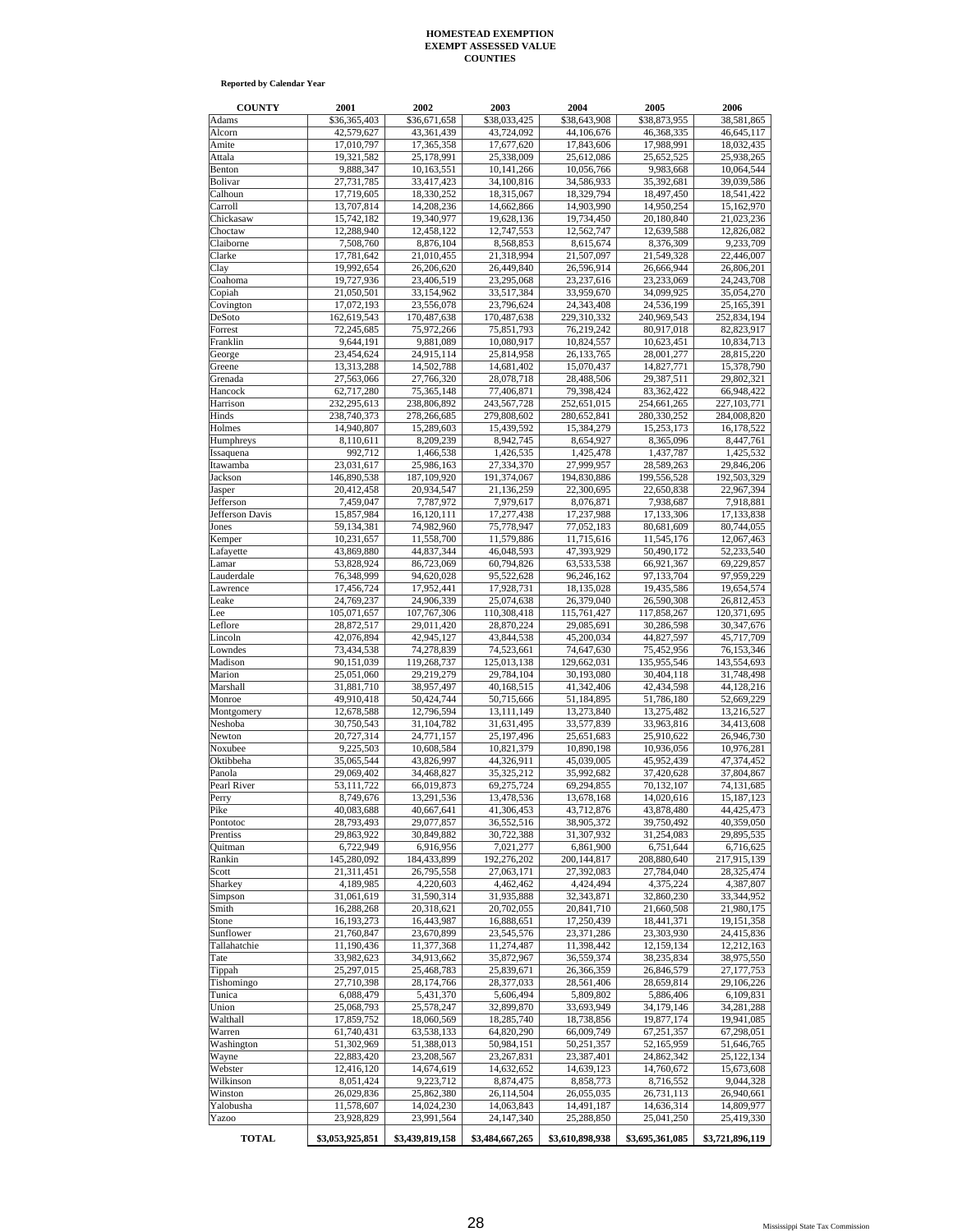#### **EXEMPT ASSESSED VALUE MUNICIPAL SEPARATE SCHOOL DISTRICTS HOMESTEAD EXEMPTION**

 **Reported by Calendar Year**

#### **SEPARATE SCHOOL**

| <b>DISTRICT</b>      | 2001            | 2002            | 2003            | 2004            | 2005            | 2006            |
|----------------------|-----------------|-----------------|-----------------|-----------------|-----------------|-----------------|
| Aberdeen             | \$11,432,566    | \$11,550,316    | \$11,503,274    | \$11,550,555    | \$11,626,197    | \$11,652,841    |
| Amory                | 14,642,548      | 14,517,017      | 14,569,097      | 14,468,695      | 14,579,864      | 14,800,921      |
| Baldwyn              | 6,358,599       | 6,557,719       | 6,612,075       | 6,888,107       | 6,909,917       | 6,775,550       |
| Bay St. Louis        | 26,069,039      | 32,772,101      | 33,312,308      | 34,042,756      | 35,424,751      | 24,220,762      |
| Biloxi               | 41,676,401      | 42,430,233      | 42,960,481      | 43,693,292      | 46,765,939      | 38,020,209      |
| Booneville           | 6,146,713       | 6,327,521       | 6,116,965       | 6,109,078       | 6,107,665       | 5,775,331       |
| Brookhaven           | 23,085,881      | 23,282,922      | 23,523,493      | 23,929,068      | 24,090,908      | 24,421,750      |
| Canton               | 11,702,565      | 15,842,260      | 16,290,945      | 16,820,779      | 17,359,734      | 18,368,718      |
| Clarksdale           | 12,296,248      | 14,461,850      | 14, 175, 735    | 14,003,837      | 13,857,836      | 14,374,296      |
| Clinton              | 36,976,303      | 45,285,191      | 46,181,054      | 46,997,911      | 47,893,955      | 49,033,190      |
| Columbia             | 10,313,147      | 11,970,171      | 12,249,604      | 12,308,379      | 12,355,743      | 12,848,667      |
| Columbus             | 35,504,930      | 35,506,515      | 35,172,598      | 34,831,932      | 40,646,807      | 34,775,559      |
| Corinth              | 17,019,375      | 17,170,909      | 17,161,411      | 17,219,370      | 18,025,700      | 17,947,321      |
| Drew                 | 2,779,070       | 3,075,707       | 2,986,675       | 2,786,462       | 2,841,547       | 3,060,481       |
| Durant               | 1,988,945       | 2,013,368       | 2,044,466       | 2,019,388       | 1,979,422       | 2,191,822       |
| Forest               | 6,427,195       | 7,975,972       | 8,043,090       | 8,081,113       | 8,077,215       | 8,195,668       |
| Greenville           | 29,019,386      | 28,837,271      | 28,431,912      | 27,792,713      | 28,746,132      | 28,214,474      |
| Greenwood            | 17,216,702      | 17,232,126      | 17,063,388      | 17,202,827      | 17,832,489      | 17,712,499      |
| Grenada              | 27,563,066      | 27,766,320      | 28,078,718      | 28,488,506      | 29,387,511      | 29,802,321      |
| Gulfport             | 48,374,789      | 48,804,816      | 48,667,266      | 49,877,345      | 49,221,182      | 43,063,188      |
| Hattiesburg          | 27,415,658      | 30,719,147      | 30,134,905      | 30,097,576      | 31,993,294      | 32,038,381      |
| Hazlehurst           | 11,454,693      | 11,742,890      | 11,762,557      | 11,769,820      | 11,824,811      | 12,112,958      |
| <b>Holly Springs</b> | 6,612,022       | 12,166,899      | 12,419,341      | 12,587,936      | 12,565,753      | 12,738,773      |
| Houston              | 9,408,692       | 11,618,423      | 11,860,351      | 11,910,920      | 12,195,362      | 12,698,174      |
| Indianola            | 10,911,602      | 11,873,418      | 11,821,550      | 11,797,825      | 11,722,136      | 12,092,257      |
| Jackson              | 153,778,041     | 173,640,431     | 171,793,900     | 169,328,569     | 165,978,565     | 168,877,163     |
| Kosciusko            | 11,459,878      | 15,088,273      | 15,117,719      | 15,312,963      | 15,466,487      | 15,663,324      |
| Laurel               | 14,620,837      | 17,789,621      | 17,581,368      | 17,466,365      | 18,045,931      | 17,663,368      |
| Long Beach           | 28,256,243      | 28,667,186      | 29,001,945      | 29,727,324      | 29,847,269      | 25,798,199      |
| Louisville           | 26,029,836      | 25,862,380      | 8,592,977       | 8,493,410       | 8,663,234       | 8,693,025       |
| McComb               | 17,806,879      | 17,703,847      | 17,821,528      | 18,631,650      | 18,470,567      | 18,445,666      |
| Meridian             | 36,902,519      | 44,969,198      | 44,874,003      | 44,535,799      | 44,421,105      | 44,130,354      |
| <b>Moss Point</b>    | 24,698,141      | 28,283,597      | 28,245,544      | 28,234,293      | 28,548,592      | 27,740,816      |
| New Albany           | 9,924,317       | 9,986,705       | 12,980,673      | 13,168,678      | 13,310,841      | 13,472,623      |
| Ocean Springs        | 33,765,985      | 44,535,969      | 46,100,967      | 47,777,742      | 49,405,477      | 48,096,397      |
| Okolona              | 4,666,029       | 5,590,879       | 5,615,843       | 5,677,419       | 5,786,788       | 5,988,123       |
| Oxford               | 25,578,437      | 26,005,158      | 26,540,333      | 27,065,279      | 28,843,391      | 29,831,117      |
| Pascagoula           | 41,203,019      | 53,072,118      | 53,151,599      | 53,264,552      | 53,952,311      | 50,573,893      |
| Pass Christian       | 19,222,267      | 19,981,120      | 20,609,954      | 21,512,168      | 21,747,117      | 14,316,938      |
| Pearl                | 23, 144, 128    | 27,018,315      | 27,410,632      | 27,877,312      | 28,135,117      | 27,727,204      |
| Petal                | 23, 237, 113    | 24,507,568      | 24,612,037      | 25,198,152      | 26,722,040      | 27,935,543      |
| Philadelphia         | 8,078,055       | 7,999,312       | 7,991,217       | 8,596,546       | 8,698,288       | 8,837,613       |
| Picayune             | 22,902,259      | 27,741,014      | 28,802,065      | 28,626,347      | 709,047         | 29,770,609      |
| Pontotoc             | 12,188,225      | 12,286,480      | 15,444,205      | 15,938,703      | 16,434,101      | 16,773,749      |
| Richton              | 4,319,590       | 4,498,284       | 4,501,603       | 4,561,974       | 4,587,923       | 4,969,219       |
| Senatobia            | 33,982,623      | 12,084,033      | 12,254,291      | 12,415,084      | 12,961,091      | 13,009,164      |
| Starkville           | 23,889,782      | 31,164,004      | 31,408,082      | 31,779,881      | 32,316,064      | 33,427,846      |
| Tupelo               | 57,725,163      | 58,703,892      | 59,664,782      | 61,807,199      | 62,142,217      | 63,116,345      |
| West Point           | 19,992,654      | 22,960,134      | 23, 121, 680    | 23,198,765      | 23,295,049      | 23,389,858      |
| Winona               | 5,766,670       | 5,769,538       | 5,884,459       | 5,886,871       | 5,857,879       | 5,805,515       |
| Yazoo City           | 9,123,191       | 8,973,536       | 8,869,894       | 9,292,502       | 9,125,966       | 10,437,269      |
|                      |                 |                 |                 |                 |                 |                 |
| <b>TOTAL</b>         | \$1,144,658,016 | \$1,246,383,674 | \$1,241,136,559 | \$1,252,651,737 | \$1,247,504,327 | \$1,241,427,051 |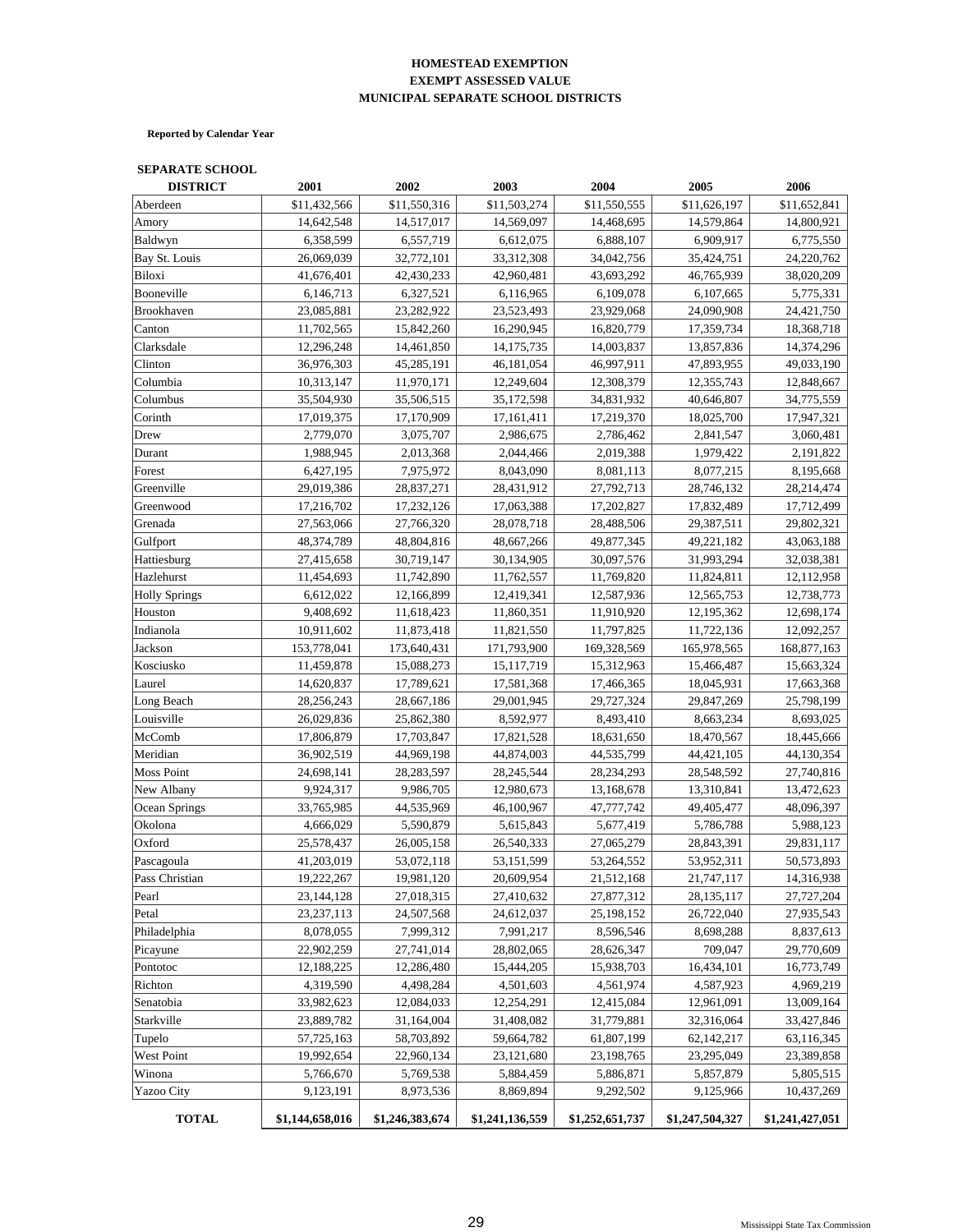# **HOMESTEAD EXEMPTION REIMBURSEMENTS COUNTIES AND MUNICIPALITIES**

 **Reported by Calendar Year**

|                        |                            | <b>MUNICIPALITIES</b><br><b>MUNICIPALITIES</b> |                            |                               | <b>MUNICIPALITIES</b>      |                               |
|------------------------|----------------------------|------------------------------------------------|----------------------------|-------------------------------|----------------------------|-------------------------------|
|                        | <b>REGULAR</b>             | <b>ELDERLY &amp; DISABLED</b>                  | <b>REGULAR</b>             | <b>ELDERLY &amp; DISABLED</b> | <b>REGULAR</b>             | <b>ELDERLY &amp; DISABLED</b> |
| <b>COUNTY</b><br>Adams | 2004<br>\$764,205.56       | 2004<br>\$261,743.22                           | 2005<br>\$805,615.36       | 2005<br>\$295,815.97          | 2006<br>\$799,379.64       | 2006<br>\$295,863.14          |
| Alcorn                 | 715,525.75                 | 180,387.57                                     | 765,000.00                 | 203,815.65                    | 768,700.00                 | 216,044.59                    |
| Amite                  | 332,015.40                 | 23,982.40                                      | 352,600.00                 | 26,562.86                     | 350,200.00                 | 26,276.25                     |
| Attala                 | 340,364.00                 | 93,853.80                                      | 363,150.00                 | 106,043.21                    | 367,200.00                 | 112,405.81                    |
| Benton                 | 215,238.70                 | 16,608.86                                      | 228,500.00                 | 17,820.60                     | 230,500.00                 | 17,892.55                     |
| Bolivar                | 672,239.20                 | 298,464.31                                     | 709,700.00                 | 329,024.59                    | 710,500.00                 | 344,944.39                    |
| Calhoun                | 382,000.54                 | 72.250.32                                      | 409,800.00                 | 79,516.18                     | 409,500.00                 | 82,417.54                     |
| Carroll                | 283,276.70                 | 18,062.49                                      | 301,800.00                 | 20,171.79                     | 307,300.00                 | 20,574.72                     |
| Chickasaw              | 251,111.21<br>236,072.89   | 86,719.32<br>40,280.80                         | 266,412.75<br>249,396.07   | 97,982.12<br>43,827.26        | 266,112.75<br>249,954.51   | 103,252.36<br>43,625.97       |
| Choctaw<br>Claiborne   | 198,152.96                 | 11,011.52                                      | 204,000.00                 | 12,441.65                     | 201,000.00                 | 13,188.15                     |
| Clarke                 | 430,466.10                 | 57,470.90                                      | 458,600.00                 | 64,702.80                     | 457,000.00                 | 68,181.81                     |
| Clav                   | 259,079.99                 | 84,008.72                                      | 275,650.00                 | 94,919.47                     | 277,850.00                 | 100,614.64                    |
| Coahoma                | 383,916.91                 | 254,027.50                                     | 406,695.18                 | 265,004.77                    | 407,610.99                 | 267,460.92                    |
| Copiah                 | 519,004.31                 | 144,771.46                                     | 551,300.00                 | 161,831.13                    | 564,450.00                 | 167,037.44                    |
| Covington              | 435,932.14                 | 29,642.26                                      | 465,900.00                 | 33,141.38                     | 466,900.00                 | 33,806.66                     |
| DeSoto                 | 3,058,705.39               | 152,161.94                                     | 3,435,592.69               | 171,924.19                    | 3,620,684.25               | 182,239.66                    |
| Forrest                | 874,790.63                 | 540,269.97                                     | 933,200.00                 | 597,275.47                    | 953,900.00                 | 598,889.12                    |
| Franklin               | 209,854.12                 | 21,268.77                                      | 222,800.00                 | 23,255.78                     | 221,400.00                 | 23,993.45                     |
| George<br>Greene       | 483,222.42<br>279,135.40   | 14,950.11<br>17,893.17                         | 532,300.00<br>290,900.00   | 16,891.78<br>18,940.02        | 534,300.00<br>298,100.00   | 17,905.29<br>19,379.45        |
| Grenada                | 246,901.99                 | 90,432.46                                      | 264,350.00                 | 102,177.50                    | 267,700.00                 | 108,308.15                    |
| Hancock                | 877,364.09                 | 78,440.59                                      | 986,011.31                 | 88,628.17                     | 985,907.99                 | 93,945.86                     |
| Harrison               | 2,532,329.78               | 1,350,082.53                                   | 2,764,125.93               | 1,487,377.96                  | 2,792,293.49               | 1,464,783.21                  |
| Hinds                  | 2,920,744.72               | 1,934,016.18                                   | 3,112,950.00               | 2,040,851.80                  | 3,169,750.00               | 2,040,486.46                  |
| Holmes                 | 349,622.39                 | 74,095.40                                      | 368,200.00                 | 81,295.17                     | 368,050.00                 | 86,172.88                     |
| Humphreys              | 160,228.12                 | 43,975.60                                      | 184,704.00                 | 49,687.00                     | 179,800.00                 | 51,784.12                     |
| Issaquena              | 28,982.83                  | 1,129.75                                       | 30,900.00                  | 1,276.48                      | 30,300.00                  | 1,353.07                      |
| Itawamba               | 596.312.42                 | 43,437.18                                      | 634,100.00                 | 49,078.65                     | 636,900.00                 | 52,023.37                     |
| Jackson                | 1,997,070.77               | 642,966.40                                     | 2,179,350.00               | 714,235.31                    | 2,179,650.00               | 710,642.72                    |
| Jasper<br>Jefferson    | 424,526.88<br>181,023.90   | 19,629.81<br>11,806.75                         | 456,900.00<br>187,900.00   | 22,179.26<br>13,340.16        | 458,900.00<br>188,000.00   | 23,510.01<br>14,140.57        |
| Jefferson Davis        | 337,898.02                 | 11,445.58                                      | 359,900.00                 | 12,932.09                     | 358,200.00                 | 13,708.01                     |
| Jones                  | 1,222,694.31               | 306,125.93                                     | 1,314,950.00               | 330,306.84                    | 1,313,450.00               | 322,768.97                    |
| Kemper                 | 242,909.16                 | 19,636.59                                      | 256,900.00                 | 19,470.08                     | 252,700.00                 | 20,638.29                     |
| Lafayette              | 535,024.59                 | 115,303.83                                     | 589,450.00                 | 130,279.08                    | 605,850.00                 | 133,302.30                    |
| Lamar                  | 953,743.09                 | 64,981.78                                      | 1,044,650.00               | 72,271.23                     | 1.078.100.00               | 76,065.95                     |
| Lauderdale             | 1,232,750.13               | 571,756.92                                     | 1,316,300.00               | 598,340.13                    | 1,329,350.00               | 592,613.39                    |
| Lawrence               | 343,329.98                 | 27,409.79                                      | 366,800.00                 | 30,969.68                     | 373,200.00                 | 32,827.86                     |
| Leake                  | 480,139.92                 | 39,179.59                                      | 513,500.00                 | 44,133.06                     | 515,700.00                 | 44,400.42                     |
| Lee<br>Leflore         | 1,283,880.66<br>412,774.06 | 349,794.34<br>226,855.34                       | 1,390,700.00<br>439,580.27 | 395,224.37<br>244,301.16      | 1,417,200.00<br>438,816.45 | 418,937.83<br>242,206.32      |
| Lincoln                | 566,007.95                 | 131,996.65                                     | 608,300.00                 | 143,010.42                    | 614,800.00                 | 144,704.84                    |
| Lowndes                | 936,699.64                 | 289,110.23                                     | 1,007,850.00               | 321,390.62                    | 1,013,250.00               | 326,466.05                    |
| Madison                | 1,501,365.74               | 102,530.81                                     | 1,670,653.76               | 115,847.14                    | 1,752,879.99               | 122,797.96                    |
| Marion                 | 502,594.91                 | 41,881.89                                      | 535,738.60                 | 47,321.36                     | 531,113.83                 | 50,160.64                     |
| Marshall               | 649,441.55                 | 58,414.26                                      | 701,250.00                 | 66,000.90                     | 725,000.00                 | 69,960.96                     |
| Monroe                 | 687,626.94                 | 209,308.43                                     | 729,500.00                 | 229,297.38                    | 733,200.00                 | 235,445.50                    |
| Montgomery             | 228,173.41                 | 83,862.24                                      | 240,800.00                 | 93,806.28                     | 240,200.00                 | 96,839.92                     |
| Neshoba                | 515,882.60<br>519,104.30   | 29,729.66                                      | 555,500.00<br>565,700.00   | 33,590.84<br>89,989.49        | 559,550.00                 | 35,606.29                     |
| Newton<br>Noxubee      | 238,950.36                 | 79,636.15<br>70,246.64                         | 254,100.00                 | 79,370.03                     | 551,600.00<br>253,600.00   | 95,388.85<br>83,625.31        |
| Oktibbeha              | 472,958.89                 | 107,289.93                                     | 511,400.00                 | 121,224.36                    | 515,500.00                 | 128,497.82                    |
| Panola                 | 714,451.07                 | 134,169.53                                     | 775,100.00                 | 150,297.47                    | 780,200.00                 | 157,590.78                    |
| Pearl River            | 881,395.99                 | 133,165.74                                     | 958,205.62                 | 147,438.02                    | 982,766.96                 | 154,241.20                    |
| Perry                  | 231,772.95                 | 15,756.44                                      | 250,550.00                 | 17,802.83                     | 248,100.00                 | 18,871.00                     |
| Pike                   | 663,004.03                 | 212,114.07                                     | 710,500.00                 | 225,475.21                    | 711,750.00                 | 238,200.77                    |
| Pontotoc               | 553,963.44                 | 10,521.87                                      | 598,000.00                 | 11,888.42                     | 604,550.00                 | 12,601.73                     |
| Prentiss               | 545,783.46                 | 100,285.85                                     | 577,850.00                 | 113,310.63                    | 570,550.00                 | 120,109.28                    |
| Ouitman                | 193,525.06                 | 41,757.49                                      | 201,100.00                 | 46,237.67                     | 198,200.00                 | 48,540.99                     |
| Rankin<br>Scott        | 2,666,349.66<br>471,889.81 | 181,848.38<br>62,458.70                        | 2,952,800.00<br>504,400.00 | 205,466.19<br>68,980.37       | 3,079,350.00<br>507,150.00 | 217,794.17<br>70,607.22       |
| Sharkey                | 87,361.90                  | 31,766.06                                      | 92,400.00                  | 35,891.73                     | 92,000.00                  | 38,045.24                     |
| Simpson                | 599,516.62                 | 66,495.89                                      | 639,000.00                 | 75,132.15                     | 641,300.00                 | 79,640.08                     |
| Smith                  | 394,697.62                 | 28,184.43                                      | 420,700.00                 | 31,844.92                     | 423,100.00                 | 33,755.62                     |
| Stone                  | 321,903.98                 | 17,495.57                                      | 350,500.00                 | 19,767.83                     | 364,700.00                 | 20,953.90                     |
| Sunflower              | 332,369.60                 | 232,678.62                                     | 350,300.00                 | 255,576.94                    | 350,600.00                 | 267,012.10                    |
| Tallahatchie           | 261,934.12                 | 60,865.57                                      | 279,600.00                 | 66,341.17                     | 281,600.00                 | 69,296.64                     |
| Tate                   | 502,869.07                 | 42,758.32                                      | 540,650.00                 | 48,311.61                     | 549,700.00                 | 51,210.31                     |
| Tippah                 | 551,376.86                 | 26,887.45                                      | 596,100.00                 | 30,379.50                     | 596,000.00                 | 32,202.28                     |
| Tishomingo<br>Tunica   | 543,182.94<br>118,809.72   | 30,781.07<br>0.00                              | 579,500.00<br>126,500.00   | 34,778.80<br>0.00             | 587,800.00<br>129,100.00   | 36,865.53                     |
| Union                  | 513,548.54                 | 23,887.87                                      | 552,000.00                 | 26,087.81                     | 557,250.00                 | 26,734.16                     |
| Walthall               | 360,685.86                 | 25,061.72                                      | 388,000.00                 | 28,316.65                     | 390,400.00                 | 30,015.65                     |
| Warren                 | 1,139,170.56               | 287,513.00                                     | 1,216,604.36               | 299,149.17                    | 1,207,767.33               | 296,481.43                    |
| Washington             | 740,010.92                 | 550,547.23                                     | 780,072.61                 | 595,108.53                    | 780,500.00                 | 594,543.10                    |
| Wayne                  | 461,444.84                 | 30,292.90                                      | 489,600.00                 | 34,227.23                     | 490,200.00                 | 36,280.86                     |
| Webster                | 262,767.14                 | 29,467.99                                      | 283,400.00                 | 33,295.20                     | 282,600.00                 | 35,292.91                     |
| Wilkinson              | 191,999.28                 | 15,443.91                                      | 204,000.00                 | 17,449.71                     | 203,600.00                 | 18,496.69                     |
| Winston                | 244,012.78                 | 53,155.14                                      | 254,500.00                 | 59,302.18                     | 256,400.00                 | 59,691.48                     |
| Yalobusha              | 343,354.72                 | 70,548.59                                      | 364,400.00                 | 76,229.65                     | 366,000.00                 | 76,775.59                     |
| Yazoo                  | \$391,962.03               | 164,287.71                                     | \$418,300.00               | 173,707.45                    | 406,950.00                 | 174,686.04                    |
| <b>TOTAL</b>           | \$50,788,482.99            | \$12,326,535.75                                | \$54,826,558.51            | \$13,477,907.71               | \$55,533,238.18            | \$13,706,644.56               |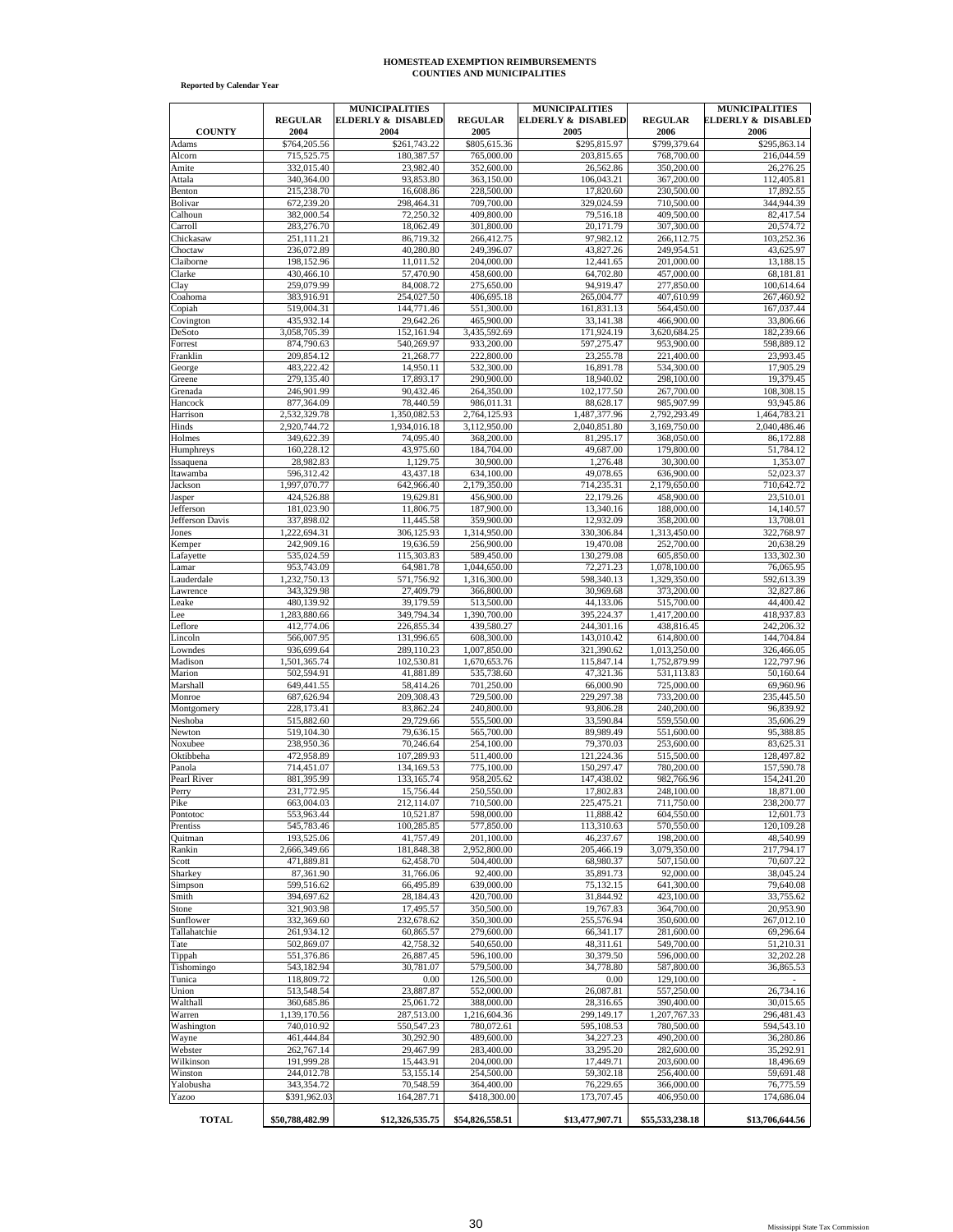#### **HOMESTEAD EXEMPTION REIMBURSEMENTS MUNICIPAL SEPARATE SCHOOL DISTRICTS**

 **Reported by Calendar Year**

|                        | <b>COMBINED REGULAR,</b>      | <b>COMBINED REGULAR,</b>      | <b>COMBINED REGULAR,</b>      | <b>COMBINED REGULAR,</b>      |
|------------------------|-------------------------------|-------------------------------|-------------------------------|-------------------------------|
| <b>SEPARATE SCHOOL</b> | <b>ELDERLY &amp; DISABLED</b> | <b>ELDERLY &amp; DISABLED</b> | <b>ELDERLY &amp; DISABLED</b> | <b>ELDERLY &amp; DISABLED</b> |
| <b>DISTRICT</b>        | 2003                          | 2004                          | 2005                          | 2006                          |
| Aberdeen               | \$110,078.46                  | \$108,714.22                  | \$115,050.00                  | \$113,900.00                  |
| Amory                  | 128,614.66                    | 126,010.30                    | 133,600.00                    | 134,000.00                    |
| Baldwyn                | 64,275.62                     | 64,654.91                     | 68,850.00                     | 68,400.00                     |
| <b>Bay St Louis</b>    | 240,388.52                    | 241,085.42                    | 268,650.00                    | 253,500.00                    |
| Biloxi                 | 349,005.09                    | 345,979.65                    | 368,787.02                    | 365,564.30                    |
| Booneville             | 72,389.17                     | 71,773.86                     | 76,162.73                     | 74,221.55                     |
| Brookhaven             | 235,979.88                    | 233,934.23                    | 249,355.44                    | 249,355.44                    |
| Canton                 | 153,504.68                    | 154,709.63                    | 164,300.00                    | 168,250.00                    |
| Clarksdale             | 198,080.20                    | 192,327.07                    | 201,052.72                    | 200,072.61                    |
| Clinton                | 329,180.03                    | 333,672.64                    | 360,750.00                    | 370,550.00                    |
| Columbia               | 116,913.71                    | 115,825.65                    | 123,750.00                    | 122,650.00                    |
| Columbus               | 370,356.55                    | 365,693.44                    | 387,815.66                    | 386,210.83                    |
| Corinth                | 166,021.11                    | 163,421.24                    | 172,725.98                    | 171,524.40                    |
| Drew                   | 39,395.20                     | 36,418.28                     | 38,703.01                     | 38,926.41                     |
| Durant                 | 27,785.42                     | 27,316.32                     | 28,300.00                     | 28,350.00                     |
| Forest                 | 92,858.04                     | 92,062.38                     | 96,675.25                     | 96,384.05                     |
| Greenville             | 398,062.40                    | 383,798.55                    | 399,139.52                    | 396,318.75                    |
| Greenwood              | 207,732.18                    | 206,127.50                    | 218,915.78                    | 217,241.59                    |
| Grenada                | 247,665.72                    | 246,901.99                    | 264,350.00                    | 267,700.00                    |
| Gulfport               | 468,300.31                    | 464,207.17                    | 489,267.59                    | 475,989.31                    |
| Hattiesburg            | 331,377.63                    | 327,292.29                    | 341,980.85                    | 343,117.60                    |
| Hazlehurst             | 118,279.61                    | 116,119.99                    | 122,900.00                    | 125,650.00                    |
| <b>Holly Springs</b>   | 113,763.71                    | 114,610.19                    | 120,450.00                    | 123,100.00                    |
| Houston                | 122,333.82                    | 121,116.43                    | 129,600.00                    | 129,750.00                    |
| Indianola              | 116,653.74                    | 115,263.80                    | 121,050.00                    | 121,300.00                    |
| Jackson                | 2,646,899.00                  | 2,535,679.20                  | 2,628,937.36                  | 2,627,730.35                  |
| Kosciusko              | 138,253.16                    | 136,925.40                    | 146,450.00                    | 147,800.00                    |
| Laurel                 | 224,646.75                    | 220,870.91                    | 233,045.97                    | 229,843.51                    |
| Long Beach             | 250,677.51                    | 248,504.44                    | 264,886.14                    | 259,608.83                    |
| Louisville             | 248,242.35                    | 244,012.78                    | 254,500.00                    | 256,400.00                    |
| McComb                 | 225,270.15                    | 222,161.97                    | 234,401.62                    | 231,963.85                    |
| Meridian               | 540,591.50                    | 527,992.55                    | 556,587.81                    | 553,489.07                    |
| <b>Moss Point</b>      | 369,236.52                    | 363,578.25                    | 387,842.42                    | 382,861.56                    |
| New Albany             | 118,246.66                    | 117,776.70                    | 126,800.00                    | 128,150.00                    |
| Ocean Springs          | 323,719.88                    | 332,180.34                    | 365,000.00                    | 366,850.00                    |
| Okolona                | 63,747.08                     | 62,716.23                     | 66,400.00                     | 65,350.00                     |
| Oxford                 | 226,984.81                    | 225,017.13                    | 239,850.52                    | 239,850.52                    |
| Pascagoula             | 514,884.84                    | 510,821.73                    | 544,379.69                    | 536,895.82                    |
| Pass Christian         | 155,734.94                    | 159,130.81                    | 172,150.00                    | 163,850.00                    |
| Pearl                  | 258,163.01                    | 255,704.67                    | 272,685.71                    | 272,628.97                    |
| Petal                  | 205,983.18                    | 209, 141. 22                  | 224,250.00                    | 232,800.00                    |
| Philadelphia           | 79,083.47                     | 76,966.92                     | 82,400.00                     | 82,350.00                     |
| Picayune               | 250,277.02                    | 243,931.33                    | 259,200.00                    | 262,500.00                    |
| Pontotoc               | 139,918.29                    | 139,948.09                    | 148,800.00                    | 151,550.00                    |
| Richton                | 43,957.44                     | 44,509.83                     | 47,350.00                     | 47,000.00                     |
| Senatobia              | 87,637.29                     | 87,480.45                     | 94,450.00                     | 95,000.00                     |
| Starkville             | 237,898.16                    | 235,835.88                    | 251,382.45                    | 251,382.45                    |
| Tupelo                 | 423,858.89                    | 423,336.11                    | 452,400.00                    | 459,750.00                    |
| West Point             | 200,047.75                    | 197,398.81                    | 210,150.00                    | 210,550.00                    |
| Winona                 | 68,270.11                     | 67,519.36                     | 69,809.19                     | 69,491.39                     |
| <b>Yazoo City</b>      | 100,361.31                    | 97,645.15                     | 101,999.29                    | 109,339.00                    |
| <b>TOTAL</b>           | \$12,961,586.53               | \$12,755,823.41               | \$13,498,289.72               | \$13,477,012.16               |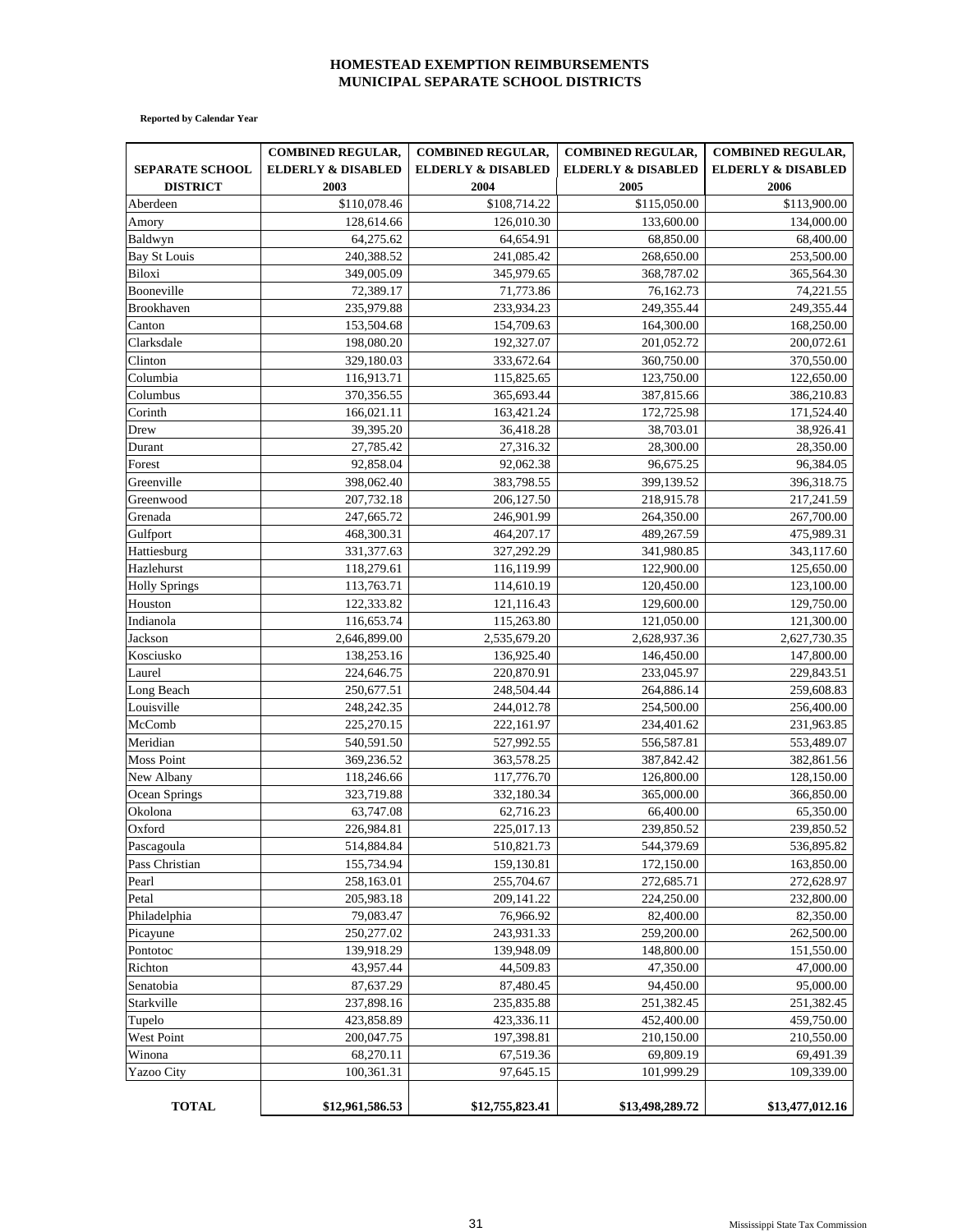#### **ACTUAL TAX LOSS COMBINED COUNTY AND MUNICIPAL SEPARATE SCHOOL DISTRICTS HOMESTEAD EXEMPTION**

 **Reported by Calendar Year**

|                               | <b>REGULAR</b>             | <b>ELDERLY &amp; DISABLED</b> | <b>REGULAR</b>             | <b>ELDERLY &amp; DISABLED</b><br>2006 |
|-------------------------------|----------------------------|-------------------------------|----------------------------|---------------------------------------|
| <i><b>COUNTY</b></i><br>Adams | 2005<br>\$904,822.00       | 2005<br>\$1,902,873.84        | 2006<br>\$893,036.00       | \$1,894,029.98                        |
| Alcorn                        | 1,108,205.00               | 1,941,222.38                  | 1,107,350.00               | 1,966,451.18                          |
| Amite                         | 426,457.00                 | 458,599.19                    | 423,200.00                 | 472,552.95                            |
| Attala                        | 574,188.00                 | 1,153,427.32                  | 584,646.00                 | 1,166,895.15                          |
| Benton                        | 214,614.00                 | 547,810.49                    | 214,194.00                 | 558,304.61                            |
| Bolivar                       | 901,472.00                 | 1,484,838.51                  | 984,930.00                 | 1,545,378.29                          |
| Calhoun                       | 412,644.00                 | 830,973.95                    | 411,594.00                 | 882,267.16                            |
| Carroll                       | 381,174.00                 | 509,405.29                    | 380,118.00                 | 538,089.04                            |
| Chickasaw                     | 477,554.00                 | 928,955.87                    | 497,844.00                 | 963,823.56                            |
| Choctaw<br>Claiborne          | 281,184.00<br>207,492.00   | 445,424.41<br>250,541.85      | 284,166.00<br>230,454.00   | 453,688.47<br>279,429.52              |
| Clarke                        | 502,294.00                 | 778,127.45                    | 525,072.00                 | 895,477.90                            |
| Clay                          | 627,048.00                 | 1.007.400.54                  | 626,166.00                 | 1,056,566.00                          |
| Coahoma                       | 439,893.00                 | 864,586.53                    | 608,250.00                 | 902.014.07                            |
| Copiah                        | 828,864.00                 | 1,377,087.30                  | 853,977.00                 | 1,419,479.20                          |
| Covington                     | 598,783.00                 | 624,895.00                    | 614,793.00                 | 639,326.00                            |
| DeSoto                        | 7,448,832.00               | 5.236.222.54                  | 7.766.898.00               | 5,607,027.49                          |
| Forrest                       | 2,019,692.00               | 2,766,819.79                  | 2,077,748.00               | 3,790,672.80                          |
| Franklin                      | 245,924.00                 | 407,547.00                    | 251,942.00                 | 416,268.00                            |
| George                        | 720,087.00                 | 927,307.22                    | 736,785.00                 | 956,129.82                            |
| Greene                        | 377,340.00                 | 630,396.06                    | 379,116.00                 | 538,426.27                            |
| Grenada                       | 719,250.00                 | 1,042,807.64                  | 724,278.00                 | 1,160,173.90                          |
| Hancock                       | 2,026,362.00               | 3,049,155.02                  | 1,649,148.00               | 2,344,597.24                          |
| Harrison                      | 6,640,191.00               | 7,716,213.34                  | 5,960,297.00               | 6,743,575.70                          |
| Hinds                         | 8,039,052.00               | 8,810,196.75                  | 8,144,052.00               | 7,762,264.23                          |
| Holmes                        | 323,958.00                 | 806,785.52                    | 342,960.00                 | 860,536.50                            |
| Humphreys                     | 198,120.00                 | 439,291.80                    | 199,458.00                 | 437,421.06                            |
| Issaquena                     | 34,007.00                  | 42,419.19<br>1,222,998.72     | 33,803.00                  | 47,665.66<br>1,270,361.43             |
| Itawamba<br>Jackson           | 698,896.00<br>5,428,128.00 | 7,354,525.15                  | 731,330.00<br>5,194,374.00 | 7,141,753.97                          |
| Jasper                        | 509,745.00                 | 1,041,333.50                  | 516,795.00                 | 989,353.90                            |
| Jefferson                     | 178,464.00                 | 474,055.09                    | 177,301.00                 | 474,925.00                            |
| Jefferson Davis               | 371,181.00                 | 781,337.53                    | 372,158.00                 | 770,853.75                            |
| Jones                         | 1,908,166.00               | 3,576,575.23                  | 1,900,466.00               | 3,624,708.76                          |
| Kemper                        | 240,888.00                 | 666,945.69                    | 254,136.00                 | 6,890,570.17                          |
| Lafayette                     | 1,409,792.00               | 1,441,610.69                  | 1,454,390.00               | 1,509,401.30                          |
| Lamar                         | 1,994,570.00               | 944,246.27                    | 2,043,857.00               | 1,173,207.62                          |
| Lauderdale                    | 2,513,336.00               | 3,676,840.45                  | 2,518,241.00               | 3,831,254.46                          |
| Lawrence                      | 446,307.00                 | 799,838.29                    | 445,749.00                 | 816,786.41                            |
| Leake                         | 617,970.00                 | 1,096,108.98                  | 625,236.00                 | 1,304,108.36                          |
| Lee                           | 3,319,349.00               | 3,425,895.01                  | 3,370,614.00               | 3,447,860.00                          |
| Leflore                       | 734,592.00                 | 1,300,330.29                  | 738,324.00                 | 1,306,991.22                          |
| Lincoln                       | 1,097,317.00               | 1,742,216.65                  | 1,116,858.00               | 1,785,033.00                          |
| Lowndes                       | 2,093,962.00               | 2,350,102.54                  | 2,096,387.00               | 2,412,098.39                          |
| Madison                       | 4,345,875.00               | 1,971,723.34                  | 4,578,516.00               | 2,434,569.55                          |
| Marion<br>Marshall            | 703,002.00<br>1,115,729.00 | 1,668,827.02<br>1,830,857.00  | 727,532.00<br>1,168,452.00 | 1,785,653.33<br>1,899,576.00          |
| Monroe                        | 1,256,065.00               | 2,021,654.93                  | 1,275,266.00               | 2,040,451.61                          |
| Montgomery                    | 298,992.00                 | 693,089.60                    | 295,602.00                 | 701,308.04                            |
| Neshoba                       | 814,943.00                 | 1,414,532.04                  | 822,432.00                 | 1,439,234.54                          |
| Newton                        | 611,834.00                 | 1,175,191.49                  | 642,490.00                 | 1,166,551.20                          |
| Noxubee                       | 236,961.00                 | 652,190.85                    | 238,540.00                 | 646,894.19                            |
| Oktibbeha                     | 1,259,742.00               | 1,361,102.74                  | 1,296,833.00               | 1,440,211.00                          |
| Panola                        | 896,364.00                 | 1,630,529.99                  | 902,448.00                 | 1,704,972.00                          |
| Pearl River                   | 1,725,569.00               | 2,794,932.05                  | 1,804,394.00               | 3,078,388.63                          |
| Perry                         | 358,055.00                 | 523,801.75                    | 376,742.00                 | 565,290.38                            |
| Pike                          | 1,030,768.00               | 2,013,615.28                  | 1,032,718.00               | 2,111,204.29                          |
| Pontotoc                      | 1,054,639.00               | 1,557,240.10                  | 1,069,433.00               | 1,592,642.00                          |
| Prentiss                      | 734,893.00                 | 1,443,771.00                  | 705,665.00                 | 1,396,026.25                          |
| Quitman                       | 143,760.00                 | 401,081.38                    | 140,028.00                 | 400,734.74                            |
| Rankin                        | 6,339,680.00               | 4,693,078.62                  | 6,599,984.00               | 4,891,232.36                          |
| Scott                         | 691,451.00                 | 1,062,623.89                  | 700,057.00                 | 1,093,952.32                          |
| Sharkey                       | 102,061.00                 | 190,276.02                    | 101,695.00                 | 192,498.52                            |
| Simpson                       | 804,304.00                 | 1,119,239.00<br>863,248.82    | 813,964.00<br>515,477.00   | 1,172,554.04                          |
| Smith<br>Stone                | 508,126.00<br>469,350.00   | 821,774.16                    | 488,742.00                 | 876,198.65<br>849,419.13              |
| Sunflower                     | 571,692.00                 | 897,310.34                    | 591,840.00                 | 912,200.38                            |
| Tallahatchie                  | 263,352.00                 | 616,158.97                    | 266,958.00                 | 592,822.98                            |
| Tate                          | 1,037,496.00               | 1,434,315.84                  | 1,052,166.00               | 1,636,673.87                          |
| Tippah                        | 633,316.00                 | 803,587.00                    | 634,524.00                 | 822,109.88                            |
| Tishomingo                    | 647,944.00                 | 708,426.00                    | 657,331.00                 | 656,089.00                            |
| Tunica                        | 168,504.00                 | 82,027.10                     | 174,762.00                 | 76,165.98                             |
| Union                         | 859,956.00                 | 1,381,518.44                  | 858,202.00                 | 1,369,298.49                          |
| Walthall                      | 441,696.00                 | 926,266.94                    | 444,234.00                 | 926,513.00                            |
| Warren                        | 1,894,946.00               | 1,691,379.15                  | 1,880,458.00               | 1,724,762.10                          |
| Washington                    | 1,338,457.00               | 2,138,074.68                  | 1,309,040.00               | 2,183,979.08                          |
| Wayne                         | 594,847.00                 | 933,211.74                    | 598,199.00                 | 918,342.93                            |
| Webster                       | 335,874.00                 | 641,031.91                    | 352,020.00                 | 712,547.20                            |
| Wilkinson                     | 195,436.00                 | 176, 185. 75                  | 206,585.00                 | 171,469.58                            |
| Winston                       | 608,880.00                 | 957,840.52                    | 612,442.00                 | 962,660.62                            |
| Yalobusha                     | 322,692.00                 | 895,219.13                    | 323,160.00                 | 902,150.84                            |
| Yazoo                         | 592,851.00                 | 1,157,832.93                  | 599,568.00                 | 1,246,843.49                          |
| <b>TOTAL</b>                  | \$97,252,268.00            | \$126,221,059.38              | \$97,920,990.00            | \$134,341,991.68                      |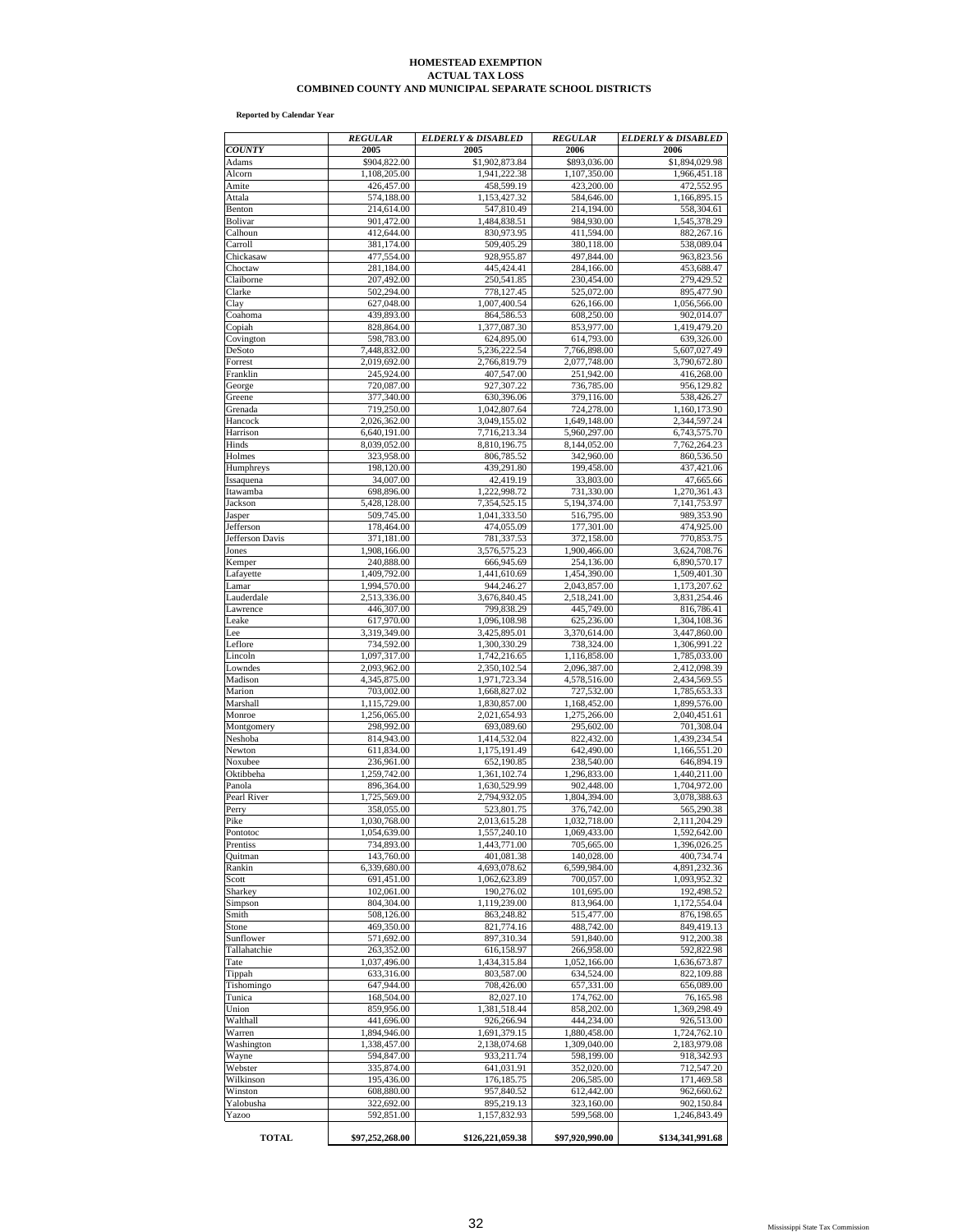| <b>ADAMS</b>         |                      | <b>CHOCTAW</b>         |                       |
|----------------------|----------------------|------------------------|-----------------------|
| Natchez              | \$376,322.95         | Ackerman               | \$55,109.75           |
|                      |                      | French Camp            | 0.00                  |
| <b>ALCORN</b>        |                      | Weir                   | 5,800.94              |
| Corinth              | 292,824.63           |                        |                       |
| Farmington           | 23,803.94            | <b>CLAIBORNE</b>       |                       |
| Rienzi               | 9,413.12             | Port Gibson            | 18,469.44             |
|                      |                      |                        |                       |
| AMITE                |                      | <b>CLARKE</b>          |                       |
| Crosby               | 4,264.95             | Enterprise             | 14,354.88             |
| Gloster              | 15,870.83            | Pachuta                | 5,003.26              |
| Liberty              | 10,516.47            | Quitman                | 54,604.58             |
|                      |                      | Shubuta                | 11,303.21             |
| ATTALA               |                      | Stonewall              | 15,375.51             |
| Ethel                | 5,661.34             |                        |                       |
| Kosciusko            | 125,359.54           | <b>CLAY</b>            |                       |
| McCool               | 1,001.86             | <b>West Point</b>      | 213,197.00            |
| Sallis               | 715.88               |                        |                       |
|                      |                      | <b>COAHOMA</b>         |                       |
| <b>BENTON</b>        |                      | Clarksdale             | 400,055.70            |
| Ashland              |                      | Coahoma                |                       |
| <b>Hickory Flat</b>  | 8,676.50<br>4,547.31 | <b>Friars Point</b>    | 1,950.89<br>15,577.21 |
|                      |                      |                        |                       |
| Snowlake Shores      | 7,019.08             | Jonestown              | 21,903.16             |
|                      |                      | Lula                   | 3,494.02              |
| <b>BOLIVAR</b>       |                      | Lyon                   | 6,339.80              |
| Alligator            | 816.10               |                        |                       |
| Benoit               | 4,618.48             | <b>COPIAH</b>          |                       |
| <b>Beulah</b>        | 4,514.37             | Beauregard             | 919.78                |
| <b>Boyle</b>         | 7,134.49             | <b>Crystal Springs</b> | 102,920.96            |
| Cleveland            | 220,147.25           | Gallman                | 0.00                  |
| Duncan               | 6,125.76             | Georgetown             | 4,751.28              |
| Gunnison             | 10,094.39            | Hazlehurst             | 81,997.68             |
| Merigold             | 20,884.81            | Wesson                 | 17,684.53             |
| Mound Bayou          | 40,911.85            |                        |                       |
| Pace                 | 14,371.08            | <b>COVINGTON</b>       |                       |
| Renova               | 6,940.46             | Collins                | 18,457.52             |
| Rosedale             | 63,171.94            | Mount Olive            | 15,626.98             |
| Shaw                 | 50,681.55            | Seminary               | 3,245.94              |
| Shelby               | 55,875.80            |                        |                       |
| Winstonville         | 11,605.69            | <b>DESOTO</b>          |                       |
|                      |                      | Hernando               | 151,970.16            |
| <b>CALHOUN</b>       |                      | Horn Lake              | 285,800.34            |
| <b>Big Creek</b>     | 1,413.56             | Olive Branch           | 424,897.70            |
| Bruce                | 25,622.78            | Southaven              | 729,228.31            |
| Calhoun City         | 35,134.25            | Walls                  | 2,998.44              |
| Derma                | 13,378.46            |                        |                       |
| Pittsboro            | 1,759.58             | <b>FORREST</b>         |                       |
| <b>Slate Springs</b> | 607.61               | Hattiesburg            | 729,632.59            |
| Vardaman             | 19,744.37            | Petal                  | 234,407.18            |
|                      |                      |                        |                       |
| <b>CARROLL</b>       |                      | <b>FRANKLIN</b>        |                       |
| Carrollton           | 6,617.70             | <b>Bude</b>            | 14,106.35             |
| North Carrollton     | 6,568.07             | Meadville              | 8,845.81              |
| Vaiden               | 11,790.06            | Roxie                  | 4,142.35              |
|                      |                      |                        |                       |
| <b>CHICKASAW</b>     |                      | <b>GEORGE</b>          |                       |
| Houlka               | 7,066.53             | Lucedale               | 21,612.05             |
| Houston              | 73,216.04            |                        |                       |
| Okolona              | 44,390.19            |                        |                       |
| Woodland             | 0.00                 |                        |                       |
|                      |                      |                        |                       |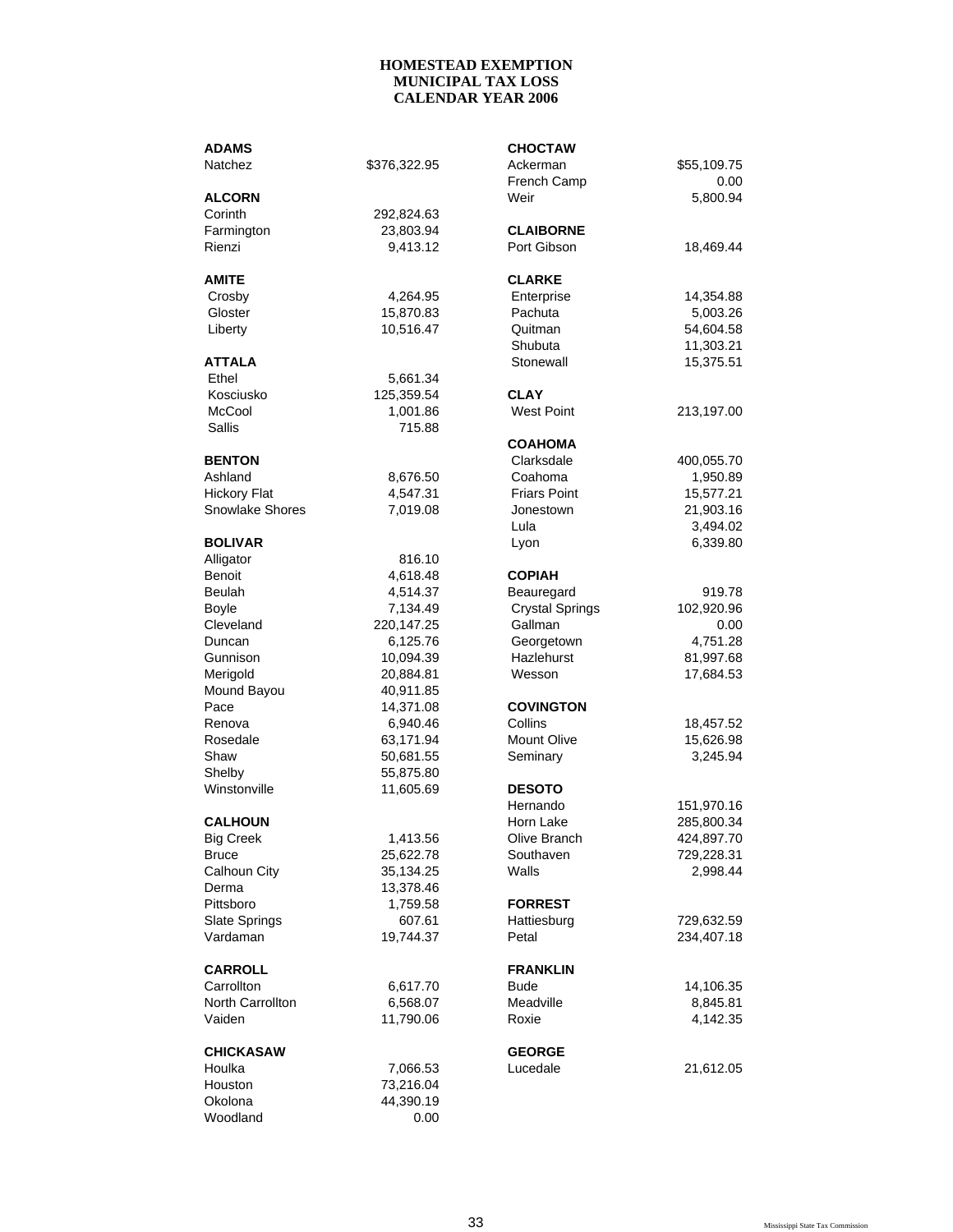| <b>GREENE</b>      |              |                        |             |
|--------------------|--------------|------------------------|-------------|
| Leakesville        | \$13,143.86  | <b>JASPER</b>          |             |
| McLain             | 6,060.58     | <b>Bay Springs</b>     | \$24,977.40 |
| State Line         | 6,214.38     | Heidelberg             | 4,680.00    |
|                    |              | Louin                  | 1,381.78    |
| <b>GRENADA</b>     |              | Montrose               | 660.46      |
| Grenada            | 272,951.69   |                        |             |
|                    |              | <b>JEFFERSON</b>       |             |
| <b>HANCOCK</b>     |              | Fayette                | 23,310.01   |
| Bay St. Louis      | 80,131.95    |                        |             |
| Waveland           | 167.235.19   | <b>JEFFERSON DAVIS</b> |             |
|                    |              | <b>Bassfield</b>       | 2,995.36    |
| <b>HARRISON</b>    |              | <b>Prentiss</b>        | 29,217.70   |
| Biloxi             | 538,227.37   |                        |             |
| D, Iberville       | 75,762.05    | <b>JONES</b>           |             |
| Gulfport           | 1,024,862.68 | Ellisville             | 58,021.22   |
| Long Beach         | 413,157.17   | Laurel                 | 309,908.28  |
| Pass Christian     | 137,372.44   | Sandersville           | 14,680.91   |
|                    |              | Soso                   | 0.00        |
| <b>HINDS</b>       |              |                        |             |
| <b>Bolton</b>      | 5,808.73     | <b>KEMPER</b>          |             |
| Clinton            | 424,740.68   | DeKalb                 | 19,687.60   |
| Edwards            | 12,880.44    | Scooba                 | 4,906.94    |
| Jackson            | 2,927,686.46 |                        |             |
| Learned            | 638.78       | <b>LAFAYETTE</b>       |             |
| Raymond            | 12,859.68    | Abbeville              | 1,446.51    |
| Terry              | 7,852.12     | Oxford                 | 133,424.21  |
| Utica              | 5,026.32     | Taylor                 | 1,707.78    |
|                    |              | <b>LAMAR</b>           |             |
| <b>HOLMES</b>      |              | Lumberton              | 35,402.04   |
| Cruger             | 2,818.47     | Purvis                 | 51,051.00   |
| Durant             | 45,994.28    | Sumrall                | 13,091.96   |
| Goodman            | 6,096.10     |                        |             |
| Lexington          | 35,349.80    | <b>LAUDERDALE</b>      |             |
| Pickens            | 10,795.75    | Marion                 | 11,461.19   |
| Tchula             | 17,014.17    | Meridian               | 845,793.50  |
| West               | 3,085.43     |                        |             |
|                    |              | <b>LAWRENCE</b>        |             |
| <b>HUMPHREYS</b>   |              | Monticello             | 51,173.18   |
| Belzoni            | 76,268.87    | New Hebron             | 38,585.59   |
| Isola              | 13,595.55    | <b>Silver Creek</b>    | 2,752.04    |
| Louise             | 4,854.10     |                        |             |
| <b>Silver City</b> | 1,752.38     | <b>LEAKE</b>           |             |
|                    |              | Carthage               | 81,099.59   |
| <b>ISSAQUENA</b>   |              | Lena                   | 1,120.94    |
| Mayersville        | 3,001.97     | <b>Walnut Grove</b>    | 3,370.65    |
|                    |              |                        |             |
| <b>ITAWAMBA</b>    |              | <b>LEE</b>             |             |
| Fulton             | 64,104.61    | Baldwyn                | 51,584.33   |
| Mantachie          | n/a          | Guntown                | 14,799.60   |
|                    |              | Nettleton              | 34,511.54   |
| <b>JACKSON</b>     |              | Plantersville          | 9,265.99    |
| Gautier            | 193,841.66   | Saltillo               | 42,311.16   |
| <b>Moss Point</b>  | 362,005.74   | Shannon                | 11,651.41   |
| Ocean Springs      | 252,047.40   | Tupelo                 | 543,363.95  |
| Pascagoula         | 428,165.42   | Verona                 | 37,922.13   |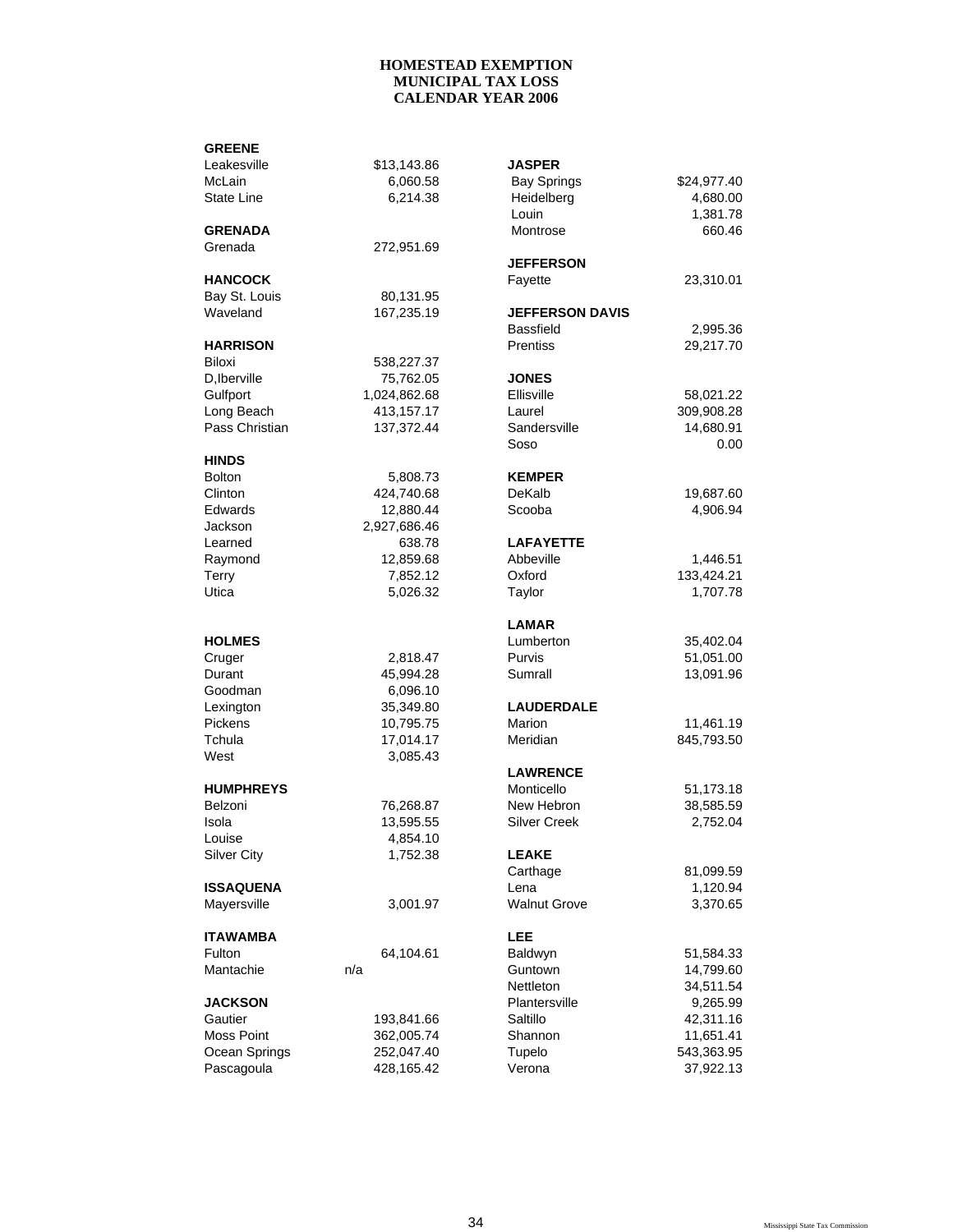| <b>LEFLORE</b>       |              |                    |             |
|----------------------|--------------|--------------------|-------------|
| Greenwood            | \$331,414.90 | <b>OKTIBBEHA</b>   |             |
| Itta Bena            | 28,627.88    | Maben              | \$15,755.06 |
| Morgan City          | n/a          | Starkville         | 120,852.57  |
| Schlater             | n/a          | Sturgis            | 6,998.29    |
| Sidon                | n/a          |                    |             |
| <b>LINCOLN</b>       |              | <b>PANOLA</b>      |             |
|                      |              |                    |             |
| Brookhaven           | 164,459.19   | <b>Batesville</b>  | 115,123.98  |
|                      |              | Como               | 26,385.09   |
| <b>LOWNDES</b>       |              | Courtland          | 1,819.11    |
| Artesia              | 2,975.99     | Crenshaw           | 6,977.37    |
| Caledonia            | 3,034.75     | Pope               | 1,265.87    |
| Columbus             | 367,049.89   | Sardis             | 43,990.42   |
| Crawford             | 1,621.71     |                    |             |
|                      |              | <b>PEARL RIVER</b> |             |
| <b>MADISON</b>       |              | Picayune           | 148,544.70  |
| Canton               | 253,278.87   | Poplarville        | 69,584.77   |
| Flora                | 20,576.22    |                    |             |
| Madison              | 198,745.34   | <b>PERRY</b>       |             |
| Ridgeland            | 114,999.08   | Beaumont           | 7,001.78    |
|                      |              | New Augusta        | 8,183.70    |
| <b>MARION</b>        |              | Richton            | 22,019.84   |
| Columbia             | 80,385.97    |                    |             |
|                      |              | <b>PIKE</b>        |             |
| <b>MARSHALL</b>      |              | Magnolia           | 27,847.72   |
| <b>Byhalia</b>       | 12,199.97    | McComb             | 221,727.70  |
| <b>Holly Springs</b> | 67,363.91    | Osyka              | 7,874.33    |
| Potts Camp           | 0.00         | Summit             | 32,319.96   |
|                      |              |                    |             |
| <b>MONROE</b>        |              | <b>PONTOTOC</b>    |             |
| Aberdeen             | 168,225.73   | Ecru               | 12,387.00   |
| Amory                | 176,053.20   | Pontotoc           | 0.00        |
| Gattman              | 545.03       | Sherman            | 7,749.43    |
| Hatley               | 9,550.49     | Toccopola          | 0.00        |
| Smithville           |              |                    |             |
|                      |              | <b>PRENTISS</b>    |             |
| <b>MONTGOMERY</b>    |              | <b>Booneville</b>  | 147,497.00  |
| Duck Hill            | 21,551.00    | Jumpertown         | 3,251.75    |
| Kilmichael           | 17,943.91    | Marietta           | 2,041.36    |
| Winona               | 91,181.14    |                    |             |
|                      |              | <b>QUITMAN</b>     |             |
| NESHOBA              |              | Crowder            | 11,098.80   |
| Philadelphia         | 45,120.93    | Falcon             | 551.18      |
|                      |              | Lambert            | 34,070.41   |
| <b>NEWTON</b>        |              | Marks              | 24,532.35   |
| Chunky               | 2,689.95     | Sledge             | 10,170.17   |
|                      | 24,701.81    |                    |             |
| Decatur              |              |                    |             |
| Hickory              | 3,637.06     | <b>RANKIN</b>      |             |
| Newton               | 58,187.20    | <b>Brandon</b>     | 234,515.33  |
| Union                | 31,234.48    | Florence           | 23,696.61   |
|                      |              | Flowood            | 28,433.38   |
| <b>NOXUBEE</b>       |              | Pearl              | 222,762.36  |
| <b>Brooksville</b>   | 31,035.89    | Pelahatchie        | 13,531.87   |
| Macon                | 82,582.49    | Puckett            | 0.00        |
| Shuqulak             | 11,628.61    | Richland           | 47,954.82   |
|                      |              |                    |             |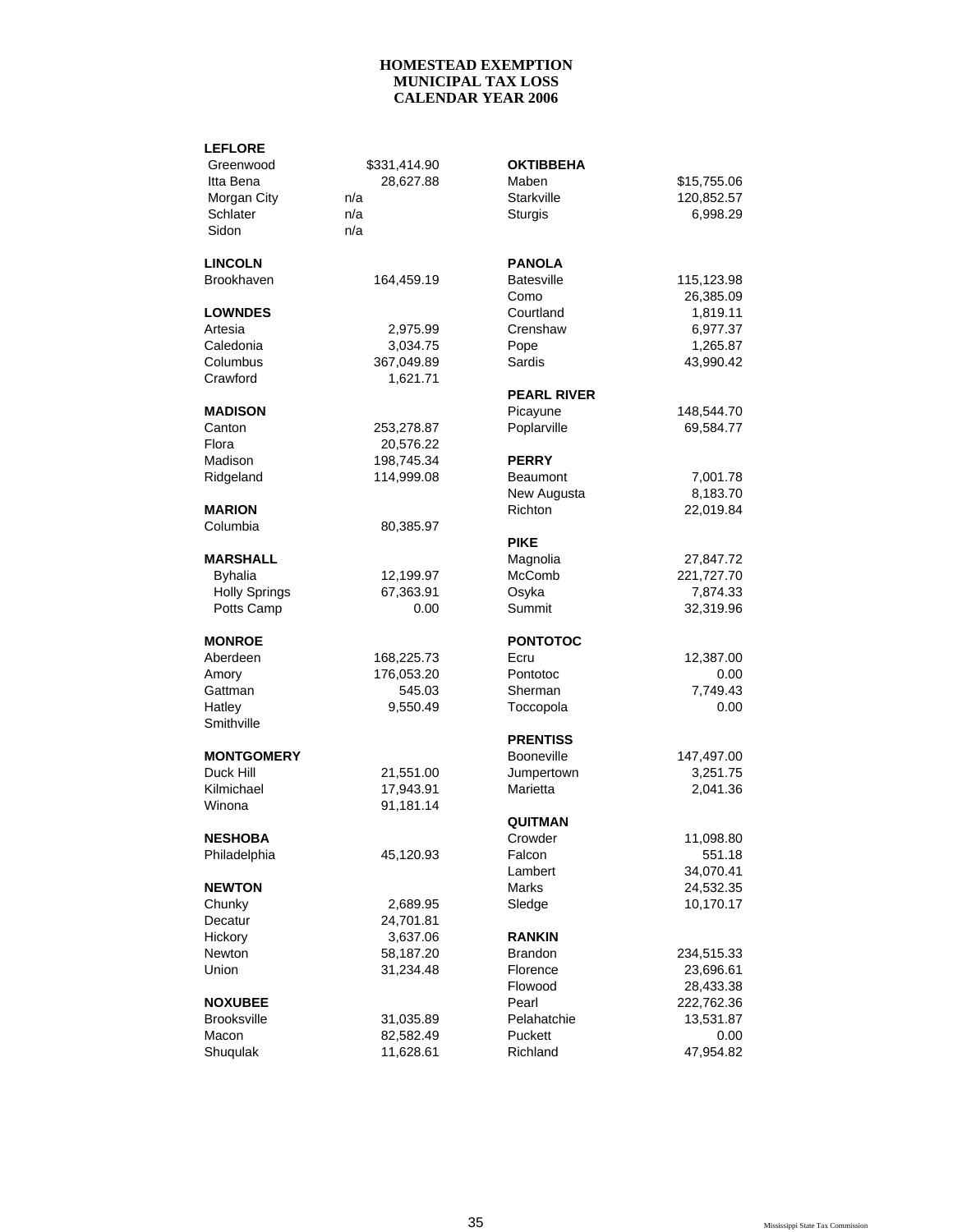| SCOTT                |             |                     |                 |
|----------------------|-------------|---------------------|-----------------|
| Forest               | \$27,767.59 | TUNICA              |                 |
| Lake                 | 4,280.90    | Tunica              | \$0.00          |
| Morton               | 42,733.85   |                     |                 |
| Sebastopol           | 2,436.20    | <b>UNION</b>        |                 |
|                      |             | <b>Blue Springs</b> | 723.25          |
| SHARKEY              |             | Myrtle              | 9,680.67        |
| Anguilla             | 12,784.57   | New Albany          | 22,990.98       |
| Cary                 | 5,017.26    |                     |                 |
| <b>Rolling Fork</b>  | 45,489.33   | <b>WALTHALL</b>     |                 |
|                      |             | Tylertown           | 45,567.26       |
| <b>SIMPSON</b>       |             |                     |                 |
| <b>Braxton</b>       | 1,151.03    | <b>WARREN</b>       |                 |
| D'Lo                 | 3,946.51    | Vicksburg           | 349,897.69      |
| Magee                | 40,286.80   |                     |                 |
| Mendenhall           | 46,281.60   | <b>WASHINGTON</b>   |                 |
|                      |             | Arcola              | 4,399.43        |
| <b>SMITH</b>         |             | Greenville          | 703,791.99      |
| Mize                 | 4,595.42    | Hollandale          | 66,728.14       |
| Polkville            | 0.000       | Leland              | 74,579.34       |
| Raleigh              | 35,714.68   | Metcalf             | 5,396.20        |
| Sylvarena            | 0.000       |                     |                 |
| Taylorsville         | 37,559.48   | <b>WAYNE</b>        |                 |
|                      |             |                     |                 |
| <b>STONE</b>         |             | Waynesboro          | 64,512.25       |
| Wiggins              | 32,806.56   | <b>WEBSTER</b>      |                 |
|                      |             |                     | 32,667.66       |
|                      |             | Eupora              |                 |
| <b>SUNFLOWER</b>     |             | Mantee              | n/a             |
| Doddsville           | 2,709.85    | Mathiston           | 7,057.21        |
| Drew                 | 44,902.46   | Walthall            | 847.09          |
| Indianola            | 203,556.54  |                     |                 |
| <b>Inverness</b>     | 31,539.24   | <b>WILKINSON</b>    |                 |
| Moorehead            | 39,759.08   | Centreville         | 10,064.87       |
| Ruleville            | 86,820.56   | Woodville           | 13,724.97       |
| Sunflower            | 25,040.67   |                     |                 |
|                      |             | <b>WINSTON</b>      |                 |
| <b>TALLAHATCHIE</b>  |             | Louisville          | 52,530.28       |
| Charleston           | 44,724.51   | Noxapater           | 7,301.15        |
| Glendora             | 1,037.61    |                     |                 |
| Sumner               | 13,101.28   | <b>YALOBUSHA</b>    |                 |
| <b>Tutwiler</b>      | 20,208.00   | Coffeeville         | 21,891.07       |
| Webb                 | 10,006.38   | Oakland             | 4,561.21        |
|                      |             | I illatoba          | 0.00            |
| TATE                 |             | <b>Water Valley</b> | 62,513.87       |
| Coldwater            | 21,394.37   |                     |                 |
| Senatobia            | 42,031.82   | <b>YAZOO</b>        |                 |
|                      |             | Bentonia            | 2,545.83        |
| <b>TIPPAH</b>        |             | Eden                | 0.00            |
| <b>Blue Mountain</b> | 9,347.80    | Satartia            | 0.00            |
| Falkner              | 0.00        | Yazoo City          | 305,803.21      |
| Ripley               | 25,701.37   |                     |                 |
| Walnut               | 2,116.93    | <b>TOTAL</b>        | \$22,544,307.68 |
|                      |             |                     |                 |
| TISHOMINGO           |             |                     |                 |
| <b>Belmont</b>       | 16,567.00   |                     |                 |
| <b>Burnsville</b>    | 8,958.00    |                     |                 |
| Golden               | 2,891.00    |                     |                 |
| luka                 | 29,397.00   |                     |                 |
| Paden                | 792.00      |                     |                 |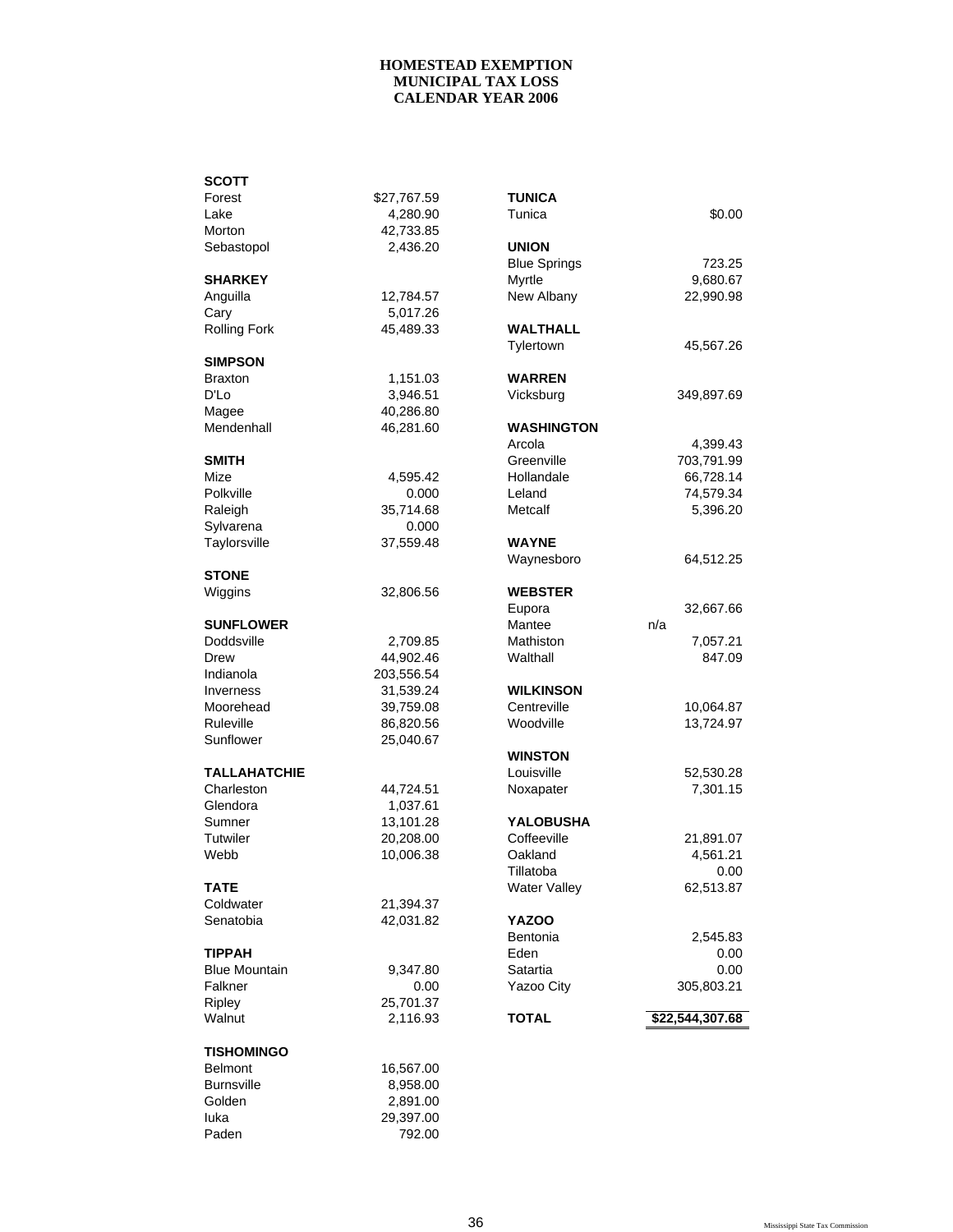# **Tennessee Valley Authority Tax Diversion to Municipalities, Counties, & Schools**

|                          | Payment made by MSTC         |                 | Payment made by MSTC         |                              |                 |
|--------------------------|------------------------------|-----------------|------------------------------|------------------------------|-----------------|
|                          | December 2006                | June 2007       |                              | December 2006                | June 2007       |
|                          | for TVA Collections Received |                 |                              | for TVA Collections Received |                 |
|                          | Apr 06 - Sept 06             | Oct 06 - Mar 07 |                              | Apr 06 - Sept 06             | Oct 06 - Mar 07 |
| <b>Counties</b>          |                              |                 | <b>Municipalities (Cont)</b> |                              |                 |
| Alcorn                   | \$194,494.90                 | \$219,121.92    | <b>Bruce</b>                 | \$23,769.40                  | \$27,711.42     |
| Attalla                  | \$8,593.59                   | \$9,892.20      | <b>Burnsville</b>            | \$4,997.82                   | \$4,997.82      |
| Benton                   | \$20,240.41                  | \$23,401.20     | Byhalia                      | \$14,056.92                  | \$17,054.58     |
| Calhoun                  | \$28,827.45                  | \$34,523.04     | Caledonia                    | \$4,052.54                   | \$4,826.88      |
| Chickasaw                | \$38,783.35                  | \$46,422.00     | Calhoun City                 | \$10,238.08                  | \$11,711.88     |
| Choctaw                  | \$46,063.57                  | \$54,445.92     | Carthage                     | \$987.82                     | \$1,070.70      |
| Clay                     | \$36,601.52                  | \$43,556.40     | Coffeeville                  | \$3,821.13                   | \$4,586.04      |
| Desoto                   | \$109,402.31                 | \$142,456.20    | Columbus                     | \$198,181.67                 | \$228,747.36    |
| Grenada                  | \$349,981.33                 | \$363,509.76    | Corinth                      | \$88,649.28                  | \$103,756.20    |
| Itawamba                 | \$60,251.47                  | \$66,238.02     | Crawford                     | \$1,083.83                   | \$1,232.82      |
| Kemper                   | \$47,353.94                  | \$53,841.90     | Crowder                      | \$1,935.20                   | \$2,346.78      |
| Lafayette                | \$152,788.71                 | \$186,554.58    | Dekalb                       | \$5,712.31                   | \$6,646.38      |
| Leake                    | \$90,022.04                  | \$100,690.68    | Derma                        | \$2,471.87                   | \$3,099.78      |
| Lee                      | \$198,203.36                 | \$228,943.26    | Dumas                        | \$1,293.68                   | \$1,571.34      |
| Lowndes                  | \$711,868.03                 | \$760,781.40    | Ecru                         | \$11,690.10                  | \$14,263.08     |
| Marshall                 | \$106,629.53                 | \$122,063.70    | Eupora                       | \$15,819.00                  | \$19,012.56     |
| Monroe                   | \$548,323.38                 | \$597,829.68    | Falkner                      | \$1,419.80                   | \$1,672.74      |
| Neshoba                  | \$112,425.05                 | \$130,576.98    | Farmington                   | \$6,176.50                   | \$8,151.00      |
| Newton                   | \$16,856.60                  | \$20,165.46     | Flowood                      | \$681.89                     | \$663.90        |
| Noxubee                  | \$57,569.55                  | \$68,002.80     | Forest                       | \$3,979.65                   | \$4,370.94      |
| Oktibbeha                | \$56,219.87                  | \$66,588.84     | French Camp                  | \$1,424.68                   | \$1,707.06      |
| Panola                   | \$73,113.64                  | \$78,236.16     | Fulton                       | \$45,711.80                  | \$59,350.14     |
| Pontotoc                 | \$68,359.34                  | \$83,239.38     | Gattman                      | \$391.62                     | \$453.00        |
| Prentiss                 | \$45,365.04                  | \$52,496.82     | Glenn                        | \$1,602.50                   | \$1,935.84      |
| Quitman                  | \$1,198.34                   | \$1,434.48      | Golden                       | \$1,557.12                   | \$2,218.02      |
| Rankin                   | \$50,854.55                  | \$69,674.28     | Guntown                      | \$5,555.51                   | \$7,435.26      |
| Scott                    | \$39,423.76                  | \$50,610.42     | Hatley                       | \$1,806.73                   | \$2,110.86      |
| Tallahatchie             | \$35,137.51                  | \$31,702.14     | <b>Hickory Flat</b>          | \$1,870.96                   | \$2,350.32      |
| Tate                     | \$27,086.82                  | \$31,398.24     | <b>Holly Spring</b>          | \$56,892.45                  | \$64,111.26     |
| Tippah                   | \$73,894.95                  | \$86,082.24     | Houlka                       | \$3,770.11                   | \$4,375.44      |
| Tishomingo               | \$1,022,420.86               | \$1,174,719.42  | Houston                      | \$30,469.65                  | \$35,019.60     |
| Tunica                   | \$96.95                      | \$146.28        | luka                         | \$18,195.78                  | \$22,248.84     |
| Union                    | \$86,910.51                  | \$101,458.08    | Jumpertown                   | \$1,896.24                   | \$2,179.14      |
| Webster                  | \$19,346.00                  | \$23,209.74     | Kosciusko                    | \$217.57                     | \$253.32        |
| Winston                  | \$39,648.73                  | \$46,735.74     | Kossuth                      | \$1,715.58                   | \$2,098.56      |
| Yalobusha                | \$35,685.35                  | \$39,121.50     | Lake                         | \$34.68                      | \$51.18         |
|                          |                              |                 | Louisville                   | \$80,115.23                  | \$90,970.98     |
| <b>Total to Counties</b> | \$4,610,042.31               | \$5,209,870.86  | Maben                        | \$2,914.05                   | \$3,766.86      |
|                          |                              |                 | Macon                        | \$19,422.06                  | \$23,032.98     |
| <b>Municipalities</b>    |                              |                 | Mantachie                    | \$4,213.18                   | \$5,785.98      |
| Abbeville                | \$1,424.45                   | \$1,617.60      | Mantee                       | \$684.13                     | \$804.54        |
| Aberdeen                 | \$93,510.97                  | \$104,268.54    | Marietta                     | \$1,816.62                   | \$2,208.18      |
| Ackerman                 | \$6,108.81                   | \$7,257.96      | Mathiston                    | \$2,811.61                   | \$3,256.50      |
| Algoma                   | \$2,009.58                   | \$2,509.08      | Myrtle                       | \$1,202.74                   | \$1,437.54      |
| Amory                    | \$55,976.84                  | \$64,644.48     | Nettleton                    | \$10,152.69                  | \$11,733.54     |
| Artesia                  | \$1,454.37                   | \$1,679.34      | New Albany                   | \$44,363.59                  | \$51,616.20     |
| Ashland                  | \$6,673.91                   | \$7,520.70      | Noxapater                    | \$2,442.32                   | \$2,753.76      |
| Baldwyn                  | \$21,157.50                  | \$25,026.72     | Oakland                      | \$303.39                     | \$312.12        |
| Batesville               | \$91,344.65                  | \$103,905.66    | Okolona                      | \$13,693.99                  | \$16,031.88     |
| Belmont                  | \$11,274.68                  | \$12,888.06     | Olive Branch                 | \$176,080.50                 | \$212,785.68    |
| <b>Big Creek</b>         | \$374.98                     | \$479.16        | Oxford                       | \$96,750.41                  | \$114,148.68    |
| <b>Blue Mountain</b>     | \$2,039.68                   | \$2,446.80      | Paden                        | \$327.75                     | \$404.52        |
| <b>Blue Springs</b>      | \$689.94                     | \$826.08        | Philadelphia                 | \$69,231.61                  | \$78,926.46     |
| Booneville               | \$83,895.98                  | \$98,503.92     | Pittsboro                    | \$941.82                     | \$1,178.34      |
| Brooksville              | \$3,237.72                   | \$3,999.00      | Plantersville                | \$4,023.30                   | \$4,865.40      |
|                          |                              |                 |                              |                              |                 |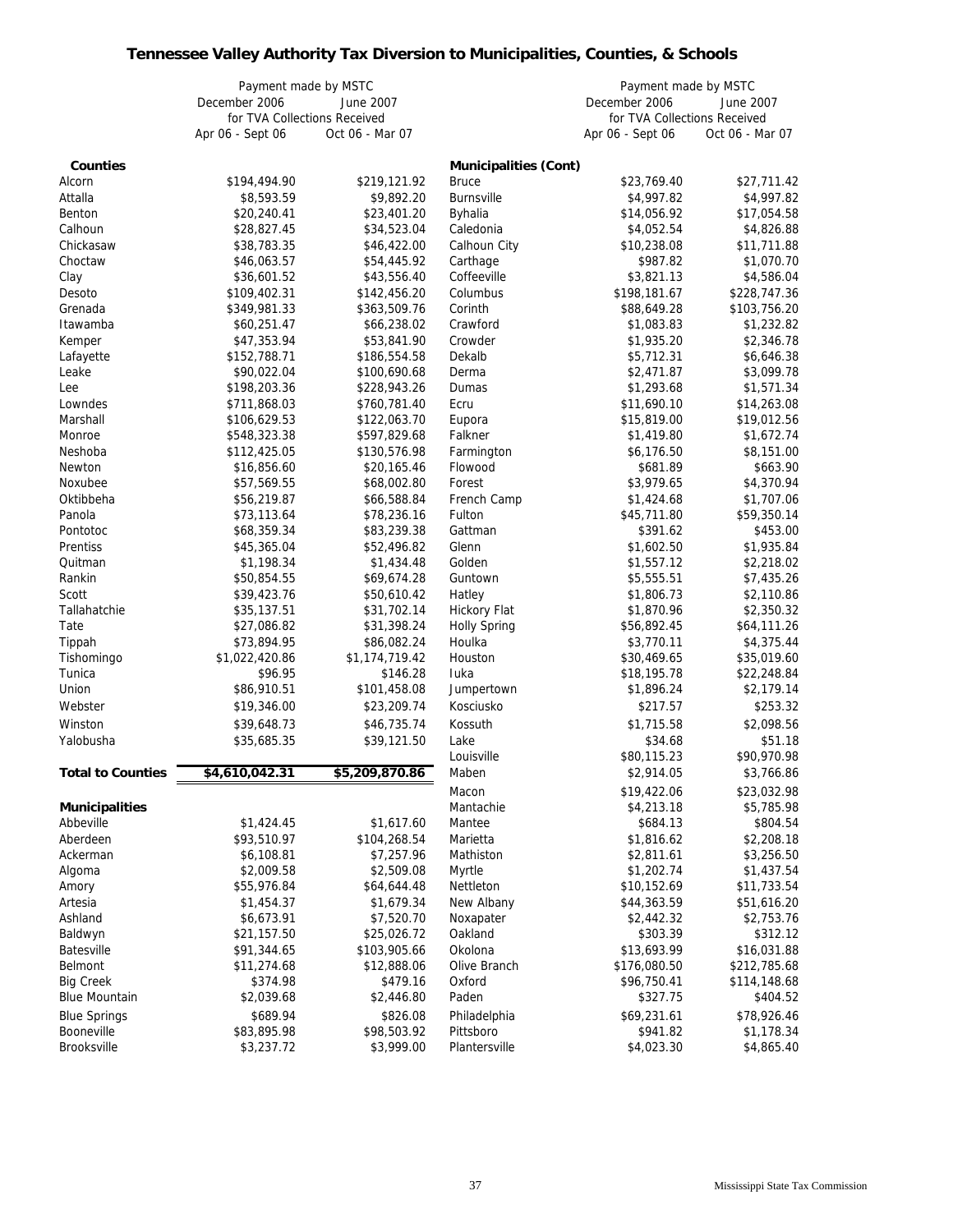# **Tennessee Valley Authority Tax Diversion to Cities, Counties, & Schools**

|                                    | Payment made by MSTC         |                            |                                | Payment made by MSTC         |                           |  |
|------------------------------------|------------------------------|----------------------------|--------------------------------|------------------------------|---------------------------|--|
|                                    | December 2006                | June 2007                  |                                | December 2006<br>June 2007   |                           |  |
|                                    | for TVA Collections Received |                            |                                | for TVA Collections Received |                           |  |
|                                    | Apr 06 - Sept 06             | Oct 06 - Mar 07            |                                | Apr 06 - Sept 06             | Oct 06 - Mar 07           |  |
| <b>Municipalities (Cont)</b>       |                              |                            | <b>School Systems (Cont)</b>   |                              |                           |  |
| Pontotoc                           | \$45,494.16                  | \$53,764.26                | Leake CSD                      | \$31,492.15                  | \$35,185.92               |  |
| Potts Camp                         | \$2,794.85                   | \$3,206.70                 | Lee CSD                        | \$85,875.75                  | \$101,793.42              |  |
| Rienzi                             | \$1,268.76                   | \$1,536.54                 | Baldwyn SSD                    | \$6,413.43                   | \$7,439.88                |  |
| Ripley                             | \$32,958.58                  | \$39,448.50                | Nettleton Line SPD             | \$10,493.98                  | \$11,848.32               |  |
| Saltillo                           | \$16,022.85                  | \$20,687.34                | <b>Tupelo SSD</b>              | \$99,277.05                  | \$114,221.22              |  |
| Scooba                             | \$3,368.68                   | \$4,088.58                 | Lowndes CSD                    | \$157,244.87                 | \$173,711.58              |  |
| Sebastopol                         | \$2,329.10                   | \$2,811.60                 | Columbus SSD                   | \$148,952.06                 | \$159,361.14              |  |
| Shannon                            | \$8,300.72                   | \$10,600.32                | Marshall CSD                   | \$38,981.50                  | \$43,414.14               |  |
| Sherman                            | \$7,299.23                   | \$7,691.10                 | <b>Holly Springs SSD</b>       | \$21,143.10                  | \$25,397.94               |  |
| Shuqualak                          | \$2,366.57                   | \$2,634.06                 | Monroe CSD                     | \$91,006.70                  | \$100,853.34              |  |
| Slate Springs                      | \$415.54                     | \$499.38                   | Aberdeen SSD                   | \$59,852.87                  | \$65,506.50               |  |
| Smithville                         | \$3,579.57                   | \$4,290.54                 | Amory SSD                      | \$63,916.98                  | \$70,746.42               |  |
| Snow Lake                          | \$1,220.17                   | \$1,375.02                 | Nettleton Line SPD             | \$21,429.66                  | \$23,429.04               |  |
| Southhaven                         | \$2,739.08                   | \$3,669.00                 | Neshoba CSD                    | \$39,932.23                  | \$46,667.10               |  |
| Starkville                         | \$176,652.40                 | \$206,571.60               | Philadelphia SSD               | \$15,784.94                  | \$17,669.04               |  |
| Sturgis                            | \$1,237.79                   | \$1,445.52                 | Union SPD                      | \$5,002.77                   | \$5,666.10                |  |
| Taylor                             | \$797.40                     | \$930.96                   | Newton CSD                     | \$3,002.65                   | \$3,551.34                |  |
| Thaxton                            | \$1,446.21                   | \$1,744.80                 | Newton SPD                     | \$1,843.14                   | \$2,250.66                |  |
| Tishomingo                         | \$1,963.09                   | \$2,376.54                 | Union SPD                      | \$837.95                     | \$994.32                  |  |
| Toccopala                          | \$628.54                     | \$695.70                   | Noxubee CSD                    | \$27,614.83                  | \$32,639.16               |  |
| Tremont                            | \$1,779.34                   | \$2,459.70                 | Oktibbeha CSD                  | \$16,916.63                  | \$17,307.96               |  |
| Tupelo                             | \$348,907.26                 | \$407,217.90               | Starkville SSD                 | \$62,324.92                  | \$75,682.92               |  |
| Union                              | \$169.28                     | \$185.16                   | Panola North SPD               | \$16,712.97                  | \$18,511.56               |  |
| Vardaman                           | \$5,173.91                   | \$6,606.36                 | Panola South SPD               | \$38,281.81                  | \$42,402.24               |  |
| Verona                             | \$10,841.64                  | \$12,034.74                | Pontotoc CSD                   | \$25,912.53                  | \$31,314.42               |  |
| Walnut                             | \$5,568.12                   | \$6,404.58                 | Pontotoc SSD                   | \$18,391.65                  | \$22,167.72               |  |
| <b>Walnut Grove</b>                | \$3,466.55                   | \$3,796.44                 | Prentiss CSD                   | \$28,287.69                  | \$33,150.48               |  |
| Walthall                           | \$573.27                     | \$673.38                   | Baldwyn SSD                    | \$6,148.31                   | \$7,149.66                |  |
| Water Valley                       | \$29,551.20                  | \$33,865.20                | Booneville SSD                 | \$15,215.62                  | \$17,713.86               |  |
| Weir                               | \$1,263.39                   | \$1,481.70                 | Quitman CSD                    | \$869.17                     | \$1,060.56                |  |
| <b>West Point</b>                  | \$93,592.64                  | \$113,292.18               | Rankin CSD                     | \$14,034.47                  | \$19,190.04               |  |
| Woodland                           | \$756.02                     | \$914.70                   | Pearl SSD                      | \$3,144.36                   | \$4,256.04                |  |
| <b>Total to Municipalities</b>     | \$2,301,322.43               | \$2,697,985.38             | Scott CSD<br><b>Forest SSD</b> | \$10,905.25<br>\$4,342.09    | \$13,761.78<br>\$5,506.80 |  |
|                                    |                              |                            | Tallahatchie East SPD          | \$7,014.64                   | \$6,348.48                |  |
| <b>School Systems</b>              |                              |                            | Tallahatchie West SPD          | \$4,697.85                   | \$4,218.90                |  |
| Alcorn CSD                         | \$66,720.36                  | \$75,903.12                | Tate CSD                       | \$5,498.26                   | \$6,395.76                |  |
| Corinth SSD                        | \$31,948.56                  | \$36,996.66                | Senatobia SSD                  | \$3,530.66                   | \$4,070.34                |  |
|                                    |                              |                            |                                |                              |                           |  |
| Attalla CSD                        | \$1,113.15                   | \$1,277.52                 | Tippah North SPD               | \$13,981.73                  | \$15,570.66               |  |
| Kosciusko SSD<br><b>Benton CSD</b> | \$1,823.91                   | \$2,104.32                 | Tippah South SPD               | \$25,148.22                  | \$30,376.44               |  |
| Calhoun CSD                        | \$10,001.84<br>\$24,071.00   | \$11,549.10<br>\$28,603.14 | Tishomingo CSD<br>Tunica CSD   | \$353,990.53<br>\$32.33      | \$407,029.26<br>\$48.78   |  |
| Chickasaw CSD                      | \$4,705.13                   | \$5,080.20                 | Union CSD                      | \$25,060.36                  | \$28,633.08               |  |
| <b>Houston SSD</b>                 | \$17,154.16                  | \$20,479.56                | New Albany SSD                 | \$20,700.66                  | \$24,333.78               |  |
| Okolona SSD                        | \$7,533.18                   | \$8,929.56                 | Webster CSD                    | \$13,296.57                  | \$15,887.94               |  |
| Choctaw CSD                        | \$18,497.87                  | \$21,858.36                | Winston                        |                              |                           |  |
| Clay CSD                           | \$2,925.43                   | \$3,381.78                 | Louisville SSD                 | \$40,979.52                  | \$47,064.24               |  |
| West Point SSD                     | \$41,132.43                  | \$49,560.90                | Yalobusha                      |                              |                           |  |
| Desoto CSD                         | \$96,073.97                  | \$119,636.94               | Coffeeville SPD                | \$8,590.68                   | \$9,459.78                |  |
| Grenada SSD                        | \$116,660.42                 | \$121,169.94               | Water Valley SPD               | \$14,529.71                  | \$16,501.86               |  |
| Itawamba CSD                       | \$37,345.00                  | \$44,637.66                |                                |                              |                           |  |
| Itawamba AHS                       |                              |                            | <b>Total to School Systems</b> | \$2,309,076.19               | \$2,641,240.20            |  |
| Kemper CSD                         | \$18,811.64                  | \$21,525.60                |                                |                              |                           |  |
| Lafayette CSD                      | \$38,258.86                  | \$45,890.58                | CSD - County School District   |                              |                           |  |
| Oxford SSD                         | \$45,661.48                  | \$55,193.34                | SSD - Separate School District |                              |                           |  |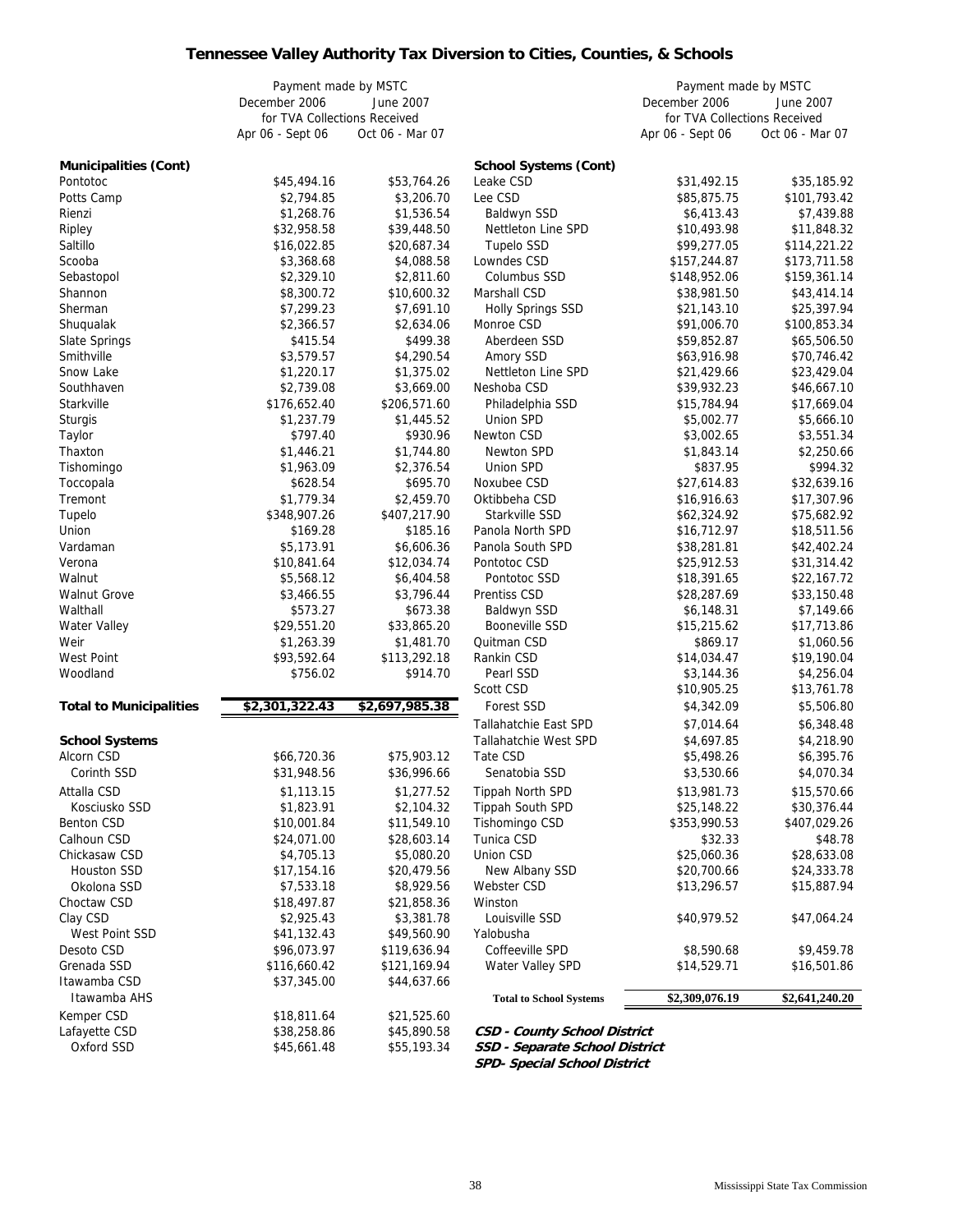# **DISTRIBUTION OF RAIL CAR TAXES COLLECTED BY MSTC FOR CALENDAR YEAR 2006**

| <b>COUNTY</b>     | <b>DISTRIBUTION</b> | <b>COUNTY</b>       | <b>DISTRIBUTION</b> |
|-------------------|---------------------|---------------------|---------------------|
| <b>ADAMS</b>      | \$24,276.89         | <b>LEFLORE</b>      | \$63,917.59         |
| <b>ALCORN</b>     | \$68,599.56         | <b>LINCOLN</b>      | \$58,911.93         |
| <b>AMITE</b>      | \$10,404.38         | <b>LOWNDES</b>      | \$105,199.87        |
| <b>ATTALA</b>     | \$23,271.14         | <b>MADISON</b>      | \$30,311.43         |
| <b>BENTON</b>     | \$21,248.06         | <b>MARION</b>       | \$46,530.71         |
| <b>BOLIVAR</b>    | \$52,773.34         | <b>MARSHALL</b>     | \$65,351.08         |
| <b>CALHOUN</b>    | \$12,138.45         | <b>MONROE</b>       | \$130,066.34        |
| <b>CARROLL</b>    | \$38,184.08         | <b>MONTGOMERY</b>   | \$47,732.99         |
| <b>CHICKASAW</b>  | \$27,317.28         | <b>NESHOBA</b>      | \$52,692.42         |
| <b>CHOCTAW</b>    | \$22,542.83         | <b>NEWTON</b>       | \$62,091.04         |
| <b>CLAIBORNE</b>  | \$0.00              | <b>NOXUBEE</b>      | \$29,906.82         |
| <b>CLARKE</b>     | \$57,779.00         | <b>OKTIBBEHA</b>    | \$39,305.44         |
| <b>CLAY</b>       | \$59,004.41         | <b>PANOLA</b>       | \$40,160.92         |
| <b>COAHOMA</b>    | \$44,496.08         | <b>PEARL RIVER</b>  | \$51,120.20         |
| <b>COPIAH</b>     | \$30,808.53         | <b>PERRY</b>        | \$23,294.26         |
| <b>COVINGTON</b>  | \$33,490.55         | <b>PIKE</b>         | \$69,663.12         |
| <b>DESOTO</b>     | \$53,836.90         | <b>PONTOTOC</b>     | \$32,554.16         |
| <b>FORREST</b>    | \$81,420.07         | <b>PRENTISS</b>     | \$24,034.12         |
| <b>FRANKLIN</b>   | \$49,432.38         | QUITMAN             | \$32,681.32         |
| <b>GEORGE</b>     | \$44,230.19         | <b>RANKIN</b>       | \$74,969.36         |
| <b>GREENE</b>     | \$14,496.77         | <b>SCOTT</b>        | \$38,993.31         |
| <b>GRENADA</b>    | \$41,201.35         | <b>SHARKEY</b>      | \$0.00              |
| <b>HANCOCK</b>    | \$35,478.94         | <b>SIMPSON</b>      | \$36,912.44         |
| <b>HARRISON</b>   | \$58,195.18         | <b>SMITH</b>        | \$19,155.62         |
| <b>HINDS</b>      | \$185,105.52        | <b>STONE</b>        | \$19,860.81         |
| <b>HOLMES</b>     | \$92,171.27         | <b>SUNFLOWER</b>    | \$22,253.82         |
| <b>HUMPHREYS</b>  | \$0.00              | <b>TALLAHATCHIE</b> | \$50,126.00         |
| <b>ISSAQUENA</b>  | \$0.00              | <b>TATE</b>         | \$20,589.12         |
| <b>ITAWAMBA</b>   | \$15,016.99         | <b>TIPPAH</b>       | \$35,733.27         |
| <b>JACKSON</b>    | \$66,414.64         | <b>TISHOMINGO</b>   | \$63,073.68         |
| <b>JASPER</b>     | \$37,733.23         | <b>TUNICA</b>       | \$18,496.68         |
| <b>JEFFERSON</b>  | \$0.00              | <b>UNION</b>        | \$47,652.07         |
| <b>JEFF DAVIS</b> | \$0.00              | <b>WALTHALL</b>     | \$0.00              |
| <b>JONES</b>      | \$62,229.77         | <b>WARREN</b>       | \$47,189.65         |
| <b>KEMPER</b>     | \$35,455.82         | <b>WASHINGTON</b>   | \$67,327.91         |
| <b>LAFAYETTE</b>  | \$17,918.66         | <b>WAYNE</b>        | \$37,941.31         |
| <b>LAMAR</b>      | \$52,160.64         | <b>WEBSTER</b>      | \$24,276.89         |
| <b>LAUDERDALE</b> | \$191,937.73        | WILKINSON           | \$9,248.34          |
| <b>LAWRENCE</b>   | \$51,328.29         | <b>WINSTON</b>      | \$36,542.50         |
| <b>LEAKE</b>      | \$2,462.39          | YALOBUSHA           | \$37,444.22         |
| <b>LEE</b>        | \$59,848.32         | <b>YAZOO</b>        | \$51,166.44         |

**TOTAL COUNTY DISBURSEMENTS \$3,538,888.83**

**3% ADMINISTRATION FEE \$109,450.17 TOTAL COLLECTIONS \$3,648,339.00**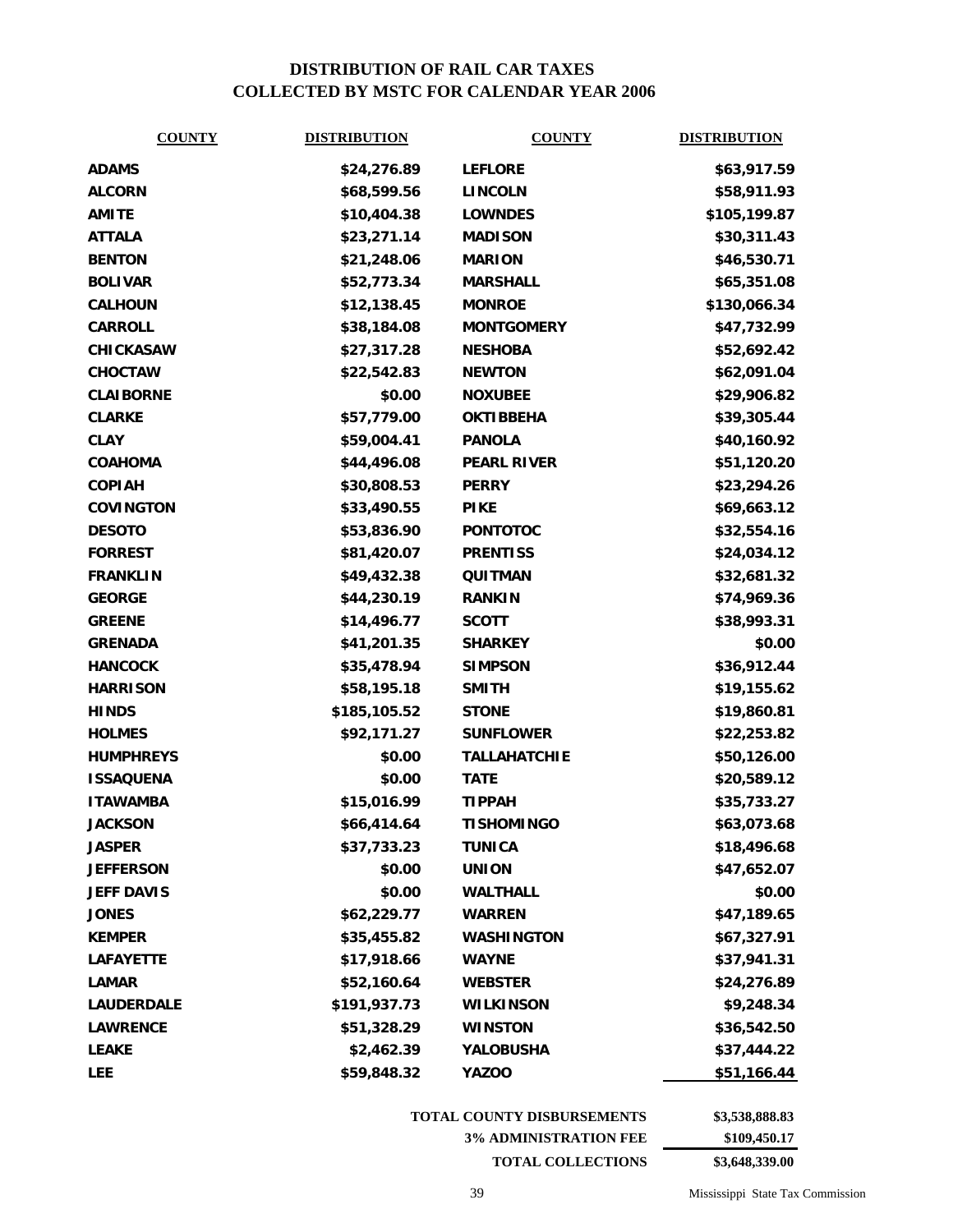#### **DISTRIBUTION OF PROCEEDS 2006 IN-LIEU TAX**

**GRAND GULF NUCLEAR PLANT** 

**2007**

| <b>COUNTIES</b>   |              |                        |            | <b>MUNICIPALITIES</b> |              |                     |            |
|-------------------|--------------|------------------------|------------|-----------------------|--------------|---------------------|------------|
|                   |              |                        |            |                       |              |                     |            |
| ADAMS             | 104,743.00   | ALLIGATOR              | 1,883.07   | <b>GLENDORA</b>       | 1,004.54     | <b>OSYKA</b>        | 3,916.47   |
| AMITE             | 61,671.15    | ANGUILLA               | 5,063.28   | <b>GLOSTER</b>        | 20,228.88    | PACE                | 2,476.46   |
| ATTALA            | 64,477.30    | ARCOLA                 | 3,576.40   | <b>GOODMAN</b>        | 10,416.75    | PEARL               | 198,263.65 |
| <b>BOLIVAR</b>    | 93,949.27    | BEAUREGARD             | 734.85     | GREENVILLE            | 418,876.71   | PELAHATCHIE         | 48,762.62  |
| CALHOUN           | 134.00       | <b>BELZONI</b>         | 23,078.76  | <b>GREENWOOD</b>      | 316.50       | <b>PICKENS</b>      | 23,165.87  |
| CARROLL           | 6,529.25     | <b>BENOIT</b>          | 2,920.45   | GRENADA               | 164,208.76   | POPE                | 2,180.47   |
| CHOCTAW           | 366.00       | <b>BENTONIA</b>        | 3,540.38   | <b>GUNNISON</b>       | 3,688.91     | PORT GIBSON         | 186,304.55 |
| CLAIBORNE         | 7,854,685.45 | <b>BEULAH</b>          | 1,799.75   | HAZLEHURST            | 46,233.99    | PRENTISS            | 16,216.92  |
| COAHOMA           | 27,027.60    | <b>BOLTON</b>          | 5,473.21   | <b>HERNANDO</b>       | 91,758.79    | RALEIGH             | 14,152.41  |
| COPIAH            | 151,249.57   | <b>BOYLE</b>           | 6,361.87   | HOLLANDALE            | 12,432.18    | RAYMOND             | 20,384.68  |
| COVINGTON         | 1,027.30     | <b>BRANDON</b>         | 165,230.88 | <b>HORN LAKE</b>      | 139,609.46   | <b>RENOVA</b>       | 3,979.19   |
| <b>DESOTO</b>     | 232,259.13   | <b>BRAXTON</b>         | 1,154.36   | <b>INDIANOLA</b>      | 97,454.49    | RICHLAND            | 126,399.77 |
| FRANKLIN          | 12,843.69    | <b>BROOKHAVEN</b>      | 154,684.15 | <b>INVERNESS</b>      | 7,944.72     | RIDGELAND           | 268,812.06 |
| GRENADA           | 145,689.24   | <b>BUDE</b>            | 14,760.56  | <b>ISOLA</b>          | 15,666.72    | ROLLING FORK        | 20,916.02  |
| <b>HINDS</b>      | 274,219.74   | CANTON                 | 23,702.79  | <b>JACKSON</b>        | 1,635,884.42 | ROSEDALE            | 20,315.21  |
| <b>HOLMES</b>     | 26,931.40    | CARROLLTON             | 2,199.21   | <b>JONESTOWN</b>      | 20,730.38    | <b>ROXIE</b>        | 4,219.38   |
| <b>HUMPHREYS</b>  | 57,871.22    | CARTHAGE               | 40,995.94  | KILMICHAEL            | 5,704.61     | <b>RULEVILLE</b>    | 20,901.35  |
| <b>ISSAQUENA</b>  | 20,428.00    | CARY                   | 3,534.41   | <b>KOSCIUSKO</b>      | 5,920.90     | <b>SALLIS</b>       | 790.47     |
| <b>JEFFERSON</b>  | 4,464.61     | CENTREVILLE            | 16,336.55  | LAMBERT               | 6,523.37     | SARDIS              | 17,620.03  |
| JEFF. DAVIS       | 819.08       | CHARLESTON             | 20,556.70  | LEARNED               | 595.72       | <b>SCHLATER</b>     | 2,149.23   |
| LAWRENCE          | 4,169.94     | CLARKSDALE             | 15,835.54  | LELAND                | 1,130.87     | SENATOBIA           | 112,915.41 |
| LEAKE             | 7,977.06     | CLEVELAND              | 127,877.32 | LEXINGTON             | 19,229.86    | SHAW                | 12,277.20  |
| LEFLORE           | 21,703.28    | <b>CLINTON</b>         | 227,170.72 | <b>LIBERTY</b>        | 9,282.74     | SHELBY              | 15,576.74  |
| LINCOLN           | 84,697.85    | COAHOMA                | 1,652.82   | LOUISE                | 2,332.22     | SIDON               | 2,242.42   |
| <b>MADISON</b>    | 816,731.18   | COLDWATER              | 13,738.59  | LULA                  | 2,479.13     | <b>SILVER CITY</b>  | 1,720.08   |
| <b>MONTGOMERY</b> | 15,553.29    | COMO                   | 10,631.86  | LYON                  | 186.04       | <b>SILVER CREEK</b> | 1,674.11   |
| PANOLA            | 41,781.61    | COURTLAND              | 3,405.20   | <b>MADISON</b>        | 185,617.98   | <b>SLEDGE</b>       | 3,638.52   |
| <b>PIKE</b>       | 150,645.69   | CRENSHAW               | 6,478.45   | MAGEE                 | 48,288.82    | SOUTHHAVEN          | 462,353.56 |
| QUITMAN           | 29,329.09    | CROSBY                 | 2,501.08   | MAGNOLIA              | 68,020.83    | <b>SUMMIT</b>       | 19,539.98  |
| RANKIN            | 331,016.03   | CRUGER                 | 2,011.90   | <b>MARKS</b>          | 46,402.84    | <b>SUMNER</b>       | 3,554.53   |
| <b>SCOTT</b>      | 4,742.75     | <b>CRYSTAL SPRINGS</b> | 45,885.53  | <b>McCOMB</b>         | 158,097.03   | SUNFLOWER           | 4,700.95   |
| SHARKEY           | 7,421.29     | D'LO                   | 3,085.72   | McCOOL                | 694.45       | <b>TCHULA</b>       | 11,634.48  |
| <b>SIMPSON</b>    | 35,896.23    | <b>DODDSVILLE</b>      | 1,171.14   | MD. BAYOU             | 10,972.49    | <b>TERRY</b>        | 4,255.14   |
| <b>SMITH</b>      | 4,721.30     | <b>DREW</b>            | 13,369.08  | MEADVILLE             | 8,190.37     | <b>TUNICA</b>       | 22,138.45  |
| <b>SUNFLOWER</b>  | 75,912.51    | DUCK HILL              | 4,483.29   | MENDENHALL            | 26,845.87    | TUTWILER            | 8,962.17   |
| TALLAHATCHIE      | 26,770.86    | <b>DUNCAN</b>          | 3,177.34   | MERIGOLD              | 4,613.00     | <b>TYLERTOWN</b>    | 21,720.44  |
| <b>TATE</b>       | 84,027.00    | <b>DURANT</b>          | 1,417.36   | METCALFE              | 196.32       | <b>UTICA</b>        | 4,386.96   |
| <b>TUNICA</b>     | 280,179.55   | EDEN                   | 555.46     | MIZE                  | 2,745.29     | VAIDEN              | 4,569.37   |
| WALTHALL          | 11,556.56    | EDWARDS                | 4,787.31   | MONTICELLO            | 19,205.89    | <b>VICKSBURG</b>    | 462,841.74 |
| WARREN            | 239,056.26   | ETHEL                  | 2,643.88   | MOORHEAD              | 17,218.34    | WALLS               | 6,185.06   |
| WASHINGTON        | 70,121.52    | <b>FALCON</b>          | 760.56     | <b>MORGAN CITY</b>    | 2,099.57     | WEBB                | 4,966.20   |
| WEBSTER           | 3,515.00     | FAYETTE                | 15,685.39  | <b>MORTON</b>         | 61,619.25    | WESSON              | 17,992.23  |
| WILKINSON         | 22,338.01    | <b>FLORA</b>           | 15,295.99  | MT. OLIVE             | 7,495.70     | WEST                | 2,233.38   |
| YALOBUSHA         | 3,111.91     | <b>FLORENCE</b>        | 26,185.85  | N. CARROLLTON         | 4,746.17     | <b>WINONA</b>       | 33,505.81  |
| YAZOO             | 15,729.88    | <b>FLOWOOD</b>         | 325,684.30 | NATCHEZ               | 191,728.00   | WINSTONVILLE        | 1,771.15   |
|                   |              | <b>FRIARS POINT</b>    | 8,043.49   | NEW HEBRON            | 4,070.06     | WOODVILLE           | 13,041.59  |
|                   |              | GEORGETOWN             | 2,710.83   | OAKLAND               | 2,709.09     | YAZOO CITY          | 12,331.28  |

| TOTAL PAYMENTS TO COUNTIES       | \$11,530,091.65 |
|----------------------------------|-----------------|
| TOTAL PAYMENTS TO MUNICIPALITIES | \$7,269,908.35  |
| TOTAL PAYMENTS TO GENERAL FUND   | \$1,200,000.00  |
| <b>TOTAL DISBURSEMENTS</b>       | \$20,000,000.00 |

#### **TOTAL COUNTIES \$11,530,091.65 TOTAL MUNICIPALITIES \$7,269,908.35**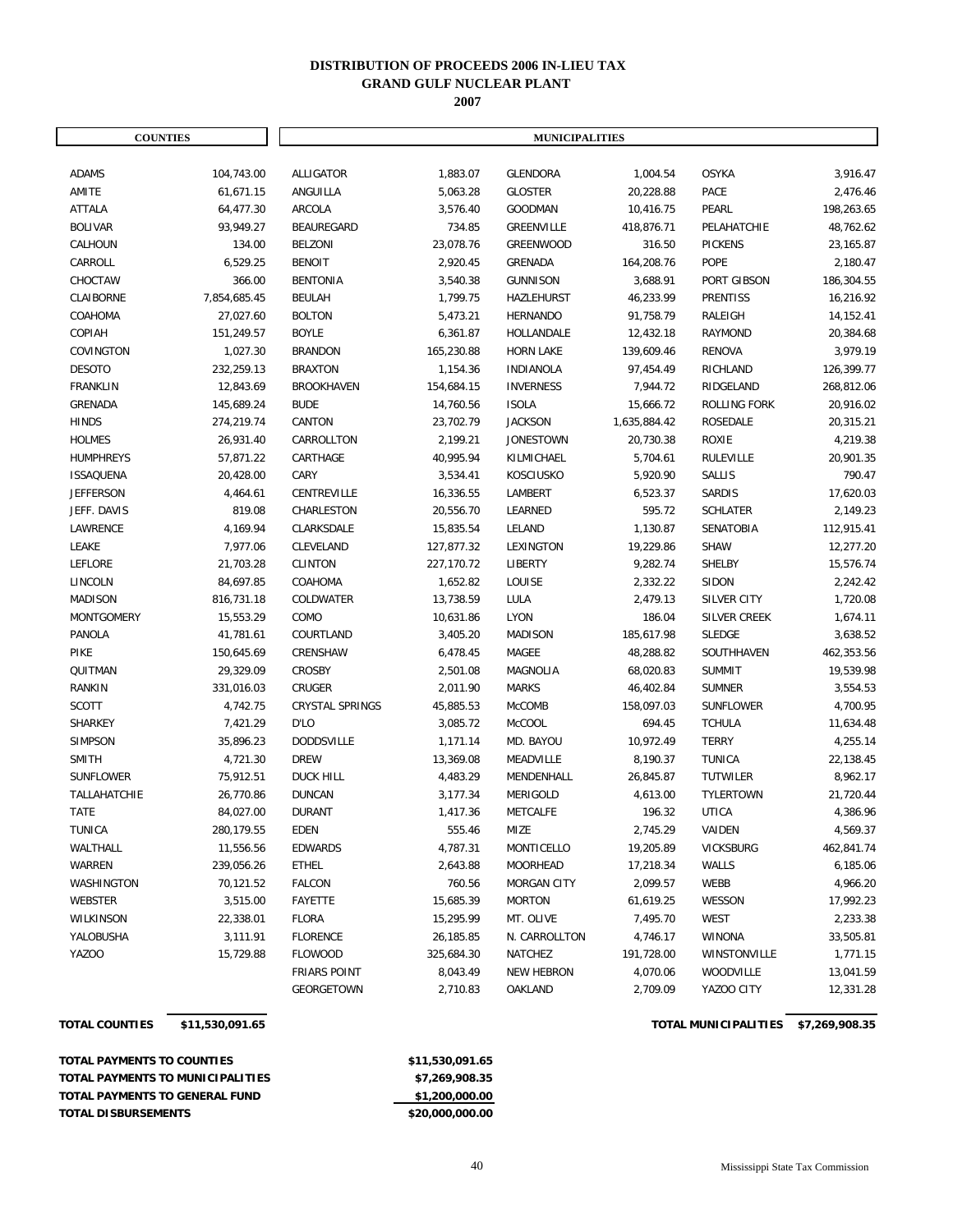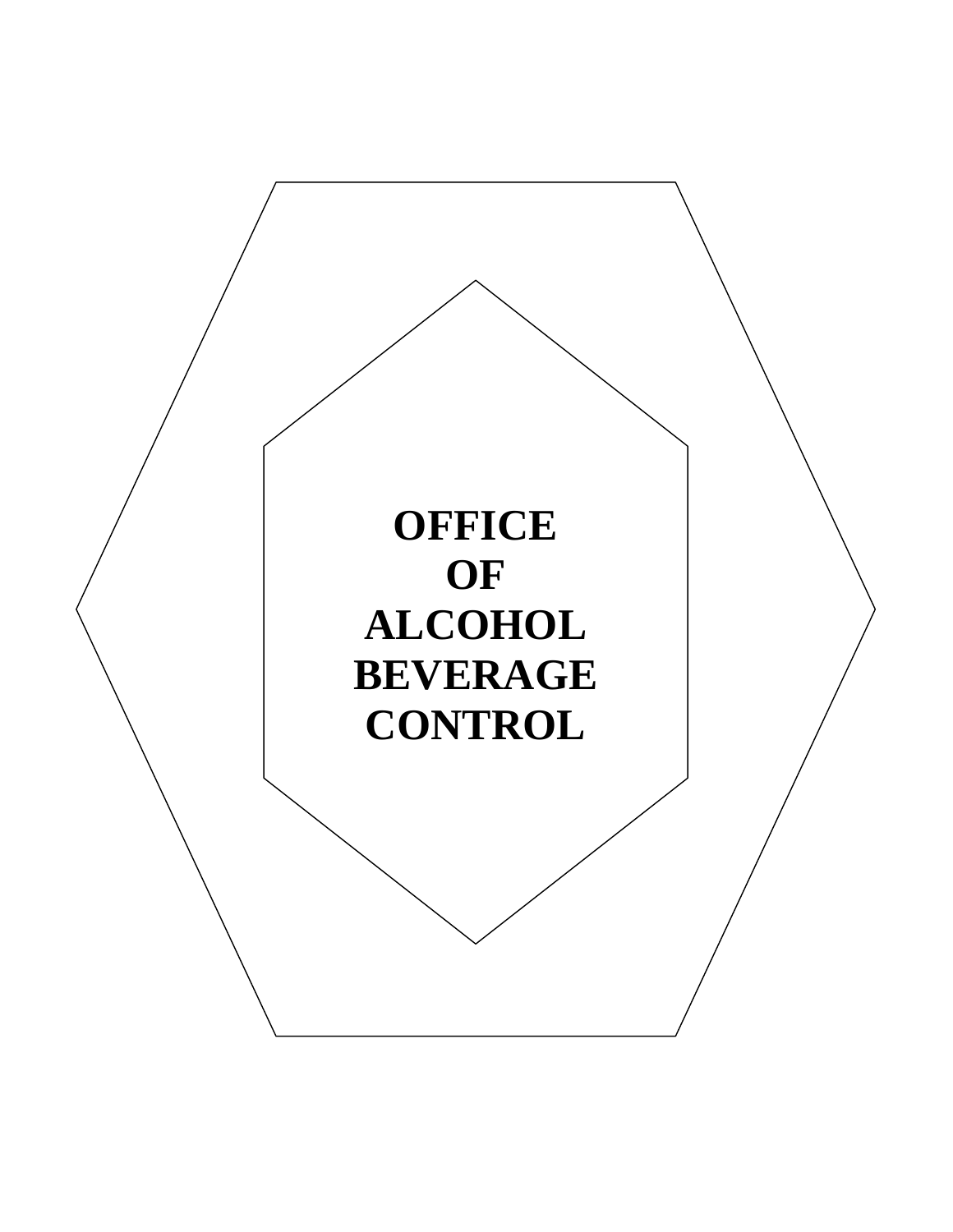### **OFFICE OF ALCOHOL BEVERAGE CONTROL COLLECTIONS AND TRANSFERS OF REVENUE FOR FISCAL YEAR ENDING JUNE 30, 2007 WITH COMPARATIVE FIGURES FOR 2006**

| <b>COLLECTIONS</b>       |              |              |  |  |  |  |  |
|--------------------------|--------------|--------------|--|--|--|--|--|
|                          | 2007         | 2006         |  |  |  |  |  |
| Net Proceeds from Sales  | \$44,105,211 | \$41,870,269 |  |  |  |  |  |
| Excise Tax               | 10,418,795   | 10,242,680   |  |  |  |  |  |
| Permit Filing Fees       | 52,925       | 51,550       |  |  |  |  |  |
| Permit License Fees      | 5,351,390    | 4,622,354    |  |  |  |  |  |
| Alcohol Abuse Tax        | 5,440,523    | 5,130,088    |  |  |  |  |  |
| Sales Tax                | 17,473,136   | 16,441,442   |  |  |  |  |  |
| <b>Interest Earned</b>   | 1,684        | 531          |  |  |  |  |  |
| Miscellaneous**          | 3,744        |              |  |  |  |  |  |
| Permit Fines**           | 5,600        |              |  |  |  |  |  |
| <b>TOTAL COLLECTIONS</b> | \$82,853,008 | \$78,358,914 |  |  |  |  |  |

| <b>TRANSFERS*</b>                                     |               |               |  |  |  |  |
|-------------------------------------------------------|---------------|---------------|--|--|--|--|
|                                                       | <u> 2007 </u> | <u> 2006 </u> |  |  |  |  |
| To General Fund:                                      |               |               |  |  |  |  |
| Profit                                                | \$44,120,467  | \$41,950,488  |  |  |  |  |
| Excise Tax                                            | 10,437,092    | 10,253,301    |  |  |  |  |
| <b>Permit Fees</b>                                    | 2,777,095     | 2,417,809     |  |  |  |  |
| Other Interest                                        | 1,786         | 425           |  |  |  |  |
| Miscellaneous**                                       | 3,284         |               |  |  |  |  |
| Permit Fines**                                        | 4,600         |               |  |  |  |  |
| <b>Total to General Fund</b>                          | \$57,344,324  | \$54,622,023  |  |  |  |  |
| To Cities and Counties<br>(Permit License Fees)       | \$2,581,735   | \$2,232,010   |  |  |  |  |
| To Department of Mental Health<br>(Alcohol Abuse Tax) | 5,429,001     | 5,116,804     |  |  |  |  |
| <b>To Sales Tax</b>                                   | 17,438,299    | 16,392,595    |  |  |  |  |
| <b>TOTAL TRANSFERS</b>                                | \$82,793,359  | \$78,363,432  |  |  |  |  |

\*Collections are transferred the following month. June 2006 collections were transferred in FY 2007. June 2007 collections were transferred in FY 2008.

\*\*Prior to FY 2007, all Miscellaneous and Permit fines were included in profit.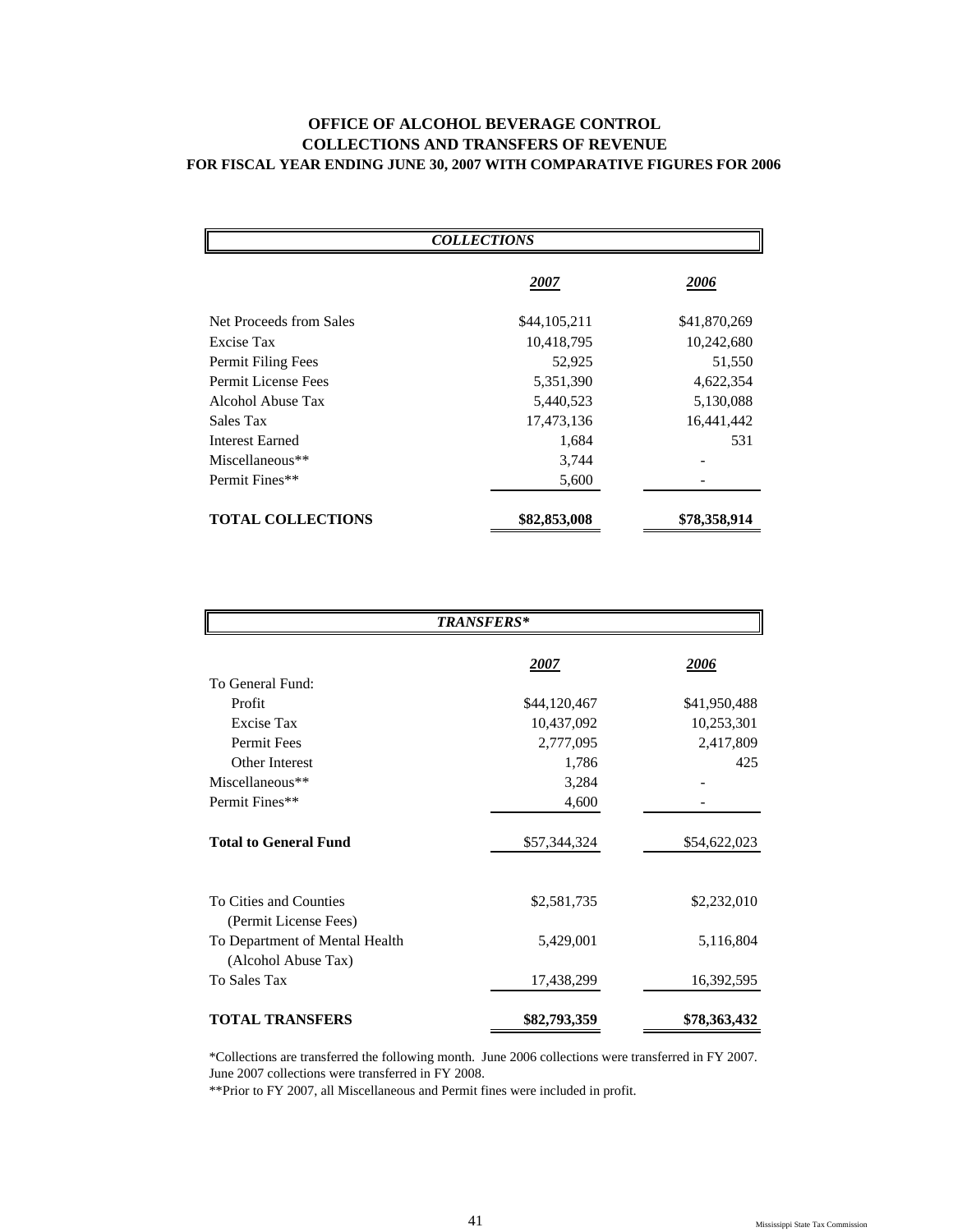## **OFFICE OF ALCOHOL BEVERAGE CONTROL REVOLVING FUND STATEMENT OF OPERATIONS FOR FISCAL YEAR ENDING JUNE 30, 2007 WITH COMPARATIVE FIGURES FOR 2006**

|                                   |             | 2007          | 2006        |               |
|-----------------------------------|-------------|---------------|-------------|---------------|
| <b>SALES - ALCOHOL BEVERAGES</b>  |             | \$234,990,408 |             | \$221,057,392 |
| COST OF GOODS SOLD:               |             |               |             |               |
| <b>Beginning Inventory</b>        | 1,138,627   |               | 884,134     |               |
| Purchases                         | 181,244,979 |               | 171,335,531 |               |
| Freight In                        | 126,950     |               | 89,138      |               |
| Cost of Goods Available for Sale  | 182,510,556 |               | 172,308,803 |               |
| Less: Ending Inventory            | 1,209,774   |               | 1,138,627   |               |
| Cost of Goods Sold                |             | 181,300,782   |             | 171,170,176   |
|                                   |             |               |             |               |
| <b>GROSS PROFIT FROM SALES</b>    |             | 53,689,626    |             | 49,887,216    |
|                                   |             |               |             |               |
| <b>LESS EXPENDITURES:</b>         |             |               |             |               |
| Freight Out                       |             | 9,584,415     |             | 8,020,348     |
|                                   |             |               |             |               |
| <b>NET PROFIT FROM SALES</b>      |             | 44, 105, 211  |             | 41,866,869    |
|                                   |             |               |             |               |
| NON-OPERATING INCOME              |             |               |             |               |
| Miscellaneous                     | 3,744       |               | 2,300       |               |
| Refund of Prior Year Warrant      | $\theta$    |               | $\Omega$    |               |
| <b>Permit Fines</b>               | 5,600       |               | 1,100       |               |
| <b>Total Non-operating Income</b> |             | 9,344         |             | 3,400         |
| <b>NET PROFIT FOR THE YEAR</b>    |             | \$44,114,555  |             | \$41,870,269  |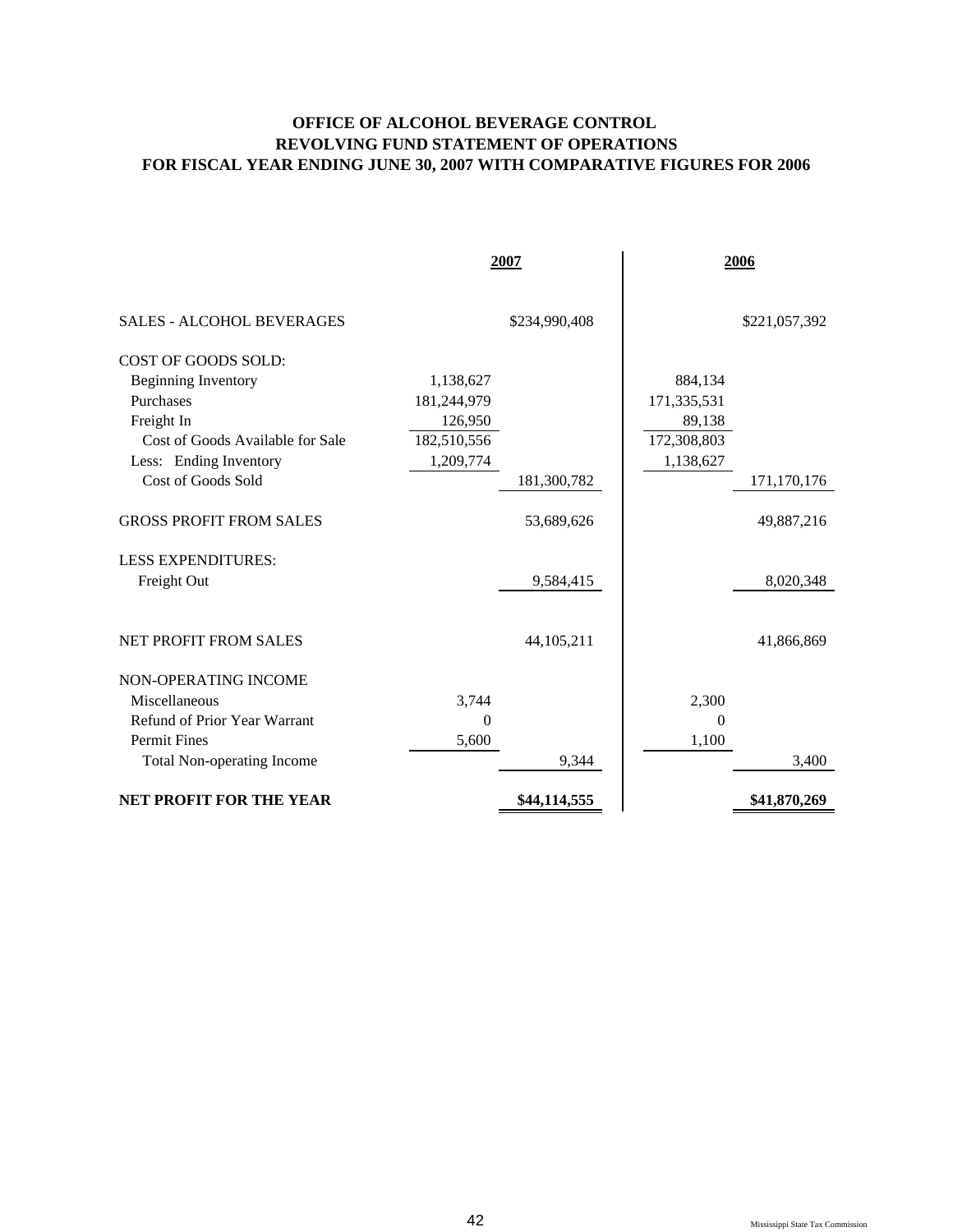# **FISCAL YEAR 2007 AVERAGE COST BREAKDOWN**

# For a 750 ml Bottle of Distilled Spirits Listed by the Alcohol Beverage Control

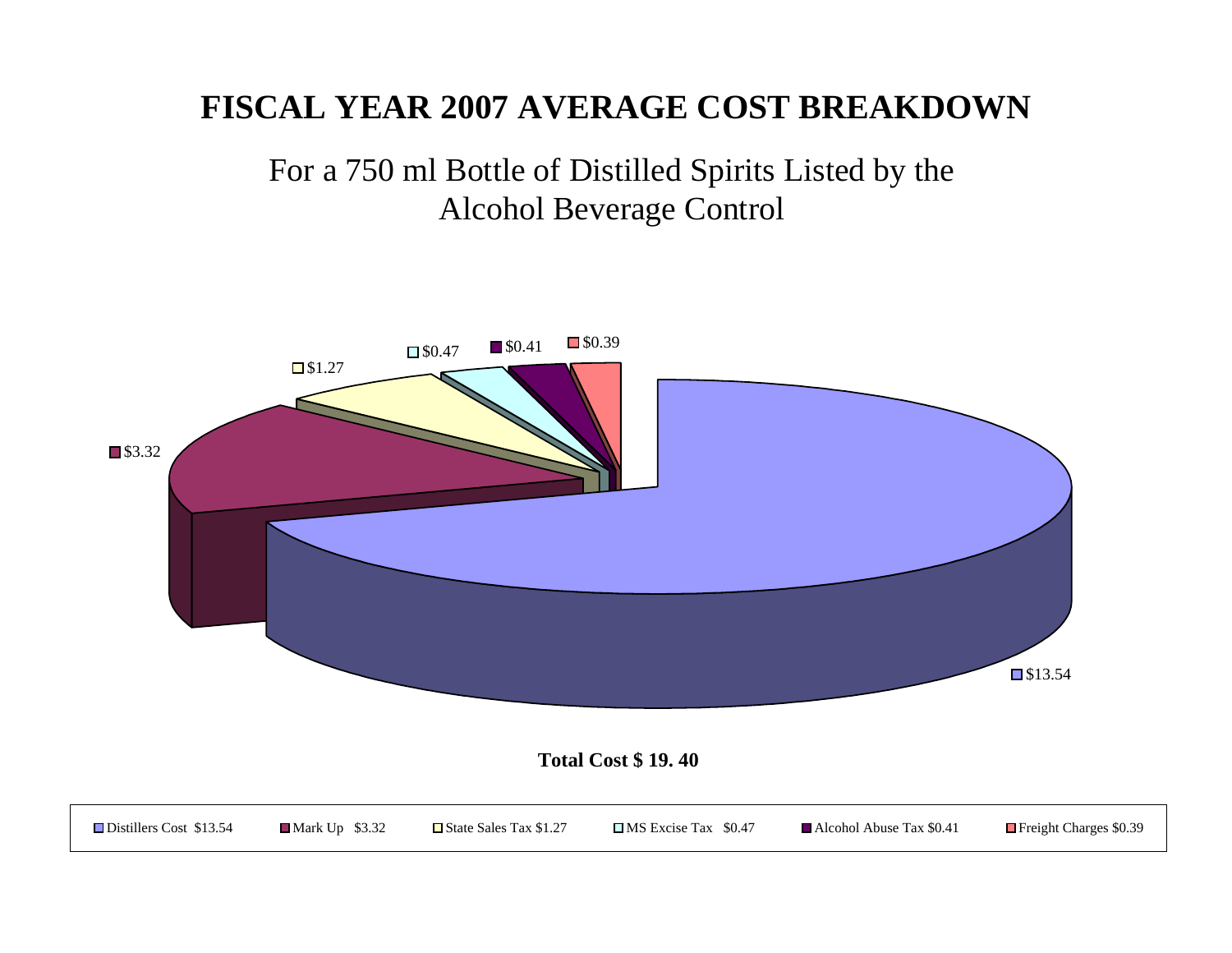## **OFFICE OF ALCOHOL BEVERAGE CONTROL WET - DRY COUNTIES FISCAL YEAR ENDING JUNE 30, 2007**

| <b>WET</b> (44)                                                                    | DRY(26)                                | <b>NOT VOTED (8)</b>                      |
|------------------------------------------------------------------------------------|----------------------------------------|-------------------------------------------|
| ADAMS                                                                              | <b>ALCORN</b>                          | <b>COVINGTON</b>                          |
| AMITE                                                                              | ATTALA                                 | <b>ITAWAMBA</b>                           |
| <b>BOLIVAR</b>                                                                     | <b>BENTON</b>                          | <b>LAWRENCE</b>                           |
| CARROLL                                                                            | <b>CALHOUN</b>                         | <b>STONE</b>                              |
| <b>CLAIBORNE</b>                                                                   | <b>CHOCTAW</b>                         | <b>TIPPAH</b>                             |
| <b>CLAY</b>                                                                        | <b>CLARKE</b>                          | <b>UNION</b>                              |
| <b>COAHOMA</b>                                                                     | <b>FRANKLIN</b>                        | <b>WALTHALL</b>                           |
| <b>COPIAH</b>                                                                      | <b>GEORGE</b>                          | <b>WINSTON</b>                            |
| <b>DESOTO</b>                                                                      | <b>GREENE</b>                          |                                           |
| <b>FORREST</b>                                                                     | * LAMAR                                |                                           |
| <b>GRENADA</b>                                                                     | <b>LEAKE</b>                           |                                           |
| <b>HANCOCK</b>                                                                     | <b>LINCOLN</b>                         |                                           |
| <b>HARRISON</b>                                                                    | ** MONROE                              |                                           |
| <b>HOLMES</b>                                                                      | *** NESHOBA                            |                                           |
| <b>HUMPHREYS</b>                                                                   | <b>NEWTON</b>                          |                                           |
| <b>ISSAQUENA</b>                                                                   | PEARL RIVER                            |                                           |
| <b>JACKSON</b>                                                                     | <b>PONTOTOC</b>                        |                                           |
| <b>JEFFERSON</b>                                                                   | <b>PRENTISS</b>                        |                                           |
| <b>JEFFERSON DAVIS</b>                                                             | **** RANKIN                            |                                           |
| <b>KEMPER</b>                                                                      | SCOTT                                  |                                           |
| <b>LAFAYETTE</b>                                                                   | SIMPSON                                |                                           |
| <b>LAUDERDALE</b>                                                                  | SMITH                                  |                                           |
| <b>LEE</b>                                                                         | <b>TATE</b>                            |                                           |
| LEFLORE                                                                            | <b>TISHOMINGO</b>                      |                                           |
| <b>LOWNDES</b>                                                                     | <b>WAYNE</b>                           |                                           |
| <b>MADISON</b>                                                                     | WEBSTER                                |                                           |
| <b>MARION</b>                                                                      |                                        |                                           |
| <b>MARSHALL</b>                                                                    |                                        |                                           |
| <b>MONTGOMERY</b>                                                                  |                                        |                                           |
| <b>NOXUBEE</b>                                                                     |                                        |                                           |
| <b>OKTIBBEHA</b>                                                                   |                                        | <b>COUNTIES WITH 2 JUDICIAL DISTRICTS</b> |
| <b>PANOLA</b>                                                                      |                                        |                                           |
| <b>PERRY</b>                                                                       |                                        | WET(4)                                    |
| <b>PIKE</b>                                                                        |                                        |                                           |
| <b>QUITMAN</b>                                                                     | <b>CHICKASAW 2nd Judicial District</b> |                                           |
| <b>SHARKEY</b>                                                                     | <b>HINDS</b> 1st Judicial District     |                                           |
| SUNFLOWER                                                                          | <b>JONES</b> 2nd Judicial District     |                                           |
| <b>TALLAHATCHIE</b>                                                                | <b>JASPER 1st Judicial District</b>    |                                           |
| <b>TUNICA</b>                                                                      |                                        |                                           |
| <b>WARREN</b>                                                                      |                                        |                                           |
| <b>WASHINGTON</b>                                                                  |                                        |                                           |
| <b>WILKINSON</b><br><b>YALOBUSHA</b>                                               |                                        |                                           |
| <b>YAZOO</b>                                                                       |                                        |                                           |
|                                                                                    |                                        |                                           |
| Execut for that portion of the county which was annexed by the City of Hattiesburg |                                        |                                           |

\* Except for that portion of the county which was annexed by the City of Hattiesburg.

- \*\* Except for the City of Aberdeen.
- \*\*\* Except for the Choctaw Indian Reservation (Silver Star Casino, Dancing Rabbit Golf Course, Golden Moon Casino and Hard Rock Café).
- \*\*\*\* Except for one Alcohol Processor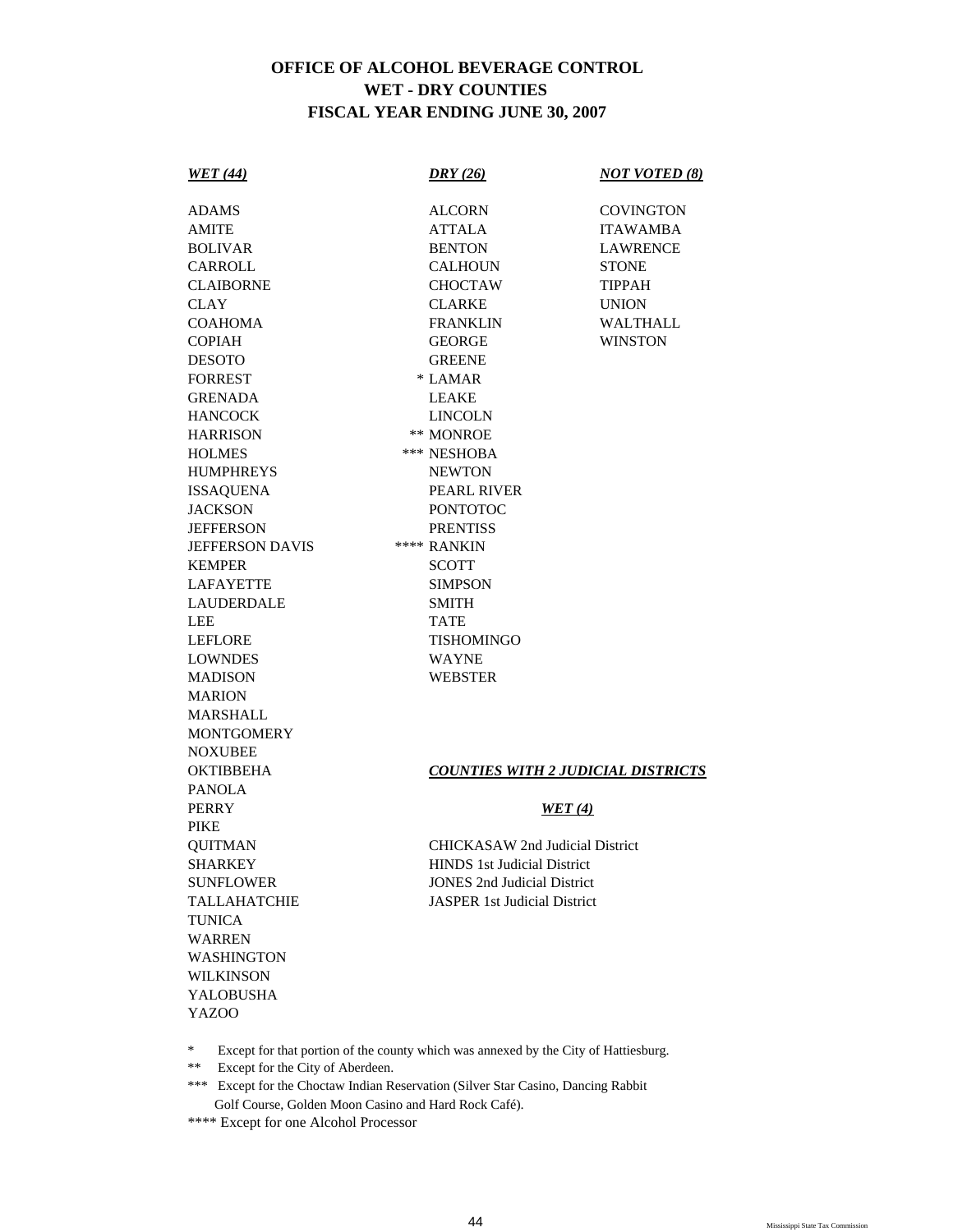#### **OFFICE OF ALCOHOL BEVERAGE CONTROL41 YEAR COMPARISON OF REVENUE COLLECTIONS AND VOLUME SALES**

| <b>FISCAL</b> | <b>NET</b><br><b>PROCEEDS</b> |                        |                        |                        | <b>ALCOHOL</b>         | <b>WAREHOUSE</b>           | <b>PERMIT</b> | <b>INTEREST</b>  |                      |                     |                          | <b>VOLUME</b>          |
|---------------|-------------------------------|------------------------|------------------------|------------------------|------------------------|----------------------------|---------------|------------------|----------------------|---------------------|--------------------------|------------------------|
| <b>YEAR</b>   | from SALES                    | <b>EXCISE TAX</b>      | <b>SALES TAX*</b>      | <b>PERMIT FEES</b>     | <b>ABUSE TAX</b>       | SURCHARGE ** I.D. FEES *** |               | <b>EARNED</b>    | <b>MISCELLANEOUS</b> | <b>PERMIT FINES</b> | <b>TOTAL</b>             | <b>SALES (CASES)</b>   |
| 1967          | \$4,828,867                   | \$4,087,917            | \$1,147,824            | \$1,181,755            |                        |                            |               |                  |                      |                     | \$11,246,363             | 759,373                |
| 1968          | 5,567,423                     | 4,830,794              | 1,417,298              | 1,130,530              |                        |                            |               |                  |                      |                     | 12,946,045               | 898,832                |
| 1969          | 6,681,861                     | 5,633,854              | 2,320,442              | 1,221,605              |                        |                            |               |                  |                      |                     | 15,857,762               | 1,061,396              |
| 1970          | 7,520,372                     | 6,191,212              | 2,620,758              | 1,218,174              |                        |                            |               |                  |                      |                     | 17,550,516               | 1,191,768              |
| 1971          | 8,153,146                     | 6,668,581              | 2,854,554              | 1,333,466              |                        |                            |               |                  |                      |                     | 19,009,747               | 1,313,110              |
| 1972          | 9,267,250                     | 7,347,164              | 3,193,897              | 1,464,780              |                        |                            |               |                  |                      |                     | 21,273,091               | 1,534,748              |
| 1973          | 9,919,741                     | 7,763,130              | 3,401,796              | 1,540,525              |                        |                            |               |                  |                      |                     | 22,625,192               | 1,627,104              |
| 1974          | 10,423,278                    | 7,954,870              | 3,505,894              | 1,526,625              |                        |                            |               |                  |                      |                     | 23,410,667               | 1,640,151              |
| 1975          | 11,679,390                    | 8,561,649              | 3,836,778              | 1,626,550              |                        |                            |               |                  |                      |                     | 25,704,367               | 1,781,558              |
| 1976          | 12,160,826                    | 9,134,882              | 4,153,929              | 1,742,350              |                        |                            |               |                  |                      |                     | 27,191,987               | 1,955,566              |
| 1977          | 12,619,518                    | 9,610,716              | 4,303,337              | 1,817,905              |                        |                            |               |                  |                      |                     | 28,351,476               | 1,954,092              |
| 1978          | 13,479,476                    | 9,826,062              | 4,758,703              | 1,936,290              | 1,947,635              |                            |               |                  |                      |                     | 31,948,166               | 2,059,957              |
| 1979          | 16,060,508                    | 10,083,470             | 5,117,451              | 2,061,910              | 2,348,279              |                            |               |                  |                      |                     | 35,671,618               | 2,104,817              |
| 1980          | 15,720,582                    | 10,459,404             | 5,550,878              | 2,184,465              | 2,451,836              |                            |               |                  |                      |                     | 36,367,165               | 2,185,019              |
| 1981          | 16,965,131                    | 10,467,578             | 5,883,819              | 2,388,305              | 2,564,859              | 177,378                    |               |                  |                      |                     | 38,447,070               | 2,188,206              |
| 1982          | 17,539,451                    | 10,329,876             | 6,120,166              | 2,486,980              | 2,672,414              | 1,224,341                  |               |                  |                      |                     | 40,373,228               | 2,193,343              |
| 1983          | 17,712,639                    | 10,226,646             | 6,194,795              | 2,557,675              | 2,704,710              | 1,239,211                  |               | 11,074           |                      |                     | 40,646,750               | 2,184,785              |
| 1984          | 17,194,627                    | 9,882,331              | 6,716,105              | 2,575,197              | 2,642,476              | 1,210,797                  |               | 58,887           |                      |                     | 40,280,420               | 2,125,978              |
| 1985          | 17,952,681                    | 9,695,175              | 7,297,796              | 2,528,245              | 2,637,088              | 1,216,727                  |               | 53,089           |                      |                     | 41,380,801               | 2,113,954              |
| 1986<br>1987  | 23,203,708<br>22,733,279      | 9,097,333<br>8,704,561 | 7,514,385<br>7,327,801 | 2,518,270<br>2,401,495 | 2,636,743<br>2,570,149 | 1,252,836<br>1,221,726     |               | 54,316<br>21,660 |                      |                     | 46,277,591<br>44,980,671 | 2,015,335<br>1,935,543 |
| 1988          | 22,502,020                    | 8,540,257              | 7,264,074              |                        | 2,540,811              | 723,144                    |               | 31,807           |                      |                     |                          | 1,864,543              |
| 1989          | 22,912,245                    | 8,468,491              | 7,328,730              | 2,293,890<br>2,335,140 | 2,567,762              | $**$                       |               | 29,250           |                      |                     | 43,896,003<br>43,641,618 | 1,855,216              |
| 1990          | 22,624,694                    | 8,305,621              | 7,352,475              | 2,296,915              | 2,585,537              |                            |               | 48,702           |                      |                     | 43,213,944               | 1,823,924              |
| 1991          | 23,143,192                    | 8,252,943              | 7,580,569              | 2,304,200              | 2,693,982              |                            |               | 35               |                      |                     | 43,974,921               | 1,797,456              |
| 1992          | 23,961,678                    | 8,415,656              | 8,105,931              | 2,284,835              | 2,876,451              |                            |               |                  |                      |                     | 45,644,551               | 1,840,891              |
| 1993          | 24,319,717                    | 8,425,356              | 9,416,045              | 2,515,710              | 2,905,543              |                            |               |                  |                      |                     | 47,582,371               | 1,813,367              |
| 1994          | 25,405,327                    | 8,656,031              | 9,822,289              | 3,075,220              | 3,030,606              |                            |               |                  |                      |                     | 49,989,473               | 1,846,528              |
| 1995          | 25,769,780                    | 8,683,665              | 9,965,060              | 3,103,240              | 3,075,087              |                            | 68,424        |                  |                      |                     | 50,665,256               | 1,859,154              |
| 1996          | 26,275,852                    | 8,551,722              | 10,170,602             | 3,121,990              | 3,151,923              |                            | 33,469        |                  |                      |                     | 51,305,558               | 1,875,436              |
| 1997          | 28,047,282                    | 8,693,618              | 10,736,535             | 3,290,370              | 3,342,457              |                            | 32,091        | 87               |                      |                     | 54,142,440               | 1,924,249              |
| 1998          | 29,146,204                    | 8,740,911              | 11,177,977             | 3,443,800              | 3,485,748              |                            | 32,886        | 102              |                      |                     | 56,027,628               | 1,948,881              |
| 1999          | 30,766,800                    | 8,885,494              | 11,754,810             | 3,786,555              | 3,676,579              |                            | 26,660        | 5                |                      |                     | 58,896,903               | 2,003,085              |
| 2000          | 30,899,501                    | 9,053,704              | 12,342,673             | 3,996,505              | 3,884,495              |                            | 0             | 1                |                      |                     | 60,176,879               | 2,056,408              |
| 2001          | 32,219,412                    | 8,925,690              | 12,643,686             | 4,246,400              | 4,042,894              |                            | $\mathbf 0$   | 3                |                      |                     | 62,078,085               | 2,039,630              |
| 2002          | 33,495,664                    | 9,052,179              | 13,178,532             | 4,272,785              | 4,038,797              |                            | 0             | 88               |                      |                     | 64,038,045               | 2,099,398              |
| 2003          | 35,012,545                    | 9,330,042              | 13,762,978             | 4,326,205              | 4,308,763              |                            |               | 3                |                      |                     | 66,740,535               | 2,187,477              |
| 2004          | 36,073,189                    | 9,596,379              | 14,420,033             | 4,580,100              | 4,521,670              |                            | 0             | 48               |                      |                     | 69,191,419               | 2,267,301              |
| 2005          | 38,297,220                    | 9,812,682              | 15,078,043             | 4,731,015              | 4,707,201              |                            | 0             | 365              |                      |                     | 72,626,526               | 2,328,683              |
| 2006          | 41,870,269                    | 10,242,680             | 16,441,442             | 4,673,904              | 5,130,088              |                            | 0             | 531              |                      |                     | 78,358,913               | 2,430,038              |
| 2007          | 44,105,211                    | 10,418,795             | 17,473,136             | 5,404,315              | 5,440,523              |                            | $\Omega$      | 1,684            | 3,744                | 5,600               | 82,853,009               | 2,519,164              |
|               | 874,231,556                   | 355,609,122            | 321,254,025            | 109,526,191            | 97,183,106             | 8,266,160                  | 193,530       | 311,736          | 3,744#               |                     | 5,600 # 1,766,584,770    | 77,205,464             |

\* Sales tax rate: 5% 1967 thru November, 1983; 6% December, 1983 thru May, 1992; 7% June, 1992 to present.

\*\* Warehouse Surcharge was repealed 2-1-88 when loan for construction of the Liquor Distribution Center was paid

\*\*\* Due to an amendment to ABC Regulation 39, as of March 3, 1999 ABC no longer requires employee identification cards for employees of package and on-premise retailers and discontinued permittee I.D. fees respectively.

# Prior to FY 2007, Miscellaneous and Permit Fines are included in Net Proceeds from Sales.

in full.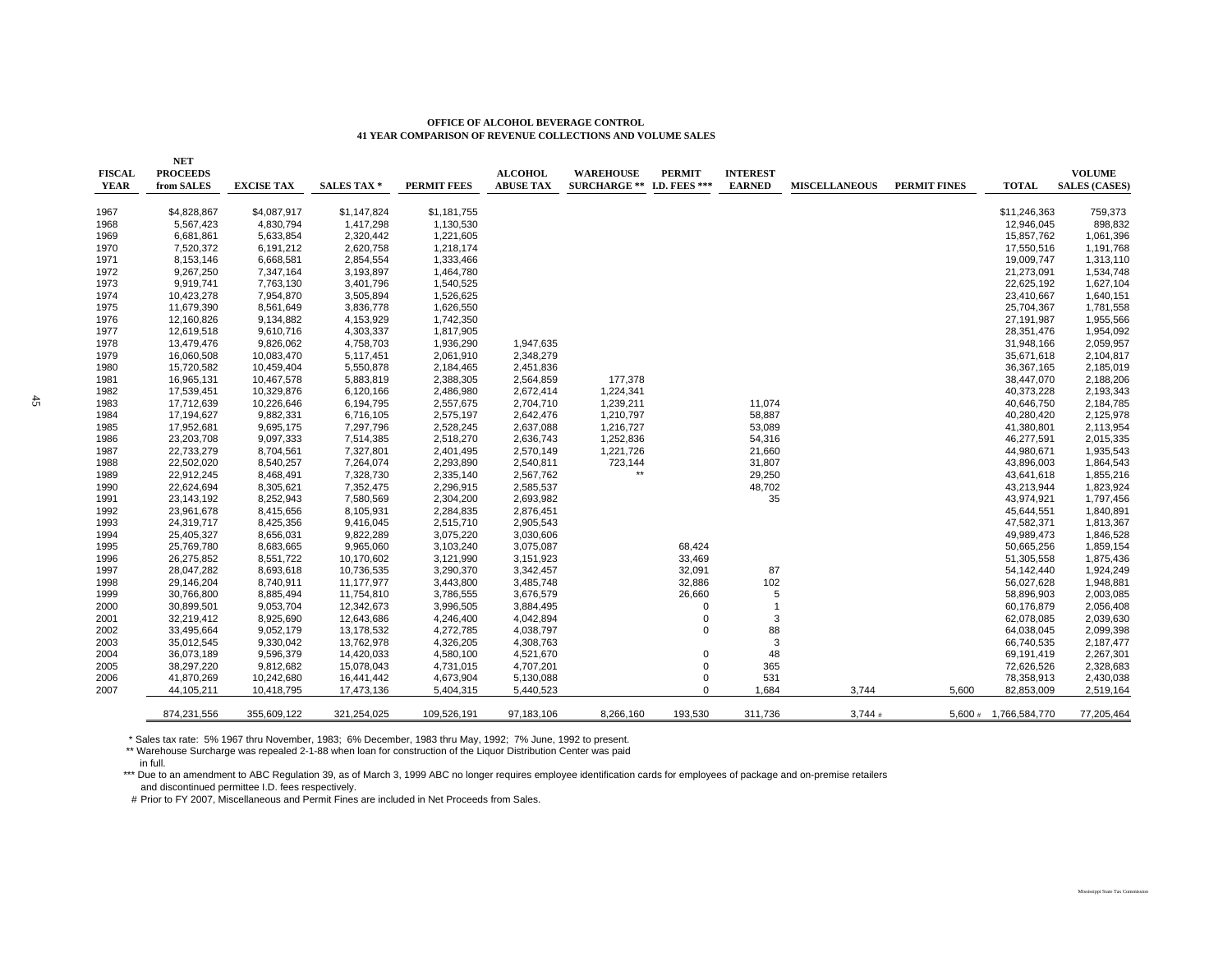| <b>ADAMS COUNTY</b>     |                | <b>CLAY COUNTY</b>     |           |
|-------------------------|----------------|------------------------|-----------|
| County                  | \$225          | County                 | \$675     |
| <b>Natchez</b>          | 47,935         | <b>West Point</b>      | 13,725    |
| Total                   | \$48,160       | Total                  | \$14,400  |
| <b>AMITE COUNTY</b>     |                | <b>COAHOMA COUNTY</b>  |           |
| County                  | \$0            | County                 | \$11,400  |
| Gloster                 | 900            | Clarksdale             | 12,825    |
| Liberty                 | 900            | Coahoma                | $\Omega$  |
| Total                   | \$1,800        | <b>Friars Point</b>    | 900       |
|                         |                | Jonestown              | 900       |
| <b>BOLIVAR COUNTY</b>   |                | Lula                   | 900       |
| County                  | \$0            | Total                  | \$26,925  |
| Alligator               | 900            |                        |           |
| Cleveland               | 11,475         | <b>COPIAH COUNTY</b>   |           |
| Mound Bayou             | 900            | County                 | \$225     |
| Rosedale                | 900            | <b>Crystal Springs</b> | 1,800     |
| Shelby                  | 1,800          | Georgetown             | 900       |
| Merigold                | 2,700          | Hazlehurst             | 3,825     |
| Shaw                    | 900            | Wesson                 | 2,700     |
| Benoit                  | 225            |                        |           |
| Boyle                   | 450            | Total                  | \$9,450   |
| Total                   | \$20,250       |                        |           |
|                         |                | <b>DESOTO COUNTY</b>   |           |
| <b>CARROLL COUNTY</b>   |                | County                 | \$1,800   |
| County                  | \$0            | Hernando               | 8,550     |
| Carrollton              | 900            | Olive Branch           | 22,950    |
| N. Carrollton           | $\overline{0}$ | Southaven              | 49,950    |
| Vaiden                  | 1,800          | Horn Lake              | 13,775    |
| Total                   | \$2,700        | Total                  | \$97,025  |
| <b>CHICKASAW COUNTY</b> |                | <b>FORREST COUNTY</b>  |           |
| County                  | \$225          | County                 | \$4,050   |
| Okolona                 | 1,800          | Hattiesburg            | 151,350   |
| Total                   | \$2,025        | Petal                  | 3,150     |
|                         |                | Total                  | \$158,550 |
| <b>CLAIBORNE COUNTY</b> |                |                        |           |
| County                  | \$225          | <b>GRENADA COUNTY</b>  |           |
| Port Gibson             | 2,250          | County                 | \$900     |
| Total                   | \$2,475        | Grenada                | 12,375    |
|                         |                | Total                  | \$13,275  |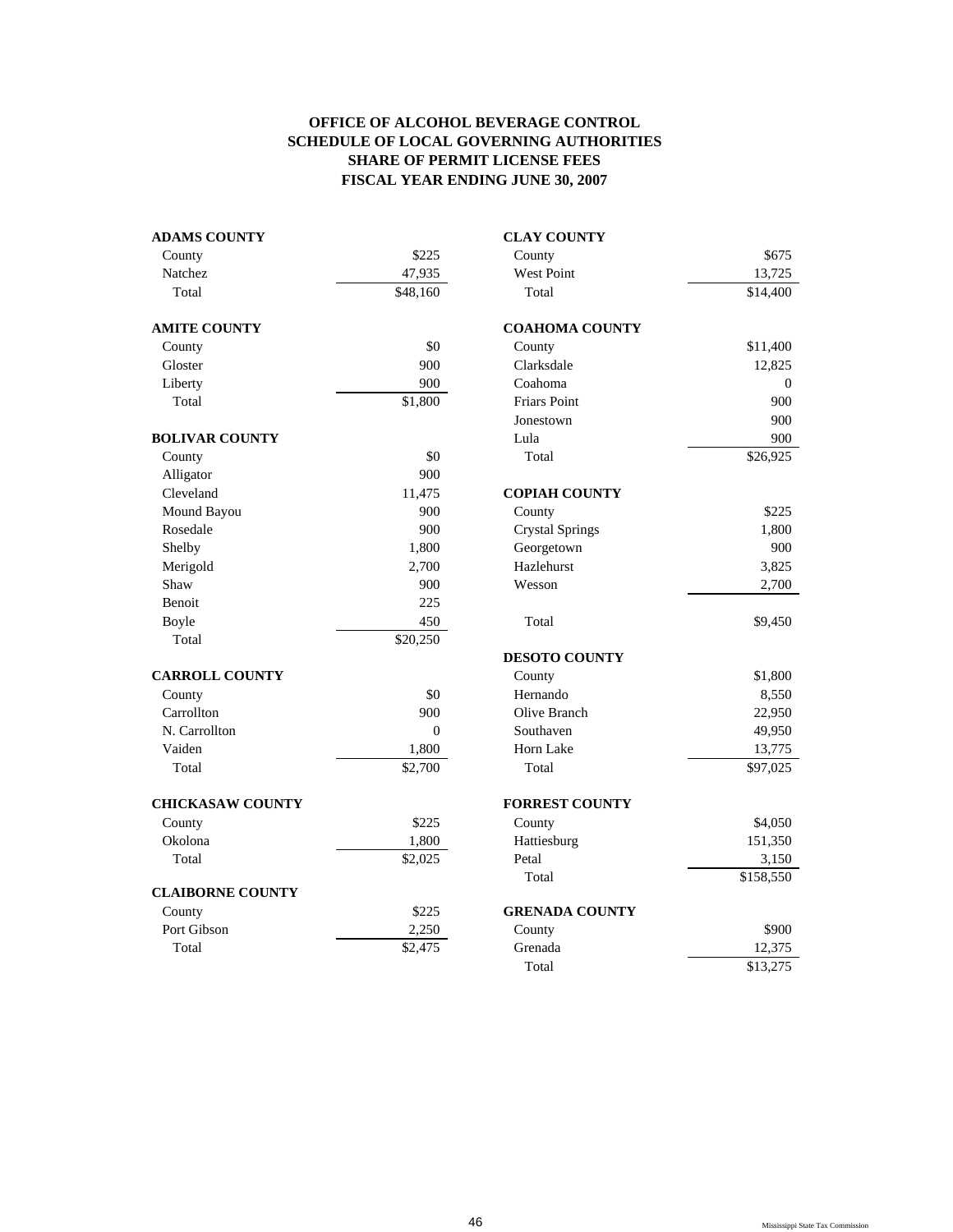|                      | <b>JACKSON COUNTY</b>         |           |
|----------------------|-------------------------------|-----------|
| \$31,500             | County                        | \$17,100  |
| 37,725               | Gautier                       | 17,100    |
| $\overline{0}$       | <b>Moss Point</b>             | 21,375    |
| 7,650                | Ocean Springs                 | 51,700    |
| $\overline{$}76,875$ | Pascagoula                    | 24,525    |
|                      | Total                         | \$131,800 |
|                      |                               |           |
| \$23,400             | <b>JASPER COUNTY</b>          |           |
| 433,500              | County                        | \$900     |
| 23,175               | Heidelberg                    | 1,800     |
| 118,725              | Total                         | \$2,700   |
| 12,825               |                               |           |
| 3,600                | <b>JEFFERSON COUNTY</b>       |           |
| \$615,225            | County                        | \$0       |
|                      | Fayette                       | 1,800     |
|                      | Total                         | \$1,800   |
| \$7,200              |                               |           |
| 14,625               | <b>JEFFERSON DAVIS COUNTY</b> |           |
| 297,625              | County                        | \$0       |
| 1,800                | Bassfield                     | 900       |
| \$321,250            | Prentiss                      | 1,800     |
|                      | Total                         | \$2,700   |
|                      |                               |           |
| \$450                | <b>JONES COUNTY</b>           |           |
| 1,800                | County                        | \$1,125   |
| 900                  | Laurel                        | 17,775    |
| 3.825                | Soso                          | 1,800     |
| 900                  | Total                         | \$20,700  |
| 1,800                |                               |           |
| 900                  | <b>KEMPER COUNTY</b>          |           |
| \$10,575             | County                        | \$0       |
|                      | Dekalb                        | 1,800     |
|                      | Scooba                        | $\theta$  |
| \$450                | Total                         | \$1,800   |
| 3,825                |                               |           |
| $\mathbf{0}$         | <b>LAFAYETTE COUNTY</b>       |           |
| $\boldsymbol{0}$     | County                        | \$1,350   |
| 450                  | Oxford                        | 102,800   |
| \$4,725              | Total                         | \$104,150 |
|                      | <b>LAMAR COUNTY</b>           |           |
| 900                  | County                        | 3,150     |
| \$900                | Total                         | \$3,150   |
|                      |                               |           |

\$131,800

 $1,800$ 

\$2,700

Dekalb 1,800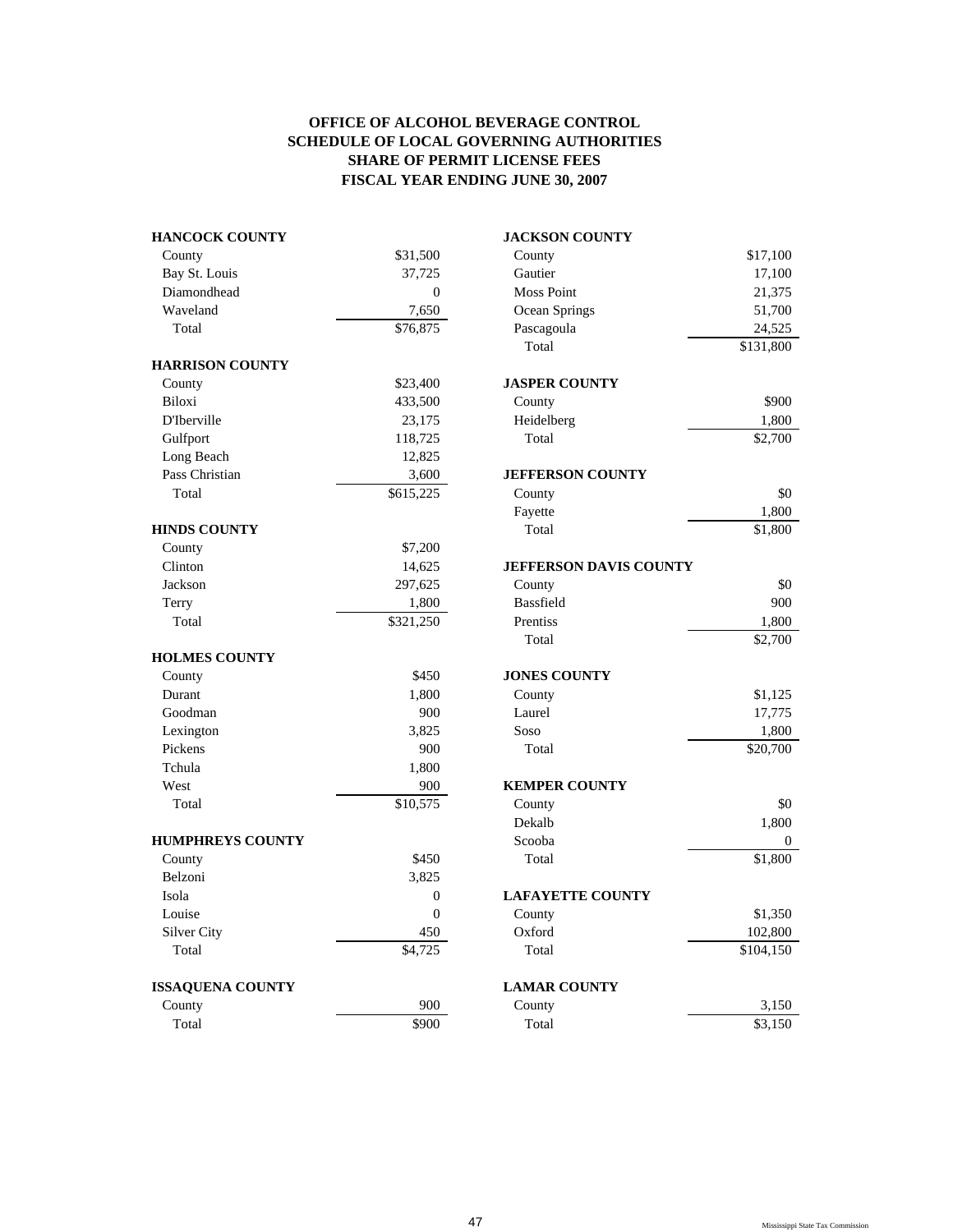| <b>LAUDERDALE COUNTY</b> |           | <b>MARSHALL COUNTY</b>   |          |
|--------------------------|-----------|--------------------------|----------|
| County                   | \$675     | County                   | \$0      |
| Meridian                 | 46,275    | <b>Byhalia</b>           | 1,800    |
| Marion                   | 450       | <b>Holly Springs</b>     | 5,175    |
| Total                    | \$47,400  | Potts Camp               | 900      |
|                          |           | Total                    | \$7,875  |
| <b>LEE COUNTY</b>        |           |                          |          |
| County                   | \$2,475   | <b>MONROE COUNTY</b>     |          |
| Baldwyn                  | 4,950     | County                   | \$0      |
| Guntown                  | 900       | Aberdeen                 | 3,600    |
| Nettleton                | 1,800     | Total                    | \$3,600  |
| Saltillo                 | 2,250     |                          |          |
| Shannon                  | 900       | <b>MONTGOMERY COUNTY</b> |          |
| Tupelo                   | 63,975    | County                   | \$0      |
| Verona                   | 900       | Kilmichael               | \$900    |
| Total                    | \$78,150  | Winona                   | 2,700    |
|                          |           | Total                    | \$3,600  |
| <b>LEFLORE COUNTY</b>    |           |                          |          |
| County                   | \$1,575   | <b>NOXUBEE COUNTY</b>    |          |
| Greenwood                | 27,950    | County                   | \$0      |
| Itta Bena                | 900       | <b>Brooksville</b>       | \$1,800  |
| Schlater                 | 900       | Macon                    | 900      |
| Total                    | \$31,325  | Total                    | \$2,700  |
| <b>LOWNDES COUNTY</b>    |           | <b>NESHOBA COUNTY</b>    |          |
| County                   | \$6,525   | County                   | \$0      |
| Caledonia                | 900       | Total                    | \$0      |
| Columbus                 | 42,925    |                          |          |
| Crawford                 | 900       | <b>OKTIBBEHA COUNTY</b>  |          |
| Total                    | \$51,250  | County                   | \$1,350  |
|                          |           | Maben                    | 900      |
| <b>MADISON COUNTY</b>    |           | Starkville               | 50,175   |
| County                   | \$4,725   | Sturgis                  | 900      |
| Canton                   | 12,575    | Total                    | \$53,325 |
| Flora                    | 2,250     |                          |          |
| Madison                  | 32,175    | PANOLA COUNTY            |          |
| Ridgeland                | 100,950   | County                   | \$0      |
| Total                    | \$152,675 | <b>Batesville</b>        | 8,775    |
|                          |           | Como                     | 5,850    |
| <b>MARION COUNTY</b>     |           | Crenshaw                 | 1,350    |
| County                   | \$0       | Sardis                   | 1,800    |
| Columbia                 | 10,125    | Total                    | \$17,775 |
| Total                    | \$10,125  |                          |          |

| <b>IARSHALL COUNTY</b>   |          |
|--------------------------|----------|
| County                   | \$0      |
| Byhalia                  | 1,800    |
| <b>Holly Springs</b>     | 5,175    |
| Potts Camp               | 900      |
| Total                    | \$7,875  |
| <b>IONROE COUNTY</b>     |          |
| County                   | \$0      |
| Aberdeen                 | 3,600    |
| Total                    | \$3,600  |
| <b>IONTGOMERY COUNTY</b> |          |
| County                   | \$0      |
| Kilmichael               | \$900    |
| Winona                   | 2,700    |
| Total                    | \$3,600  |
| <b>NOXUBEE COUNTY</b>    |          |
| County                   | \$0      |
| <b>Brooksville</b>       | \$1,800  |
| Macon                    | 900      |
| Total                    | \$2,700  |
| <b>IESHOBA COUNTY</b>    |          |
| County                   | \$0      |
| Total                    | \$0      |
| <b>DKTIBBEHA COUNTY</b>  |          |
| County                   | \$1,350  |
| Maben                    | 900      |
| Starkville               | 50,175   |
| Sturgis                  | 900      |
| Total                    | \$53,325 |
| <b>ANOLA COUNTY</b>      |          |
| County                   | \$0      |
| <b>Batesville</b>        | 8,775    |
| Como                     | 5,850    |
| Crenshaw                 | 1,350    |
| Sardis                   | 1,800    |
| Total                    | \$17.775 |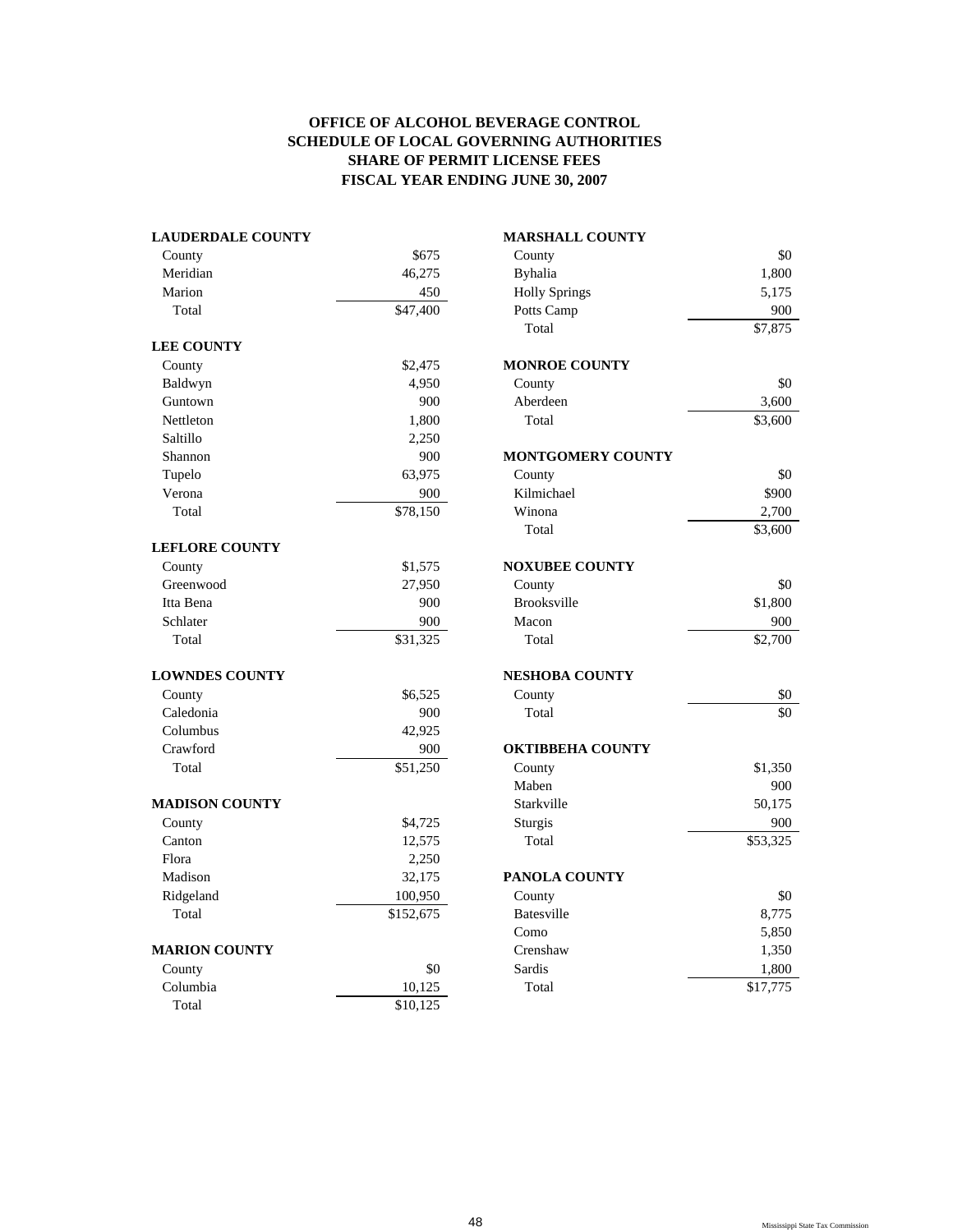| PERRY COUNTY               |                      | <b>TUNICA COUNTY</b>      |             |
|----------------------------|----------------------|---------------------------|-------------|
| County                     | \$0                  | County                    | \$255,075   |
| Beaumont                   | 900                  | Tunica                    | 3,150       |
| Richton                    | 900                  | Total                     | \$258,225   |
| Total                      | \$1,800              |                           |             |
|                            |                      | <b>WARREN COUNTY</b>      |             |
| PIKE COUNTY                |                      | County                    | \$225       |
| County                     | \$4,950              | Vicksburg                 | 52,225      |
| McComb                     | 15,525               | Total                     | \$52,450    |
| Magnolia                   | 3,375                |                           |             |
| Summit                     | 1,800                | <b>WASHINGTON COUNTY</b>  |             |
| Total                      | \$25,650             | County                    | \$4,725     |
|                            |                      | Greenville                | 37,125      |
| <b>QUITMAN COUNTY</b>      |                      | Hollandale                | 1,800       |
| County                     | \$0                  | Leland                    | 4,050       |
| Lambert                    | 900                  | Total                     | \$47,700    |
| Marks                      | 1,350                |                           |             |
| Total                      | \$2,250              | <b>WILKINSON COUNTY</b>   |             |
|                            |                      | County                    | \$0         |
| <b>SHARKEY COUNTY</b>      |                      | Centreville               | 900         |
| County                     | \$0                  | Woodville                 | 1,800       |
| Anguilla                   | 225                  | Total                     | \$2,700     |
| <b>Rolling Fork</b>        | 900                  |                           |             |
| Total                      | \$1,125              | YALOBUSHA COUNTY          |             |
|                            |                      | County                    | \$225       |
| <b>SUNFLOWER COUNTY</b>    |                      | Coffeeville               | 1,800       |
| County                     | \$900                | Water Valley              | 2,475       |
| Drew                       | 1,800                | Oakland                   | 900         |
| Indianola                  | 6,075                | Total                     | \$5,400     |
| Moorehead                  | 900                  |                           |             |
| Ruleville                  | 2,250                | YAZOO COUNTY              |             |
| Sunflower                  | 900                  | County                    | \$450       |
|                            |                      | Benton                    | \$225       |
| <b>Inverness</b>           | 0                    | Yazoo City                | 9,900       |
| Total                      | $\overline{$}12,825$ | Total                     | \$10,575    |
| <b>TALLAHATCHIE COUNTY</b> |                      |                           |             |
| County                     | \$450                |                           |             |
| Charleston                 | 1,800                |                           |             |
| Glendora                   | 900                  |                           |             |
| Sumner                     | 900                  |                           |             |
| Tutwiler                   | 900                  |                           |             |
| Webb                       | 900                  |                           |             |
| Total                      | \$5,850              | <b>TOTAL FOR COUNTIES</b> | \$2,581,735 |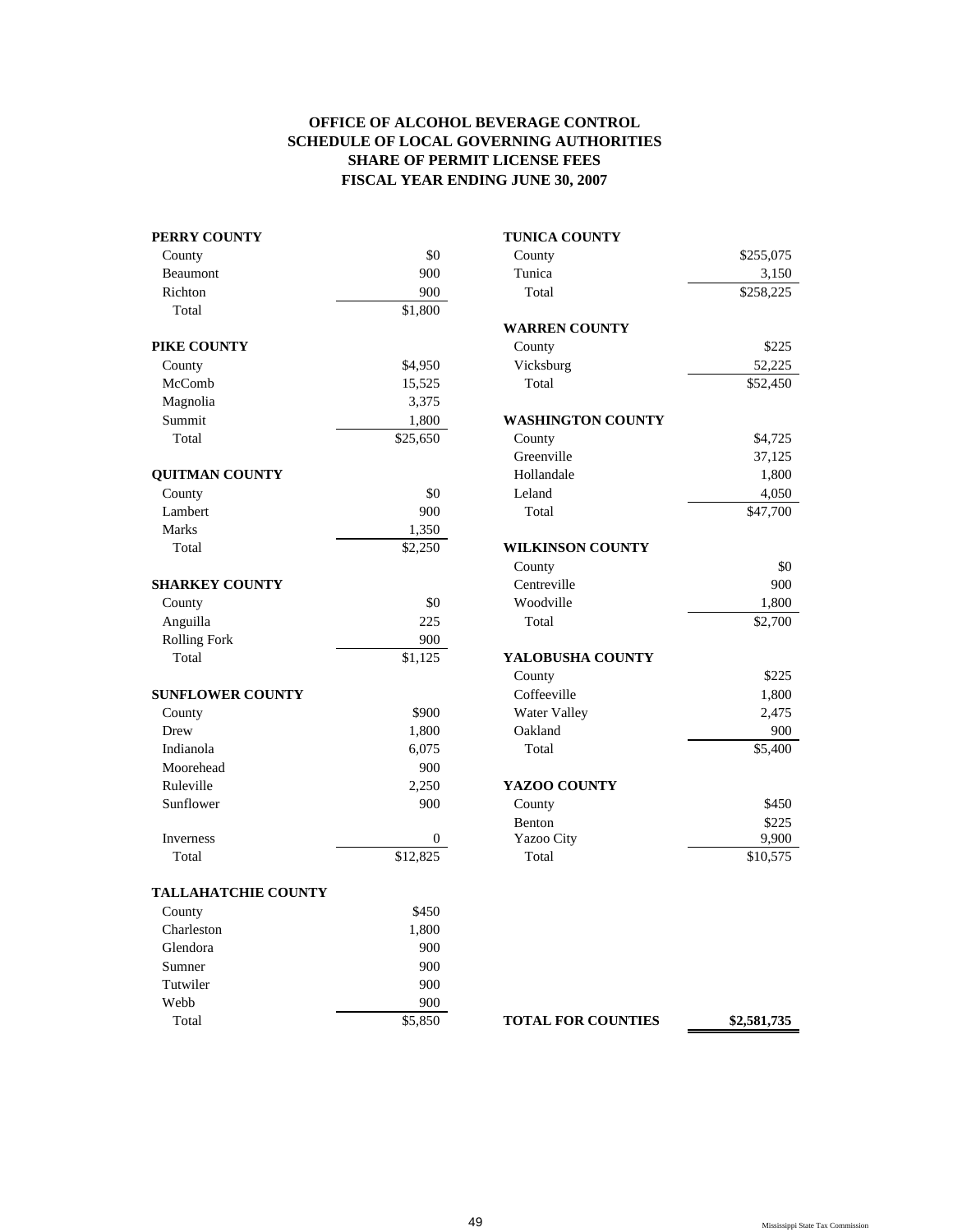#### **OFFICE OF ALCOHOL BEVERAGE CONTROL SCHEDULE OF SALES AND COLLECTIONS BY COUNTY FISCAL YEAR ENDING JUNE 30, 2007**

| <b>ADAMS</b><br>47<br>\$3,145,626<br>\$220,196<br>\$2,941,553<br>\$136,048<br>\$68,025<br>\$3,365,822<br>$\sqrt{2}$<br><b>AMITE</b><br>262,674<br>18,387<br>244,331<br>12,687<br>5,657<br>281,061<br>22<br><b>BOLIVAR</b><br>3,819,988<br>267,401<br>3,564,802<br>172,551<br>82,635<br>4,087,389<br>3<br>CARROLL<br>570,255<br>39,918<br>529,486<br>28,492<br>12,277<br>3<br>CHICKASAW<br>825,959<br>57,818<br>762,747<br>45,592<br>17,621<br><b>CLAIBORNE</b><br>$\overline{4}$<br>38,896<br>799,257<br>55,948<br>743,167<br>17,194<br>855,205<br>8<br><b>CLAY</b><br>1,968,733<br>137,813<br>1,845,515<br>80,385<br>42,833<br>2,106,547<br>COAHOMA<br>21<br>2,899,642<br>202,975<br>2,689,303<br>148,293<br>62,046<br>3,102,617<br><b>COPIAH</b><br>10<br>168,024<br>75,514<br>3,506,610<br>245,466<br>3,263,072<br><b>DESOTO</b><br>88<br>15,322,753<br>1,072,624<br>14,358,467<br>632,375<br>331,911<br>16,395,377<br>70<br><b>FORREST</b><br>9,709,743<br>677,195<br>9,095,738<br>403,348<br>210,656<br>10,386,938<br><b>GRENADA</b><br>16<br>2,259,290<br>158,154<br>2,098,411<br>112,418<br>48,461<br>2,417,444<br><b>HANCOCK</b><br>40<br>4,532,328<br>305,641<br>4,247,654<br>186,705<br>97,970<br>4,837,969<br><b>HARRISON</b><br>165<br>683,981<br>33,366,912<br>31,226,544<br>2,140,368<br>29,439,712<br>1,102,850<br>182<br><b>HINDS</b><br>43,656,619<br>3,049,798<br>41,062,691<br>951,505<br>46,706,417<br>1,642,424<br>13<br><b>HOLMES</b><br>1,887,836<br>132,149<br>1,750,513<br>96,865<br>40,458<br>2,019,985<br>$\overline{7}$<br><b>HUMPHREYS</b><br>565,007<br>39,551<br>523,597<br>29,330<br>12,080<br>604,557<br><b>ISSAQUENA</b><br>$\mathbf{1}$<br>13,107<br>917<br>12,295<br>525<br>287<br>14,024<br><b>JACKSON</b><br>118<br>14,013,484<br>980,965<br>13,131,864<br>577,756<br>303,865<br>14,994,449<br>3<br><b>JASPER</b><br>505,516<br>35,386<br>467,275<br>27,441<br>10,800<br>540,902<br>$\overline{c}$<br><b>JEFFERSON</b><br>396,111<br>27,728<br>367,309<br>20,298<br>8,504<br>423,838<br>$\overline{4}$<br><b>JEFFERSON DAVIS</b><br>1,209,339<br>84,654<br>64,152<br>25,869<br>1,293,993<br>1,119,318<br><b>JONES</b><br>269,604<br>21<br>5,557,195<br>389,007<br>5,168,089<br>119,503<br>5,946,202<br>$\overline{2}$<br><b>KEMPER</b><br>785,943<br>55,015<br>727,300<br>41,788<br>16,855<br>840,958<br><b>LAFAYETTE</b><br>46<br>7,906,955<br>553,499<br>7,452,376<br>282,074<br>172,506<br>8,460,454<br><b>LAMAR</b><br>30<br>3,965,134<br>277,568<br>3,733,003<br>145,602<br>86,529<br>4,242,703<br>44<br>LAUDERDALE<br>8,667,048<br>598,050<br>387,777<br>187,200<br>9,265,098<br>8,092,072<br>LEE<br>65<br>846,799<br>562,887<br>260,297<br>12,943,674<br>12,096,875<br>11,273,691<br>25<br>3,933,900<br><b>LEFLORE</b><br>3,676,538<br>257,362<br>3,430,485<br>166,781<br>79,272<br>49<br><b>LOWNDES</b><br>5,816,342<br>395,243<br>5,442,558<br>247,933<br>125,851<br>6,211,585<br>91<br>1,019,574<br>499,844<br>318,139<br><b>MADISON</b><br>14,564,898<br>13,746,915<br>15,584,472<br><b>MARION</b><br>14<br>103,373<br>1,377,662<br>67,154<br>31,902<br>1,580,090<br>1,476,717<br>10<br>MARSHALL<br>143,329<br>1,893,043<br>110,910<br>43,577<br>2,190,860<br>2,047,530<br><b>MONROE</b><br>$\overline{4}$<br>1,259,431<br>88,163<br>1,168,235<br>64,264<br>26,932<br>1,347,594<br>5<br><b>MONTGOMERY</b><br>736,810<br>51,578<br>681,971<br>39,127<br>15,712<br>788,388<br>$\overline{4}$<br><b>NESHOBA</b><br>$\frac{1}{2}$<br>1,336,429<br>93,549<br>1,254,353<br>52,874<br>29,203<br>1,429,979<br>3<br><b>NOXUBEE</b><br>836,376<br>58,547<br>773,885<br>44,570<br>17,921<br><b>OKTIBBEHA</b><br>36<br>5,713,082<br>399,923<br>5,326,726<br>263,247<br>123,108<br>6,113,004<br>19<br><b>PANOLA</b><br>233,705<br>3,098,019<br>169,089<br>71,497<br>3,572,310<br>3,338,605<br>PEARL RIVER<br>$\mathbf{1}$<br>20,307<br>1,422<br>1,237<br>433<br>18,637<br><b>PERRY</b><br>$\overline{2}$<br>384,753<br>26,933<br>355,365<br>21,186<br>8,202<br><b>PIKE</b><br>24<br>3,439,619<br>3,214,592<br>225,027<br>2,997,075<br>148,193<br>69,323<br><b>QUITMAN</b><br>3<br>425,184<br>29,763<br>393,269<br>22,832<br>9,083<br><b>RANKIN</b><br>**<br>$\mathbf{1}$<br>5,917<br>414<br>5,397<br>395<br>125<br>6,331<br>$\overline{c}$<br><b>SHARKEY</b><br>460,115<br>32,209<br>426,025<br>24,235<br>9,854<br>17<br><b>SUNFLOWER</b><br>1,809,039<br>126,634<br>1,678,147<br>92,101<br>38,791<br>1,935,673<br>TALLAHATCHIE<br>6<br>731,134<br>51,179<br>676,967<br>38,559<br>15,608<br>37<br><b>TUNICA</b><br>6,490,916<br>454,367<br>6,090,957<br>258,253<br>141,706<br>WARREN<br>43<br>5,181,835<br>362,737<br>4,839,390<br>230,428<br>112,017<br>WASHINGTON<br>42<br>5,693,801<br>6,102,621<br>427,185<br>276,938<br>131,882<br><b>WILKINSON</b><br>3<br>435,505<br>30,485<br>405,913<br>20,195<br>9,398<br>$\overline{7}$<br>YALOBUSHA<br>665,521<br>46,587<br>613,011<br>38,458<br>14,051<br>99,658<br><b>YAZOO</b><br>12<br>2,040,811<br>142,858<br>1,897,254<br>43,898<br>1497<br><b>TOTALS</b><br>\$250,846,577<br>\$17,473,136<br>\$234,990,408<br>\$10,415,646<br>\$5,440,523<br><b>COMMON CARRIER &amp;</b><br><b>NATIVE WINERIES</b><br>3,149<br><b>GRAND TOTALS</b><br>1497<br>\$250,846,577<br>\$234,990,408<br>\$10,418,795<br>\$5,440,523<br>\$268,322,862<br>\$17,473,136 | <b>COUNTY</b> | <b>ACTIVE</b><br><b>PERMITS</b> | <b>RETAIL</b><br><b>COST</b> | 7% STATE<br><b>SALES TAX</b> | <b>SALES</b> | <b>STATE</b><br><b>EXCISE TAX</b> | <b>ALCOHOL</b><br><b>ABUSE TAX</b> | <b>TOTAL SALES &amp;</b><br><b>COLLECTIONS</b> |
|-------------------------------------------------------------------------------------------------------------------------------------------------------------------------------------------------------------------------------------------------------------------------------------------------------------------------------------------------------------------------------------------------------------------------------------------------------------------------------------------------------------------------------------------------------------------------------------------------------------------------------------------------------------------------------------------------------------------------------------------------------------------------------------------------------------------------------------------------------------------------------------------------------------------------------------------------------------------------------------------------------------------------------------------------------------------------------------------------------------------------------------------------------------------------------------------------------------------------------------------------------------------------------------------------------------------------------------------------------------------------------------------------------------------------------------------------------------------------------------------------------------------------------------------------------------------------------------------------------------------------------------------------------------------------------------------------------------------------------------------------------------------------------------------------------------------------------------------------------------------------------------------------------------------------------------------------------------------------------------------------------------------------------------------------------------------------------------------------------------------------------------------------------------------------------------------------------------------------------------------------------------------------------------------------------------------------------------------------------------------------------------------------------------------------------------------------------------------------------------------------------------------------------------------------------------------------------------------------------------------------------------------------------------------------------------------------------------------------------------------------------------------------------------------------------------------------------------------------------------------------------------------------------------------------------------------------------------------------------------------------------------------------------------------------------------------------------------------------------------------------------------------------------------------------------------------------------------------------------------------------------------------------------------------------------------------------------------------------------------------------------------------------------------------------------------------------------------------------------------------------------------------------------------------------------------------------------------------------------------------------------------------------------------------------------------------------------------------------------------------------------------------------------------------------------------------------------------------------------------------------------------------------------------------------------------------------------------------------------------------------------------------------------------------------------------------------------------------------------------------------------------------------------------------------------------------------------------------------------------------------------------------------------------------------------------------------------------------------------------------------------------------------------------------------------------------------------------------------------------------------------------------------------------------------------------------------------------------------------------------------------------------------------------------------------------------------------------------------------------------------------------------------------------------------------------------------------------------------------------------------------------------------------------------------------------------------------------------------------------------------------------------------------------------------------------------------------------------------------------------------------------------------------------------------------------------------------------------------------------------------------------------------------------------------------------------------------------|---------------|---------------------------------|------------------------------|------------------------------|--------------|-----------------------------------|------------------------------------|------------------------------------------------|
|                                                                                                                                                                                                                                                                                                                                                                                                                                                                                                                                                                                                                                                                                                                                                                                                                                                                                                                                                                                                                                                                                                                                                                                                                                                                                                                                                                                                                                                                                                                                                                                                                                                                                                                                                                                                                                                                                                                                                                                                                                                                                                                                                                                                                                                                                                                                                                                                                                                                                                                                                                                                                                                                                                                                                                                                                                                                                                                                                                                                                                                                                                                                                                                                                                                                                                                                                                                                                                                                                                                                                                                                                                                                                                                                                                                                                                                                                                                                                                                                                                                                                                                                                                                                                                                                                                                                                                                                                                                                                                                                                                                                                                                                                                                                                                                                                                                                                                                                                                                                                                                                                                                                                                                                                                                                                                                                     |               |                                 |                              |                              |              |                                   |                                    |                                                |
|                                                                                                                                                                                                                                                                                                                                                                                                                                                                                                                                                                                                                                                                                                                                                                                                                                                                                                                                                                                                                                                                                                                                                                                                                                                                                                                                                                                                                                                                                                                                                                                                                                                                                                                                                                                                                                                                                                                                                                                                                                                                                                                                                                                                                                                                                                                                                                                                                                                                                                                                                                                                                                                                                                                                                                                                                                                                                                                                                                                                                                                                                                                                                                                                                                                                                                                                                                                                                                                                                                                                                                                                                                                                                                                                                                                                                                                                                                                                                                                                                                                                                                                                                                                                                                                                                                                                                                                                                                                                                                                                                                                                                                                                                                                                                                                                                                                                                                                                                                                                                                                                                                                                                                                                                                                                                                                                     |               |                                 |                              |                              |              |                                   |                                    |                                                |
|                                                                                                                                                                                                                                                                                                                                                                                                                                                                                                                                                                                                                                                                                                                                                                                                                                                                                                                                                                                                                                                                                                                                                                                                                                                                                                                                                                                                                                                                                                                                                                                                                                                                                                                                                                                                                                                                                                                                                                                                                                                                                                                                                                                                                                                                                                                                                                                                                                                                                                                                                                                                                                                                                                                                                                                                                                                                                                                                                                                                                                                                                                                                                                                                                                                                                                                                                                                                                                                                                                                                                                                                                                                                                                                                                                                                                                                                                                                                                                                                                                                                                                                                                                                                                                                                                                                                                                                                                                                                                                                                                                                                                                                                                                                                                                                                                                                                                                                                                                                                                                                                                                                                                                                                                                                                                                                                     |               |                                 |                              |                              |              |                                   |                                    |                                                |
|                                                                                                                                                                                                                                                                                                                                                                                                                                                                                                                                                                                                                                                                                                                                                                                                                                                                                                                                                                                                                                                                                                                                                                                                                                                                                                                                                                                                                                                                                                                                                                                                                                                                                                                                                                                                                                                                                                                                                                                                                                                                                                                                                                                                                                                                                                                                                                                                                                                                                                                                                                                                                                                                                                                                                                                                                                                                                                                                                                                                                                                                                                                                                                                                                                                                                                                                                                                                                                                                                                                                                                                                                                                                                                                                                                                                                                                                                                                                                                                                                                                                                                                                                                                                                                                                                                                                                                                                                                                                                                                                                                                                                                                                                                                                                                                                                                                                                                                                                                                                                                                                                                                                                                                                                                                                                                                                     |               |                                 |                              |                              |              |                                   |                                    | 610,173                                        |
|                                                                                                                                                                                                                                                                                                                                                                                                                                                                                                                                                                                                                                                                                                                                                                                                                                                                                                                                                                                                                                                                                                                                                                                                                                                                                                                                                                                                                                                                                                                                                                                                                                                                                                                                                                                                                                                                                                                                                                                                                                                                                                                                                                                                                                                                                                                                                                                                                                                                                                                                                                                                                                                                                                                                                                                                                                                                                                                                                                                                                                                                                                                                                                                                                                                                                                                                                                                                                                                                                                                                                                                                                                                                                                                                                                                                                                                                                                                                                                                                                                                                                                                                                                                                                                                                                                                                                                                                                                                                                                                                                                                                                                                                                                                                                                                                                                                                                                                                                                                                                                                                                                                                                                                                                                                                                                                                     |               |                                 |                              |                              |              |                                   |                                    | 883,777                                        |
|                                                                                                                                                                                                                                                                                                                                                                                                                                                                                                                                                                                                                                                                                                                                                                                                                                                                                                                                                                                                                                                                                                                                                                                                                                                                                                                                                                                                                                                                                                                                                                                                                                                                                                                                                                                                                                                                                                                                                                                                                                                                                                                                                                                                                                                                                                                                                                                                                                                                                                                                                                                                                                                                                                                                                                                                                                                                                                                                                                                                                                                                                                                                                                                                                                                                                                                                                                                                                                                                                                                                                                                                                                                                                                                                                                                                                                                                                                                                                                                                                                                                                                                                                                                                                                                                                                                                                                                                                                                                                                                                                                                                                                                                                                                                                                                                                                                                                                                                                                                                                                                                                                                                                                                                                                                                                                                                     |               |                                 |                              |                              |              |                                   |                                    |                                                |
|                                                                                                                                                                                                                                                                                                                                                                                                                                                                                                                                                                                                                                                                                                                                                                                                                                                                                                                                                                                                                                                                                                                                                                                                                                                                                                                                                                                                                                                                                                                                                                                                                                                                                                                                                                                                                                                                                                                                                                                                                                                                                                                                                                                                                                                                                                                                                                                                                                                                                                                                                                                                                                                                                                                                                                                                                                                                                                                                                                                                                                                                                                                                                                                                                                                                                                                                                                                                                                                                                                                                                                                                                                                                                                                                                                                                                                                                                                                                                                                                                                                                                                                                                                                                                                                                                                                                                                                                                                                                                                                                                                                                                                                                                                                                                                                                                                                                                                                                                                                                                                                                                                                                                                                                                                                                                                                                     |               |                                 |                              |                              |              |                                   |                                    |                                                |
|                                                                                                                                                                                                                                                                                                                                                                                                                                                                                                                                                                                                                                                                                                                                                                                                                                                                                                                                                                                                                                                                                                                                                                                                                                                                                                                                                                                                                                                                                                                                                                                                                                                                                                                                                                                                                                                                                                                                                                                                                                                                                                                                                                                                                                                                                                                                                                                                                                                                                                                                                                                                                                                                                                                                                                                                                                                                                                                                                                                                                                                                                                                                                                                                                                                                                                                                                                                                                                                                                                                                                                                                                                                                                                                                                                                                                                                                                                                                                                                                                                                                                                                                                                                                                                                                                                                                                                                                                                                                                                                                                                                                                                                                                                                                                                                                                                                                                                                                                                                                                                                                                                                                                                                                                                                                                                                                     |               |                                 |                              |                              |              |                                   |                                    |                                                |
|                                                                                                                                                                                                                                                                                                                                                                                                                                                                                                                                                                                                                                                                                                                                                                                                                                                                                                                                                                                                                                                                                                                                                                                                                                                                                                                                                                                                                                                                                                                                                                                                                                                                                                                                                                                                                                                                                                                                                                                                                                                                                                                                                                                                                                                                                                                                                                                                                                                                                                                                                                                                                                                                                                                                                                                                                                                                                                                                                                                                                                                                                                                                                                                                                                                                                                                                                                                                                                                                                                                                                                                                                                                                                                                                                                                                                                                                                                                                                                                                                                                                                                                                                                                                                                                                                                                                                                                                                                                                                                                                                                                                                                                                                                                                                                                                                                                                                                                                                                                                                                                                                                                                                                                                                                                                                                                                     |               |                                 |                              |                              |              |                                   |                                    | 3,752,076                                      |
|                                                                                                                                                                                                                                                                                                                                                                                                                                                                                                                                                                                                                                                                                                                                                                                                                                                                                                                                                                                                                                                                                                                                                                                                                                                                                                                                                                                                                                                                                                                                                                                                                                                                                                                                                                                                                                                                                                                                                                                                                                                                                                                                                                                                                                                                                                                                                                                                                                                                                                                                                                                                                                                                                                                                                                                                                                                                                                                                                                                                                                                                                                                                                                                                                                                                                                                                                                                                                                                                                                                                                                                                                                                                                                                                                                                                                                                                                                                                                                                                                                                                                                                                                                                                                                                                                                                                                                                                                                                                                                                                                                                                                                                                                                                                                                                                                                                                                                                                                                                                                                                                                                                                                                                                                                                                                                                                     |               |                                 |                              |                              |              |                                   |                                    |                                                |
|                                                                                                                                                                                                                                                                                                                                                                                                                                                                                                                                                                                                                                                                                                                                                                                                                                                                                                                                                                                                                                                                                                                                                                                                                                                                                                                                                                                                                                                                                                                                                                                                                                                                                                                                                                                                                                                                                                                                                                                                                                                                                                                                                                                                                                                                                                                                                                                                                                                                                                                                                                                                                                                                                                                                                                                                                                                                                                                                                                                                                                                                                                                                                                                                                                                                                                                                                                                                                                                                                                                                                                                                                                                                                                                                                                                                                                                                                                                                                                                                                                                                                                                                                                                                                                                                                                                                                                                                                                                                                                                                                                                                                                                                                                                                                                                                                                                                                                                                                                                                                                                                                                                                                                                                                                                                                                                                     |               |                                 |                              |                              |              |                                   |                                    |                                                |
|                                                                                                                                                                                                                                                                                                                                                                                                                                                                                                                                                                                                                                                                                                                                                                                                                                                                                                                                                                                                                                                                                                                                                                                                                                                                                                                                                                                                                                                                                                                                                                                                                                                                                                                                                                                                                                                                                                                                                                                                                                                                                                                                                                                                                                                                                                                                                                                                                                                                                                                                                                                                                                                                                                                                                                                                                                                                                                                                                                                                                                                                                                                                                                                                                                                                                                                                                                                                                                                                                                                                                                                                                                                                                                                                                                                                                                                                                                                                                                                                                                                                                                                                                                                                                                                                                                                                                                                                                                                                                                                                                                                                                                                                                                                                                                                                                                                                                                                                                                                                                                                                                                                                                                                                                                                                                                                                     |               |                                 |                              |                              |              |                                   |                                    |                                                |
|                                                                                                                                                                                                                                                                                                                                                                                                                                                                                                                                                                                                                                                                                                                                                                                                                                                                                                                                                                                                                                                                                                                                                                                                                                                                                                                                                                                                                                                                                                                                                                                                                                                                                                                                                                                                                                                                                                                                                                                                                                                                                                                                                                                                                                                                                                                                                                                                                                                                                                                                                                                                                                                                                                                                                                                                                                                                                                                                                                                                                                                                                                                                                                                                                                                                                                                                                                                                                                                                                                                                                                                                                                                                                                                                                                                                                                                                                                                                                                                                                                                                                                                                                                                                                                                                                                                                                                                                                                                                                                                                                                                                                                                                                                                                                                                                                                                                                                                                                                                                                                                                                                                                                                                                                                                                                                                                     |               |                                 |                              |                              |              |                                   |                                    |                                                |
|                                                                                                                                                                                                                                                                                                                                                                                                                                                                                                                                                                                                                                                                                                                                                                                                                                                                                                                                                                                                                                                                                                                                                                                                                                                                                                                                                                                                                                                                                                                                                                                                                                                                                                                                                                                                                                                                                                                                                                                                                                                                                                                                                                                                                                                                                                                                                                                                                                                                                                                                                                                                                                                                                                                                                                                                                                                                                                                                                                                                                                                                                                                                                                                                                                                                                                                                                                                                                                                                                                                                                                                                                                                                                                                                                                                                                                                                                                                                                                                                                                                                                                                                                                                                                                                                                                                                                                                                                                                                                                                                                                                                                                                                                                                                                                                                                                                                                                                                                                                                                                                                                                                                                                                                                                                                                                                                     |               |                                 |                              |                              |              |                                   |                                    |                                                |
|                                                                                                                                                                                                                                                                                                                                                                                                                                                                                                                                                                                                                                                                                                                                                                                                                                                                                                                                                                                                                                                                                                                                                                                                                                                                                                                                                                                                                                                                                                                                                                                                                                                                                                                                                                                                                                                                                                                                                                                                                                                                                                                                                                                                                                                                                                                                                                                                                                                                                                                                                                                                                                                                                                                                                                                                                                                                                                                                                                                                                                                                                                                                                                                                                                                                                                                                                                                                                                                                                                                                                                                                                                                                                                                                                                                                                                                                                                                                                                                                                                                                                                                                                                                                                                                                                                                                                                                                                                                                                                                                                                                                                                                                                                                                                                                                                                                                                                                                                                                                                                                                                                                                                                                                                                                                                                                                     |               |                                 |                              |                              |              |                                   |                                    |                                                |
|                                                                                                                                                                                                                                                                                                                                                                                                                                                                                                                                                                                                                                                                                                                                                                                                                                                                                                                                                                                                                                                                                                                                                                                                                                                                                                                                                                                                                                                                                                                                                                                                                                                                                                                                                                                                                                                                                                                                                                                                                                                                                                                                                                                                                                                                                                                                                                                                                                                                                                                                                                                                                                                                                                                                                                                                                                                                                                                                                                                                                                                                                                                                                                                                                                                                                                                                                                                                                                                                                                                                                                                                                                                                                                                                                                                                                                                                                                                                                                                                                                                                                                                                                                                                                                                                                                                                                                                                                                                                                                                                                                                                                                                                                                                                                                                                                                                                                                                                                                                                                                                                                                                                                                                                                                                                                                                                     |               |                                 |                              |                              |              |                                   |                                    |                                                |
|                                                                                                                                                                                                                                                                                                                                                                                                                                                                                                                                                                                                                                                                                                                                                                                                                                                                                                                                                                                                                                                                                                                                                                                                                                                                                                                                                                                                                                                                                                                                                                                                                                                                                                                                                                                                                                                                                                                                                                                                                                                                                                                                                                                                                                                                                                                                                                                                                                                                                                                                                                                                                                                                                                                                                                                                                                                                                                                                                                                                                                                                                                                                                                                                                                                                                                                                                                                                                                                                                                                                                                                                                                                                                                                                                                                                                                                                                                                                                                                                                                                                                                                                                                                                                                                                                                                                                                                                                                                                                                                                                                                                                                                                                                                                                                                                                                                                                                                                                                                                                                                                                                                                                                                                                                                                                                                                     |               |                                 |                              |                              |              |                                   |                                    |                                                |
|                                                                                                                                                                                                                                                                                                                                                                                                                                                                                                                                                                                                                                                                                                                                                                                                                                                                                                                                                                                                                                                                                                                                                                                                                                                                                                                                                                                                                                                                                                                                                                                                                                                                                                                                                                                                                                                                                                                                                                                                                                                                                                                                                                                                                                                                                                                                                                                                                                                                                                                                                                                                                                                                                                                                                                                                                                                                                                                                                                                                                                                                                                                                                                                                                                                                                                                                                                                                                                                                                                                                                                                                                                                                                                                                                                                                                                                                                                                                                                                                                                                                                                                                                                                                                                                                                                                                                                                                                                                                                                                                                                                                                                                                                                                                                                                                                                                                                                                                                                                                                                                                                                                                                                                                                                                                                                                                     |               |                                 |                              |                              |              |                                   |                                    |                                                |
|                                                                                                                                                                                                                                                                                                                                                                                                                                                                                                                                                                                                                                                                                                                                                                                                                                                                                                                                                                                                                                                                                                                                                                                                                                                                                                                                                                                                                                                                                                                                                                                                                                                                                                                                                                                                                                                                                                                                                                                                                                                                                                                                                                                                                                                                                                                                                                                                                                                                                                                                                                                                                                                                                                                                                                                                                                                                                                                                                                                                                                                                                                                                                                                                                                                                                                                                                                                                                                                                                                                                                                                                                                                                                                                                                                                                                                                                                                                                                                                                                                                                                                                                                                                                                                                                                                                                                                                                                                                                                                                                                                                                                                                                                                                                                                                                                                                                                                                                                                                                                                                                                                                                                                                                                                                                                                                                     |               |                                 |                              |                              |              |                                   |                                    |                                                |
|                                                                                                                                                                                                                                                                                                                                                                                                                                                                                                                                                                                                                                                                                                                                                                                                                                                                                                                                                                                                                                                                                                                                                                                                                                                                                                                                                                                                                                                                                                                                                                                                                                                                                                                                                                                                                                                                                                                                                                                                                                                                                                                                                                                                                                                                                                                                                                                                                                                                                                                                                                                                                                                                                                                                                                                                                                                                                                                                                                                                                                                                                                                                                                                                                                                                                                                                                                                                                                                                                                                                                                                                                                                                                                                                                                                                                                                                                                                                                                                                                                                                                                                                                                                                                                                                                                                                                                                                                                                                                                                                                                                                                                                                                                                                                                                                                                                                                                                                                                                                                                                                                                                                                                                                                                                                                                                                     |               |                                 |                              |                              |              |                                   |                                    |                                                |
|                                                                                                                                                                                                                                                                                                                                                                                                                                                                                                                                                                                                                                                                                                                                                                                                                                                                                                                                                                                                                                                                                                                                                                                                                                                                                                                                                                                                                                                                                                                                                                                                                                                                                                                                                                                                                                                                                                                                                                                                                                                                                                                                                                                                                                                                                                                                                                                                                                                                                                                                                                                                                                                                                                                                                                                                                                                                                                                                                                                                                                                                                                                                                                                                                                                                                                                                                                                                                                                                                                                                                                                                                                                                                                                                                                                                                                                                                                                                                                                                                                                                                                                                                                                                                                                                                                                                                                                                                                                                                                                                                                                                                                                                                                                                                                                                                                                                                                                                                                                                                                                                                                                                                                                                                                                                                                                                     |               |                                 |                              |                              |              |                                   |                                    |                                                |
|                                                                                                                                                                                                                                                                                                                                                                                                                                                                                                                                                                                                                                                                                                                                                                                                                                                                                                                                                                                                                                                                                                                                                                                                                                                                                                                                                                                                                                                                                                                                                                                                                                                                                                                                                                                                                                                                                                                                                                                                                                                                                                                                                                                                                                                                                                                                                                                                                                                                                                                                                                                                                                                                                                                                                                                                                                                                                                                                                                                                                                                                                                                                                                                                                                                                                                                                                                                                                                                                                                                                                                                                                                                                                                                                                                                                                                                                                                                                                                                                                                                                                                                                                                                                                                                                                                                                                                                                                                                                                                                                                                                                                                                                                                                                                                                                                                                                                                                                                                                                                                                                                                                                                                                                                                                                                                                                     |               |                                 |                              |                              |              |                                   |                                    |                                                |
|                                                                                                                                                                                                                                                                                                                                                                                                                                                                                                                                                                                                                                                                                                                                                                                                                                                                                                                                                                                                                                                                                                                                                                                                                                                                                                                                                                                                                                                                                                                                                                                                                                                                                                                                                                                                                                                                                                                                                                                                                                                                                                                                                                                                                                                                                                                                                                                                                                                                                                                                                                                                                                                                                                                                                                                                                                                                                                                                                                                                                                                                                                                                                                                                                                                                                                                                                                                                                                                                                                                                                                                                                                                                                                                                                                                                                                                                                                                                                                                                                                                                                                                                                                                                                                                                                                                                                                                                                                                                                                                                                                                                                                                                                                                                                                                                                                                                                                                                                                                                                                                                                                                                                                                                                                                                                                                                     |               |                                 |                              |                              |              |                                   |                                    |                                                |
|                                                                                                                                                                                                                                                                                                                                                                                                                                                                                                                                                                                                                                                                                                                                                                                                                                                                                                                                                                                                                                                                                                                                                                                                                                                                                                                                                                                                                                                                                                                                                                                                                                                                                                                                                                                                                                                                                                                                                                                                                                                                                                                                                                                                                                                                                                                                                                                                                                                                                                                                                                                                                                                                                                                                                                                                                                                                                                                                                                                                                                                                                                                                                                                                                                                                                                                                                                                                                                                                                                                                                                                                                                                                                                                                                                                                                                                                                                                                                                                                                                                                                                                                                                                                                                                                                                                                                                                                                                                                                                                                                                                                                                                                                                                                                                                                                                                                                                                                                                                                                                                                                                                                                                                                                                                                                                                                     |               |                                 |                              |                              |              |                                   |                                    |                                                |
|                                                                                                                                                                                                                                                                                                                                                                                                                                                                                                                                                                                                                                                                                                                                                                                                                                                                                                                                                                                                                                                                                                                                                                                                                                                                                                                                                                                                                                                                                                                                                                                                                                                                                                                                                                                                                                                                                                                                                                                                                                                                                                                                                                                                                                                                                                                                                                                                                                                                                                                                                                                                                                                                                                                                                                                                                                                                                                                                                                                                                                                                                                                                                                                                                                                                                                                                                                                                                                                                                                                                                                                                                                                                                                                                                                                                                                                                                                                                                                                                                                                                                                                                                                                                                                                                                                                                                                                                                                                                                                                                                                                                                                                                                                                                                                                                                                                                                                                                                                                                                                                                                                                                                                                                                                                                                                                                     |               |                                 |                              |                              |              |                                   |                                    |                                                |
|                                                                                                                                                                                                                                                                                                                                                                                                                                                                                                                                                                                                                                                                                                                                                                                                                                                                                                                                                                                                                                                                                                                                                                                                                                                                                                                                                                                                                                                                                                                                                                                                                                                                                                                                                                                                                                                                                                                                                                                                                                                                                                                                                                                                                                                                                                                                                                                                                                                                                                                                                                                                                                                                                                                                                                                                                                                                                                                                                                                                                                                                                                                                                                                                                                                                                                                                                                                                                                                                                                                                                                                                                                                                                                                                                                                                                                                                                                                                                                                                                                                                                                                                                                                                                                                                                                                                                                                                                                                                                                                                                                                                                                                                                                                                                                                                                                                                                                                                                                                                                                                                                                                                                                                                                                                                                                                                     |               |                                 |                              |                              |              |                                   |                                    |                                                |
|                                                                                                                                                                                                                                                                                                                                                                                                                                                                                                                                                                                                                                                                                                                                                                                                                                                                                                                                                                                                                                                                                                                                                                                                                                                                                                                                                                                                                                                                                                                                                                                                                                                                                                                                                                                                                                                                                                                                                                                                                                                                                                                                                                                                                                                                                                                                                                                                                                                                                                                                                                                                                                                                                                                                                                                                                                                                                                                                                                                                                                                                                                                                                                                                                                                                                                                                                                                                                                                                                                                                                                                                                                                                                                                                                                                                                                                                                                                                                                                                                                                                                                                                                                                                                                                                                                                                                                                                                                                                                                                                                                                                                                                                                                                                                                                                                                                                                                                                                                                                                                                                                                                                                                                                                                                                                                                                     |               |                                 |                              |                              |              |                                   |                                    |                                                |
|                                                                                                                                                                                                                                                                                                                                                                                                                                                                                                                                                                                                                                                                                                                                                                                                                                                                                                                                                                                                                                                                                                                                                                                                                                                                                                                                                                                                                                                                                                                                                                                                                                                                                                                                                                                                                                                                                                                                                                                                                                                                                                                                                                                                                                                                                                                                                                                                                                                                                                                                                                                                                                                                                                                                                                                                                                                                                                                                                                                                                                                                                                                                                                                                                                                                                                                                                                                                                                                                                                                                                                                                                                                                                                                                                                                                                                                                                                                                                                                                                                                                                                                                                                                                                                                                                                                                                                                                                                                                                                                                                                                                                                                                                                                                                                                                                                                                                                                                                                                                                                                                                                                                                                                                                                                                                                                                     |               |                                 |                              |                              |              |                                   |                                    |                                                |
|                                                                                                                                                                                                                                                                                                                                                                                                                                                                                                                                                                                                                                                                                                                                                                                                                                                                                                                                                                                                                                                                                                                                                                                                                                                                                                                                                                                                                                                                                                                                                                                                                                                                                                                                                                                                                                                                                                                                                                                                                                                                                                                                                                                                                                                                                                                                                                                                                                                                                                                                                                                                                                                                                                                                                                                                                                                                                                                                                                                                                                                                                                                                                                                                                                                                                                                                                                                                                                                                                                                                                                                                                                                                                                                                                                                                                                                                                                                                                                                                                                                                                                                                                                                                                                                                                                                                                                                                                                                                                                                                                                                                                                                                                                                                                                                                                                                                                                                                                                                                                                                                                                                                                                                                                                                                                                                                     |               |                                 |                              |                              |              |                                   |                                    |                                                |
|                                                                                                                                                                                                                                                                                                                                                                                                                                                                                                                                                                                                                                                                                                                                                                                                                                                                                                                                                                                                                                                                                                                                                                                                                                                                                                                                                                                                                                                                                                                                                                                                                                                                                                                                                                                                                                                                                                                                                                                                                                                                                                                                                                                                                                                                                                                                                                                                                                                                                                                                                                                                                                                                                                                                                                                                                                                                                                                                                                                                                                                                                                                                                                                                                                                                                                                                                                                                                                                                                                                                                                                                                                                                                                                                                                                                                                                                                                                                                                                                                                                                                                                                                                                                                                                                                                                                                                                                                                                                                                                                                                                                                                                                                                                                                                                                                                                                                                                                                                                                                                                                                                                                                                                                                                                                                                                                     |               |                                 |                              |                              |              |                                   |                                    |                                                |
|                                                                                                                                                                                                                                                                                                                                                                                                                                                                                                                                                                                                                                                                                                                                                                                                                                                                                                                                                                                                                                                                                                                                                                                                                                                                                                                                                                                                                                                                                                                                                                                                                                                                                                                                                                                                                                                                                                                                                                                                                                                                                                                                                                                                                                                                                                                                                                                                                                                                                                                                                                                                                                                                                                                                                                                                                                                                                                                                                                                                                                                                                                                                                                                                                                                                                                                                                                                                                                                                                                                                                                                                                                                                                                                                                                                                                                                                                                                                                                                                                                                                                                                                                                                                                                                                                                                                                                                                                                                                                                                                                                                                                                                                                                                                                                                                                                                                                                                                                                                                                                                                                                                                                                                                                                                                                                                                     |               |                                 |                              |                              |              |                                   |                                    |                                                |
|                                                                                                                                                                                                                                                                                                                                                                                                                                                                                                                                                                                                                                                                                                                                                                                                                                                                                                                                                                                                                                                                                                                                                                                                                                                                                                                                                                                                                                                                                                                                                                                                                                                                                                                                                                                                                                                                                                                                                                                                                                                                                                                                                                                                                                                                                                                                                                                                                                                                                                                                                                                                                                                                                                                                                                                                                                                                                                                                                                                                                                                                                                                                                                                                                                                                                                                                                                                                                                                                                                                                                                                                                                                                                                                                                                                                                                                                                                                                                                                                                                                                                                                                                                                                                                                                                                                                                                                                                                                                                                                                                                                                                                                                                                                                                                                                                                                                                                                                                                                                                                                                                                                                                                                                                                                                                                                                     |               |                                 |                              |                              |              |                                   |                                    |                                                |
|                                                                                                                                                                                                                                                                                                                                                                                                                                                                                                                                                                                                                                                                                                                                                                                                                                                                                                                                                                                                                                                                                                                                                                                                                                                                                                                                                                                                                                                                                                                                                                                                                                                                                                                                                                                                                                                                                                                                                                                                                                                                                                                                                                                                                                                                                                                                                                                                                                                                                                                                                                                                                                                                                                                                                                                                                                                                                                                                                                                                                                                                                                                                                                                                                                                                                                                                                                                                                                                                                                                                                                                                                                                                                                                                                                                                                                                                                                                                                                                                                                                                                                                                                                                                                                                                                                                                                                                                                                                                                                                                                                                                                                                                                                                                                                                                                                                                                                                                                                                                                                                                                                                                                                                                                                                                                                                                     |               |                                 |                              |                              |              |                                   |                                    |                                                |
|                                                                                                                                                                                                                                                                                                                                                                                                                                                                                                                                                                                                                                                                                                                                                                                                                                                                                                                                                                                                                                                                                                                                                                                                                                                                                                                                                                                                                                                                                                                                                                                                                                                                                                                                                                                                                                                                                                                                                                                                                                                                                                                                                                                                                                                                                                                                                                                                                                                                                                                                                                                                                                                                                                                                                                                                                                                                                                                                                                                                                                                                                                                                                                                                                                                                                                                                                                                                                                                                                                                                                                                                                                                                                                                                                                                                                                                                                                                                                                                                                                                                                                                                                                                                                                                                                                                                                                                                                                                                                                                                                                                                                                                                                                                                                                                                                                                                                                                                                                                                                                                                                                                                                                                                                                                                                                                                     |               |                                 |                              |                              |              |                                   |                                    |                                                |
|                                                                                                                                                                                                                                                                                                                                                                                                                                                                                                                                                                                                                                                                                                                                                                                                                                                                                                                                                                                                                                                                                                                                                                                                                                                                                                                                                                                                                                                                                                                                                                                                                                                                                                                                                                                                                                                                                                                                                                                                                                                                                                                                                                                                                                                                                                                                                                                                                                                                                                                                                                                                                                                                                                                                                                                                                                                                                                                                                                                                                                                                                                                                                                                                                                                                                                                                                                                                                                                                                                                                                                                                                                                                                                                                                                                                                                                                                                                                                                                                                                                                                                                                                                                                                                                                                                                                                                                                                                                                                                                                                                                                                                                                                                                                                                                                                                                                                                                                                                                                                                                                                                                                                                                                                                                                                                                                     |               |                                 |                              |                              |              |                                   |                                    |                                                |
|                                                                                                                                                                                                                                                                                                                                                                                                                                                                                                                                                                                                                                                                                                                                                                                                                                                                                                                                                                                                                                                                                                                                                                                                                                                                                                                                                                                                                                                                                                                                                                                                                                                                                                                                                                                                                                                                                                                                                                                                                                                                                                                                                                                                                                                                                                                                                                                                                                                                                                                                                                                                                                                                                                                                                                                                                                                                                                                                                                                                                                                                                                                                                                                                                                                                                                                                                                                                                                                                                                                                                                                                                                                                                                                                                                                                                                                                                                                                                                                                                                                                                                                                                                                                                                                                                                                                                                                                                                                                                                                                                                                                                                                                                                                                                                                                                                                                                                                                                                                                                                                                                                                                                                                                                                                                                                                                     |               |                                 |                              |                              |              |                                   |                                    |                                                |
|                                                                                                                                                                                                                                                                                                                                                                                                                                                                                                                                                                                                                                                                                                                                                                                                                                                                                                                                                                                                                                                                                                                                                                                                                                                                                                                                                                                                                                                                                                                                                                                                                                                                                                                                                                                                                                                                                                                                                                                                                                                                                                                                                                                                                                                                                                                                                                                                                                                                                                                                                                                                                                                                                                                                                                                                                                                                                                                                                                                                                                                                                                                                                                                                                                                                                                                                                                                                                                                                                                                                                                                                                                                                                                                                                                                                                                                                                                                                                                                                                                                                                                                                                                                                                                                                                                                                                                                                                                                                                                                                                                                                                                                                                                                                                                                                                                                                                                                                                                                                                                                                                                                                                                                                                                                                                                                                     |               |                                 |                              |                              |              |                                   |                                    |                                                |
|                                                                                                                                                                                                                                                                                                                                                                                                                                                                                                                                                                                                                                                                                                                                                                                                                                                                                                                                                                                                                                                                                                                                                                                                                                                                                                                                                                                                                                                                                                                                                                                                                                                                                                                                                                                                                                                                                                                                                                                                                                                                                                                                                                                                                                                                                                                                                                                                                                                                                                                                                                                                                                                                                                                                                                                                                                                                                                                                                                                                                                                                                                                                                                                                                                                                                                                                                                                                                                                                                                                                                                                                                                                                                                                                                                                                                                                                                                                                                                                                                                                                                                                                                                                                                                                                                                                                                                                                                                                                                                                                                                                                                                                                                                                                                                                                                                                                                                                                                                                                                                                                                                                                                                                                                                                                                                                                     |               |                                 |                              |                              |              |                                   |                                    | 894,923                                        |
|                                                                                                                                                                                                                                                                                                                                                                                                                                                                                                                                                                                                                                                                                                                                                                                                                                                                                                                                                                                                                                                                                                                                                                                                                                                                                                                                                                                                                                                                                                                                                                                                                                                                                                                                                                                                                                                                                                                                                                                                                                                                                                                                                                                                                                                                                                                                                                                                                                                                                                                                                                                                                                                                                                                                                                                                                                                                                                                                                                                                                                                                                                                                                                                                                                                                                                                                                                                                                                                                                                                                                                                                                                                                                                                                                                                                                                                                                                                                                                                                                                                                                                                                                                                                                                                                                                                                                                                                                                                                                                                                                                                                                                                                                                                                                                                                                                                                                                                                                                                                                                                                                                                                                                                                                                                                                                                                     |               |                                 |                              |                              |              |                                   |                                    |                                                |
|                                                                                                                                                                                                                                                                                                                                                                                                                                                                                                                                                                                                                                                                                                                                                                                                                                                                                                                                                                                                                                                                                                                                                                                                                                                                                                                                                                                                                                                                                                                                                                                                                                                                                                                                                                                                                                                                                                                                                                                                                                                                                                                                                                                                                                                                                                                                                                                                                                                                                                                                                                                                                                                                                                                                                                                                                                                                                                                                                                                                                                                                                                                                                                                                                                                                                                                                                                                                                                                                                                                                                                                                                                                                                                                                                                                                                                                                                                                                                                                                                                                                                                                                                                                                                                                                                                                                                                                                                                                                                                                                                                                                                                                                                                                                                                                                                                                                                                                                                                                                                                                                                                                                                                                                                                                                                                                                     |               |                                 |                              |                              |              |                                   |                                    |                                                |
|                                                                                                                                                                                                                                                                                                                                                                                                                                                                                                                                                                                                                                                                                                                                                                                                                                                                                                                                                                                                                                                                                                                                                                                                                                                                                                                                                                                                                                                                                                                                                                                                                                                                                                                                                                                                                                                                                                                                                                                                                                                                                                                                                                                                                                                                                                                                                                                                                                                                                                                                                                                                                                                                                                                                                                                                                                                                                                                                                                                                                                                                                                                                                                                                                                                                                                                                                                                                                                                                                                                                                                                                                                                                                                                                                                                                                                                                                                                                                                                                                                                                                                                                                                                                                                                                                                                                                                                                                                                                                                                                                                                                                                                                                                                                                                                                                                                                                                                                                                                                                                                                                                                                                                                                                                                                                                                                     |               |                                 |                              |                              |              |                                   |                                    | 21,729                                         |
|                                                                                                                                                                                                                                                                                                                                                                                                                                                                                                                                                                                                                                                                                                                                                                                                                                                                                                                                                                                                                                                                                                                                                                                                                                                                                                                                                                                                                                                                                                                                                                                                                                                                                                                                                                                                                                                                                                                                                                                                                                                                                                                                                                                                                                                                                                                                                                                                                                                                                                                                                                                                                                                                                                                                                                                                                                                                                                                                                                                                                                                                                                                                                                                                                                                                                                                                                                                                                                                                                                                                                                                                                                                                                                                                                                                                                                                                                                                                                                                                                                                                                                                                                                                                                                                                                                                                                                                                                                                                                                                                                                                                                                                                                                                                                                                                                                                                                                                                                                                                                                                                                                                                                                                                                                                                                                                                     |               |                                 |                              |                              |              |                                   |                                    | 411,686                                        |
|                                                                                                                                                                                                                                                                                                                                                                                                                                                                                                                                                                                                                                                                                                                                                                                                                                                                                                                                                                                                                                                                                                                                                                                                                                                                                                                                                                                                                                                                                                                                                                                                                                                                                                                                                                                                                                                                                                                                                                                                                                                                                                                                                                                                                                                                                                                                                                                                                                                                                                                                                                                                                                                                                                                                                                                                                                                                                                                                                                                                                                                                                                                                                                                                                                                                                                                                                                                                                                                                                                                                                                                                                                                                                                                                                                                                                                                                                                                                                                                                                                                                                                                                                                                                                                                                                                                                                                                                                                                                                                                                                                                                                                                                                                                                                                                                                                                                                                                                                                                                                                                                                                                                                                                                                                                                                                                                     |               |                                 |                              |                              |              |                                   |                                    |                                                |
|                                                                                                                                                                                                                                                                                                                                                                                                                                                                                                                                                                                                                                                                                                                                                                                                                                                                                                                                                                                                                                                                                                                                                                                                                                                                                                                                                                                                                                                                                                                                                                                                                                                                                                                                                                                                                                                                                                                                                                                                                                                                                                                                                                                                                                                                                                                                                                                                                                                                                                                                                                                                                                                                                                                                                                                                                                                                                                                                                                                                                                                                                                                                                                                                                                                                                                                                                                                                                                                                                                                                                                                                                                                                                                                                                                                                                                                                                                                                                                                                                                                                                                                                                                                                                                                                                                                                                                                                                                                                                                                                                                                                                                                                                                                                                                                                                                                                                                                                                                                                                                                                                                                                                                                                                                                                                                                                     |               |                                 |                              |                              |              |                                   |                                    | 454,946                                        |
|                                                                                                                                                                                                                                                                                                                                                                                                                                                                                                                                                                                                                                                                                                                                                                                                                                                                                                                                                                                                                                                                                                                                                                                                                                                                                                                                                                                                                                                                                                                                                                                                                                                                                                                                                                                                                                                                                                                                                                                                                                                                                                                                                                                                                                                                                                                                                                                                                                                                                                                                                                                                                                                                                                                                                                                                                                                                                                                                                                                                                                                                                                                                                                                                                                                                                                                                                                                                                                                                                                                                                                                                                                                                                                                                                                                                                                                                                                                                                                                                                                                                                                                                                                                                                                                                                                                                                                                                                                                                                                                                                                                                                                                                                                                                                                                                                                                                                                                                                                                                                                                                                                                                                                                                                                                                                                                                     |               |                                 |                              |                              |              |                                   |                                    |                                                |
|                                                                                                                                                                                                                                                                                                                                                                                                                                                                                                                                                                                                                                                                                                                                                                                                                                                                                                                                                                                                                                                                                                                                                                                                                                                                                                                                                                                                                                                                                                                                                                                                                                                                                                                                                                                                                                                                                                                                                                                                                                                                                                                                                                                                                                                                                                                                                                                                                                                                                                                                                                                                                                                                                                                                                                                                                                                                                                                                                                                                                                                                                                                                                                                                                                                                                                                                                                                                                                                                                                                                                                                                                                                                                                                                                                                                                                                                                                                                                                                                                                                                                                                                                                                                                                                                                                                                                                                                                                                                                                                                                                                                                                                                                                                                                                                                                                                                                                                                                                                                                                                                                                                                                                                                                                                                                                                                     |               |                                 |                              |                              |              |                                   |                                    | 492,324                                        |
|                                                                                                                                                                                                                                                                                                                                                                                                                                                                                                                                                                                                                                                                                                                                                                                                                                                                                                                                                                                                                                                                                                                                                                                                                                                                                                                                                                                                                                                                                                                                                                                                                                                                                                                                                                                                                                                                                                                                                                                                                                                                                                                                                                                                                                                                                                                                                                                                                                                                                                                                                                                                                                                                                                                                                                                                                                                                                                                                                                                                                                                                                                                                                                                                                                                                                                                                                                                                                                                                                                                                                                                                                                                                                                                                                                                                                                                                                                                                                                                                                                                                                                                                                                                                                                                                                                                                                                                                                                                                                                                                                                                                                                                                                                                                                                                                                                                                                                                                                                                                                                                                                                                                                                                                                                                                                                                                     |               |                                 |                              |                              |              |                                   |                                    |                                                |
|                                                                                                                                                                                                                                                                                                                                                                                                                                                                                                                                                                                                                                                                                                                                                                                                                                                                                                                                                                                                                                                                                                                                                                                                                                                                                                                                                                                                                                                                                                                                                                                                                                                                                                                                                                                                                                                                                                                                                                                                                                                                                                                                                                                                                                                                                                                                                                                                                                                                                                                                                                                                                                                                                                                                                                                                                                                                                                                                                                                                                                                                                                                                                                                                                                                                                                                                                                                                                                                                                                                                                                                                                                                                                                                                                                                                                                                                                                                                                                                                                                                                                                                                                                                                                                                                                                                                                                                                                                                                                                                                                                                                                                                                                                                                                                                                                                                                                                                                                                                                                                                                                                                                                                                                                                                                                                                                     |               |                                 |                              |                              |              |                                   |                                    | 782,313                                        |
|                                                                                                                                                                                                                                                                                                                                                                                                                                                                                                                                                                                                                                                                                                                                                                                                                                                                                                                                                                                                                                                                                                                                                                                                                                                                                                                                                                                                                                                                                                                                                                                                                                                                                                                                                                                                                                                                                                                                                                                                                                                                                                                                                                                                                                                                                                                                                                                                                                                                                                                                                                                                                                                                                                                                                                                                                                                                                                                                                                                                                                                                                                                                                                                                                                                                                                                                                                                                                                                                                                                                                                                                                                                                                                                                                                                                                                                                                                                                                                                                                                                                                                                                                                                                                                                                                                                                                                                                                                                                                                                                                                                                                                                                                                                                                                                                                                                                                                                                                                                                                                                                                                                                                                                                                                                                                                                                     |               |                                 |                              |                              |              |                                   |                                    | 6.945.283                                      |
|                                                                                                                                                                                                                                                                                                                                                                                                                                                                                                                                                                                                                                                                                                                                                                                                                                                                                                                                                                                                                                                                                                                                                                                                                                                                                                                                                                                                                                                                                                                                                                                                                                                                                                                                                                                                                                                                                                                                                                                                                                                                                                                                                                                                                                                                                                                                                                                                                                                                                                                                                                                                                                                                                                                                                                                                                                                                                                                                                                                                                                                                                                                                                                                                                                                                                                                                                                                                                                                                                                                                                                                                                                                                                                                                                                                                                                                                                                                                                                                                                                                                                                                                                                                                                                                                                                                                                                                                                                                                                                                                                                                                                                                                                                                                                                                                                                                                                                                                                                                                                                                                                                                                                                                                                                                                                                                                     |               |                                 |                              |                              |              |                                   |                                    | 5,544,572                                      |
|                                                                                                                                                                                                                                                                                                                                                                                                                                                                                                                                                                                                                                                                                                                                                                                                                                                                                                                                                                                                                                                                                                                                                                                                                                                                                                                                                                                                                                                                                                                                                                                                                                                                                                                                                                                                                                                                                                                                                                                                                                                                                                                                                                                                                                                                                                                                                                                                                                                                                                                                                                                                                                                                                                                                                                                                                                                                                                                                                                                                                                                                                                                                                                                                                                                                                                                                                                                                                                                                                                                                                                                                                                                                                                                                                                                                                                                                                                                                                                                                                                                                                                                                                                                                                                                                                                                                                                                                                                                                                                                                                                                                                                                                                                                                                                                                                                                                                                                                                                                                                                                                                                                                                                                                                                                                                                                                     |               |                                 |                              |                              |              |                                   |                                    | 6,529,806                                      |
|                                                                                                                                                                                                                                                                                                                                                                                                                                                                                                                                                                                                                                                                                                                                                                                                                                                                                                                                                                                                                                                                                                                                                                                                                                                                                                                                                                                                                                                                                                                                                                                                                                                                                                                                                                                                                                                                                                                                                                                                                                                                                                                                                                                                                                                                                                                                                                                                                                                                                                                                                                                                                                                                                                                                                                                                                                                                                                                                                                                                                                                                                                                                                                                                                                                                                                                                                                                                                                                                                                                                                                                                                                                                                                                                                                                                                                                                                                                                                                                                                                                                                                                                                                                                                                                                                                                                                                                                                                                                                                                                                                                                                                                                                                                                                                                                                                                                                                                                                                                                                                                                                                                                                                                                                                                                                                                                     |               |                                 |                              |                              |              |                                   |                                    | 465,991                                        |
|                                                                                                                                                                                                                                                                                                                                                                                                                                                                                                                                                                                                                                                                                                                                                                                                                                                                                                                                                                                                                                                                                                                                                                                                                                                                                                                                                                                                                                                                                                                                                                                                                                                                                                                                                                                                                                                                                                                                                                                                                                                                                                                                                                                                                                                                                                                                                                                                                                                                                                                                                                                                                                                                                                                                                                                                                                                                                                                                                                                                                                                                                                                                                                                                                                                                                                                                                                                                                                                                                                                                                                                                                                                                                                                                                                                                                                                                                                                                                                                                                                                                                                                                                                                                                                                                                                                                                                                                                                                                                                                                                                                                                                                                                                                                                                                                                                                                                                                                                                                                                                                                                                                                                                                                                                                                                                                                     |               |                                 |                              |                              |              |                                   |                                    | 712,108                                        |
|                                                                                                                                                                                                                                                                                                                                                                                                                                                                                                                                                                                                                                                                                                                                                                                                                                                                                                                                                                                                                                                                                                                                                                                                                                                                                                                                                                                                                                                                                                                                                                                                                                                                                                                                                                                                                                                                                                                                                                                                                                                                                                                                                                                                                                                                                                                                                                                                                                                                                                                                                                                                                                                                                                                                                                                                                                                                                                                                                                                                                                                                                                                                                                                                                                                                                                                                                                                                                                                                                                                                                                                                                                                                                                                                                                                                                                                                                                                                                                                                                                                                                                                                                                                                                                                                                                                                                                                                                                                                                                                                                                                                                                                                                                                                                                                                                                                                                                                                                                                                                                                                                                                                                                                                                                                                                                                                     |               |                                 |                              |                              |              |                                   |                                    | 2,183,669                                      |
|                                                                                                                                                                                                                                                                                                                                                                                                                                                                                                                                                                                                                                                                                                                                                                                                                                                                                                                                                                                                                                                                                                                                                                                                                                                                                                                                                                                                                                                                                                                                                                                                                                                                                                                                                                                                                                                                                                                                                                                                                                                                                                                                                                                                                                                                                                                                                                                                                                                                                                                                                                                                                                                                                                                                                                                                                                                                                                                                                                                                                                                                                                                                                                                                                                                                                                                                                                                                                                                                                                                                                                                                                                                                                                                                                                                                                                                                                                                                                                                                                                                                                                                                                                                                                                                                                                                                                                                                                                                                                                                                                                                                                                                                                                                                                                                                                                                                                                                                                                                                                                                                                                                                                                                                                                                                                                                                     |               |                                 |                              |                              |              |                                   |                                    | \$268,319,713                                  |
|                                                                                                                                                                                                                                                                                                                                                                                                                                                                                                                                                                                                                                                                                                                                                                                                                                                                                                                                                                                                                                                                                                                                                                                                                                                                                                                                                                                                                                                                                                                                                                                                                                                                                                                                                                                                                                                                                                                                                                                                                                                                                                                                                                                                                                                                                                                                                                                                                                                                                                                                                                                                                                                                                                                                                                                                                                                                                                                                                                                                                                                                                                                                                                                                                                                                                                                                                                                                                                                                                                                                                                                                                                                                                                                                                                                                                                                                                                                                                                                                                                                                                                                                                                                                                                                                                                                                                                                                                                                                                                                                                                                                                                                                                                                                                                                                                                                                                                                                                                                                                                                                                                                                                                                                                                                                                                                                     |               |                                 |                              |                              |              |                                   |                                    | 3,149                                          |
|                                                                                                                                                                                                                                                                                                                                                                                                                                                                                                                                                                                                                                                                                                                                                                                                                                                                                                                                                                                                                                                                                                                                                                                                                                                                                                                                                                                                                                                                                                                                                                                                                                                                                                                                                                                                                                                                                                                                                                                                                                                                                                                                                                                                                                                                                                                                                                                                                                                                                                                                                                                                                                                                                                                                                                                                                                                                                                                                                                                                                                                                                                                                                                                                                                                                                                                                                                                                                                                                                                                                                                                                                                                                                                                                                                                                                                                                                                                                                                                                                                                                                                                                                                                                                                                                                                                                                                                                                                                                                                                                                                                                                                                                                                                                                                                                                                                                                                                                                                                                                                                                                                                                                                                                                                                                                                                                     |               |                                 |                              |                              |              |                                   |                                    |                                                |

\* Choctaw Indian Reservation \*\* Alcohol Processor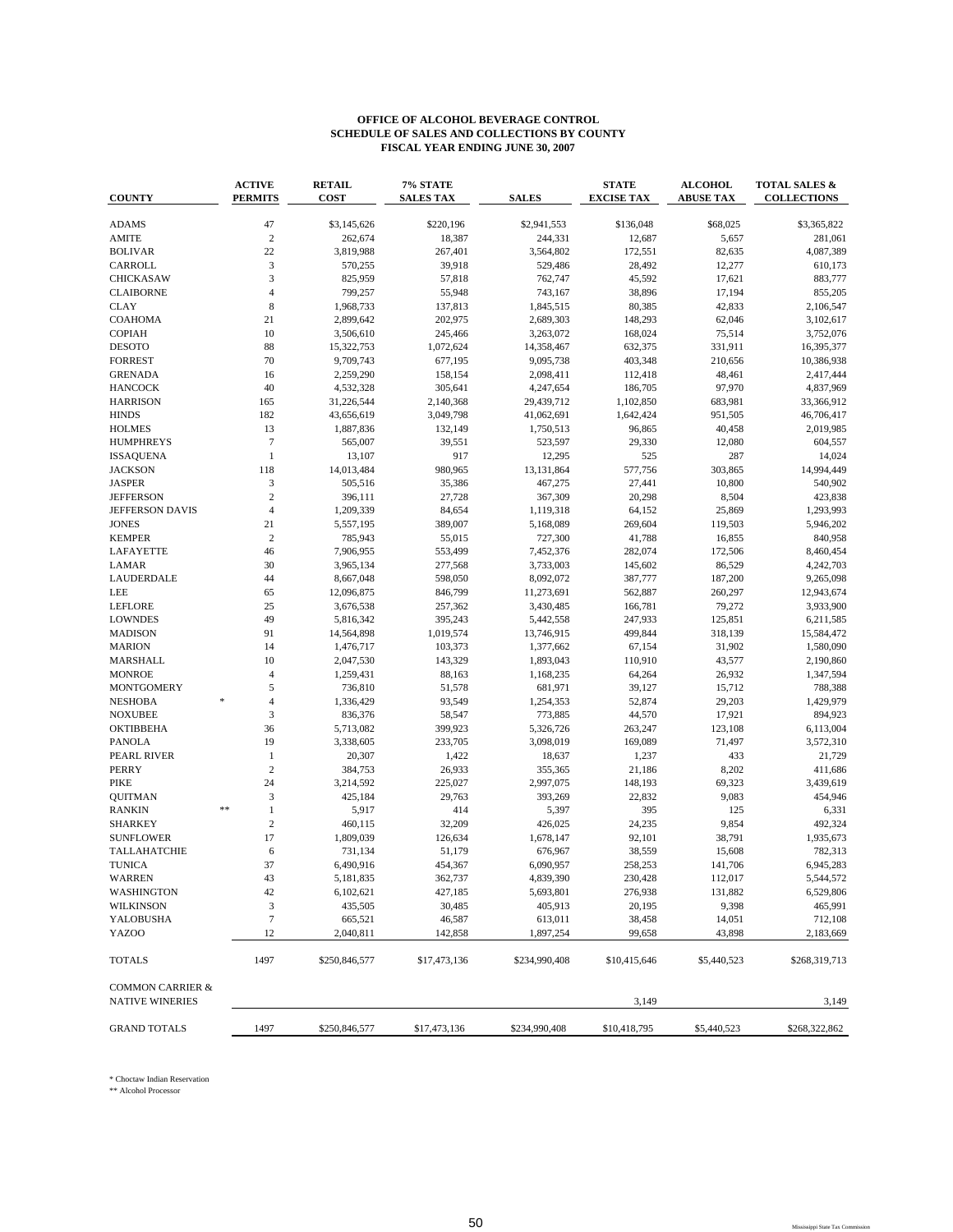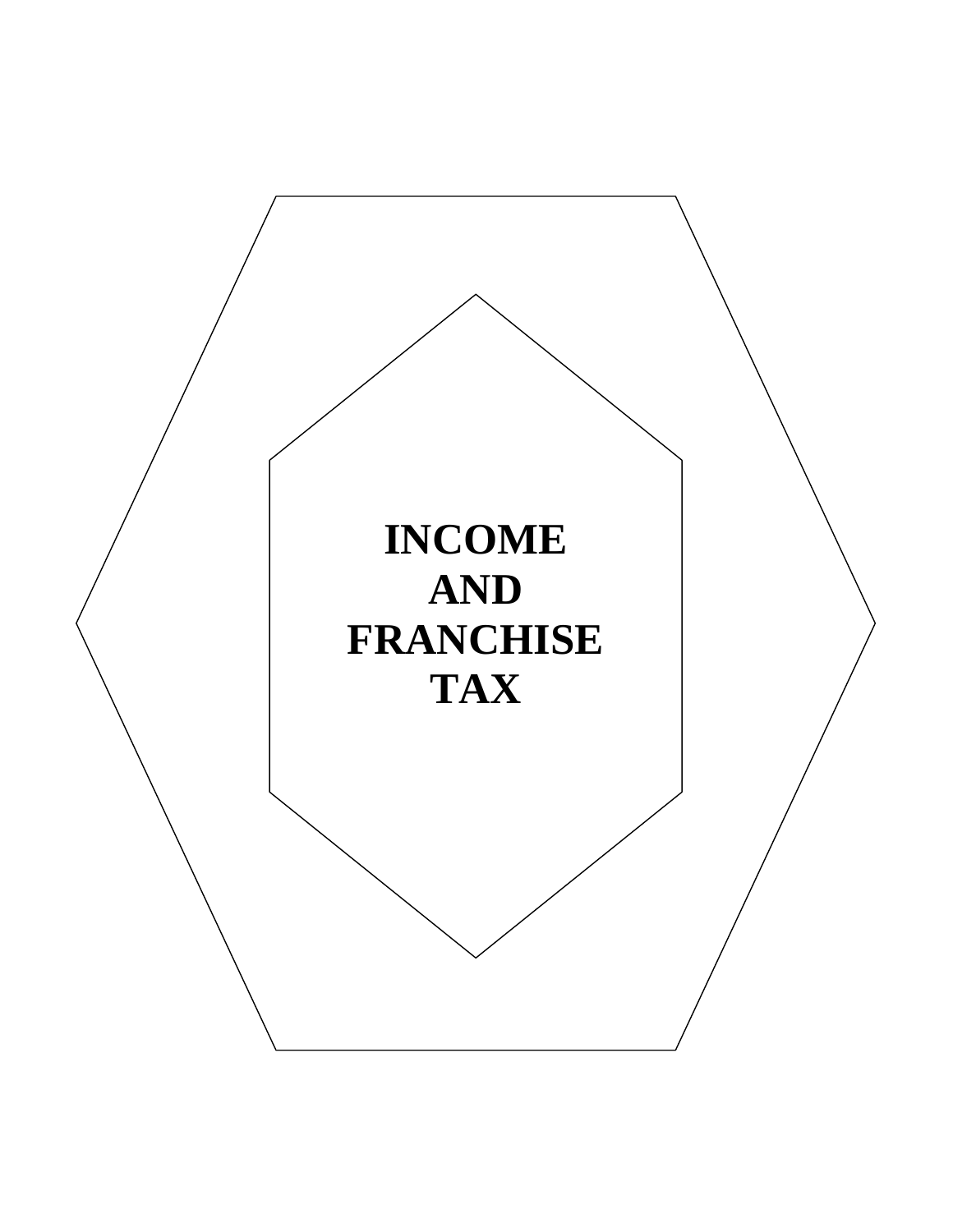# **SELECTED CORPORATE INCOME AND FRANCHISE TAX INFORMATION BY INDUSTRY GROUP FISCAL YEAR ENDING JUNE 30, 2007**

| <b>Industry</b>                             | <b>Number of</b><br><b>Taxpayers</b> | <b>Income Tax</b> | <b>Franchise Tax</b> | <b>Taxes Before</b><br><b>Credits</b> | <b>Tax Credits</b> | <b>Taxes After</b><br><b>Credits</b> |
|---------------------------------------------|--------------------------------------|-------------------|----------------------|---------------------------------------|--------------------|--------------------------------------|
|                                             |                                      |                   |                      |                                       |                    |                                      |
| <b>Agricultural</b>                         | 2,022                                | 7,237,889         | 2,170,100            | 9,407,989                             | 1,345,277          | 8,062,712                            |
| <b>Mining</b>                               | 536                                  | 10,920,230        | 6,867,819            | 17,788,049                            | 41,487             | 17,746,562                           |
| <b>Construction</b>                         | 3,418                                | 14,962,946        | 6,907,607            | 21,870,553                            | 2,131,918          | 19,738,635                           |
| <b>Manufacturing</b>                        | 2,989                                | 80,354,515        | 31,000,331           | 111,354,846                           | 34,504,663         | 76,850,183                           |
| <b>Public Utilities</b>                     | 2,679                                | 29,906,839        | 30,212,115           | 60,118,954                            | 6,665,035          | 53,453,919                           |
| <b>Wholesale &amp; Retail Trade</b>         | 7,016                                | 46,973,524        | 23,892,079           | 70,865,603                            | 7,188,448          | 63,677,155                           |
| <b>Finance, Insurance &amp; Real Estate</b> | 5,280                                | 52,213,510        | 24,546,362           | 76,759,872                            | 4,818,823          | 71,941,049                           |
| <b>Services</b>                             | 7,068                                | 26,198,059        | 13,707,981           | 39,906,040                            | 6,862,495          | 33,043,545                           |
| <b>Miscellaneous</b>                        | 34,001                               | 20,056,265        | 18,688,442           | 38,744,707                            | 749,525            | 37,995,182                           |
| <b>Totals</b>                               | \$65,009                             | \$288,823,777     | \$157,992,836        | \$446,816,613                         | \$64,307,672       | \$382,508,941                        |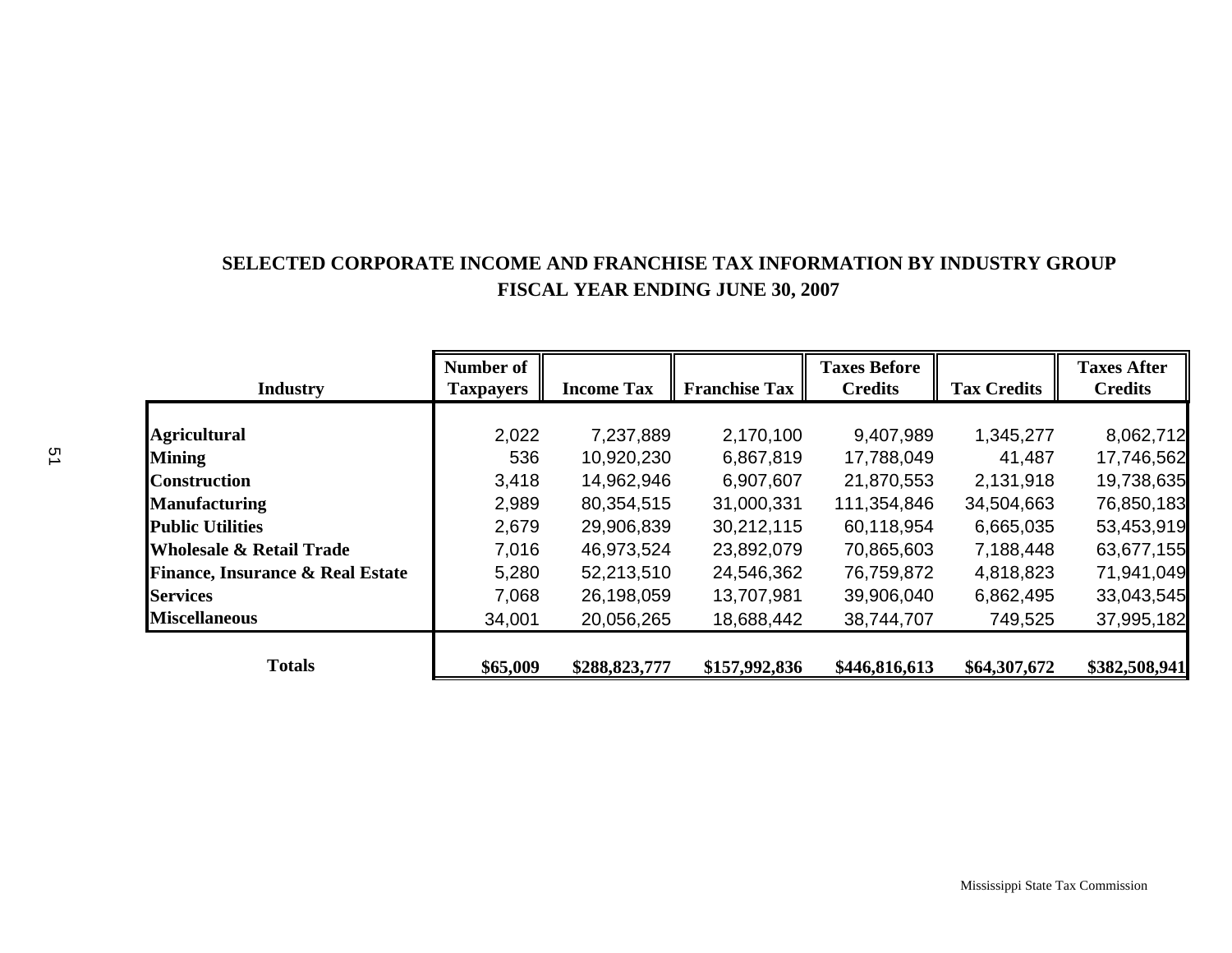# **COUNTIES OF MISSISSIPPI SELECTED CORPORATE INCOME AND FRANCHISE TAX INFORMATION FISCAL YEAR ENDING JUNE 30, 2007**

| County                           | Number of<br><b>Income Tax</b><br><b>Taxpayers</b> |            | <b>Franchise Tax</b> | <b>Taxes Before</b><br><b>Credits</b> |           | <b>Tax After</b><br><b>Credits</b> |  |
|----------------------------------|----------------------------------------------------|------------|----------------------|---------------------------------------|-----------|------------------------------------|--|
|                                  |                                                    |            |                      |                                       |           |                                    |  |
| Adams                            | 550                                                | 585,399    | 452,249              | 1,037,648                             | 40,503    | 997,145                            |  |
| Alcorn                           | 548                                                | 462,068    | 413,206              | 875,274                               | 121,005   | 754,269                            |  |
| Amite                            | 87                                                 | 70,637     | 26,890               | 97,527                                | 2,763     | 94,764                             |  |
| Attala                           | 199                                                | 756,676    | 464,629              | 1,221,305                             | 9,722     | 1,211,583                          |  |
| Benton                           | 46                                                 | 24,726     | 12,540               | 37,266                                | 2,831     | 34,435                             |  |
| <b>Bolivar</b>                   | 848                                                | 912,950    | 631,951              | 1,544,901                             | 258,166   | 1,286,735                          |  |
| Calhoun                          | 200                                                | 735,948    | 319,026              | 1,054,974                             | 320,208   | 734,766                            |  |
| Carroll                          | 55                                                 | 471        | 29,286               | 29,757                                | $\Omega$  | 29,757                             |  |
| Chickasaw                        | 327                                                | 104,483    | 192,405              | 296,888                               | 1,545     | 295,343                            |  |
| Choctaw                          | 77                                                 | 66,593     | 43,458               | 110,051                               | 2,632     | 107,419                            |  |
| Claiborne                        | 110                                                | 1,350      | 59,448               | 60,798                                | $\Omega$  | 60,798                             |  |
| Clarke                           | 122                                                | 27,415     | 41,131               | 68,546                                | 7,591     | 60,955                             |  |
| Clay                             | 149                                                | 208,065    | 105,949              | 314,014                               | 14,629    | 299,385                            |  |
| Coahoma                          | 698                                                | 775,323    | 439,115              | 1,214,438                             | 87,529    | 1,126,909                          |  |
| Copiah                           | 322                                                | 223,856    | 154,668              | 378,524                               | 242       | 378,282                            |  |
| $\overline{\mathrm{C}}$ ovington | 206                                                | 206,139    | 281,567              | 487,706                               | 32,868    | 454,838                            |  |
| Desoto                           | 1,073                                              | 1,116,789  | 1,139,968            | 2,256,757                             | 28,413    | 2,228,344                          |  |
| Forrest                          | 1,386                                              | 2,377,811  | 1,323,216            | 3,701,027                             | 283,164   | 3,417,863                          |  |
| Franklin                         | 75                                                 | 9,806      | 82,423               | 92,229                                | 1,592     | 90,637                             |  |
| George                           | 203                                                | 165,276    | 146,951              | 312,227                               | 0         | 312,227                            |  |
| Greene                           | 95                                                 | 3,169      | 18,852               | 22,021                                | 0         | 22,021                             |  |
| Grenada                          | 328                                                | 741,635    | 305,235              | 1,046,870                             | 20,125    | 1,026,745                          |  |
| Hancock                          | 438                                                | 145,942    | 289,076              | 435,018                               | 11,751    | 423,267                            |  |
| Harrison                         | 2,607                                              | 8,733,730  | 6,969,181            | 15,702,911                            | 380,325   | 15,322,586                         |  |
| Hinds                            | 5,124                                              | 22,627,616 | 11,292,681           | 33,920,297                            | 3,763,198 | 30,157,099                         |  |
| Holmes                           | 174                                                | 23,394     | 92,745               | 116,139                               | 2,904     | 113,236                            |  |
| Humphreys                        | 197                                                | 272,819    | 201,509              | 474,328                               | 0         | 474,328                            |  |
| Issaquena                        | 27                                                 | 23,946     | 17,658               | 41,604                                | $\Omega$  | 41,604                             |  |
| Itawamba                         | 229                                                | 64,698     | 162,718              | 227,416                               | 17,171    | 210,245                            |  |
| Jackson                          | 1,357                                              | 901,074    | 1,210,158            | 2,111,232                             | 62,159    | 2,049,073                          |  |
| Jasper                           | 179                                                | 559,975    | 307,975              | 867,950                               | 34,894    | 833,056                            |  |
| Jefferson                        | 46                                                 | 32,301     | 19,239               | 51,540                                | 0         | 51,540                             |  |
| Jefferson Davis                  | 87                                                 | 4,477      | 31,675               | 36,152                                | 0         | 36,152                             |  |
| Jones                            | 750                                                | 7,275,260  | 1,441,871            | 8,717,131                             | 2,346,211 | 6,370,920                          |  |
| Kemper                           | 58                                                 | 21,425     | 46,184               | 67,609                                | 488       | 67,121                             |  |
| Lafayette                        | 598                                                | 325,640    | 275,482              | 601,122                               | 25,526    | 575,596                            |  |
| Lamar                            | 452                                                | 39,162     | 133,562              | 172,724                               | 7,741     | 164,983                            |  |
| Lauderdale                       | 1,143                                              | 2,702,975  | 1,147,700            | 3,850,675                             | 527,559   | 3,323,116                          |  |
| Lawrence                         | 122                                                | 55,610     | 59,856               | 115,466                               | 5,741     | 109,725                            |  |
| Leake                            | 133                                                | 25,888     | 103,151              | 129,039                               | 8,658     | 120,381                            |  |
| Lee                              | 1,429                                              | 5,267,749  | 3,387,371            | 8,655,120                             | 2,706,752 | 5,948,368                          |  |
| Leflore                          | 703                                                | 225,305    | 561,068              | 786,373                               | 70,805    | 715,568                            |  |
| Lincoln                          | 467                                                | 198,400    | 192,612              | 391,012                               | 12,726    | 378,286                            |  |
| Lowndes                          | 940                                                | 1,883,260  | 647,908              | 2,531,168                             | 97,752    | 2,433,416                          |  |
| Madison                          | 2,085                                              | 2,002,187  | 1,503,806            | 3,505,993                             | 46,278    | 3,459,715                          |  |
| Marion                           | 418                                                | 278,936    | 369,118              | 648,054                               | 7,021     | 641,033                            |  |
| Marshall                         | 173                                                | 438,906    | 168,747              | 607,653                               | 67,638    | 540,015                            |  |
| Monroe                           | 380                                                | 293,334    | 304,486              | 597,820                               | 62,324    | 535,496                            |  |
| Montgomery                       | 99                                                 | 50,847     | 82,695               | 133,542                               | 302       | 133,240                            |  |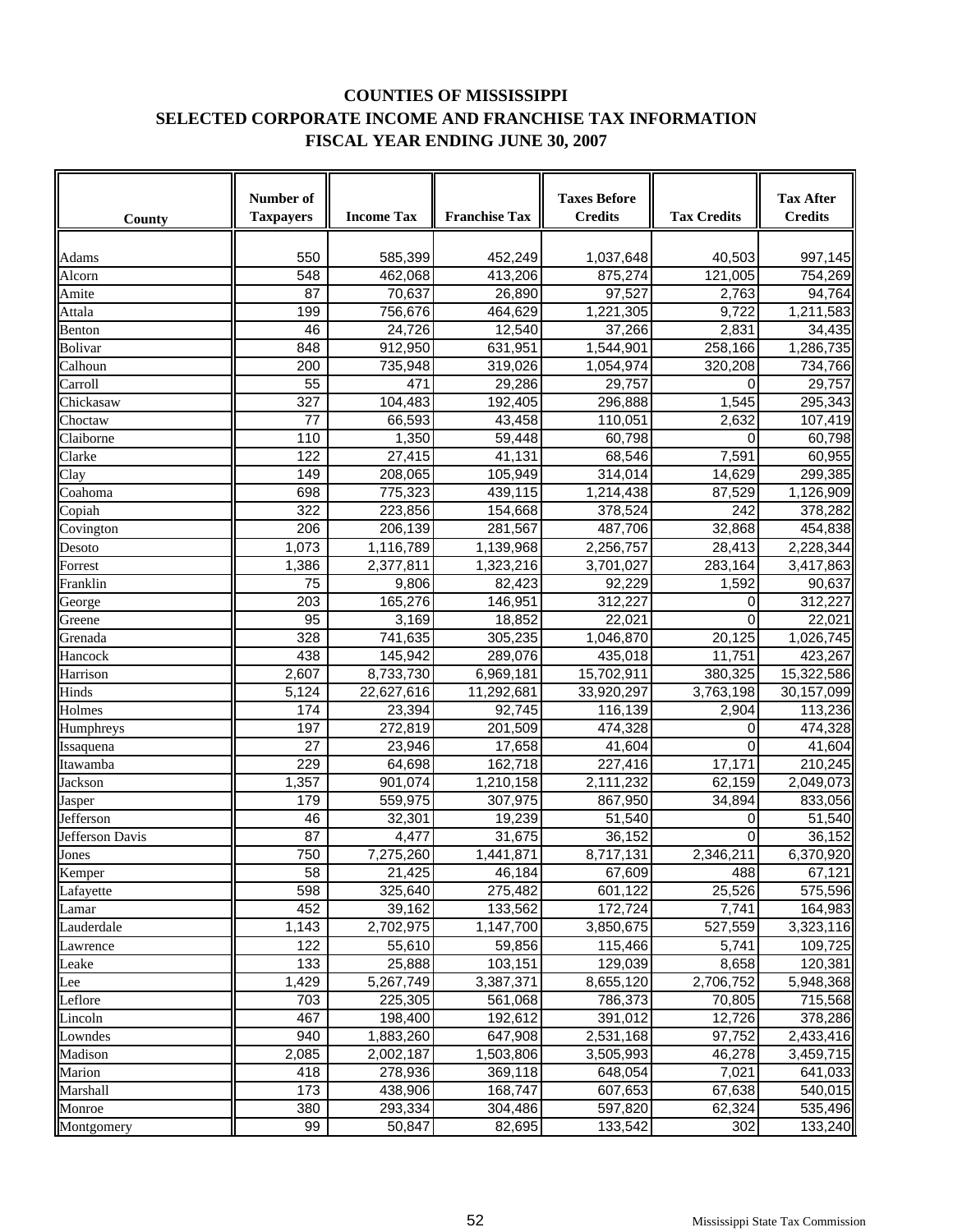# **COUNTIES OF MISSISSIPPI SELECTED CORPORATE INCOME AND FRANCHISE TAX INFORMATION FISCAL YEAR ENDING JUNE 30, 2007**

| County                                                 | <b>Number of</b><br><b>Taxpayers</b> | <b>Income Tax</b>         | <b>Franchise Tax</b>      | <b>Taxes Before</b><br><b>Credits</b> | <b>Tax Credits</b>       | <b>Tax After</b><br><b>Credits</b> |
|--------------------------------------------------------|--------------------------------------|---------------------------|---------------------------|---------------------------------------|--------------------------|------------------------------------|
|                                                        |                                      |                           |                           |                                       |                          |                                    |
| Neshoba                                                | 245                                  | 972,768                   | 367,528                   | 1,340,296                             | 17,918                   | 1,322,378                          |
| Newton                                                 | 150                                  | 244,095                   | 148,166                   | 392,261                               | 103,919                  | 288,342                            |
| Noxubee                                                | 107                                  | 362,362                   | 231,090                   | 593,452                               | 7,515                    | 585,937                            |
| Oktibbeha                                              | 370                                  | 1,493,042                 | 475,043                   | 1,968,085                             | 36,496                   | 1,931,589                          |
| Panola                                                 | $\overline{378}$                     | 688,756                   | 380,456                   | 1,069,212                             | 31,537                   | 1,037,675                          |
| Pearl River                                            | 548                                  | 643,125                   | 457,710                   | 1,100,835                             | 50,873                   | 1,049,962                          |
| Perry                                                  | 68                                   | 67,821                    | 40,731                    | 108,552                               | 2,580                    | 105,972                            |
| Pike                                                   | 563                                  | 502,383                   | 373,226                   | 875,609                               | 115,138                  | 760,471                            |
| Pontotoc                                               | $\overline{240}$                     | 146,189                   | 193,381                   | 339,570                               | 85,041                   | 254,529                            |
| Prentiss                                               | 370                                  | 199,671                   | 164,598                   | 364,269                               | 8,183                    | 356,086                            |
| Ouitman                                                | 147                                  | 163,238                   | 82,152                    | 245,390                               | 12,398                   | 232,992                            |
| Rankin                                                 | $\overline{2,}443$                   | 1,091,596                 | 1,869,948                 | 2,961,544                             | 744,135                  | 2,217,409                          |
| Scott                                                  | 374                                  | 139,640                   | 340,105                   | 479,745                               | 17,363                   | 462,382                            |
| Sharkey                                                | 267                                  | 128,741                   | 104,736                   | 233,477                               | 7,356                    | 226,121                            |
| Simpson                                                | 246                                  | 147,772                   | 222,276                   | 370,048                               | 6,257                    | 363,791                            |
| Smith                                                  | 82                                   | 4.224                     | 36,968                    | 41.192                                | 0                        | 41.192                             |
| Stone                                                  | 229                                  | 149.124                   | 209,101                   | 358,225                               | 10,167                   | 348,058                            |
| Sunflower                                              | 523                                  | 597.783                   | 354.482                   | 952,265                               | 49,944                   | 902,321                            |
| Tallahatchie                                           | 179                                  | 11,386                    | 110,064                   | 121,450                               | 4,077                    | 117,373                            |
| Tate                                                   | 153                                  | 282,548                   | 145,014                   | 427,562                               | 4,821                    | 422.741                            |
| Tippah                                                 | 220                                  | 264,545                   | 392,001                   | 656,546                               | 15,312                   | 641,234                            |
| Tishomingo                                             | 260                                  | 90,044                    | 183,165                   | 273,209                               | 12,712                   | 260,497                            |
| Tunica                                                 | 320                                  | 86,345                    | 154,249                   | 240,594                               | 6,489                    | 234,105                            |
| Union                                                  | 264                                  | 183,598                   | 304,670                   | 488,268                               | 3,113                    | 485,155                            |
| Walthall                                               | 131                                  | 31,500                    | 48,356                    | 79,856                                | 4,491                    | 75,365                             |
| Warren                                                 | 836                                  | 2,836,994                 | 435,570                   | 3,272,564                             | 2,238,074                | 1,034,491                          |
| Washington                                             | 1,153                                | 1,133,563                 | 870,156                   | 2,003,719                             | 50,984                   | 1,952,735                          |
| Wayne                                                  | 224                                  | 291,417                   | 181,407                   | 472,824                               | 14,198                   | 458,626                            |
| Webster                                                | 101                                  | 36,763                    | 35,567                    | 72,330                                | 11,400                   | 60,930                             |
| Wilkinson                                              | 89                                   | 20,097                    | 37,733                    | 57,830                                | 657                      | 57,173                             |
| Winston                                                | 202                                  | 1,164,253                 | 231,345                   | 1,395,598                             | 1,040,248                | 355,350                            |
| Yalobusha                                              | 109                                  | 96,172                    | 112,124                   | 208,296                               | 2,461                    | 205,835                            |
| Yazoo                                                  | 413                                  | 163,800                   | 188,357                   | 352,157                               | 35,397                   | 316,760                            |
| <b>TOTAL FOR COUNTIES</b><br><b>TOTAL OUT-OF-STATE</b> | 40,123<br>24,886                     | 78,486,796<br>210,336,981 | 47,185,870<br>110,806,966 | 125,672,666<br>321,143,947            | 16,252,700<br>48,054,972 | 109,419,966<br>273,088,975         |
| <b>GRAND TOTAL</b>                                     | 65,009                               | 288,823,777               | 157,992,836               | 446,816,613                           | 64,307,672               | 382,508,941                        |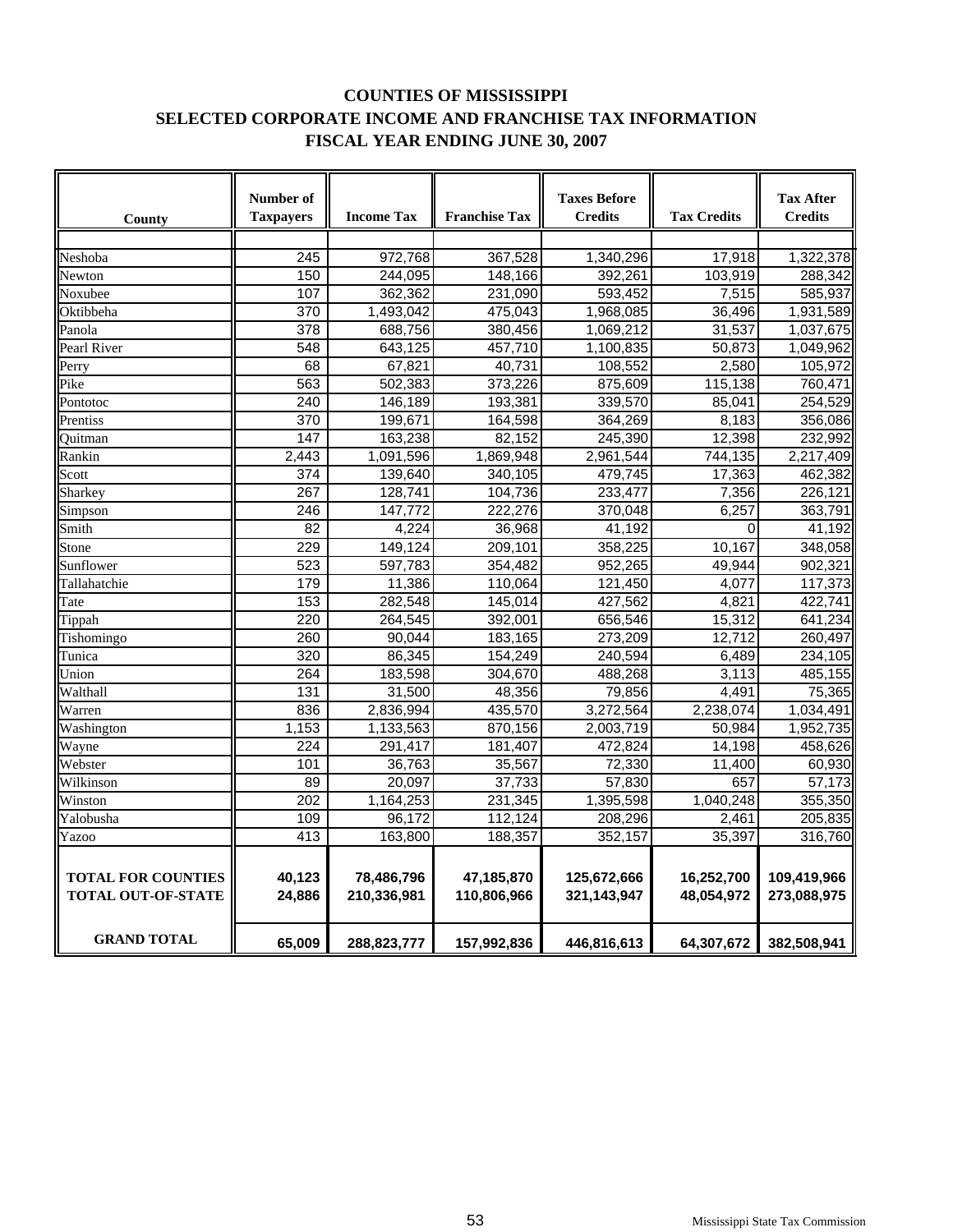## **COUNTIES OF MISSISSIPPI SELECTED PERSONAL INCOME TAX INFORMATION FISCAL YEAR ENDING JUNE 30, 2007**

|                 | <b>NUMBER</b> | <b>GROSS</b>      | <b>NET</b>            |  |  |
|-----------------|---------------|-------------------|-----------------------|--|--|
| <b>COUNTIES</b> | OF TAXPAYERS  | <b>INCOME TAX</b> | <b>TAXABLE INCOME</b> |  |  |
| Adams           | 12,364        | \$16,389,745      | \$353,344,781         |  |  |
| Alcorn          | 13,690        | 13,717,077        | 307,311,234           |  |  |
| Amite           | 4,257         | 3,535,885         | 80,260,657            |  |  |
| Attala          | 7,216         | 6,549,501         | 147,093,458           |  |  |
| Benton          | 2,271         | 1,612,138         | 37,171,063            |  |  |
| Bolivar         | 13,643        | 12,619,719        | 280,557,229           |  |  |
| Calhoun         | 4,184         | 3,270,697         | 75,426,092            |  |  |
| Carroll         | 3,579         | 3,083,486         | 70,169,050            |  |  |
| Chickasaw       | 8,354         | 7,031,132         | 159,509,306           |  |  |
| Choctaw         | 2,495         | 1,840,054         | 42,685,286            |  |  |
| Claiborne       | 3,098         | 2,224,660         | 50,391,789            |  |  |
| Clarke          | 6,832         | 5,721,074         | 130,114,032           |  |  |
| Clay            | 7,082         | 7,584,035         | 167,126,044           |  |  |
| Coahoma         | 9,415         | 9,294,678         | 203,652,006           |  |  |
| Copiah          | 9,563         | 9,103,916         | 203,924,112           |  |  |
| Covington       | 7,839         | 6,993,565         | 157,556,433           |  |  |
| DeSoto          | 58,457        | 85,177,695        | 1,870,784,050         |  |  |
| Forrest         | 40,672        | 61,156,900        | 1,130,448,817         |  |  |
| Franklin        | 2,925         | 2,410,730         | 54,986,477            |  |  |
| George          | 9,356         | 9,305,032         | 209,777,573           |  |  |
| Greene          | 3,412         | 2,621,268         | 60,310,586            |  |  |
| Grenada         | 9,190         | 8,812,235         | 197,353,405           |  |  |
| Hancock         | 14,338        | 15,144,874        | 330,550,970           |  |  |
| Harrison        | 77,153        | 99,856,128        | 2,170,419,847         |  |  |
| Hinds           | 141,573       | 165,022,500       | 3,609,880,126         |  |  |
| Holmes          | 7,618         | 4,845,017         | 110,877,274           |  |  |
| Humphreys       | 3,126         | 2,373,763         | 53,046,613            |  |  |
| Issaquena       | 280           | 197,788           | 4,525,417             |  |  |
| Itawamba        | 10,875        | 10,288,732        | 234,353,964           |  |  |
| Jackson         | 46,262        | 58,182,855        | 1,272,759,685         |  |  |
| Jasper          | 6,311         | 5,233,369         | 118,697,779           |  |  |
| Jefferson       | 2,836         | 1,587,006         | 36,850,045            |  |  |
| Jefferson Davis | 4,420         | 2,998,692         | 68,611,535            |  |  |
| Jones           | 25,226        | 29,565,267        | 651,238,695           |  |  |
| Kemper          | 2,703         | 1,744,693         | 40,546,963            |  |  |
| Lafayette       | 16,479        | 22,842,478        | 496,717,307           |  |  |
| Lamar           | 12,185        | 13,958,360        | 309,986,005           |  |  |
| Lauderdale      | 31,953        | 39,833,337        | 870, 377, 288         |  |  |
| Lawrence        | 6,151         | 6,011,672         | 134,156,050           |  |  |
| Leake           | 8,374         | 6,780,167         | 154,663,326           |  |  |
| Lee             | 36,781        | 46,254,461        | 1,016,489,640         |  |  |
| Leflore         | 10,967        | 12,113,432        | 265,266,782           |  |  |
| Lincoln         | 12,436        | 14,785,215        | 325,107,292           |  |  |
| Lowndes         | 21,659        | 25,271,363        | 548,408,920           |  |  |
| Madison         | 39,197        | 98,691,143        | 2,080,340,694         |  |  |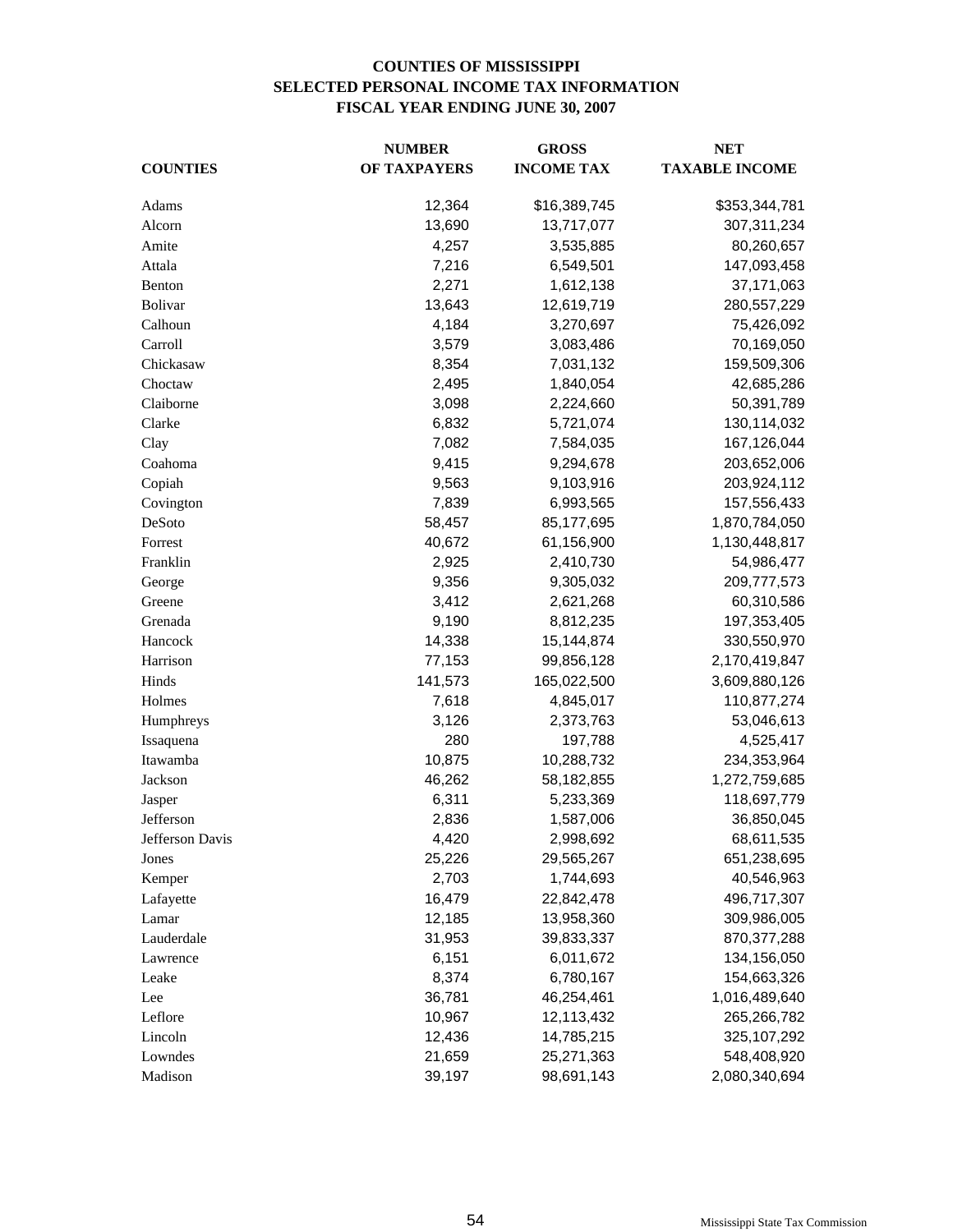## **COUNTIES OF MISSISSIPPI SELECTED PERSONAL INCOME TAX INFORMATION FISCAL YEAR ENDING JUNE 30, 2007**

|                           | <b>NUMBER</b> | <b>GROSS</b>      | <b>NET</b>            |  |  |
|---------------------------|---------------|-------------------|-----------------------|--|--|
| <b>COUNTIES</b>           | OF TAXPAYERS  | <b>INCOME TAX</b> | <b>TAXABLE INCOME</b> |  |  |
| Marion                    | 10,447        | 11,810,491        | 258,514,442           |  |  |
| Marshall                  | 11,779        | 11,310,412        | 272,133,703           |  |  |
| Monroe                    | 15,405        | 14, 142, 223      | 319,553,810           |  |  |
| Montgomery                | 4,803         | 3,559,662         | 81,816,790            |  |  |
| Neshoba                   | 11,297        | 11,020,416        | 247,756,551           |  |  |
| Newton                    | 6,965         | 5,722,618         | 130,908,842           |  |  |
| Noxubee                   | 4,569         | 2,760,290         | 63,555,725            |  |  |
| Oktibbeha                 | 14,992        | 17,122,282        | 377,219,432           |  |  |
| Panola                    | 14,743        | 12,822,696        | 106,982,845           |  |  |
| Pearl River               | 20,037        | 23,005,863        | 505,269,510           |  |  |
| Perry                     | 5,160         | 4,433,368         | 101,022,674           |  |  |
| Pike                      | 15,319        | 14,070,045        | 312,955,537           |  |  |
| Pontotoc                  | 10,627        | 9,507,092         | 217,642,667           |  |  |
| Prentiss                  | 8,520         | 7,689,652         | 174,321,263           |  |  |
| Quitman                   | 2,545         | 1,526,687         | 35,256,313            |  |  |
| Rankin                    | 56,853        | 88,053,530        | 1,923,667,879         |  |  |
| Scott                     | 11,451        | 9,278,822         | 211,559,964           |  |  |
| Sharkey                   | 1,617         | 1,329,216         | 29,963,668            |  |  |
| Simpson                   | 10,083        | 8,901,133         | 201,076,939           |  |  |
| Smith                     | 4,828         | 4,276,198         | 97,301,781            |  |  |
| Stone                     | 7,287         | 7,515,079         | 167,639,526           |  |  |
| Sunflower                 | 8,972         | 6,433,406         | 145,569,355           |  |  |
| Tallahatchie              | 4,403         | 3,035,236         | 69,001,225            |  |  |
| Tate                      | 10,300        | 10,831,647        | 242,178,710           |  |  |
| Tippah                    | 8,724         | 7,097,412         | 163,470,430           |  |  |
| Tishomingo                | 7,387         | 6,444,438         | 146,895,941           |  |  |
| Tunica                    | 4,382         | 3,677,757         | 81,882,259            |  |  |
| Union                     | 9,561         | 9,266,741         | 210,019,169           |  |  |
| Walthall                  | 4,602         | 3,472,551         | 78,746,245            |  |  |
| Warren                    | 21,033        | 25,919,700        | 567,462,597           |  |  |
| Washington                | 19,774        | 25,236,267        | 542,082,903           |  |  |
| Wayne                     | 7,113         | 7,343,798         | 162,830,925           |  |  |
| Webster                   | 3,024         | 2,252,288         | 52,053,356            |  |  |
| Wilkinson                 | 3,155         | 2,669,154         | 59,752,672            |  |  |
| Winston                   | 7,148         | 6,808,324         | 152,454,567           |  |  |
| Yalobusha                 | 6,192         | 5,397,088         | 121,991,349           |  |  |
| Yazoo                     | 8,506         | 7,703,099         | 172,793,537           |  |  |
| <b>TOTAL FOR COUNTIES</b> | 1,162,400     | \$1,367,084,215   | \$29,699,130,798      |  |  |
| TOTAL OUT-OF-STATE        | 125,118       | 130,903,432       | 2,839,515,740         |  |  |
| <b>GRAND TOTAL</b>        | 1,287,518     | \$1,497,987,647   | \$32,538,646,538      |  |  |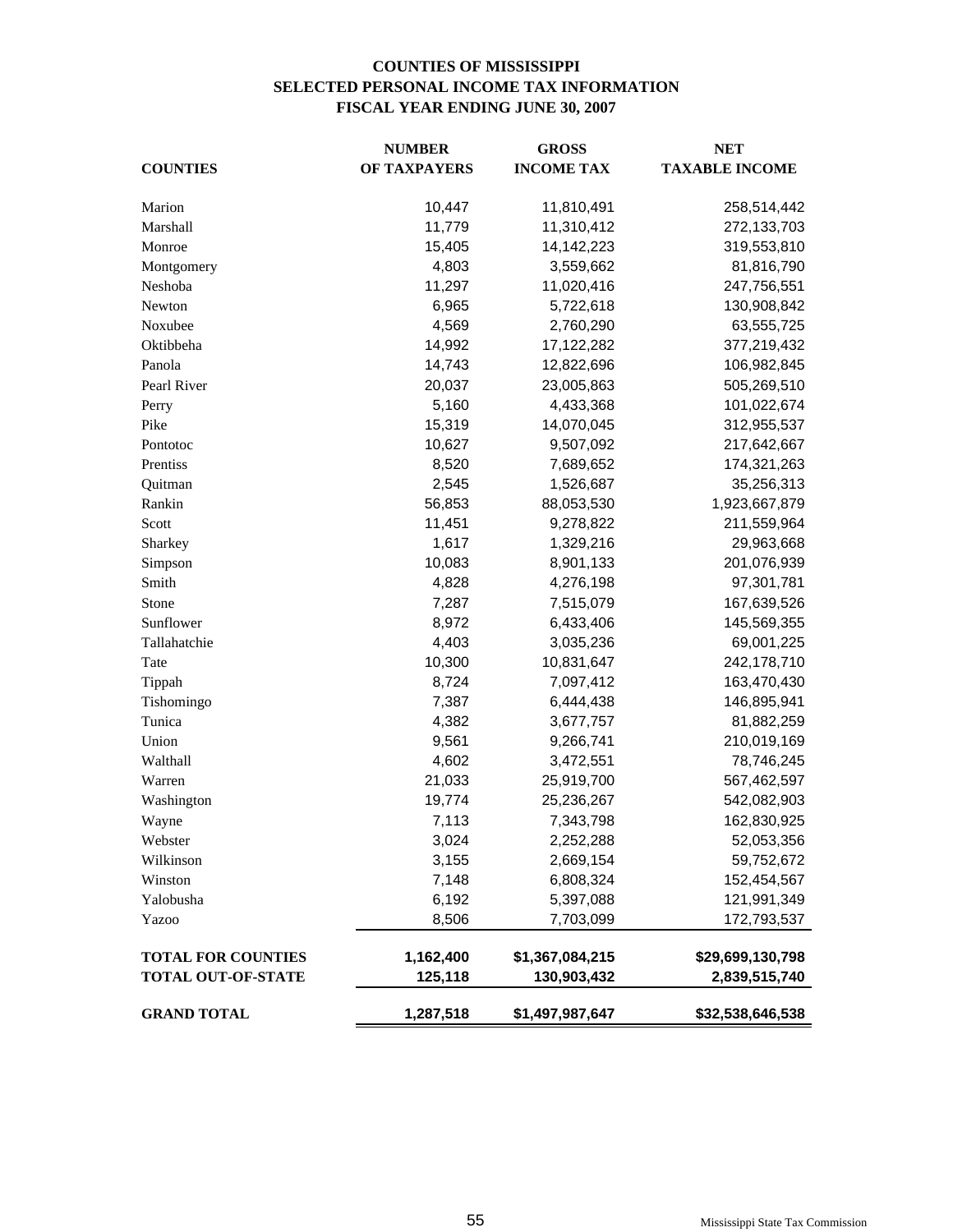# **INCOME TAX REFUND OFFSETS AND CHECKOFFS Fiscal Year 2007 Compared with Fiscal Year 2006**

| <b>OFFSETS</b>                 |                |                |  |  |  |  |  |  |  |
|--------------------------------|----------------|----------------|--|--|--|--|--|--|--|
|                                | 2007           | 2006           |  |  |  |  |  |  |  |
| Department of Mental Health    | \$13,141.85    | \$12,246.29    |  |  |  |  |  |  |  |
| University of Mississippi      | 81,919.80      | 83,222.16      |  |  |  |  |  |  |  |
| MS State Tax Commission Fee    | 232,015.70     | 274,686.44     |  |  |  |  |  |  |  |
| Department of Human Services   | 456,532.68     | 787,286.91     |  |  |  |  |  |  |  |
| Medicaid                       | 18,172.92      | 17,961.65      |  |  |  |  |  |  |  |
| MS Dept of Employment Security | 1,913,243.46   | 2,000,407.43   |  |  |  |  |  |  |  |
| <b>Total Offsets</b>           | \$2,715,026.41 | \$3,175,810.88 |  |  |  |  |  |  |  |

| <b>CHECKOFFS</b>                            |             |             |  |  |  |  |  |  |
|---------------------------------------------|-------------|-------------|--|--|--|--|--|--|
|                                             | 2007        | 2006        |  |  |  |  |  |  |
| Wildlife Heritage Fund                      | \$1,274.00  | \$3,282.00  |  |  |  |  |  |  |
| <b>Educational Trust Fund</b>               | 2,654.00    | 18,278.00   |  |  |  |  |  |  |
| Volunteer Service Fund                      | 873.00      | 1,684.00    |  |  |  |  |  |  |
| MS Burn Care Fund                           | 3,293.00    | 7,182.64    |  |  |  |  |  |  |
| Dept. of the Military                       | 5,073.00    | 5,032.00    |  |  |  |  |  |  |
| MS Wildlife, Fisheries and Parks Foundation | 5,074.00    | 0.00        |  |  |  |  |  |  |
| <b>Total Checkoffs</b>                      | \$18,241.00 | \$35,458.64 |  |  |  |  |  |  |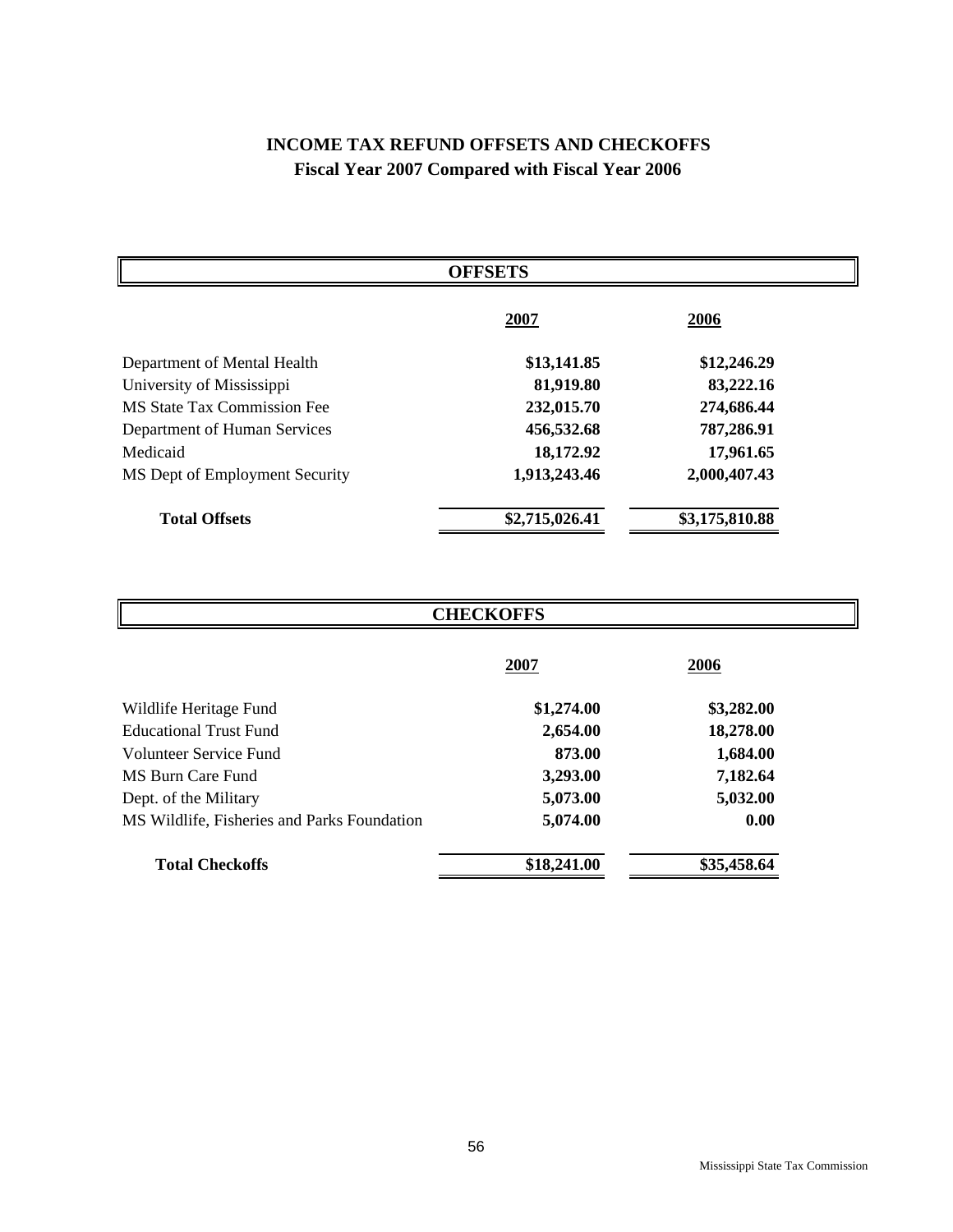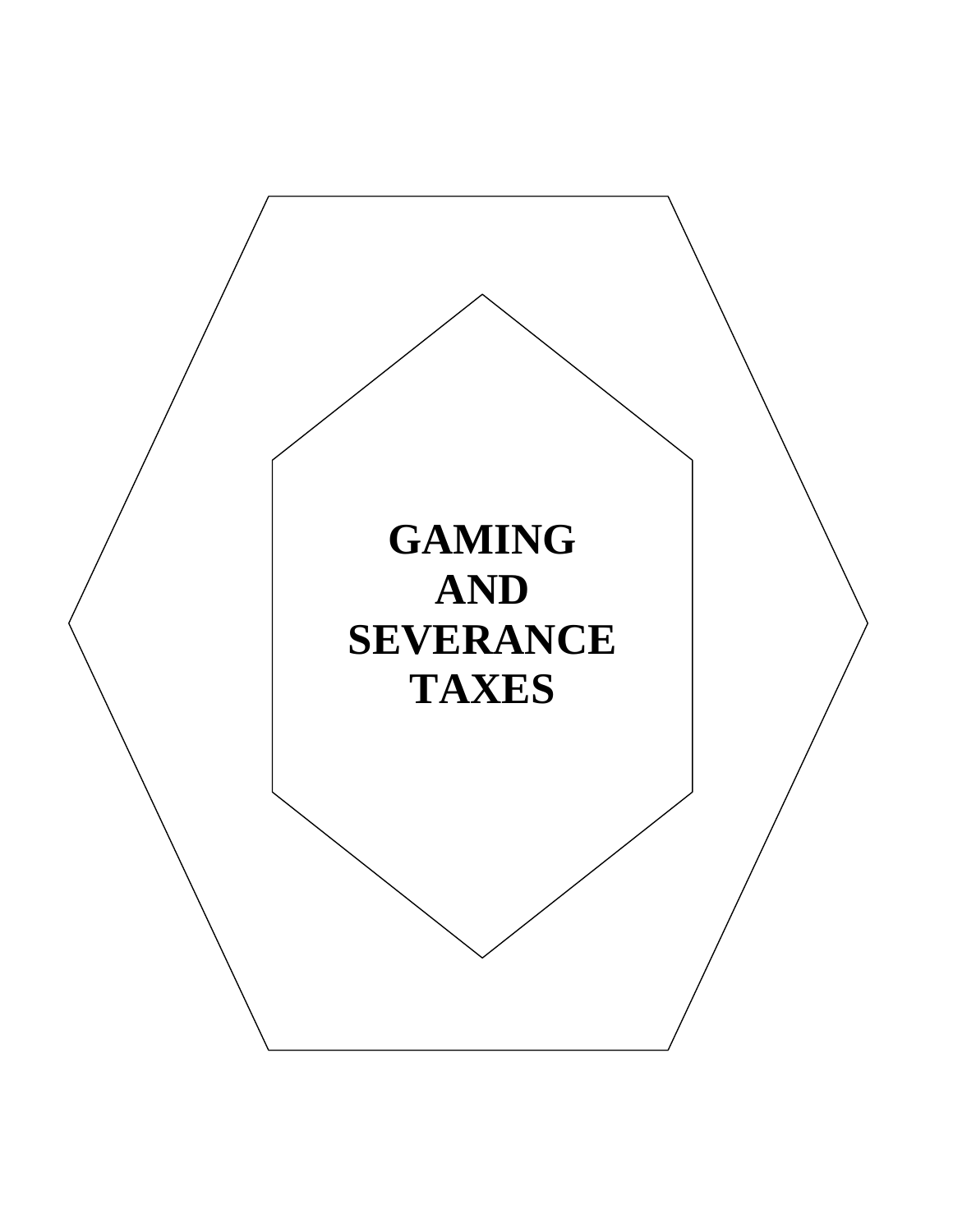#### **TAX REVENUES FROM GAMING Fiscal Year 2007 Compared with Fiscal Year 2006**

|                                   |                                                  | <b>FISCAL YEAR 2007</b>            |                                                   |                  | <b>FISCAL YEAR 2006</b>                          |                                    |                                                   |                  |  |  |
|-----------------------------------|--------------------------------------------------|------------------------------------|---------------------------------------------------|------------------|--------------------------------------------------|------------------------------------|---------------------------------------------------|------------------|--|--|
| <b>COLLECTION</b><br><b>MONTH</b> | <b>GENERAL</b><br><b>FUND</b><br><b>TRANSFER</b> | <b>BOND SINKING</b><br><b>FUND</b> | <b>TRANSFER</b><br>TO LOCAL<br><b>GOVERNMENTS</b> | <b>TOTALS</b>    | <b>GENERAL</b><br><b>FUND</b><br><b>TRANSFER</b> | <b>BOND SINKING</b><br><b>FUND</b> | <b>TRANSFER</b><br>TO LOCAL<br><b>GOVERNMENTS</b> | <b>TOTALS</b>    |  |  |
| <b>JULY</b>                       | \$16,653,592.50                                  | \$3,000,000.00                     | \$9,921,968.14                                    | \$29,575,560.64  | \$15,039,713.39                                  | \$3,000,000.00                     | \$9,000,808.70                                    | \$27,040,522.09  |  |  |
| <b>AUGUST</b>                     | 11,707,643.94                                    | 3,000,000.00                       | 7,513,337.32                                      | 22,220,981.26    | 17,334,923.74                                    | 3,000,000.00                       | 10,103,683.61                                     | 30,438,607.35    |  |  |
| <b>SEPTEMBER</b>                  | 13,889,784.44                                    | 3,000,000.00                       | 8,513,965.21                                      | 25,403,749.65    | 7,620,650.98                                     | 3,000,000.00                       | 5,463,219.77                                      | 16,083,870.75    |  |  |
| <b>OCTOBER</b>                    | 17.914.540.09                                    | 3,000,000.00                       | 10.216.874.04                                     | 31, 131, 414. 13 | 11,231,463.80                                    | 3,000,000.00                       | 7,044,461.71                                      | 21,275,925.51    |  |  |
| <b>NOVEMBER</b>                   | 12,660,046.80                                    | 3,000,000.00                       | 7,601,432.43                                      | 23, 261, 479. 23 | 7,224,845.52                                     | 3,000,000.00                       | 5,136,451.10                                      | 15,361,296.62    |  |  |
| <b>DECEMBER</b>                   | 12,661,941.18                                    | 3,000,000.00                       | 7,660,229.04                                      | 23,322,170.22    | 8,092,634.79                                     | 3,000,000.00                       | 5,549,679.26                                      | 16,642,314.05    |  |  |
| <b>JANUARY</b>                    | 19,308,421.76                                    | 3,000,000.00                       | 11,267,151.07                                     | 33,575,572.83    | 12,962,285.17                                    | 3,000,000.00                       | 8,308,761.46                                      | 24, 271, 046.63  |  |  |
| <b>FEBRUARY</b>                   | 14,573,694.46                                    | 3,000,000.00                       | 8,613,201.12                                      | 26,186,895.58    | 12,956,172.10                                    | 3,000,000.00                       | 8,071,178.26                                      | 24,027,350.36    |  |  |
| <b>MARCH</b>                      | 16.969.022.82                                    | 3,000,000.00                       | 9,772,259.06                                      | 29,741,281.88    | 13,823,143.68                                    | 3,000,000.00                       | 8,369,420.11                                      | 25,192,563.79    |  |  |
| <b>APRIL</b>                      | 16,065,192.20                                    | 3,000,000.00                       | 9,295,619.36                                      | 28,360,811.56    | 12,307,355.44                                    | 3,000,000.00                       | 7,753,186.73                                      | 23,060,542.17    |  |  |
| <b>MAY</b>                        | 18,117,217.40                                    | 3,000,000.00                       | 10,317,307.13                                     | 31,434,524.53    | 14,834,556.63                                    | 3,000,000.00                       | 9,024,281.98                                      | 26,858,838.61    |  |  |
| <b>JUNE</b>                       | 15,325,817.97                                    | 3,000,000.00                       | 9,745,229.68                                      | 28,071,047.65    | 12,282,837.98                                    | 3,000,000.00                       | 8,017,944.81                                      | 23,300,782.79    |  |  |
| <b>TOTALS</b>                     | \$185,846,915.56                                 | \$36,000,000.00                    | \$110,438,573.60                                  | \$332,285,489.16 | \$145,710,583.22                                 | \$36,000,000.00                    | \$91,843,077.50                                   | \$273,553,660.72 |  |  |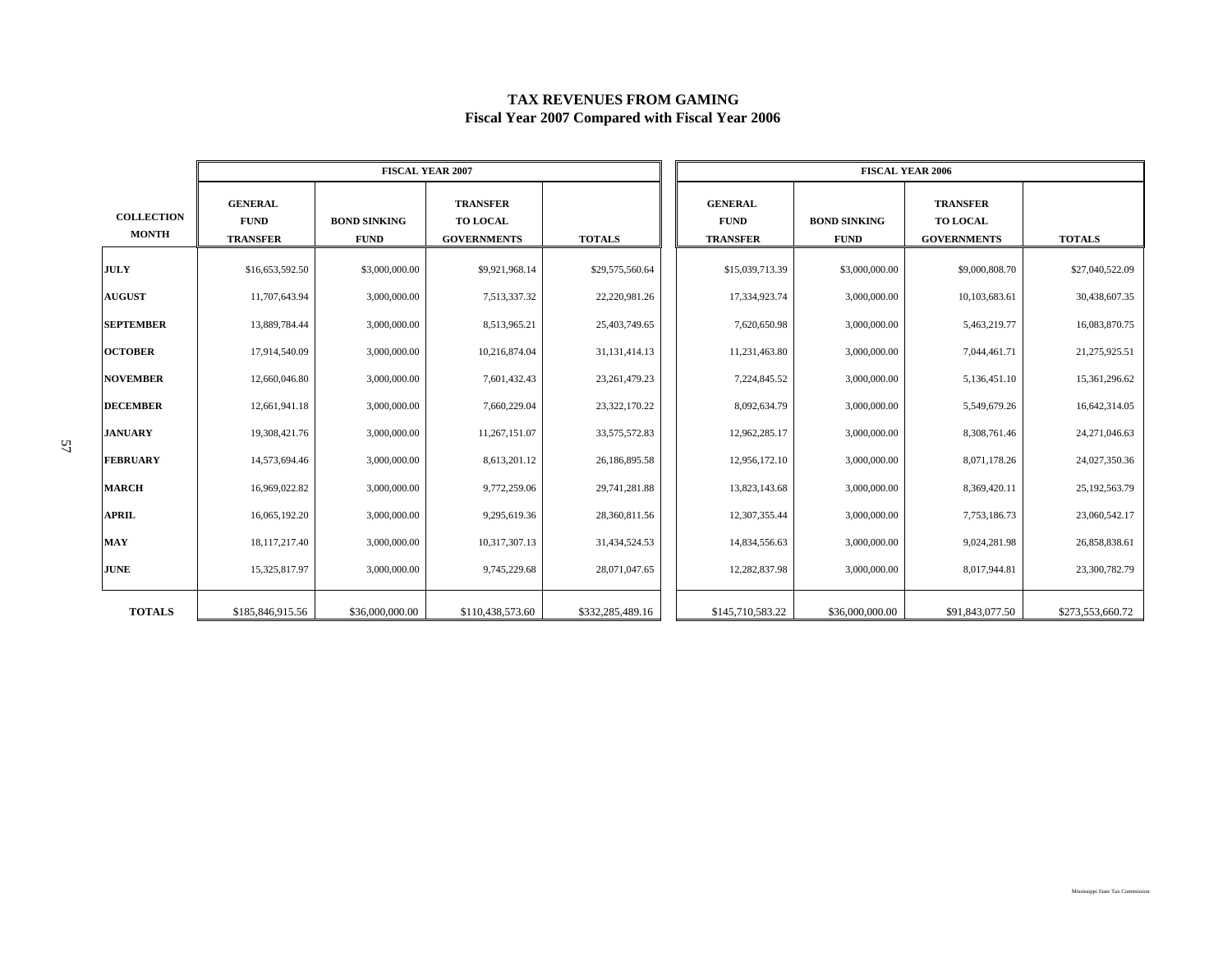# **GAS, OIL AND TIMBER SEVERANCE TAX PAYMENTS FISCAL YEAR ENDING JUNE 30, 2007**

| <b>COUNTY</b>          | <b>GAS</b><br><b>PAYMENTS</b> | OIL<br><b>PAYMENTS</b> | <b>TIMBER</b><br><b>PAYMENTS</b> | <b>TOTAL</b> |  |
|------------------------|-------------------------------|------------------------|----------------------------------|--------------|--|
|                        |                               |                        |                                  |              |  |
| <b>ADAMS</b>           | \$9,677.33                    | \$357,119.03           | \$4,584.98                       | \$371,381.34 |  |
| <b>ALCORN</b>          |                               |                        | 3,985.21                         | 3,985.21     |  |
| <b>AMITE</b>           | 45,110.12                     | 279,824.00             | 20,218.01                        | 345,152.13   |  |
| <b>ATTALA</b>          |                               |                        | 12,707.19                        | 12,707.19    |  |
| <b>BENTON</b>          |                               |                        | 2,707.43                         | 2,707.43     |  |
| <b>BOLIVAR</b>         |                               |                        | 1,782.49                         | 1,782.49     |  |
| <b>CALHOUN</b>         |                               |                        | 12,033.15                        | 12,033.15    |  |
| <b>CARROLL</b>         |                               |                        | 8,255.73                         | 8,255.73     |  |
| <b>CHICKASAW</b>       | 52,474.80                     | 4,229.59               | 3,278.05                         | 59,982.44    |  |
| <b>CHOCTAW</b>         |                               |                        | 13,327.69                        | 13,327.69    |  |
| <b>CLAIBORNE</b>       | 4,500.01                      |                        | 5,268.15                         | 9,768.16     |  |
| <b>CLARKE</b>          | 20,914.17                     | 425,248.32             | 20,172.84                        | 466,335.33   |  |
| <b>CLAY</b>            | 48,425.45                     | 8,994.59               | 2,467.00                         | 59,887.04    |  |
| <b>COAHOMA</b>         |                               |                        | 194.80                           | 194.80       |  |
| <b>COPIAH</b>          |                               |                        | 17,939.65                        | 17,939.65    |  |
| <b>COVINGTON</b>       | 1,104,973.60                  | 370,270.48             | 6,516.75                         | 1,481,760.83 |  |
| <b>DESOTO</b>          |                               |                        | 946.70                           | 946.70       |  |
| <b>FORREST</b>         | 233,899.12                    | 36,939.23              | 7,838.05                         | 278,676.40   |  |
| <b>FRANKLIN</b>        | 948.00                        | 220,516.83             | 12,409.70                        | 233,874.53   |  |
| <b>GEORGE</b>          |                               |                        | 4,219.60                         | 4,219.60     |  |
| <b>GREENE</b>          | 83,104.09                     | 116,354.20             | 16,256.57                        | 215,714.86   |  |
| <b>GRENADA</b>         |                               |                        | 2,495.00                         | 2,495.00     |  |
| <b>HANCOCK</b>         | 28,390.38                     | 434.50                 | 6,399.44                         | 35,224.32    |  |
| <b>HARRISON</b>        |                               |                        | 5,074.43                         | 5,074.43     |  |
| <b>HINDS</b>           | 76,178.81                     | 159,555.53             | 6,233.26                         | 241,967.60   |  |
| <b>HOLMES</b>          |                               |                        | 4,959.28                         | 4,959.28     |  |
| <b>HUMPHREYS</b>       |                               |                        | 104.20                           | 104.20       |  |
| <b>ISSAQUENA</b>       |                               |                        | 2,196.90                         | 2,196.90     |  |
| <b>ITAWAMBA</b>        | 1,242.43                      |                        | 8,250.23                         | 9,492.66     |  |
| <b>JACKSON</b>         |                               |                        | 3,260.60                         | 3,260.60     |  |
| <b>JASPER</b>          | 1,399,986.85                  | 1,212,156.14           | 21,907.42                        | 2,634,050.41 |  |
| <b>JEFFERSON</b>       | 23,397.00                     | 83,800.01              | 8,033.15                         | 115,230.16   |  |
| <b>JEFFERSON DAVIS</b> | 2,219,075.98                  | 247,390.08             | 9,027.81                         | 2,475,493.87 |  |
| <b>JONES</b>           | 280,152.62                    | 1,324,962.06           | 11,955.98                        | 1,617,070.66 |  |
| <b>KEMPER</b>          |                               |                        | 24,515.53                        | 24,515.53    |  |
| <b>LAFAYETTE</b>       |                               |                        | 4,915.18                         | 4,915.18     |  |
| <b>LAMAR</b>           | 1,585,864.80                  | 379,849.65             | 11,975.52                        | 1,977,689.97 |  |
| <b>LAUDERDALE</b>      |                               |                        | 18,992.82                        | 18,992.82    |  |
| <b>LAWRENCE</b>        | 118,431.08                    | 100,242.74             | 9,454.67                         | 228,128.49   |  |
| <b>LEAKE</b>           |                               |                        | 9,101.23                         | 9,101.23     |  |
| <b>LEE</b>             | 38,309.07                     |                        | 2,683.22                         | 40,992.29    |  |
| <b>LEFLORE</b>         |                               |                        | 456.75                           | 456.75       |  |
| <b>LINCOLN</b>         | 986.68                        | 1,150,827.17           | 14,771.07                        | 1,166,584.92 |  |
| <b>LOWNDES</b>         | 32,640.51                     | 203,216.42             | 3,973.48                         | 239,830.41   |  |
| <b>MADISON</b>         |                               | 20,064.27              | 6,062.90                         | 26,127.17    |  |
| <b>MARION</b>          | 528,679.03                    | 232,585.59             | 11,876.37                        | 773,140.99   |  |
| <b>MARSHALL</b>        |                               |                        | 1,571.89                         | 1,571.89     |  |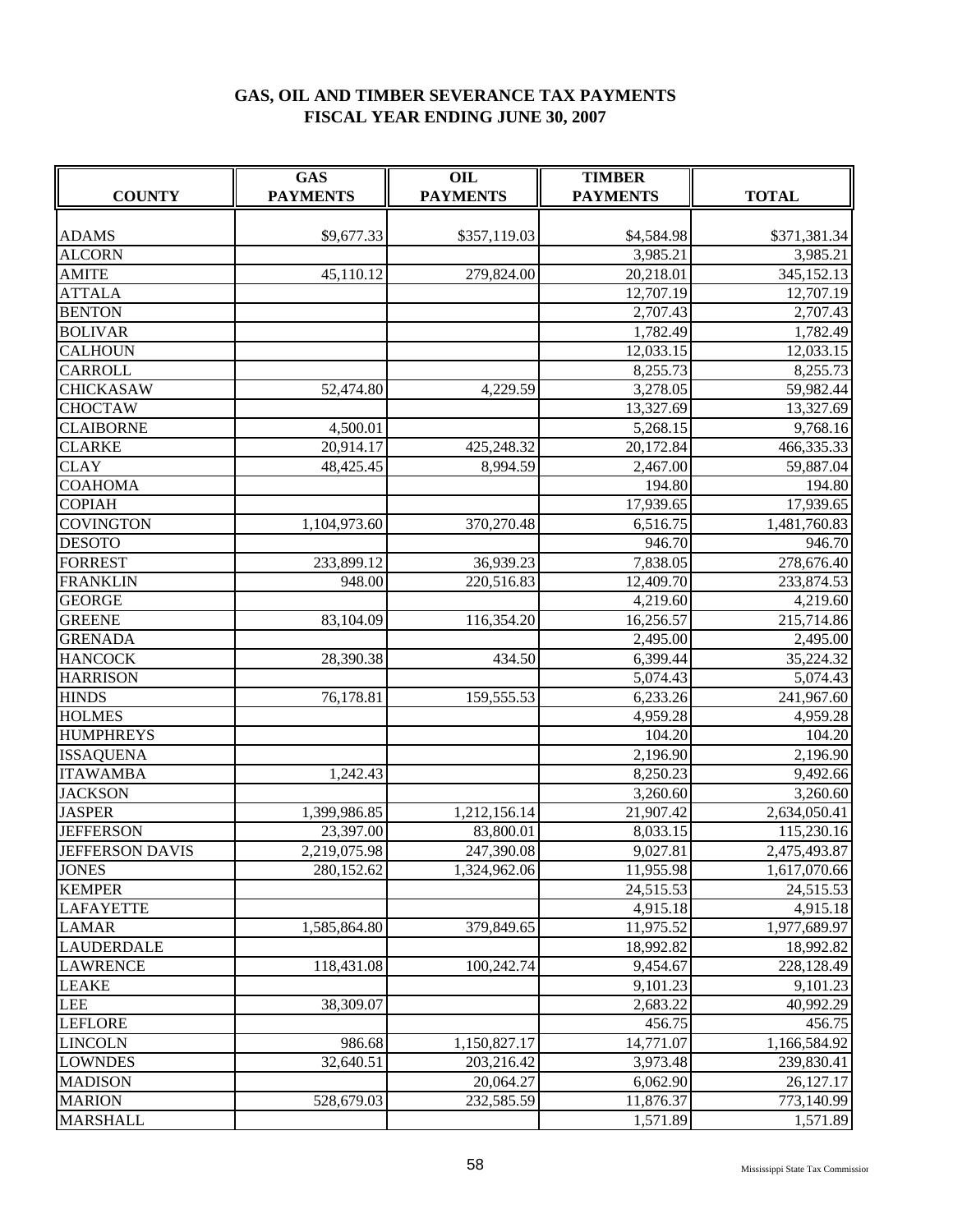# **GAS, OIL AND TIMBER SEVERANCE TAX PAYMENTS FISCAL YEAR ENDING JUNE 30, 2007**

| <b>COUNTY</b>     | <b>GAS</b><br><b>PAYMENTS</b> | OIL<br><b>PAYMENTS</b> | <b>TIMBER</b><br><b>PAYMENTS</b> | <b>TOTAL</b>    |  |
|-------------------|-------------------------------|------------------------|----------------------------------|-----------------|--|
|                   |                               |                        |                                  |                 |  |
| <b>MONROE</b>     | 273,782.75                    | 14,824.48              | 6,114.24                         | 294,721.47      |  |
| <b>MONTGOMERY</b> |                               |                        | 4,620.75                         | 4,620.75        |  |
| <b>NESHOBA</b>    |                               |                        | 11,127.00                        | 11,127.00       |  |
| <b>NEWTON</b>     |                               |                        | 12,697.05                        | 12,697.05       |  |
| <b>NOXUBEE</b>    |                               |                        | 13,146.81                        | 13,146.81       |  |
| <b>OKTIBBEHA</b>  | 617,722.84                    |                        | 5,347.00                         | 623,069.84      |  |
| <b>PANOLA</b>     |                               |                        | 4,382.72                         | 4,382.72        |  |
| PEARL RIVER       | 188,858.34                    | 27,168.65              | 15,312.97                        | 231,339.96      |  |
| <b>PERRY</b>      | 5,991.03                      | 155,458.60             | 10,539.17                        | 171,988.80      |  |
| <b>PIKE</b>       |                               | 684,704.28             | 7,882.58                         | 692,586.86      |  |
| <b>PONTOTOC</b>   | 18,255.54                     |                        | 3,205.26                         | 21,460.80       |  |
| <b>PRENTISS</b>   |                               |                        | 5,830.76                         | 5,830.76        |  |
| <b>QUITMAN</b>    |                               |                        | 34.80                            | 34.80           |  |
| <b>RANKIN</b>     | 467,479.03                    | 98,235.42              | 15,831.55                        | 581,546.00      |  |
| <b>SCOTT</b>      | 4.62                          | 23,191.46              | 9,782.28                         | 32,978.36       |  |
| <b>SHARKEY</b>    |                               |                        | 333.70                           | 333.70          |  |
| <b>SIMPSON</b>    | 107,038.05                    | 313,541.26             | 12,935.15                        | 433,514.46      |  |
| <b>SMITH</b>      | 61,718.26                     | 229,524.71             | 10,855.62                        | 302,098.59      |  |
| <b>STONE</b>      | 22,058.19                     |                        | 8,404.88                         | 30,463.07       |  |
| <b>SUNFLOWER</b>  |                               |                        | 216.20                           | 216.20          |  |
| TALLAHATCHIE      |                               |                        | 1,266.17                         | 1,266.17        |  |
| <b>TATE</b>       |                               |                        | 649.91                           | 649.91          |  |
| <b>TIPPAH</b>     |                               |                        | 5,088.81                         | 5,088.81        |  |
| <b>TISHOMINGO</b> |                               |                        | 6,919.49                         | 6,919.49        |  |
| <b>TUNICA</b>     |                               |                        | 91.72                            | 91.72           |  |
| <b>UNION</b>      |                               |                        | 5,236.79                         | 5,236.79        |  |
| <b>WALTHALL</b>   | 221,977.57                    | 13,037.33              | 8,277.71                         | 243,292.61      |  |
| <b>WARREN</b>     | 153,370.56                    | 54,069.69              | 5,314.45                         | 212,754.70      |  |
| <b>WASHINGTON</b> |                               |                        | 731.98                           | 731.98          |  |
| <b>WAYNE</b>      | 166,475.50                    | 1,198,827.59           | 17,240.68                        | 1,382,543.77    |  |
| <b>WEBSTER</b>    |                               |                        | 11,252.38                        | 11,252.38       |  |
| <b>WILKINSON</b>  | 161,478.74                    | 197,390.47             | 13,165.35                        | 372,034.56      |  |
| <b>WINSTON</b>    |                               |                        | 11,617.35                        | 11,617.35       |  |
| YALOBUSHA         |                               |                        | 4,129.94                         | 4,129.94        |  |
| YAZOO             | 10,406.61                     | 456,064.17             | 3,135.29                         | 469,606.07      |  |
| <b>TOTAL</b>      | \$10,413,979.56               | \$10,400,618.54        | \$640,076.58                     | \$21,454,674.68 |  |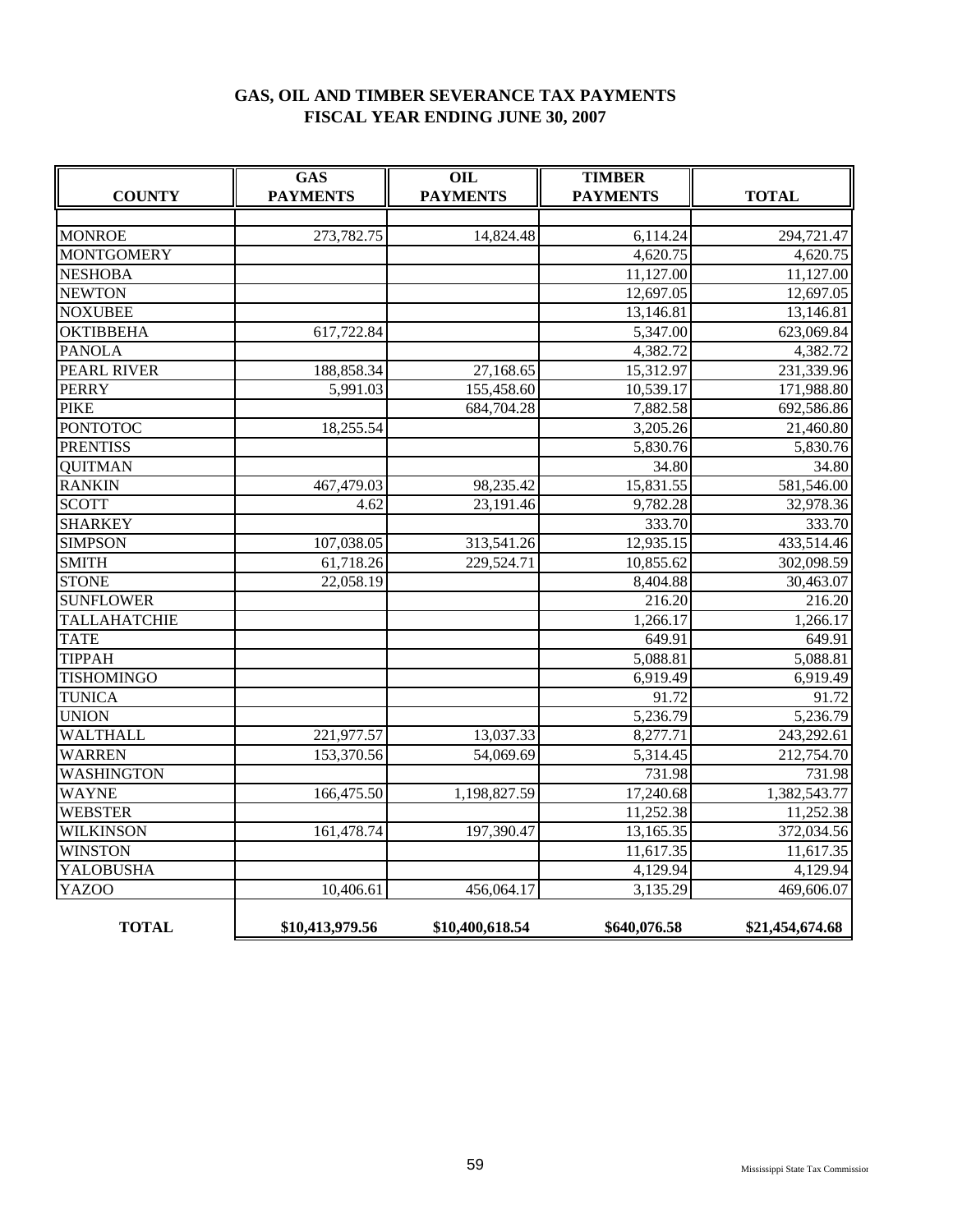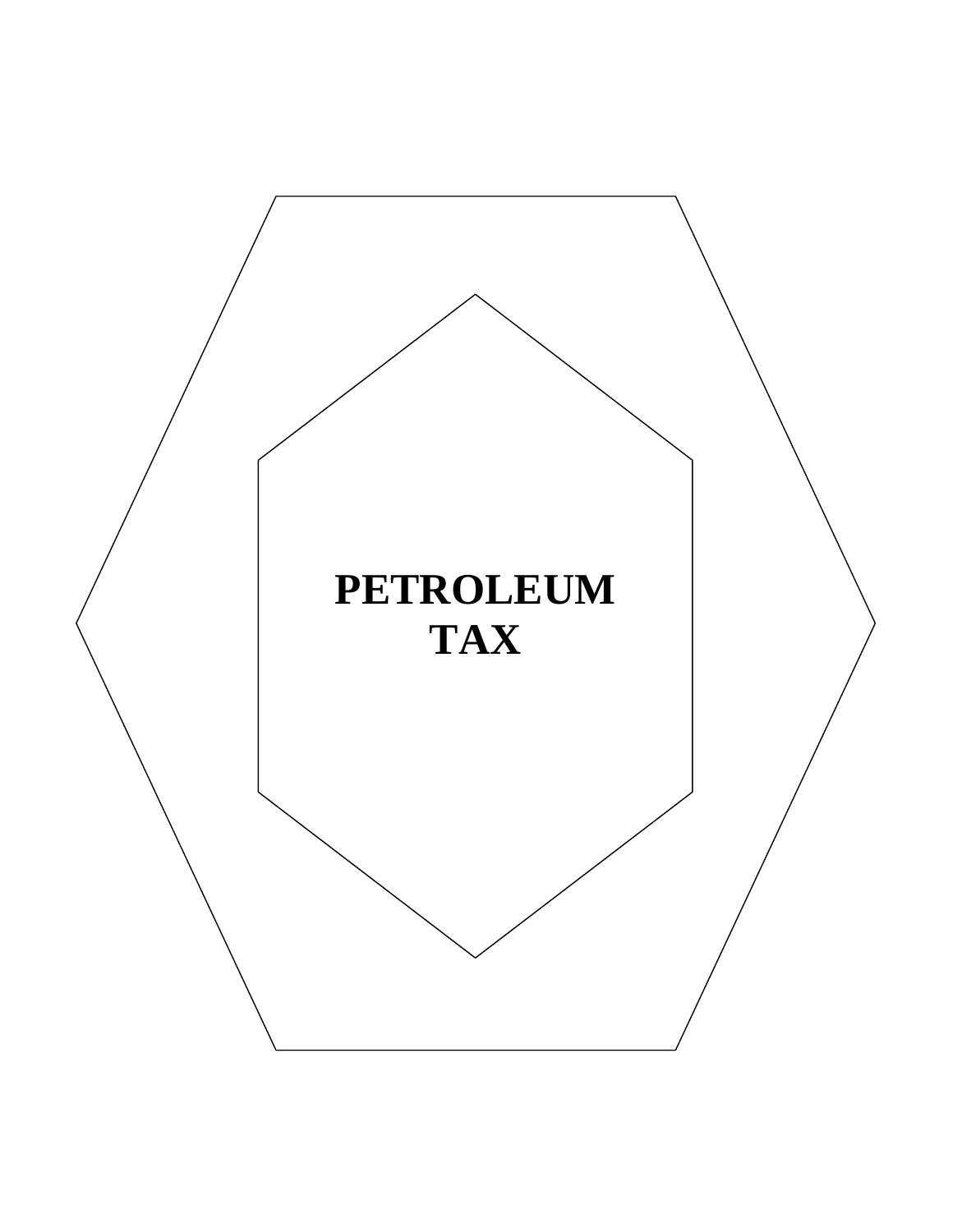#### **TAX COLLECTED ON GASOLINE 18 CENTSFISCAL YEAR ENDING JUNE 30, 2007 AUTOMOTIVE GASOLINE TAX COLLECTIONS**

|           | <b>GROSS</b><br><b>GALLONS</b> | <b>EXEMPT</b><br><b>SALES</b> | 2%<br><b>ALLOWANCE</b> | <b>NET</b><br><b>TAXABLE</b><br><b>GALLONS</b> | <b>TAX</b>    | <b>PENALTY</b> | <b>GOVERNMENT</b><br><b>EXEMPTIONS</b> | <b>CREDIT</b> | <b>TOTAL</b><br><b>COLLECTIONS</b> |
|-----------|--------------------------------|-------------------------------|------------------------|------------------------------------------------|---------------|----------------|----------------------------------------|---------------|------------------------------------|
|           |                                |                               |                        |                                                |               |                |                                        |               |                                    |
| 2006      |                                |                               |                        |                                                |               |                |                                        |               |                                    |
| July      | 416,072,121                    | 267,246,110                   | 2,976,523              | 145,849,488                                    | \$26,252,908  | \$28,590       | \$187,919                              | \$227,168     | \$25,866,411                       |
| August    | 341,101,484                    | 203,050,049                   | 2,761,031              | 135,290,404                                    | 24,352,273    | 16,913         | 175,377                                | 632,588       | 23,561,221                         |
| September | 336,485,607                    | 181,318,089                   | 3,103,347              | 152,064,171                                    | 27,371,551    | 44,666         | 163,849                                | 91,696        | 27,160,672                         |
| October   | 365,176,507                    | 219,682,324                   | 2,969,880              | 145,524,303                                    | 26,194,373    | 17,739         | 159,812                                | 77,964        | 25,974,336                         |
| November  | 351,433,142                    | 213,089,874                   | 2,766,859              | 135,576,409                                    | 24,402,775    | 12,380         | 179,213                                | 1,054,696     | 23, 181, 246                       |
| December  | 317, 115, 257                  | 182,251,117                   | 2,697,279              | 132,166,861                                    | 23,790,035    | 7,283          | 143,918                                | 645,793       | 23,007,608                         |
|           |                                |                               |                        |                                                |               |                |                                        |               |                                    |
| 2007      |                                |                               |                        |                                                |               |                |                                        |               |                                    |
| January   | 370,157,379                    | 219,807,858                   | 3,006,988              | 147, 342, 533                                  | 26,521,656    | 7,274          | 146,833                                | 794,445       | 25,587,652                         |
| February  | 351,031,991                    | 209,908,961                   | 2,822,464              | 138,300,566                                    | 24,894,102    | 1,438          | 153,521                                | 594,231       | 24, 147, 789                       |
| March     | 329,884,801                    | 198,528,410                   | 2,627,127              | 128,729,264                                    | 23, 171, 268  | 18,407         | 151,964                                | 207,080       | 22,830,631                         |
| April     | 351, 311, 483                  | 201,546,763                   | 2,995,290              | 146,769,430                                    | 26,418,497    | 7,438          | 156,507                                | 60.043        | 26,209,385                         |
| May       | 337,296,227                    | 200,026,420                   | 2,745,392              | 134,524,415                                    | 24,214,395    | 13,295         | 178,077                                | 37,298        | 24,012,315                         |
| June      | 374,433,620                    | 220,543,990                   | 3,077,778              | 150,811,852                                    | 27,146,133    | 1,760          | 145,432                                | 1,237,253     | 25,765,209                         |
|           |                                |                               |                        |                                                |               |                |                                        |               |                                    |
| Total     | 4,241,499,619                  | 2,516,999,965                 | 34,549,958             | 1,692,949,696                                  | \$304,729,965 | \$177,184      | \$1,942,422                            | \$5,660,254   | \$297,304,473                      |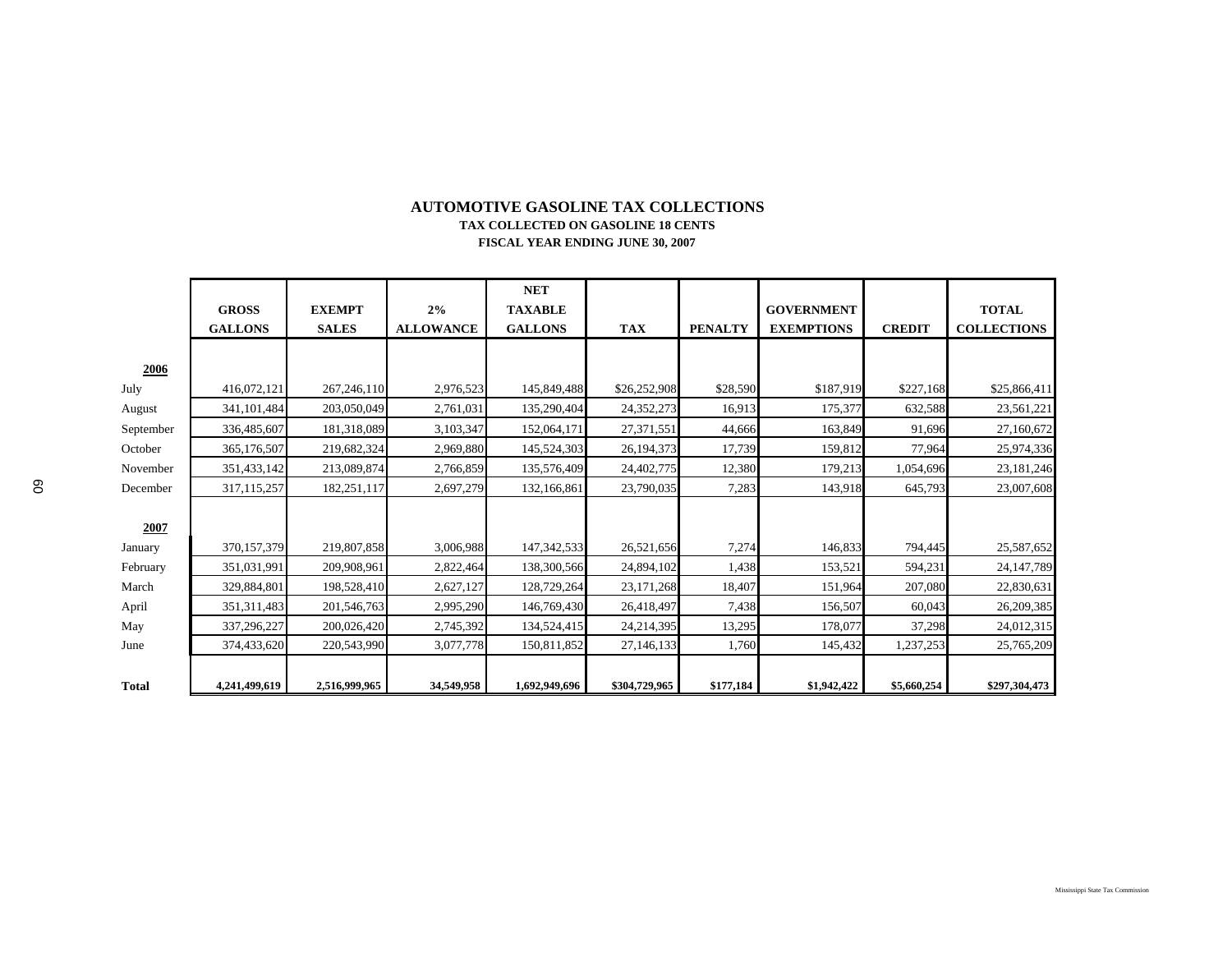#### **SPECIAL FUEL TAX COLLECTIONSSPECIAL FUEL DISTRIBUTORS FISCAL YEAR ENDING JUNE 30, 2007**

|           | <b>DYED DIESEL</b><br><b>&amp; KEROSENE</b><br>$(5.75$ CENTS) |             | <b>FUEL OIL</b><br>$(5.75$ CENTS) |      | <b>UNDYED DIESEL FUEL</b><br>$(18$ CENTS) |               | <b>JET FUEL</b><br>$(5.25$ CENTS) |             | <b>DYED DIESEL FUEL</b><br>(12.25 CENTS) |           |                | <b>GOVERNMENT</b>               | <b>CREDIT</b><br><b>UNDYED</b> | <b>AUTHORIZED</b> |               |
|-----------|---------------------------------------------------------------|-------------|-----------------------------------|------|-------------------------------------------|---------------|-----------------------------------|-------------|------------------------------------------|-----------|----------------|---------------------------------|--------------------------------|-------------------|---------------|
|           | <b>GALLONS</b>                                                | TAX         | <b>GALLONS</b>                    | TAX  | <b>GALLONS</b>                            | TAX           | <b>GALLONS</b>                    | TAX         | <b>GALLONS</b>                           | TAX       | <b>PENALTY</b> | <b>EXEMPTIONS   DIESEL FUEL</b> |                                | <b>CREDITS</b>    | <b>TOTAL</b>  |
|           |                                                               |             |                                   |      |                                           |               |                                   |             |                                          |           |                |                                 |                                |                   |               |
| 2006      |                                                               |             |                                   |      |                                           |               |                                   |             |                                          |           |                |                                 |                                |                   |               |
| July      | 15,526,453                                                    | \$892,771   |                                   |      | 58,149,147                                | \$10,466,846  | 2,709,376                         | \$142,242   | 248.129                                  | \$30,396  | \$15,817       | \$91.169                        |                                | \$2,381           | \$11,454,523  |
| August    | 15,627,328                                                    | 898.571     | $\sim$                            |      | 52,329,008                                | 9,419,221     | 2,677,806                         | 140,585     | 170,720                                  | 20,913    | 16.347         | 79,239                          |                                | 2,501             | 10,413,899    |
| September | 15,888,735                                                    | 913,602     | $\sim$                            |      | 58,771,495                                | 10,578,869    | 3,516,670                         | 184,625     | 248,460                                  | 30,436    | 23,200         | 128,022                         |                                | 5,904             | 11,596,807    |
| October   | 12,921,385                                                    | 742,980     | 440                               | 25   | 55,731,193                                | 10,031,615    | 2,487,180                         | 130,577     | 172.144                                  | 21,088    | 20.875         | 117,014                         |                                | 42,147            | 10,787,999    |
| November  | 12,060,358                                                    | 693.471     | $\sim$                            |      | 56,205,333                                | 10.116.960    | 2,452,326                         | 128,747     | 160,748                                  | 19.692    | 14.297         | 106.893                         |                                | 51.979            | 10,814,294    |
| December  | 9,283,949                                                     | 533,827     | $\sim$                            |      | 53,629,454                                | 9.653.302     | 1,235,430                         | 64,860      | 139,049                                  | 17,034    | 3,113          | 99,413                          |                                | 37,349            | 10,135,373    |
|           |                                                               |             |                                   |      |                                           |               |                                   |             |                                          |           |                |                                 |                                |                   |               |
| 2007      |                                                               |             |                                   |      |                                           |               |                                   |             |                                          |           |                |                                 |                                |                   |               |
| January   | 8.437.717                                                     | 485,169     |                                   |      | 49,498,145                                | 8.909.666     | 2.050.928                         | 107,674     | 97.819                                   | 11.983    | 2.873          | 90.856                          |                                | 2,191             | 9,424,317     |
| February  | 8,475,349                                                     | 487,333     | $\sim$                            |      | 54,393,427                                | 9,790,817     | 2,259,059                         | 118,601     | 230,154                                  | 28,194    | 3,247          | 109,088                         |                                | 9,348             | 10,309,756    |
| March     | 9,224,180                                                     | 530,391     | $\sim$                            |      | 51,835,231                                | 9,330,342     | 2,786,064                         | 146,268     | 128,903                                  | 15,791    | 5,866          | 105,869                         |                                | 14,720            | 9,908,068     |
| April     | 13,720,020                                                    | 789,326     |                                   |      | 57,929,121                                | 10,435,789    | 2,730,700                         | 143,362     | 167,550                                  | 20,525    | 4,233          | 110,968                         |                                | 10,114            | 11,272,153    |
| May       | 11,700,942                                                    | 672,804     |                                   |      | 53,891,888                                | 9,700,540     | 2,385,505                         | 125,239     | 121,037                                  | 14,827    | 3,934          | 119,722                         |                                | 34,018            | 10,363,603    |
| June      | 13,980,864                                                    | 803,900     | $\sim$                            |      | 56,949,959                                | 10,250,992    | 2,708,220                         | 142,182     | 106,749                                  | 13,077    | 1,130          | 121,002                         |                                | 893               | 11,089,386    |
|           |                                                               |             |                                   |      |                                           |               |                                   |             |                                          |           |                |                                 |                                |                   |               |
| Total     | 146,847,280                                                   | \$8,444,145 | 440                               | \$25 | 659,313,401                               | \$118,684,959 | 29,999,264                        | \$1,574,962 | 1,991,462                                | \$243,956 | \$114,932      | \$1,279,255                     | \$0                            | \$213,545         | \$127,570,178 |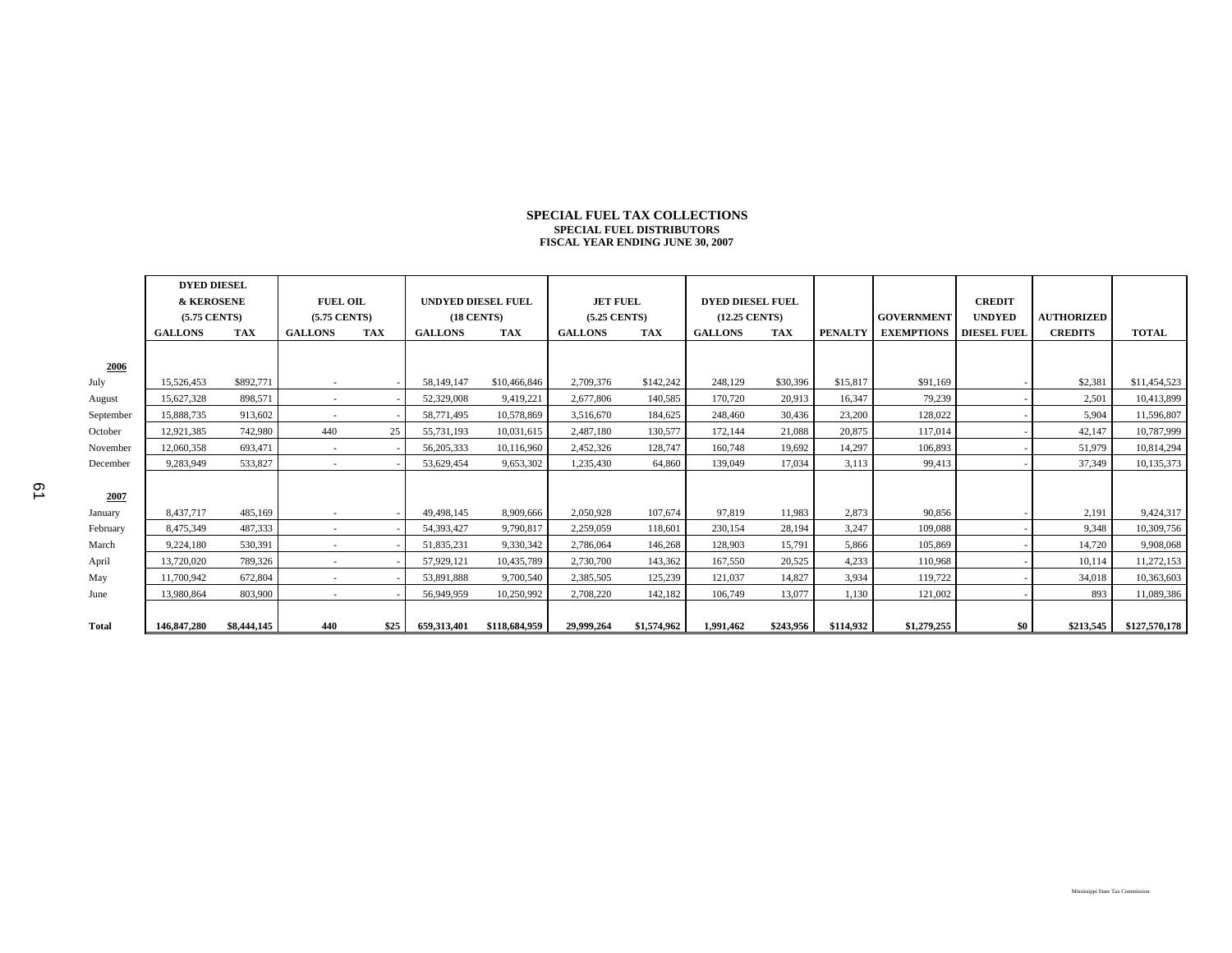### **SPECIAL FUEL TAX COLLECTIONS CONTRACTOR'S DIRECT PAY PERMITS FISCAL YEAR ENDING JUNE 30, 2007**

|              | <b>DYED DIESEL</b>    |            |                 |            |                           |           |                         |            |                |                    |                   |              |
|--------------|-----------------------|------------|-----------------|------------|---------------------------|-----------|-------------------------|------------|----------------|--------------------|-------------------|--------------|
|              | <b>&amp; KEROSENE</b> |            | <b>FUEL OIL</b> |            | <b>UNDYED DIESEL FUEL</b> |           | <b>DYED DIESEL FUEL</b> |            |                | <b>CREDIT</b>      |                   |              |
|              | $(5.75$ CENTS)        |            | $(5.75$ CENTS)  |            | $(18$ CENTS)              |           | (12.25 CENTS)           |            |                | <b>UNDYED</b>      | <b>AUTHORIZED</b> |              |
|              | <b>GALLONS</b>        | <b>TAX</b> | <b>GALLONS</b>  | <b>TAX</b> | <b>GALLONS</b>            | TAX       | <b>GALLONS</b>          | <b>TAX</b> | <b>PENALTY</b> | <b>DIESEL FUEL</b> | <b>CREDITS</b>    | <b>TOTAL</b> |
|              |                       |            |                 |            |                           |           |                         |            |                |                    |                   |              |
| 2006         |                       |            |                 |            |                           |           |                         |            |                |                    |                   |              |
| July         | 339,285               | \$19,509   | 13,389          | \$770      | 136,854                   | \$24,634  | 168,019                 | \$20,582   | \$146          | \$25,325           | \$0               | \$40,316     |
| August       | 374,233               | 21,518     | 24,458          | 1,406      | 90,633                    | 16,314    | 181,045                 | 22,178     | 37             | 22,125             |                   | 39,328       |
| September    | 348,014               | 20,011     | 23,242          | 1,336      | 109,584                   | 19,725    | 183,318                 | 22,456     | 96             | 25,248             |                   | 38,377       |
| October      | 364,098               | 20,936     | 23,240          | 1,336      | 107,359                   | 19,325    | 201,714                 | 24,710     | 0              | 16,851             | $\mathbf{0}$      | 49,455       |
| November     | 290,804               | 16,721     | 18,509          | 1,064      | 80,303                    | 14,455    | 189,817                 | 23,253     | 0              | 20,764             | 0                 | 34,729       |
| December     | 294,802               | 16,951     | 10,400          | 598        | 84,685                    | 15,243    | 156,438                 | 19,164     | 0              | 16,646             | $\Omega$          | 35,310       |
|              |                       |            |                 |            |                           |           |                         |            |                |                    |                   |              |
| 2007         |                       |            |                 |            |                           |           |                         |            |                |                    |                   |              |
| January      | 272,960               | 15,695     | 18,635          | 1,072      | 63,543                    | 11,438    | 148,714                 | 18,218     | 0              | 17,140             |                   | 29,282       |
| February     | 160,975               | 9,256      | 12,894          | 741        | 40,942                    | 7,370     | 45,962                  | 5,630      | $\Omega$       | 9,903              |                   | 13,094       |
| March        | 215,932               | 12,416     | 6,538           | 376        | 63,122                    | 11,362    | 494,854                 | 60,620     | 10,481         | 10,266             |                   | 84,988       |
| April        | 263,349               | 15,143     | 21,697          | ,248       | 78,089                    | 14,056    | 74,165                  | 9,085      | 0              | 17,054             |                   | 22,478       |
| May          | 240,219               | 13,813     | 12,670          | 728        | 107,087                   | 19,276    | 411,323                 | 50,387     | 9,972          | 17,587             |                   | 76,589       |
| June         | 371,974               | 21,389     | 51,246          | 2,947      | 99,997                    | 17,999    | 146,471                 | 17,943     | $\Omega$       | 20,132             |                   | 40,145       |
|              |                       |            |                 |            |                           |           |                         |            |                |                    |                   |              |
| <b>Total</b> | 3,536,645             | \$203,357  | 236,918         | \$13,623   | 1,062,198                 | \$191,197 | 2,401,840               | \$294,226  | \$20,733       | \$219,041          | \$0               | \$504,091    |

62

June

**Total**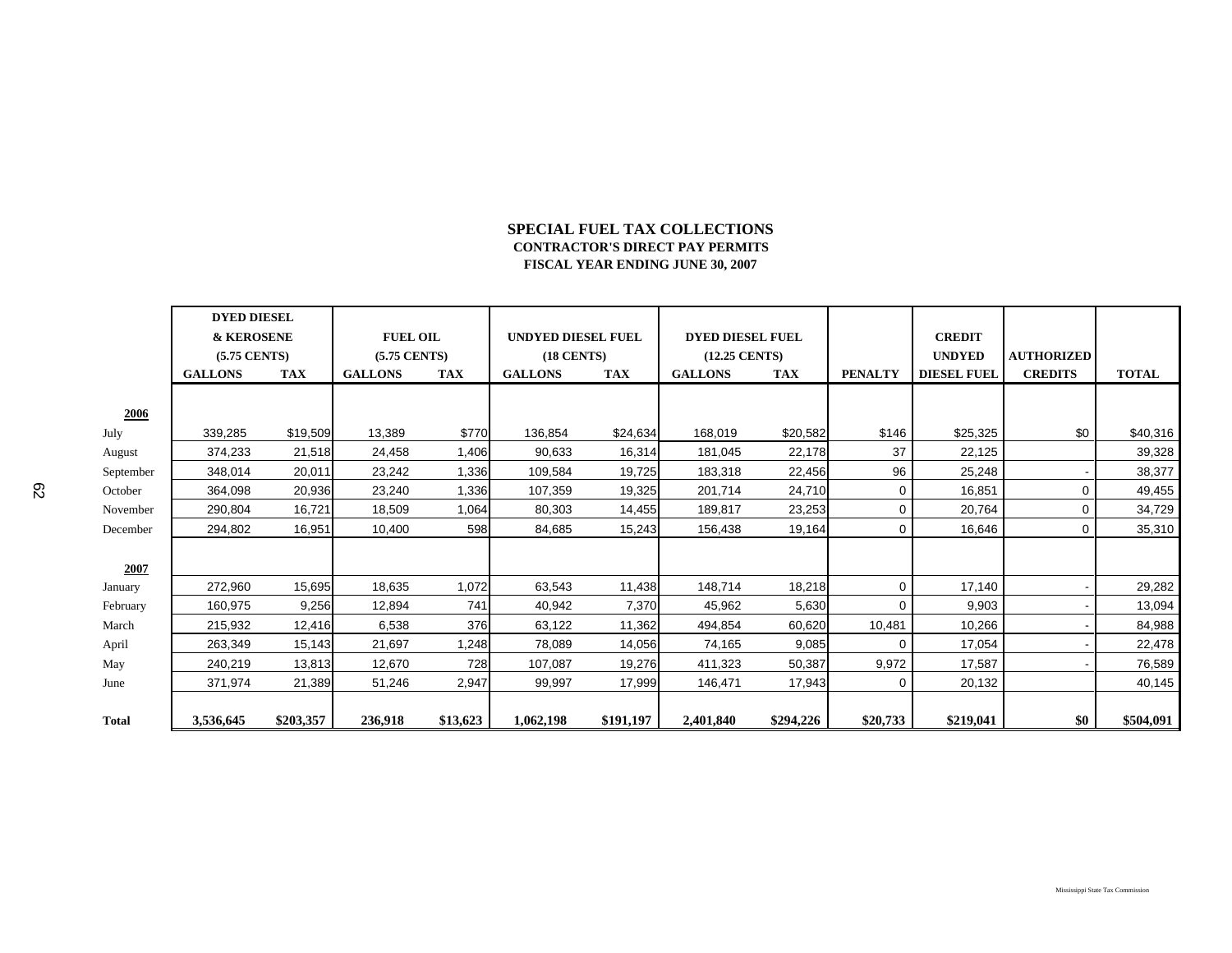### **TAX COLLECTED COMPRESSED GASFISCAL YEAR ENDING JUNE 30, 2007**

|           | <b>TAXABLE</b><br>$(35$ CENTS)<br><b>GALLONS</b> | <b>TAX</b> | <b>HIGHWAY USE</b><br>$(163/4$ CENT)<br><b>GALLONS</b> | <b>TAX</b> | <b>NATURAL GAS HWY</b><br>$(18$ CENTS)<br><b>GALLONS</b> | <b>TAX</b> | <b>TOTAL</b><br><b>TAX</b> | <b>PENALTY</b> | <b>GOVERNMENTAL</b><br><b>EXEMPTIONS</b> | <b>CREDIT</b> | <b>TOTAL</b><br><b>PAID</b> | <b>COMPRESSED GAS</b><br><b>DECAL FEES</b> |
|-----------|--------------------------------------------------|------------|--------------------------------------------------------|------------|----------------------------------------------------------|------------|----------------------------|----------------|------------------------------------------|---------------|-----------------------------|--------------------------------------------|
| 2006      |                                                  |            |                                                        |            |                                                          |            |                            |                |                                          |               |                             |                                            |
| July      | 5,918,440                                        | \$20,715   | 1,670                                                  | \$280      | 81                                                       | \$15       | \$21,009                   | \$204          | \$0                                      | \$0           | \$21,213                    | \$10,445                                   |
| August    | (39, 564, 362)                                   | (138, 475) | 1,285                                                  | 215        | 151                                                      | 27         | (138, 233)                 | -5             |                                          |               | (138, 228)                  | 4,886                                      |
| September | 7,840,694                                        | 27,442     | 12,121                                                 | 2,030      | 34                                                       |            | 29,479                     | 221            | 321                                      |               | 29,379                      | 7,272                                      |
| October   | 11,492,169                                       | 40,223     | 21,503                                                 | 3,602      | 12                                                       |            | 43,827                     |                | 613                                      |               | 43,214                      | 17,160                                     |
| November  | 11,706,159                                       | 40,972     | 14,492                                                 | 2,427      | 92                                                       | 17         | 43,416                     | 32             | 405                                      | 37            | 43,006                      | 4,890                                      |
| December  | 17,467,715                                       | 61,137     | 11,987                                                 | 2,008      | 107                                                      | 19         | 63,164                     | 320            | 307                                      |               | 63,177                      | 840                                        |
| 2007      |                                                  |            |                                                        |            |                                                          |            |                            |                |                                          |               |                             |                                            |
| January   | 21,438,094                                       | 75,033     | 4,997                                                  | 837        | 16                                                       |            | 75,873                     | 26             | 102                                      |               | 75,798                      | 14,878                                     |
| February  | 21,622,822                                       | 75,680     | 18,966                                                 | 3,177      | 44                                                       |            | 78,865                     | 116            | 533                                      | 32            | 78,415                      | 1,998                                      |
| March     | 28,955,048                                       | 101,343    | 16,871                                                 | 2,826      | 44                                                       |            | 104,177                    |                | 433                                      |               | 103,743                     | 3,030                                      |
| April     | 8,924,552                                        | 31,236     | 3,302                                                  | 553        | 43                                                       |            | 31,797                     | 36             | 43                                       |               | 31,790                      | 420                                        |
| May       | 6,283,172                                        | 21,991     | 17,634                                                 | 2,954      | 87                                                       | 16         | 24,960                     |                | 414                                      |               | 24,550                      | 8,380                                      |
| June      | 4,720,388                                        | 16,521     | 3,504                                                  | 587        | 32                                                       |            | 17,114                     |                | 13                                       | 18            | 17,083                      | 10,165                                     |
| Total     | 106,804,891                                      | \$373,817  | 128,332                                                | \$21,496   | 743                                                      | \$134      | \$395,448                  | \$963          | \$3,185                                  | \$87          | \$393,139                   | \$84,364                                   |

63

Mississippi State Tax Commission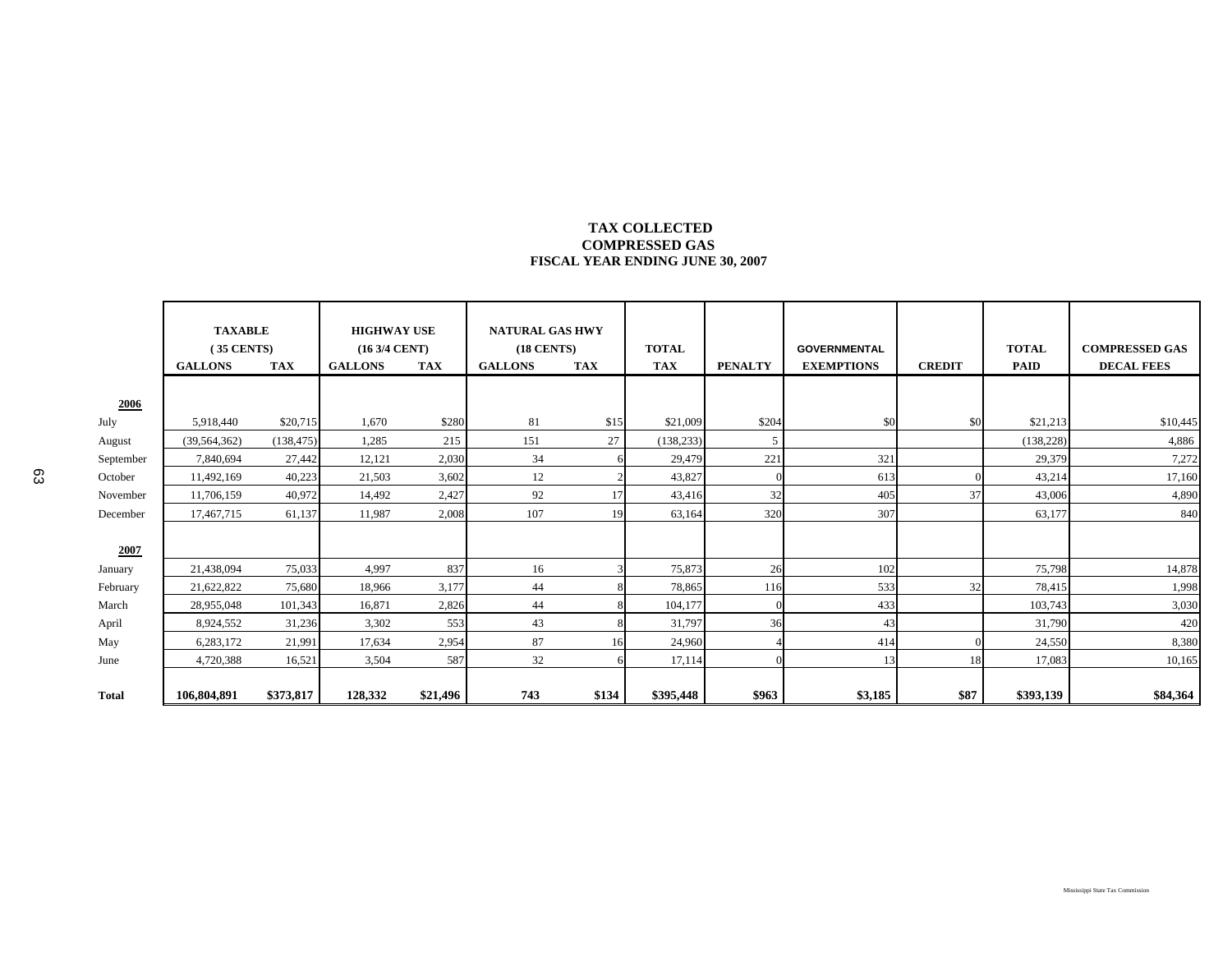|              |                |               |                  | <b>NET</b>     |            |                |                     |               |                    |
|--------------|----------------|---------------|------------------|----------------|------------|----------------|---------------------|---------------|--------------------|
|              | <b>GROSS</b>   | <b>EXEMPT</b> | 2%               | <b>TAXABLE</b> |            |                | <b>GOVERNMENTAL</b> |               | <b>TOTAL</b>       |
|              | <b>GALLONS</b> | <b>SALES</b>  | <b>ALLOWANCE</b> | <b>GALLONS</b> | <b>TAX</b> | <b>PENALTY</b> | <b>EXEMPTIONS</b>   | <b>CREDIT</b> | <b>COLLECTIONS</b> |
|              |                |               |                  |                |            |                |                     |               |                    |
| 2006         |                |               |                  |                |            |                |                     |               |                    |
| July         | 487,574        | 303,245       | 3,686            | 180,643        | \$11,561   | \$0            | \$443               | \$767         | \$10,352           |
| August       | 427,087        | 345,053       | 1,641            | 80,393         | 5,145      | $\mathbf{0}$   | 391                 |               | 4,754              |
| September    | 273,073        | 184,959       | 1,762            | 86,352         | 5,527      | $\mathbf{0}$   | 547                 | $\Omega$      | 4,980              |
| October      | ,064,754       | 182,197       | 17,650           | 864,907        | 55,354     | $\Omega$       | 528                 | 7,549         | 47,278             |
| November     | 413,566        | 430,444       | (339)            | (16, 539)      | (1,059)    | 472            | 1,000               | 525           | (2,112)            |
| December     | 443,579        | 235,623       | 4,159            | 203,797        | 13,043     | 219            | 455                 | $\Omega$      | 12,807             |
|              |                |               |                  |                |            |                |                     |               |                    |
| 2007         |                |               |                  |                |            |                |                     |               |                    |
| January      | 345,730        | 190,439       | 3,105            | 152,186        | 9,740      | $\mathbf{0}$   | 903                 | $\Omega$      | 8,837              |
| February     | 278,791        | 203,350       | 1,508            | 73,933         | 4,732      | 58             | 148                 |               | 4,642              |
| March        | 1,110,961      | 203,527       | 18,149           | 889,285        | 56,914     | $\mathbf{0}$   | 824                 | 78            | 56,013             |
| April        | 358,835        | 244,877       | 2,277            | 111,681        | 7,148      | $\mathbf{0}$   | 935                 | 873           | 5,339              |
| May          | 288,563        | 175,722       | 2,255            | 110,586        | 7,077      | $\mathbf{0}$   | 104                 | 341           | 6,633              |
| June         | 373,295        | 248,836       | 2,490            | 121,969        | 7,806      | $\theta$       | 1,355               | $\Omega$      | 6,451              |
|              |                |               |                  |                |            |                |                     |               |                    |
| <b>Total</b> | 5,865,808      | 2,948,272     | 58,343           | 2,859,193      | \$182,988  | \$749          | \$7,633             | \$10,133      | \$165,974          |

### **TAX COLLECTED ON AVIATION GASOLINE 6.4 CENTS PER GALLON FISCAL YEAR ENDING JUNE 30, 2007**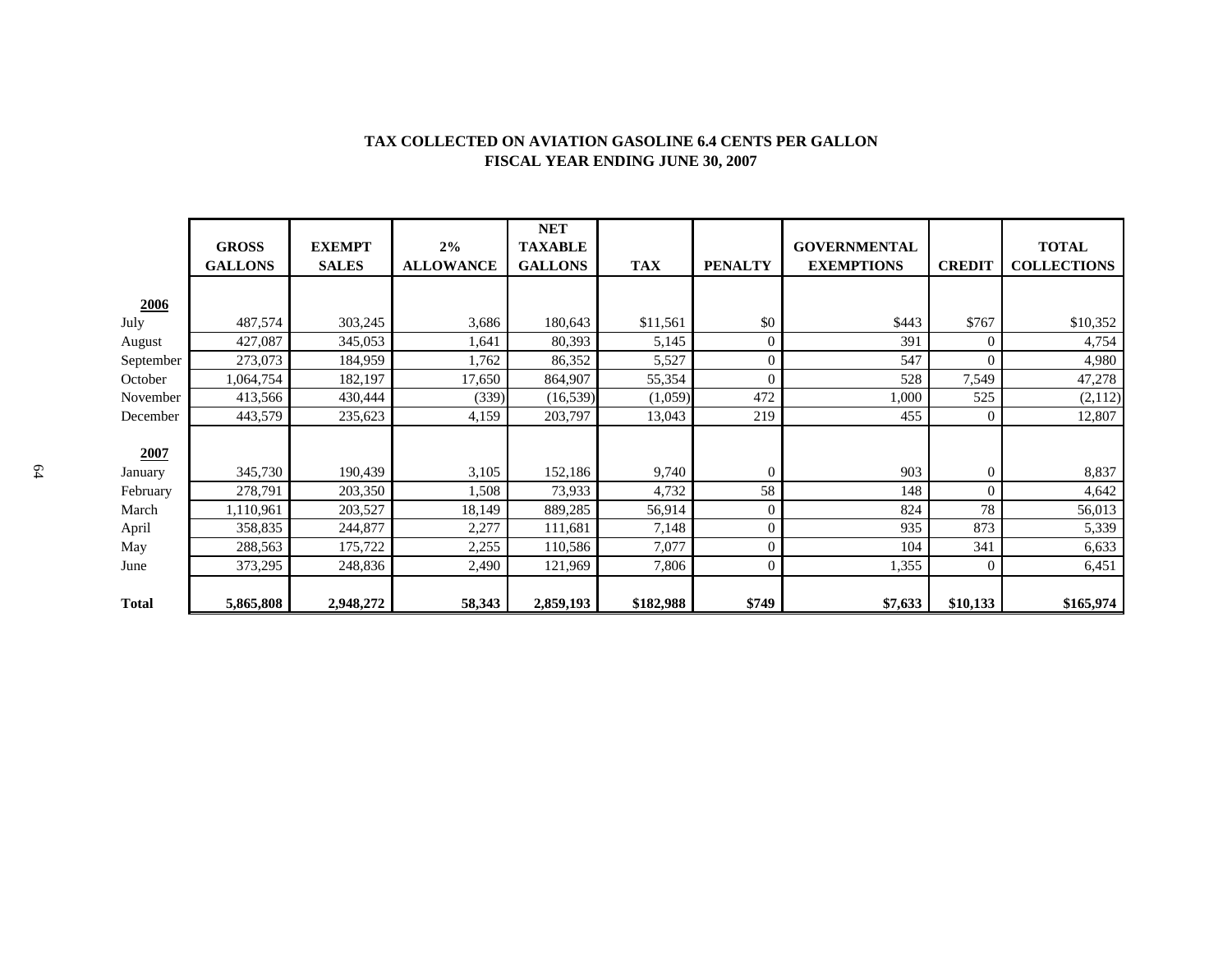### **NATURAL GAS, COMPRESSED GAS, LOCOMOTIVE FUEL COLLECTIONS FISCAL YEAR ENDING JUNE 30, 2007**

|                                               | <b>JULY</b><br>2006 | <b>AUGUST</b><br>2006 | <b>SEPTEMBER</b><br>2006 | <b>OCTOBER</b><br>2006 | <b>NOVEMBER</b><br>2006 | <b>DECEMBER</b><br>2006 | <b>JANUARY</b><br>2007 | <b>FEBRUARY</b><br>2007 | <b>MARCH</b><br>2007 | <b>APRIL</b><br>2007 | <b>MAY</b><br>2007 | <b>JUNE</b><br>2007 | <b>TOTAL</b><br><b>COLLECTIONS</b> |
|-----------------------------------------------|---------------------|-----------------------|--------------------------|------------------------|-------------------------|-------------------------|------------------------|-------------------------|----------------------|----------------------|--------------------|---------------------|------------------------------------|
| Natural Gas Used 3 Cents\MCF                  | 1,244,775           | 2,141,261             | 1,566,082                | 1,234,957              | 2.349.366               | 1,805,962               | 2,114,658              | 1,748,374               | 2,703,468            | 2,566,703            | 2,157,822          | 2,871,757           | 24,505,185                         |
| Tax on Natural Gas 3 Cents\MCF                | \$37,343            | 64,238                | 46,982                   | 37,049                 | 70,481                  | 54,179                  | 63,440                 | 54,451                  | 81,104               | 77,001               | 64,735             | 86,153              | \$735,156                          |
|                                               |                     |                       |                          |                        |                         |                         |                        |                         |                      |                      |                    |                     |                                    |
| Natural Gas Used 12 Cents\MCF                 | 40,374              | 228,405               | 131,128                  | 127,461                | 113,575                 | 81,471                  | 211,109                | 117,951                 | 186,085              | 143,837              | 138,771            | 112,406             | 1,632,573                          |
| Tax on Natural Gas 12 Cents\MCF               | \$4,845             | 27,408                | 15,735                   | 15,295                 | 13,629                  | 9,777                   | 25,333                 | 14,154                  | 22,330               | 17,260               | 16,653             | 13,489              | \$195,908                          |
|                                               |                     |                       |                          |                        |                         |                         |                        |                         |                      |                      |                    |                     |                                    |
| Compressed Gas Used 1/2 Cent Gallon           | 11,864              | 6,980                 | 8,808                    | 6,456                  | 1,404                   | 27,218                  | 13,734                 | 6,118                   | 10,506               | 11,212               | 11,996             | 23,664              | 139,960                            |
| Tax on Compresed Gas 1/2 Cent Gallon          | \$59                | 35                    | 44                       | 32                     | $\overline{7}$          | 136                     | 69                     | 31                      | 53                   | 56                   | 60                 | 118                 | \$700.00                           |
|                                               |                     |                       |                          |                        |                         |                         |                        |                         |                      |                      |                    |                     |                                    |
| Compressed Gas Used 2 Cents Gallon            | 9,839               | 27,467                | 16,812                   | 20,079                 | 23,158                  | 14,474                  | 34,311                 | 24,176                  | 27,115               | 21,105               | 26,496             | 28,504              | 273,536                            |
| Tax on Compressed Gas 2 Cents Gallon          | \$197               | 589                   | 336                      | 402                    | 463                     | 289                     | 686                    | 483                     | 542                  | 422                  | 530                | 570                 | \$5,510.00                         |
|                                               |                     |                       |                          |                        |                         |                         |                        |                         |                      |                      |                    |                     |                                    |
| Locomotive Fuel Used 3/4 Cents Gallon         | 91,104              | 3,984,837             | 2,533,346                | 1,817,307              | 2,216,383               | 1,588,074               | 2,955,445              | 2,617,538               | 2,072,915            | 2,467,958            | 2,575,767          | 2,357,150           | 27,277,824                         |
| S.<br>Tax on Locomotive Fuel 3/4 Cents Gallon | \$683               | 29.886                | 19,000                   | 13.630                 | 16.623                  | 11.911                  | 22,166                 | 19.632                  | 15,547               | 18.510               | 19.318             | 17.679              | \$204,584                          |
| <b>Total Tax</b>                              | \$43,127            | 122.157               | 82,098                   | 66,408                 | 101.203                 | 76,292                  | 111,694                | 86,750                  | 119,576              | 113,249              | 101,295            | 118,008             | \$1,141,857                        |
| Penalty                                       | \$7                 | 398                   | 29                       | 22                     | 84                      | 33                      | 60                     | 479                     | 71                   | 498                  | 495                | 86                  | \$2,262                            |
| Credit                                        | \$0                 | 14                    |                          | $\Omega$               |                         | $\Omega$                | 168                    |                         |                      | $\Omega$             |                    | 46                  | \$243                              |
| <b>Total Collections</b>                      | \$43,134            | \$122,541             | \$82,127                 | \$66,430               | \$101,278               | \$76,325                | \$111,586              | \$87,223                | \$119,647            | \$113,747            | \$101,790          | \$118,048           | \$1,143,876                        |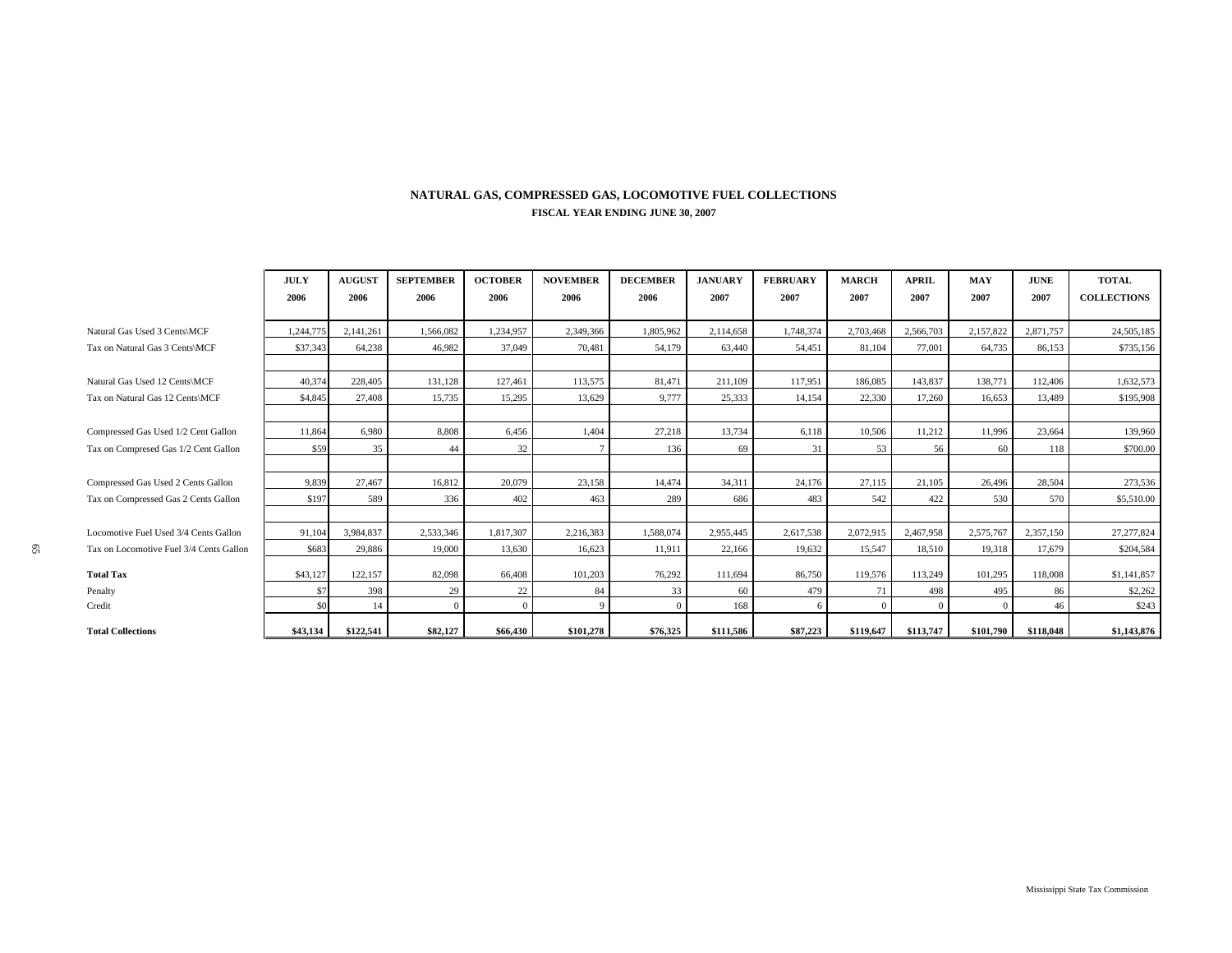|              | NET<br><b>TAXABLE</b><br><b>GALLONS</b> | <b>TAX</b>  | <b>PENALTY</b> | <b>CREDIT</b>    | <b>TOTAL</b><br><b>COLLECTIONS</b> |
|--------------|-----------------------------------------|-------------|----------------|------------------|------------------------------------|
| 2006         |                                         |             |                |                  |                                    |
| July         | 972,932                                 | \$77,835    | \$34           | \$0              | \$77,869                           |
| August       | 1,362,436                               | 108,995     | 4,355          | 0                | 113,350                            |
| September    | 1,108,966                               | 88,717      | 207            | $\boldsymbol{0}$ | 88,924                             |
| October      | 1,323,958                               | 105,917     | 123            | $\boldsymbol{0}$ | 106,039                            |
| November     | 1,194,507                               | 95,561      | 62             | 101              | 95,522                             |
| December     | 1,015,415                               | 81,233      | 14             | 170              | 81,077                             |
| 2007         |                                         |             |                |                  |                                    |
| January      | 1,038,720                               | 83,098      | 182            | 82               | 83,197                             |
| February     | 1,159,169                               | 92,734      | 473            | 2,205            | 91,001                             |
| March        | 1,122,786                               | 89,823      | 53             | 391              | 89,485                             |
| April        | 46,386                                  | 4,511       | 14             | $\boldsymbol{0}$ | 4,525                              |
| May          | 1,111,127                               | 88,890      | 23             | $\overline{0}$   | 88,913                             |
| June         | 1,230,076                               | 98,406      | 24             | $\boldsymbol{0}$ | 98,430                             |
| <b>Total</b> | 12,686,478                              | \$1,015,720 | \$5,564        | \$2,949          | \$1,018,332                        |

# **TAX COLLECTED ON CRANKCASE LUBRICATING OIL 8 CENTS FISCAL YEAR ENDING JUNE 30, 2007**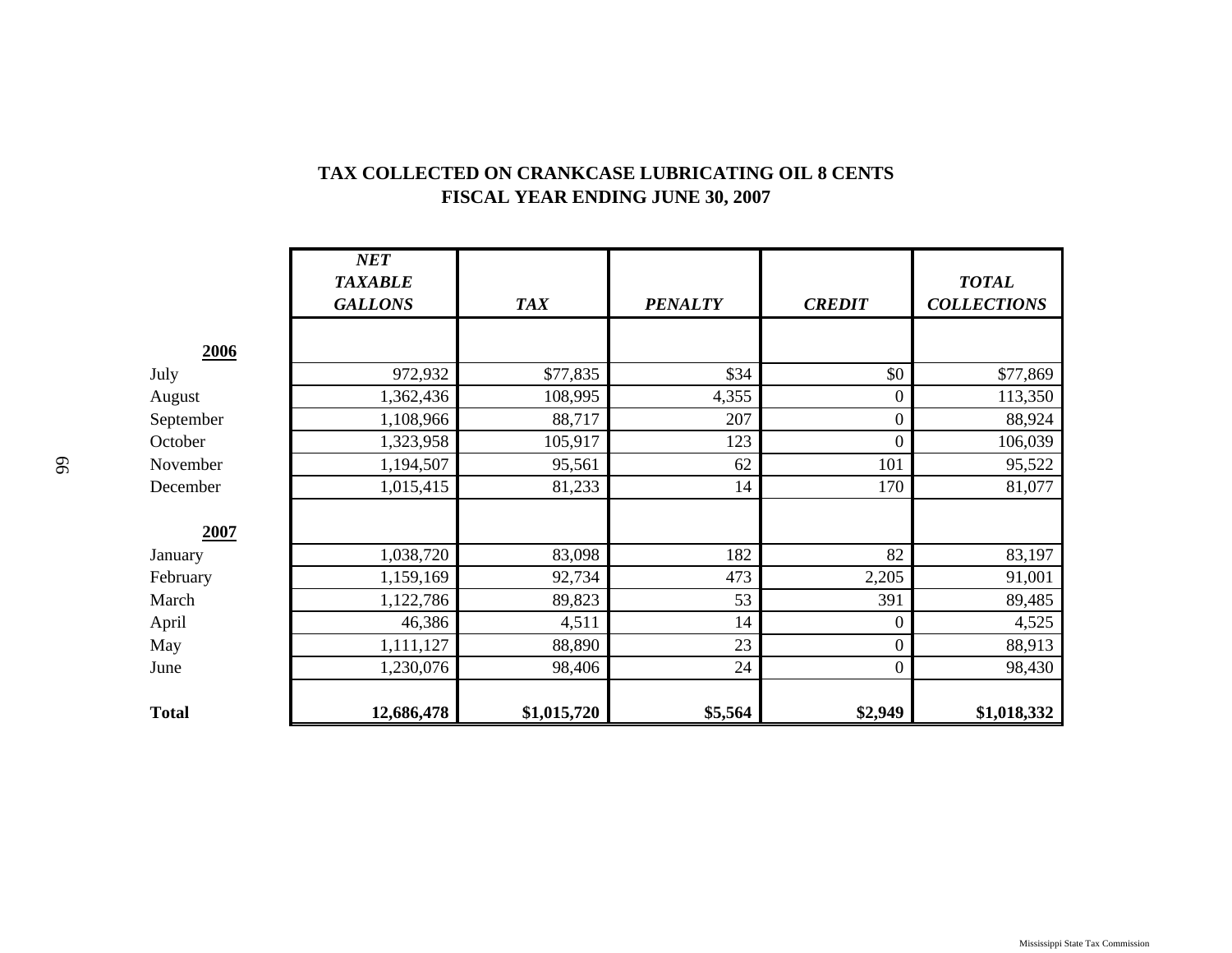#### **ENVIRONMENTAL PROTECTION FEES COLLECTED (COLLECTED AT 4/10 CENTS PER GALLON) FISCAL YEAR ENDING JUNE 30, 2007**

|                                  | JULY        | <b>AUGUST</b> | <b>SEPTEMBER</b> | <b>OCTOBER</b> | <b>NOVEMBER</b> | <b>DECEMBER</b> | <b>JANUARY</b> | <b>FEBRUARY</b> | <b>MARCH</b> | APRIL       | <b>MAY</b> | <b>JUNE</b> | <b>TOTAL</b>       |
|----------------------------------|-------------|---------------|------------------|----------------|-----------------|-----------------|----------------|-----------------|--------------|-------------|------------|-------------|--------------------|
|                                  | 2006        | 2006          | 2006             | 2006           | 2006            | 2006            | 2007           | 2007            | 2007         | 2007        | 2007       | 2007        | <b>COLLECTIONS</b> |
|                                  |             |               |                  |                |                 |                 |                |                 |              |             |            |             |                    |
| Auto Gasoline Gallons            | 146,365,731 | 141,209,393   | 148,140,520      | 139,902,562    | 141, 183, 178   | 137,668,744     | 138,988,61     | 134,569,189     | 130,449,247  | 142,701,279 | 135,852,49 | 146,657,478 | 683,688,423        |
| Fees on Auto Gasoline            | \$585,463   | 564,837       | 592,562          | 559,610        | 564,733         | 550,675         | 555,954        | 538,277         | 521,797      | 570,805     | 543.410    | 586,630     | \$6,734,752        |
|                                  |             |               |                  |                |                 |                 |                |                 |              |             |            |             |                    |
| <b>Aviation Gasoline Gallons</b> | 267,279     | 158,119       | 298,019          | 216,010        | 197,257         | 247,400         | 109,386        | 4,224,422       | 381,497      | 226,475     | 279,159    | 229,036     | 6,834,059          |
| Fees on Aviation Gasoline        | \$1,069     | 632           | 1,192            | 864            | 789             | 990             | 438            | 16,898          | 1,526        | 906         | 1,117      | 916         | \$27,336           |
|                                  |             |               |                  |                |                 |                 |                |                 |              |             |            |             |                    |
| Diesel & Kerosene Gallons        | 25,645,818  | 26,369,903    | 30,739,456       | 24,552,700     | 21,807,473      | 20,782,114      | 17,964,081     | 19,795,775      | 18,390,675   | 27,353,970  | 24,025,613 | 25,102,507  | 282,530,085        |
| Fees on Diesel & Kerosene        | \$102,583   | 105,479       | 122,958          | 98,211         | 87,230          | 83,128          | 71,856         | 79,183          | 73,563       | 109,416     | 96,102     | 100,410     | \$1,130,119        |
|                                  |             |               |                  |                |                 |                 |                |                 |              |             |            |             |                    |
| Fuel Oil Gallons                 | 199,485     | 50.215        | 27,538           | $\Omega$       |                 | 63,475          | 47.033         | $\Omega$        | (19, 550)    |             | 29,448     | 6,350       | 403,994            |
| Fees on Fuel Oil                 | \$798       | 201           | 110              |                |                 | 254             | 188            | $\Omega$        | (78)         |             | 118        | 25          | \$1,616            |
|                                  |             |               |                  |                |                 |                 |                |                 |              |             |            |             |                    |
| <b>Undyed Diesel Gallons</b>     | 51,720,618  | 46,780,680    | 52,294,825       | 47,743,968     | 50,484,253      | 47,156,592      | 43.620.538     | 47,407,856      | 45,889,590   | 48,366,645  | 45,151,635 | 50,957,852  | 577,575,052        |
| Fees on Undyed Diesel            | \$206,882   | 187,123       | 209,179          | 190,976        | 201,937         | 188,626         | 174,482        | 188,431         | 183,558      | 193,466     | 180,606    | 203,831     | \$2,309,099        |
|                                  |             |               |                  |                |                 |                 |                |                 |              |             |            |             |                    |
| Jet Fuel Gallons                 | 2,655,017   | 2,602,780     | 3,659,925        | 2,639,040      | 3,568,306       | 1,283,774       | 2,126,471      | 2,315,648       | 2,482,896    | 2,713,237   | 2,394,072  | 2,733,505   | 31,174,671         |
| Fees on Jet Fuel                 | \$10,620    | 10,411        | 14,640           | 10,556         | 14,273          | 5,134           | 8,506          | 9,263           | 9,932        | 10,853      | 9,576      | 10,934      | \$124,697          |
|                                  |             |               |                  |                |                 |                 |                |                 |              |             |            |             |                    |
| <b>Total Fees</b>                | \$907.415   | 868,684       | 940.641          | 860,217        | 868,961         | 828,808         | 811,424        | 832,051         | 790,297      | 885,446     | 830,929    | 902,747     | \$10,327,619       |
| Penalty                          | \$1,023     | 1,079         | 6,829            | 1,025          | 709             | 334             | 378            | (126)           | 679          | 281         | 412        | 34          | \$12,657           |
| Credit                           | \$23        |               |                  | 5,125          | 15,505          | 16,715          | 379            | 20,640          | 17,068       | 20,761      | 23,936     | 7,383       | \$127,535          |
|                                  |             |               |                  |                |                 |                 |                |                 |              |             |            |             |                    |
| <b>Total Collections</b>         | \$908,415   | \$869,763     | \$947,470        | \$856,117      | \$854,166       | \$812,427       | \$811,423      | \$811,285       | \$773,908    | \$864,966   | \$807.405  | \$895,397   | \$10,212,741       |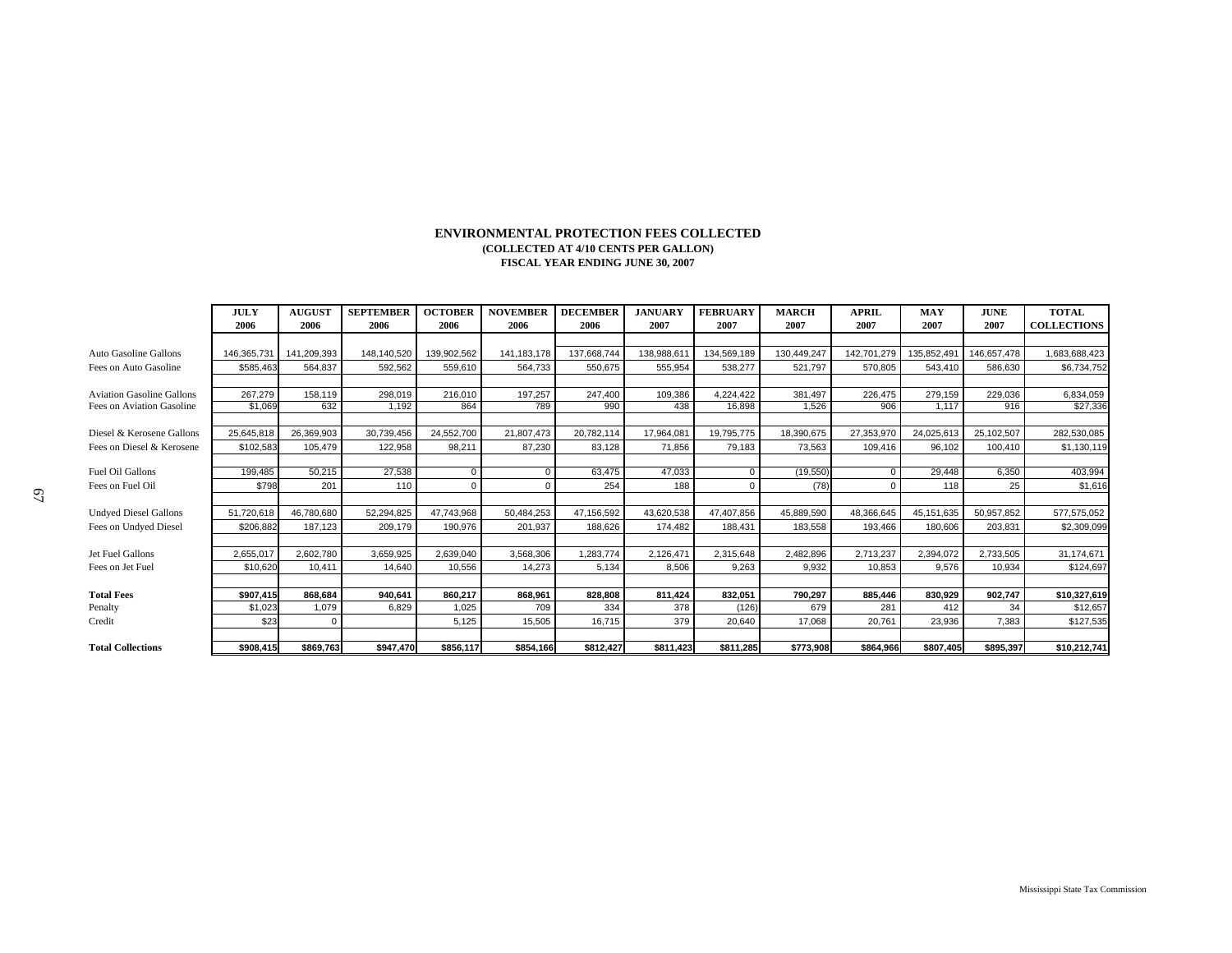# **SEAWALL TAX COLLECTIONS FISCAL YEAR ENDING JUNE 30, 2007**

|           | <b>HARRISON COUNTY</b> |             | <b>JACKSON COUNTY</b> |             | <b>HANCOCK COUNTY</b> |            |
|-----------|------------------------|-------------|-----------------------|-------------|-----------------------|------------|
|           | <b>GALLONS</b>         | <b>TAX</b>  | <b>GALLONS</b>        | <b>TAX</b>  | <b>GALLONS</b>        | <b>TAX</b> |
| 2006      |                        |             |                       |             |                       |            |
| July      | 9,672,366              | \$290,320   | 5,949,887             | \$178,497   | 2,192,717             | \$63,647   |
| August    | 9,909,547              | 297,286     | 5,938,865             | 178,166     | 1,803,427             | 53,258     |
| September | 10,045,625             | 301,512     | 6,043,746             | 181,314     | 1,759,016             | 52,770     |
| October   | 9,622,985              | 288,690     | 5,306,648             | 159,199     | 1,559,028             | 46,771     |
| November  | 9,181,263              | 275,438     | 5,990,189             | 179,711     | 1,607,794             | 48,234     |
| December  | 8,790,067              | 263,702     | 5,797,329             | 173,920     | 1,717,759             | 51,533     |
| 2007      |                        |             |                       |             |                       |            |
| January   | 9,321,971              | 279,659     | 5,780,183             | 173,405     | 1,754,481             | 52,634     |
| February  | 8,717,248              | 261,517     | 5,597,095             | 167,913     | 1,812,507             | 54,375     |
| March     | 8,241,442              | 247,243     | 5,460,987             | 163,997     | 1,738,831             | 52,165     |
| April     | 9,562,003              | 286,860     | 6,206,468             | 186,194     | 2,006,911             | 60,207     |
| May       | 9,122,870              | 273,686     | 5,797,180             | 173,979     | 1,897,802             | 56,934     |
| June      | 9,537,487              | 285,615     | 5,979,421             | 179,084     | 2,004,254             | 60,128     |
| Total     | 111,724,874            | \$3,351,528 | 69,847,998            | \$2,095,379 | 21,854,527            | \$652,656  |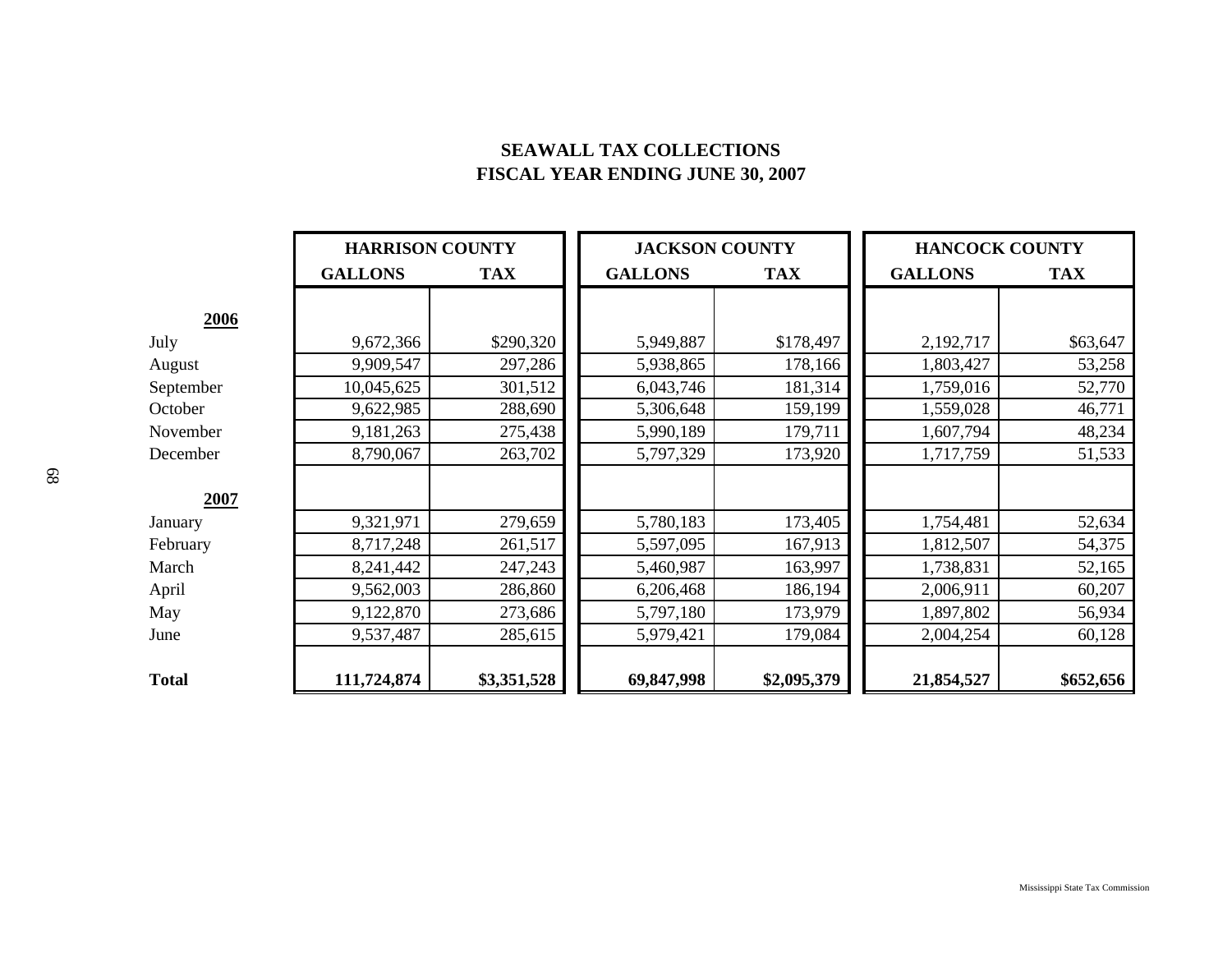### **INTERNATIONAL FUEL TAX AGREEMENT COLLECTIONS FISCAL YEAR ENDING JUNE 30, 2007**

|           | <b>DIESEL FUEL</b> |                 |                       | <b>GASOLINE</b> |                          | <b>CNG</b>               | PENALTY &       |                    |               |                 |
|-----------|--------------------|-----------------|-----------------------|-----------------|--------------------------|--------------------------|-----------------|--------------------|---------------|-----------------|
|           | <b>GALLONS</b>     | <b>AMOUNT</b>   | <b>GALLONS AMOUNT</b> |                 | <b>GALLONS</b>           | <b>AMOUNT</b>            | <b>INTEREST</b> | <b>ADJUSTMENTS</b> | <b>AUDITS</b> | <b>TOTAL</b>    |
|           |                    |                 |                       |                 |                          |                          |                 |                    |               |                 |
| 2006      |                    |                 |                       |                 |                          |                          |                 |                    |               |                 |
| July      | 1,769,066          | \$318,240       | 57                    | \$10            | \$2,175                  | \$370                    | \$2,228         | \$34,626           | (\$148)       | \$355,325       |
| August    | (1,323,190)        | (234, 163)      | (88)                  | (16)            |                          |                          | 3,165           | 34                 | 1,423         | (229, 557)      |
| September | (7,313,217)        | (1,305,609)     | ,420                  | 256             |                          | $\overline{\phantom{a}}$ | 4,937           | 757                | 306           | (1,299,352)     |
| October   | 723,830            | 225,125         | (218)                 | (39)            |                          |                          | 2,320           | 2,908              | 1,118         | 231,433         |
| November  | (5,652,973)        | (831, 811)      | 3,336                 | 600             | 45                       | 8                        | 7,453           | 54,284             | 1,552         | (767, 914)      |
| December  | (6,854,962)        | (1,230,385)     | (1,917)               | (345)           | (600)                    | (102)                    | 2,369           | 6,770              | 438           | (1,221,256)     |
|           |                    |                 |                       |                 |                          |                          |                 |                    |               |                 |
| 2007      |                    |                 |                       |                 |                          |                          |                 |                    |               |                 |
| January   | 1,205,999          | 241,063         | (825)                 | (149)           | $\overline{\phantom{0}}$ |                          | 6,959           | (5,623)            | 97            | 242,347         |
| February  | (1,142,119)        | (198, 839)      | (303)                 | (55)            |                          | $\overline{\phantom{a}}$ | 3,593           | 7,282              | 345           | (187, 673)      |
| March     | (6,580,977)        | (1, 189, 819)   | 693                   | 125             |                          |                          | 4,523           | (403)              | 1,670         | (1, 183, 905)   |
| April     | (127, 152)         | (19,761)        | (3,237)               | (583)           |                          | $\Omega$                 | 4,840           | (107, 757)         | 2,014         | (121, 247)      |
| May       | (1,852,073)        | (267, 814)      | 114                   | 20              | (907)                    | (154)                    | 6,482           | 93,261             | 3,552         | (164, 653)      |
| June      | (7,372,558)        | (1,259,120)     | (4,848)               | (873)           |                          |                          | 2,101           | 6,446              | 3,635         | (1,247,810)     |
|           |                    |                 |                       |                 |                          |                          |                 |                    |               |                 |
| Total     | (34,520,326)       | $(\$5,752,893)$ | (5,816)               | (\$1,049)       | 713                      | \$122                    | \$50,970        | \$92,585           | \$16,002      | $(\$5,594,262)$ |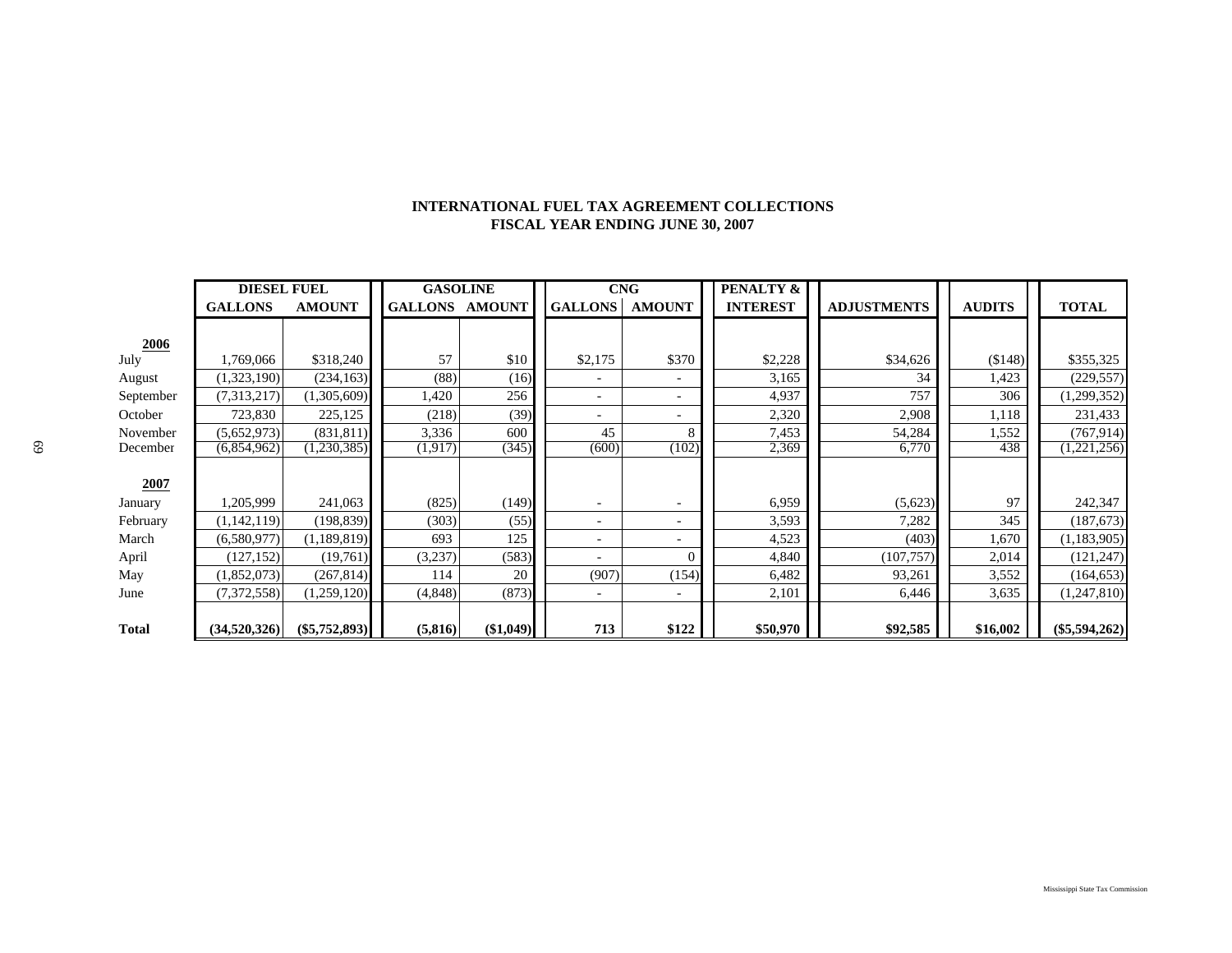# **PETROLEUM TAX DISTRIBUTION TO COUNTIES**

|                   |                                  |                               | <b>Fiscal Year Ending June 30, 2007</b> |              |                                       |                               | <b>Fiscal Year Ending June 30, 2006</b> |              |
|-------------------|----------------------------------|-------------------------------|-----------------------------------------|--------------|---------------------------------------|-------------------------------|-----------------------------------------|--------------|
| <b>COUNTY</b>     | <b>MUNICIPAL</b><br><b>SHARE</b> | <b>COUNTY</b><br><b>SHARE</b> | <b>SURPLUS</b>                          | <b>TOTAL</b> | Ш<br><b>MUNICIPAL</b><br><b>SHARE</b> | <b>COUNTY</b><br><b>SHARE</b> | <b>SURPLUS</b>                          | <b>TOTAL</b> |
| <b>ADAMS</b>      | \$8,078                          | \$181,922                     | \$335,414                               | \$525,414    | \$8,078                               | \$181,922                     | \$303,325                               | \$493,325    |
| <b>ALCORN</b>     | 8,325                            | 181,675                       | 323,517                                 | 513,517      | 8,325                                 | 181,675                       | 292,567                                 | 482,567      |
| <b>AMITE</b>      | 1,156                            | 188,844                       | 320,170                                 | 510,170      | 1,156                                 | 188,844                       | 289,540                                 | 479,540      |
| <b>ATTALA</b>     | 4,060                            | 185,940                       | 342,298                                 | 532,298      | 4,060                                 | 185,940                       | 309,552                                 | 499,552      |
| <b>BENTON</b>     | 811                              | 189,189                       | 233,144                                 | 423,144      | 811                                   | 189,189                       | 210,840                                 | 400,840      |
| <b>BOLIVAR</b>    | 10,800                           | 179,200                       | 444,463                                 | 634,463      | 10,800                                | 179,200                       | 401,942                                 | 591,942      |
| <b>CALHOUN</b>    | 3,258                            | 186,742                       | 295,234                                 | 485,234      | 3,258                                 | 186,742                       | 266,990                                 | 456,990      |
| CARROLL           | 983                              | 189,017                       | 289,000                                 | 479,000      | 983                                   | 189,017                       | 261,352                                 | 451,352      |
| <b>CHICKASAW</b>  | 4,502                            | 185,498                       | 292,525                                 | 482,525      | 4,502                                 | 185,498                       | 264,540                                 | 454,540      |
| <b>CHOCTAW</b>    | 1,529                            | 188,471                       | 241,717                                 | 431,717      | 1,529                                 | 188,471                       | 218,593                                 | 408,593      |
| <b>CLAIBORNE</b>  | 1,035                            | 188,965                       | 263,093                                 | 453,093      | 1,035                                 | 188,965                       | 237,924                                 | 427,924      |
| <b>CLARKE</b>     | 2,802                            | 187,198                       | 327,186                                 | 517,186      | 2,802                                 | 187,198                       | 295,885                                 | 485,885      |
| <b>CLAY</b>       | 6,832                            | 183,168                       | 281,799                                 | 471,799      | 6,832                                 | 183,168                       | 254,840                                 | 444,840      |
| <b>COAHOMA</b>    | 10,911                           | 179,089                       | 342,250                                 | 532,250      | 10,911                                | 179,089                       | 309,507                                 | 499,507      |
| <b>COPIAH</b>     | 5,502                            | 184,498                       | 382,477                                 | 572,477      | 5,502                                 | 184,498                       | 345,886                                 | 535,886      |
| COVINGTON         | 2,200                            | 187,800                       | 273,991                                 | 463,991      | 2,200                                 | 187,800                       | 247,779                                 | 437,779      |
| <b>DESOTO</b>     | 35,528                           | 154,472                       | 591,279                                 | 781,279      | 35,528                                | 154,472                       | 534,712                                 | 724,712      |
| <b>FORREST</b>    | 18,770                           | 171,230                       | 469,148                                 | 659,148      | 18,770                                | 171,230                       | 424,266                                 | 614,266      |
| <b>FRANKLIN</b>   | 1,195                            | 188,805                       | 267,711                                 | 457,711      | 1,195                                 | 188,805                       | 242,099                                 | 432,099      |
| <b>GEORGE</b>     | 1,383                            | 188,617                       | 286,613                                 | 476,613      | 1,383                                 | 188,617                       | 259,193                                 | 449,193      |
| <b>GREENE</b>     | 1,100                            | 188,900                       | 315,608                                 | 505,608      | 1,100                                 | 188,900                       | 285,414                                 | 475,414      |
| <b>GRENADA</b>    | 8,369                            | 181,631                       | 289,032                                 | 479,032      | 8,369                                 | 181,631                       | 261,381                                 | 451,381      |
| <b>HANCOCK</b>    | 8,372                            | 181,628                       | 368,745                                 | 558,745      | 8,372                                 | 181,628                       | 333,468                                 | 523,468      |
| <b>HARRISON</b>   | 31,039                           | 158,961                       | 897,932                                 | 1,087,932    | 31,039                                | 158,961                       | 812,028                                 | 1,002,028    |
| <b>HINDS</b>      | 26,549                           | 163,450                       | 1,170,162                               | 1,360,161    | 26,549                                | 163,451                       | 1,058,215                               | 1,248,215    |
| <b>HOLMES</b>     | 5,268                            | 184,732                       | 353,423                                 | 543,423      | 5,268                                 | 184,732                       | 319,612                                 | 509,612      |
| <b>HUMPHREYS</b>  | 2,297                            | 187,703                       | 246,518                                 | 436,518      | 2,297                                 | 187,703                       | 222,934                                 | 412,934      |
| <b>ISSAQUENA</b>  | 447                              | 189,553                       | 214,544                                 | 404,544      | 447                                   | 189,553                       | 194,019                                 | 384,019      |
| <b>ITAWAMBA</b>   | 2,707                            | 187,293                       | 310,508                                 | 500,508      | 2,707                                 | 187,293                       | 280,803                                 | 470,803      |
| <b>JACKSON</b>    | 26,609                           | 163,391                       | 727,175                                 | 917,175      | 26,609                                | 163,391                       | 657,608                                 | 847,608      |
| <b>JASPER</b>     | 1,861                            | 188,139                       | 324,647                                 | 514,647      | 1,861                                 | 188,139                       | 293,589                                 | 483,589      |
| <b>JEFFERSON</b>  | 1,261                            | 188,739                       | 262,698                                 | 452,698      | 1,261                                 | 188,739                       | 237,566                                 | 427,566      |
| JEFFERSON DAVIS   | 829                              | 189,171                       | 254,018                                 | 444,018      | 829                                   | 189,171                       | 229,717                                 | 419,717      |
| <b>JONES</b>      | 7,196                            | 182,804                       | 490,359                                 | 680,359      | 7,196                                 | 182,804                       | 443,448                                 | 633,448      |
| <b>KEMPER</b>     | 802                              | 189,198                       | 316,943                                 | 506,943      | 802                                   | 190,951                       | 286,622                                 | 478,375      |
| LAFAYETTE         | 7,013                            | 182,987                       | 386,506                                 | 576,506      | 7,013                                 | 175,195                       | 349,530                                 | 531,738      |
| <b>LAMAR</b>      | 4,316                            | 185,684                       | 359,563                                 | 549,563      | 4,316                                 | 184,537                       | 325,164                                 | 514,017      |
| LAUDERDALE        | 12,898                           | 177,102                       | 538,076                                 | 728,076      | 12,898                                | 177,102                       | 486,599                                 | 676,599      |
| <b>LAWRENCE</b>   | 1,340                            | 188,660                       | 256,240                                 | 446,240      | 1,340                                 | 188,660                       | 231,726                                 | 421,726      |
| LEAKE             | 2,646                            | 187,354                       | 314,730                                 | 504,730      | 2,646                                 | 187,354                       | 284,620                                 | 474,620      |
| LEE               | 20,601                           | 169,399                       | 476,484                                 | 666,484      | 20,601                                | 169,399                       | 430,900                                 | 620,900      |
| LEFLORE           | 9,624                            | 180,376                       | 375,524                                 | 565,524      | 9,624                                 | 180,376                       | 339,599                                 | 529,599      |
| <b>LINCOLN</b>    | 4,930                            | 185,070                       | 357,681                                 | 547,681      | 4,930                                 | 185,070                       | 323,463                                 | 513,463      |
| <b>LOWNDES</b>    | 11,972                           | 178,028                       | 438,495                                 | 628,495      | 11,972                                | 178,028                       | 396,545                                 | 586,545      |
| <b>MADISON</b>    | 21,812                           | 168,188                       | 529,263                                 | 719,263      | 21,812                                | 168,188                       | 478,630                                 | 668,630      |
| <b>MARION</b>     | 3,714                            | 186,286                       | 322,381                                 | 512,381      | 3,714                                 | 183,172                       | 291,539                                 | 478,426      |
| MARSHALL          | 5,151                            | 184,849                       | 389,304                                 | 579,304      | 5,151                                 | 182,706                       | 352,060                                 | 539,917      |
| <b>MONROE</b>     | 7,017                            | 182,983                       | 411,883                                 | 601,883      | 7,017                                 | 188,240                       | 372,479                                 | 567,736      |
| <b>MONTGOMERY</b> | 3,970                            | 186,030                       | 247,569                                 | 437,569      | 3,970                                 | 153,021                       | 223,885                                 | 380,875      |
| <b>NESHOBA</b>    | 4,403                            | 185,597                       | 338,859                                 | 528,859      | 4,403                                 | 214,924                       | 306,441                                 | 525,768      |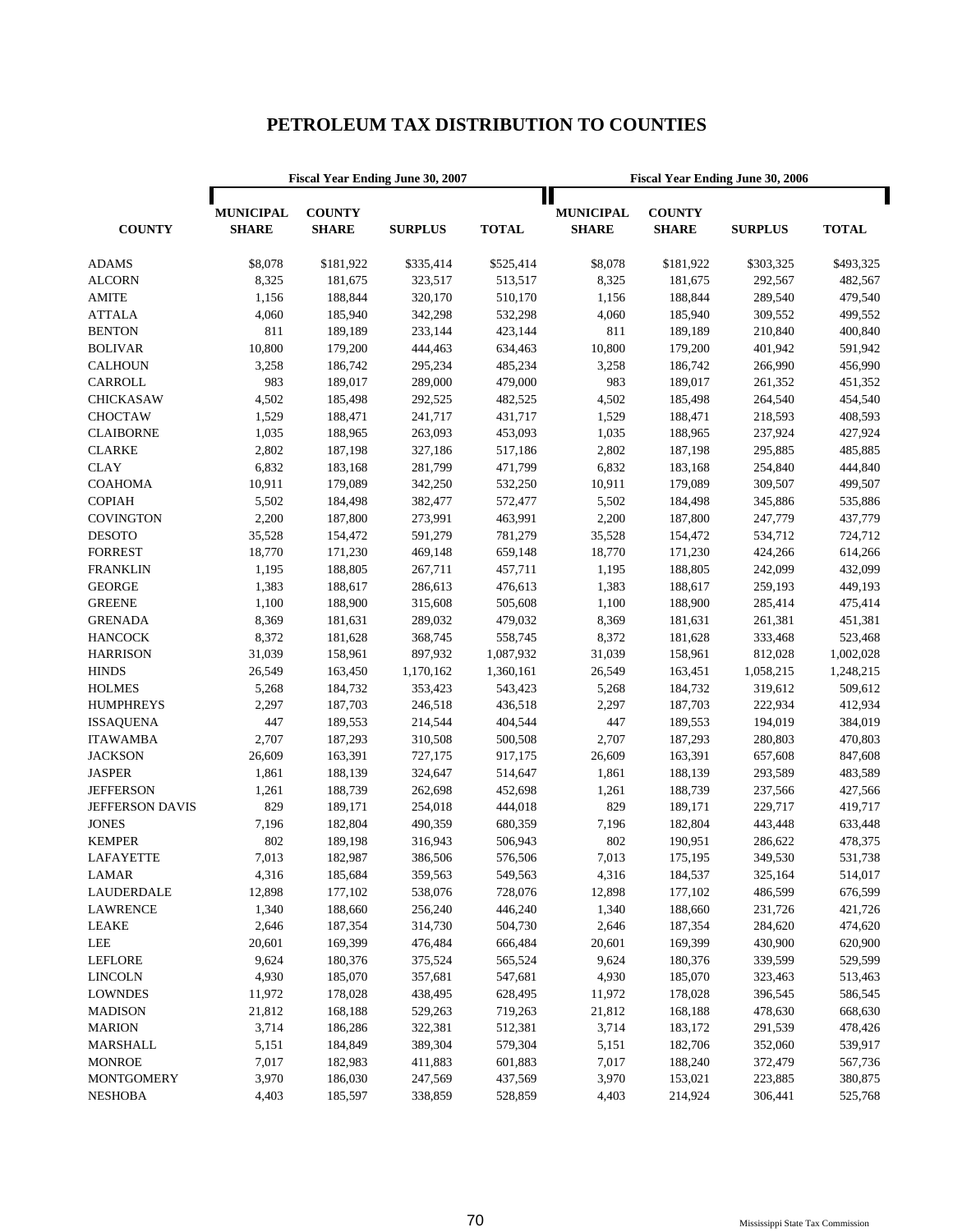# **PETROLEUM TAX DISTRIBUTION TO COUNTIES**

|                   |                                  |                               | <b>Fiscal Year Ending June 30, 2007</b> |              |                                  |                               | <b>Fiscal Year Ending June 30, 2006</b> |              |
|-------------------|----------------------------------|-------------------------------|-----------------------------------------|--------------|----------------------------------|-------------------------------|-----------------------------------------|--------------|
| <b>COUNTY</b>     | <b>MUNICIPAL</b><br><b>SHARE</b> | <b>COUNTY</b><br><b>SHARE</b> | <b>SURPLUS</b>                          | <b>TOTAL</b> | <b>MUNICIPAL</b><br><b>SHARE</b> | <b>COUNTY</b><br><b>SHARE</b> | <b>SURPLUS</b>                          | <b>TOTAL</b> |
| <b>NEWTON</b>     | 4,207                            | 185,793                       | 316,872                                 | 506,872      | 4,207                            | 177,298                       | 286,557                                 | 468,062      |
| <b>NOXUBEE</b>    | 2,102                            | 187,898                       | 309,233                                 | 499,233      | 2,102                            | 172,227                       | 279,649                                 | 453,979      |
| <b>OKTIBBEHA</b>  | 11,716                           | 178,284                       | 364,513                                 | 554,513      | 11,716                           | 186,394                       | 329,641                                 | 527,752      |
| <b>PANOLA</b>     | 6,082                            | 183,918                       | 382,180                                 | 572,180      | 6,082                            | 203,655                       | 345,618                                 | 555,354      |
| PEARL RIVER       | 6,582                            | 183,418                       | 458,506                                 | 648,506      | 6,582                            | 183,418                       | 414,642                                 | 604,642      |
| <b>PERRY</b>      | 1,536                            | 188,464                       | 297,807                                 | 487,807      | 1,536                            | 154,423                       | 269,317                                 | 425,275      |
| <b>PIKE</b>       | 8,533                            | 181,467                       | 340,546                                 | 530,546      | 8,533                            | 215,508                       | 307,967                                 | 532,008      |
| <b>PONTOTOC</b>   | 3,918                            | 186,082                       | 316,853                                 | 506,853      | 3,918                            | 153,644                       | 286,540                                 | 444,102      |
| <b>PRENTISS</b>   | 6,283                            | 183,717                       | 295,518                                 | 485,518      | 6,283                            | 180,298                       | 267,246                                 | 453,827      |
| <b>QUITMAN</b>    | 2,522                            | 187,478                       | 239,980                                 | 429,980      | 2,522                            | 188,582                       | 217,022                                 | 408,126      |
| <b>RANKIN</b>     | 23,356                           | 166,644                       | 681,564                                 | 871,564      | 23,356                           | 166,644                       | 616,360                                 | 806,360      |
| <b>SCOTT</b>      | 5,678                            | 184,322                       | 346,159                                 | 536,159      | 5,678                            | 207,795                       | 313,043                                 | 526,516      |
| <b>SHARKEY</b>    | 2,149                            | 187,851                       | 232,526                                 | 422,526      | 2,149                            | 166,974                       | 210,281                                 | 379,404      |
| <b>SIMPSON</b>    | 4,123                            | 185,877                       | 339,188                                 | 529,188      | 4,123                            | 205,795                       | 306,738                                 | 516,657      |
| <b>SMITH</b>      | 1,566                            | 188,434                       | 309,428                                 | 499,428      | 1,566                            | 167,426                       | 279,826                                 | 448,819      |
| <b>STONE</b>      | 2,165                            | 187,835                       | 260,604                                 | 450,604      | 2,165                            | 190,290                       | 235,673                                 | 428,128      |
| <b>SUNFLOWER</b>  | 9,741                            | 180,260                       | 384,502                                 | 574,503      | 9,741                            | 211,050                       | 347,717                                 | 568,508      |
| TALLAHATCHIE      | 2,420                            | 187,580                       | 306,702                                 | 496,702      | 2,420                            | 187,580                       | 277,361                                 | 467,361      |
| <b>TATE</b>       | 4,700                            | 185,300                       | 292,671                                 | 482,671      | 4,700                            | 150,957                       | 264,672                                 | 420,330      |
| <b>TIPPAH</b>     | 4,256                            | 185,744                       | 288,152                                 | 478,152      | 4,256                            | 184,809                       | 260,585                                 | 449,651      |
| <b>TISHOMINGO</b> | 3,756                            | 186,244                       | 275,328                                 | 465,328      | 3,756                            | 187,298                       | 248,988                                 | 440,042      |
| <b>TUNICA</b>     | 637                              | 189,363                       | 247,370                                 | 437,370      | 637                              | 188,230                       | 223,705                                 | 412,571      |
| <b>UNION</b>      | 4,140                            | 185,860                       | 294,951                                 | 484,951      | 4,140                            | 189,055                       | 266,734                                 | 459,929      |
| WALTHALL          | 1,074                            | 188,926                       | 257,184                                 | 447,184      | 1,074                            | 187,183                       | 232,580                                 | 420,838      |
| <b>WARREN</b>     | 11,438                           | 178,562                       | 414,883                                 | 604,883      | 11,438                           | 212,466                       | 375,192                                 | 599,096      |
| WASHINGTON        | 16,326                           | 173,674                       | 489,820                                 | 679,820      | 16,326                           | 173,674                       | 442,960                                 | 632,960      |
| <b>WAYNE</b>      | 3,052                            | 186,948                       | 363,456                                 | 553,456      | 3,052                            | 173,485                       | 328,685                                 | 505,221      |
| <b>WEBSTER</b>    | 2,008                            | 187,992                       | 244,348                                 | 434,348      | 2,008                            | 169,057                       | 220,972                                 | 392,037      |
| <b>WILKINSON</b>  | 1,622                            | 188,378                       | 297,699                                 | 487,699      | 1,622                            | 185,185                       | 269,219                                 | 456,026      |
| <b>WINSTON</b>    | 4,177                            | 185,823                       | 317,129                                 | 507,129      | 4,177                            | 202,624                       | 286,790                                 | 493,590      |
| YALOBUSHA         | 2,989                            | 187,011                       | 263,202                                 | 453,202      | 2,989                            | 171,553                       | 238,022                                 | 412,565      |
| <b>YAZOO</b>      | 6,669                            | 183,331                       | 410,353                                 | 600,353      | 6,669                            | 217,580                       | 371,096                                 | 595,345      |
| <b>TOTAL</b>      | \$547,296                        | \$15,032,704                  | \$29,527,126                            | \$45,107,126 | \$547,295                        | \$15,025,520                  | \$26,702,332                            | \$42,275,147 |

*Note: This schedule is based on diversion month.*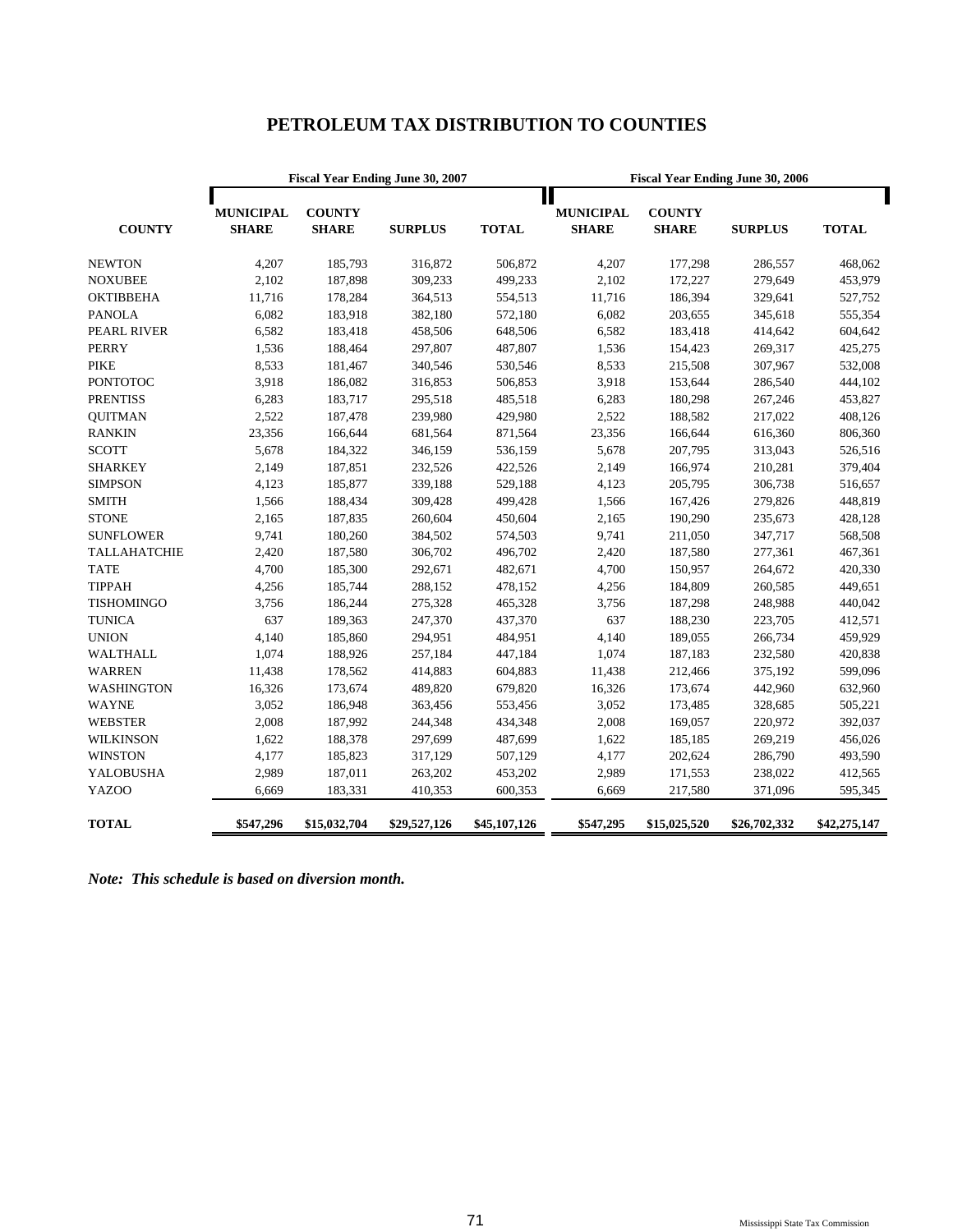# **PETROLEUM TAX BUREAU FISCAL YEAR ENDING JUNE 30, 2007**

### **RECEIPTS**

| Gasoline Tax                                 | \$296,319,590 |
|----------------------------------------------|---------------|
| Special Fuel Tax                             | 127,277,700   |
| <b>Interstate Fuel</b>                       | (4,200,000)   |
| <b>Fuel Tax Collected at Scales</b>          | 25,868        |
| Compressed Gas I, II, III                    | 120,154       |
| Penalty for Misuse of Decals                 |               |
| <b>Aviation Gasoline</b>                     | 156,744       |
| <b>Contractors Direct Permits</b>            | 524,785       |
|                                              | 420,224,841   |
| Less Non-Highway Refunds                     | 45,911        |
| Subtotal                                     | 420,178,930   |
| <b>Environmental Protection</b>              | 10, 191, 765  |
| Penalty Dyed-Diesel Fuel                     | 19,250        |
| Decals and Permits                           | $\Omega$      |
| Compressed Gas 1/4 Cent                      | 266,457       |
| Compressed Gas 1/10 Cent                     | 106,583       |
| Use Tax                                      | $\Omega$      |
| Lube Oil                                     | 1,042,238     |
| Inventory                                    | $\theta$      |
| <b>Bond Forfeiture</b>                       | 0             |
| <b>Natural Gas</b>                           | 908,880       |
| Locomotive Fuel Railroad Revitalization Fund | 209,704       |
| <b>Seawall Tax-Coast Counties</b>            | 6,100,107     |
| <b>TOTAL RECEIPTS</b>                        | \$439,023,914 |

Note: This schedule is based on Diversion month.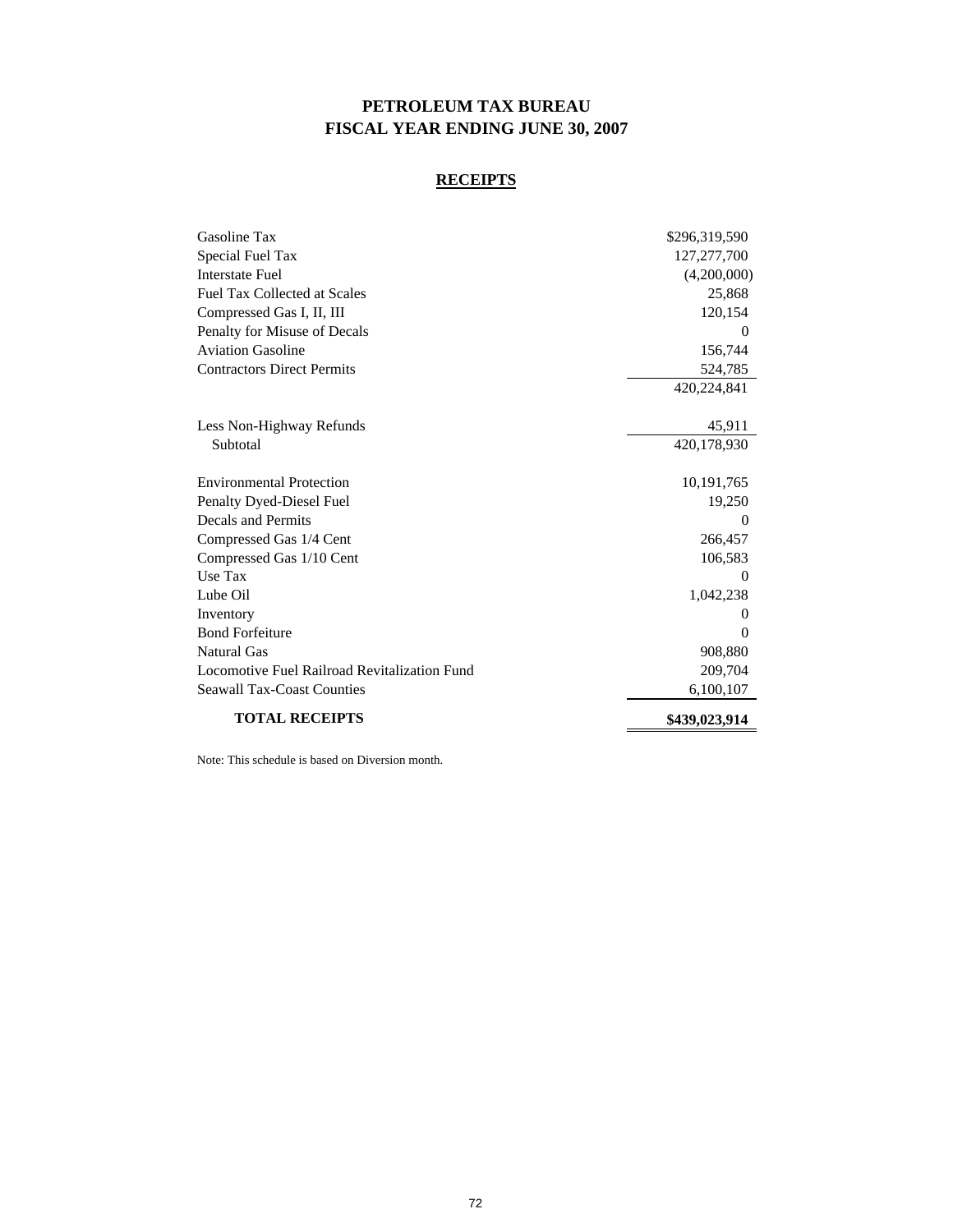# **PETROLEUM TAX BUREAU FISCAL YEAR ENDING JUNE 30, 2007**

## **DISBURSEMENTS**

| Highway Bond Sinking Fund                           |             | \$0           |
|-----------------------------------------------------|-------------|---------------|
| Mississippi Department of Transportation (MDOT)     |             | 306,059,036   |
| State Aid Road Program                              |             | 55,138,949    |
| Harrison County Road Protection                     | \$1,760,017 |               |
| <b>Hancock County Road Protection</b>               | 369,573     |               |
| <b>Jackson County Road Protection</b>               | 1,106,787   |               |
| <b>Road Protection Coast Counties</b>               |             | 3,236,377     |
| Municipal Aid                                       |             |               |
| <b>MDOT</b> Contribution                            | \$1,000,000 |               |
| <b>County Contribution</b>                          | 547,295     |               |
| <b>Total Municipal Aid</b>                          |             | 1,547,295     |
| County Distribution 5/14ths - Motor Fuel Tax        |             | 44,712,892    |
| Harrison County Seawall                             | \$3,318,900 |               |
| <b>Hancock County Seawall</b>                       | 693,538     |               |
| <b>Jackson County Seawall</b>                       | 2,087,670   |               |
| <b>Total Seawall Tax</b>                            |             | 6,100,108     |
| Mississippi Aeronautics Commission                  |             | 1,726,619     |
| Department of Marine Resources                      |             | 3,050,000     |
| <b>Department of Natural Resources</b>              |             | 10,191,765    |
| <b>MS Propane Education</b>                         |             | 102,852       |
| Penalty Dyed-Diesel Fuel                            |             | 19,250        |
| <b>Fire Marshall's Office</b>                       |             | 266,457       |
| Natural Gas General Fund                            |             | 908,880       |
| <b>Collection Fees Compressed Gas</b>               |             | 3,730         |
| <b>Reserve for Environmental Protection Refunds</b> |             | $\Omega$      |
| Department of Wildlife, Fisheries and Parks         |             | 5,750,000     |
| Locomotive Fuel Railroad Revitalization Fund        |             | 209,704       |
| <b>TOTAL DISBURSEMENTS</b>                          |             | \$439,023,914 |

Note: This schedule is based on Diversion month.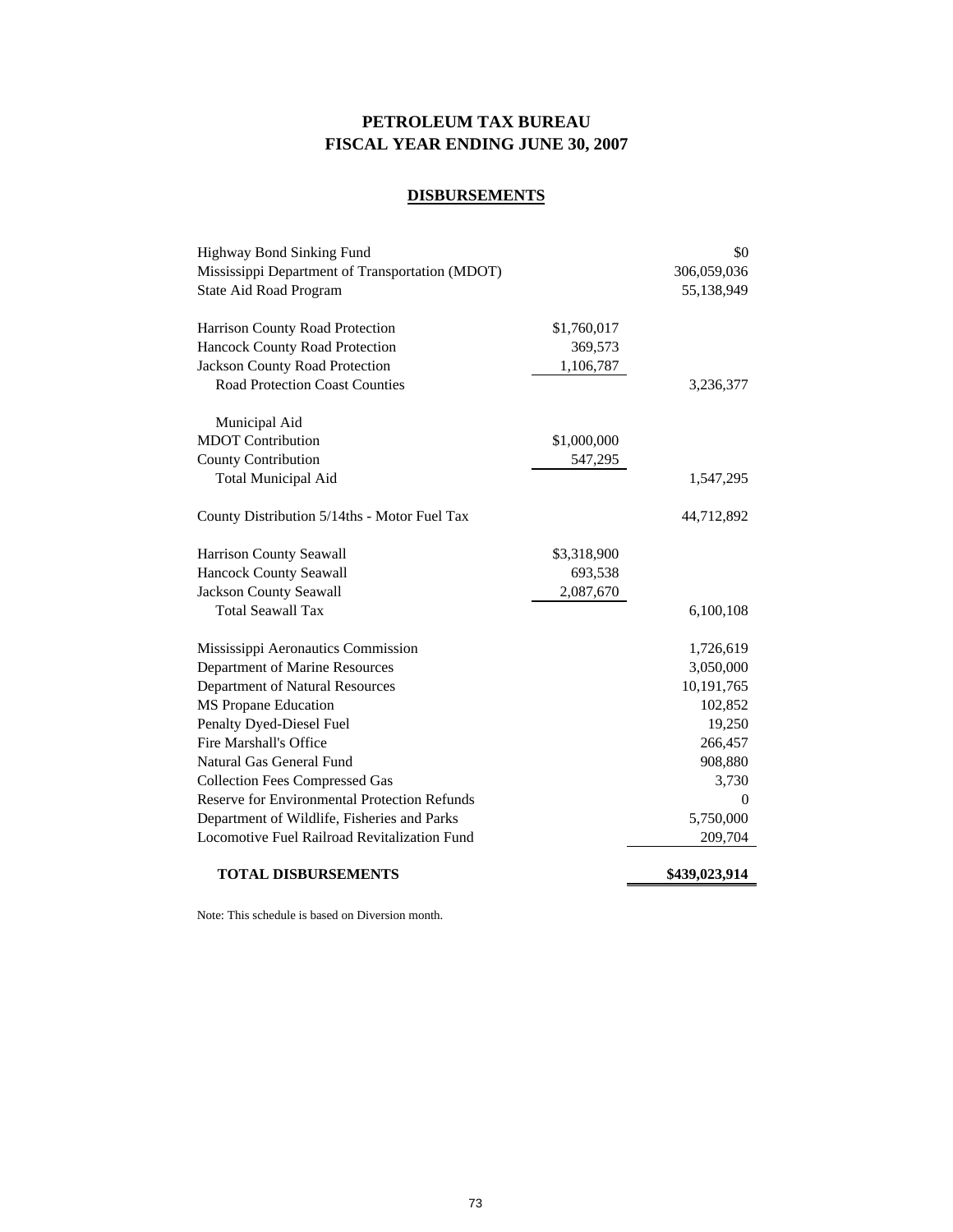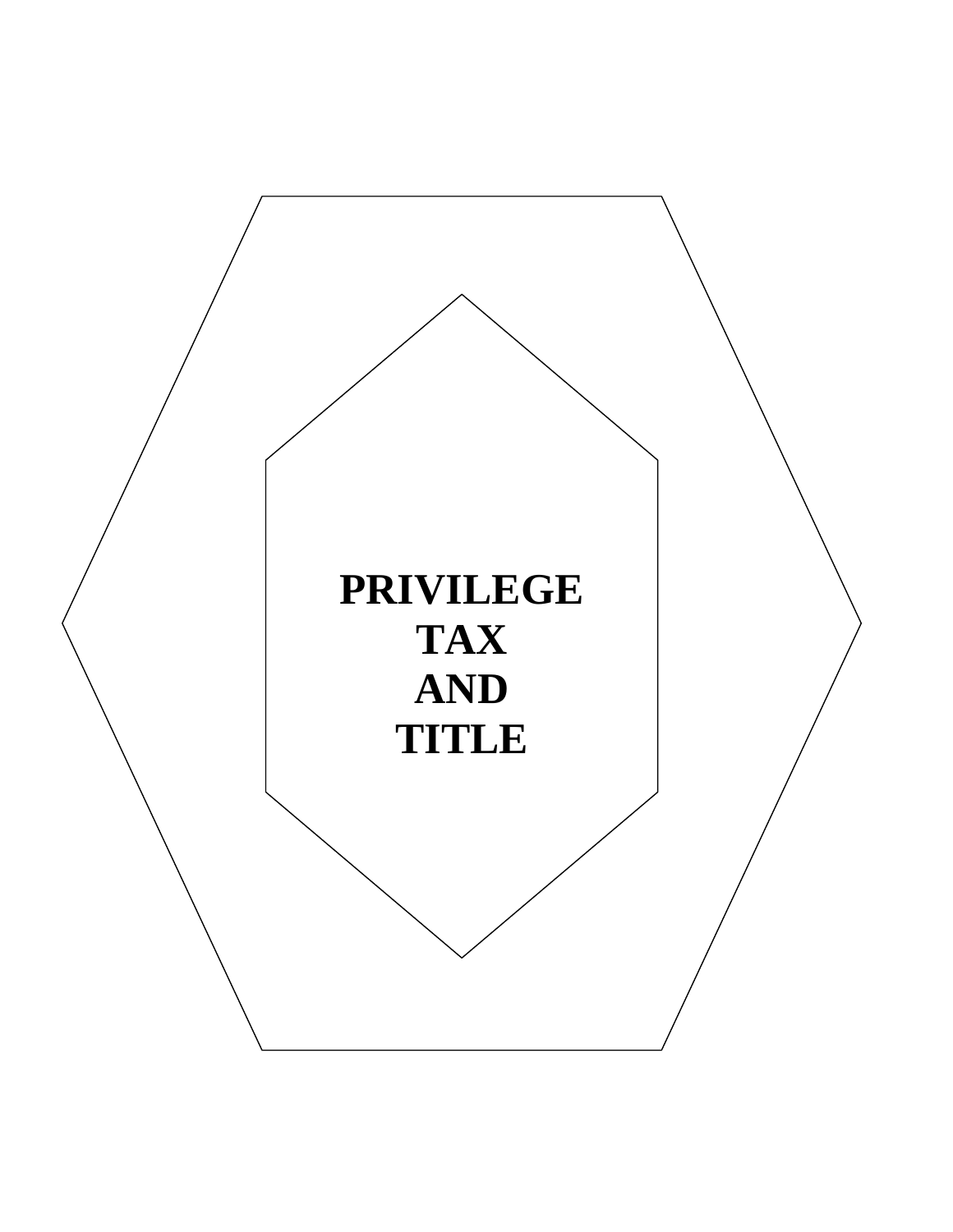### **MOTOR VEHICLE LICENSING BUREAU FISCAL YEAR ENDING JUNE 30, 2007**

|                                                                                                                                                                                                                                                                                                                                                                                                                                                                                                                                                                                                                                                                                                                                                                                                                                                                                                                                                                                                                                                              | <b>COLLECTIONS</b>                                                                                                                                                                                                                                                                                                            |                            |
|--------------------------------------------------------------------------------------------------------------------------------------------------------------------------------------------------------------------------------------------------------------------------------------------------------------------------------------------------------------------------------------------------------------------------------------------------------------------------------------------------------------------------------------------------------------------------------------------------------------------------------------------------------------------------------------------------------------------------------------------------------------------------------------------------------------------------------------------------------------------------------------------------------------------------------------------------------------------------------------------------------------------------------------------------------------|-------------------------------------------------------------------------------------------------------------------------------------------------------------------------------------------------------------------------------------------------------------------------------------------------------------------------------|----------------------------|
| Interstate (Apportioned) Vehicles                                                                                                                                                                                                                                                                                                                                                                                                                                                                                                                                                                                                                                                                                                                                                                                                                                                                                                                                                                                                                            |                                                                                                                                                                                                                                                                                                                               | \$61,741,564               |
| <b>Intrastate Vehicles</b><br>Trucks, Trailers, & Buses (100% MS)<br>Government and Sheriff Offices<br>Dealers<br><b>Regular Tags</b><br>Special Fee Tags<br><b>Total Intrastate Vehicles</b>                                                                                                                                                                                                                                                                                                                                                                                                                                                                                                                                                                                                                                                                                                                                                                                                                                                                | \$20,221,327<br>51,645<br>861,935<br>22,738,917<br>9,120,142                                                                                                                                                                                                                                                                  | \$52,993,966               |
| <b>TOTAL RECEIPTS</b>                                                                                                                                                                                                                                                                                                                                                                                                                                                                                                                                                                                                                                                                                                                                                                                                                                                                                                                                                                                                                                        |                                                                                                                                                                                                                                                                                                                               | \$114,735,530              |
|                                                                                                                                                                                                                                                                                                                                                                                                                                                                                                                                                                                                                                                                                                                                                                                                                                                                                                                                                                                                                                                              |                                                                                                                                                                                                                                                                                                                               |                            |
|                                                                                                                                                                                                                                                                                                                                                                                                                                                                                                                                                                                                                                                                                                                                                                                                                                                                                                                                                                                                                                                              | <b>DISBURSEMENTS</b>                                                                                                                                                                                                                                                                                                          |                            |
| Department of Transportation<br>Department of Transportation (4-Lane Project)                                                                                                                                                                                                                                                                                                                                                                                                                                                                                                                                                                                                                                                                                                                                                                                                                                                                                                                                                                                |                                                                                                                                                                                                                                                                                                                               | \$53,783,423<br>14,990,489 |
| Counties                                                                                                                                                                                                                                                                                                                                                                                                                                                                                                                                                                                                                                                                                                                                                                                                                                                                                                                                                                                                                                                     |                                                                                                                                                                                                                                                                                                                               | 28, 238, 337               |
| General Fund                                                                                                                                                                                                                                                                                                                                                                                                                                                                                                                                                                                                                                                                                                                                                                                                                                                                                                                                                                                                                                                 |                                                                                                                                                                                                                                                                                                                               | 11,962,057                 |
| Mississippi State Tax Commission                                                                                                                                                                                                                                                                                                                                                                                                                                                                                                                                                                                                                                                                                                                                                                                                                                                                                                                                                                                                                             |                                                                                                                                                                                                                                                                                                                               | 74,719                     |
| Mississippi Burn Center                                                                                                                                                                                                                                                                                                                                                                                                                                                                                                                                                                                                                                                                                                                                                                                                                                                                                                                                                                                                                                      |                                                                                                                                                                                                                                                                                                                               | 340,270                    |
| Mississippi Dept of Archives and History                                                                                                                                                                                                                                                                                                                                                                                                                                                                                                                                                                                                                                                                                                                                                                                                                                                                                                                                                                                                                     |                                                                                                                                                                                                                                                                                                                               | 818,363                    |
| 4-H Club Foundation, Inc.<br>Alpha Kappa Alpha Sorority<br>Alpha Phi Alpha Fraternity<br>Animal Care Fund<br><b>Autism Awareness</b><br>Blair E. Batson Children's Hospital<br><b>Breast Cancer Awareness</b><br>Cattleman's Foundation<br>Choose Life Advisory Committee<br><b>Conservation Education</b><br>Delta Sigma Theta Sorority<br>Delta Waterfowl Foundation<br>Diabetic Foundation<br>Down Syndrome Awareness<br>Ducks Unlimited<br>Friends of the Med, Coahoma County<br>Grand Lodge of Mississippi<br><b>Gulfport Police PAL</b><br>Habitat for Humanity<br><b>Honoring Veterans</b><br>Knights of Columbus of Mississippi<br>Mississippi Blood Services, Inc.<br>Mississippi Dept of Education<br>Mississippi Forestry Association<br>Mississippi Loggers Association, Inc.<br>Mississippi Nurses Foundation<br>Mississippi Troopers Association, Inc.<br>Mississippi Youth Soccer Association<br>MW Stringer Grand Lodge, Prince Hall Affiliated<br><b>NASCAR</b><br>Omega Psi Phi Fraternity<br>Petal Education Foundation<br>Phi Beta Sigma | \$8,784<br>30,336<br>8,208<br>66,475<br>8,376<br>57,024<br>41,088<br>64,543<br>268,944<br>25,924<br>37,008<br>7,512<br>5,928<br>2,592<br>114,288<br>10,752<br>21,192<br>4,800<br>30,912<br>7,560<br>4,944<br>4,320<br>11,496<br>20,424<br>6,096<br>128,952<br>5,040<br>3,336<br>10,296<br>22,658<br>10,704<br>10,920<br>4,800 |                            |
| Profession of Pharmacy<br>Province Commander of Irwin Province of Kappa Alpha<br>Professional Hair Designers, Inc.                                                                                                                                                                                                                                                                                                                                                                                                                                                                                                                                                                                                                                                                                                                                                                                                                                                                                                                                           | 3,048<br>6,264<br>19,104                                                                                                                                                                                                                                                                                                      |                            |
| Race Plate Marketing, LLC                                                                                                                                                                                                                                                                                                                                                                                                                                                                                                                                                                                                                                                                                                                                                                                                                                                                                                                                                                                                                                    | 183,414                                                                                                                                                                                                                                                                                                                       |                            |
| Seafood Fund<br>Sons of Confederate Veterans                                                                                                                                                                                                                                                                                                                                                                                                                                                                                                                                                                                                                                                                                                                                                                                                                                                                                                                                                                                                                 | 32,740<br>17,496                                                                                                                                                                                                                                                                                                              |                            |
| St. Jude Children's Hospital                                                                                                                                                                                                                                                                                                                                                                                                                                                                                                                                                                                                                                                                                                                                                                                                                                                                                                                                                                                                                                 | 28,104                                                                                                                                                                                                                                                                                                                        |                            |
| Sunflower School<br>Universities & Colleges                                                                                                                                                                                                                                                                                                                                                                                                                                                                                                                                                                                                                                                                                                                                                                                                                                                                                                                                                                                                                  | 87,144<br>1,475,574                                                                                                                                                                                                                                                                                                           |                            |
| Veterans Nursing Home Fund                                                                                                                                                                                                                                                                                                                                                                                                                                                                                                                                                                                                                                                                                                                                                                                                                                                                                                                                                                                                                                   | 230,214                                                                                                                                                                                                                                                                                                                       |                            |
| Wildlife Heritage Fund                                                                                                                                                                                                                                                                                                                                                                                                                                                                                                                                                                                                                                                                                                                                                                                                                                                                                                                                                                                                                                       | 883,740                                                                                                                                                                                                                                                                                                                       |                            |
| Wildlife Turkey Federation<br>Zeta Phi Beta, Inc.                                                                                                                                                                                                                                                                                                                                                                                                                                                                                                                                                                                                                                                                                                                                                                                                                                                                                                                                                                                                            | 6,048<br>15,000                                                                                                                                                                                                                                                                                                               |                            |
| Total                                                                                                                                                                                                                                                                                                                                                                                                                                                                                                                                                                                                                                                                                                                                                                                                                                                                                                                                                                                                                                                        |                                                                                                                                                                                                                                                                                                                               |                            |
| <b>Mailing Fees</b>                                                                                                                                                                                                                                                                                                                                                                                                                                                                                                                                                                                                                                                                                                                                                                                                                                                                                                                                                                                                                                          |                                                                                                                                                                                                                                                                                                                               | \$4,054,122<br>473,750     |
| TOTAL DISBURSEMENTS                                                                                                                                                                                                                                                                                                                                                                                                                                                                                                                                                                                                                                                                                                                                                                                                                                                                                                                                                                                                                                          |                                                                                                                                                                                                                                                                                                                               | \$114,735,530              |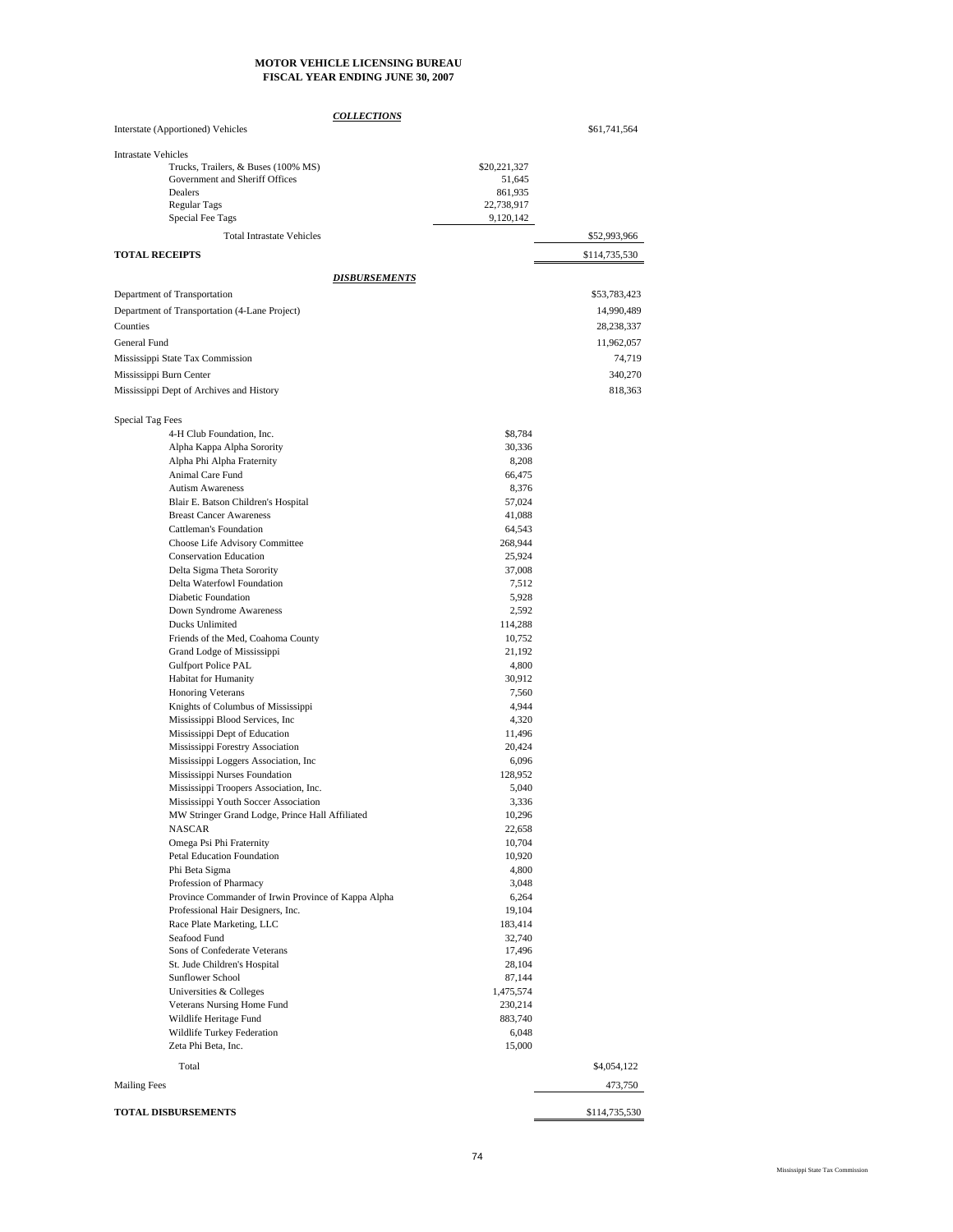# **(APPORTIONED TRUCKS, TRAILERS, AND BUSES) FISCAL YEAR ENDING JUNE 30, 2007 INTERSTATE VEHICLE FEE AND TAX RECEIPTS**

| <b>CLASSIFICATION</b>                 | <b>NUMBER OF</b><br><b>DECALS &amp;</b><br><b>PLATES</b> | DECAL &<br><b>PLATE FEES</b> | <b>PRIVILEGE</b><br><b>TAX</b> | <b>TOTAL</b><br><b>COLLECTIONS</b> |
|---------------------------------------|----------------------------------------------------------|------------------------------|--------------------------------|------------------------------------|
| <b>Carriers based in Mississippi:</b> |                                                          |                              |                                |                                    |
| Privilege Tax                         |                                                          |                              | \$12,364,624                   | \$12,364,624                       |
| Additional Privilege (Schedule 2)     |                                                          |                              | 5,194,159                      | 5,194,159                          |
| Penalties                             |                                                          |                              | 50,920                         | 50,920                             |
| Decal and Plate Fees                  | 34,516                                                   | 313,456                      |                                | 313,456                            |
| Cab Cards                             | 3,998                                                    | 15,103                       |                                | 15,103                             |
| <b>Mailing Fees</b>                   |                                                          | 124,184                      |                                | 124,184                            |
| Total                                 | 38,514                                                   | \$452,743                    | \$17,609,702                   | \$18,062,445                       |
| Carriers based in other states:       |                                                          |                              |                                |                                    |
| Privilege Tax                         |                                                          |                              | 30,575,383                     | 30,575,383                         |
| Additional Privilege (Schedule 2)     |                                                          |                              | 13,103,735                     | 13,103,735                         |
| Total                                 |                                                          |                              | 43,679,118                     | 43,679,118                         |
| <b>Totals</b>                         | 38,514                                                   | \$452,743                    | \$61,288,820                   | \$61,741,563                       |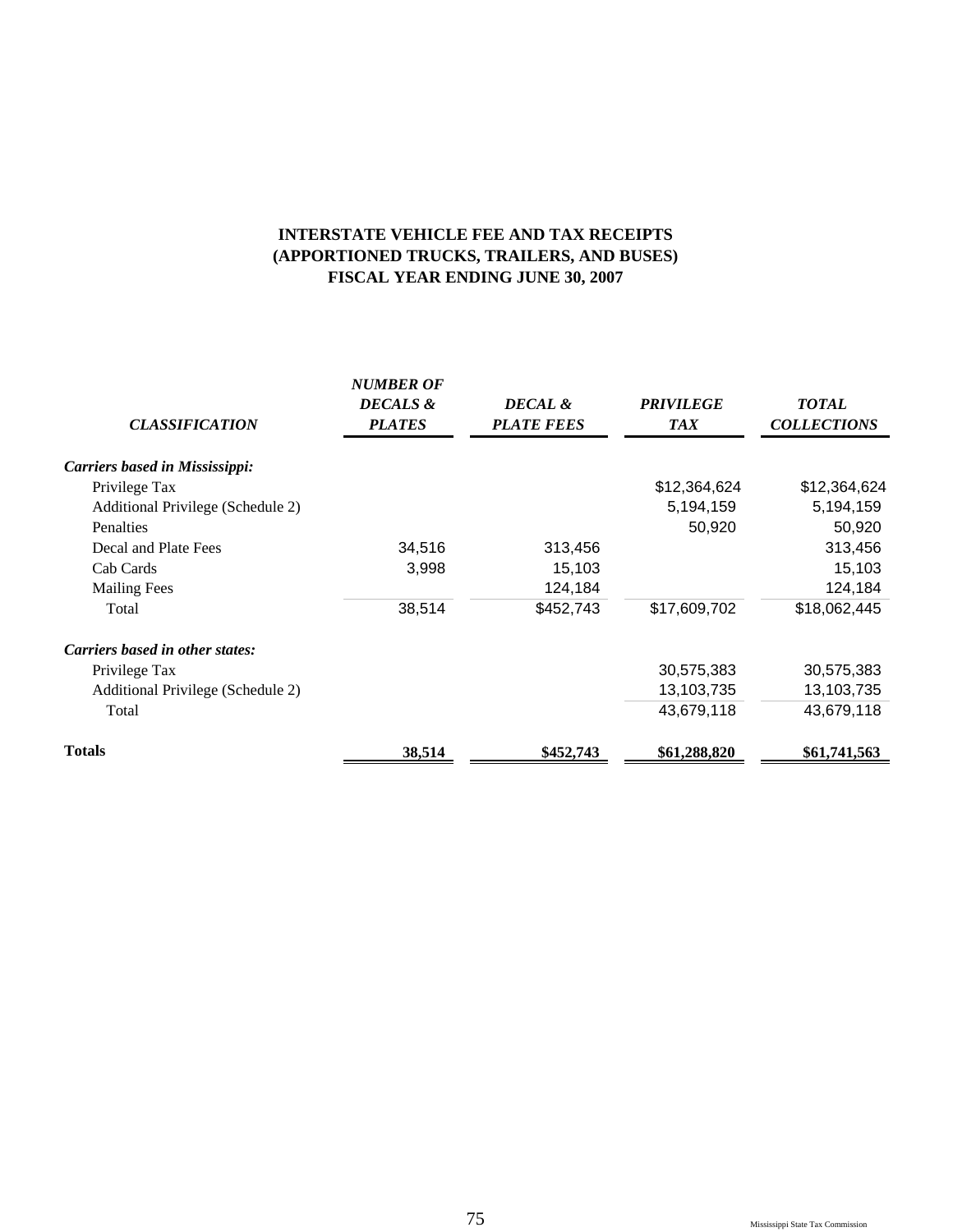# **INTRASTATE VEHICLE FEE AND TAX RECEIPTS FISCAL YEAR ENDING JUNE 30, 2007**

| <b>CLASSIFICATION</b>               | <b>NUMBER OF</b><br><b>DECALS</b><br>& PLATES | DECAL &<br><b>PLATE FEES</b> | <b>PRIVILEGE</b><br><b>TAX</b> | <b>TOTAL</b><br><b>COLLECTIONS</b> |
|-------------------------------------|-----------------------------------------------|------------------------------|--------------------------------|------------------------------------|
| <b>STATE ISSUED TAGS</b>            |                                               |                              |                                |                                    |
| Trucks, Trailers, & Buses (100% MS) | 67,782                                        |                              |                                |                                    |
| Privilege                           |                                               | \$621,919                    | \$13,833,914                   | \$14,455,833                       |
| Additional Privilege (Schedule 2)   |                                               |                              | 5,415,792                      | 5,415,792                          |
| <b>Mailing Fees</b>                 |                                               | 349,566                      |                                | 349,566                            |
| Miscellaneous                       |                                               | 136                          |                                | 136                                |
| Total                               | 67,782                                        | \$971,621                    | \$19,249,706                   | \$20,221,327                       |
| Government Tags                     | 4,484                                         | 44,014                       |                                | 44,014                             |
| <b>Sheriff Office Tags</b>          | 824                                           | 7,631                        |                                | 7,631                              |
| Dealer Tags                         | 8,002                                         | 72,694                       | 303,579                        | 376,273                            |
| <b>Dealer Permits</b>               | 3,656                                         |                              | 354,375                        | 354,375                            |
| <b>Temporary Tags</b>               | 24,875                                        |                              | 124,675                        | 124,675                            |
| In-Transit Tags                     | 3,281                                         |                              | 6,562                          | 6,562                              |
| Rental                              | 10                                            |                              | 50                             | 50                                 |
| <b>Total State Issued Tags</b>      | 112,914                                       | \$1,095,960                  | \$20,038,947                   | \$21,134,907                       |
| <b>COUNTY ISSUED TAGS</b>           |                                               |                              |                                |                                    |
| <b>Regular Tags</b>                 | 2,015,225                                     | 22,738,917                   |                                | 22,738,917                         |
| Special Fee Tags                    | 591,996                                       | 9,120,142                    |                                | 9,120,142                          |
| <b>Total County Issued Tags</b>     | 2,607,221                                     | \$31,859,059                 |                                | \$31,859,059                       |
| <b>Totals</b>                       | 2,720,135                                     | \$32,955,019                 | \$20,038,947                   | \$52,993,966                       |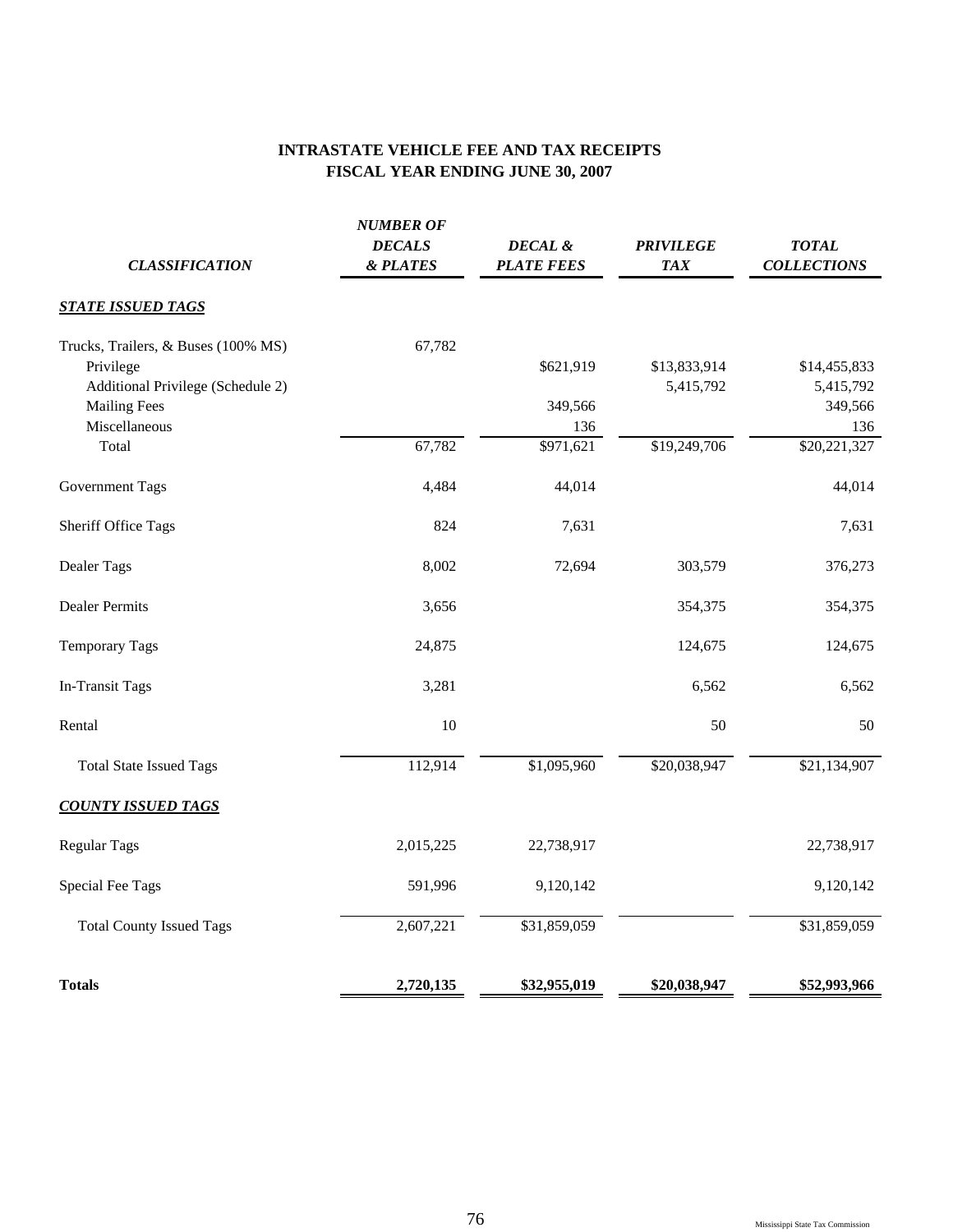### **COUNTY ISSUED TAGS DETAIL NUMBER OF REGISTRATIONS FISCAL YEAR ENDING JUNE 30, 2007**

|                                            | <b>NUMBER</b>       |                                         | <i><b>NUMBER</b></i> |
|--------------------------------------------|---------------------|-----------------------------------------|----------------------|
|                                            | <b>DECALS</b>       |                                         | <b>DECALS</b>        |
| <b>COUNTY ISSUED TAGS</b>                  | & PLATES            | <b>COUNTY ISSUED TAGS</b>               | & PLATES             |
| Regular Tags:                              |                     | special tags continued                  |                      |
| Motorcycle                                 | 39,599              | Prisoner of War (EX)                    | 410                  |
|                                            |                     | Profession of Pharmacy                  | 194                  |
| Passenger                                  | 1,267,605           | Professional Hair Designers, Inc.       | 736                  |
| Pickup                                     | 537,752             | Property Carriers 10,000 LBS            | 63,747               |
| Trailer                                    | 170,269             | Purple Heart                            | 4,036                |
| <b>Total Regular Tags</b>                  | 2,015,225           | Realtor's Association                   | 1,145                |
| Special Tags:                              |                     | Rental                                  | 7.967                |
| <b>Autism Awareness</b>                    | 341                 | <b>Retired Armed Forces:</b>            |                      |
| <b>Active Forces Reserves</b><br>Air Medal | 2,214               | Air Force                               | 8,146                |
| AKA                                        | 89<br>1.187         | Army<br>Coast Guard                     | 7,004<br>315         |
| Alpha Phi Alpha                            | 312                 | Marine                                  | 1,034                |
| Amateur Radio                              | 919                 | Merchant Marine                         | 19                   |
| Ambulance                                  | 365                 | Navy                                    | 5,539                |
| American Legion                            | 2                   | National Guard                          | 2,969                |
| Antique                                    | 129,032             | <b>Retired Armed Forces Reserve</b>     | 329                  |
| Blair E. Batson Children's Hospital        | 2,179               | <b>Retired Troopers</b>                 | 199                  |
| <b>Breast Cancer Awareness</b>             | 1.615               | School Bus                              | 1,284                |
| <b>Bronze Star</b>                         | 403                 | Silver Star                             | 32                   |
|                                            |                     | Soccer Association                      | 207                  |
| <b>Cattleman's Foundation</b>              | 3,100               | Soil Conservation                       | 940                  |
| Choose Life                                | 10,297              | Sons of Confederate Veterans            | 675                  |
| Church Bus                                 | 5.698               | St. Jude Children's Research Hospital   | 1,104                |
| Delta Waterfowl                            | 154                 |                                         |                      |
| Delta Sigma Theta                          | 1,431               | <b>Street Rod</b>                       | 725                  |
| <b>Diabetics Foundation</b>                | 1,560               | <b>Sunflower Schools</b>                | 3,281                |
|                                            |                     | <b>Support Teacher</b>                  | 562                  |
| Disabled                                   | 76,016              | Taxi                                    | 302                  |
| Disabled Veteran                           | 4,936               | Universities and Colleges:              |                      |
| Distingquished Flying Cross                | 82                  | Alcorn State University                 | 2,480                |
| Down Syndrome Awareness                    | 162                 |                                         |                      |
| Ducks Unlimited                            | 4,240               | <b>Belhaven College</b>                 | 210                  |
| 4-H Club Foundation                        | 346                 | Delta State University                  | 526                  |
| Farm Property Carrier<br>Fire Fighter      | 16,603<br>2,662     | Jackson State University                | 4,124<br>299         |
| Fleet                                      | 2,733               | Millsaps College<br>Mississippi College | 464                  |
| Forestry Association                       | 759                 | Mississippi State University            | 12,371               |
| Friends of the Med                         | 413                 | Mississippi University for Women        | 219                  |
| Governor                                   | 3                   | Mississippi Valley State University     | 1,194                |
| Grand Lodge                                | 802                 | <b>Rust College</b>                     | 234                  |
| Hearing Impaired                           | 50                  | Tougaloo College                        | 789                  |
| Hearse                                     | 432                 | University of Mississippi               | 12,554               |
| Historical                                 | 281                 | University of Southern Mississippi      | 6,047                |
| <b>Honoring Veterans</b>                   | 244                 |                                         |                      |
| I Care for Animals                         | 2,429               | William Carey College                   | 292                  |
| Kappa Alpha Pse                            | 145                 |                                         |                      |
| Killed in Action Surving Spouse            | 19                  | Vanity                                  | 76,346               |
| Knights of Columbus MS                     | 190                 | Veteran                                 | 6,742                |
| Law Enforcement:                           |                     | Veteran of Foreign Wars                 | -1                   |
| Police                                     | 635                 | Wildlife:                               |                      |
| Sheriff                                    | 726                 | <b>Bass</b>                             | 4,066                |
| <b>State</b>                               | 226                 | Butterfly                               | 8,019                |
| Legislative:                               |                     | Deer                                    | 10,017               |
| House of Representatives-MS                | 24                  | Eagle                                   | 1,160                |
| House of Representatives-US<br>Senate-US   | 5<br>$\overline{4}$ | Hummingbird<br>Mallard                  | 7,959                |
| Lt. Govenor                                | 1                   | Rabbit                                  | 3,106<br>1,943       |
| Medal of Honor                             | $\overline{c}$      | Speckled Trout                          | 1,730                |
|                                            |                     | Wildlife Turkey Association             | 166                  |
| Mississippi Blood Services                 | 172                 | Turkey                                  | 3,532                |
| <b>MS Loggers Association</b>              | 162                 | Zeta Phi Beta                           | 578                  |
| M W Stringer Lodge                         | 514                 |                                         |                      |
| <b>NASCAR</b>                              | 21,431              |                                         |                      |
| National Guard                             | 7,742               |                                         |                      |
| Nurses Foundation                          | 4,966               | <b>Total Special Tags</b>               | 591,996              |
| Omega Psi Phi                              | 429                 |                                         |                      |
| Pearl Harbor                               | 23                  |                                         |                      |
| Petal School District                      | 420                 | <b>Total County Issued Tags</b>         | 2,607,221            |
|                                            |                     |                                         |                      |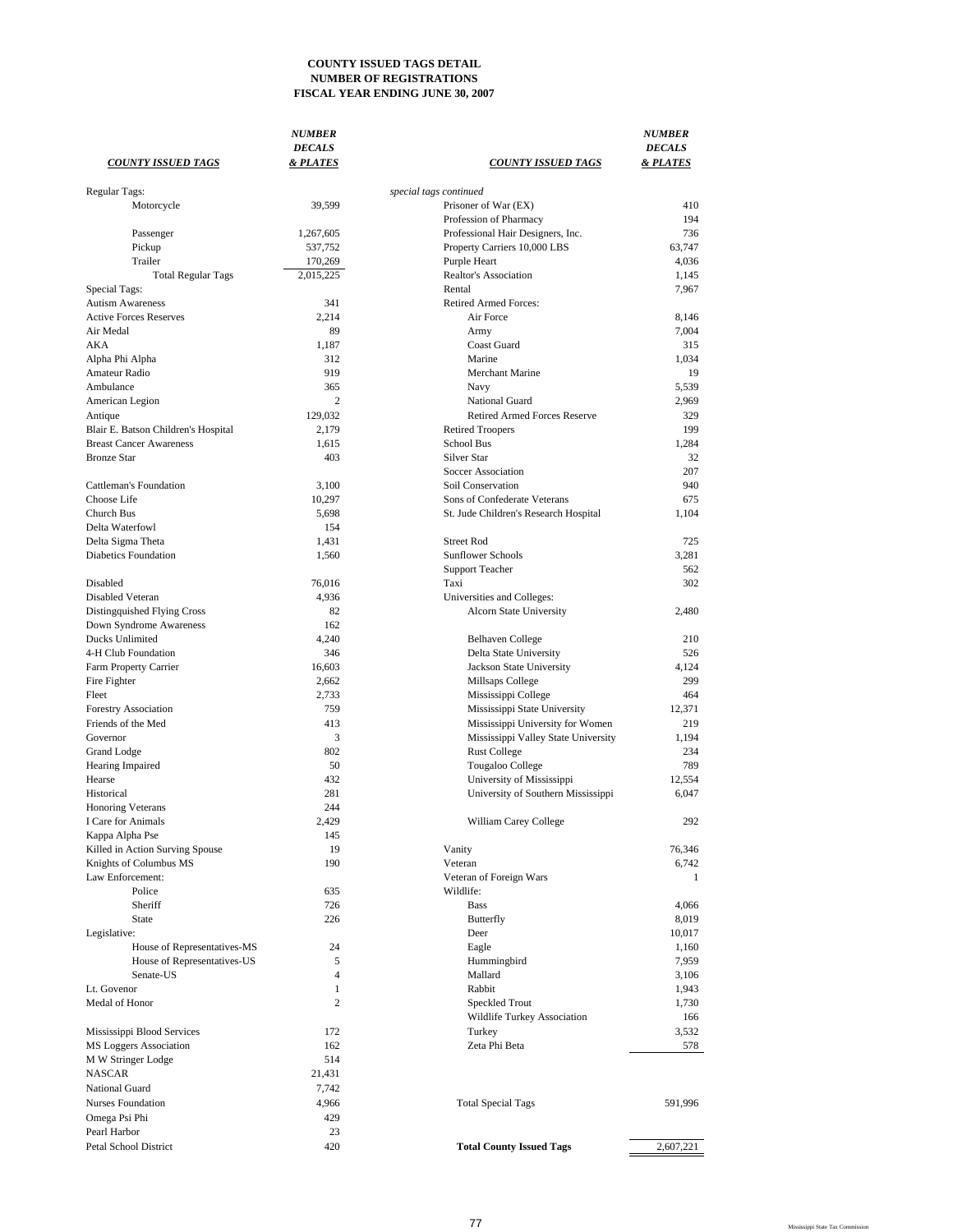# **MOTOR VEHICLE REGISTRATIONS BY COUNTY FISCAL YEAR ENDING JUNE 30, 2007**

| <b>COUNTY</b>    | <b>NUMBER</b> | <b>COUNTY</b>       | <b>NUMBER</b> |
|------------------|---------------|---------------------|---------------|
|                  |               |                     |               |
| ADAMS            | 29,939        | <b>LINCOLN</b>      | 35,268        |
| <b>ALCORN</b>    | 33,668        | <b>LOWNDES</b>      | 53,117        |
| <b>AMITE</b>     | 15,569        | <b>MADISON</b>      | 85,710        |
| <b>ATTALA</b>    | 18,892        | <b>MARION</b>       | 25,724        |
| <b>BENTON</b>    | 7,894         | MARSHALL            | 32,520        |
| <b>BOLIVAR</b>   | 26,962        | <b>MONROE</b>       | 34,436        |
| <b>CALHOUN</b>   | 13,696        | <b>MONTGOMERY</b>   | 10,561        |
| CARROLL          | 11,782        | <b>NESHOBA</b>      | 26,645        |
| <b>CHICKASAW</b> | 16,522        | <b>NEWTON</b>       | 19,776        |
| <b>CHOCTAW</b>   | 8,653         | <b>NOXUBEE</b>      | 9,083         |
| <b>CLAIBORNE</b> | 8,648         | <b>OKTIBBEHA</b>    | 30,400        |
| <b>CLARKE</b>    | 16,618        | <b>PANOLA</b>       | 29,341        |
| <b>CLAY</b>      | 17,827        | PEARL RIVER         | 54,484        |
| <b>COAHOMA</b>   | 18,070        | <b>PERRY</b>        | 13,251        |
| <b>COPIAH</b>    | 27,815        | <b>PIKE</b>         | 36,565        |
| <b>COVINGTON</b> | 20,196        | <b>PONTOTOC</b>     | 27,931        |
| <b>DESOTO</b>    | 145,096       | <b>PRENTISS</b>     | 22,101        |
| <b>FORREST</b>   | 54,670        | <b>QUITMAN</b>      | 6,371         |
| <b>FRANKLIN</b>  | 8,787         | <b>RANKIN</b>       | 137,073       |
| <b>GEORGE</b>    | 21,116        | <b>SCOTT</b>        | 25,596        |
| <b>GREENE</b>    | 10,673        | <b>SHARKEY</b>      | 3,828         |
| <b>GRENADA</b>   | 20,792        | <b>SIMPSON</b>      | 25,927        |
| <b>HANCOCK</b>   | 44,010        | <b>SMITH</b>        | 16,765        |
| <b>HARRISON</b>  | 170,041       | <b>STONE</b>        | 16,212        |
| <b>HINDS</b>     | 184,157       | <b>SUNFLOWER</b>    | 18,634        |
| <b>HOLMES</b>    | 15,252        | <b>TALLAHATCHIE</b> | 10,527        |
| <b>HUMPHREYS</b> | 6,886         | <b>TATE</b>         | 24,595        |
| <b>ISSAQUENA</b> | 1,541         | <b>TIPPAH</b>       | 20,721        |
| <b>ITAWAMBA</b>  | 22,566        | <b>TISHOMINGO</b>   | 22,222        |
| <b>JACKSON</b>   | 124,657       | <b>TUNICA</b>       | 9,947         |
| JASPER           | 17,810        | <b>UNION</b>        | 24,522        |
| <b>JEFFERSON</b> | 6,876         | WALTHALL            | 15,217        |
| JEFFERSON DAVIS  | 13,751        | <b>WARREN</b>       | 44,514        |
| <b>JONES</b>     | 64,555        | <b>WASHINGTON</b>   | 38,732        |
| <b>KEMPER</b>    | 8,733         | <b>WAYNE</b>        | 20,994        |
| <b>LAFAYETTE</b> | 33,759        | <b>WEBSTER</b>      | 10,218        |
| LAMAR            | 46,961        | WILKINSON           | 8,431         |
| LAUDERDALE       | 66,215        | <b>WINSTON</b>      | 18,310        |
| <b>LAWRENCE</b>  | 13,798        | YALOBUSHA           | 11,773        |
| LEAKE            | 18,821        | <b>YAZOO</b>        | 20,663        |
| LEE              | 71,812        |                     |               |
| <b>LEFLORE</b>   | 22,430        | <b>TOTAL</b>        | 2,607,221     |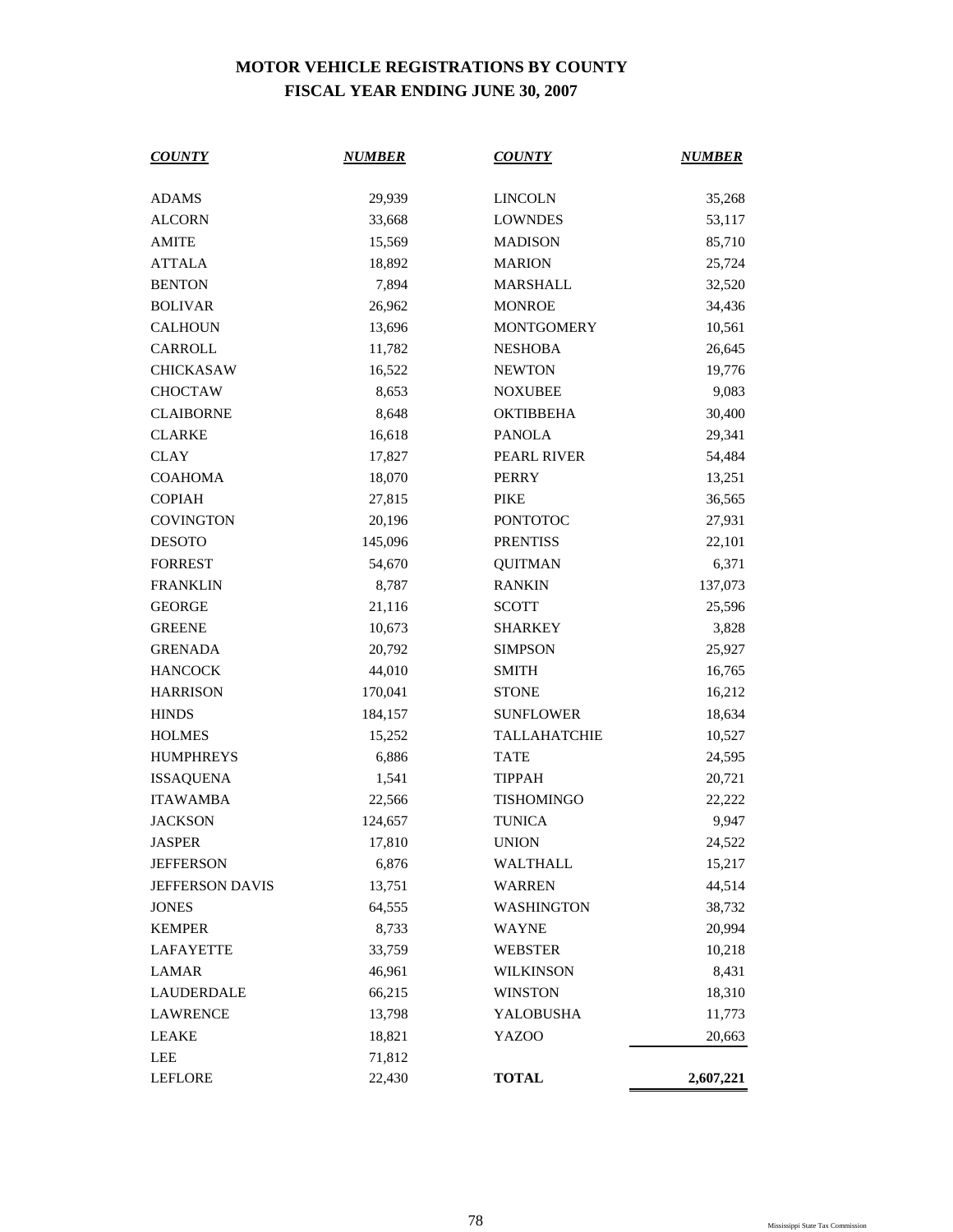## **ADDITIONAL PRIVILEGE TAX DISTRIBUTION ON VEHICLES IN EXCESS OF 10,000 POUNDS FISCAL YEAR ENDING JUNE 30, 2007**

| <u>COUNTY</u>     | <u>AMOUNT</u> | <u>COUNTY</u>       | <u>AMOUNT</u> |
|-------------------|---------------|---------------------|---------------|
| ADAMS             | \$314,618     | <b>LINCOLN</b>      | \$369,597     |
| <b>ALCORN</b>     | 397,542       | <b>LOWNDES</b>      | 609,167       |
| AMITE             | 170,089       | <b>MADISON</b>      | 513,005       |
| <b>ATTALA</b>     | 282,100       | <b>MARION</b>       | 506,579       |
| <b>BENTON</b>     | 118,149       | <b>MARSHALL</b>     | 297,829       |
| <b>BOLIVAR</b>    | 319,591       | <b>MONROE</b>       | 348,407       |
| <b>CALHOUN</b>    | 197,984       | <b>MONTGOMERY</b>   | 112,486       |
| CARROLL           | 151,412       | <b>NESHOBA</b>      | 292,273       |
| <b>CHICKASAW</b>  | 240,360       | <b>NEWTON</b>       | 152,952       |
| <b>CHOCTAW</b>    | 100,941       | <b>NOXUBEE</b>      | 150,395       |
| <b>CLAIBORNE</b>  | 64,743        | <b>OKTIBBEHA</b>    | 179,582       |
| <b>CLARKE</b>     | 178,712       | <b>PANOLA</b>       | 339,853       |
| <b>CLAY</b>       | 203,185       | PEARL RIVER         | 426,177       |
| <b>COAHOMA</b>    | 199,388       | PERRY               | 114,656       |
| <b>COPIAH</b>     | 235,918       | PIKE                | 476,863       |
| <b>COVINGTON</b>  | 292,675       | <b>PONTOTOC</b>     | 289,300       |
| <b>DESOTO</b>     | 1,041,339     | <b>PRENTISS</b>     | 273,103       |
| <b>FORREST</b>    | 688,425       | <b>QUITMAN</b>      | 86,153        |
| <b>FRANKLIN</b>   | 104,263       | <b>RANKIN</b>       | 2,509,723     |
| <b>GEORGE</b>     | 176,343       | <b>SCOTT</b>        | 335,331       |
| <b>GREENE</b>     | 135,386       | <b>SHARKEY</b>      | 72,909        |
| <b>GRENADA</b>    | 235,641       | <b>SIMPSON</b>      | 225,140       |
| <b>HANCOCK</b>    | 304,667       | <b>SMITH</b>        | 209,548       |
| <b>HARRISON</b>   | 1,550,423     | <b>STONE</b>        | 169,611       |
| <b>HINDS</b>      | 2,251,609     | <b>SUNFLOWER</b>    | 271,983       |
| <b>HOLMES</b>     | 152,515       | <b>TALLAHATCHIE</b> | 145,293       |
| <b>HUMPHREYS</b>  | 83,023        | TATE                | 267,998       |
| <b>ISSAQUENA</b>  | 52,137        | <b>TIPPAH</b>       | 314,875       |
| <b>ITAWAMBA</b>   | 212,118       | TISHOMINGO          | 282,175       |
| <b>JACKSON</b>    | 691,155       | <b>TUNICA</b>       | 87,785        |
| <b>JASPER</b>     | 178,322       | <b>UNION</b>        | 298,297       |
| <b>JEFFERSON</b>  | 54,914        | WALTHALL            | 186,267       |
| JEFFERSON DAVIS   | 124,424       | WARREN              | 411,829       |
| <b>JONES</b>      | 908,333       | WASHINGTON          | 413,527       |
| <b>KEMPER</b>     | 88,920        | WAYNE               | 410,503       |
| LAFAYETTE         | 260,658       | <b>WEBSTER</b>      | 104,820       |
| <b>LAMAR</b>      | 376,523       | <b>WILKINSON</b>    | 107,387       |
| <b>LAUDERDALE</b> | 649,239       | <b>WINSTON</b>      | 195,893       |
| <b>LAWRENCE</b>   | 115,541       | YALOBUSHA           | 127,520       |
| <b>LEAKE</b>      | 257,025       | <b>YAZOO</b>        | 211,139       |
| LEE               | 913,103       |                     |               |
| <b>LEFLORE</b>    | 266,956       | <b>TOTAL</b>        | \$28,238,337  |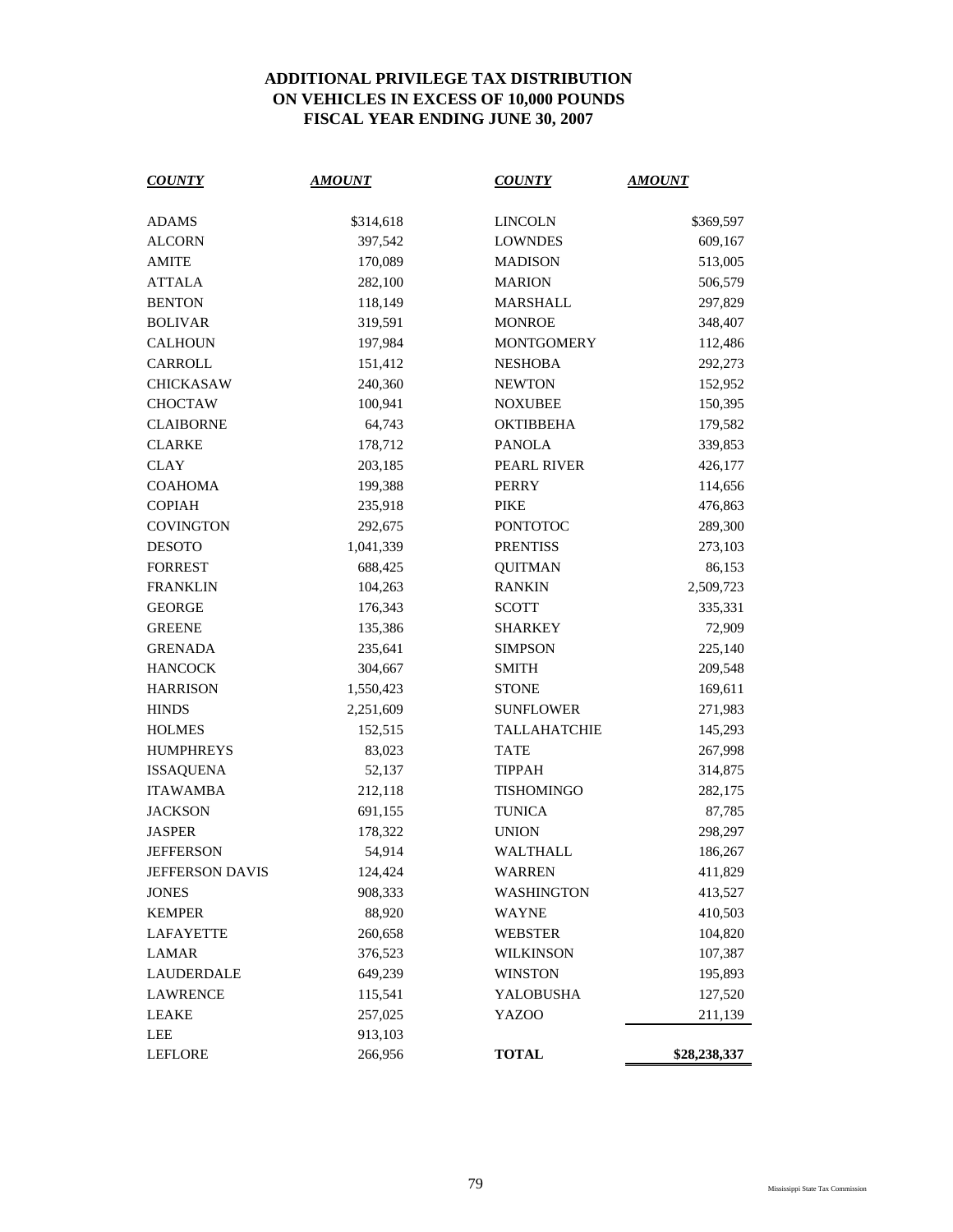# **TITLE BUREAU Fiscal Year Ending June 30, 2007**

# **RECEIPTS**

|                              | 2007        | 2006        |
|------------------------------|-------------|-------------|
| Title Fees                   | \$4,031,249 | \$4,179,744 |
| <b>Fast Track Title Fees</b> | 1,474,744   | 1,263,750   |
| <b>Total Receipts</b>        | \$5,505,993 | \$5,443,494 |

# **DISBURSEMENTS**

|                               | 2007        | 2006        |
|-------------------------------|-------------|-------------|
| Disbursements to General Fund | \$5,471,481 | \$5,409,954 |
| <b>MSTC Collections Fee</b>   | 34,512      | 33,540      |
| <b>Total Disbursements</b>    | \$5,505,993 | \$5,443,494 |

Note: This schedule based on collection month.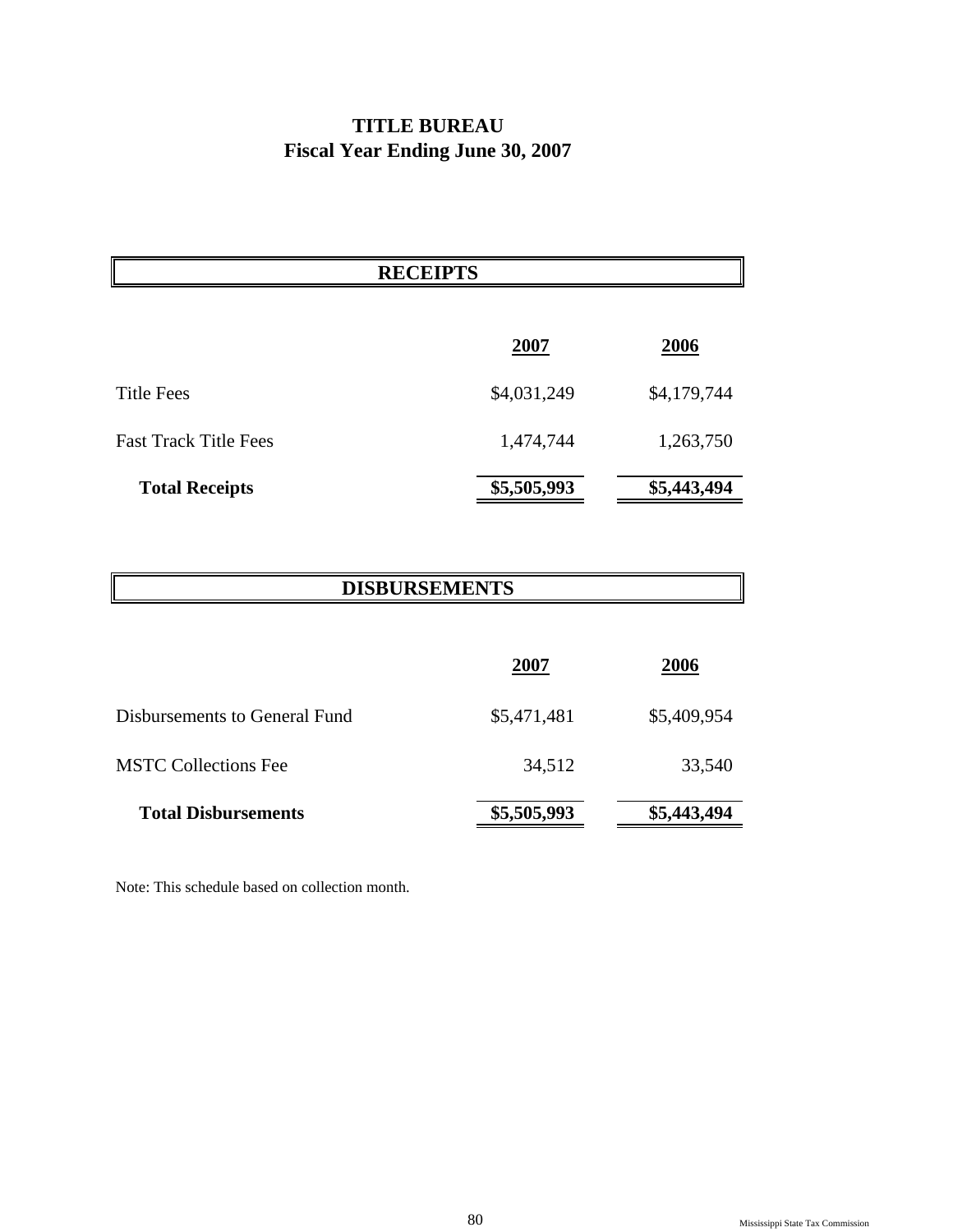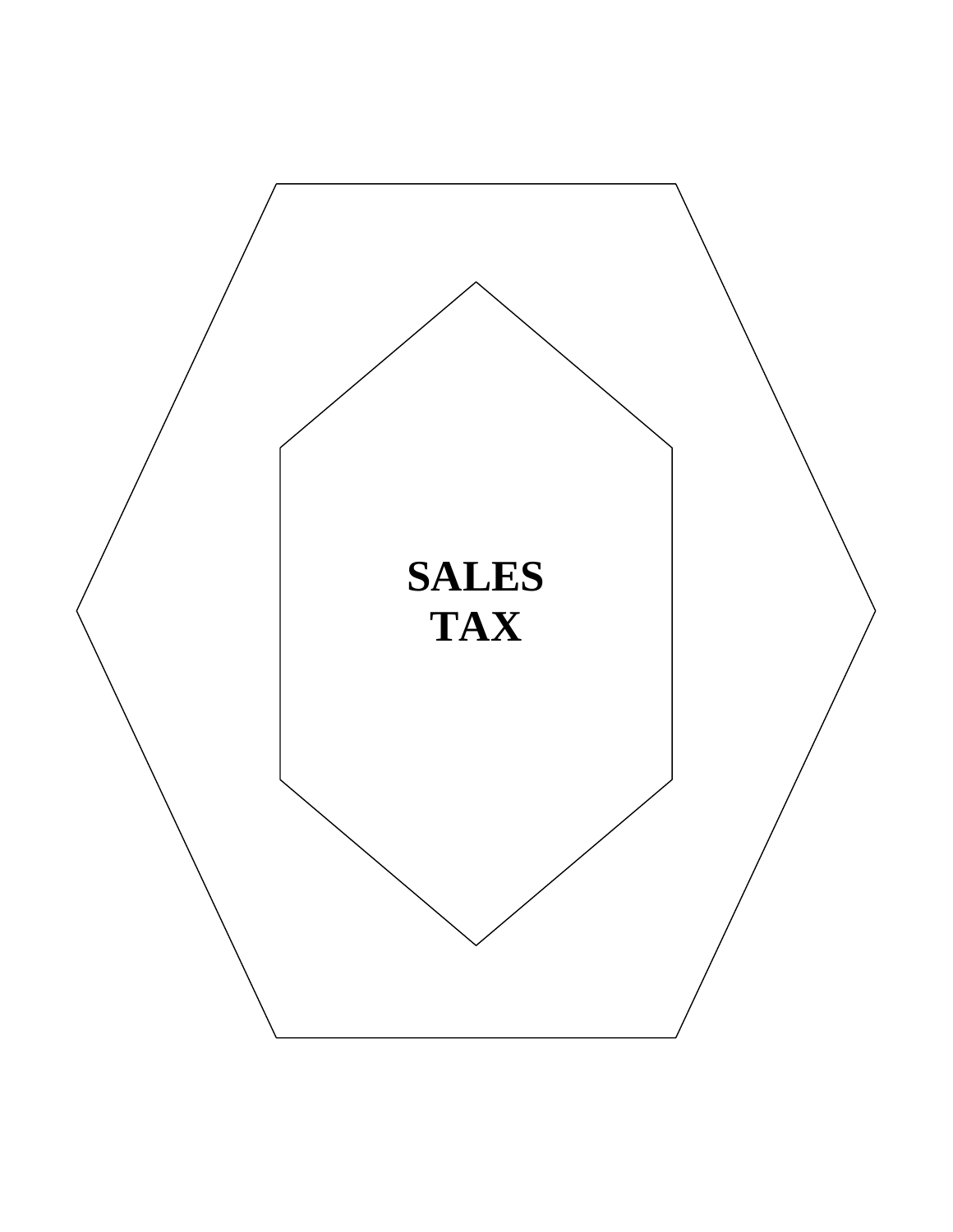# **Total Gross Sales by Industry Group as Indicated by Gross Tax Collections Fiscal Year 2007**

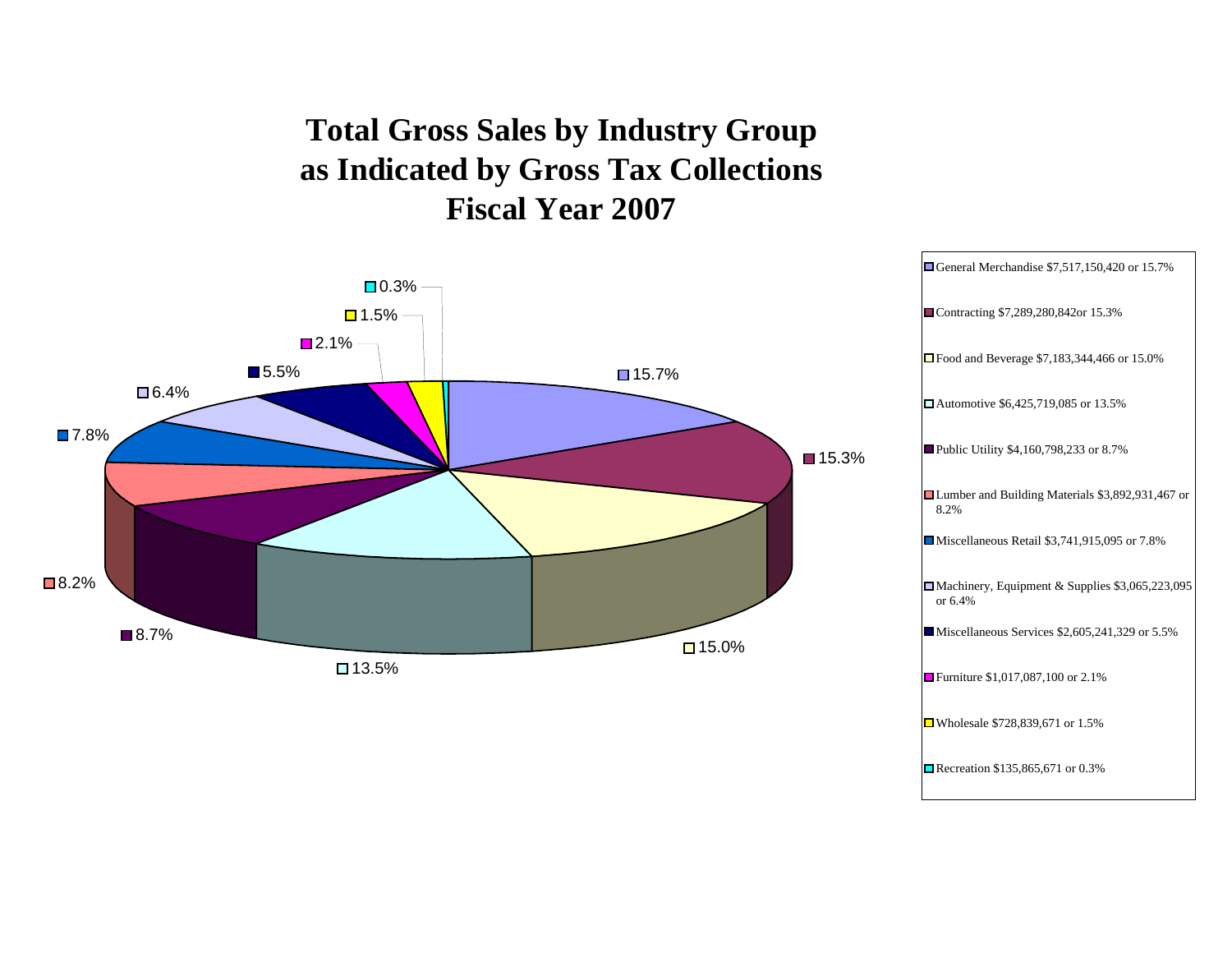### **BASIC CLASSIFICATION OF SALES BY INDUSTRY GROUP FISCAL YEAR ENDING JUNE 30, 2007**

|                                              | Number of        | <b>Gross Tax</b>   | Gross                  |
|----------------------------------------------|------------------|--------------------|------------------------|
| <b>INDUSTRY GROUP</b>                        | <b>Taxpayers</b> | <b>Collections</b> | <b>Indicated Sales</b> |
| <b>AUTOMOTIVE</b>                            |                  |                    |                        |
|                                              |                  |                    |                        |
| Motor Vehicle - New Cars                     | 392              | 153,411,796        | 3,068,235,925          |
| Motor Vehicle - Used Cars                    | 2,695            | 34,059,054         | 681,181,089            |
| $Trucks > 10,000$ Lbs                        |                  | 5,229,027          | 174, 301, 252          |
| Auto Repair - New Car Dealers                |                  | 24, 145, 412       | 344,934,120            |
| Auto Parts, Tires, and Accessories           | 2,607            | 51,801,486         | 740,020,493            |
| <b>Gasoline Service Stations</b>             | 673              | 16,645,955         | 237,799,119            |
| Motorcycle Dealers and Repair                | 226              | 9,936,206          | 141,945,662            |
| Automotive Related, NEC                      | 338              | 6,787,367          | 96,962,296             |
| <b>Trailer Dealers</b>                       | 321              | 5,768,559          | 82,407,910             |
| <b>Manufactured Homes</b>                    |                  | 6,459,045          | 215,301,941            |
| <b>Aircraft Dealers</b>                      | 118              | 242,442            | 8,081,440              |
| <b>Automotive Parking Lots and Garages</b>   | 49               | 598,736            | 8,553,372              |
| Airport Parking Lots and Garages             | $\overline{4}$   | 525,093            | 7,501,321              |
| <b>Automotive Repair Shops</b>               | 3,600            | 42,476,591         | 606,807,838            |
| Car Washes                                   | 266              | 817,972            | 11,685,307             |
| <b>Total Automotive</b>                      | 11,289           | \$358,904,741      | \$6,425,719,085        |
| <b>MACHINERY, EQUIPMENT &amp; SUPPLIES</b>   |                  |                    |                        |
| <b>Industrial Equipment and Supplies</b>     | 1,260            | 25,156,460         | 359, 377, 642          |
| Manufacturing Machinery                      |                  | 7,873,776          | 524,918,676            |
| Marine Equipment and Supplies                | 120              | 2,959,677          | 42,281,069             |
| Oil Field Equipment and Supplies             | 208              | 16,858,833         | 240,840,240            |
| Road and Construction Equipment and Supplies | 141              | 13,405,965         | 191,513,603            |
| <b>Communication Equipment</b>               | 1,131            | 35,106,584         | 501,522,127            |
| Professional Hospital                        | 525              | 8,257,615          | 117,965,810            |
| Computer Equipment, Supplies and Repair      | 1,557            | 19,745,956         | 282,084,810            |
| Farm Equipment - 7%                          | 421              | 18,334,791         | 261,925,335            |
| Farm Equipment - 3%                          |                  | 8,951,849          | 298, 395, 563          |
| <b>Farm Tractors</b>                         |                  | 1,295,872          | 129,587,237            |
| Welding and General Repair                   | 905              | 8,036,776          | 114,810,983            |
| Total Machinery, Equipment & Supplies        | 6,268            | \$165,984,154      | \$3,065,223,095        |
| <b>FOOD AND BEVERAGE</b>                     |                  |                    |                        |
| Grocery Stores - General                     | 835              | 133,250,688        | 1,903,579,364          |
| Quick Stop Grocery Stores                    | 4,045            | 110,535,673        | 1,579,079,469          |
| Meat, Poultry, and Fish Products             | 269              | 2,609,861          | 37,283,698             |
| <b>Specialty Food Related</b>                | 1,003            | 14,360,473         | 205,149,416            |
| Restaurants and Cafes - Nonalcoholic         | 4,533            | 140,183,441        | 2,002,618,588          |
| <b>Restaurants and Cafes - Alcoholic</b>     | 1,537            | 55,585,019         | 794,070,915            |
| Concessions, Quick Food, Ice Cream Parlors   | 1,264            | 17,883,401         | 255,476,912            |
| Liquor Stores - Bars Only                    | 138              | 8,632,736          | 123,324,677            |
| Liquor Stores - Package Stores               | 534              | 16,185,973         | 231,227,965            |
| <b>Beer Parlors</b>                          | 1,042            | 3,607,346          | 51,533,462             |
| <b>Total Food and Beverage</b>               | 15,200           | \$502,834,611      | \$7,183,344,466        |
| <b>FURNITURE</b>                             |                  |                    |                        |
| <b>Furniture Stores</b>                      | 1,152            | 40,686,349         | 581,232,976            |
| <b>Appliance Stores</b>                      | 428              | 17,292,435         | 247,034,547            |
| <b>Music Stores</b>                          | 145              | 2,761,818          | 39,454,513             |
| Business Furniture, Equipment, and Supplies  | 398              | 9,449,525          | 134,993,087            |
| <b>Appliance Repair Shops</b>                | 44               | 348,292            | 4,975,606              |
| Furniture Repair Shops                       | 221              | 657,746            | 9,396,371              |
| <b>Total Furniture</b>                       | 2,388            | \$71,196,165       | \$1,017,087,100        |
| <b>GENERAL MERCHANDISE</b>                   |                  |                    |                        |
| <b>Department Stores</b>                     | 1,163            | 429,204,102        | 6, 131, 481, 045       |
| <b>Limited Price Variety</b>                 | 17               | 1,292,412          | 18,463,015             |
| <b>Automatic Merchandising</b>               | 258              | 4,763,051          | 59,538,142             |
| <b>Direct Selling</b>                        | 336              | 4,251,952          | 60,742,114             |
| General Merchandise, NEC                     | 708              | 22,311,655         | 318,737,615            |
| Men and Boys Clothing and Furniture          | 233              | 10,042,428         | 143,463,123            |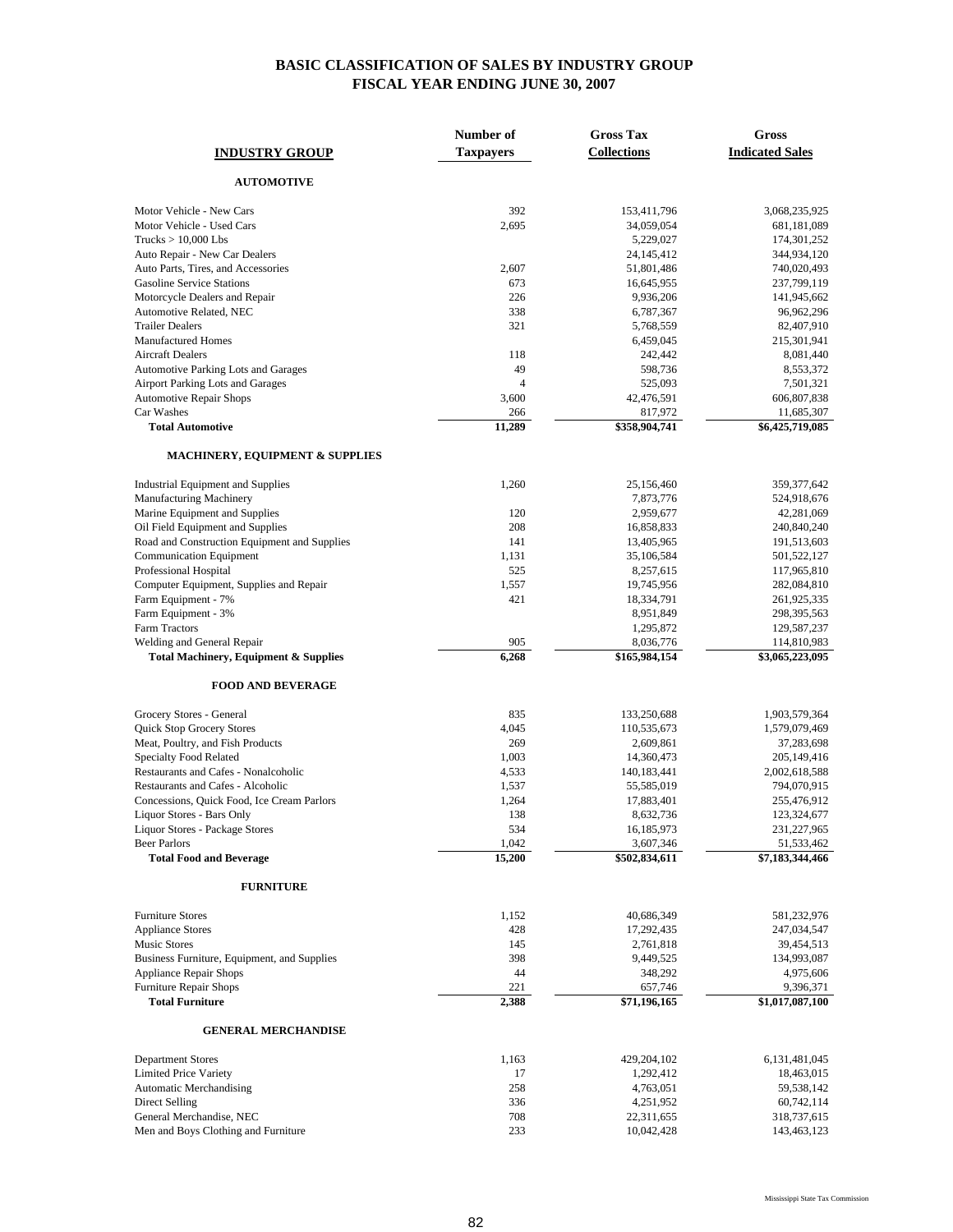### **BASIC CLASSIFICATION OF SALES BY INDUSTRY GROUP FISCAL YEAR ENDING JUNE 30, 2007**

|                                                                                  | Number of        | <b>Gross Tax</b>           | Gross                         |
|----------------------------------------------------------------------------------|------------------|----------------------------|-------------------------------|
| <b>INDUSTRY GROUP</b>                                                            | <b>Taxpayers</b> | <b>Collections</b>         | <b>Indicated Sales</b>        |
| <b>GENERAL MERCHANDISE cont'd</b>                                                |                  |                            |                               |
| Ladies Ready - to - Wear Stores                                                  | 788              | 20,711,062                 | 295,872,024                   |
| Children's and Infant's Apparel                                                  | 149              | 2,289,293                  | 32,704,164                    |
| <b>Shoe Stores</b>                                                               | 305              | 13,067,944                 | 186,684,740                   |
| Apparel and Accessories                                                          | 1,376            | 18,862,529                 | 269,464,438                   |
| <b>Total General Merchandise</b>                                                 | 5,333            | \$526,796,428              | \$7,517,150,420               |
| LUMBER AND BUILDING MATERIALS                                                    |                  |                            |                               |
| Lumber and Other Building Materials                                              | 2,012            | 184,756,550                | 2,639,376,649                 |
| Saw Mills and Wood Preserving                                                    | 67               | 596,801                    | 8,525,732                     |
| Plumbing, Heating, and Air Conditioning                                          | 1,028            | 20,787,556                 | 296,964,801                   |
| <b>Electrical Work</b>                                                           | 455              | 10,037,597                 | 143,394,098                   |
| <b>Hardware Stores</b>                                                           | 406              | 15,518,398                 | 221,691,177                   |
| Tin, Sheet Metal, and Steel (Inc. Fabricated Metal Prod.)                        | 421              | 6,113,956                  | 87, 342, 154                  |
| <b>Fence Dealers</b>                                                             | 128              | 2,105,749                  | 30,082,104                    |
| Tile Setting                                                                     | 41               | 461,381                    | 6,591,162                     |
| Neon and Other Signs                                                             | 224              | 2,083,485                  | 29,764,044                    |
| <b>Building Materials - Hardware</b>                                             | 898              | 28,029,525                 | 400,421,389                   |
| Monuments and Tombstones<br><b>Total Lumber and Building Materials</b>           | 206<br>5,886     | 2,014,473<br>\$272,505,471 | 28,778,157<br>\$3,892,931,467 |
| <b>MISCELLANEOUS RETAIL</b>                                                      |                  |                            |                               |
|                                                                                  |                  |                            |                               |
| <b>Agricultural Services</b>                                                     | 35               | 265,673                    | 3,795,324                     |
| Mining - Metal                                                                   |                  | 921                        | 13,163                        |
| Mining - Sand and Gravel - 7%                                                    | 210              | 3,042,829                  | 43,468,942                    |
| Mining - Sand and Gravel - 5¢ per ton                                            |                  | 115,240                    | 2,304,807                     |
| Drug Stores                                                                      | 652<br>432       | 20,231,862                 | 289,026,310                   |
| Medical and Dental<br>Antique and Secondhand Stores                              | 1,257            | 5,533,854<br>6,245,307     | 79,054,986<br>89,218,581      |
| <b>Book and Stationery Stores</b>                                                | 809              | 22,462,229                 | 320,888,667                   |
| Sporting Goods and Bicycle                                                       | 824              | 21,605,756                 | 308,653,352                   |
| Farm and Garden Supply                                                           | 669              | 11,826,733                 | 168,953,170                   |
| <b>Jewelry Stores</b>                                                            | 553              | 9,456,020                  | 135,085,867                   |
| Fuel and Ice Dealers                                                             | 224              | 4,440,538                  | 63,436,205                    |
| Miscellaneous Retail, NEC                                                        | 11,825           | 111,960,980                | 1,599,440,973                 |
| Florists                                                                         | 1,151            | 8,021,219                  | 114,588,740                   |
| Cigar Stores and Stands                                                          | 149              | 6,340,509                  | 90,578,610                    |
| <b>Tobacco and Products</b>                                                      | 101              | 680,442                    | 9,720,601                     |
| Camera and Photographic Supplies                                                 | 784              | 3,755,960                  | 53,656,524                    |
| Gift, Novelty, and Souvenir Shops                                                | 1,798            | 11,370,733                 | 162,438,881                   |
| Printing and Publishing                                                          | 556              | 5,060,980                  | 72,299,646                    |
| Sales to Electric Power Associations                                             |                  | 1,217,322                  | 121,732,230                   |
| <b>Advertising Specialties and Supplies</b><br><b>Total Miscellaneous Retail</b> | 22,162           | 949,167<br>\$254,584,274   | 13,559,516<br>\$3,741,915,095 |
| <b>MISCELLANEOUS SERVICES</b>                                                    |                  |                            |                               |
|                                                                                  |                  |                            |                               |
| Oil and Gas Field Services                                                       | 406<br>302       | 18,370,339                 | 262,433,164                   |
| Burglar and Fire Alarms<br>Public Warehousing                                    | 96               | 4,158,017<br>3,118,264     | 59,400,193<br>44,546,596      |
| Marina Services                                                                  | 38               | 796,217                    | 11,374,523                    |
| Fixed Facilities, Air Transport                                                  | 14               | 28,795                     | 411,362                       |
| TV Cable Service                                                                 | 71               | 37,868,035                 | 540,971,399                   |
| Phone Answering Service                                                          | 90               | 828,053                    | 11,829,328                    |
| Banking                                                                          | 66               | 304,276                    | 4,346,805                     |
| <b>Insurance Carriers</b>                                                        | 7                | 76,854                     | 1,097,922                     |
| Hotels, Courts, and Motels                                                       | 998              | 39,306,553                 | 561,521,630                   |
| Trailer Parks                                                                    | 18               | 147,089                    | 2,101,270                     |
| Laundries, Dry Cleaning                                                          | 515              | 7,663,347                  | 109,476,287                   |
| Shoe Repair Shops                                                                | 33               | 142,739                    | 2,039,140                     |
| <b>Exterminating Services</b>                                                    | 318              | 5,630,728                  | 80,438,891                    |
| Renting and Leasing - Non-transportation Equipment                               | 1,995            | 37,309,071                 | 532,986,199                   |
| Renting and Leasing - Transportation Equipment - 5%                              |                  | 13,486,990                 | 192,671,105                   |
| Renting and Leasing - Transportation Equipment - 3%                              |                  | 2,494,504                  | 83,150,309                    |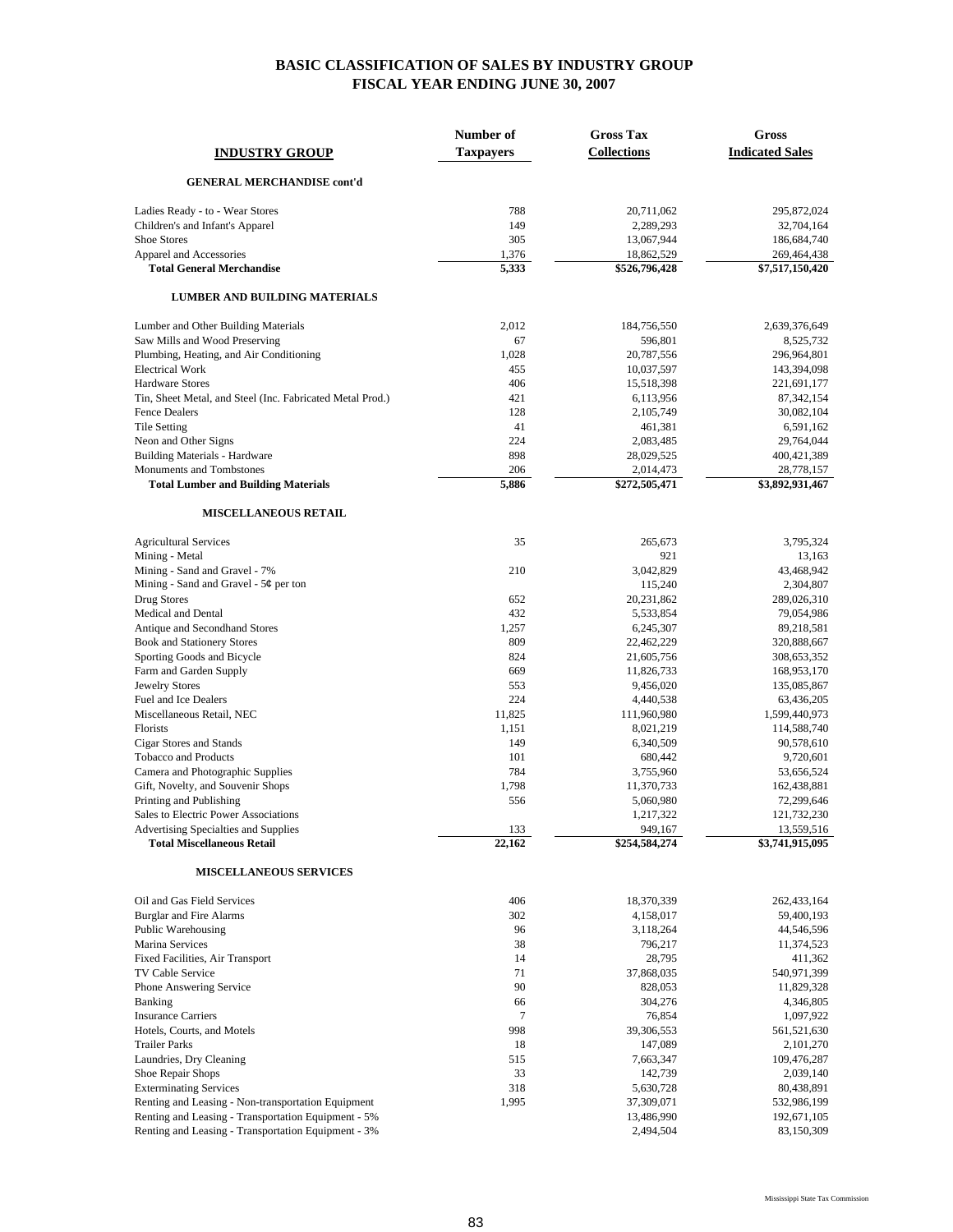### **BASIC CLASSIFICATION OF SALES BY INDUSTRY GROUP FISCAL YEAR ENDING JUNE 30, 2007**

| <b>INDUSTRY GROUP</b>                                   | Number of<br><b>Taxpayers</b> | <b>Gross Tax</b><br><b>Collections</b> | Gross<br><b>Indicated Sales</b> |
|---------------------------------------------------------|-------------------------------|----------------------------------------|---------------------------------|
| MISCELLANEOUS SERVICES cont'd                           |                               |                                        |                                 |
| <b>Public Golf Courses</b>                              | 52                            | 872,141                                | 12,459,156                      |
| <b>Public Tennis Courts</b>                             |                               | 3,628                                  | 51,839                          |
| <b>Public Swimming Pools</b>                            |                               | 3,542                                  | 50,606                          |
| Medical and Other Health                                | 389                           | 3,122,322                              | 44,604,558                      |
| Miscellaneous Services                                  | 561                           | 3,309,536                              | 47,279,047                      |
| <b>Total Miscellaneous Services</b>                     | 5,969                         | \$179,041,040                          | \$2,605,241,329                 |
| <b>WHOLESALE</b>                                        |                               |                                        |                                 |
| Beer*                                                   | 38                            | 33,529,504                             | 478,992,458                     |
| Distilled Alcoholic Beverage*<br><b>Total Wholesale</b> | 6<br>44                       | 17,489,322<br>\$51,018,826             | 249,847,213<br>\$728,839,671    |
| <b>PUBLIC UTILITY</b>                                   |                               |                                        |                                 |
|                                                         |                               |                                        |                                 |
| Railroad Transportation                                 | 8                             | 1,886                                  | 26,943                          |
| <b>Intracity Bus Line</b>                               |                               | 48,674                                 | 695,342                         |
| Trucking - Local and Long Distance                      | 35                            | 404,965                                | 5,785,209                       |
| Water Transportation                                    | 11                            | 2,382<br>5,229                         | 34,030<br>74,713                |
| Air Transportation<br><b>Transport Service</b>          | $\tau$                        | 4,569                                  | 65,285                          |
| Telephone and Telegraph                                 | 302                           | 141,162,847                            | 2,566,594,654                   |
| <b>Electric Company and Systems</b>                     | 57                            | 46,877,380                             | 669, 676, 207                   |
| Electric Power Associations - Sales                     | 28                            | 16,403,313                             | 234,332,809                     |
| City Electric Systems                                   | 8                             | 1,430,594                              | 20,437,039                      |
| <b>City Gas Systems</b>                                 | 8                             | 171,396                                | 2,448,523                       |
| <b>Combination Utility Company</b>                      | 30                            | 318,742                                | 4,553,464                       |
| <b>City Combined Companies</b>                          | 94                            | 5,820,654                              | 83,152,126                      |
| Water Supply                                            | 576                           | 3,298,328                              | 47,118,932                      |
| Industrial Fuel by Utilities                            |                               | 7,887,040                              | 525,802,957                     |
| <b>Total Public Utilities</b>                           | 1,164                         | \$223,837,999                          | \$4,160,798,233                 |
| <b>CONTRACTING</b>                                      |                               |                                        |                                 |
| Drilling Oil and Gas Wells                              | 51                            | 5,181,481                              | 148,042,192                     |
| <b>General Building Contractors</b>                     | 2,145                         | 139,508,683                            | 3,985,958,406                   |
| <b>Heavy Construction Contractors</b>                   | 2,640                         | 62,762,652                             | 1,793,216,838                   |
| <b>Mechanical Contractors</b>                           | 1,525                         | 21,479,549                             | 306,850,400                     |
| <b>Electrical Contractors</b>                           | 1,324                         | 19,643,336                             | 561,237,612                     |
| <b>Insulation Contractors</b>                           | 351                           | 4,561,662                              | 65,166,539                      |
| <b>Elevator or Escalator Service</b>                    | 25                            | 201,536                                | 2,879,085                       |
| Water Well Drilling                                     | 79                            | 2,670,707                              | 38,152,929                      |
| Excavating, Grading, and Landscaping                    | 1,431                         | 27,144,406                             | 387,776,841                     |
| <b>Total Contracting</b>                                | 9,571                         | \$283,154,012                          | \$7,289,280,842                 |
| <b>RECREATION</b>                                       |                               |                                        |                                 |
| <b>Motion Picture Shows</b>                             | 46                            | 3,956,558                              | 56,522,209                      |
| Nightclubs, Dance, Etc.                                 | 116                           | 58,435                                 | 834,796                         |
| Bowling, Billiards, and Pool                            | 97                            | 1,116,018                              | 15,943,103                      |
| <b>Skating Rinks</b>                                    | 29                            | 332,872                                | 4,755,320                       |
| Parks, Etc.                                             | 174                           | 2,056,209                              | 29,374,387                      |
| Race Tracks                                             | 31                            | 178,426                                | 2,548,942                       |
| College Athletics                                       | 13                            | 1,382,768                              | 19,753,810                      |
| Botanical Gardens, Zoos, Aquariums                      | 12                            | 112,450                                | 1,606,439                       |
| Museums                                                 | 8                             | 316,866                                | 4,526,665                       |
| <b>Total Recreation</b>                                 | 526                           | \$9,510,602                            | \$135,865,671                   |
|                                                         |                               |                                        |                                 |
| <b>GRAND TOTAL</b>                                      | 85,800                        | \$2,899,368,323                        | \$47,763,396,474                |

\*Total gross collections are overstated by these wholesale amounts since they are included at the point of retail sales.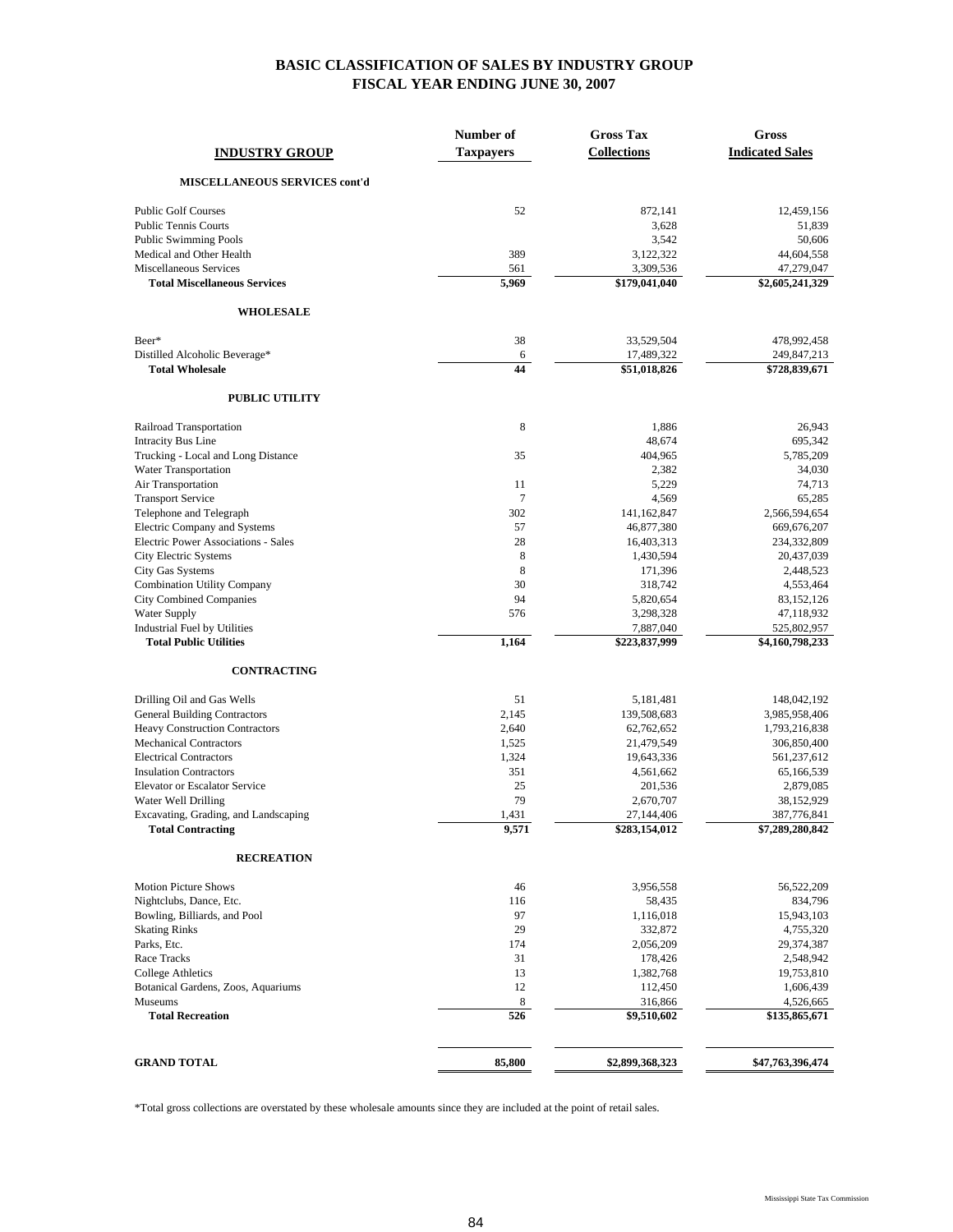#### **DIVERSIONS TO CITIES FROM SALES TAX COLLECTIONS FISCAL YEAR 2007 COMPARED WITH FISCAL YEAR 2006**

|                                          | <b>FISCAL YEAR</b>           | <b>FISCAL YEAR</b>           |                                       | <b>FISCAL YEAR</b>           | <b>FISCAL YEAR</b>           |
|------------------------------------------|------------------------------|------------------------------|---------------------------------------|------------------------------|------------------------------|
| <b>CITY</b>                              | 2007                         | 2006                         | <b>CITY</b>                           | 2007                         | 2006                         |
| <b>ABBEVILLE</b>                         | 24,274.59                    | 25,095.20                    | <b>EAST MS COLLEGE</b>                | 3,292.49                     |                              |
| <b>ABERDEEN</b>                          | 921,531.83                   | 934,802.97                   | <b>ECRU</b>                           | 120491.92                    | 140291.35                    |
| <b>ACKERMAN</b>                          | 295,738.97                   | 302,386.23                   | <b>EDEN</b>                           | 434.55                       | 486.24                       |
| ALCORN STATE U<br><b>ALGOMA</b>          | 5,997.93<br>22,740.41        | 18,358.68                    | <b>EDWARDS</b><br><b>ELLISVILLE</b>   | 68,766.65<br>782,838.08      | 64,769.71<br>731,705.16      |
| <b>ALLIGATOR</b>                         | 10,346.30                    | 9,920.11                     | <b>ENTERPRISE</b>                     | 34,310.52                    | 30,384.07                    |
| <b>AMORY</b>                             | 1,769,343.85                 | 1,713,514.76                 | <b>ETHEL</b>                          | 10,912.59                    | 9,077.21                     |
| ANGUILLA                                 | 41,360.26                    | 36,502.49                    | <b>EUPORA</b>                         | 395,473.10                   | 377,521.42                   |
| <b>ARCOLA</b><br><b>ARTESIA</b>          | 19,498.32<br>8,732.57        | 22,857.10<br>6,839.35        | <b>FALCON</b><br><b>FARMINGTON</b>    | 4,319.10<br>57,982.51        | 2,757.21<br>49,565.88        |
| <b>ASHLAND</b>                           | 143,680.51                   | 136,068.14                   | <b>FAULKNER</b>                       | 59,428.02                    | 57,147.28                    |
| <b>BALDWYN</b>                           | 602,041.42                   | 563,843.45                   | <b>FAYETTE</b>                        | 199,806.38                   | 193,158.54                   |
| <b>BASSFIELD</b>                         | 181,017.63                   | 167,347.86                   | <b>FLORA</b>                          | 320,199.16<br>627,737.25     | 311,015.71                   |
| <b>BATESVILLE</b><br><b>BAY SPRINGS</b>  | 3,748,554.34<br>692,726.68   | 3,511,810.77<br>712,195.04   | <b>FLORENCE</b><br><b>FLOWOOD</b>     | 8,991,981.62                 | 649,055.88<br>8,432,376.22   |
| <b>BAY ST LOUIS</b>                      | 1,298,866.74                 | 1,007,728.38                 | <b>FOREST</b>                         | 1,893,362.99                 | 1,761,942.13                 |
| <b>BEAUMONT</b>                          | 94,700.36                    | 94,098.09                    | <b>FRENCH CAMP</b>                    | 16,975.95                    | 15,173.39                    |
| <b>BEAUREGARD</b><br><b>BELMONT</b>      | 4,239.44                     | 3,404.28                     | <b>FRIARS POINT</b><br><b>FULTON</b>  | 31,021.71                    | 31,291.35                    |
| <b>BELZONI</b>                           | 267,980.84<br>550,677.82     | 259,901.03<br>555,721.18     | <b>GATTMAN</b>                        | 1,269,263.18<br>1,628.50     | 1,238,552.97<br>2,189.85     |
| <b>BENOIT</b>                            | 89,903.04                    | 81,607.24                    | <b>GAUTIER</b>                        | 3,035,456.06                 | 3,249,267.03                 |
| <b>BENTONIA</b>                          | 191,671.23                   | 128,116.13                   | <b>GEORGETOWN</b>                     | 34,857.73                    | 30,722.10                    |
| <b>BEULAH</b><br><b>BIG CREEK</b>        | 6,210.60<br>6,324.42         | 5,833.02<br>7,422.07         | <b>GLEN</b><br><b>GLENDORA</b>        | 20,130.68<br>4,479.96        | 19,680.15<br>4,489.35        |
| <b>BILOXI</b>                            | 11,047,946.03                | 10,036,137.66                | <b>GLOSTER</b>                        | 150,334.98                   | 147,673.01                   |
| <b>BLUE MOUNTAIN</b>                     | 91,877.54                    | 81,017.43                    | <b>GOLDEN</b>                         | 49,737.34                    | 44,472.17                    |
| <b>BLUE SPRINGS</b>                      | 32,533.19                    | 26,383.01                    | <b>GOODMAN</b>                        | 44,884.95                    | 51,835.05                    |
| <b>BOLTON</b><br><b>BOONEVILLE</b>       | 142,573.76<br>1,575,363.43   | 152,195.28<br>1,611,601.49   | <b>GREENVILLE</b><br><b>GREENWOOD</b> | 6,333,330.11<br>4,440,945.37 | 6,474,053.05<br>4,068,347.69 |
| <b>BOYLE</b>                             | 228,312.50                   | 165,942.17                   | <b>GRENADA</b>                        | 3,854,523.12                 | 3,895,933.82                 |
| <b>BRANDON</b>                           | 4,656,775.70                 | 4,264,021.65                 | <b>GULFPORT</b>                       | 24,817,421.80                | 25, 139, 743. 29             |
| <b>BRAXTON</b>                           | 13,394.20                    | 11,964.25                    | <b>GUNNISON</b>                       | 10,279.83                    | 9,263.33                     |
| <b>BROOKHAVEN</b><br><b>BROOKSVILLE</b>  | 4,697,401.23<br>112,104.81   | 4,882,053.24<br>107,319.39   | <b>GUNTOWN</b><br><b>HATLEY</b>       | 140,471.01<br>8,789.66       | 138,170.47<br>8,545.14       |
| <b>BRUCE</b>                             | 427,318.49                   | 424,180.81                   | <b>HATTIESBURG</b>                    | 22,669,994.72                | 23,360,670.56                |
| <b>BUDE</b>                              | 126,444.03                   | 121,406.64                   | <b>HAZLEHURST</b>                     | 958,869.00                   | 949,057.31                   |
| <b>BURNSVILLE</b>                        | 147,049.68                   | 142,478.29                   | <b>HEIDELBERG</b>                     | 432,546.25                   | 384,574.78                   |
| <b>BYHALIA</b><br><b>CALEDONIA</b>       | 548,171.30<br>122,370.22     | 550,564.46<br>86,981.46      | <b>HERNANDO</b><br><b>HICKORY</b>     | 2,473,067.45<br>50,817.36    | 2,300,783.21<br>52,498.78    |
| <b>CALHOUN CITY</b>                      | 319,257.05                   | 319,060.54                   | <b>HICKORY FLAT</b>                   | 69,636.09                    | 72,278.35                    |
| <b>CANTON</b>                            | 2,290,787.12                 | 2,172,814.53                 | <b>HINDS COMMUNITY</b>                | 11,647.62                    |                              |
| CARROLLTON<br>CARTHAGE                   | 40,041.37<br>1,644,274.63    | 36,216.21<br>1,650,107.77    | HOLLANDALE<br><b>HOLLY SPRINGS</b>    | 192,971.44<br>1,337,993.03   | 181,571.77<br>1,328,991.03   |
| CARY                                     | 20,245.79                    | 19,820.47                    | <b>HORN LAKE</b>                      | 4,157,095.05                 | 4,114,490.73                 |
| <b>CENTREVILLE</b>                       | 225,007.67                   | 221,733.81                   | <b>HOULKA</b>                         | 109,079.34                   | 100,753.71                   |
| <b>CHARLESTON</b>                        | 320,276.84                   | 306,577.64                   | <b>HOUSTON</b>                        | 935,188.01                   | 921,468.22                   |
| <b>CHUNKY</b><br>CLARKSDALE              | 7,175.43<br>2,848,909.32     | 5,907.83<br>2,840,607.43     | <b>INDIANOLA</b><br><b>INVERNESS</b>  | 1,744,246.80<br>74,757.16    | 1,621,970.35<br>71,463.35    |
| <b>CLEVELAND</b>                         | 3,102,251.00                 | 3,031,834.93                 | <b>ISOLA</b>                          | 40,016.39                    | 38,060.29                    |
| <b>CLINTON</b>                           | 4,139,428.10                 | 3,882,829.04                 | <b>ITTA BENA</b>                      | 180,610.50                   | 151,464.70                   |
| <b>COAHOMA</b><br><b>COAHOMA COLLEGE</b> | 8,857.81<br>1,874.81         | 7,243.25                     | <b>IUKA</b><br><b>JACKSON</b>         | 748,748.71                   | 742,144.63                   |
| COFFEEVILLE                              | 115,145.39                   | 110,463.16                   | JONESTOWN                             | 36,028,246.76<br>60,838.37   | 37,563,396.32<br>60,290.84   |
| <b>COLDWATER</b>                         | 255,678.17                   | 229,016.48                   | <b>JUMPERTOWN</b>                     | 19,058.30                    | 15,487.34                    |
| <b>COLLINS</b>                           | 1,217,383.43                 | 1,217,484.80                 | KILMICHAEL                            | 71,224.57                    | 58,340.12                    |
| <b>COLUMBIA</b><br><b>COLUMBUS</b>       | 3,859,250.82<br>8,804,905.90 | 3,718,688.45<br>8,625,474.53 | KOSCIUSKO<br>KOSSUTH                  | 1,922,253.13<br>25,164.69    | 1,894,649.52<br>33,125.26    |
| COMO                                     | 204,163.72                   | 170,019.74                   | LAKE                                  | 71,528.64                    | 64,847.56                    |
| <b>CORINTH</b>                           | 5,433,617.69                 | 5,100,853.67                 | LAMBERT                               | 38,649.53                    | 37,761.31                    |
| <b>COURTLAND</b>                         | 20,089.19                    | 17,249.58                    | LAUREL                                | 9,528,280.79                 | 9,171,595.74                 |
| <b>CRAWFORD</b><br><b>CRENSHAW</b>       | 12,635.89<br>41,297.19       | 10,381.64<br>39,287.34       | <b>LEAKESVILLE</b><br>LEARNED         | 278,486.15<br>10,469.63      | 266,735.20<br>9,190.27       |
| <b>CROSBY</b>                            | 17,126.52                    | 13,480.75                    | LELAND                                | 432,401.61                   | 384,818.82                   |
| <b>CROWDER</b>                           | 18,287.79                    | 13,117.59                    | <b>LENA</b>                           | 16,625.23                    | 15,372.78                    |
| <b>CRUGER</b>                            | 6,583.54                     | 5,100.40                     | <b>LEXINGTON</b>                      | 447,214.31                   | 449,434.22                   |
| <b>CRYSTAL SPRINGS</b><br>D LO           | 701,604.98<br>50,771.84      | 737,719.36<br>47,193.32      | <b>LIBERTY</b><br><b>LONG BEACH</b>   | 247,743.48<br>1,629,064.66   | 247,358.81<br>1,543,293.57   |
| <b>D'IBERVILLE</b>                       | 5,003,978.09                 | 5,146,803.20                 | <b>LOUIN</b>                          | 32,499.72                    | 27,374.47                    |
| <b>DECATUR</b>                           | 147,220.45                   | 147,007.39                   | LOUISE                                | 16,791.51                    | 17,341.64                    |
| <b>DEKALB</b>                            | 242, 151.53                  | 244,672.16                   | LOUISVILLE                            | 1,614,186.99                 | 1,621,908.57                 |
| <b>DERMA</b><br>DODDSVILLE               | 55,607.81<br>3,024.97        | 62,780.66<br>2,671.38        | LUCEDALE<br>LULA                      | 1,950,656.47<br>53,567.84    | 1,933,031.17<br>52,378.34    |
| <b>DREW</b>                              | 170,732.75                   | 173,600.95                   | <b>LUMBERTON</b>                      | 190,428.80                   | 205,873.04                   |
| DUCK HILL                                | 31,973.83                    | 29,161.33                    | <b>LYON</b>                           | 38,302.90                    | 34,374.66                    |
| <b>DUMAS</b><br><b>DUNCAN</b>            | 11,331.60<br>5,820.22        | 10,939.00<br>5,088.16        | MABEN<br><b>MACON</b>                 | 80,651.69<br>565,320.11      | 84,473.97<br>380,144.46      |
| <b>DURANT</b>                            | 304,546.71                   | 296,013.89                   | <b>MADISON</b>                        | 4,198,383.91                 | 3,898,075.48                 |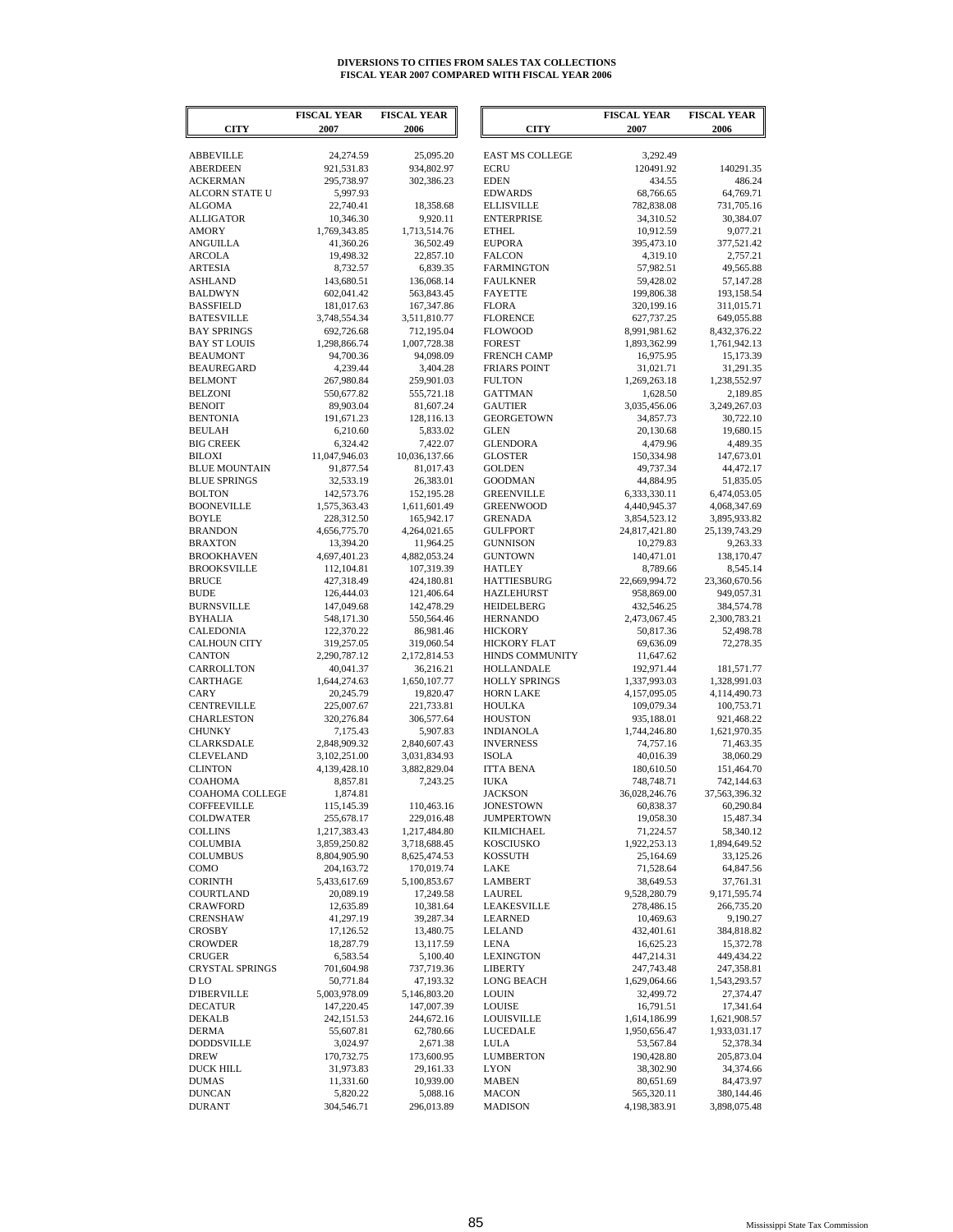#### **DIVERSIONS TO CITIES FROM SALES TAX COLLECTIONS FISCAL YEAR 2007 COMPARED WITH FISCAL YEAR 2006**

|                                        | <b>FISCAL YEAR</b>          | <b>FISCAL YEAR</b>          |                                             | <b>FISCAL YEAR</b>          | <b>FISCAL YEAR</b>         |
|----------------------------------------|-----------------------------|-----------------------------|---------------------------------------------|-----------------------------|----------------------------|
| <b>CITY</b>                            | 2007                        | 2006                        | <b>CITY</b>                                 | 2007                        | 2006                       |
|                                        |                             |                             |                                             |                             |                            |
| <b>MAGEE</b>                           | 2,020,962.97                | 2,050,429.01                | <b>ROSEDALE</b>                             | 114,771.42                  | 105,323.68                 |
| MAGNOLIA                               | 320,103.42                  | 336,101.12                  | <b>ROXIE</b>                                | 15,688.85                   | 11,626.91                  |
| <b>MANTACHIE</b>                       | 174,662.71                  | 174,179.22                  | <b>RULEVILLE</b>                            | 195,737.77                  | 176,818.59                 |
| <b>MANTEE</b><br><b>MARIETTA</b>       | 22,495.79<br>43,530.62      | 19,570.06<br>32,731.60      | <b>SALLIS</b><br><b>SALTILLO</b>            | 10,403.35<br>587,060.08     | 7,832.61<br>543,907.34     |
| <b>MARION</b>                          | 199,714.45                  | 207,839.78                  | SANDERSVILLE                                | 558,762.89                  | 340,531.48                 |
| <b>MARKS</b>                           | 266,469.69                  | 270,226.95                  | <b>SARDIS</b>                               | 270,047.42                  | 266,101.15                 |
| <b>MATHISTON</b>                       | 177,747.72                  | 163,710.19                  | <b>SATARTIA</b>                             | 5,387.66                    | 4,943.61                   |
| <b>MAYERSVILLE</b>                     | 9,487.97                    | 7,662.82                    | <b>SCHLATER</b>                             | 14,852.93                   | 14,227.61                  |
| <b>MCCOMB</b>                          | 5,465,564.37                | 5,622,699.96                | <b>SCOOBA</b>                               | 80,780.97                   | 81,275.19                  |
| <b>MCCOOL</b>                          | 10,728.00                   | 9,991.45                    | SEBASTAPOL                                  | 145,797.73                  | 143,769.57                 |
| <b>MCLAIN</b>                          | 20,706.76                   | 23,849.55                   | <b>SEMINARY</b>                             | 125,468.87                  | 108,254.76                 |
| MEADVILLE<br>MENDENHALL                | 108,823.38<br>623,958.99    | 112,330.67<br>598,506.06    | <b>SENATOBIA</b><br><b>SHANNON</b>          | 2,059,954.89<br>173,590.50  | 1,963,660.48<br>164,057.78 |
| <b>MERIDIAN</b>                        | 13,544,676.52               | 13,914,908.23               | <b>SHAW</b>                                 | 86,278.39                   | 98,038.60                  |
| <b>MERIGOLD</b>                        | 65,734.04                   | 65,160.48                   | <b>SHELBY</b>                               | 109,377.90                  | 109,667.32                 |
| <b>METCALFE</b>                        | 8,910.28                    | 10,683.54                   | <b>SHERMAN</b>                              | 151,772.23                  | 160,637.39                 |
| MIZE                                   | 175,210.39                  | 147,813.57                  | <b>SHUBUTA</b>                              | 40,356.62                   | 43,948.31                  |
| MONTICELLO                             | 462,075.50                  | 448,415.70                  | SHUQUALAK                                   | 33,082.39                   | 30,203.16                  |
| <b>MONTROSE</b>                        | 8,521.70                    | 8,122.59                    | <b>SIDON</b>                                | 13,548.76                   | 13,159.49                  |
| <b>MOORHEAD</b>                        | 75,426.65                   | 70,142.03                   | <b>SILVER CITY</b>                          | 6,825.77                    | 4,009.98                   |
| <b>MORGAN CITY</b><br><b>MORTON</b>    | 7,124.82<br>456,634.43      | 7,001.46<br>459,299.09      | <b>SILVER CREEK</b><br><b>SLATE SPRINGS</b> | 39,902.67<br>4,987.56       | 36,281.50<br>3,955.44      |
| <b>MOSS POINT</b>                      | 1,741,659.07                | 1,666,633.18                | <b>SLEDGE</b>                               | 17,173.66                   | 17,967.28                  |
| <b>MOUND BAYOU</b>                     | 51,928.52                   | 59,813.88                   | <b>SMITHVILLE</b>                           | 82,859.57                   | 80,536.47                  |
| <b>MS GULFCOAST</b>                    | 4,251.69                    |                             | <b>SNOWLAKESHORES</b>                       | 2,133.11                    | 2,020.86                   |
| <b>MS STATE UNIV</b>                   | 174,379.85                  |                             | soso                                        | 136,972.98                  | 109,752.42                 |
| <b>MS VALLEY ST</b>                    | 12,501.21                   |                             | SOUTHAVEN                                   | 11,437,840.16               | 10,137,815.94              |
| <b>MT OLIVE</b>                        | 92,940.86                   | 91,941.99                   | SOUTHWEST COMM                              | 4,187.95                    |                            |
| <b>MYRTLE</b>                          | 32,464.01                   | 33,309.49                   | <b>STARKVILLE</b>                           | 4,867,242.69                | 4,722,673.56               |
| <b>NATCHEZ</b><br><b>NETTLETON</b>     | 5,166,936.70<br>263,404.32  | 5,265,665.30<br>238,642.73  | <b>STATE LINE</b><br><b>STONEWALL</b>       | 82,458.63<br>73,250.24      | 77,625.78<br>68,552.50     |
| <b>NEW ALBANY</b>                      | 2,383,629.92                | 2,323,061.92                | <b>STURGIS</b>                              | 38,914.75                   | 36,466.76                  |
| <b>NEW AUGUSTA</b>                     | 175,499.95                  | 169,207.19                  | <b>SUMMIT</b>                               | 329,497.48                  | 326,082.33                 |
| <b>NEW HEBRON</b>                      | 71,667.16                   | 65,682.18                   | <b>SUMNER</b>                               | 46,232.76                   | 49,078.07                  |
| <b>NEWTON</b>                          | 1,091,976.56                | 1,120,550.60                | SUMRALL                                     | 337,315.35                  | 290,348.95                 |
| <b>NO. CARROLLTON</b>                  | 44,581.23                   | 33,123.92                   | <b>SUNFLOWER</b>                            | 18,633.55                   | 22,045.71                  |
| <b>NOXAPATER</b>                       | 103,283.67                  | 81,140.67                   | <b>SYLVARENA</b>                            | 3,852.05                    | 3,133.17                   |
| <b>OAKLAND</b><br><b>OCEAN SPRINGS</b> | 46,468.99<br>5,221,626.72   | 36,503.76<br>4,941,701.70   | <b>TAYLOR</b><br>TAYLORSVILLE               | 18,381.62<br>368,986.19     | 15,310.16<br>351,265.94    |
| <b>OKOLONA</b>                         | 285,667.32                  | 274,596.50                  | <b>TCHULA</b>                               | 67,015.71                   | 63,444.12                  |
| <b>OLIVE BRANCH</b>                    | 6,421,522.75                | 5,962,833.52                | <b>TERRY</b>                                | 150,368.83                  | 134,197.39                 |
| <b>OSYKA</b>                           | 44,658.53                   | 44,253.32                   | THAXTON                                     | 20,219.79                   | 15,526.22                  |
| <b>OXFORD</b>                          | 5,567,516.93                | 5,088,587.63                | TISHOMINGO                                  | 94,128.95                   | 89,341.60                  |
| PACE                                   | 10,716.88                   | 8,439.17                    | <b>TOCCOPOLA</b>                            | 6,279.75                    | 7,115.59                   |
| <b>PACHUTA</b>                         | 21,358.35                   | 24,739.99                   | <b>TREMONT</b>                              | 26,617.92                   | 23,693.75                  |
| <b>PADEN</b><br>PASCAGOULA             | 1,123.58<br>6,870,930.37    | 841.56<br>7,327,239.02      | <b>TUNICA</b><br><b>TUPELO</b>              | 449,444.12<br>16,677,606.29 | 494,159.61                 |
| PASS CHRISTIAN                         | 625,923.76                  | 608,069.76                  | <b>TUTWILER</b>                             | 35,130.28                   | 16,274,829.87<br>36,279.39 |
| PAULDING                               | 6,538.87                    | 4,315.66                    | <b>TYLERTOWN</b>                            | 735,657.14                  | 695,923.31                 |
| PEARL                                  | 7,760,108.14                | 8,151,112.80                | <b>UNION</b>                                | 352,482.42                  | 354,743.39                 |
| PELAHATCHIE                            | 300,658.93                  | 298,160.97                  | UNIV OF MISS                                | 173,239.83                  |                            |
| PETAL                                  | 1,880,232.88                | 1,795,633.52                | <b>UTICA</b>                                | 158,671.77                  | 156,906.63                 |
| PHILADELPHIA                           | 3,686,775.78                | 3,593,769.77                | <b>VAIDEN</b>                               | 117,341.83                  | 116,753.58                 |
| <b>PICAYUNE</b><br><b>PICKENS</b>      | 5,142,159.40<br>102,838.96  | 5,350,043.61                | <b>VARDAMAN</b>                             | 95,067.74<br>247,059.91     | 83,538.60                  |
| PITTSBORO                              | 5,700.71                    | 101,386.14<br>5,212.94      | VERONA<br><b>VICKSBURG</b>                  | 7,460,526.52                | 268,360.08<br>7,468,826.28 |
| PLANTERSVILLE                          | 46,087.94                   | 48,453.59                   | WALLS                                       | 28,766.43                   | 27,683.36                  |
| <b>POLKVILLE</b>                       | 5,690.91                    | 5,496.15                    | <b>WALNUT</b>                               | 209,518.77                  | 209,703.72                 |
| <b>PONTOTOC</b>                        | 1,838,588.47                | 1,656,507.39                | <b>WALNUT GROVE</b>                         | 52,871.93                   | 49,288.31                  |
| POPE                                   | 24,436.09                   | 22,929.39                   | WALTHALL                                    | 23,526.16                   | 24,223.95                  |
| POPLARVILLE                            | 749,146.04                  | 727,227.65                  | <b>WATER VALLEY</b>                         | 463,351.72                  | 449,334.04                 |
| PORT GIBSON                            | 247,188.63                  | 280,031.42                  | WAVELAND                                    | 2,915,380.89                | 1,561,285.59               |
| POTTS CAMP<br><b>PRENTISS</b>          | 78,264.40<br>534,564.06     | 70,292.21<br>576,880.33     | WAYNESBORO<br>WEBB                          | 2,072,129.18<br>84,613.52   | 2,125,925.11<br>84,485.64  |
| <b>PUCKETT</b>                         | 100,217.81                  | 95,069.50                   | WEIR                                        | 33,176.86                   | 29,992.98                  |
| <b>PURVIS</b>                          | 705,836.47                  | 576,190.91                  | WESSON                                      | 158,554.62                  | 163,827.94                 |
| <b>QUITMAN</b>                         | 512,332.40                  | 504,060.82                  | WEST                                        | 29,161.25                   | 27,858.62                  |
| <b>RALEIGH</b>                         | 183,597.30                  | 173,549.18                  | <b>WEST POINT</b>                           | 1,657,153.70                | 1,743,981.85               |
| <b>RAYMOND</b>                         | 173,044.11                  | 172,210.39                  | WIGGINS                                     | 1,838,245.64                | 1,905,222.90               |
| <b>RENOVA</b>                          | 27,466.19                   | 26,644.10                   | <b>WINONA</b>                               | 1,001,388.81                | 1,009,490.57               |
| <b>RICHLAND</b>                        | 4,425,565.85                | 4,720,174.35                | WINSTONVILLE                                | 3696.17                     | 2,779.42                   |
| <b>RICHTON</b><br>RIDGELAND            | 307,154.23<br>10,554,823.19 | 313,510.40<br>10,185,431.79 | <b>WOODLAND</b><br>WOODVILLE                | 116798.34<br>298129.1       | 131576.36<br>281574.01     |
| <b>RIENZI</b>                          | 37,892.91                   | 35,025.82                   | YAZOO CITY                                  | 1781574.04                  | 1785810.35                 |
| <b>RIPLEY</b>                          | 1,302,527.10                | 1,124,771.56                |                                             |                             |                            |
| <b>ROLLING FORK</b>                    | 376,212.01                  | 364,740.18                  | <b>TOTAL</b>                                | \$394,521,112.89            | \$<br>387, 329, 594. 28    |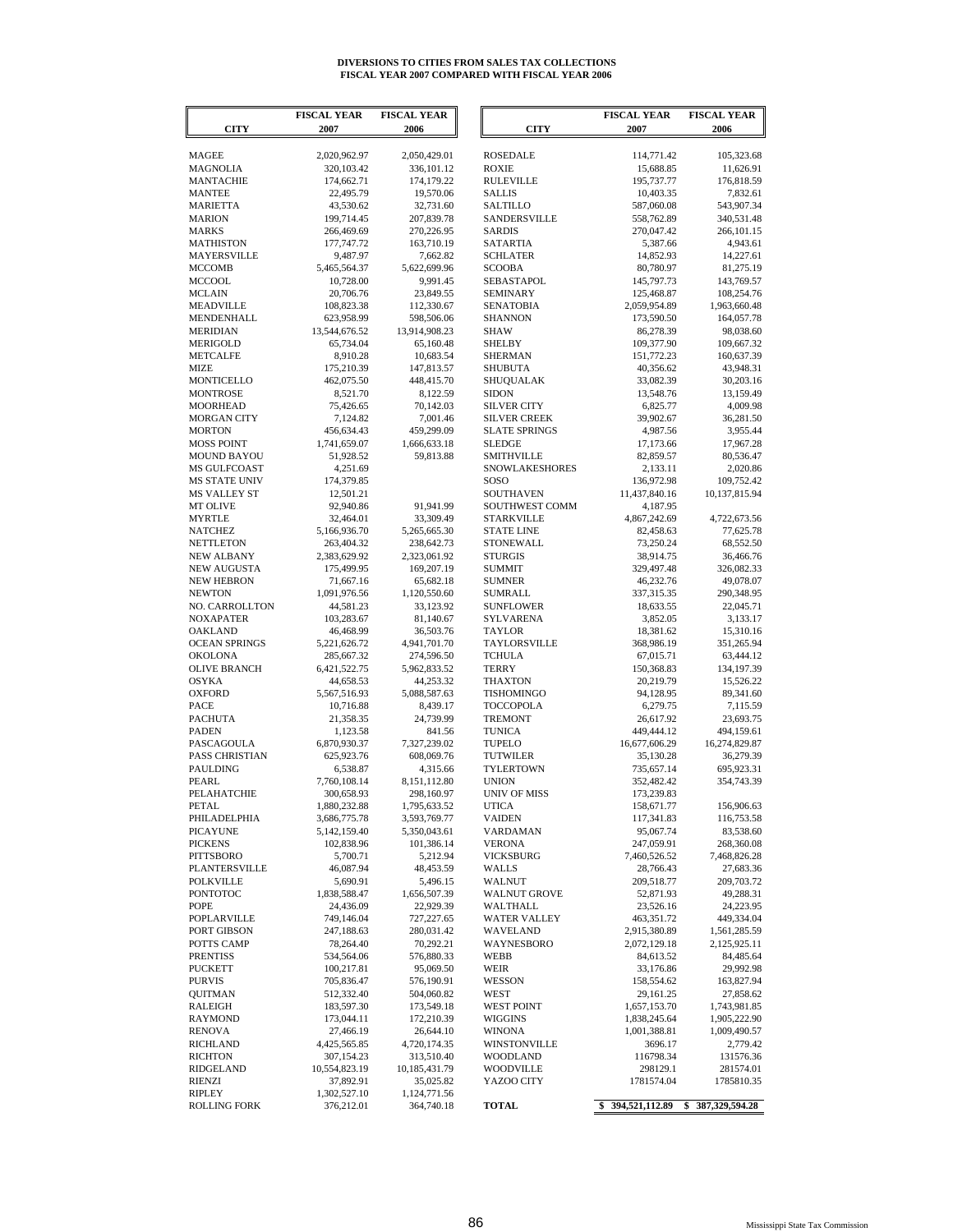# **CITY UTILITY PAYMENTS FISCAL YEAR 2007 COMPARED WITH FISCAL YEAR 2006**

|               | <b>FISCAL YEAR</b> | <b>FISCAL YEAR</b> |
|---------------|--------------------|--------------------|
| <b>CITY</b>   | 2007               | 2006               |
|               |                    |                    |
| Abbeville     | \$9,653.17         | \$2,325.14         |
| <b>Biloxi</b> | 145,091.40         | 143,605.04         |
| Centreville   | 359.10             | 64.14              |
| Clinton       | 66,684.23          | 74,613.71          |
| Coffeeville   | 3,264.20           | 3,448.43           |
| Coldwater     | 7,121.57           | 5,807.76           |
| Columbus      | 105,422.38         | 109,923.33         |
| Ellisville    | 10,408.62          | 10,272.83          |
| Forest        | 28,098.74          | 30,477.21          |
| Grenada       | 54,445.77          | 58,408.96          |
| Hattiesburg   | 5,520.45           | 512.52             |
| Hollandale    | 8,410.73           | 9,121.21           |
| Lake          | 1,113.39           | 1,038.69           |
| Laurel        | 83,383.76          | 83,100.99          |
| Liberty       | 264.10             | 188.83             |
| McComb        | 56,275.65          | 59,686.25          |
| Natchez       | 83,506.63          | 88,713.10          |
| New Augusta   | 1,841.24           | 1,990.25           |
| Newton        | 15,411.69          | 16,713.07          |
| Oxford        | 67,834.85          | 65,662.30          |
| Picayune      | 47,552.07          | 47,464.09          |
| Puckett       | 1,587.45           | 1,705.25           |
| Richton       | 5,172.48           | 5,792.02           |
| Shelby        | 6,118.95           | 6,153.83           |
| Starkville    | 69,320.72          | 74,444.00          |
| Sunflower     | 1,161.85           | 1,213.15           |
| Tupelo        | 23,361.02          | 4,805.26           |
| Waynesboro    | 2,099.50           | 24,625.19          |
| <b>TOTALS</b> | \$910,485.71       | \$931,876.55       |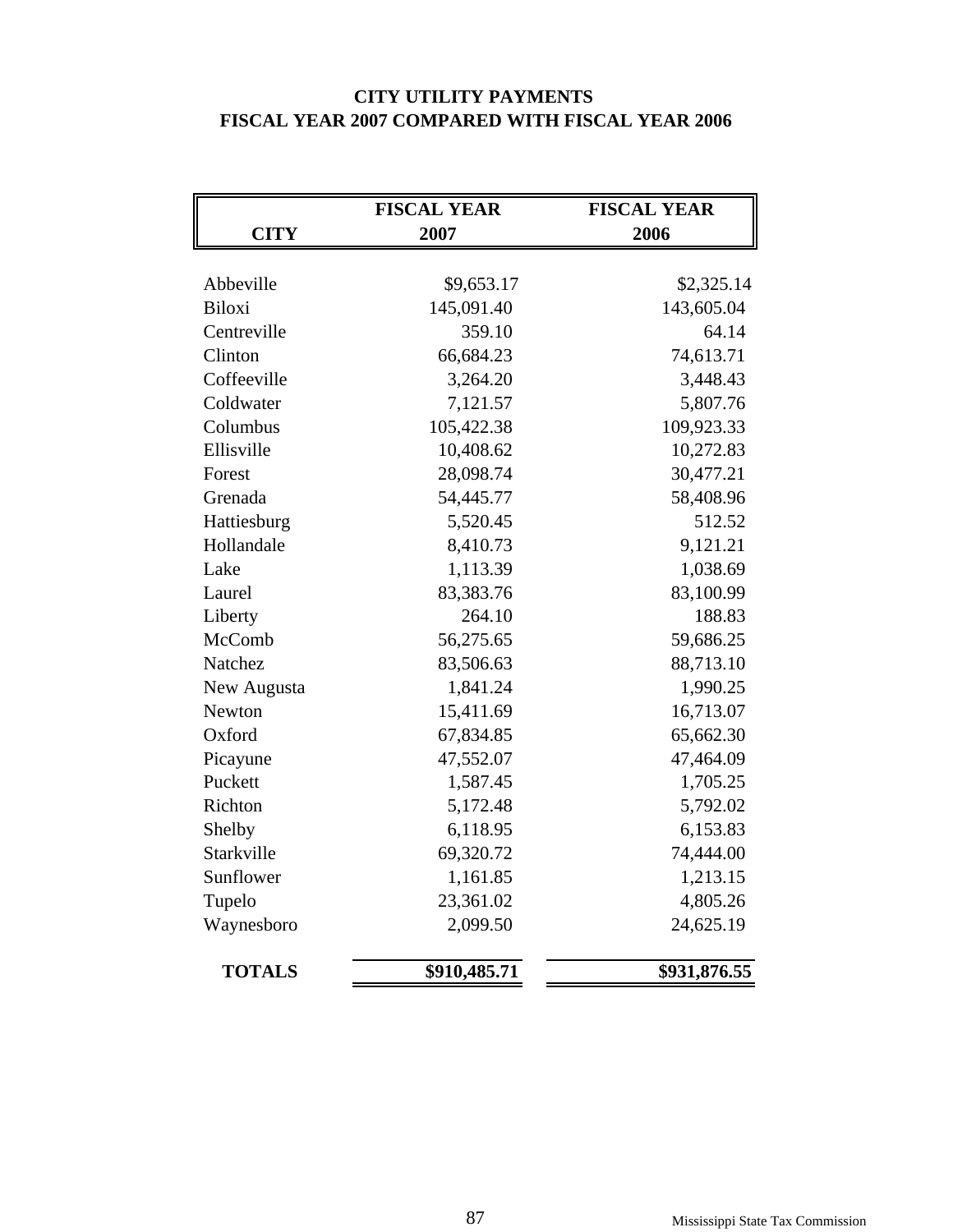# **MOTOR VEHICLE RENTAL TAX DIVERSIONS FISCAL YEAR ENDING JUNE 30, 2007**

| <b>County</b>   | <b>Diversion</b> | <b>County</b> | <b>Diversion</b>           |
|-----------------|------------------|---------------|----------------------------|
| Adams           | 56,752.00        | Lowndes       | 150,598.00                 |
| Alcorn          | 59,561.00        | Madison       | 68,186.00                  |
| Attala          | 0.00             | Marion        | $\frac{1}{2}$              |
| <b>Benton</b>   | 0.00             | Marshall      | 0.00                       |
| <b>Bolivar</b>  | 26,157.00        | Monroe        | $\mathcal{R}$              |
| Chickasaw       | $\ast$           | Neshoba       | 19,249.00                  |
| Choctaw         | 0.00             | <b>Newton</b> | $\frac{1}{2}$              |
| Clarke          | 0.00             | Oktibbeha     | 66,985.00                  |
|                 | 0.00             | Panola        | $\mathcal{R}$              |
| Clay<br>Coahoma |                  | Pearl River   |                            |
|                 | 30,860.00        |               | 74,062.00                  |
| Copiah          | 0.00             | Pike          | 65,826.00<br>$\mathcal{R}$ |
| Covington       | 0.00             | Prentiss      |                            |
| Desoto          | 244,937.30       | Rankin        | 1,974,804.60               |
| Forrest         | 253,572.15       | Scott         | 0.00                       |
| Franklin        | 0.00             | Simpson       | 0.00                       |
| George          | $*$              | Stone         | $\frac{1}{2}$              |
| Greene          | $*$              | Sunflower     | 225.00                     |
| Grenada         | 37,197.00        | Tate          | 34,969.00                  |
| Hancock         | $\ast$           | Tippah        | ∗                          |
| Harrison        | 1,567,117.38     | Tishomingo    | $\frac{1}{2}$              |
| Hinds           | 768,401.52       | Tunica        | 10,010.00                  |
| Holmes          | ∗                | Union         | $\mathcal{R}$              |
| Itawamba        | $\ast$           | Warren        | 112,749.00                 |
| Jackson         | 201,298.93       | Washington    | 78,275.00                  |
| Jones           | 128,881.00       | Wayne         | 0.00                       |
| Lafayette       | 66,603.00        | Winston       | 0.00                       |
| Lamar           | 78,593.00        | Yazoo         | $\ast$                     |
| Lauderdale      | 216,545.01       |               |                            |
| Lawrence        | 0.00             |               |                            |
| Leake           | $*$              |               |                            |
| Lee             | 189,633.81       |               |                            |
| Leflore         | 33,936.00        |               |                            |
| Lincoln         | 57,795.00        |               |                            |

Total including diversions to counties with asterisks  $\overline{\hspace{1cm}6,754,643.30}$ 

\* Not included due to confidentiality of taxpayer information.

Note: These figures are for collections of motor vehicle rental tax for tax periods representing

calendar year 2006. This diversion was made in February 2007.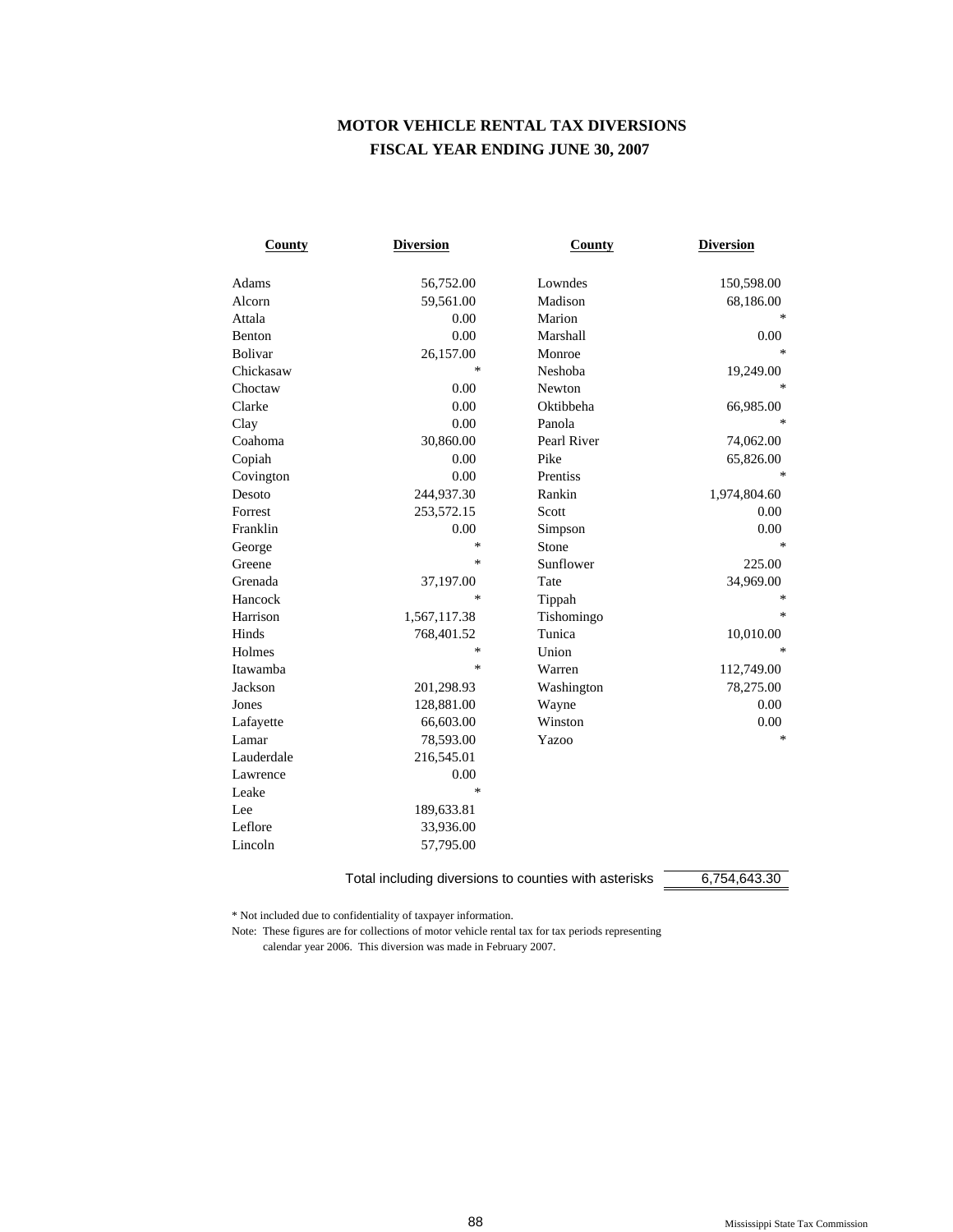|                                  |                            |                 | Machinery,                 |                             |                                         |                                   | <b>Apparel and</b>     |
|----------------------------------|----------------------------|-----------------|----------------------------|-----------------------------|-----------------------------------------|-----------------------------------|------------------------|
|                                  | <b>Total for</b><br>County | Automotive      | Equipment,<br>and Supplies | Food and<br><b>Beverage</b> | <b>Furniture</b> and<br><b>Fixtures</b> | <b>Public</b><br><b>Utilities</b> | General<br>Merchandise |
|                                  |                            |                 |                            |                             |                                         |                                   |                        |
| 1 ADAMS                          |                            |                 |                            |                             |                                         |                                   |                        |
| Number of Taxpayers              | 1,150                      | 156             | 74                         | 236                         | 25                                      |                                   | 67                     |
| Gross Tax                        | 33,321,364                 | 4,361,097       | 2,010,848                  | 5,950,242                   | 482,429                                 |                                   | 8,430,660              |
| <b>Gross Sales</b>               | 520,229,319                | 75,274,428      | 32,816,718                 | 85,003,377                  | 6,891,842                               |                                   | 120,327,791            |
| 2 ALCORN                         |                            |                 |                            |                             |                                         |                                   |                        |
| Number of Taxpayers              | 1,070                      | 228             | 46                         | 200                         | 27                                      | 14                                | 46                     |
| Gross Tax                        | 33,362,307                 | 4,805,248       | 468,299                    | 6,426,120                   | 685,697                                 | 1,928,966                         | 8,929,512              |
| <b>Gross Sales</b>               | 525,074,682                | 84,849,908      | 9,982,809                  | 91,801,628                  | 9,795,667                               | 35,033,978                        | 127,190,330            |
| 3 AMITE                          |                            |                 |                            |                             |                                         |                                   |                        |
| Number of Taxpayers              | 219                        | 35              | 13                         | 46                          | 7                                       |                                   | 12                     |
| Gross Tax                        | 2,960,967                  | 300,353         | 256,465                    | 1,020,909                   | 159,920                                 | 205,268                           | 211,335                |
| <b>Gross Sales</b>               | 47,294,066                 | 4,820,256       | 5,513,939                  | 14,584,403                  | 2,284,580                               | 3,727,679                         | 3,019,075              |
|                                  |                            |                 |                            |                             |                                         |                                   |                        |
| <b>4 ATTALA</b>                  |                            |                 |                            |                             |                                         |                                   |                        |
| Number of Taxpayers<br>Gross Tax | 496<br>11,785,480          | 80<br>1,711,546 | 21<br>247,422              | 98<br>2,365,259             | 13<br>144.173                           | 14<br>826,788                     | 23<br>3,633,692        |
| <b>Gross Sales</b>               | 181,615,163                | 29,506,020      | 3,909,989                  | 33,789,390                  | 2,059,620                               | 14,341,971                        | 51,899,343             |
|                                  |                            |                 |                            |                             |                                         |                                   |                        |
| <b>5 BENTON</b>                  |                            |                 |                            |                             |                                         |                                   |                        |
| Number of Taxpayers              | 149                        | 35              |                            | 24                          |                                         |                                   | 14                     |
| Gross Tax                        | 1,314,057                  | 226,683         |                            | 454,074                     |                                         |                                   | 109,900                |
| <b>Gross Sales</b>               | 21,665,175                 | 3,483,968       |                            | 6,486,777                   |                                         |                                   | 1,570,002              |
| <b>6 BOLIVAR</b>                 |                            |                 |                            |                             |                                         |                                   |                        |
| Number of Taxpayers              | 979                        | 135             | 50                         | 281                         | 31                                      | 19                                | -86                    |
| <b>Gross Tax</b>                 | 22,536,300                 | 2,736,308       | 1,044,836                  | 5,360,256                   | 627,983                                 | 1,958,108                         | 5,054,653              |
| <b>Gross Sales</b>               | 361,274,426                | 46,160,644      | 23,570,577                 | 76,575,022                  | 8,971,183                               | 35,119,275                        | 72,176,419             |
|                                  |                            |                 |                            |                             |                                         |                                   |                        |
| 7 CALHOUN<br>Number of Taxpayers | 412                        | 67              | 20                         | 72                          | 22                                      | 16                                | 40                     |
| Gross Tax                        | 5,604,165                  | 1,020,852       | 286,462                    | 1,582,069                   | 112,103                                 | 427,670                           | 724,224                |
| <b>Gross Sales</b>               | 91,872,961                 | 16,882,412      | 7,307,622                  | 22,600,966                  | 1,601,477                               | 8,311,162                         | 10,339,428             |
|                                  |                            |                 |                            |                             |                                         |                                   |                        |
| <b>8 CARROLL</b>                 |                            |                 |                            |                             |                                         |                                   |                        |
| Number of Taxpayers<br>Gross Tax | 228<br>2,031,592           | 32<br>107,697   | 7<br>31,568                | 54<br>511,559               | 3,869                                   | 162,600                           | 12<br>167,350          |
| <b>Gross Sales</b>               | 37,374,105                 | 1,595,086       | 614,051                    | 7,307,986                   | 55,274                                  | 3,138,410                         | 2,390,713              |
|                                  |                            |                 |                            |                             |                                         |                                   |                        |
| 9 CHICKASAW                      |                            |                 |                            |                             |                                         |                                   |                        |
| Number of Taxpayers              | 464                        | 97              | 26                         | 90                          | 29                                      | 12                                | 33                     |
| <b>Gross Tax</b>                 | 8,801,712                  | 1,371,672       | 280,205                    | 2,563,419                   | 356,467                                 | 745,534                           | 1,435,723              |
| <b>Gross Sales</b>               | 143,272,007                | 24,786,115      | 5,994,491                  | 36,620,247                  | 5,092,381                               | 14,491,911                        | 20,441,480             |
| <b>10 CHOCTAW</b>                |                            |                 |                            |                             |                                         |                                   |                        |
| Number of Taxpayers              | 164                        | 28              | 13                         | 28                          | 10                                      | Q                                 | 10                     |
| Gross Tax                        | 2,232,685                  | 345,189         | 75,052                     | 639,824                     | 43,215                                  | 224,490                           | 49,441                 |
| <b>Gross Sales</b>               | 37,428,173                 | 5,524,341       | 1,493,640                  | 9,140,343                   | 617,361                                 | 4,293,232                         | 704,308                |
| <b>11 CLAIBORNE</b>              |                            |                 |                            |                             |                                         |                                   |                        |
| Number of Taxpayers              | 192                        | 22              | 6                          | 73                          | 6                                       |                                   | 11                     |
| Gross Tax                        | 3,060,169                  | 82,222          | 101,791                    | 980,512                     | 23,280                                  | 236,240                           | 280,232                |
| <b>Gross Sales</b>               | 56,348,073                 | 1,248,458       | 2,606,048                  | 14,007,306                  | 332,572                                 | 4,306,501                         | 4,002,753              |
|                                  |                            |                 |                            |                             |                                         |                                   |                        |
| <b>12 CLARKE</b>                 |                            |                 |                            |                             |                                         |                                   |                        |
| Number of Taxpayers<br>Gross Tax | 356<br>5,349,150           | 67<br>550,776   | 19                         | 73<br>1,556,410             | 9                                       | 486,783                           | 19<br>330,794          |
| <b>Gross Sales</b>               | 88,103,057                 | 8,528,122       | 258,493<br>4,747,650       | 22,234,408                  | 27,315<br>390,218                       | 9,914,344                         | 4,725,632              |
|                                  |                            |                 |                            |                             |                                         |                                   |                        |
| <b>13 CLAY</b>                   |                            |                 |                            |                             |                                         |                                   |                        |
| Number of Taxpayers              | 497                        | 67              | 18                         | 139                         | 10                                      |                                   | 43                     |
| Gross Tax                        | 10,886,485                 | 1,604,088       | 158,165                    | 3,502,367                   | 42,217                                  | 971,697                           | 1,527,063              |
| <b>Gross Sales</b>               | 168,022,005                | 27,378,842      | 2,386,448                  | 50,033,775                  | 603,099                                 | 18,073,155                        | 21,811,606             |
| <b>14 COAHOMA</b>                |                            |                 |                            |                             |                                         |                                   |                        |
| Number of Taxpayers              | 710                        | 89              | 39                         | 195                         | 32                                      | 16                                |                        |
| Gross Tax                        | 18,141,085                 | 1,921,618       | 1,150,758                  | 4,037,861                   | 607,030                                 | 1,403,076                         | 3,835,443              |
| <b>Gross Sales</b>               | 289,414,201                | 33,146,507      | 23,789,056                 | 57,683,672                  | 8,671,849                               | 25,653,631                        | 54,790,358             |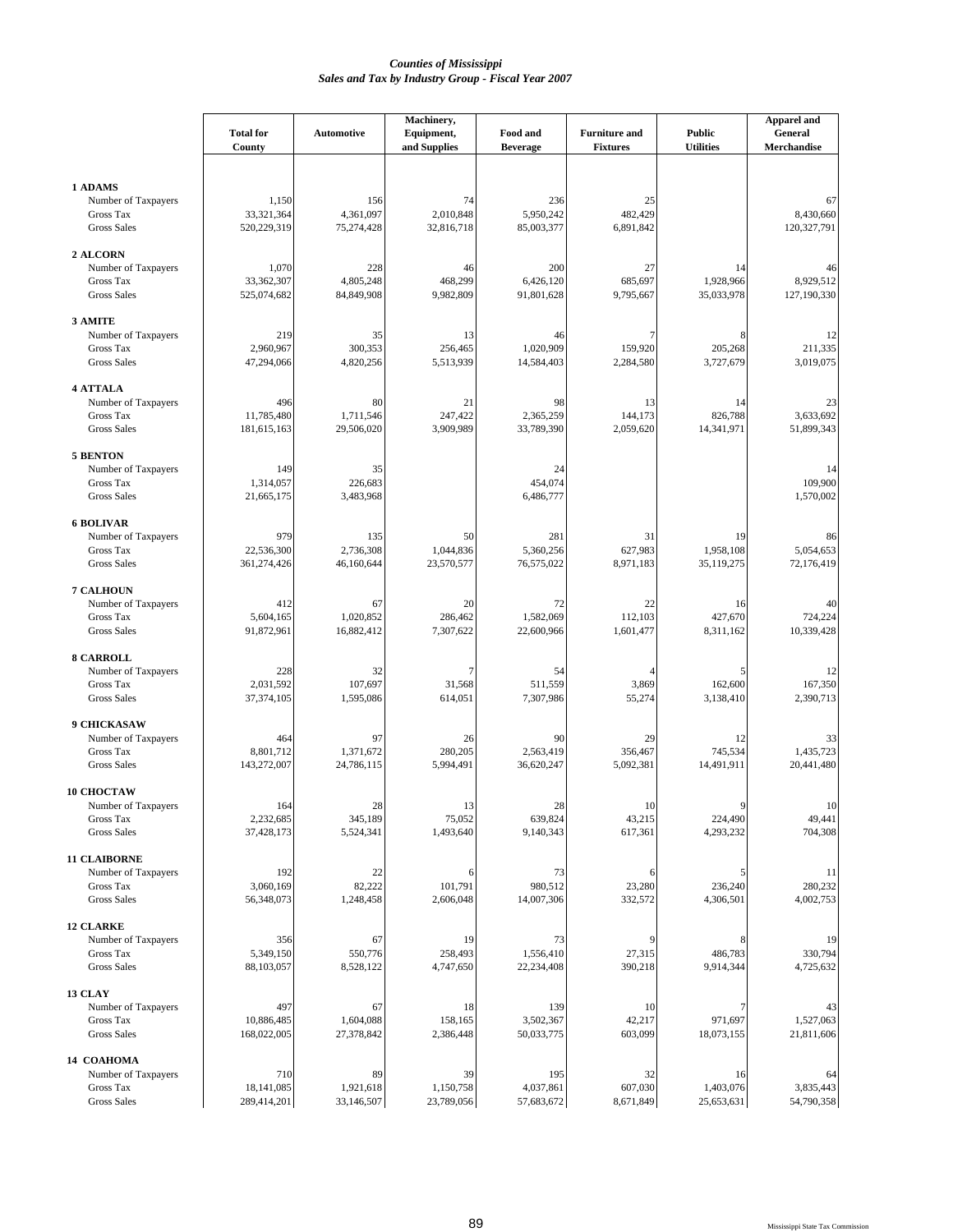| <b>Lumber</b> and<br><b>Building</b> | <b>Miscellaneous</b>           | <b>Miscellaneous</b>           | Wholesale | Contracting                   | Recreation                     | <b>Total</b><br>Retail             |                                                                                  |
|--------------------------------------|--------------------------------|--------------------------------|-----------|-------------------------------|--------------------------------|------------------------------------|----------------------------------------------------------------------------------|
| <b>Materials</b>                     | Retail                         | <b>Services</b>                |           |                               |                                |                                    | Note: Figures include audits and<br>adjustments from prior years.                |
| 66<br>2,175,912<br>31,084,429        | 289<br>2,898,242<br>41,440,788 | 151<br>2,651,481<br>38,189,849 |           | 57<br>1,666,186<br>44,439,681 | 24<br>131,767<br>1,882,395     | 1,148<br>32,610,858<br>510,079,246 | 1 ADAMS<br>Number of Taxpayers<br><b>Gross Tax</b><br><b>Gross Sales</b>         |
| 74<br>3,843,857<br>54,912,190        | 325<br>2,657,482<br>38,054,704 | 48<br>1,146,134<br>16,373,340  |           | 58<br>1,945,537<br>49,573,694 |                                | 1,068<br>33,018,619<br>520,164,853 | 2 ALCORN<br>Number of Taxpayers<br>Gross Tax<br><b>Gross Sales</b>               |
| 15<br>209,882<br>2,998,318           | 54<br>226,169<br>3,230,991     | 167,844<br>2,415,368           |           | 20<br>202,695<br>4,697,701    |                                | 219<br>2,960,967<br>47,294,066     | 3 AMITE<br>Number of Taxpayers<br>Gross Tax<br><b>Gross Sales</b>                |
| 26<br>579.125<br>8,273,217           | 166<br>1,216,703<br>17,432,890 | 22<br>443,361<br>6,333,729     |           | 28<br>606,419<br>13,912,016   | $\overline{4}$<br>484<br>6,924 | 495<br>11,774,976<br>181,465,115   | <b>4 ATTALA</b><br>Number of Taxpayers<br><b>Gross Tax</b><br><b>Gross Sales</b> |
| 11<br>55,903<br>798,627              | 41<br>48,895<br>698,509        | 78,113<br>1,115,910            |           | 12<br>217,549<br>5,299,701    |                                | 149<br>1,314,057<br>21,665,175     | 5 BENTON<br>Number of Taxpayers<br><b>Gross Tax</b><br><b>Gross Sales</b>        |
| 60<br>1,336,284<br>19,089,752        | 240<br>1,742,176<br>24,900,190 | 37<br>1,132,862<br>16,204,360  |           | 37<br>1,524,294<br>38,242,226 |                                | 978<br>22,529,703<br>361,180,186   | <b>6 BOLIVAR</b><br>Number of Taxpayers<br>Gross Tax<br><b>Gross Sales</b>       |
| 18<br>562,430<br>8,034,707           | 116<br>251,690<br>3,658,287    | 13<br>231,795<br>3,311,359     |           | 23<br>396,357<br>9,703,990    | 5<br>8,508<br>121,547          | 412<br>5,604,165<br>91,872,961     | 7 CALHOUN<br>Number of Taxpayers<br><b>Gross Tax</b><br><b>Gross Sales</b>       |
| 17<br>179,847<br>2,569,242           | 64<br>201,247<br>2,876,330     | 91,487<br>1,306,959            |           | 22<br>574,309<br>15,519,265   |                                | 228<br>2,031,592<br>37,374,105     | <b>8 CARROLL</b><br>Number of Taxpayers<br>Gross Tax<br><b>Gross Sales</b>       |
| 18<br>496,733<br>7,096,179           | 109<br>573,523<br>8,303,315    | 21<br>307,031<br>4,386,154     |           | 27<br>670,724<br>16,050,059   |                                | 464<br>8,801,712<br>143,272,007    | 9 CHICKASAW<br>Number of Taxpayers<br><b>Gross Tax</b><br><b>Gross Sales</b>     |
| 10<br>171,688<br>2,452,693           | 36<br>266,437<br>4,110,504     | 8<br>140,118<br>2,001,692      |           | 12<br>277,226<br>7,090,055    |                                | 164<br>2,232,685<br>37,428,173     | <b>10 CHOCTAW</b><br>Number of Taxpayers<br>Gross Tax<br><b>Gross Sales</b>      |
| 7<br>150,191<br>2,145,596            | 43<br>287,881<br>4,116,727     | 11<br>141,465<br>2,020,936     |           | 7<br>775,920<br>21,555,018    |                                | 192<br>3,060,169<br>56,348,073     | <b>11 CLAIBORNE</b><br>Number of Taxpayers<br>Gross Tax<br><b>Gross Sales</b>    |
| 27<br>130,231<br>1,860,444           | 74<br>453,636<br>6,482,015     | 23<br>964,467<br>13,778,093    |           | 36<br>590,091<br>15,439,978   |                                | 356<br>5,349,150<br>88,103,057     | <b>12 CLARKE</b><br>Number of Taxpayers<br>Gross Tax<br><b>Gross Sales</b>       |
| 23<br>319,989<br>4,571,277           | 112<br>907,857<br>12,973,813   | 28<br>498,100<br>7,115,716     |           | 45<br>471,571<br>10,454,765   | 5<br>9,518<br>135,973          | 497<br>10,012,637<br>155,538,474   | 13 CLAY<br>Number of Taxpayers<br>Gross Tax<br><b>Gross Sales</b>                |
| 47<br>807,546<br>11,536,364          | 154<br>1,594,683<br>22,883,549 | 41<br>1,510,122<br>21,649,724  |           | 26<br>953,963<br>25,052,604   | 7<br>318,982<br>4,556,882      | 710<br>18,141,085<br>289,414,201   | 14 COAHOMA<br>Number of Taxpayers<br><b>Gross Tax</b><br><b>Gross Sales</b>      |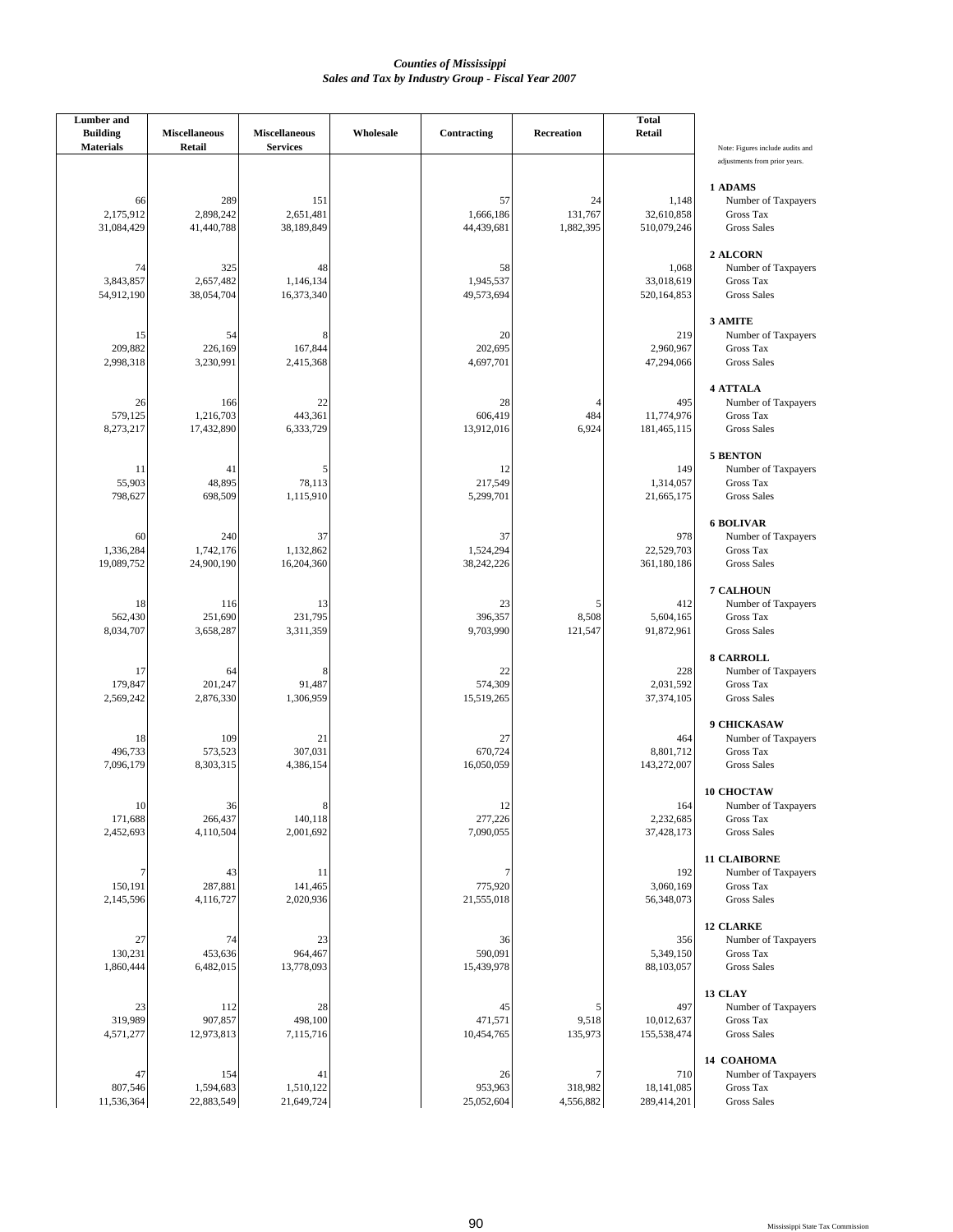|                                                                                     | <b>Total for</b><br>County            | <b>Automotive</b>                  | Machinery,<br>Equipment,<br>and Supplies | Food and                           | <b>Furniture and</b><br><b>Fixtures</b> | <b>Public</b><br><b>Utilities</b> | <b>Apparel and</b><br>General<br>Merchandise |
|-------------------------------------------------------------------------------------|---------------------------------------|------------------------------------|------------------------------------------|------------------------------------|-----------------------------------------|-----------------------------------|----------------------------------------------|
|                                                                                     |                                       |                                    |                                          | <b>Beverage</b>                    |                                         |                                   |                                              |
| <b>15 COPIAH</b><br>Number of Taxpayers<br>Gross Tax<br><b>Gross Sales</b>          | 594<br>12,137,145<br>196,608,438      | 107<br>1,594,528<br>27,124,758     | 28<br>99,783<br>2,020,814                | 136<br>3,939,169<br>56,273,793     | 20<br>393,792<br>5,625,606              | 10<br>1,004,458<br>17,814,321     | 28<br>1,904,931<br>27,212,754                |
| <b>16 COVINGTON</b><br>Number of Taxpayers<br><b>Gross Tax</b><br>Gross Sales       | 442<br>10,137,767<br>184,421,901      | 87<br>2.911.582<br>53,576,514      | 32<br>666,740<br>18,585,329              | 75<br>2,373,485<br>33,906,903      | 6<br>72,004<br>1,028,628                | 698,713<br>14,037,366             | 546.186<br>7,802,218                         |
| 17 DESOTO<br>Number of Taxpayers<br>Gross Tax<br><b>Gross Sales</b>                 | 3,054<br>154,755,426<br>2,498,182,559 | 426<br>17,322,997<br>296,475,088   | 193<br>4,491,775<br>71,839,098           | 543<br>29,728,122<br>424,687,045   | 67<br>2,364,043<br>33,772,019           | 17<br>8,978,151<br>163,656,592    | 227<br>36,675,030<br>523,853,374             |
| <b>18 FORREST</b><br>Number of Taxpayers<br><b>Gross Tax</b><br><b>Gross Sales</b>  | 2,147<br>91,273,700<br>1,552,134,767  | 344<br>17,229,974<br>320,444,914   | 120<br>5,388,294<br>99,688,343           | 466<br>15,672,321<br>223,890,080   | 69<br>1,797,480<br>25,678,264           | 11<br>7,701,144<br>148,038,825    | 144<br>12,936,007<br>184,231,463             |
| <b>19 FRANKLIN</b><br>Number of Taxpayers<br>Gross Tax<br><b>Gross Sales</b>        | 148<br>2,165,693<br>35,426,093        | 20<br>180,255<br>2.611.656         |                                          | 33<br>669,885<br>9,569,789         | 11,932<br>170,468                       | 305,466<br>5,472,236              | 164,771<br>2,352,945                         |
| 20 GEORGE<br>Number of Taxpayers<br>Gross Tax<br><b>Gross Sales</b>                 | 459<br>13,747,652<br>220,479,725      | 75<br>2,084,267<br>36,260,987      | 24<br>642,858<br>13,297,334              | 87<br>2,123,129<br>30,330,394      | 14<br>187,563<br>2,679,472              | 677,851<br>12,468,037             | 30<br>4,804,971<br>68,641,790                |
| 21 GREENE<br>Number of Taxpayers<br>Gross Tax<br>Gross Sales                        | 180<br>3,492,294<br>67,926,174        | 32<br>338,036<br>5,430,372         | 14<br>151,421<br>2,509,029               | 45<br>858,675<br>12,266,782        |                                         | 252,641<br>4,665,733              | 101,606<br>1,451,520                         |
| 22 GRENADA<br>Number of Taxpayers<br>Gross Tax<br>Gross Sales                       | 760<br>23,562,902<br>382,584,600      | 139<br>5,325,801<br>99,766,293     | 35<br>542,892<br>10,115,794              | 167<br>4,686,357<br>66,947,894     | 19<br>306,177<br>4,373,965              |                                   | 5,884,713<br>84,049,269                      |
| 23 HANCOCK<br>Number of Taxpayers<br>Gross Tax<br><b>Gross Sales</b>                | 1,059<br>42,565,085<br>788,433,852    | 103<br>2,879,102<br>49,496,183     | 54<br>534,821<br>9,222,501               | 209<br>6,303,280<br>90,046,768     | 27<br>182,220<br>2,603,147              | 1,231,973<br>22,621,022           | 51<br>6.349.718<br>90,684,754                |
| <b>24 HARRISON</b><br>Number of Taxpayers<br><b>Gross Tax</b><br><b>Gross Sales</b> | 4,684<br>318,655,763<br>5,582,881,917 | 658<br>32,276,819<br>579,220,341   | 256<br>18,534,282<br>303,482,047         | 849<br>46,589,696<br>665,566,421   | 151<br>11,702,659<br>167,180,679        | 16<br>12,715,383<br>238,437,259   | 308<br>48,610,170<br>694,087,751             |
| 25 HINDS<br>Number of Taxpayers<br>Gross Tax<br><b>Gross Sales</b>                  | 6,396<br>290,834,280<br>4,802,489,989 | 1,113<br>42,578,454<br>770,192,926 | 379<br>12,781,371<br>216,358,632         | 1,292<br>49,662,403<br>709,462,192 | 177<br>8,962,993<br>128,042,634         | 51<br>21,413,874<br>382,166,043   | 508<br>37,967,328<br>541,301,832             |
| <b>26 HOLMES</b><br>Number of Taxpayers<br><b>Gross Tax</b><br><b>Gross Sales</b>   | 460<br>6,044,518<br>97,501,994        | 70<br>680,642<br>11,749,626        | 13<br>189,758<br>3,772,692               | 176<br>2,075,650<br>29,652,127     | 12<br>232,704<br>3,324,349              | 15<br>645,557<br>12,455,548       | 29<br>767,997<br>10,970,388                  |
| 27 HUMPHREYS<br>Number of Taxpayers<br>Gross Tax<br><b>Gross Sales</b>              | 254<br>3,997,959<br>68,937,429        | 40<br>288,386<br>4,406,164         | 12<br>455,381<br>12,296,441              | 77<br>1,362,977<br>19,471,080      | 66,564<br>950,924                       | 483,701<br>8,655,234              | 17<br>442,764<br>6,325,194                   |
| 28 ISSAQUENA<br>Number of Taxpayers<br>Gross Tax<br>Gross Sales                     | 19<br>287,592<br>6,459,182            | 7,175<br>104,975                   |                                          | 77,422<br>1,106,032                |                                         |                                   |                                              |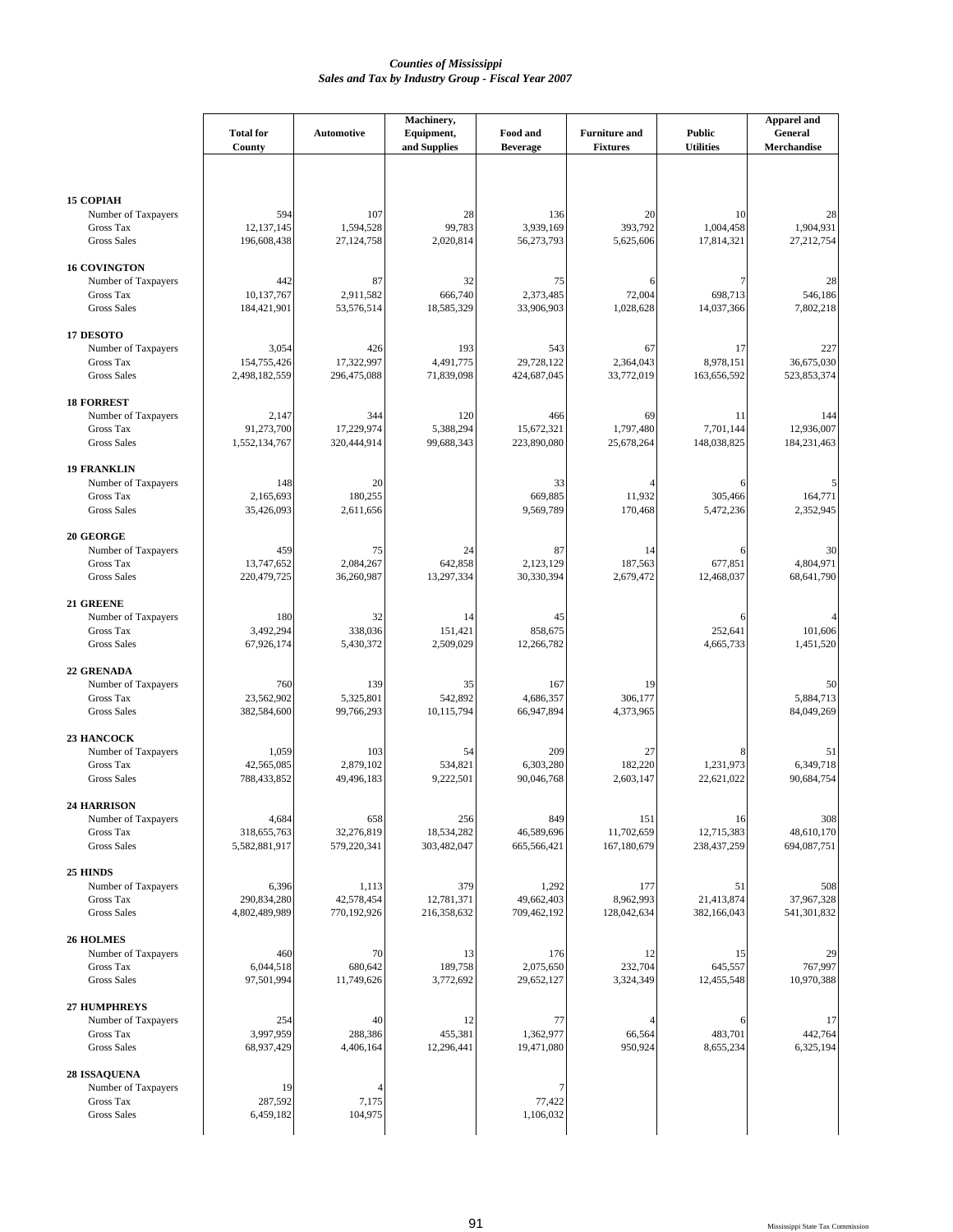| <b>Lumber</b> and<br><b>Building</b><br><b>Materials</b> | <b>Miscellaneous</b><br>Retail     | <b>Miscellaneous</b><br><b>Services</b> | Wholesale                 | Contracting                        | Recreation                    | <b>Total</b><br>Retail                |                                                                                     |
|----------------------------------------------------------|------------------------------------|-----------------------------------------|---------------------------|------------------------------------|-------------------------------|---------------------------------------|-------------------------------------------------------------------------------------|
|                                                          |                                    |                                         |                           |                                    |                               |                                       | Note: Figures include audits and<br>adjustments from prior years.                   |
| 30<br>437,569<br>6,250,992                               | 153<br>809,388<br>11,639,290       | 30<br>506,330<br>7,233,283              |                           | 47<br>1,445,608<br>35,390,206      | 5<br>1,583<br>22,616          | 594<br>12,137,145<br>196,608,438      | <b>15 COPIAH</b><br>Number of Taxpayers<br>Gross Tax<br><b>Gross Sales</b>          |
| 30<br>460,188<br>6,574,121                               | 117<br>808,537<br>11,924,570       | 18<br>412,217<br>5,888,815              |                           | 36<br>1,156,245<br>30,642,198      | 6<br>31,866<br>455,234        | 442<br>10,137,767<br>184,421,901      | <b>16 COVINGTON</b><br>Number of Taxpayers<br>Gross Tax<br><b>Gross Sales</b>       |
| 244<br>17,323,419<br>247, 477, 177                       | 814<br>12,003,873<br>174,376,220   | 227<br>6,620,737<br>97,365,947          |                           | 282<br>15,783,252<br>415,194,010   | 14<br>744,157<br>10,630,814   | 3,054<br>152,035,562<br>2,459,327,388 | 17 DESOTO<br>Number of Taxpayers<br>Gross Tax<br><b>Gross Sales</b>                 |
| 177<br>7,232,060<br>103,315,052                          | 524<br>7,769,886<br>121,370,562    | 158<br>5,556,393<br>84,485,155          |                           | 118<br>7,573,533<br>206,469,253    | 14<br>376,389<br>5,376,994    | 2,145<br>89,233,488<br>1,522,988,909  | <b>18 FORREST</b><br>Number of Taxpayers<br>Gross Tax<br><b>Gross Sales</b>         |
| 11<br>141,280<br>2,018,285                               | 39<br>80,324<br>1,147,528          | 12<br>150,971<br>2,156,733              |                           | 14<br>318,220<br>7,268,747         |                               | 148<br>2,165,693<br>35,426,093        | <b>19 FRANKLIN</b><br>Number of Taxpayers<br><b>Gross Tax</b><br><b>Gross Sales</b> |
| 47<br>1,279,159<br>18,273,682                            | 131<br>905,016<br>16,652,353       | 12<br>377,177<br>5,388,246              |                           | 30<br>638,384<br>16,097,811        |                               | 459<br>13,747,652<br>220,479,725      | 20 GEORGE<br>Number of Taxpayers<br><b>Gross Tax</b><br><b>Gross Sales</b>          |
| 21<br>274,030<br>3,914,715                               | 38<br>151,242<br>2,160,637         | 122,902<br>1,790,163                    |                           | 12<br>1,128,433<br>32,118,605      |                               | 180<br>3,492,294<br>67,926,174        | 21 GREENE<br>Number of Taxpayers<br>Gross Tax<br><b>Gross Sales</b>                 |
| 43<br>1,648,816<br>23,554,494                            | 217<br>1,239,981<br>17,741,373     | 39<br>1,265,341<br>18,076,295           |                           | 40<br>1,241,083<br>32,949,589      | 8<br>21,401<br>305,729        | 760<br>23,562,902<br>382,584,600      | 22 GRENADA<br>Number of Taxpayers<br>Gross Tax<br><b>Gross Sales</b>                |
| 66<br>7,875,164<br>112,502,239                           | 291<br>1,859,739<br>27,303,956     | 63<br>1,878,446<br>26,834,922           |                           | 180<br>13,371,848<br>355,707,359   | 7<br>98,769<br>1,410,996      | 1,059<br>42,565,085<br>788,433,852    | 23 HANCOCK<br>Number of Taxpayers<br>Gross Tax<br><b>Gross Sales</b>                |
| 404<br>37,395,111<br>534,215,349                         | 1,157<br>25,827,777<br>371,846,382 | 320<br>15,468,199<br>221,981,792        |                           | 542<br>62,260,959<br>1,702,939,658 | 21<br>1,046,501<br>14,950,011 | 4,682<br>312,427,561<br>5,493,907,694 | <b>24 HARRISON</b><br>Number of Taxpayers<br><b>Gross Tax</b><br><b>Gross Sales</b> |
| 360<br>21,932,338<br>313,318,808                         | 1,749<br>28,724,494<br>421,848,572 | 379<br>18,095,973<br>276,405,889        | 19,816,947<br>283,098,972 | 339<br>28,169,124<br>749,879,571   | 45<br>728,974<br>10,413,912   | 6,392<br>271,017,332<br>4,519,391,016 | 25 HINDS<br>Number of Taxpayers<br>Gross Tax<br><b>Gross Sales</b>                  |
| 18<br>297,089<br>4,244,134                               | 94<br>499,281<br>7,146,726         | 9<br>265,714<br>3,795,912               |                           | 8<br>386,231<br>10,334,901         | 16<br>3,891<br>55,587         | 460<br>6,044,518<br>97,501,994        | <b>26 HOLMES</b><br>Number of Taxpayers<br>Gross Tax<br><b>Gross Sales</b>          |
| 12<br>149,918<br>2,141,688                               | 49<br>225,880<br>3,432,783         | 12<br>184,446<br>2,634,946              |                           | 14<br>330,937<br>8,522,958         | 11<br>7,000<br>100,013        | 254<br>3,997,959<br>68,937,429        | 27 HUMPHREYS<br>Number of Taxpayers<br>Gross Tax<br><b>Gross Sales</b>              |
|                                                          |                                    |                                         |                           |                                    |                               | 19<br>287,592<br>6,459,182            | 28 ISSAQUENA<br>Number of Taxpayers<br>Gross Tax<br><b>Gross Sales</b>              |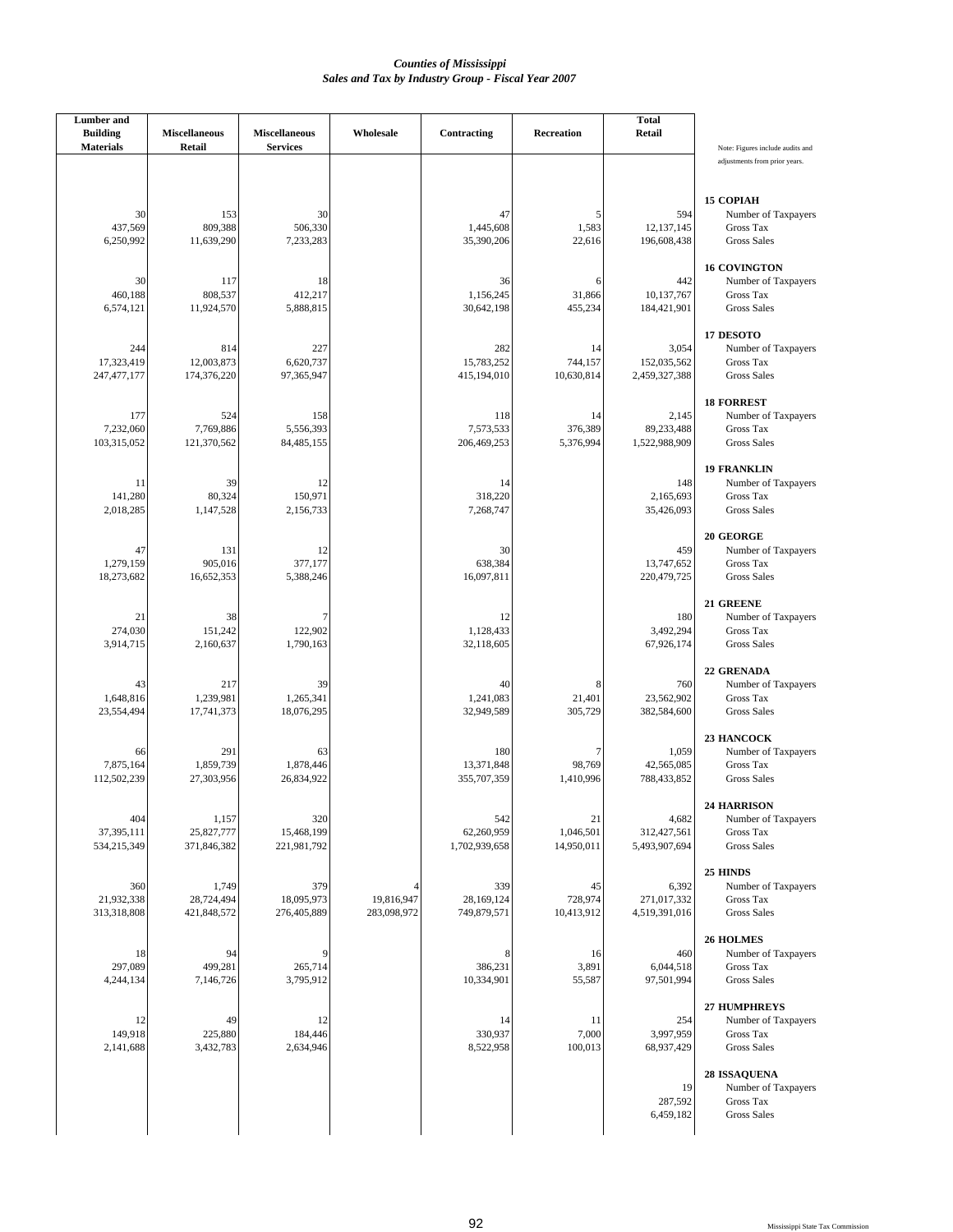|                                                                                      | <b>Total for</b><br>County            | <b>Automotive</b>                  | Machinery,<br>Equipment,<br>and Supplies | Food and<br><b>Beverage</b>      | <b>Furniture and</b><br><b>Fixtures</b> | <b>Public</b><br><b>Utilities</b> | <b>Apparel and</b><br>General<br>Merchandise |
|--------------------------------------------------------------------------------------|---------------------------------------|------------------------------------|------------------------------------------|----------------------------------|-----------------------------------------|-----------------------------------|----------------------------------------------|
| <b>29 ITAWAMBA</b>                                                                   |                                       |                                    |                                          |                                  |                                         |                                   |                                              |
| Number of Taxpayers<br>Gross Tax<br><b>Gross Sales</b>                               | 471<br>9,750,623<br>158,940,167       | 86<br>1,205,895<br>20,835,839      | 23<br>174,100<br>5,901,893               | 77<br>1,796,568<br>25,665,242    | 12<br>137,036<br>1,957,666              | 12<br>665,322<br>13,456,542       | 25<br>3,085,367<br>44,074,982                |
| 30 JACKSON<br>Number of Taxpayers<br>Gross Tax                                       | 2,815<br>120,004,509                  | 324<br>13,045,692                  | 125<br>6,955,705                         | 586<br>23,599,977                | 62<br>1,603,336                         | 12<br>7,581,419                   | 114<br>21,223,066                            |
| <b>Gross Sales</b><br>31 JASPER                                                      | 2,110,517,171                         | 229,367,921                        | 280, 385, 199                            | 337,142,204                      | 22,904,791                              | 139,158,966                       | 302,760,616                                  |
| Number of Taxpayers<br>Gross Tax<br><b>Gross Sales</b>                               | 314<br>8,233,422<br>140,523,733       | 45<br>721,122<br>12,011,329        | 24<br>812,024<br>14,846,951              | 67<br>1,852,980<br>26,471,130    | 5<br>29,473<br>421,045                  | 13<br>892,283<br>18,022,713       | 22<br>594,830<br>8,398,791                   |
| <b>32 JEFFERSON</b><br>Number of Taxpayers<br>Gross Tax<br>Gross Sales               | 134<br>1,742,197<br>33,078,318        | 19<br>125,586<br>2,260,547         |                                          | 63<br>624,958<br>8,927,974       |                                         | 185,643<br>3,368,540              | 113,712<br>1,620,532                         |
| <b>33 JEFFERSON DAVIS</b><br>Number of Taxpayers<br>Gross Tax<br><b>Gross Sales</b>  | 250<br>4,631,527<br>78,128,543        | 46<br>355,979<br>5,688,391         | 13<br>179,427<br>4,710,726               | 58<br>1,574,033<br>22,486,175    | 71,707<br>1,024,393                     | 354,575<br>6,427,880              | 16<br>386,788<br>5,525,523                   |
| 34 JONES<br>Number of Taxpayers<br>Gross Tax<br><b>Gross Sales</b>                   | 1,859<br>75,691,570<br>1,220,259,911  | 270<br>10,115,039<br>180,350,519   | 195<br>10,724,104<br>163,876,313         | 322<br>11,444,170<br>163,487,981 | 52<br>1,042,520<br>14,893,142           | 24<br>3,673,673<br>68,501,045     | 134<br>12,341,731<br>176,183,586             |
| <b>35 KEMPER</b><br>Number of Taxpayers<br>Gross Tax<br><b>Gross Sales</b>           | 167<br>2,193,196<br>38,142,442        | 27<br>469,736<br>8,359,205         | 8<br>65,719<br>1,905,044                 | 50<br>781,971<br>11,171,010      | 29,870<br>426,715                       | 215,852<br>3,993,272              | 188,287<br>2,689,821                         |
| <b>36 LAFAYETTE</b><br>Number of Taxpayers<br><b>Gross Tax</b><br><b>Gross Sales</b> | 1,163<br>41,678,020<br>666,708,825    | 95<br>4,599,630<br>81,516,022      | 57<br>323,435<br>5,164,067               | 212<br>9,431,225<br>134,731,651  | 28<br>614,371<br>8,776,732              | 16<br>1,875,915<br>32,071,645     | 103<br>8,178,884<br>116,690,653              |
| 37 LAMAR<br>Number of Taxpayers<br><b>Gross Tax</b><br><b>Gross Sales</b>            | 1,492<br>76,634,323<br>1,166,084,310  | 160<br>4,984,907<br>85,499,013     | 68<br>2,489,242<br>38,406,310            | 245<br>11,654,633<br>166,494,600 | 48<br>3,917,338<br>55,961,921           | 14<br>919,245<br>16,860,741       | 173<br>25,833,947<br>368,427,039             |
| <b>38 LAUDERDALE</b><br>Number of Taxpayers<br>Gross Tax<br>Gross Sales              | 2,278<br>88,173,359<br>1,418,255,928  | 333<br>14, 245, 745<br>258,186,252 | 150<br>3,271,324<br>54,290,584           | 482<br>16,875,992<br>241,085,370 | 73<br>2,136,431<br>30,520,420           | 15<br>4,462,726<br>84,199,669     | 178<br>20,990,140<br>299,625,023             |
| <b>39 LAWRENCE</b><br>Number of Taxpayers<br>Gross Tax<br><b>Gross Sales</b>         | 303<br>3,792,175<br>61,580,923        | 50<br>258,152<br>4,286,789         | 13<br>102,273<br>1,507,009               | 79<br>1,551,489<br>22,164,107    | 22,646<br>323,524                       | 351,434<br>6,443,771              | 14<br>222,476<br>3,178,229                   |
| <b>40 LEAKE</b><br>Number of Taxpayers<br>Gross Tax<br><b>Gross Sales</b>            | 412<br>10,673,145<br>179, 133, 782    | 78<br>2,123,435<br>39,916,929      | 36<br>670,758<br>16,885,227              | 84<br>2,016,773<br>28,811,024    | 11<br>142,678<br>2,038,260              | 12<br>580,997<br>11,099,212       | 34<br>3,146,396<br>44,809,144                |
| <b>41 LEE</b><br>Number of Taxpayers<br>Gross Tax<br><b>Gross Sales</b>              | 3,419<br>111,750,180<br>1,759,800,224 | 383<br>14,948,146<br>273,790,545   | 179<br>5,528,930<br>103,106,054          | 843<br>19,240,377<br>274,862,264 | 123<br>4,421,601<br>63,165,667          | 34<br>5,321,636<br>100,839,654    | 203<br>26,981,656<br>384,735,748             |
| <b>42 LEFLORE</b><br>Number of Taxpayers<br>Gross Tax<br><b>Gross Sales</b>          | 963<br>30,896,956<br>520,556,899      | 159<br>5,363,198<br>95,735,858     | 43<br>2,066,904<br>52,478,477            | 236<br>5,865,980<br>83,799,641   | 23<br>532,039<br>7,600,563              | 2,081,347<br>38,472,751           | 68<br>5,917,806<br>84,220,533                |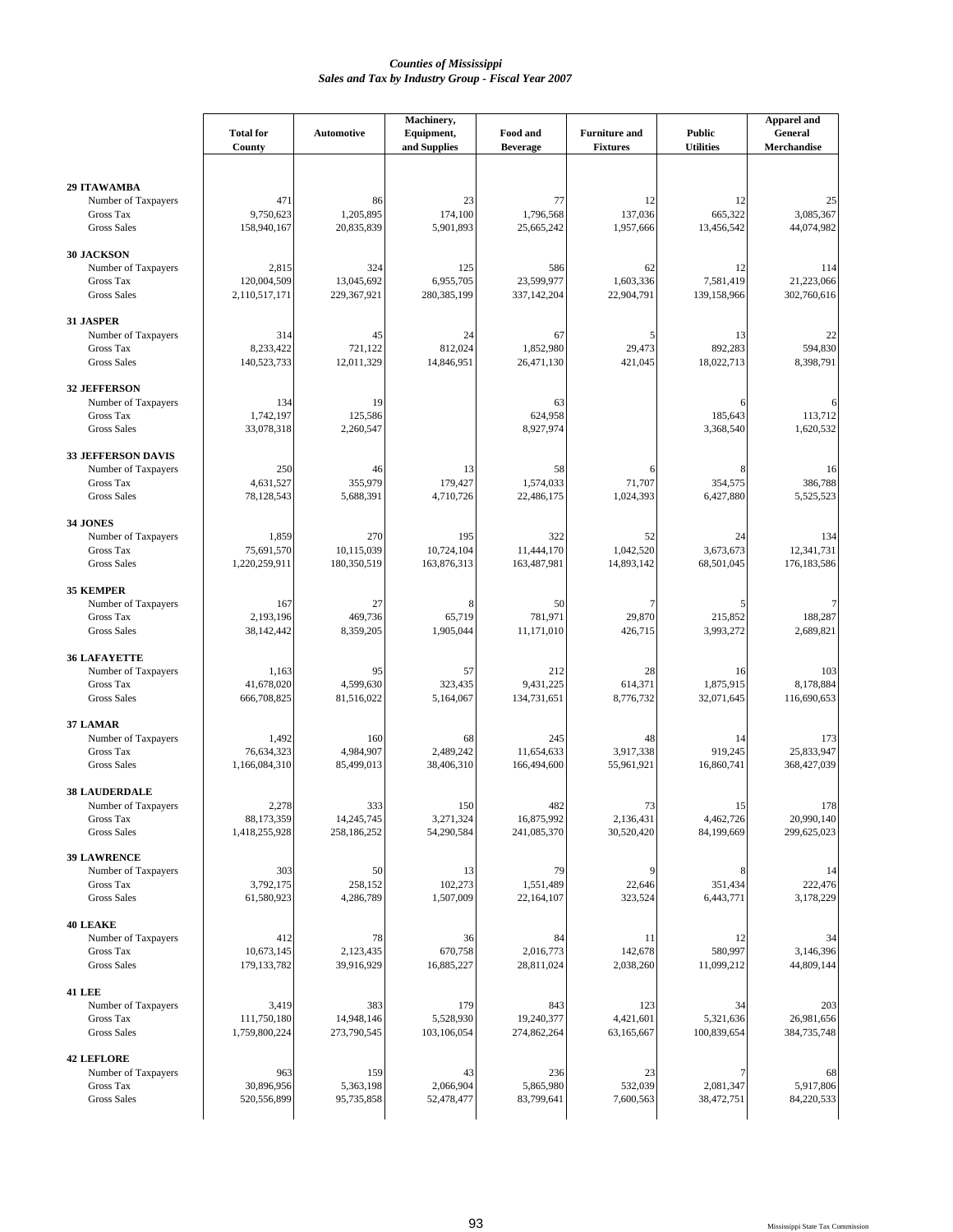| <b>Lumber</b> and<br><b>Building</b> | <b>Miscellaneous</b>             | <b>Miscellaneous</b>            | Wholesale | Contracting                      | Recreation                  | <b>Total</b><br>Retail                |                                                                                       |
|--------------------------------------|----------------------------------|---------------------------------|-----------|----------------------------------|-----------------------------|---------------------------------------|---------------------------------------------------------------------------------------|
| <b>Materials</b>                     | Retail                           | <b>Services</b>                 |           |                                  |                             |                                       | Note: Figures include audits and<br>adjustments from prior years.                     |
| 42<br>1,024,043<br>14,629,178        | 139<br>676,916<br>9,872,461      | 17<br>287,008<br>4,135,990      |           | 36<br>697,238<br>18,394,296      |                             | 471<br>9,750,623<br>158,940,167       | 29 ITAWAMBA<br>Number of Taxpayers<br><b>Gross Tax</b><br><b>Gross Sales</b>          |
| 197<br>17,196,034<br>245,657,392     | 937<br>10,952,553<br>157,603,252 | 165<br>5,440,853<br>77,776,608  |           | 282<br>12,126,597<br>313,770,621 | 9<br>188,360<br>2,690,863   | 2,813<br>119,913,598<br>2,109,218,437 | <b>30 JACKSON</b><br>Number of Taxpayers<br><b>Gross Tax</b><br><b>Gross Sales</b>    |
| 12<br>902,673<br>12,895,315          | 69<br>319,950<br>4,589,039       | 23<br>745,374<br>10,648,194     |           | 34<br>1,362,709<br>32,219,222    |                             | 314<br>8,233,422<br>140,523,733       | 31 JASPER<br>Number of Taxpayers<br>Gross Tax<br><b>Gross Sales</b>                   |
|                                      | 32<br>102,271<br>1,461,026       |                                 |           |                                  |                             | 134<br>1,742,197<br>33,078,318        | <b>32 JEFFERSON</b><br>Number of Taxpayers<br>Gross Tax<br><b>Gross Sales</b>         |
| 12<br>288,954<br>4,127,919           | 62<br>229,299<br>3,275,735       | 16<br>369,645<br>5,280,647      |           | 11<br>816,880<br>19,520,654      |                             | 250<br>4,631,527<br>78,128,543        | <b>33 JEFFERSON DAVIS</b><br>Number of Taxpayers<br>Gross Tax<br><b>Gross Sales</b>   |
| 145<br>6,329,444<br>90,420,538       | 413<br>5,366,007<br>94,950,715   | 158<br>8,460,110<br>120,867,883 |           | 134<br>4,837,620<br>127,340,386  | 10<br>121,947<br>1,742,105  | 1,857<br>74,456,371<br>1,202,614,219  | 34 JONES<br>Number of Taxpayers<br>Gross Tax<br><b>Gross Sales</b>                    |
| 14<br>22,970<br>328,149              | 27<br>56,008<br>814,355          | 4<br>62,709<br>895,842          |           | 17<br>299,887<br>7,556,396       |                             | 167<br>2,193,196<br>38,142,442        | <b>35 KEMPER</b><br>Number of Taxpayers<br><b>Gross Tax</b><br>Gross Sales            |
| 88<br>4,948,476<br>70,692,455        | 359<br>4,076,770<br>58,297,152   | 68<br>2,002,613<br>28,674,696   |           | 126<br>4,737,251<br>117,387,412  | 10<br>887,656<br>12,680,792 | 1,162<br>41,676,232<br>666,683,283    | <b>36 LAFAYETTE</b><br>Number of Taxpayers<br>Gross Tax<br><b>Gross Sales</b>         |
| 107<br>11,540,634<br>164,866,040     | 433<br>7,780,986<br>111,283,530  | 92<br>2,099,056<br>30,111,512   |           | 143<br>4,803,223<br>119,443,519  | 8<br>497,314<br>7,104,492   | 1,491<br>76,520,532<br>1,164,458,724  | 37 LAMAR<br>Number of Taxpayers<br>Gross Tax<br><b>Gross Sales</b>                    |
| 172<br>7,647,169<br>109,245,171      | 536<br>5,875,856<br>86,145,130   | 144<br>4,041,779<br>59,272,541  |           | 166<br>5,937,674<br>157,278,379  | 26<br>312,797<br>4,468,537  | 2,275<br>85,797,638<br>1,384,317,081  | <b>38 LAUDERDALE</b><br>Number of Taxpayers<br><b>Gross Tax</b><br><b>Gross Sales</b> |
| 15<br>164,213<br>2,345,909           | 83<br>441,331<br>6,305,900       | 12<br>242,143<br>3,459,183      |           | 17<br>431,288<br>11,498,991      |                             | 303<br>3,792,175<br>61,580,923        | <b>39 LAWRENCE</b><br>Number of Taxpayers<br>Gross Tax<br><b>Gross Sales</b>          |
| 23<br>486,412<br>6,948,738           | 92<br>632,682<br>9,133,814       | 9<br>252,080<br>3,601,146       |           | 32<br>604,563<br>15,656,467      |                             | 412<br>10,673,145<br>179, 133, 782    | <b>40 LEAKE</b><br>Number of Taxpayers<br>Gross Tax<br><b>Gross Sales</b>             |
| 179<br>11,561,132<br>165,158,868     | 960<br>12,173,719<br>174,687,921 | 319<br>4,830,128<br>71,383,069  |           | 175<br>4,889,476<br>121,593,649  | 19<br>401,736<br>5,739,081  | 3,417<br>110,298,540<br>1,739,062,525 | <b>41 LEE</b><br>Number of Taxpayers<br><b>Gross Tax</b><br><b>Gross Sales</b>        |
| 46<br>985,694<br>14,081,339          | 291<br>2,949,884<br>45,349,637   | 50<br>1,861,400<br>26,907,082   |           | 35<br>2,052,003<br>54,472,542    | 5<br>14,514<br>207,347      | 963<br>29,690,776<br>503,325,774      | <b>42 LEFLORE</b><br>Number of Taxpayers<br>Gross Tax<br><b>Gross Sales</b>           |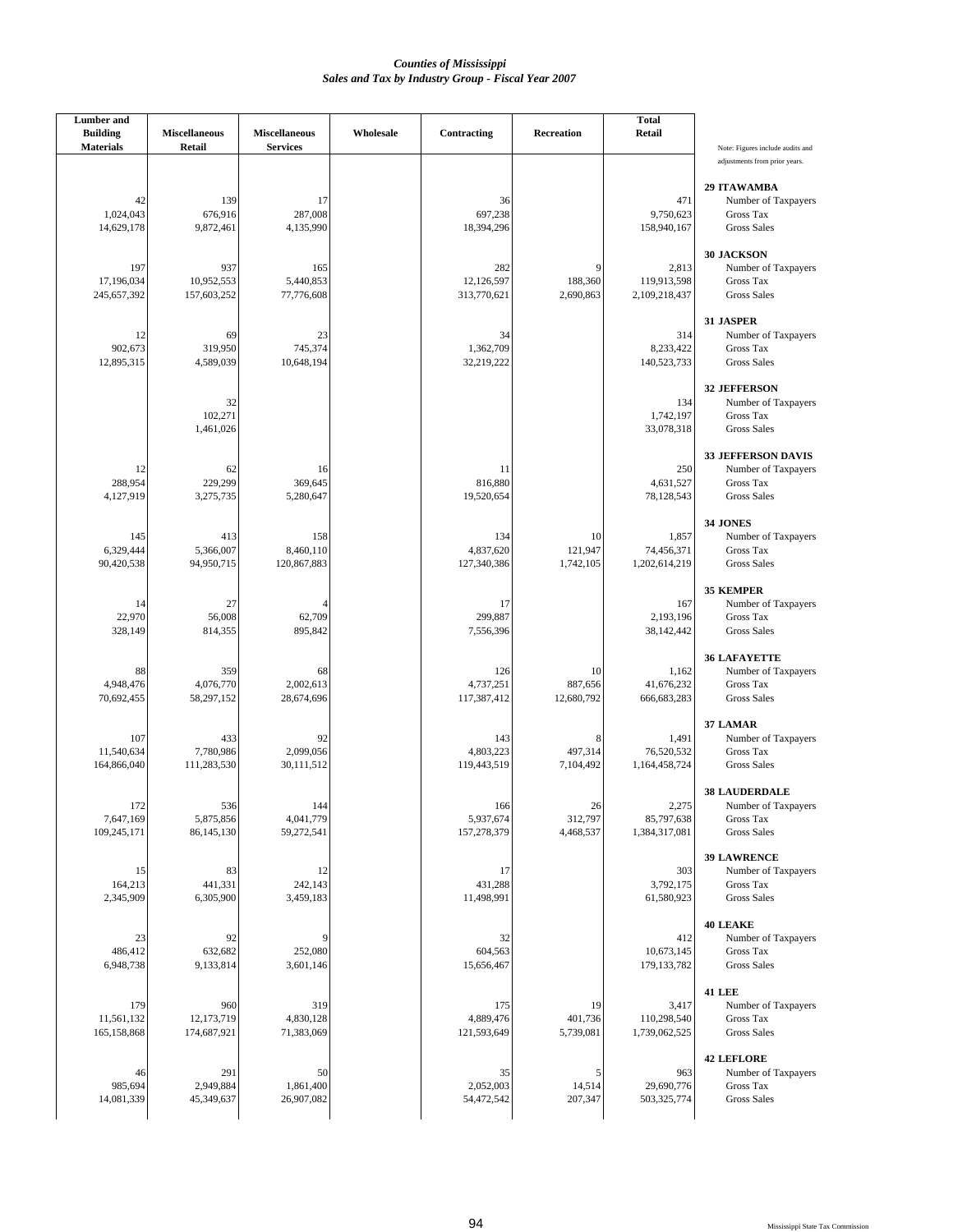|                                                                                 | <b>Total for</b><br>County         | <b>Automotive</b>               | Machinery,<br>Equipment,<br>and Supplies | Food and<br><b>Beverage</b>     | <b>Furniture and</b><br><b>Fixtures</b> | <b>Public</b><br><b>Utilities</b> | <b>Apparel and</b><br>General<br>Merchandise |
|---------------------------------------------------------------------------------|------------------------------------|---------------------------------|------------------------------------------|---------------------------------|-----------------------------------------|-----------------------------------|----------------------------------------------|
|                                                                                 |                                    |                                 |                                          |                                 |                                         |                                   |                                              |
| <b>43 LINCOLN</b><br>Number of Taxpayers<br>Gross Tax<br>Gross Sales            | 931<br>34,075,585<br>554,989,150   | 143<br>7,590,683<br>134,804,493 | 67<br>2,537,744<br>53,948,372            | 155<br>5,323,154<br>76,044,987  | 30<br>474,805<br>6,782,935              | 1,234,394<br>22,052,464           | 73<br>8,183,469<br>116,872,159               |
| <b>44 LOWNDES</b><br>Number of Taxpayers<br>Gross Tax                           | 1,903<br>64,955,343                | 253<br>9,386,470                | 125<br>3,264,120                         | 398<br>11,315,804               | 93<br>2,940,405                         | 12<br>2,960,388                   | 128<br>13,154,946                            |
| <b>Gross Sales</b>                                                              | 1,097,137,853                      | 171,073,069                     | 77,083,366                               | 161,654,191                     | 42,005,747                              | 52,993,252                        | 187,717,160                                  |
| <b>45 MADISON</b><br>Number of Taxpayers                                        | 2,527                              | 230                             | 176                                      | 443                             | 77                                      | 12                                | 210                                          |
| Gross Tax<br>Gross Sales                                                        | 112,942,042<br>1,828,743,785       | 10,665,675<br>187,666,804       | 5,950,266<br>92,579,996                  | 20,955,664<br>299,366,330       | 2,121,789<br>30,311,254                 | 5,923,626<br>106,977,543          | 25,644,807<br>366,110,218                    |
| <b>46 MARION</b>                                                                |                                    |                                 |                                          |                                 |                                         |                                   |                                              |
| Number of Taxpayers<br><b>Gross Tax</b><br>Gross Sales                          | 740<br>24,894,851<br>388,374,426   | 87<br>3,518,359<br>60,688,534   | 47<br>1,813,870<br>33,014,229            | 153<br>3,569,350<br>50,990,663  | 16<br>173,514<br>2,478,782              | 13<br>1,009,975<br>18,688,858     | 49<br>5,776,790<br>82,525,258                |
| <b>47 MARSHALL</b>                                                              |                                    |                                 |                                          |                                 |                                         |                                   |                                              |
| Number of Taxpayers<br>Gross Tax<br><b>Gross Sales</b>                          | 740<br>13,807,511<br>218,958,034   | 117<br>1,021,686<br>16,194,095  | 41<br>281,003<br>5,988,402               | 178<br>3,218,010<br>45,971,533  | 14<br>85,786<br>1,225,517               | 1,116,054<br>20,848,040           | 46<br>2,561,325<br>36,588,745                |
| <b>48 MONROE</b><br>Number of Taxpayers<br>Gross Tax                            | 961<br>19,079,899                  | 156<br>3,316,187                | 56<br>425,857                            | 162<br>4,039,637                | 28<br>278,858                           | 18<br>1,299,723                   | 55<br>4,676,128                              |
| Gross Sales                                                                     | 304,916,549                        | 58,892,096                      | 7,124,108                                | 57,709,049                      | 3,983,691                               | 27,584,256                        | 66,801,524                                   |
| <b>49 MONTGOMERY</b><br>Number of Taxpayers<br>Gross Tax<br><b>Gross Sales</b>  | 315<br>6,201,530<br>97,982,832     | 52<br>880,439<br>13,305,409     | 11<br>150,885<br>3,455,131               | 70<br>1,628,508<br>23,264,379   |                                         | 10<br>507,241<br>9,401,210        | 22<br>1,138,280<br>16,260,932                |
| 50 NESHOBA                                                                      |                                    |                                 |                                          |                                 |                                         |                                   |                                              |
| Number of Taxpayers<br>Gross Tax<br>Gross Sales                                 | 626<br>22,855,137<br>376,360,444   | 111<br>3,137,515<br>58,302,012  | 34<br>785,157<br>15,640,043              | 111<br>4,219,335<br>60,276,157  | 10<br>321,632<br>4,594,750              |                                   | 50<br>6,017,409<br>85,940,451                |
| 51 NEWTON                                                                       |                                    |                                 |                                          |                                 |                                         |                                   |                                              |
| Number of Taxpayers<br>Gross Tax<br>Gross Sales                                 | 423<br>9,526,508<br>153,641,015    | 74<br>1,556,368<br>28,824,574   | 27<br>225,290<br>3,494,247               | 72<br>2,342,332<br>33,461,862   | 16<br>122,533<br>1,750,472              | 10<br>770,907<br>14,829,547       | 20<br>2,471,288<br>35,303,901                |
| <b>52 NOXUBEE</b>                                                               |                                    |                                 |                                          |                                 |                                         |                                   |                                              |
| Number of Taxpayers<br>Gross Tax<br>Gross Sales                                 | 282<br>3,973,469<br>62,113,383     | 41<br>487,232<br>7,556,883      | 16<br>199,817<br>3,527,308               | 87<br>1,486,740<br>21,239,125   | $\overline{9}$<br>8,666<br>123,809      | 7<br>395,279<br>7,455,426         | 17<br>310,187<br>4,430,964                   |
| 53 OKTIBBEHA<br>Number of Taxpayers<br>Gross Tax                                | 944<br>33,463,240                  | 119<br>2,586,066                | 65<br>564,154                            | 187<br>8,383,934                | 37<br>505,806                           | 17<br>1,855,594                   | 74<br>7,445,104                              |
| Gross Sales                                                                     | 532,842,071                        | 42,986,564                      | 8,274,058                                | 119,770,377                     | 7,225,795                               | 32,253,541                        | 106,355,819                                  |
| 54 PANOLA<br>Number of Taxpayers<br>Gross Tax<br>Gross Sales                    | 928<br>28,153,155<br>451,444,968   | 141<br>4,342,338<br>79,014,935  | 40<br>1,188,338<br>22,174,865            | 223<br>5,654,711<br>80,781,515  | 31<br>254,094<br>3,629,917              | 17<br>1,657,639<br>32,981,652     | 79<br>5,377,506<br>76,677,254                |
| <b>55 PEARL RIVER</b><br>Number of Taxpayers<br>Gross Tax<br><b>Gross Sales</b> | 1,298<br>39,293,059<br>613,473,982 | 238<br>6,352,525<br>114,083,314 | 61<br>826,826<br>16,902,896              | 222<br>7,769,294<br>110,989,810 | 21<br>529,900<br>7,569,994              | 1,416,374<br>26,408,840           | 70<br>9,118,712<br>130,264,437               |
| 56 PERRY<br>Number of Taxpayers<br>Gross Tax<br>Gross Sales                     | 226<br>3,818,063<br>67,513,592     | 35<br>411,118<br>6,123,561      | 10<br>72,192<br>1,142,541                | 54<br>1,326,324<br>18,947,468   | 5<br>17,710<br>253,012                  | 388,836<br>7,228,534              | 11<br>283,518<br>4,050,266                   |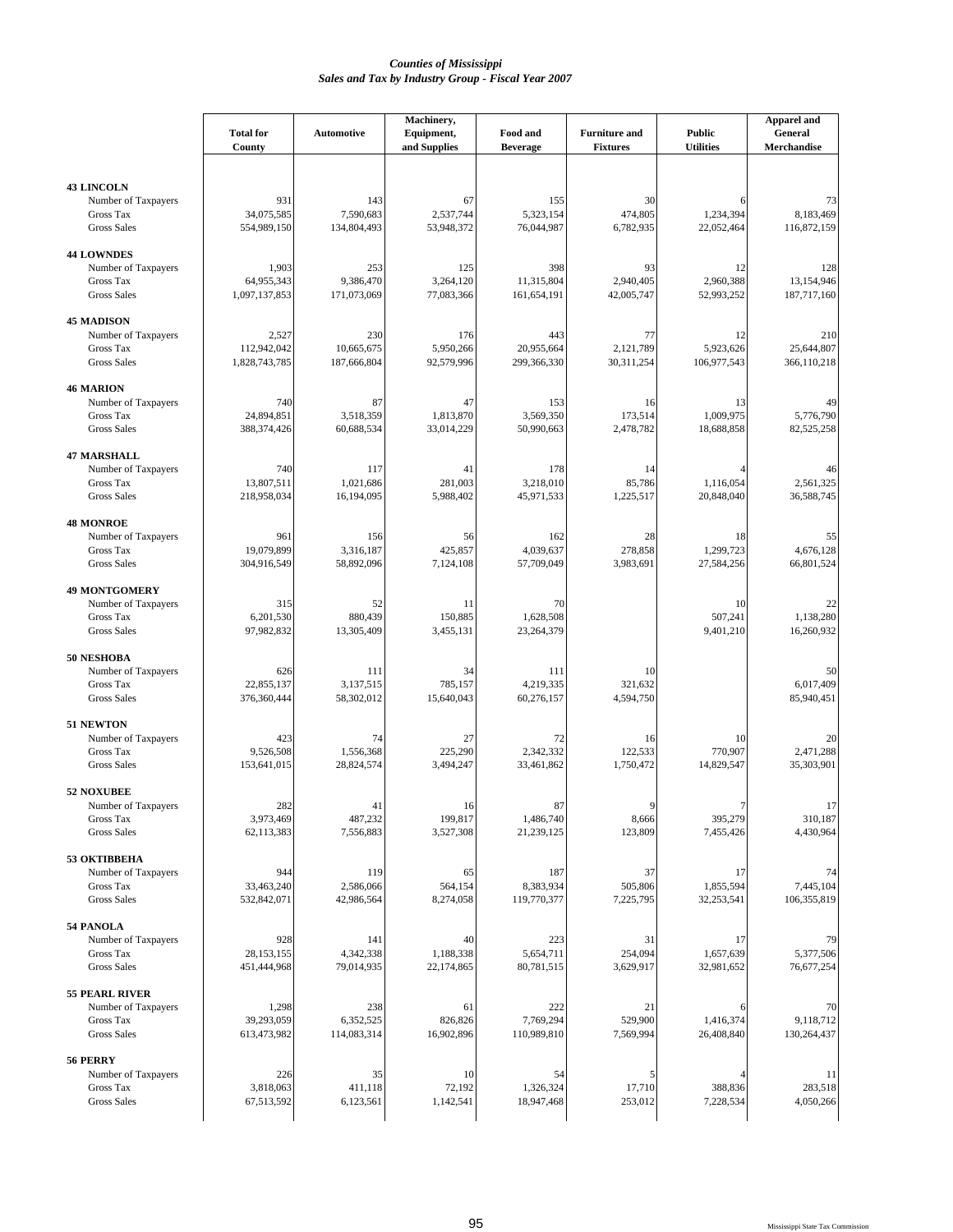| <b>Lumber</b> and<br><b>Building</b> | <b>Miscellaneous</b>             | <b>Miscellaneous</b>           | Wholesale | Contracting                      | <b>Recreation</b>          | <b>Total</b><br>Retail                |                                                                                        |
|--------------------------------------|----------------------------------|--------------------------------|-----------|----------------------------------|----------------------------|---------------------------------------|----------------------------------------------------------------------------------------|
| <b>Materials</b>                     | Retail                           | <b>Services</b>                |           |                                  |                            |                                       | Note: Figures include audits and<br>adjustments from prior years.                      |
| 57<br>3,380,043<br>48,286,289        | 265<br>1,959,641<br>28,348,952   | 53<br>1,774,645<br>25,365,544  |           | 70<br>1,608,069<br>42,355,334    | 12<br>8,933<br>127,617     | 931<br>34,075,585<br>554,989,150      | <b>43 LINCOLN</b><br>Number of Taxpayers<br>Gross Tax<br>Gross Sales                   |
| 143<br>5,936,874<br>84,812,404       | 476<br>4,494,913<br>64,344,770   | 100<br>2,921,326<br>42,357,622 |           | 162<br>7,033,576<br>191,003,174  | 12<br>190,938<br>2,727,692 | 1,902<br>63,599,764<br>1,077,772,453  | <b>44 LOWNDES</b><br>Number of Taxpayers<br>Gross Tax<br><b>Gross Sales</b>            |
| 158<br>13,006,422<br>185,805,849     | 891<br>11,878,804<br>174,520,677 | 139<br>4,836,128<br>69,199,858 |           | 170<br>11,494,107<br>309,565,983 | 20<br>464,749<br>6,639,268 | 2,526<br>112,942,042<br>1,828,743,785 | <b>45 MADISON</b><br>Number of Taxpayers<br>Gross Tax<br><b>Gross Sales</b>            |
| 48<br>2,121,330<br>30,304,692        | 202<br>1,478,219<br>21,692,943   | 61<br>4,038,765<br>57,696,595  |           | 59<br>1,357,428<br>29,761,755    | 5<br>37,247<br>532,111     | 740<br>24,894,851<br>388,374,426      | <b>46 MARION</b><br>Number of Taxpayers<br>Gross Tax<br><b>Gross Sales</b>             |
| 57<br>1,563,334<br>22,333,330        | 176<br>1,818,041<br>25,984,410   | 35<br>727,410<br>10,391,571    |           | 62<br>1,407,391<br>33,325,743    | 10<br>7,465<br>106,643     | 740<br>13,807,511<br>218,958,034      | <b>47 MARSHALL</b><br>Number of Taxpayers<br><b>Gross Tax</b><br><b>Gross Sales</b>    |
| 53<br>916,264<br>13,089,483          | 289<br>1,640,756<br>23,829,854   | 50<br>1,016,324<br>14,518,913  |           | 87<br>1,445,302<br>31,028,472    | 7<br>24,856<br>355,099     | 961<br>19,079,899<br>304,916,549      | <b>48 MONROE</b><br>Number of Taxpayers<br>Gross Tax<br><b>Gross Sales</b>             |
| 17<br>181,097<br>2,587,102           | 82<br>735,556<br>10,526,595      | 21<br>353,385<br>5,048,359     |           | 26<br>538,603<br>12,883,242      |                            | 315<br>6,201,530<br>97,982,832        | <b>49 MONTGOMERY</b><br>Number of Taxpayers<br>Gross Tax<br>Gross Sales                |
| 57<br>2,779,714<br>39,710,173        | 159<br>1,543,855<br>22,497,660   | 38<br>895,889<br>12,798,409    |           | 51<br>2,087,024<br>56,601,131    |                            | 626<br>22,855,137<br>376,360,444      | 50 NESHOBA<br>Number of Taxpayers<br><b>Gross Tax</b><br><b>Gross Sales</b>            |
| 41<br>645,857<br>9,226,527           | 109<br>499,565<br>7,211,048      | 17<br>314,779<br>4,533,461     |           | 31<br>569,598<br>14,891,267      | 6<br>7,987<br>114,101      | 423<br>9,526,508<br>153,641,015       | 51 NEWTON<br>Number of Taxpayers<br>Gross Tax<br><b>Gross Sales</b>                    |
| 22<br>374,300<br>5,347,147           | 54<br>219,609<br>3,454,790       | 8<br>206,634<br>2,951,913      |           | 20<br>284,635<br>6,020,786       |                            | 282<br>3,973,469<br>62,113,383        | <b>52 NOXUBEE</b><br>Number of Taxpayers<br><b>Gross Tax</b><br><b>Gross Sales</b>     |
| 48<br>3,524,115<br>50,344,462        | 255<br>2,282,027<br>32,602,354   | 63<br>1,891,525<br>27,067,492  |           | 72<br>3,408,527<br>91,441,873    | 7<br>662,185<br>9,459,784  | 944<br>33,109,043<br>527,782,125      | 53 OKTIBBEHA<br>Number of Taxpayers<br>Gross Tax<br><b>Gross Sales</b>                 |
| 53<br>3,302,649<br>47,180,662        | 210<br>2,217,990<br>33,779,968   | 51<br>1,323,132<br>18,901,879  |           | 72<br>1,371,424<br>35,417,631    | 8<br>6,987<br>99,824       | 925<br>26,696,813<br>430,640,105      | 54 PANOLA<br>Number of Taxpayers<br>Gross Tax<br>Gross Sales                           |
| 124<br>6,256,844<br>89,383,409       | 393<br>3,387,247<br>48,778,712   | 60<br>1,549,749<br>22,227,736  |           | 96<br>2,024,698<br>45,995,047    | 7<br>60,884<br>869,783     | 1,298<br>39,293,059<br>613,473,982    | <b>55 PEARL RIVER</b><br>Number of Taxpayers<br><b>Gross Tax</b><br><b>Gross Sales</b> |
| 23<br>191,847<br>2,740,680           | 53<br>180,576<br>2,579,660       | 121,346<br>1,733,518           |           | 25<br>824,591<br>22,714,348      |                            | 226<br>3,818,063<br>67,513,592        | 56 PERRY<br>Number of Taxpayers<br>Gross Tax<br><b>Gross Sales</b>                     |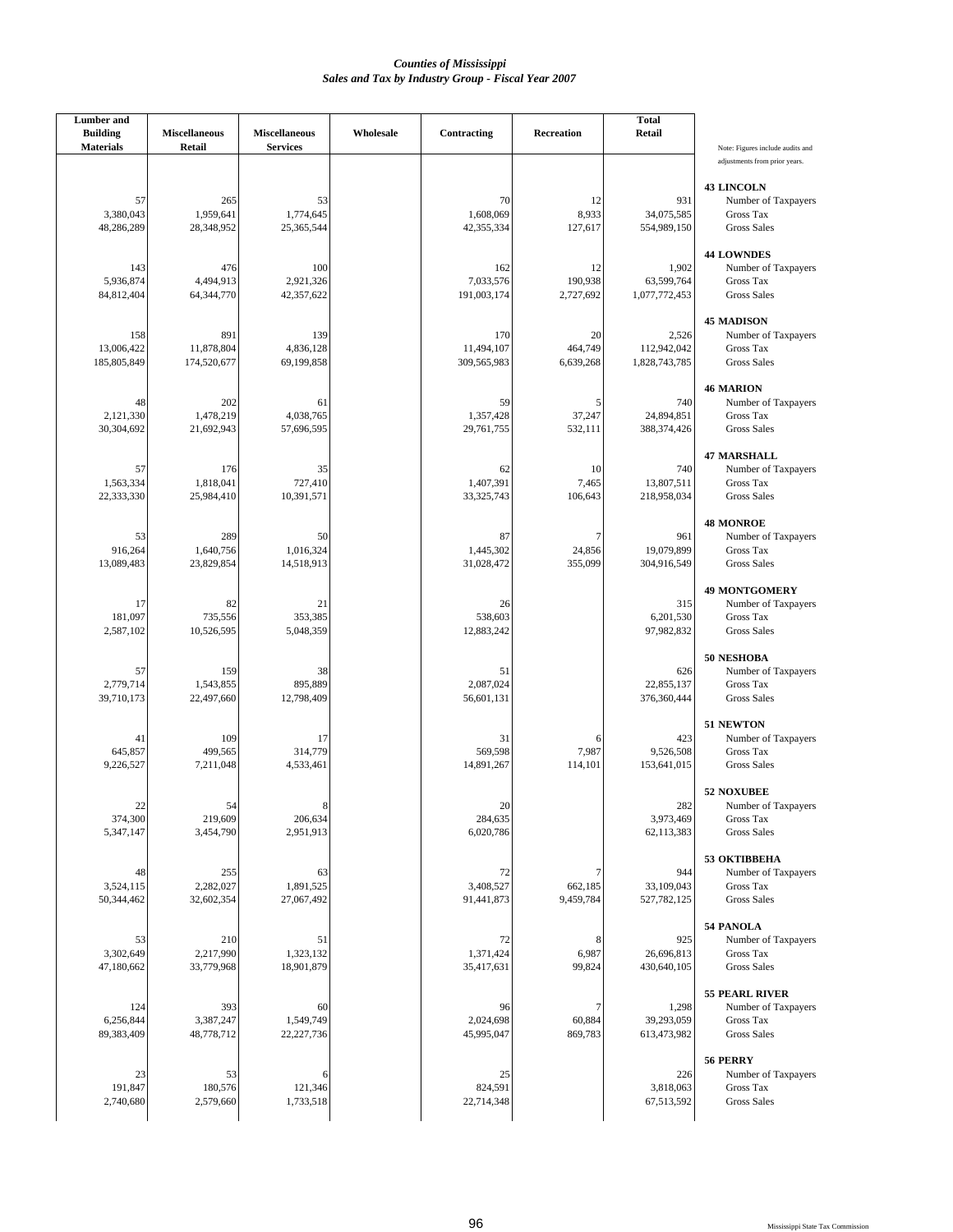|                                                                             | <b>Total for</b><br>County         | <b>Automotive</b>               | Machinery,<br>Equipment,<br>and Supplies | Food and<br><b>Beverage</b>     | <b>Furniture and</b><br><b>Fixtures</b> | <b>Public</b><br><b>Utilities</b> | <b>Apparel and</b><br>General<br>Merchandise |
|-----------------------------------------------------------------------------|------------------------------------|---------------------------------|------------------------------------------|---------------------------------|-----------------------------------------|-----------------------------------|----------------------------------------------|
|                                                                             |                                    |                                 |                                          |                                 |                                         |                                   |                                              |
| <b>57 PIKE</b><br>Number of Taxpayers<br>Gross Tax<br><b>Gross Sales</b>    | 1,200<br>40,932,333<br>644,498,927 | 165<br>5,961,655<br>105,445,562 | 60<br>1,490,863<br>29,128,246            | 294<br>7,170,251<br>102,432,059 | 26<br>553,966<br>7,913,800              | 14<br>1,787,382<br>31,676,188     | 109<br>11,098,285<br>158,524,581             |
| 58 PONTOTOC<br>Number of Taxpayers<br>Gross Tax                             | 656<br>13,758,775                  | 130<br>1,642,856                | 32<br>324,771                            | 120<br>3,119,969                | 20<br>86,292                            | 14<br>884,847                     | 33<br>3,644,729                              |
| <b>Gross Sales</b>                                                          | 221,788,838                        | 28,066,513                      | 7,825,713                                | 44,570,950                      | 1,232,750                               | 17,249,178                        | 52,050,613                                   |
| <b>59 PRENTISS</b><br>Number of Taxpayers<br>Gross Tax                      | 582<br>11,680,180                  | 149<br>1,770,777                | 23<br>138,829                            | 97<br>3,399,198                 | 24<br>195,382                           | 17<br>1,221,206                   | 37<br>2,219,278                              |
| Gross Sales                                                                 | 188,170,679                        | 31,467,431                      | 4,269,301                                | 48,559,926                      | 2,791,170                               | 24,649,230                        | 31,703,943                                   |
| <b>60 QUITMAN</b><br>Number of Taxpayers                                    | 204                                | 27                              | 7                                        | 78                              |                                         |                                   | -14                                          |
| <b>Gross Tax</b><br>Gross Sales                                             | 2,134,636<br>35,164,725            | 219,654<br>3,382,689            | 26,056<br>409,243                        | 769,231<br>10,989,013           | 12,930<br>184,717                       | 351,218<br>6,231,358              | 238,428<br>3,406,121                         |
| <b>61 RANKIN</b><br>Number of Taxpayers<br><b>Gross Tax</b>                 | 3,436<br>179,133,701               | 527<br>33,508,537               | 304<br>13,151,902                        | 435<br>26,237,901               | 100<br>9.949.094                        | 44<br>8,014,581                   | 249<br>30,997,363                            |
| <b>Gross Sales</b>                                                          | 2,877,067,619                      | 611,983,801                     | 211,965,024                              | 374,826,795                     | 142,129,777                             | 147,374,647                       | 442,452,993                                  |
| 62 SCOTT<br>Number of Taxpayers<br>Gross Tax                                | 604<br>17,163,361                  | 126<br>2,848,070                | 43<br>629,432                            | 130<br>4,247,449                | 15<br>193,840                           | 12<br>897,905                     | 51<br>3,481,504                              |
| Gross Sales                                                                 | 300,631,478                        | 52,267,445                      | 16,652,842                               | 60,677,782                      | 2,769,141                               | 17,778,217                        | 49,726,871                                   |
| <b>63 SHARKEY</b><br>Number of Taxpayers<br>Gross Tax<br><b>Gross Sales</b> | 124<br>2,507,712<br>43,343,029     | 12<br>189,545<br>2,707,791      | 8<br>489,565<br>10,824,174               | 37<br>686,292<br>9,804,174      | 1,129<br>16,132                         | 242,026<br>4,318,719              | 242,706<br>3,467,231                         |
| <b>64 SIMPSON</b>                                                           |                                    |                                 |                                          |                                 |                                         |                                   |                                              |
| Number of Taxpayers<br>Gross Tax<br><b>Gross Sales</b>                      | 591<br>16,973,859<br>271,656,068   | 111<br>1,660,265<br>29,371,613  | 37<br>421,932<br>10,068,436              | 114<br>3,520,663<br>50,295,139  | 22<br>392,996<br>5,614,231              | 12<br>899,616<br>16,630,525       | 37<br>5,493,389<br>78,426,425                |
| 65 SMITH                                                                    |                                    |                                 |                                          |                                 |                                         |                                   |                                              |
| Number of Taxpayers<br><b>Gross Tax</b><br><b>Gross Sales</b>               | 261<br>4,730,762<br>84,879,157     | 34<br>427,124<br>6,989,806      | 8<br>1,106,932<br>23,274,594             | 54<br>1,203,338<br>17,190,536   | 5<br>17,121<br>244,596                  | 15<br>429,003<br>7,800,875        | 14<br>293,407<br>4,190,697                   |
| <b>66 STONE</b>                                                             |                                    |                                 |                                          |                                 |                                         |                                   |                                              |
| Number of Taxpayers<br>Gross Tax<br><b>Gross Sales</b>                      | 405<br>11,984,965<br>194,001,185   | 60<br>1,979,143<br>33,994,158   | 19<br>365,352<br>7,975,156               | 74<br>2,133,463<br>30,478,015   | 87,254<br>1,246,496                     | 589,042<br>11,153,142             | 23<br>4,052,109<br>57,741,492                |
| <b>67 SUNFLOWER</b><br>Number of Taxpayers                                  | 618                                | 116                             | 25                                       | 170                             | 15                                      | 11                                | 43                                           |
| Gross Tax<br><b>Gross Sales</b>                                             | 12,661,513<br>204,514,350          | 1,601,000<br>25,884,828         | 859,938<br>19,822,639                    | 3,146,960<br>44,956,536         | 144,449<br>2,063,558                    | 1,373,482<br>24,716,551           | 2,723,921<br>38,909,691                      |
| <b>68 TALLAHATCHIE</b><br>Number of Taxpayers                               | 316                                | 56                              | 17                                       | 98                              | 11                                      |                                   | 18                                           |
| Gross Tax<br>Gross Sales                                                    | 3,906,980<br>73,260,877            | 314,180<br>4,866,246            | 389,275<br>7,599,276                     | 1,087,851<br>15,540,725         | 25,237<br>360,537                       | 356,627<br>6,761,679              | 307,139<br>4,387,698                         |
| 69 TATE<br>Number of Taxpayers                                              | 641                                | 118                             | 41                                       | 78                              | 23                                      |                                   | 52                                           |
| Gross Tax<br>Gross Sales                                                    | 14,736,964<br>241,642,282          | 2,552,378<br>45,724,368         | 309,645<br>4,866,009                     | 2,454,511<br>35,064,416         | 295,311<br>4,218,733                    | 882,134<br>16,310,894             | 4,187,823<br>59,715,395                      |
| <b>70 TIPPAH</b>                                                            |                                    |                                 |                                          |                                 |                                         |                                   |                                              |
| Number of Taxpayers<br>Gross Tax<br>Gross Sales                             | 534<br>9,088,347<br>145,452,965    | 101<br>1,352,609<br>23,516,276  | 26<br>330,320<br>5,740,775               | 93<br>2,300,335<br>32,861,900   | 14<br>77,504<br>1,107,201               | 13<br>629,690<br>13,354,413       | 21<br>1,790,476<br>25,570,995                |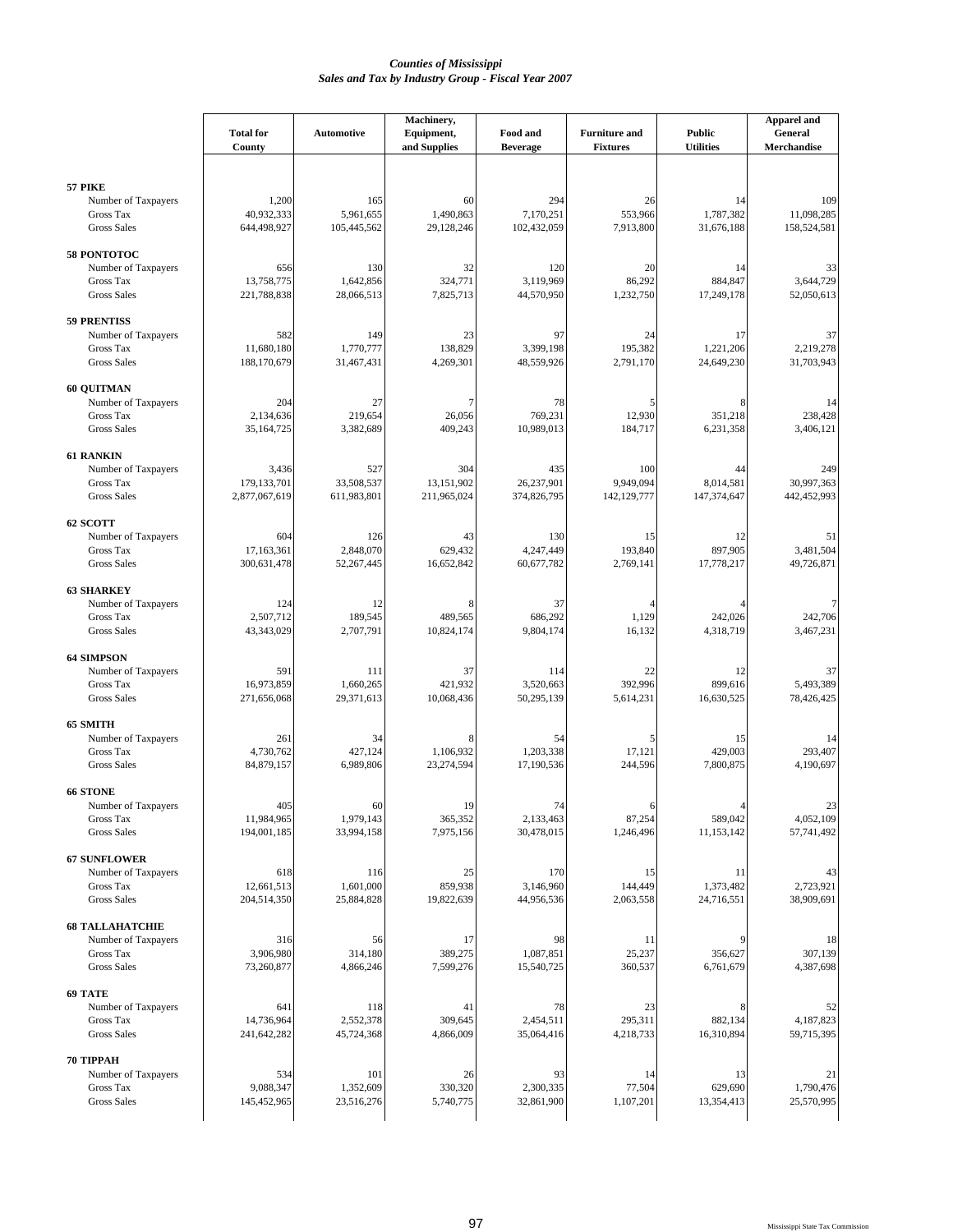| <b>Lumber</b> and                   | <b>Miscellaneous</b>             |                                         | Wholesale |                                  |                             | <b>Total</b>                          |                                                                                                           |
|-------------------------------------|----------------------------------|-----------------------------------------|-----------|----------------------------------|-----------------------------|---------------------------------------|-----------------------------------------------------------------------------------------------------------|
| <b>Building</b><br><b>Materials</b> | Retail                           | <b>Miscellaneous</b><br><b>Services</b> |           | Contracting                      | Recreation                  | Retail                                | Note: Figures include audits and                                                                          |
| 64<br>4,357,457<br>62,249,336       | 318<br>2,512,399<br>36,023,144   | 76<br>2,233,832<br>32,699,574           |           | 61<br>2,163,901<br>55,515,941    | 11<br>69,698<br>995,694     | 1,198<br>39,399,695<br>622,604,130    | adjustments from prior years.<br><b>57 PIKE</b><br>Number of Taxpayers<br>Gross Tax<br><b>Gross Sales</b> |
| 50<br>981,034<br>14,014,761         | 182<br>1,240,798<br>18,433,790   | 23<br>589.411<br>8,420,149              |           | 51<br>1,240,808<br>29,877,915    |                             | 656<br>13,758,775<br>221,788,838      | 58 PONTOTOC<br>Number of Taxpayers<br><b>Gross Tax</b><br><b>Gross Sales</b>                              |
| 45<br>972,331<br>13,890,432         | 135<br>642,145<br>9,226,952      | 19<br>641,976<br>9,281,577              |           | 33<br>472,934<br>12,243,277      |                             | 582<br>11,680,180<br>188,170,679      | <b>59 PRENTISS</b><br>Number of Taxpayers<br>Gross Tax<br><b>Gross Sales</b>                              |
| 10<br>54,146<br>773,518             | 37<br>68,046<br>972,091          | 11<br>108,684<br>1,552,630              |           | 7<br>286,240<br>7,263,341        |                             | 204<br>2,134,636<br>35,164,725        | <b>60 QUITMAN</b><br>Number of Taxpayers<br><b>Gross Tax</b><br><b>Gross Sales</b>                        |
| 237<br>17,521,506<br>250,306,983    | 911<br>14,148,870<br>204,310,464 | 272<br>9,863,098<br>149,559,554         |           | 344<br>11,632,666<br>283,469,373 | 13<br>708,142<br>10,116,305 | 3,436<br>175,733,664<br>2,828,495,719 | <b>61 RANKIN</b><br>Number of Taxpayers<br>Gross Tax<br><b>Gross Sales</b>                                |
| 36<br>926.652<br>13,237,877         | 115<br>861,321<br>12,505,262     | 25<br>726,947<br>10,384,955             |           | 49<br>2,337,308<br>64,446,374    |                             | 604<br>17,163,361<br>300,631,478      | 62 SCOTT<br>Number of Taxpayers<br>Gross Tax<br><b>Gross Sales</b>                                        |
| 6<br>203,445<br>2,906,354           | 35<br>126,945<br>1,813,510       |                                         |           | 5<br>248,556<br>6,377,813        |                             | 124<br>2,507,712<br>43,343,029        | <b>63 SHARKEY</b><br>Number of Taxpayers<br><b>Gross Tax</b><br><b>Gross Sales</b>                        |
| 37<br>1,488,109<br>21,258,691       | 129<br>874,704<br>13,579,273     | 40<br>654,045<br>9,343,496              |           | 48<br>1,231,653<br>32,261,334    | 25,328<br>361,835           | 591<br>16,662,704<br>267,211,003      | <b>64 SIMPSON</b><br>Number of Taxpayers<br>Gross Tax<br><b>Gross Sales</b>                               |
| 15<br>105,590<br>1,508,436          | 72<br>346,893<br>5,075,811       | S<br>175,476<br>2,506,809               |           | 35<br>625,873<br>16,096,994      |                             | 261<br>4,730,762<br>84,879,157        | <b>65 SMITH</b><br>Number of Taxpayers<br>Gross Tax<br><b>Gross Sales</b>                                 |
| 41<br>972,045<br>13,886,351         | 116<br>548,580<br>8,172,561      | 20<br>314,400<br>4,491,430              |           | 39<br>936,130<br>24,756,061      |                             | 405<br>11,984,965<br>194,001,185      | <b>66 STONE</b><br>Number of Taxpayers<br>Gross Tax<br><b>Gross Sales</b>                                 |
| 39<br>500,718<br>7,153,112          | 132<br>711,405<br>10,175,808     | 35<br>773,864<br>11,327,176             |           | 21<br>821,055<br>19,437,064      | 9<br>3,134<br>44,780        | 616<br>12,659,931<br>204,491,750      | <b>67 SUNFLOWER</b><br>Number of Taxpayers<br>Gross Tax<br><b>Gross Sales</b>                             |
| 11<br>103,932<br>1,484,750          | 61<br>262,421<br>3,748,878       | 5<br>65,642<br>937,743                  |           | 24<br>992,701<br>27,545,204      | 6<br>1,969<br>28,136        | 316<br>3,906,980<br>73,260,877        | <b>68 TALLAHATCHIE</b><br>Number of Taxpayers<br>Gross Tax<br><b>Gross Sales</b>                          |
| 38<br>702,737<br>10,039,099         | 169<br>1,296,719<br>18,882,382   | 31<br>594,608<br>8,834,555              |           | 77<br>1,437,088<br>37,643,481    | 6<br>24,006<br>342,944      | 641<br>14,736,964<br>241,642,282      | 69 TATE<br>Number of Taxpayers<br>Gross Tax<br><b>Gross Sales</b>                                         |
| 40<br>929,055<br>13,272,210         | 166<br>729,515<br>10,830,064     | 23<br>476,162<br>6,802,314              |           | 35<br>466,268<br>12,305,253      |                             | 534<br>9,088,347<br>145,452,965       | 70 TIPPAH<br>Number of Taxpayers<br>Gross Tax<br><b>Gross Sales</b>                                       |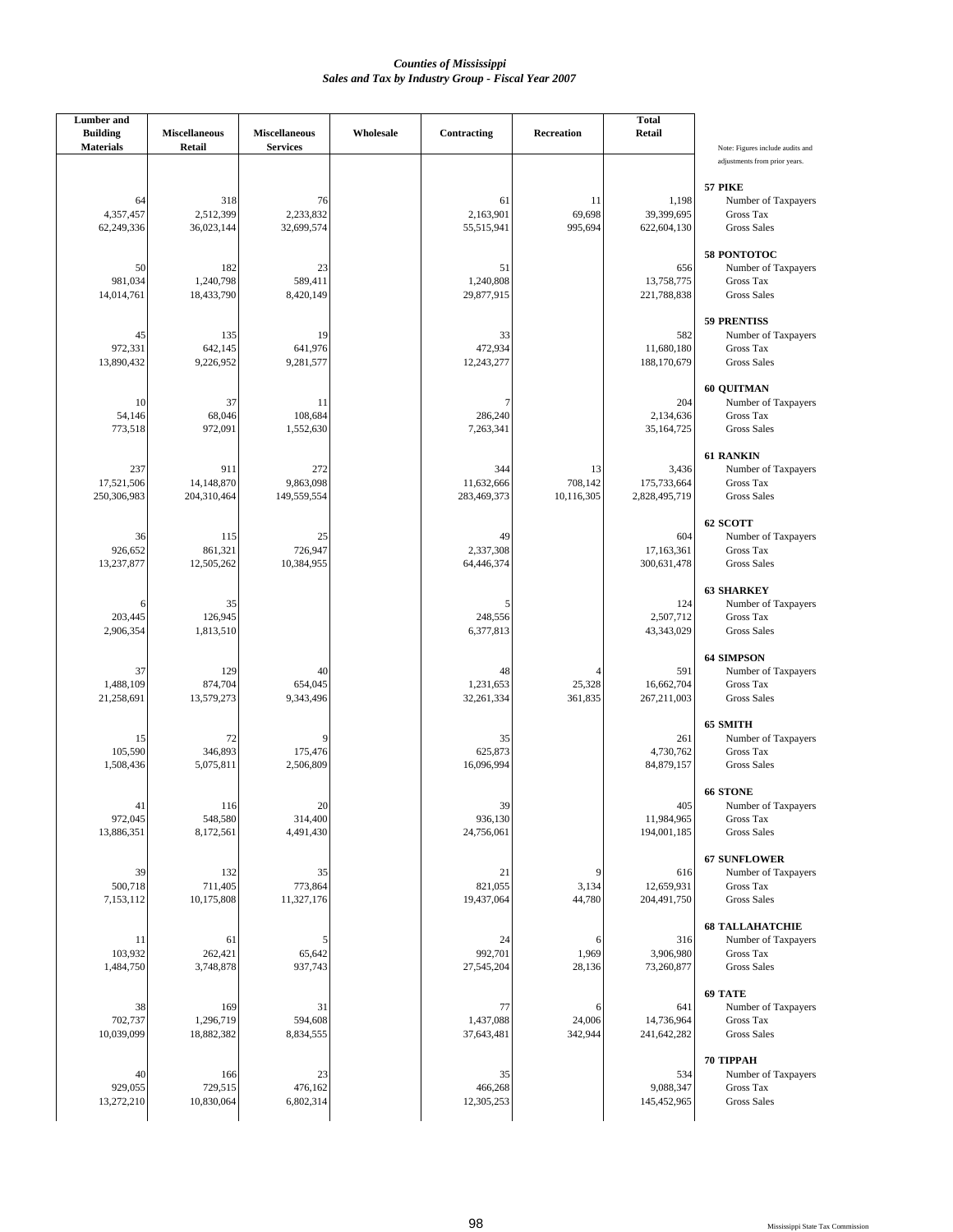|                                            | <b>Total for</b>             | <b>Automotive</b>        | Machinery,<br>Equipment,  | Food and                 | <b>Furniture and</b>    | <b>Public</b>               | <b>Apparel and</b><br>General |
|--------------------------------------------|------------------------------|--------------------------|---------------------------|--------------------------|-------------------------|-----------------------------|-------------------------------|
|                                            | County                       |                          | and Supplies              | <b>Beverage</b>          | <b>Fixtures</b>         | <b>Utilities</b>            | <b>Merchandise</b>            |
|                                            |                              |                          |                           |                          |                         |                             |                               |
| 71 TISHOMINGO<br>Number of Taxpayers       | 476                          | 92                       | 27                        | 75                       | 21                      | 14                          | 24                            |
| Gross Tax                                  | 9,178,896                    | 1,048,777                | 894.458                   | 2,321,139                | 197,628                 | 632,382                     | 1,433,225                     |
| <b>Gross Sales</b>                         | 148,598,757                  | 17,438,946               | 14,814,728                | 33,159,104               | 2,823,260               | 12,534,239                  | 20,387,401                    |
| <b>72 TUNICA</b>                           |                              |                          |                           |                          |                         |                             |                               |
| Number of Taxpayers                        | 361                          | 34                       | 14                        | 122                      | 7                       |                             | 34                            |
| Gross Tax<br><b>Gross Sales</b>            | 18.219.492<br>284,639,506    | 477,208<br>8,395,134     | 545,958<br>14,121,400     | 9.026.805<br>128,954,237 | 141,343<br>2,019,189    |                             | 1,733,040<br>24,755,511       |
|                                            |                              |                          |                           |                          |                         |                             |                               |
| 73 UNION                                   | 601                          | 124                      | 27                        | 84                       |                         | 13                          |                               |
| Number of Taxpayers<br>Gross Tax           | 15,529,602                   | 2,015,899                | 240,847                   | 3,080,559                | 21<br>320,304           | 810,233                     | 37<br>4,825,488               |
| <b>Gross Sales</b>                         | 242,125,527                  | 35,652,528               | 4,687,110                 | 44,007,955               | 4,575,770               | 15,095,660                  | 68,924,376                    |
| <b>74 WALTHALL</b>                         |                              |                          |                           |                          |                         |                             |                               |
| Number of Taxpayers                        | 314                          | 44                       | 22                        | 61                       |                         |                             | 26                            |
| Gross Tax<br><b>Gross Sales</b>            | 5,378,902                    | 501,687                  | 108,483                   | 1,314,279                | 116,467                 | 281.374                     | 503.155                       |
|                                            | 82,404,030                   | 8,780,992                | 2,205,183                 | 18,775,408               | 1,663,819               | 4,989,929                   | 7,187,925                     |
| <b>75 WARREN</b>                           |                              |                          |                           |                          |                         |                             |                               |
| Number of Taxpayers<br>Gross Tax           | 1,316<br>47,178,407          | 166<br>6,496,621         | 70<br>883,346             | 288<br>9,152,352         | 29<br>580,967           | 3,343,014                   | 112<br>10,884,999             |
| <b>Gross Sales</b>                         | 771,311,757                  | 121,259,706              | 21,500,055                | 130,747,767              | 8,299,523               | 57,795,966                  | 155,394,994                   |
| <b>76 WASHINGTON</b>                       |                              |                          |                           |                          |                         |                             |                               |
| Number of Taxpayers                        | 1,552                        | 252                      | 97                        | 390                      | 58                      | 18                          | 99                            |
| Gross Tax<br><b>Gross Sales</b>            | 44,624,889<br>716,550,707    | 6,529,930<br>114,779,782 | 2,121,490<br>45,635,461   | 8,427,016<br>120,385,825 | 843,738<br>12,053,392   | 3,477,793<br>61,758,823     | 9,736,973<br>139,072,349      |
|                                            |                              |                          |                           |                          |                         |                             |                               |
| 77 WAYNE<br>Number of Taxpayers            | 504                          | 82                       | 46                        | 95                       | 14                      |                             | 35                            |
| Gross Tax                                  | 15,647,214                   | 1,406,261                | 801,459                   | 2,841,376                | 274,818                 | 785,991                     | 4,097,989                     |
| <b>Gross Sales</b>                         | 255,855,967                  | 23,220,925               | 15,948,275                | 40,591,050               | 3,925,967               | 15,131,511                  | 58,520,939                    |
| <b>78 WEBSTER</b>                          |                              |                          |                           |                          |                         |                             |                               |
| Number of Taxpayers                        | 256                          | 48                       | 19                        | 43                       | 7                       |                             | 13                            |
| <b>Gross Tax</b><br><b>Gross Sales</b>     | 3,857,902<br>62,111,737      | 297,221<br>4,367,450     | 219,857<br>4,136,183      | 1,256,496<br>17,949,930  | 28,664<br>409,498       | 450,895<br>8,676,855        | 383,122<br>5,470,220          |
|                                            |                              |                          |                           |                          |                         |                             |                               |
| <b>79 WILKINSON</b><br>Number of Taxpayers | 214                          | 30                       | 14                        | 69                       |                         |                             | 12                            |
| Gross Tax                                  | 3,269,565                    | 331,751                  | 265.199                   | 1,214,763                |                         | 240,257                     | 512,228                       |
| <b>Gross Sales</b>                         | 54,174,580                   | 6,007,615                | 6,390,825                 | 17,353,741               |                         | 4,207,550                   | 7,317,544                     |
| 80 WINSTON                                 |                              |                          |                           |                          |                         |                             |                               |
| Number of Taxpayers                        | 421                          | 73                       | 33                        | 73                       | 15                      | 12                          | 29                            |
| <b>Gross Tax</b><br><b>Gross Sales</b>     | 10,670,811<br>173,742,043    | 1,749,886<br>30,328,303  | 400,600<br>7,842,428      | 2,322,993<br>33,185,592  | 62,005<br>885,797       | 824,022<br>17,596,606       | 2,598,357<br>37,098,123       |
|                                            |                              |                          |                           |                          |                         |                             |                               |
| <b>81 YALOBUSHA</b><br>Number of Taxpayers | 313                          | 60                       | 12                        |                          |                         |                             |                               |
| Gross Tax                                  | 4,259,032                    | 484,391                  | 52,639                    | 66<br>1,199,656          | 36,643                  | 369,342                     | 408,318                       |
| <b>Gross Sales</b>                         | 71,734,004                   | 8,695,774                | 755,655                   | 17,137,927               | 523,473                 | 6,591,856                   | 5,803,632                     |
| <b>82 YAZOO</b>                            |                              |                          |                           |                          |                         |                             |                               |
| Number of Taxpayers                        | 574                          | 88                       | 31                        | 153                      | 10                      | 11                          | 38                            |
| Gross Tax<br><b>Gross Sales</b>            | 12,906,009<br>213,812,961    | 2,256,784<br>40,295,000  | 1,016,960<br>21,434,933   | 3,157,854<br>45,112,160  | 193,355<br>2,762,217    | 955,540<br>17,215,596       | 1,159,362<br>16,513,747       |
|                                            |                              |                          |                           |                          |                         |                             |                               |
| <b>TOTAL FOR COUNTIES</b>                  |                              |                          |                           |                          |                         |                             |                               |
| Number of Taxpayers                        | 73,700                       | 11,053                   | 4,293                     | 15,081                   | 2,136                   | 926                         | 5,086                         |
| Gross Tax                                  | 2,670,044,742                | 354,282,539              | 130,268,440               | 499,410,119              | 67,183,888              | 150,693,891                 | 522,288,564                   |
| <b>Gross Sales</b>                         | 43,956,793,089               | 6,322,258,128            | 2,498,871,501             | 7,134,423,126            | 959,768,874             | 2,780,181,548               | 7,453,928,848                 |
| <b>OUT OF STATE</b>                        |                              |                          |                           |                          |                         |                             |                               |
| Number of Taxpayers                        | 12,117                       | 236                      | 1,977                     | 119                      | 252                     | 241                         | 247                           |
| Gross Tax<br><b>Gross Sales</b>            | 229,323,652<br>3,806,603,456 | 4,622,208<br>103,460,965 | 35,715,718<br>566,351,599 | 3,424,497<br>48,921,343  | 4,012,279<br>57,318,228 | 73,144,115<br>1,380,616,693 | 4,507,869<br>63,221,575       |
|                                            |                              |                          |                           |                          |                         |                             |                               |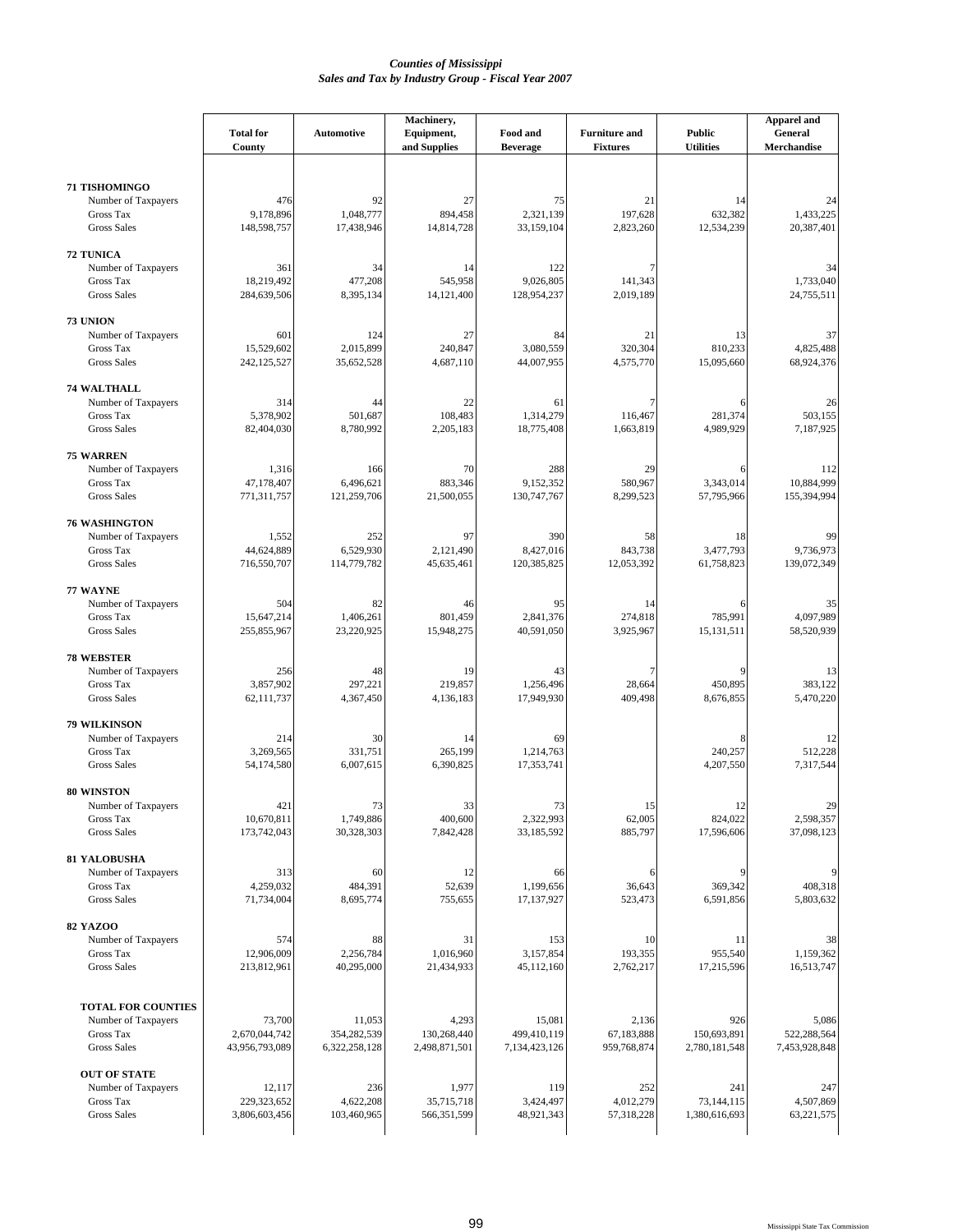| <b>Lumber</b> and<br><b>Building</b>  | <b>Miscellaneous</b>                   | <b>Miscellaneous</b>                  | Wholesale                       | Contracting                           | Recreation                      | <b>Total</b><br>Retail                    |                                                                                     |
|---------------------------------------|----------------------------------------|---------------------------------------|---------------------------------|---------------------------------------|---------------------------------|-------------------------------------------|-------------------------------------------------------------------------------------|
| <b>Materials</b>                      | Retail                                 | <b>Services</b>                       |                                 |                                       |                                 |                                           | Note: Figures include audits and<br>adjustments from prior years.                   |
| 41<br>587,231<br>8,389,013            | 138<br>623,642<br>9,113,706            | 24<br>756,205<br>10,802,922           |                                 | 17<br>680,415<br>19,081,290           |                                 | 476<br>9,178,896<br>148,598,757           | 71 TISHOMINGO<br>Number of Taxpayers<br>Gross Tax<br>Gross Sales                    |
| 9<br>150,593<br>2,151,330             | 86<br>1,149,630<br>16,423,277          | 36<br>3,085,297<br>44,075,640         |                                 | 6<br>1,162,454<br>31,679,630          | 10<br>531,397<br>7,591,389      | 361<br>18,219,492<br>284,639,506          | 72 TUNICA<br>Number of Taxpayers<br>Gross Tax<br><b>Gross Sales</b>                 |
| 41<br>1,162,132<br>16,601,881         | 176<br>1,123,255<br>16,049,847         | 32<br>617,397<br>8,819,951            |                                 | 43<br>957,306<br>22,336,477           |                                 | 601<br>15,198,746<br>237,399,018          | 73 UNION<br>Number of Taxpayers<br>Gross Tax<br><b>Gross Sales</b>                  |
| 24<br>1,516,066<br>21,658,064         | 80<br>536,629<br>7,720,866             | 14<br>238,658<br>3,409,401            |                                 | 29<br>261,898<br>6,009,573            |                                 | 314<br>5,378,902<br>82,404,030            | <b>74 WALTHALL</b><br>Number of Taxpayers<br>Gross Tax<br><b>Gross Sales</b>        |
| 65<br>3,287,963<br>46,970,859         | 364<br>4,417,162<br>63,107,885         | 104<br>3,526,151<br>50,420,958        |                                 | 103<br>4,008,915<br>107,286,721       | 8<br>46,131<br>659,019          | 1,315<br>46,627,626<br>763,443,459        | <b>75 WARREN</b><br>Number of Taxpayers<br>Gross Tax<br><b>Gross Sales</b>          |
| 85<br>3,295,812<br>47,082,987         | 398<br>3,747,465<br>53,700,530         | 82<br>2,402,586<br>34,381,768         |                                 | 67<br>2,447,450<br>64,919,351         | 5<br>13,239<br>189,135          | 1,551<br>43,043,496<br>693,959,408        | 76 WASHINGTON<br>Number of Taxpayers<br><b>Gross Tax</b><br><b>Gross Sales</b>      |
| 48<br>725,498<br>10,364,253           | 116<br>918,037<br>16,255,964           | 36<br>2,444,562<br>34,922,293         |                                 | 26<br>1,351,218<br>36,974,783         |                                 | 504<br>15,647,214<br>255,855,967          | 77 WAYNE<br>Number of Taxpayers<br><b>Gross Tax</b><br>Gross Sales                  |
| 10<br>211,612<br>3,023,035            | 69<br>331,281<br>4,766,802             | 13<br>141,191<br>2,017,025            |                                 | 24<br>537,396<br>11,292,418           |                                 | 256<br>3,857,902<br>62,111,737            | <b>78 WEBSTER</b><br>Number of Taxpayers<br>Gross Tax<br><b>Gross Sales</b>         |
| 94,948<br>1,356,405                   | 55<br>228,076<br>3,377,215             | 11<br>178,614<br>2,704,590            |                                 | 9<br>186,191<br>5,208,576             |                                 | 214<br>3.269.565<br>54,174,580            | 79 WILKINSON<br>Number of Taxpayers<br>Gross Tax<br><b>Gross Sales</b>              |
| 24<br>864,284<br>12,346,913           | 99<br>382,938<br>5,489,480             | 21<br>360,665<br>5,152,362            |                                 | 41<br>1,075,577<br>23,395,302         |                                 | 421<br>10,670,811<br>173,742,043          | 80 WINSTON<br>Number of Taxpayers<br>Gross Tax<br>Gross Sales                       |
| 22<br>520,234<br>7,431,917            | 84<br>252,188<br>3,620,196             | 10<br>268,792<br>3,839,893            |                                 | 34<br>666,825<br>17,333,677           |                                 | 313<br>4,259,032<br>71,734,004            | <b>81 YALOBUSHA</b><br>Number of Taxpayers<br>Gross Tax<br><b>Gross Sales</b>       |
| 32<br>300,436<br>4,291,939            | 154<br>1,095,352<br>20,440,603         | 29<br>660,557<br>9,436,528            |                                 | 22<br>1,373,706<br>25,794,532         | 14,657<br>209,392               | 574<br>12,184,567<br>203,506,652          | <b>82 YAZOO</b><br>Number of Taxpayers<br>Gross Tax<br><b>Gross Sales</b>           |
| 4,910<br>257,281,579<br>3,675,447,454 | 19,642<br>219,379,983<br>3,217,498,537 | 4,497<br>145,126,665<br>2,116,354,456 | 36<br>50,821,602<br>726,022,160 | 5,534<br>263,994,271<br>6,938,992,916 | 506<br>9,313,196<br>133,045,535 | 73,664<br>2,619,223,140<br>43,230,770,928 | <b>TOTAL FOR COUNTIES</b><br>Number of Taxpayers<br>Gross Tax<br><b>Gross Sales</b> |
| 976<br>15,223,896<br>217,484,017      | 2,523<br>35,204,298<br>524,416,567     | 1,481<br>33,914,388<br>488,886,882    | 8<br>197,226<br>2,817,512       | 4,037<br>19,159,744<br>350,287,930    | 20<br>197,410<br>2,820,141      | 12,109<br>229,126,426<br>3,803,785,944    | <b>OUT OF STATE</b><br>Number of Taxpayers<br>Gross Tax<br><b>Gross Sales</b>       |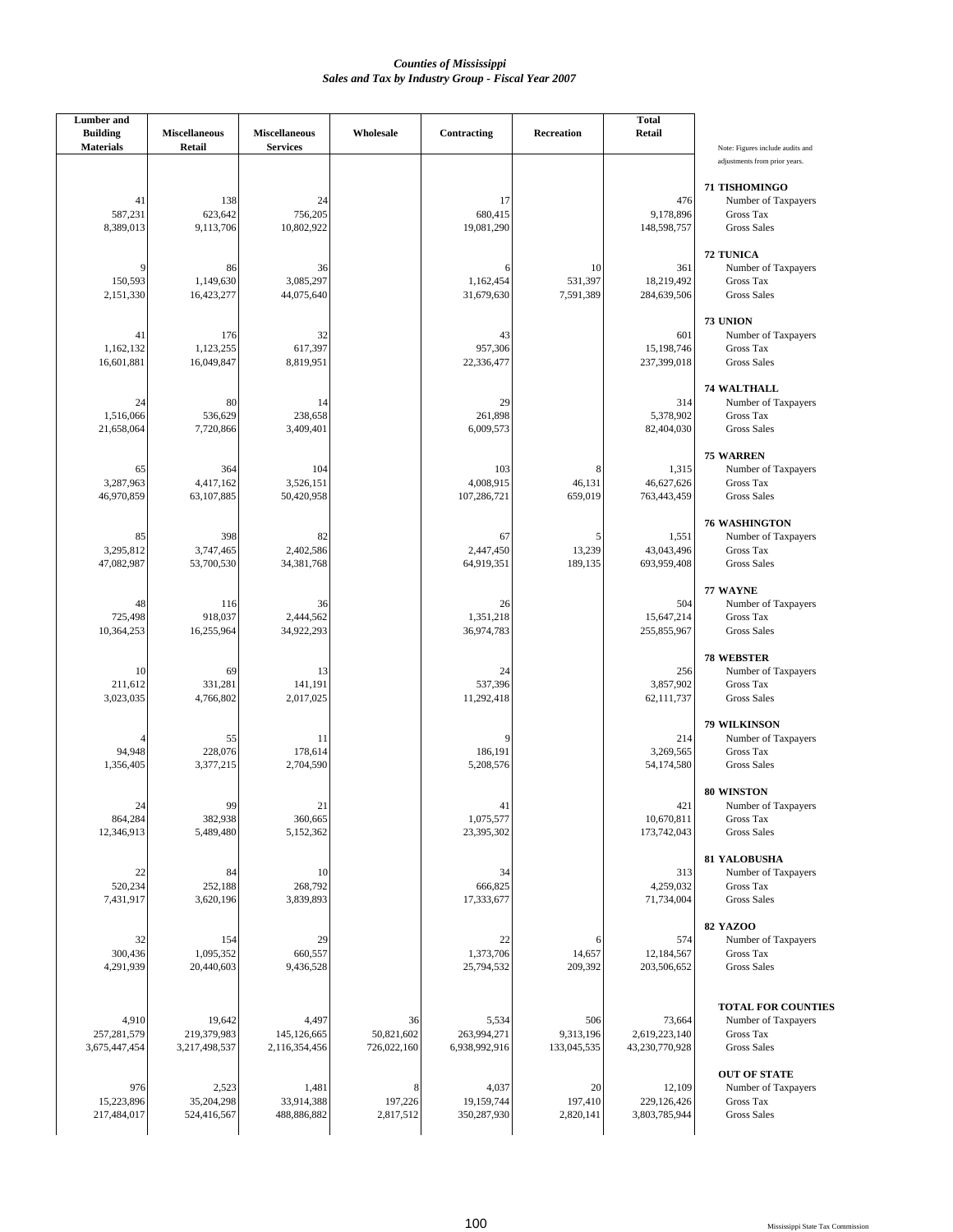|                            | <b>Total for</b><br>County | Automotive    | Machinery,<br>Equipment,<br>and Supplies | Food and<br><b>Beverage</b> | <b>Furniture and</b><br><b>Fixtures</b> | <b>Public</b><br>Utilities | Apparel and<br>General<br><b>Merchandise</b> |
|----------------------------|----------------------------|---------------|------------------------------------------|-----------------------------|-----------------------------------------|----------------------------|----------------------------------------------|
| TOTAL FOR STATE            |                            |               |                                          |                             |                                         |                            |                                              |
| <b>Number of Taxpayers</b> | 85.817                     | 11.289        | 6.270                                    | 15.200                      | 2.388                                   | 1.167                      | 5.333                                        |
| <b>Gross Tax</b>           | 2,899,368,395              | 358,904,747   | 165,984,159                              | 502,834,616                 | 71.196.168                              | 223,838,006                | 526,796,433                                  |
| <b>Gross Sales</b>         | 47,763,396,545             | 6,425,719,094 | 3,065,223,100                            | 7,183,344,469               | 1,017,087,102                           | 4,160,798,241              | 7,517,150,424                                |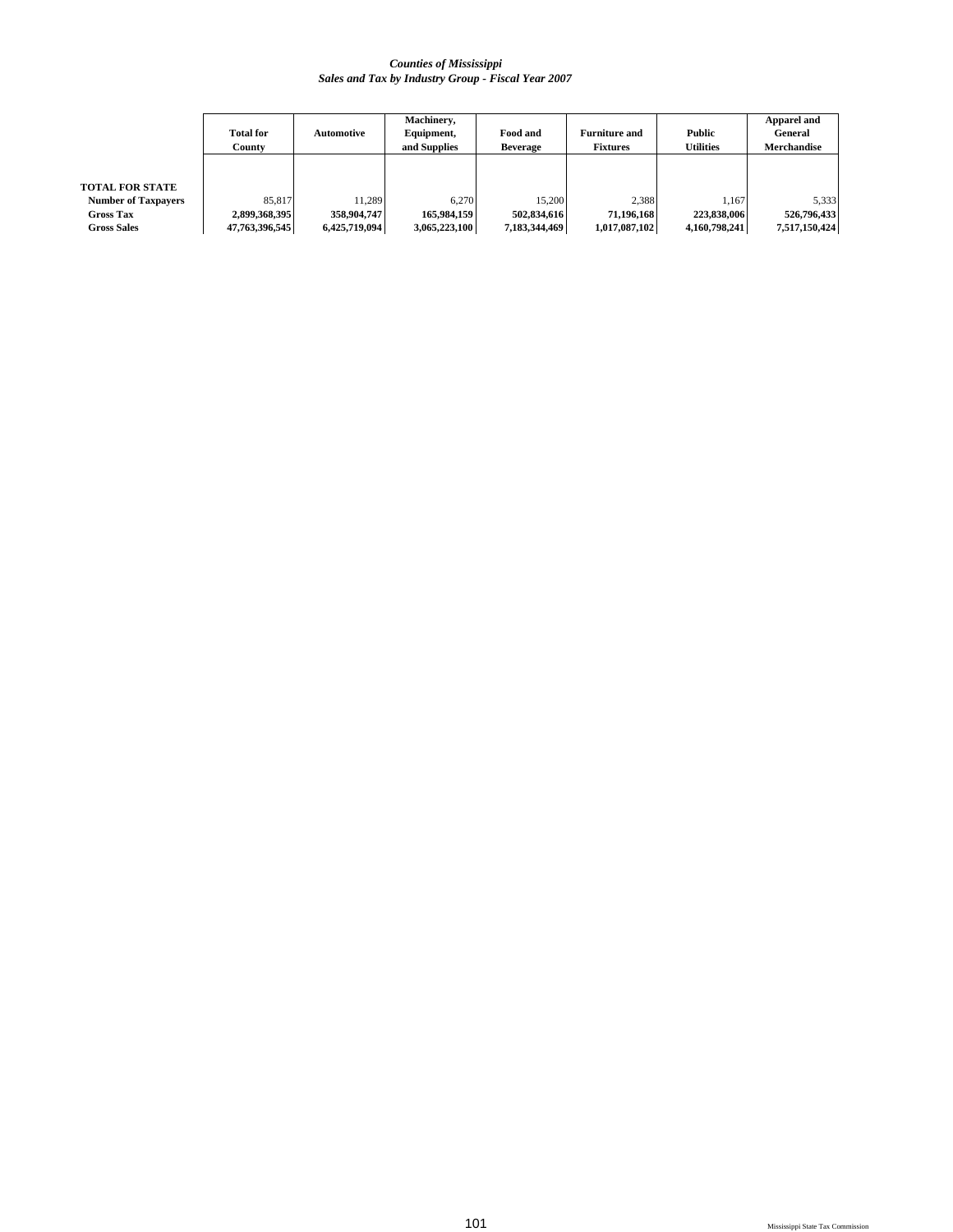| Lumber and<br><b>Building</b><br><b>Materials</b> | <b>Miscellaneous</b><br>Retail | Miscellaneous<br><b>Services</b> | Wholesale   | Contracting   | Recreation  | Total<br>Retail | Note: Figures include audits and |
|---------------------------------------------------|--------------------------------|----------------------------------|-------------|---------------|-------------|-----------------|----------------------------------|
|                                                   |                                |                                  |             |               |             |                 | adjustments from prior years.    |
|                                                   |                                |                                  |             |               |             |                 | <b>TOTAL FOR STATE</b>           |
| 5.886                                             | 22.165                         | 5.978                            | 44          | 9.571         | 526         | 85,773          | <b>Number of Taxpayers</b>       |
| 272,505,476                                       | 254,584,281                    | 179,041,053                      | 51.018.828  | 283.154.016   | 9.510.606   | 2,848,349,567   | <b>Gross Tax</b>                 |
| 3,892,931,471                                     | 3,741,915,105                  | 2,605,241,338                    | 728,839,672 | 7.289.280.846 | 135,865,676 | 47,034,556,873  | <b>Gross Sales</b>               |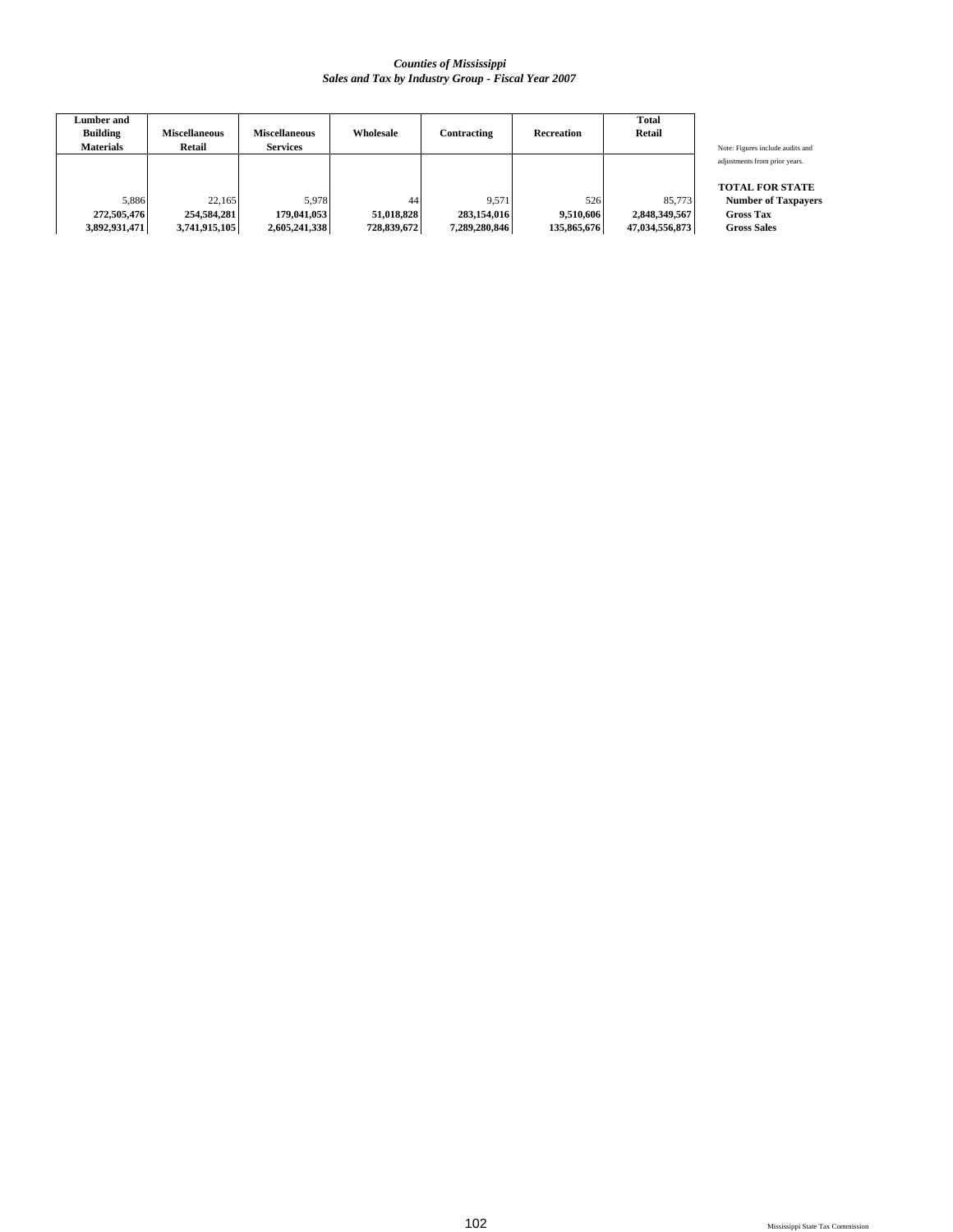|                                                                                          | <b>Total for</b><br>City         | <b>Automotive</b>             | Machinery,<br>Equipment,<br>and Supplies | Food and<br><b>Beverage</b>    | <b>Furniture and</b><br><b>Fixtures</b> | <b>Public</b><br><b>Utilities</b> | <b>Apparel and</b><br>General<br>Merchandise |
|------------------------------------------------------------------------------------------|----------------------------------|-------------------------------|------------------------------------------|--------------------------------|-----------------------------------------|-----------------------------------|----------------------------------------------|
| <b>1 ABBEVILLE</b><br>Number of Taxpayers<br><b>Gross Tax</b><br><b>Gross Sales</b>      | 8<br>132,168<br>2,043,941        |                               |                                          |                                |                                         |                                   |                                              |
| 2 ABERDEEN<br>Number of Taxpayers<br><b>Gross Tax</b><br><b>Gross Sales</b>              | 224<br>4,807,782<br>78,574,821   | 42<br>885,801<br>15,701,449   | 9<br>152,730<br>2,188,186                | 48<br>1,352,856<br>19,326,508  | 104,394<br>1,491,350                    |                                   | 18<br>410,372<br>5,862,461                   |
| 3 ACKERMAN<br>Number of Taxpayers<br><b>Gross Tax</b><br><b>Gross Sales</b>              | 68<br>1,432,533<br>21,789,709    | 13<br>278,171<br>4,458,813    | 5<br>23,976<br>342,752                   | 14<br>451,791<br>6,454,151     | 5<br>41,078<br>586,830                  |                                   | 40,948<br>584,980                            |
| <b>4 ALCORN STATE U</b><br>Number of Taxpayers<br><b>Gross Tax</b><br><b>Gross Sales</b> |                                  |                               |                                          |                                |                                         |                                   |                                              |
| 5 ALGOMA<br>Number of Taxpayers<br>Gross Tax<br><b>Gross Sales</b>                       | 11<br>117,287<br>1,765,591       |                               |                                          |                                |                                         |                                   |                                              |
| <b>6 ALLIGATOR</b><br>Number of Taxpayers<br><b>Gross Tax</b><br><b>Gross Sales</b>      | 5<br>49,456<br>747,405           |                               |                                          |                                |                                         |                                   |                                              |
| 7 AMORY<br>Number of Taxpayers<br><b>Gross Tax</b><br><b>Gross Sales</b>                 | 299<br>9,612,307<br>145,789,974  | 43<br>1,538,004<br>27,899,811 | 14<br>124,337<br>2,009,661               | 57<br>1,638,130<br>23,401,843  | 11<br>136,765<br>1,953,786              |                                   | 22<br>3,947,250<br>56,389,234                |
| 8 ANGUILLA<br>Number of Taxpayers<br><b>Gross Tax</b><br><b>Gross Sales</b>              | 13<br>202,680<br>3,079,683       |                               |                                          | 80,432<br>1,149,028            |                                         |                                   |                                              |
| 9 ARCOLA<br>Number of Taxpayers<br><b>Gross Tax</b><br><b>Gross Sales</b>                | 19<br>96,656<br>1,566,841        | 17,777<br>253,963             |                                          | 11<br>29,869<br>426,713        |                                         |                                   |                                              |
| <b>10 ARTESIA</b><br>Number of Taxpayers<br><b>Gross Tax</b><br><b>Gross Sales</b>       | 7<br>47,400<br>795,725           |                               |                                          | 6<br>19,356<br>276,516         |                                         |                                   |                                              |
| 11 ASHLAND<br>Number of Taxpayers<br><b>Gross Tax</b><br><b>Gross Sales</b>              | 42<br>693,278<br>10,216,549      | 127,335<br>1,822,325          |                                          | 318,997<br>4,557,099           |                                         |                                   | 103,499<br>1,478,559                         |
| <b>12 BALDWYN</b><br>Number of Taxpayers<br><b>Gross Tax</b><br><b>Gross Sales</b>       | 172<br>3,149,620<br>49,392,425   | 58<br>586,107<br>10,493,921   |                                          | 41<br>1,216,418<br>17,377,396  | 6<br>2,301<br>32,877                    |                                   | 296,715<br>4,238,782                         |
| <b>13 BASSFIELD</b><br>Number of Taxpayers<br><b>Gross Tax</b><br><b>Gross Sales</b>     | 36<br>888,468<br>13,136,689      | 5<br>42,796<br>611,370        |                                          | 12<br>463,335<br>6,619,075     |                                         |                                   |                                              |
| <b>14 BATESVILLE</b><br>Number of Taxpayers<br><b>Gross Tax</b><br><b>Gross Sales</b>    | 482<br>20,661,781<br>317,110,786 | 73<br>3,718,372<br>65,125,177 | 18<br>325,799<br>4,728,740               | 101<br>4,045,758<br>57,796,489 | 18<br>233,579<br>3,336,853              | 9<br>1,246,806<br>25,683,362      | 55<br>5,190,130<br>74,144,182                |
| <b>15 BAY SPRINGS</b><br>Number of Taxpayers<br>Gross Tax<br><b>Gross Sales</b>          | 103<br>3,636,818<br>58,844,003   | 19<br>626,710<br>10,480,641   | 178,897<br>5,780,131                     | 25<br>1,106,427<br>15,806,092  |                                         |                                   | 426,284<br>6,089,770                         |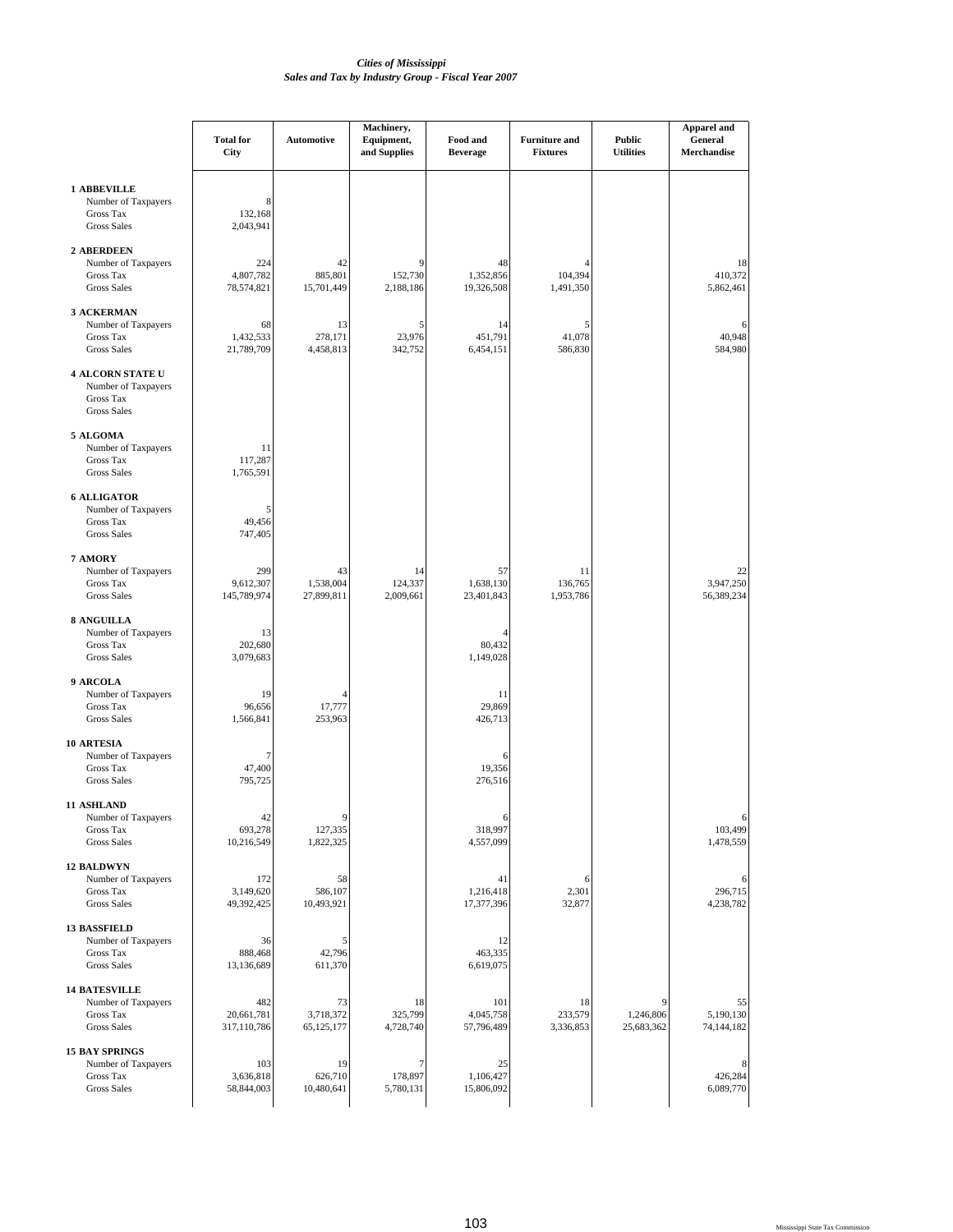| <b>Lumber</b> and<br><b>Building</b><br><b>Materials</b> | <b>Miscellaneous</b><br>Retail | <b>Miscellaneous</b><br><b>Services</b> | Wholesale | Contracting                | <b>Recreation</b> | <b>Total</b><br>Retail           | Note: Figures include audits and                                                                              |
|----------------------------------------------------------|--------------------------------|-----------------------------------------|-----------|----------------------------|-------------------|----------------------------------|---------------------------------------------------------------------------------------------------------------|
|                                                          |                                |                                         |           |                            |                   | 8<br>132,168<br>2,043,941        | adjustments from prior years.<br><b>1 ABBEVILLE</b><br>Number of Taxpayers<br>Gross Tax<br><b>Gross Sales</b> |
| 13<br>316,351<br>4,519,305                               | 65<br>560,361<br>8,011,072     | 13<br>296,624<br>4,237,485              |           | 10<br>121,262<br>2,010,828 |                   | 224<br>4,807,782<br>78,574,821   | 2 ABERDEEN<br>Number of Taxpayers<br>Gross Tax<br><b>Gross Sales</b>                                          |
|                                                          | 14<br>241,600<br>3,452,555     | 5<br>53,131<br>759,021                  |           |                            |                   | 68<br>1,432,533<br>21,789,709    | 3 ACKERMAN<br>Number of Taxpayers<br>Gross Tax<br><b>Gross Sales</b>                                          |
|                                                          |                                |                                         |           |                            |                   |                                  | <b>4 ALCORN STATE U</b><br>Number of Taxpayers<br>Gross Tax<br><b>Gross Sales</b>                             |
|                                                          |                                |                                         |           |                            |                   | 11<br>117,287<br>1,765,591       | 5 ALGOMA<br>Number of Taxpayers<br><b>Gross Tax</b><br><b>Gross Sales</b>                                     |
|                                                          |                                |                                         |           |                            |                   | 5<br>49,456<br>747,405           | <b>6 ALLIGATOR</b><br>Number of Taxpayers<br>Gross Tax<br><b>Gross Sales</b>                                  |
| 21<br>540,330<br>7,719,004                               | 90<br>655,369<br>9,419,820     | 23<br>372,079<br>5,315,415              |           | 13<br>31,830<br>532,441    |                   | 299<br>9,612,307<br>145,789,974  | 7 AMORY<br>Number of Taxpayers<br>Gross Tax<br><b>Gross Sales</b>                                             |
|                                                          | 6<br>13,292<br>189,896         |                                         |           |                            |                   | 13<br>202,680<br>3,079,683       | 8 ANGUILLA<br>Number of Taxpayers<br>Gross Tax<br><b>Gross Sales</b>                                          |
|                                                          |                                |                                         |           |                            |                   | 19<br>96,656<br>1,566,841        | 9 ARCOLA<br>Number of Taxpayers<br>Gross Tax<br><b>Gross Sales</b>                                            |
|                                                          |                                |                                         |           |                            |                   | 7<br>47,400<br>795,725           | <b>10 ARTESIA</b><br>Number of Taxpayers<br>Gross Tax<br><b>Gross Sales</b>                                   |
|                                                          | 10<br>24,080<br>344,002        |                                         |           |                            |                   | 42<br>693,278<br>10,216,549      | 11 ASHLAND<br>Number of Taxpayers<br><b>Gross Tax</b><br><b>Gross Sales</b>                                   |
|                                                          | 41<br>353,873<br>5,059,882     | 5<br>105,583<br>1,508,335               |           | 6<br>35,023<br>560,990     |                   | 172<br>3,149,620<br>49,392,425   | <b>12 BALDWYN</b><br>Number of Taxpayers<br>Gross Tax<br><b>Gross Sales</b>                                   |
|                                                          | 6<br>5,711<br>81,586           |                                         |           |                            |                   | 36<br>888,468<br>13,136,689      | <b>13 BASSFIELD</b><br>Number of Taxpayers<br>Gross Tax<br><b>Gross Sales</b>                                 |
| 28<br>3,149,194<br>44,988,454                            | 124<br>1,729,648<br>26,700,545 | 32<br>922,535<br>13,179,071             |           | 20<br>69,347<br>990,673    |                   | 481<br>20,633,971<br>316,713,513 | <b>14 BATESVILLE</b><br>Number of Taxpayers<br>Gross Tax<br><b>Gross Sales</b>                                |
|                                                          | 26<br>243,952<br>3,490,354     | 10<br>96,084<br>1,372,634               |           |                            |                   | 103<br>3,636,818<br>58,844,003   | <b>15 BAY SPRINGS</b><br>Number of Taxpayers<br>Gross Tax<br><b>Gross Sales</b>                               |
|                                                          |                                |                                         |           |                            |                   |                                  |                                                                                                               |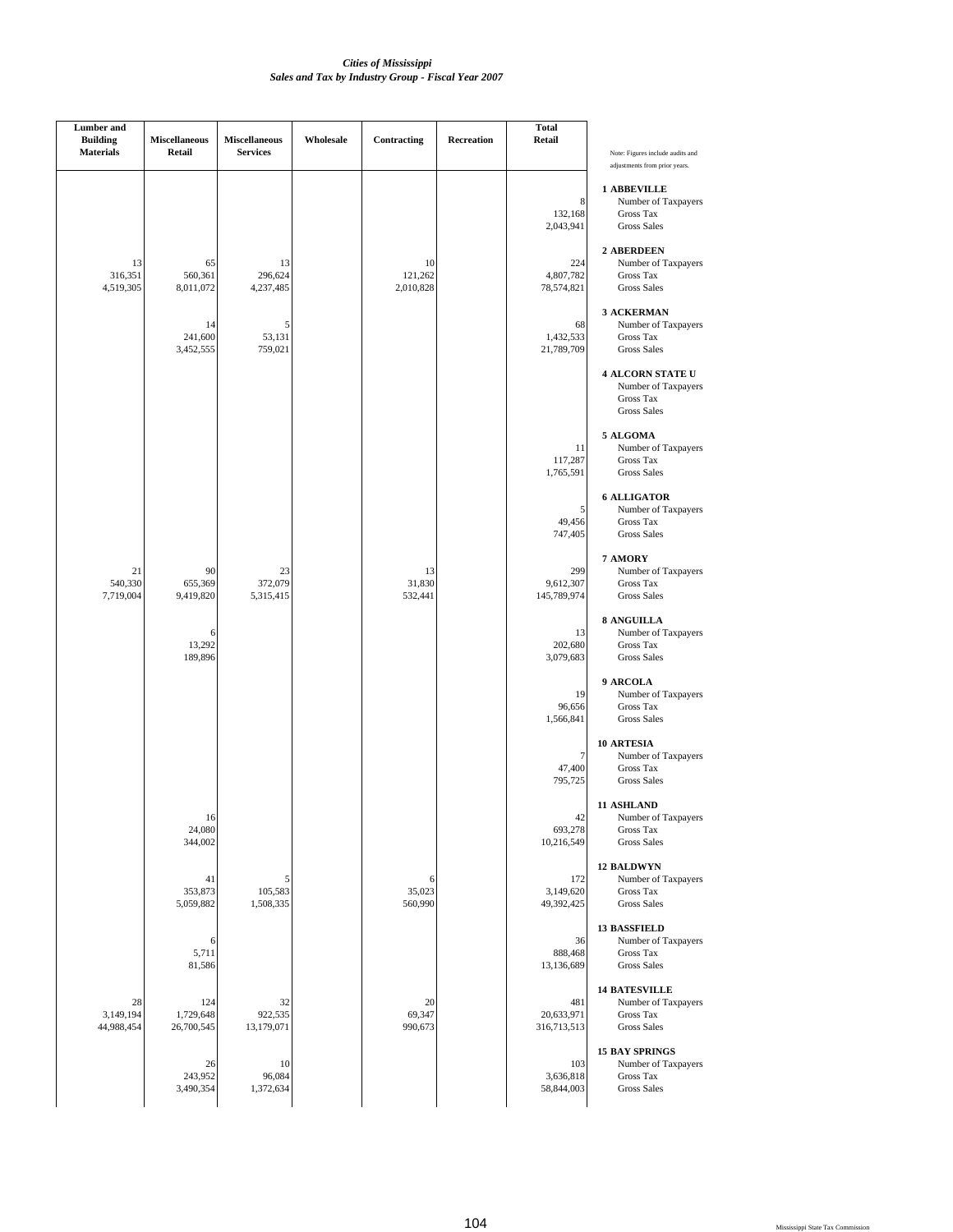|                                                                                          | <b>Total for</b><br>City           | <b>Automotive</b>               | Machinery,<br>Equipment,<br>and Supplies | Food and<br><b>Beverage</b>      | <b>Furniture and</b><br><b>Fixtures</b> | <b>Public</b><br><b>Utilities</b> | <b>Apparel and</b><br>General<br>Merchandise |
|------------------------------------------------------------------------------------------|------------------------------------|---------------------------------|------------------------------------------|----------------------------------|-----------------------------------------|-----------------------------------|----------------------------------------------|
| <b>16 BAY ST LOUIS</b><br>Number of Taxpayers<br><b>Gross Tax</b><br><b>Gross Sales</b>  | 296<br>6,702,239<br>99,788,926     | 27<br>455,245<br>6,531,534      | 15<br>120,165<br>1,716,704               | 61<br>1,592,304<br>22,747,186    | 10<br>125,676<br>1,795,374              |                                   | 14<br>266,673<br>3,809,623                   |
| <b>17 BEAUMONT</b><br>Number of Taxpayers<br>Gross Tax<br><b>Gross Sales</b>             | 24<br>464,809<br>7,148,848         |                                 |                                          | 9<br>269,168<br>3,845,256        |                                         |                                   |                                              |
| <b>18 BEAUREGARD</b><br>Number of Taxpayers<br><b>Gross Tax</b><br><b>Gross Sales</b>    |                                    |                                 |                                          |                                  |                                         |                                   |                                              |
| <b>19 BELMONT</b><br>Number of Taxpayers<br><b>Gross Tax</b><br><b>Gross Sales</b>       | 75<br>1,381,707<br>20,804,886      | 14<br>118,271<br>1,898,062      |                                          | 15<br>611,068<br>8,729,542       | 6<br>68,562<br>979,469                  |                                   | 137,451<br>1,963,587                         |
| 20 BELZONI<br>Number of Taxpayers<br><b>Gross Tax</b><br><b>Gross Sales</b>              | 118<br>2,549,378<br>40,726,857     | 11<br>113,824<br>1,652,678      |                                          | 31<br>1,049,940<br>14,999,128    |                                         |                                   | 16<br>377,944<br>5,399,207                   |
| 21 BENOIT<br>Number of Taxpayers<br><b>Gross Tax</b><br><b>Gross Sales</b>               | 17<br>145,877<br>2,296,605         |                                 |                                          | 10<br>58,127<br>830,389          |                                         |                                   |                                              |
| 22 BENTONIA<br>Number of Taxpayers<br><b>Gross Tax</b><br><b>Gross Sales</b>             | 19<br>990,661<br>14,419,097        | 12,833<br>183,340               |                                          | 5<br>64,413<br>920,195           |                                         |                                   |                                              |
| 23 BEULAH<br>Number of Taxpayers<br><b>Gross Tax</b><br><b>Gross Sales</b>               | 5<br>33,098<br>519,561             |                                 |                                          |                                  |                                         |                                   |                                              |
| 24 BIG CREEK<br>Number of Taxpayers<br><b>Gross Tax</b><br><b>Gross Sales</b>            | 6<br>29,148<br>478,435             |                                 |                                          |                                  |                                         |                                   |                                              |
| 25 BILOXI<br>Number of Taxpayers<br><b>Gross Tax</b><br><b>Gross Sales</b>               | 1,093<br>61,550,981<br>913,325,696 | 108<br>4,787,840<br>79,654,031  | 62<br>6,032,277<br>87,082,401            | 212<br>15,690,574<br>224,150,843 | 30<br>2,098,224<br>29,974,603           | 4,266,510<br>80,027,809           | 80<br>10,807,952<br>154,379,963              |
| <b>26 BLUE MOUNTAIN</b><br>Number of Taxpayers<br><b>Gross Tax</b><br><b>Gross Sales</b> | 20<br>479,550<br>7,060,667         |                                 |                                          | 35,053<br>500,770                |                                         |                                   |                                              |
| <b>27 BLUE SPRINGS</b><br>Number of Taxpayers<br>Gross Tax<br><b>Gross Sales</b>         | 6<br>145,154<br>2,270,008          |                                 |                                          |                                  |                                         |                                   |                                              |
| 28 BOLTON<br>Number of Taxpayers<br><b>Gross Tax</b><br><b>Gross Sales</b>               | 30<br>696,589<br>11,983,961        | 5<br>22,637<br>323,388          |                                          | 8<br>171,848<br>2,454,977        |                                         |                                   |                                              |
| <b>29 BOONEVILLE</b><br>Number of Taxpayers<br><b>Gross Tax</b><br><b>Gross Sales</b>    | 310<br>8,319,187<br>129,897,186    | 67<br>1,413,715<br>25,217,722   | 11<br>84,595<br>2,087,736                | 60<br>2,332,843<br>33,326,304    | 15<br>178,136<br>2,544,810              | 5<br>834,192<br>17,042,576        | 27<br>1,882,830<br>26,897,552                |
| 30 BOYLE<br>Number of Taxpayers<br><b>Gross Tax</b><br><b>Gross Sales</b>                | 36<br>1,104,274<br>20,265,332      | 7<br>47,322<br>992,452          |                                          | 6<br>141,140<br>2,016,297        |                                         |                                   |                                              |
| 31 BRANDON<br>Number of Taxpayers<br><b>Gross Tax</b><br><b>Gross Sales</b>              | 453<br>29,250,471<br>511,486,440   | 65<br>14,866,567<br>288,089,817 | 18<br>197,368<br>2,837,721               | 65<br>4,798,362<br>68,547,973    | 14<br>133,813<br>1,911,620              | 5<br>2,272,694<br>43,137,568      | 32<br>644,947<br>9,213,286                   |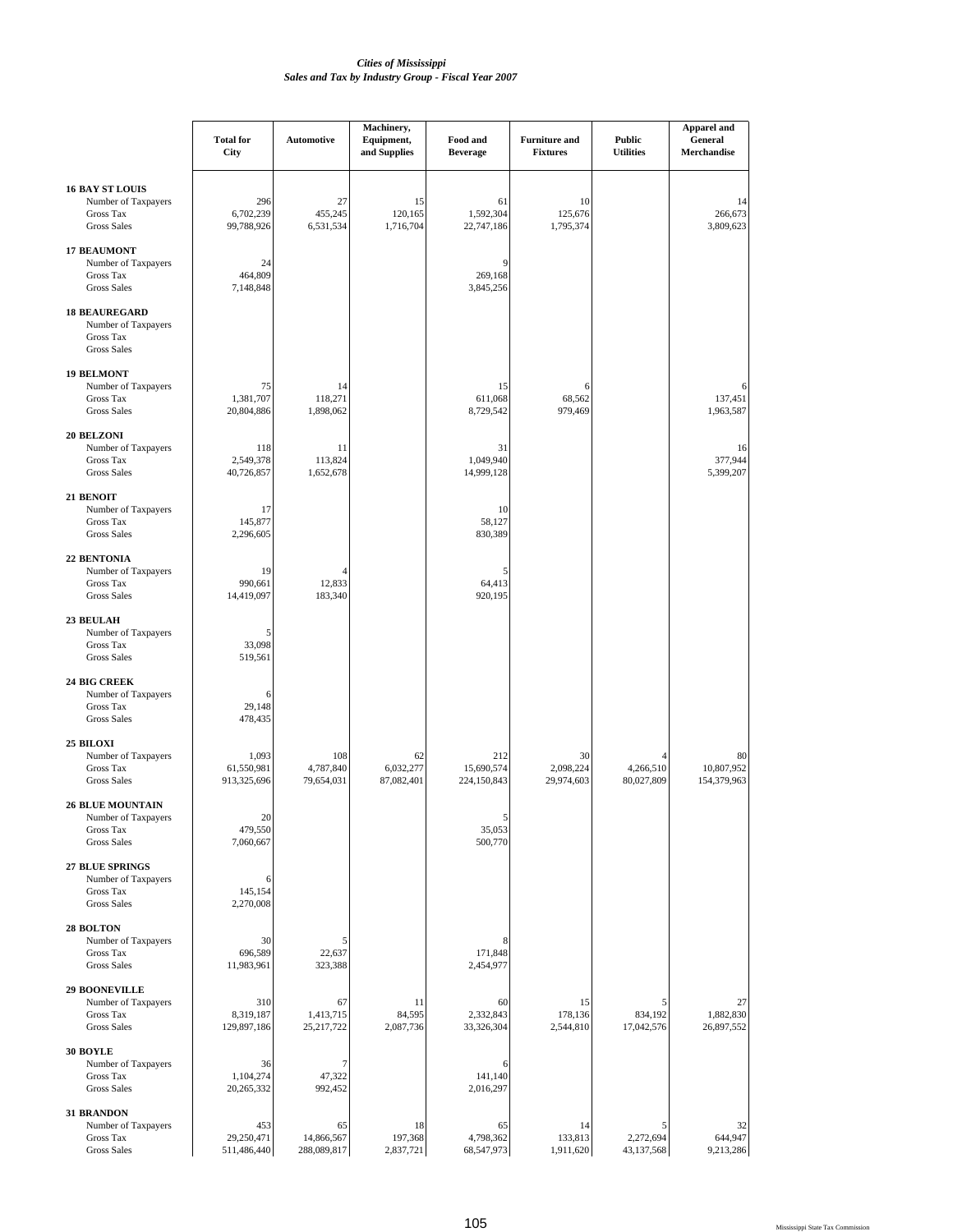| <b>Lumber</b> and<br><b>Building</b> | <b>Miscellaneous</b>            | <b>Miscellaneous</b>          | Wholesale | Contracting                  | Recreation                 | <b>Total</b><br>Retail             |                                                                                   |
|--------------------------------------|---------------------------------|-------------------------------|-----------|------------------------------|----------------------------|------------------------------------|-----------------------------------------------------------------------------------|
| <b>Materials</b>                     | Retail                          | <b>Services</b>               |           |                              |                            |                                    | Note: Figures include audits and<br>adjustments from prior years.                 |
| 16<br>1,088,509                      | 94<br>371,828                   | 15<br>1,233,055               |           | 41<br>505,753                |                            | 296<br>6,702,239                   | <b>16 BAY ST LOUIS</b><br>Number of Taxpayers<br>Gross Tax                        |
| 15,550,124                           | 5,339,111<br>4<br>3,626         | 17,615,055                    |           | 7,365,205                    |                            | 99,788,926<br>24<br>464,809        | <b>Gross Sales</b><br><b>17 BEAUMONT</b><br>Number of Taxpayers<br>Gross Tax      |
|                                      | 51,803                          |                               |           |                              |                            | 7,148,848                          | <b>Gross Sales</b>                                                                |
|                                      |                                 |                               |           |                              |                            |                                    | <b>18 BEAUREGARD</b><br>Number of Taxpayers<br>Gross Tax<br><b>Gross Sales</b>    |
| 6<br>89,388<br>1,276,982             | 18<br>98,773<br>1,444,611       |                               |           | 4<br>7,768<br>110,976        |                            | 75<br>1,381,707<br>20,804,886      | <b>19 BELMONT</b><br>Number of Taxpayers<br>Gross Tax<br><b>Gross Sales</b>       |
| 7<br>139,668<br>1,995,258            | 22<br>67,065<br>1,028,116       | 9<br>143,269<br>2,046,701     |           | 8<br>42,343<br>663,118       | 8<br>4,886<br>69,806       | 118<br>2,549,378<br>40,726,857     | 20 BELZONI<br>Number of Taxpayers<br>Gross Tax<br><b>Gross Sales</b>              |
|                                      |                                 |                               |           |                              |                            | 17<br>145,877<br>2,296,605         | 21 BENOIT<br>Number of Taxpayers<br><b>Gross Tax</b><br><b>Gross Sales</b>        |
|                                      | C<br>24,232<br>346,180          |                               |           |                              |                            | 19<br>990,661<br>14,419,097        | 22 BENTONIA<br>Number of Taxpayers<br><b>Gross Tax</b><br><b>Gross Sales</b>      |
|                                      |                                 |                               |           |                              |                            | 5<br>33,098<br>519,561             | 23 BEULAH<br>Number of Taxpayers<br>Gross Tax<br><b>Gross Sales</b>               |
|                                      |                                 |                               |           |                              |                            | 6<br>29,148<br>478,435             | 24 BIG CREEK<br>Number of Taxpayers<br>Gross Tax<br><b>Gross Sales</b>            |
| 58<br>5,375,359<br>76,790,778        | 322<br>7,287,258<br>104,166,593 | 90<br>4,224,032<br>60,343,265 |           | 116<br>842,572<br>14,778,587 | 11<br>138,377<br>1,976,820 | 1,093<br>61,550,981<br>913,325,696 | 25 BILOXI<br>Number of Taxpayers<br>Gross Tax<br><b>Gross Sales</b>               |
|                                      | 16,081<br>229,738               |                               |           |                              |                            | 20<br>479,550<br>7,060,667         | <b>26 BLUE MOUNTAIN</b><br>Number of Taxpayers<br>Gross Tax<br><b>Gross Sales</b> |
|                                      | 4<br>1,865<br>26,654            |                               |           |                              |                            | 6<br>145,154<br>2,270,008          | <b>27 BLUE SPRINGS</b><br>Number of Taxpayers<br>Gross Tax<br><b>Gross Sales</b>  |
|                                      | 5<br>890<br>12,727              |                               |           | 5<br>69,607<br>1,145,986     |                            | 30<br>696,589<br>11,983,961        | 28 BOLTON<br>Number of Taxpayers<br><b>Gross Tax</b><br><b>Gross Sales</b>        |
| 25<br>687,931<br>9,827,587           | 75<br>448,213<br>6,404,600      | 13<br>429,544<br>6,136,348    |           | 11<br>23,720<br>362,487      |                            | 310<br>8,319,187<br>129,897,186    | 29 BOONEVILLE<br>Number of Taxpayers<br>Gross Tax<br><b>Gross Sales</b>           |
| 223,599<br>3,194,280                 | 8<br>67,627<br>966,110          |                               |           |                              |                            | 36<br>1,104,274<br>20,265,332      | 30 BOYLE<br>Number of Taxpayers<br>Gross Tax<br><b>Gross Sales</b>                |
| 24<br>2,890,417<br>41,291,635        | 148<br>1,320,311<br>18,943,957  | 43<br>1,281,975<br>18,313,913 |           | 38<br>841,151<br>19,158,064  |                            | 453<br>29,250,471<br>511,486,440   | 31 BRANDON<br>Number of Taxpayers<br>Gross Tax<br><b>Gross Sales</b>              |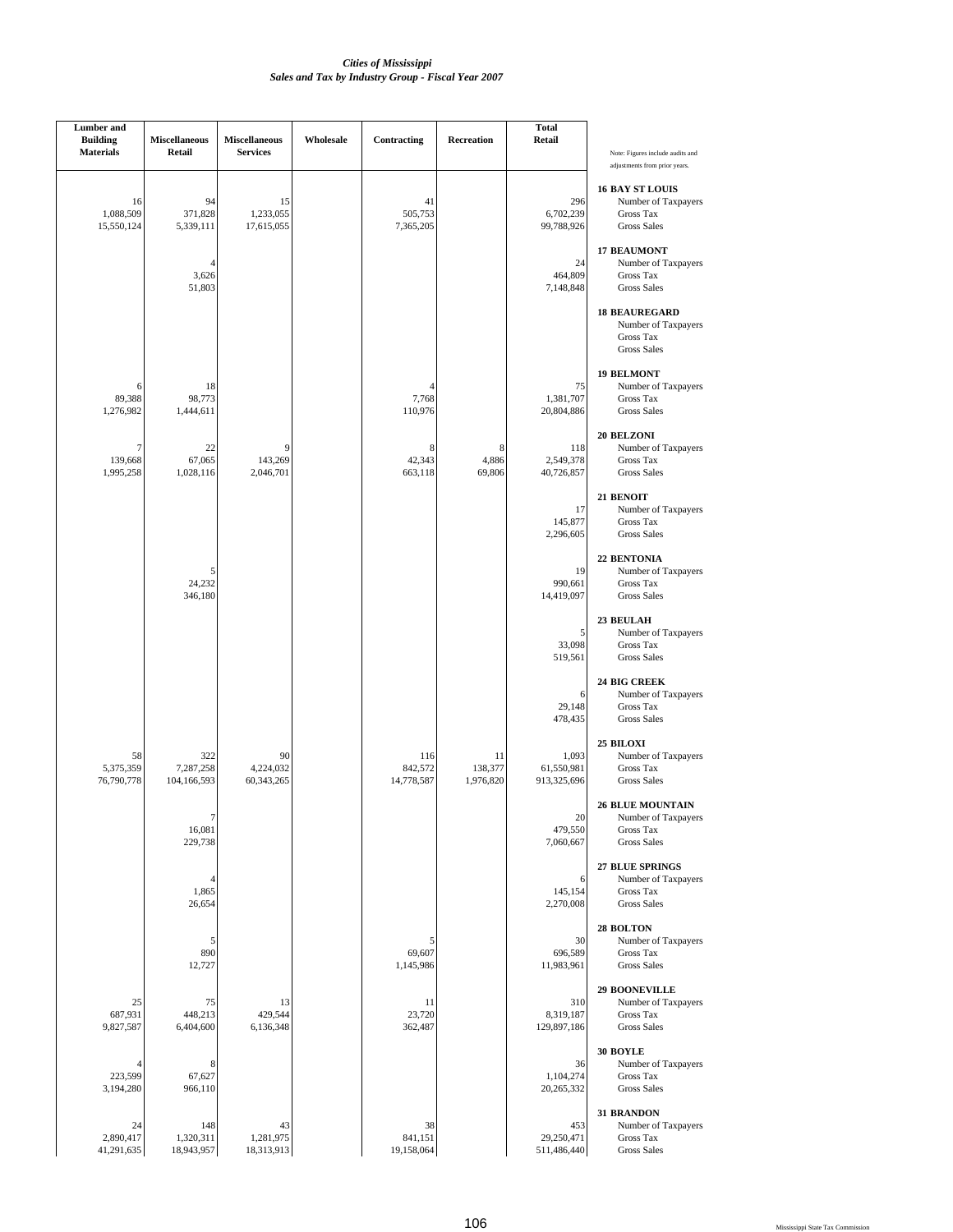|                                                                                         |                                  |                                | Machinery,                  |                                     |                                         |                                   | <b>Apparel and</b>             |
|-----------------------------------------------------------------------------------------|----------------------------------|--------------------------------|-----------------------------|-------------------------------------|-----------------------------------------|-----------------------------------|--------------------------------|
|                                                                                         | <b>Total for</b><br>City         | <b>Automotive</b>              | Equipment,<br>and Supplies  | Food and<br><b>Beverage</b>         | <b>Furniture and</b><br><b>Fixtures</b> | <b>Public</b><br><b>Utilities</b> | General<br>Merchandise         |
| <b>32 BRAXTON</b><br>Number of Taxpayers<br><b>Gross Tax</b><br><b>Gross Sales</b>      |                                  |                                |                             |                                     |                                         |                                   |                                |
| <b>33 BROOKHAVEN</b><br>Number of Taxpayers<br><b>Gross Tax</b><br><b>Gross Sales</b>   | 492<br>26,307,584<br>411,234,677 | 70<br>6,232,801<br>114,039,692 | 22<br>660,508<br>14,011,504 | 98<br>4,833,163<br>69,045,127       | 24<br>440,089<br>6,286,985              |                                   | 62<br>8,151,599<br>116,450,199 |
| <b>34 BROOKSVILLE</b><br>Number of Taxpayers<br><b>Gross Tax</b><br><b>Gross Sales</b>  | 25<br>542,368<br>8,096,879       |                                |                             | 10<br>341,184<br>4,874,059          |                                         |                                   |                                |
| 35 BRUCE<br>Number of Taxpayers<br><b>Gross Tax</b><br><b>Gross Sales</b>               | 106<br>2,151,019<br>34,076,556   | 17<br>259,355<br>4,204,263     | 123,236<br>3,807,733        | 17<br>748,620<br>10,694,569         | 8<br>66,887<br>955,532                  |                                   | 15<br>294,489<br>4,206,991     |
| <b>36 BUDE</b><br>Number of Taxpayers<br><b>Gross Tax</b><br><b>Gross Sales</b>         | 31<br>640,696<br>9,463,981       | 5<br>63,052<br>900,748         |                             | 10<br>322,671<br>4,609,586          |                                         |                                   |                                |
| 37 BURNSVILLE<br>Number of Taxpayers<br><b>Gross Tax</b><br><b>Gross Sales</b>          | 40<br>671,821<br>10,015,817      | 9<br>196,226<br>2,809,618      |                             | 10<br>250,580<br>3,579,716          |                                         |                                   |                                |
| <b>38 BYHALIA</b><br>Number of Taxpayers<br><b>Gross Tax</b><br><b>Gross Sales</b>      | 109<br>2,889,830<br>44,285,494   | 19<br>385,597<br>6,364,863     |                             | 23<br>283,980<br>4,056,867          |                                         |                                   | 177,596<br>2,536,486           |
| <b>39 CALEDONIA</b><br>Number of Taxpayers<br><b>Gross Tax</b><br><b>Gross Sales</b>    | 24<br>657,278<br>9,633,230       |                                |                             | 8<br>362,376<br>5,176,798           |                                         |                                   |                                |
| <b>40 CALHOUN CITY</b><br>Number of Taxpayers<br><b>Gross Tax</b><br><b>Gross Sales</b> | 99<br>1,742,307<br>27,250,933    | 17<br>405,412<br>7,360,426     |                             | 20<br>596,349<br>8,519,274          | 13,828<br>197,543                       |                                   | 15<br>349.051<br>4,986,393     |
| <b>41 CANTON</b><br>Number of Taxpayers<br><b>Gross Tax</b><br><b>Gross Sales</b>       | 395<br>12,725,822<br>200,487,492 | 47<br>2,003,330<br>37,019,394  | 15<br>639,980<br>13,663,944 | 104<br>3,698,693<br>52,838,424      | 14<br>212,688<br>3,038,405              |                                   | 32<br>1,015,532<br>14,506,488  |
| <b>42 CARROLLTON</b><br>Number of Taxpayers<br><b>Gross Tax</b><br><b>Gross Sales</b>   | 20<br>187,670<br>2,799,702       |                                |                             | $\overline{4}$<br>65,853<br>940,760 |                                         |                                   |                                |
| <b>43 CARTHAGE</b><br>Number of Taxpayers<br><b>Gross Tax</b><br><b>Gross Sales</b>     | 212<br>9,014,833<br>147,440,968  | 49<br>1,959,317<br>37,444,769  | 10<br>568,198<br>15,300,717 | 45<br>1,626,703<br>23,238,592       | 5<br>96,060<br>1,372,284                |                                   | 24<br>3,061,985<br>43,739,600  |
| 44 CARY<br>Number of Taxpayers<br>Gross Tax<br><b>Gross Sales</b>                       | 11<br>99,426<br>1,727,598        |                                |                             | 6<br>1,198<br>17,124                |                                         |                                   |                                |
| <b>45 CENTREVILLE</b><br>Number of Taxpayers<br><b>Gross Tax</b><br><b>Gross Sales</b>  | 42<br>1,157,619<br>17,252,656    | 8<br>126,866<br>2,172,185      |                             | 13<br>531,587<br>7,594,100          |                                         |                                   | 311,517<br>4,450,250           |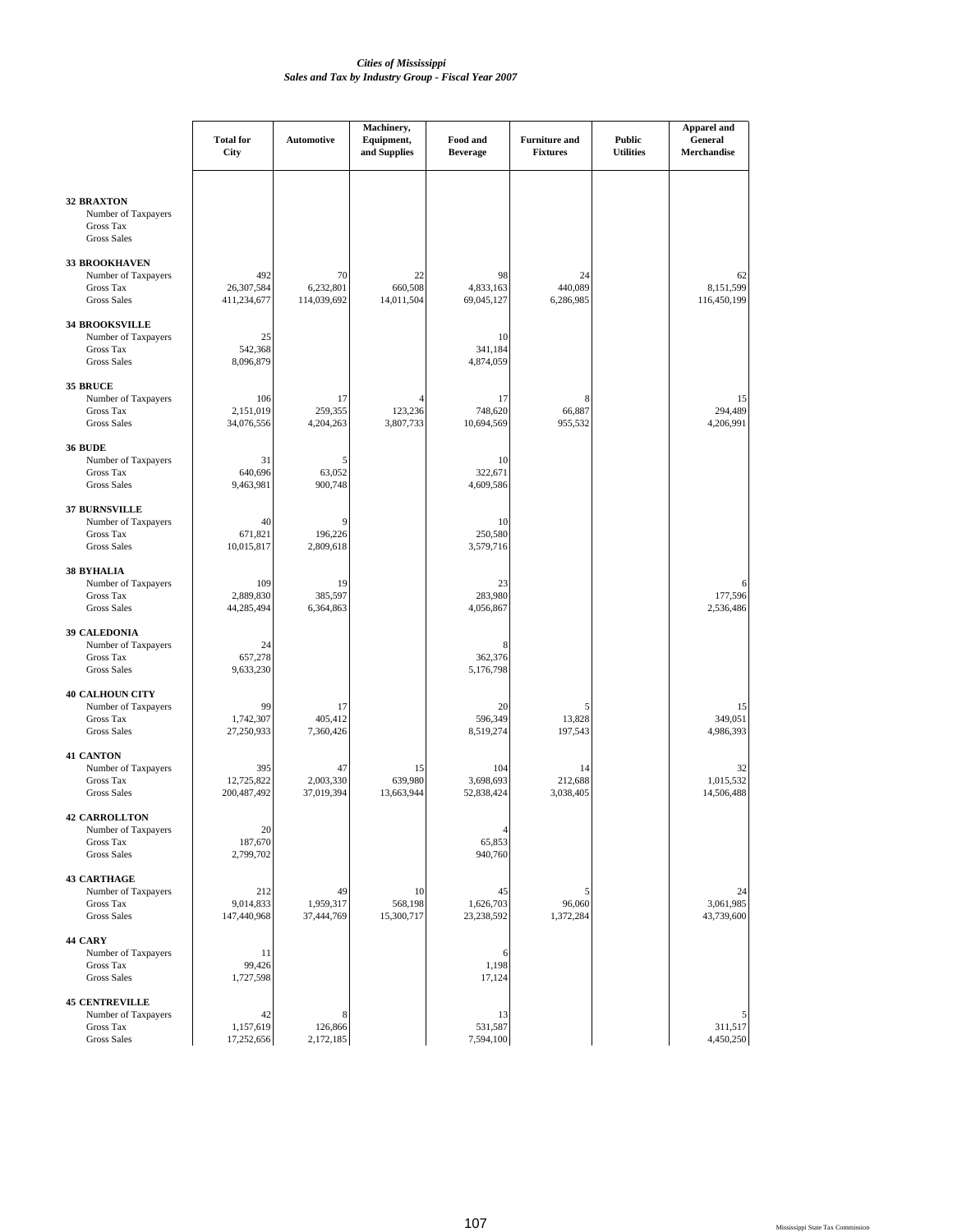| <b>Lumber</b> and<br><b>Building</b><br><b>Materials</b> | <b>Miscellaneous</b><br>Retail      | <b>Miscellaneous</b><br><b>Services</b> | Wholesale | Contracting                | Recreation           | <b>Total</b><br>Retail           | Note: Figures include audits and<br>adjustments from prior years.                       |
|----------------------------------------------------------|-------------------------------------|-----------------------------------------|-----------|----------------------------|----------------------|----------------------------------|-----------------------------------------------------------------------------------------|
|                                                          |                                     |                                         |           |                            |                      |                                  | <b>32 BRAXTON</b><br>Number of Taxpayers<br>Gross Tax<br><b>Gross Sales</b>             |
| 24<br>2,137,676<br>30,538,200                            | 144<br>1,565,582<br>22,366,883      | 31<br>931,720<br>13,310,276             |           | 10<br>113,502<br>3,039,823 | 5<br>6,546<br>93,520 | 492<br>26,307,584<br>411,234,677 | 33 BROOKHAVEN<br>Number of Taxpayers<br>Gross Tax<br><b>Gross Sales</b>                 |
|                                                          | 7<br>7,257<br>104,085               |                                         |           |                            |                      | 25<br>542,368<br>8,096,879       | <b>34 BROOKSVILLE</b><br>Number of Taxpayers<br>Gross Tax<br><b>Gross Sales</b>         |
| 5<br>319,801<br>4,568,590                                | 28<br>99,542<br>1,470,428           | 65,643<br>937,758                       |           |                            |                      | 106<br>2,151,019<br>34,076,556   | 35 BRUCE<br>Number of Taxpayers<br>Gross Tax<br><b>Gross Sales</b>                      |
|                                                          | 7<br>16,679<br>238,282              |                                         |           |                            |                      | 31<br>640,696<br>9,463,981       | 36 BUDE<br>Number of Taxpayers<br><b>Gross Tax</b><br><b>Gross Sales</b>                |
|                                                          | 12<br>27,726<br>396,095             |                                         |           |                            |                      | 40<br>671,821<br>10,015,817      | <b>37 BURNSVILLE</b><br>Number of Taxpayers<br><b>Gross Tax</b><br><b>Gross Sales</b>   |
| 10<br>91,037<br>1,300,537                                | 35<br>1,338,524<br>19,127,262       | 163,239<br>2,331,994                    |           | 7<br>26,200<br>686,394     |                      | 109<br>2,889,830<br>44,285,494   | 38 BYHALIA<br>Number of Taxpayers<br>Gross Tax<br><b>Gross Sales</b>                    |
|                                                          | $\overline{4}$<br>19,329<br>276,140 |                                         |           |                            |                      | 24<br>657,278<br>9,633,230       | <b>39 CALEDONIA</b><br>Number of Taxpayers<br><b>Gross Tax</b><br><b>Gross Sales</b>    |
|                                                          | 26<br>28,523<br>415,981             | 84,174<br>1,202,495                     |           |                            |                      | 99<br>1,742,307<br>27,250,933    | <b>40 CALHOUN CITY</b><br>Number of Taxpayers<br><b>Gross Tax</b><br><b>Gross Sales</b> |
| 20<br>1,936,871<br>27,669,565                            | 119<br>1,283,683<br>18,338,318      | 25<br>698,212<br>9,974,453              |           | 13<br>106,795<br>1,694,683 | 5<br>1,585<br>22,643 | 395<br>12,725,822<br>200,487,492 | <b>41 CANTON</b><br>Number of Taxpayers<br>Gross Tax<br><b>Gross Sales</b>              |
|                                                          | 5<br>8,355<br>119,361               |                                         |           |                            |                      | 20<br>187,670<br>2,799,702       | <b>42 CARROLLTON</b><br>Number of Taxpayers<br>Gross Tax<br><b>Gross Sales</b>          |
| 10<br>430,855<br>6,155,075                               | 53<br>574,912<br>8,294,463          | 7<br>175,078<br>2,501,123               |           | 5<br>15,487<br>221,254     |                      | 212<br>9,014,833<br>147,440,968  | <b>43 CARTHAGE</b><br>Number of Taxpayers<br>Gross Tax<br><b>Gross Sales</b>            |
|                                                          |                                     |                                         |           |                            |                      | 11<br>99,426<br>1,727,598        | 44 CARY<br>Number of Taxpayers<br>Gross Tax<br><b>Gross Sales</b>                       |
|                                                          | 9<br>22,263<br>318,042              |                                         |           |                            |                      | 42<br>1,157,619<br>17,252,656    | <b>45 CENTREVILLE</b><br>Number of Taxpayers<br>Gross Tax<br><b>Gross Sales</b>         |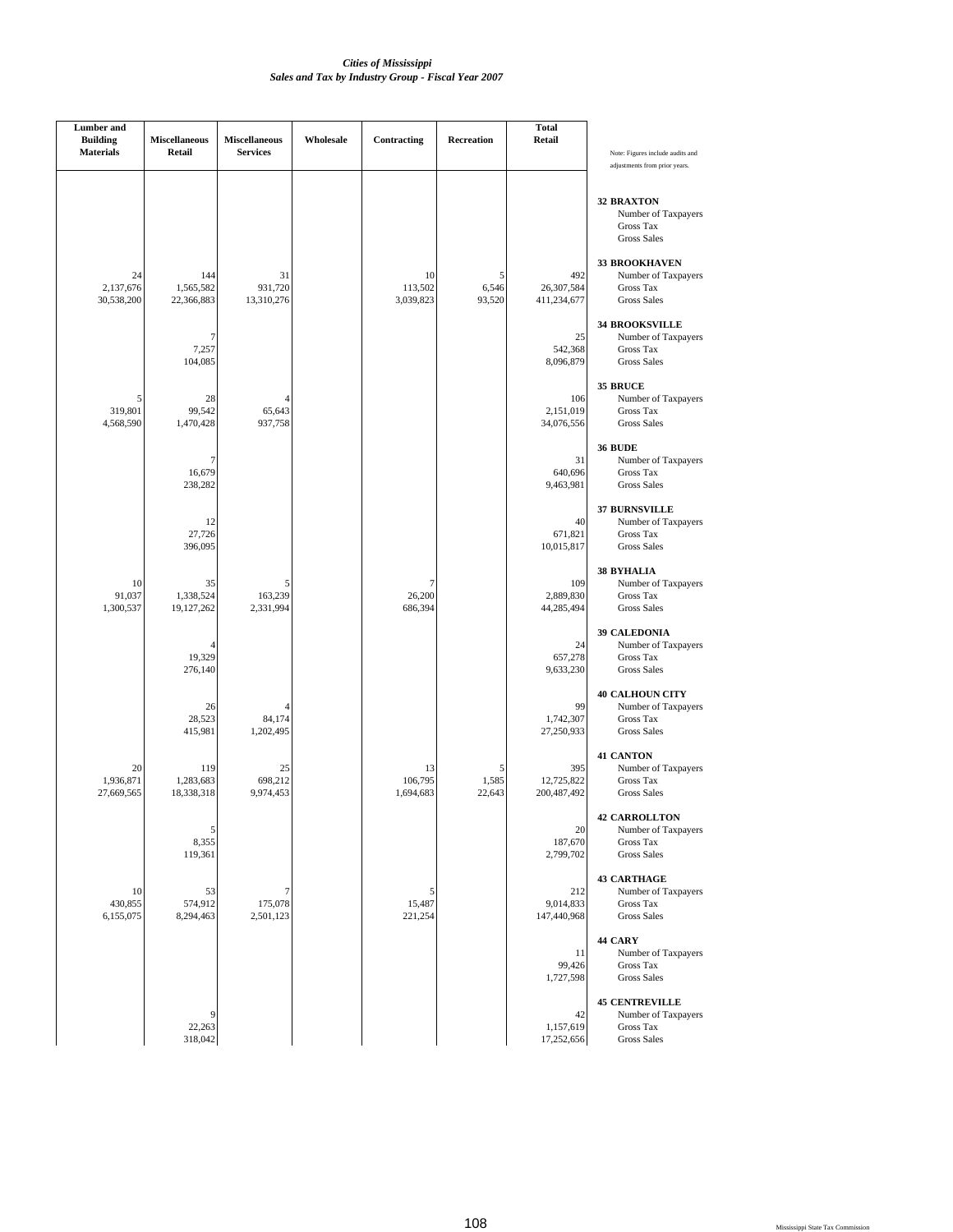|                                                                                       | <b>Total for</b><br>City           | <b>Automotive</b>               | Machinery,<br>Equipment,<br>and Supplies | Food and<br><b>Beverage</b>     | <b>Furniture and</b><br><b>Fixtures</b> | <b>Public</b><br><b>Utilities</b> | <b>Apparel and</b><br>General<br>Merchandise |
|---------------------------------------------------------------------------------------|------------------------------------|---------------------------------|------------------------------------------|---------------------------------|-----------------------------------------|-----------------------------------|----------------------------------------------|
| <b>46 CHARLESTON</b><br>Number of Taxpayers<br>Gross Tax<br><b>Gross Sales</b>        | 105<br>1,691,265<br>25,588,999     | 17<br>193,985<br>2,817,539      |                                          | 29<br>625,902<br>8,941,453      | 6<br>16,629<br>237,565                  |                                   | Q<br>293,266<br>4,189,518                    |
| <b>47 CHUNKY</b><br>Number of Taxpayers<br>Gross Tax<br><b>Gross Sales</b>            |                                    |                                 |                                          |                                 |                                         |                                   |                                              |
| <b>48 CLARKSDALE</b><br>Number of Taxpayers<br><b>Gross Tax</b><br><b>Gross Sales</b> | 503<br>15,415,289<br>237,499,561   | 63<br>1,818,830<br>31,118,450   | 26<br>1,019,451<br>21,722,314            | 130<br>3,732,100<br>53,315,662  | 27<br>596,179<br>8,516,842              | 1,227,525<br>22,494,753           | 53<br>3,805,063<br>54,356,367                |
| <b>49 CLEVELAND</b><br>Number of Taxpayers<br><b>Gross Tax</b><br><b>Gross Sales</b>  | 476<br>16,478,289<br>251,876,100   | 48<br>2,252,885<br>38, 353, 734 | 25<br>605,068<br>12,883,175              | 97<br>4,002,611<br>57,180,106   | 19<br>573,746<br>8,196,363              |                                   | 60<br>4,753,378<br>67,895,656                |
| 50 CLINTON<br>Number of Taxpayers<br><b>Gross Tax</b><br><b>Gross Sales</b>           | 549<br>21,948,151<br>322,129,852   | 60<br>976,969<br>14,494,278     | 37<br>411,705<br>5,915,465               | 98<br>5,625,098<br>80,358,469   | 14<br>285,169<br>4,073,840              |                                   | 40<br>6,299,796<br>89,971,972                |
| 51 COAHOMA<br>Number of Taxpayers<br><b>Gross Tax</b><br><b>Gross Sales</b>           | 5<br>59,178<br>890,646             |                                 |                                          | 5<br>18,250<br>260,725          |                                         |                                   |                                              |
| 52 COAHOMA COLLEGE<br>Number of Taxpayers<br>Gross Tax<br><b>Gross Sales</b>          |                                    |                                 |                                          |                                 |                                         |                                   |                                              |
| 53 COFFEEVILLE<br>Number of Taxpayers<br><b>Gross Tax</b><br><b>Gross Sales</b>       | 43<br>590,666<br>8,805,082         | 8<br>18,845<br>271,877          |                                          | 11<br>190,603<br>2,722,908      |                                         |                                   |                                              |
| <b>54 COLDWATER</b><br>Number of Taxpayers<br><b>Gross Tax</b><br><b>Gross Sales</b>  | 81<br>1,331,633<br>20,320,766      | 22<br>202,449<br>3,412,587      | 5<br>43,061<br>744,956                   | 11<br>303,260<br>4,332,288      | 7<br>10.245<br>146,369                  |                                   | 6<br>132,321<br>1,890,303                    |
| 55 COLLINS<br>Number of Taxpayers<br>Gross Tax<br><b>Gross Sales</b>                  | 155<br>6,441,924<br>114,997,006    | 30<br>2,503,761<br>46,823,532   | 8<br>573,855<br>16,986,536               | 35<br>1,490,960<br>21,299,416   |                                         |                                   | 13<br>319,412<br>4,562,912                   |
| <b>56 COLUMBIA</b><br>Number of Taxpayers<br>Gross Tax<br><b>Gross Sales</b>          | 423<br>21,018,401<br>321,934,996   | 60<br>3,288,071<br>56,790,566   | 23<br>1,211,538<br>24,006,399            | 95<br>2,956,299<br>42,232,801   | 12<br>156,791<br>2,239,872              |                                   | 34<br>5,683,439<br>81,191,685                |
| 57 COLUMBUS<br>Number of Taxpayers<br><b>Gross Tax</b><br><b>Gross Sales</b>          | 1,185<br>49,331,849<br>755,621,318 | 152<br>7,864,146<br>144,799,512 | 74<br>2,151,462<br>36,738,349            | 261<br>9,149,897<br>130,712,685 | 65<br>2,708,803<br>38,697,150           | 2,836,355<br>50,738,378           | 107<br>12,826,573<br>183,236,574             |
| <b>58 COMO</b><br>Number of Taxpayers<br><b>Gross Tax</b><br><b>Gross Sales</b>       | 46<br>1,031,952<br>21,215,414      | 8<br>199,679<br>6,085,396       |                                          | 19<br>390,779<br>5,582,562      |                                         |                                   | 7,574<br>108,200                             |
| 59 CORINTH<br>Number of Taxpayers<br>Gross Tax<br><b>Gross Sales</b>                  | 720<br>29,145,581<br>442,023,779   | 130<br>4,301,299<br>76,733,182  | 29<br>352,463<br>8,028,045               | 157<br>6,146,870<br>87,812,341  | 18<br>631,118<br>9,015,964              | 7<br>1,752,740<br>31,856,343      | 40<br>8,635,584<br>123,343,461               |
| <b>60 COURTLAND</b><br>Number of Taxpayers<br>Gross Tax<br><b>Gross Sales</b>         |                                    |                                 |                                          |                                 |                                         |                                   |                                              |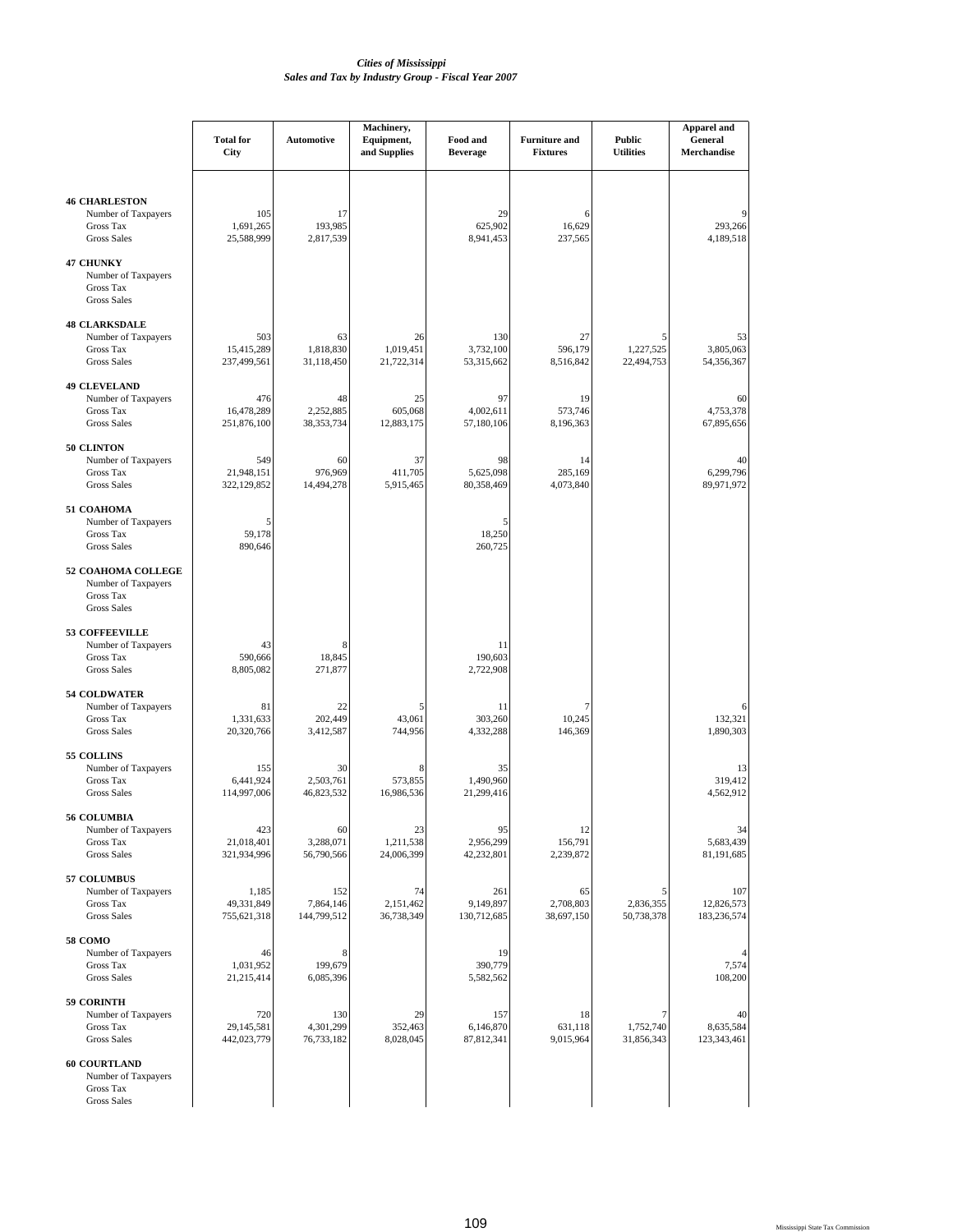| <b>Lumber</b> and<br><b>Building</b> | <b>Miscellaneous</b>           | <b>Miscellaneous</b>          | Wholesale | Contracting                | Recreation                | <b>Total</b><br>Retail             |                                                                                                                                                              |
|--------------------------------------|--------------------------------|-------------------------------|-----------|----------------------------|---------------------------|------------------------------------|--------------------------------------------------------------------------------------------------------------------------------------------------------------|
| <b>Materials</b>                     | Retail                         | <b>Services</b>               |           |                            |                           |                                    | Note: Figures include audits and<br>adjustments from prior years.                                                                                            |
| 6<br>97,157<br>1,387,959             | 23<br>155,072<br>2,215,316     | 5<br>30,093<br>429,902        |           |                            |                           | 105<br>1,691,265<br>25,588,999     | <b>46 CHARLESTON</b><br>Number of Taxpayers<br>Gross Tax<br><b>Gross Sales</b><br><b>47 CHUNKY</b><br>Number of Taxpayers<br>Gross Tax<br><b>Gross Sales</b> |
| 36<br>704,221<br>10,060,299          | 114<br>1,138,254<br>16,271,412 | 36<br>1,352,978<br>19,328,242 |           | 8<br>2,705<br>58,381       | 5<br>17,978<br>256,834    | 503<br>15,415,289<br>237,499,561   | <b>48 CLARKSDALE</b><br>Number of Taxpayers<br><b>Gross Tax</b><br>Gross Sales                                                                               |
| 39<br>810,246<br>11,574,942          | 144<br>1,176,919<br>16,822,194 | 26<br>800,676<br>11,438,217   |           | 14<br>274,193<br>5,565,265 |                           | 475<br>16,471,692<br>251,781,860   | <b>49 CLEVELAND</b><br>Number of Taxpayers<br>Gross Tax<br><b>Gross Sales</b>                                                                                |
| 26<br>2,035,272<br>29,075,288        | 210<br>2,843,353<br>40,665,617 | 24<br>1,139,110<br>16,272,995 |           | 33<br>171,369<br>3,348,150 | 4<br>153,906<br>2,198,661 | 549<br>21,948,151<br>322,129,852   | 50 CLINTON<br>Number of Taxpayers<br>Gross Tax<br><b>Gross Sales</b>                                                                                         |
|                                      |                                |                               |           |                            |                           | 5<br>59,178<br>890,646             | 51 COAHOMA<br>Number of Taxpayers<br>Gross Tax<br><b>Gross Sales</b>                                                                                         |
|                                      |                                |                               |           |                            |                           |                                    | 52 COAHOMA COLLEGE<br>Number of Taxpayers<br>Gross Tax<br><b>Gross Sales</b>                                                                                 |
|                                      | 11<br>38,400<br>548,583        |                               |           |                            |                           | 43<br>590,666<br>8,805,082         | 53 COFFEEVILLE<br>Number of Taxpayers<br><b>Gross Tax</b><br>Gross Sales                                                                                     |
| 4<br>172,651<br>2,466,443            | 16<br>121,828<br>1,740,411     |                               |           | 4<br>13,099<br>191,513     |                           | 81<br>1,331,633<br>20,320,766      | <b>54 COLDWATER</b><br>Number of Taxpayers<br><b>Gross Tax</b><br><b>Gross Sales</b>                                                                         |
| 8<br>245,713<br>3,510,189            | 44<br>550,827<br>7,889,459     | 8<br>193,423<br>2,763,192     |           | 5<br>66,824<br>954,634     |                           | 155<br>6,441,924<br>114,997,006    | 55 COLLINS<br>Number of Taxpayers<br>Gross Tax<br><b>Gross Sales</b>                                                                                         |
| 22<br>1,524,798<br>21,782,809        | 112<br>1,149,568<br>16,937,392 | 38<br>3,676,958<br>52,527,932 |           | 19<br>325,089<br>5,024,233 | 5<br>35,871<br>512,447    | 423<br>21,018,401<br>321,934,996   | 56 COLUMBIA<br>Number of Taxpayers<br>Gross Tax<br><b>Gross Sales</b>                                                                                        |
| 85<br>5,059,943<br>72,284,833        | 299<br>3,713,547<br>53,162,446 | 69<br>2,421,061<br>34,586,552 |           | 63<br>452,519<br>8,557,116 | 5<br>147,540<br>2,107,720 | 1,185<br>49,331,849<br>755,621,318 | 57 COLUMBUS<br>Number of Taxpayers<br>Gross Tax<br><b>Gross Sales</b>                                                                                        |
|                                      | 9<br>65,117<br>930,243         |                               |           |                            |                           | 46<br>1,031,952<br>21,215,414      | <b>58 COMO</b><br>Number of Taxpayers<br>Gross Tax<br><b>Gross Sales</b>                                                                                     |
| 47<br>3,574,958<br>51,070,777        | 223<br>2,371,178<br>33,963,309 | 38<br>961,748<br>13,739,249   |           | 27<br>166,903<br>2,879,441 |                           | 718<br>29,076,626<br>441,038,717   | 59 CORINTH<br>Number of Taxpayers<br>Gross Tax<br><b>Gross Sales</b>                                                                                         |
|                                      |                                |                               |           |                            |                           |                                    | <b>60 COURTLAND</b><br>Number of Taxpayers<br>Gross Tax<br><b>Gross Sales</b>                                                                                |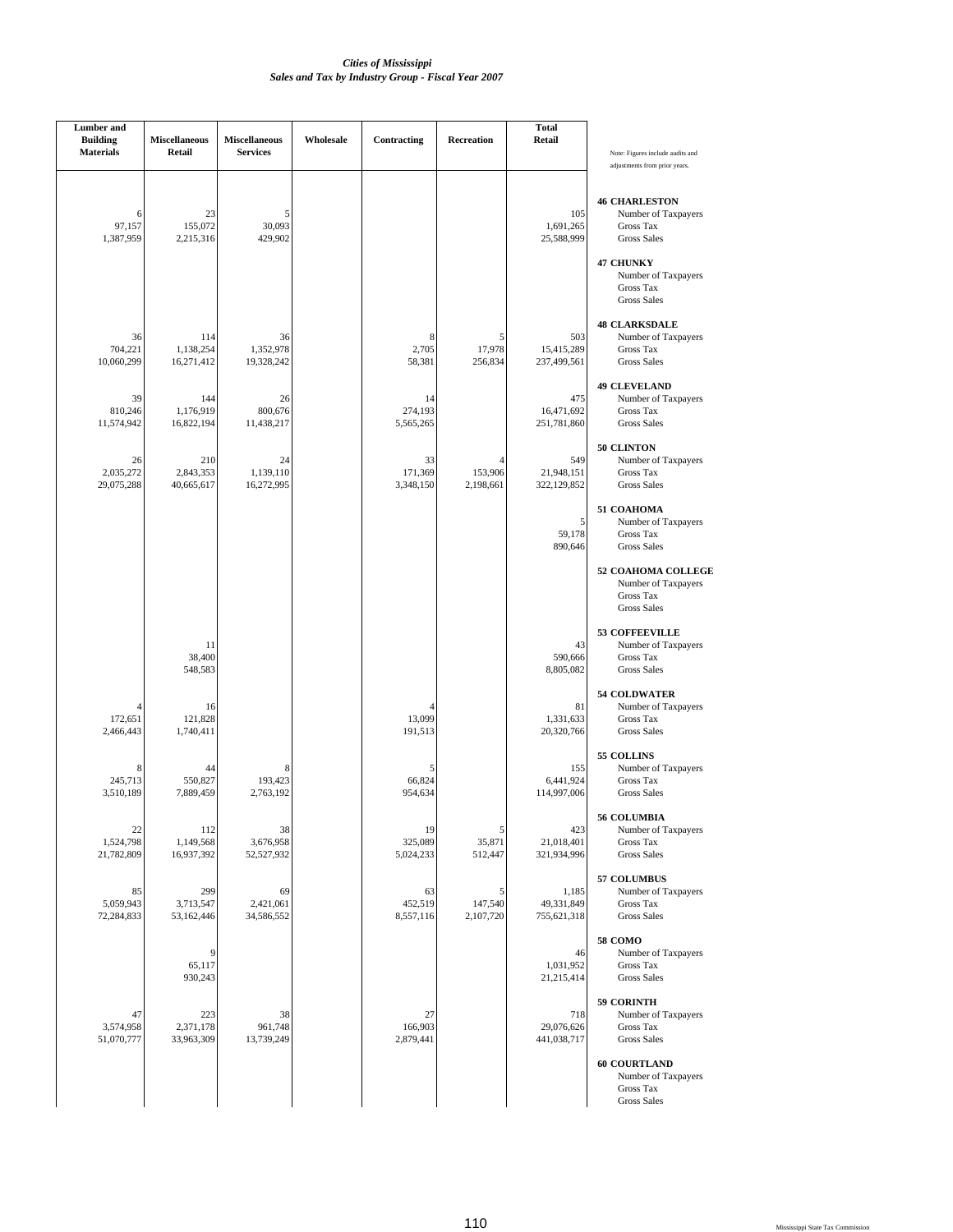|                                                                                            | <b>Total for</b><br>City         | Automotive                    | Machinery,<br>Equipment,<br>and Supplies | Food and<br><b>Beverage</b>   | <b>Furniture and</b><br><b>Fixtures</b> | <b>Public</b><br><b>Utilities</b> | <b>Apparel and</b><br>General<br>Merchandise |
|--------------------------------------------------------------------------------------------|----------------------------------|-------------------------------|------------------------------------------|-------------------------------|-----------------------------------------|-----------------------------------|----------------------------------------------|
| <b>61 CRAWFORD</b><br>Number of Taxpayers<br>Gross Tax<br><b>Gross Sales</b>               | 61,826<br>1,004,279              |                               |                                          | 5<br>6,400<br>91,442          |                                         |                                   |                                              |
| <b>62 CRENSHAW</b><br>Number of Taxpayers<br><b>Gross Tax</b><br><b>Gross Sales</b>        | 24<br>202,572<br>3,045,792       | 4<br>33,962<br>520,270        |                                          | 12<br>95,275<br>1,361,075     |                                         |                                   | 4,923<br>68,089                              |
| <b>63 CROSBY</b><br>Number of Taxpayers<br><b>Gross Tax</b><br><b>Gross Sales</b>          | 5<br>85,789<br>1,288,899         |                               |                                          |                               |                                         |                                   |                                              |
| <b>64 CROWDER</b><br>Number of Taxpayers<br><b>Gross Tax</b><br><b>Gross Sales</b>         | 11<br>99,753<br>1,738,877        |                               |                                          | 7<br>37,683<br>538,333        |                                         |                                   |                                              |
| <b>65 CRUGER</b><br>Number of Taxpayers<br><b>Gross Tax</b><br><b>Gross Sales</b>          | 8<br>34,757<br>553,485           |                               |                                          | 6<br>5,664<br>80,923          |                                         |                                   |                                              |
| <b>66 CRYSTAL SPRINGS</b><br>Number of Taxpayers<br><b>Gross Tax</b><br><b>Gross Sales</b> | 147<br>3,897,789<br>60,554,030   | 28<br>919,455<br>16,630,027   |                                          | 45<br>1,606,322<br>22,947,438 | 6<br>153,418<br>2,191,691               |                                   | 274,232<br>3,917,606                         |
| 67 D'LO<br>Number of Taxpayers<br><b>Gross Tax</b><br><b>Gross Sales</b>                   | 14<br>136,823<br>2,137,649       | 4<br>5,019<br>73,479          |                                          | 3<br>60,783<br>868,339        |                                         |                                   |                                              |
| <b>68 D'IBERVILLE</b><br>Number of Taxpayers<br><b>Gross Tax</b><br><b>Gross Sales</b>     | 304<br>27,769,393<br>415,812,516 | 50<br>4,059,879<br>73,559,023 | 12<br>374,108<br>5,378,116               | 75<br>4,815,191<br>68,788,374 | 11<br>592,400<br>8,462,855              |                                   | 13<br>9,517,749<br>135,967,709               |
| <b>69 DECATUR</b><br>Number of Taxpayers<br><b>Gross Tax</b><br><b>Gross Sales</b>         | 49<br>730,504<br>10,972,944      | 7<br>122,593<br>1,938,956     | 15,431<br>220,452                        | 11<br>254,087<br>3,629,819    |                                         |                                   | C<br>86,562<br>1,236,602                     |
| <b>70 DEKALB</b><br>Number of Taxpayers<br><b>Gross Tax</b><br><b>Gross Sales</b>          | 64<br>1,326,555<br>21,887,745    | 15<br>356,307<br>6,706,922    | 38,033<br>1,181,410                      | 18<br>496,449<br>7,092,127    |                                         |                                   | 182,933<br>2,613,330                         |
| 71 DERMA<br>Number of Taxpayers<br><b>Gross Tax</b><br><b>Gross Sales</b>                  | 34<br>262,939<br>4,187,533       | 6<br>171,058<br>2,631,258     |                                          | 8<br>6,907<br>98,681          |                                         |                                   |                                              |
| <b>72 DODDSVILLE</b><br>Number of Taxpayers<br>Gross Tax<br><b>Gross Sales</b>             |                                  |                               |                                          |                               |                                         |                                   |                                              |
| 73 DREW<br>Number of Taxpayers<br>Gross Tax<br><b>Gross Sales</b>                          | 46<br>734,324<br>11,249,214      | 70,399<br>1,179,324           |                                          | 18<br>287,226<br>4,103,225    |                                         |                                   | 87,994<br>1,257,069                          |
| <b>74 DUCK HILL</b><br>Number of Taxpayers<br><b>Gross Tax</b><br><b>Gross Sales</b>       | 18<br>165,844<br>2,595,399       |                               |                                          | 4<br>60,985<br>871,223        |                                         |                                   |                                              |
| <b>75 DUMAS</b><br>Number of Taxpayers<br>Gross Tax<br><b>Gross Sales</b>                  | 5<br>66,565<br>1,127,389         |                               |                                          |                               |                                         |                                   |                                              |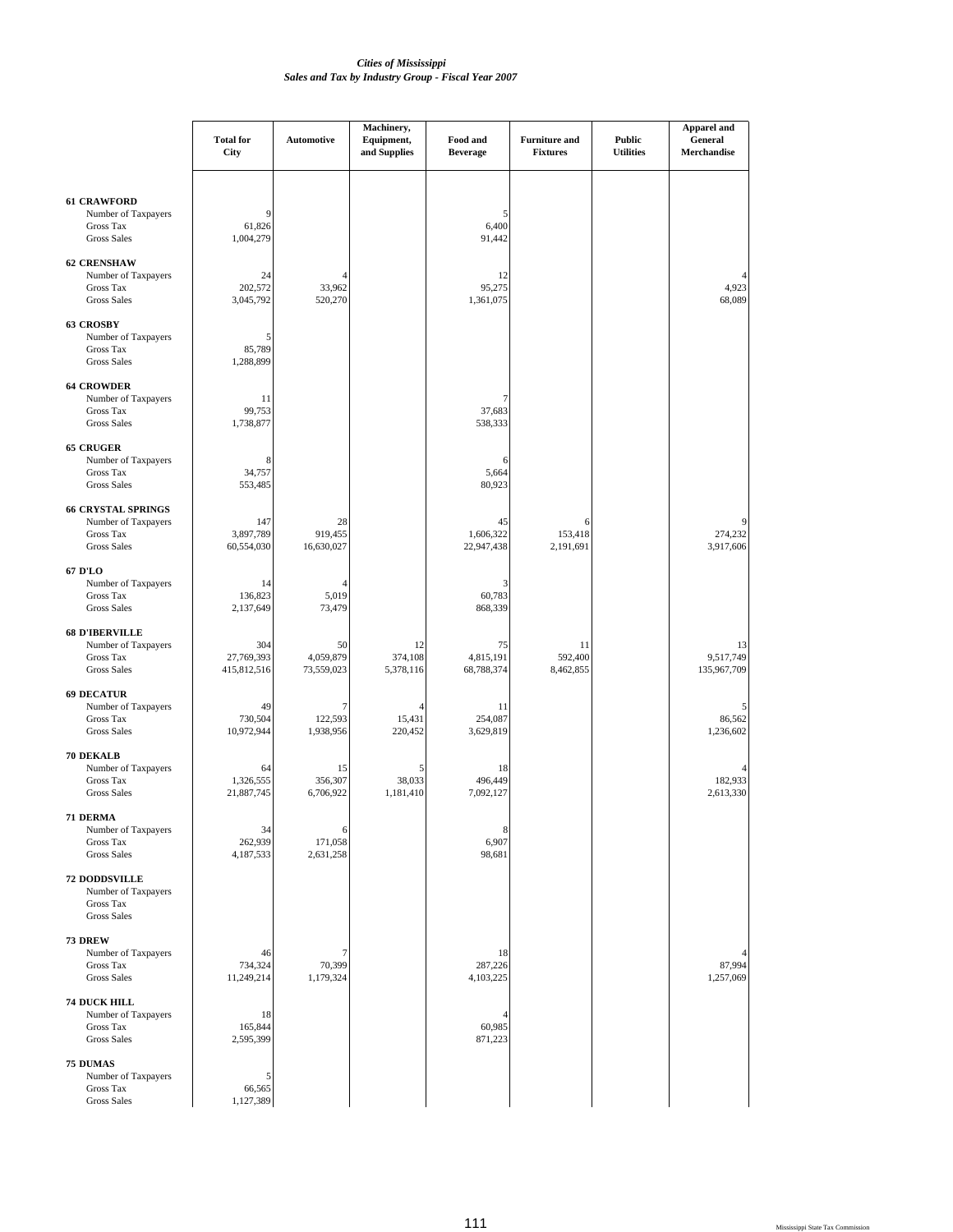| <b>Lumber</b> and<br><b>Building</b><br><b>Materials</b> | <b>Miscellaneous</b><br>Retail | <b>Miscellaneous</b><br><b>Services</b> | Wholesale | Contracting                | Recreation | <b>Total</b><br>Retail           | Note: Figures include audits and                                                                                                    |
|----------------------------------------------------------|--------------------------------|-----------------------------------------|-----------|----------------------------|------------|----------------------------------|-------------------------------------------------------------------------------------------------------------------------------------|
|                                                          |                                |                                         |           |                            |            | 9<br>61,826<br>1,004,279         | adjustments from prior years.<br><b>61 CRAWFORD</b><br>Number of Taxpayers<br>Gross Tax<br><b>Gross Sales</b><br><b>62 CRENSHAW</b> |
|                                                          |                                |                                         |           |                            |            | 24<br>202,572<br>3,045,792       | Number of Taxpayers<br><b>Gross Tax</b><br><b>Gross Sales</b>                                                                       |
|                                                          |                                |                                         |           |                            |            | 5<br>85,789<br>1,288,899         | <b>63 CROSBY</b><br>Number of Taxpayers<br>Gross Tax<br><b>Gross Sales</b>                                                          |
|                                                          |                                |                                         |           |                            |            | 11<br>99,753<br>1,738,877        | <b>64 CROWDER</b><br>Number of Taxpayers<br>Gross Tax<br><b>Gross Sales</b>                                                         |
|                                                          |                                |                                         |           |                            |            | 8<br>34,757<br>553,485           | <b>65 CRUGER</b><br>Number of Taxpayers<br>Gross Tax<br><b>Gross Sales</b>                                                          |
| 8<br>72,326<br>1,033,239                                 | 38<br>292,759<br>4,182,275     | 8<br>175,654<br>2,509,353               |           |                            |            | 147<br>3,897,789<br>60,554,030   | <b>66 CRYSTAL SPRINGS</b><br>Number of Taxpayers<br>Gross Tax<br><b>Gross Sales</b>                                                 |
|                                                          |                                |                                         |           |                            |            | 14<br>136,823<br>2,137,649       | 67 D'LO<br>Number of Taxpayers<br>Gross Tax<br><b>Gross Sales</b>                                                                   |
| 21<br>4,935,293<br>70,504,126                            | 78<br>1,418,359<br>20,269,859  | 18<br>849,182<br>12,134,682             |           | 24<br>122,215<br>2,611,413 |            | 304<br>27,769,393<br>415,812,516 | <b>68 D'IBERVILLE</b><br>Number of Taxpayers<br>Gross Tax<br><b>Gross Sales</b>                                                     |
| 4<br>123,813<br>1,768,769                                | 11<br>15,640<br>223,434        |                                         |           |                            |            | 49<br>730,504<br>10,972,944      | <b>69 DECATUR</b><br>Number of Taxpayers<br>Gross Tax<br><b>Gross Sales</b>                                                         |
| 5<br>13,440<br>192,009                                   | 11<br>35,036<br>511,669        |                                         |           |                            |            | 64<br>1,326,555<br>21,887,745    | <b>70 DEKALB</b><br>Number of Taxpayers<br>Gross Tax<br><b>Gross Sales</b>                                                          |
|                                                          | 14<br>9,678<br>139,062         |                                         |           |                            |            | 34<br>262,939<br>4,187,533       | 71 DERMA<br>Number of Taxpayers<br>Gross Tax<br><b>Gross Sales</b>                                                                  |
|                                                          |                                |                                         |           |                            |            |                                  | <b>72 DODDSVILLE</b><br>Number of Taxpayers<br>Gross Tax<br><b>Gross Sales</b>                                                      |
|                                                          | 11<br>41,340<br>590,578        |                                         |           |                            |            | 46<br>734,324<br>11,249,214      | 73 DREW<br>Number of Taxpayers<br>Gross Tax<br><b>Gross Sales</b>                                                                   |
|                                                          | 6<br>3,275<br>46,793           |                                         |           |                            |            | 18<br>165,844<br>2,595,399       | <b>74 DUCK HILL</b><br>Number of Taxpayers<br>Gross Tax<br><b>Gross Sales</b>                                                       |
|                                                          |                                |                                         |           |                            |            | 5<br>66,565<br>1,127,389         | <b>75 DUMAS</b><br>Number of Taxpayers<br>Gross Tax<br><b>Gross Sales</b>                                                           |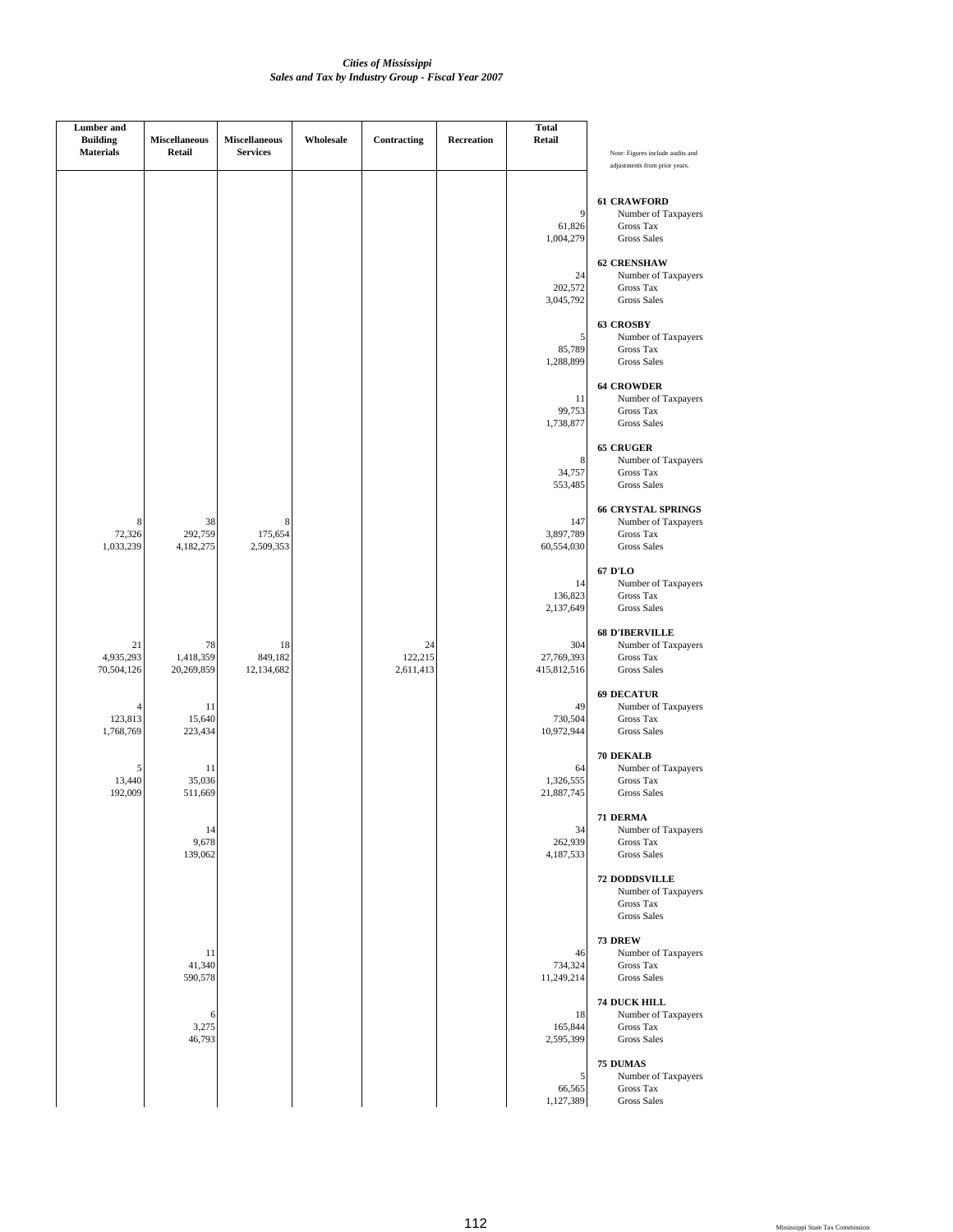|                                                                                     | <b>Total for</b><br>City       | <b>Automotive</b>          | Machinery,<br>Equipment,<br>and Supplies | Food and<br><b>Beverage</b>         | <b>Furniture and</b><br><b>Fixtures</b> | <b>Public</b><br><b>Utilities</b> | <b>Apparel and</b><br>General<br>Merchandise |
|-------------------------------------------------------------------------------------|--------------------------------|----------------------------|------------------------------------------|-------------------------------------|-----------------------------------------|-----------------------------------|----------------------------------------------|
| 76 DUNCAN<br>Number of Taxpayers<br>Gross Tax<br><b>Gross Sales</b>                 | 7<br>32,859<br>557,644         |                            |                                          | 4<br>681<br>9,735                   |                                         |                                   |                                              |
| 77 DURANT<br>Number of Taxpayers<br>Gross Tax<br><b>Gross Sales</b>                 | 80<br>1,620,535<br>26,094,396  | 13<br>332,345<br>6,007,202 | 22,928<br>327,545                        | 20<br>417,753<br>5,967,899          | 127,635<br>1,823,369                    |                                   | 6<br>242,228<br>3,460,402                    |
| <b>78 EAST MS COLLEGE</b><br>Number of Taxpayers<br>Gross Tax<br><b>Gross Sales</b> |                                |                            |                                          |                                     |                                         |                                   |                                              |
| <b>79 ECRU</b><br>Number of Taxpayers<br>Gross Tax<br><b>Gross Sales</b>            | 44<br>640,034<br>9,689,369     | 11<br>26,147<br>469,498    |                                          | 13<br>325,391<br>4,648,441          | 10,484<br>149,777                       |                                   |                                              |
| 80 EDEN<br>Number of Taxpayers<br>Gross Tax<br><b>Gross Sales</b>                   |                                |                            |                                          |                                     |                                         |                                   |                                              |
| <b>81 EDWARDS</b><br>Number of Taxpayers<br>Gross Tax<br><b>Gross Sales</b>         | 27<br>329,650<br>5,075,124     | 4<br>10,462<br>149,462     |                                          | 11<br>134,331<br>1,919,014          |                                         |                                   |                                              |
| <b>82 ELLISVILLE</b><br>Number of Taxpayers<br>Gross Tax<br><b>Gross Sales</b>      | 164<br>3,874,097<br>58,506,574 | 27<br>337,816<br>5,160,684 | 421,869<br>6,307,424                     | 40<br>1,268,100<br>18,115,701       |                                         |                                   | 11<br>362,080<br>5,172,364                   |
| <b>83 ENTERPRISE</b><br>Number of Taxpayers<br>Gross Tax<br><b>Gross Sales</b>      | 14<br>135,868<br>2,152,726     |                            |                                          | 6<br>35,552<br>507,895              |                                         |                                   |                                              |
| 84 ETHEL<br>Number of Taxpayers<br><b>Gross Tax</b><br><b>Gross Sales</b>           | 10<br>59,425<br>897,726        |                            |                                          |                                     |                                         |                                   |                                              |
| <b>85 EUPORA</b><br>Number of Taxpayers<br>Gross Tax<br><b>Gross Sales</b>          | 114<br>1,954,482<br>29,836,870 | 26<br>166,048<br>2,475,765 | 5<br>22,861<br>443,018                   | 25<br>722,297<br>10,318,530         |                                         |                                   | 10<br>279,786<br>3,996,942                   |
| 86 FALCON<br>Number of Taxpayers<br>Gross Tax<br><b>Gross Sales</b>                 | 6<br>23,570<br>347,699         |                            |                                          | $\overline{4}$<br>18,736<br>267,657 |                                         |                                   |                                              |
| <b>87 FARMINGTON</b><br>Number of Taxpayers<br>Gross Tax<br><b>Gross Sales</b>      | 31<br>301,887<br>4,715,368     | 12<br>76,351<br>1,268,304  | 60,008<br>857,437                        | 5<br>6,304<br>90,071                |                                         |                                   |                                              |
| <b>88 FAULKNER</b><br>Number of Taxpayers<br>Gross Tax<br><b>Gross Sales</b>        | 15<br>316,661<br>4,989,415     |                            |                                          | 32,820<br>468,860                   |                                         |                                   |                                              |
| <b>89 FAYETTE</b><br>Number of Taxpayers<br>Gross Tax<br><b>Gross Sales</b>         | 62<br>979,234<br>14,705,498    | 7<br>24,200<br>345,714     |                                          | 32<br>530,795<br>7,582,782          |                                         |                                   | 110,814<br>1,583,025                         |
| 90 FLORA<br>Number of Taxpayers<br>Gross Tax<br><b>Gross Sales</b>                  | 98<br>1,658,627<br>26,000,027  | 10<br>187,732<br>4,330,717 |                                          | 19<br>687,899<br>9,827,118          |                                         |                                   | 10<br>237,456<br>3,392,238                   |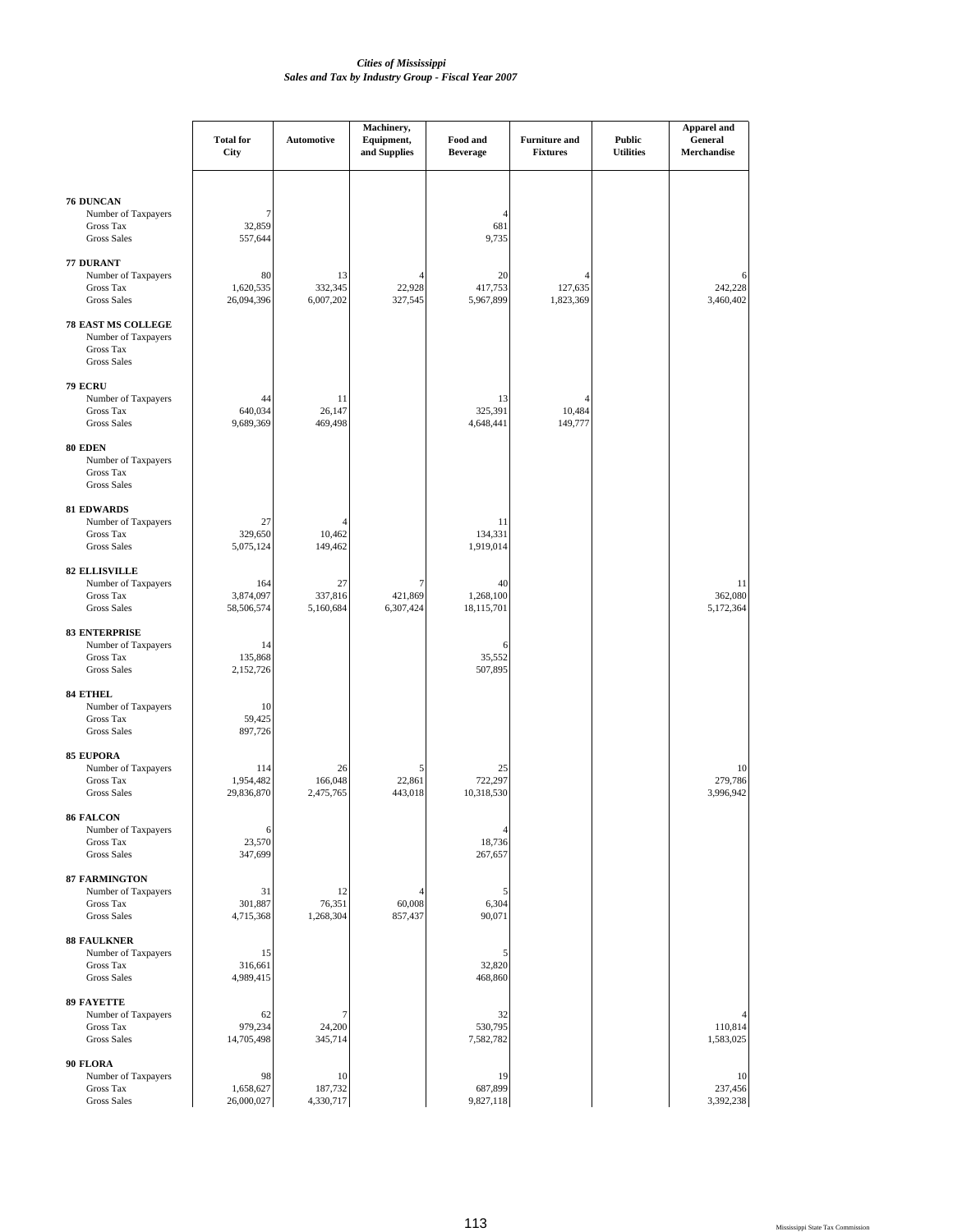| <b>Lumber</b> and<br><b>Building</b><br><b>Materials</b> | <b>Miscellaneous</b><br>Retail | <b>Miscellaneous</b><br><b>Services</b> | Wholesale | Contracting            | Recreation | <b>Total</b><br><b>Retail</b>                           | Note: Figures include audits and<br>adjustments from prior years.                                                                                                       |
|----------------------------------------------------------|--------------------------------|-----------------------------------------|-----------|------------------------|------------|---------------------------------------------------------|-------------------------------------------------------------------------------------------------------------------------------------------------------------------------|
| 6<br>136,483<br>1,949,759                                | 23<br>114,856<br>1,640,805     |                                         |           |                        |            | 7<br>32,859<br>557,644<br>80<br>1,620,535<br>26,094,396 | 76 DUNCAN<br>Number of Taxpayers<br>Gross Tax<br><b>Gross Sales</b><br>77 DURANT<br>Number of Taxpayers<br>Gross Tax<br><b>Gross Sales</b><br><b>78 EAST MS COLLEGE</b> |
|                                                          | 9<br>32,872<br>469,612         |                                         |           |                        |            | 44<br>640,034<br>9,689,369                              | Number of Taxpayers<br><b>Gross Tax</b><br><b>Gross Sales</b><br><b>79 ECRU</b><br>Number of Taxpayers<br>Gross Tax<br><b>Gross Sales</b>                               |
|                                                          |                                |                                         |           |                        |            |                                                         | <b>80 EDEN</b><br>Number of Taxpayers<br><b>Gross Tax</b><br><b>Gross Sales</b>                                                                                         |
|                                                          | 5<br>10,240<br>146,298         |                                         |           |                        |            | 27<br>329,650<br>5,075,124                              | <b>81 EDWARDS</b><br>Number of Taxpayers<br><b>Gross Tax</b><br><b>Gross Sales</b>                                                                                      |
| 9<br>221,026<br>3,157,518                                | 45<br>352,530<br>5,583,039     | 12<br>424,991<br>6,071,307              |           | 7<br>7,505<br>107,224  |            | 164<br>3,874,097<br>58,506,574                          | <b>82 ELLISVILLE</b><br>Number of Taxpayers<br>Gross Tax<br><b>Gross Sales</b>                                                                                          |
|                                                          | 4<br>1,181<br>16,884           |                                         |           |                        |            | 14<br>135,868<br>2,152,726                              | <b>83 ENTERPRISE</b><br>Number of Taxpayers<br><b>Gross Tax</b><br><b>Gross Sales</b>                                                                                   |
|                                                          |                                |                                         |           |                        |            | 10<br>59,425<br>897,726                                 | 84 ETHEL<br>Number of Taxpayers<br><b>Gross Tax</b><br><b>Gross Sales</b>                                                                                               |
| 4<br>77,157<br>1,102,250                                 | 29<br>221,566<br>3,194,834     | 5<br>81,055<br>1,157,937                |           | 41,062<br>632,971      |            | 114<br>1,954,482<br>29,836,870                          | <b>85 EUPORA</b><br>Number of Taxpayers<br>Gross Tax<br><b>Gross Sales</b>                                                                                              |
|                                                          |                                |                                         |           |                        |            | 6<br>23,570<br>347,699                                  | 86 FALCON<br>Number of Taxpayers<br><b>Gross Tax</b><br><b>Gross Sales</b>                                                                                              |
|                                                          |                                |                                         |           |                        |            | 31<br>301,887<br>4,715,368                              | <b>87 FARMINGTON</b><br>Number of Taxpayers<br>Gross Tax<br><b>Gross Sales</b>                                                                                          |
|                                                          |                                |                                         |           | 6<br>10,984<br>156,920 |            | 15<br>316,661<br>4,989,415                              | <b>88 FAULKNER</b><br>Number of Taxpayers<br>Gross Tax<br><b>Gross Sales</b>                                                                                            |
|                                                          | 14<br>37,529<br>536,136        |                                         |           |                        |            | 62<br>979,234<br>14,705,498                             | <b>89 FAYETTE</b><br>Number of Taxpayers<br><b>Gross Tax</b><br><b>Gross Sales</b>                                                                                      |
| $\overline{4}$<br>61,135<br>873,365                      | 42<br>129,776<br>1,853,952     | 4<br>150,922<br>2,156,031               |           |                        |            | 98<br>1,658,627<br>26,000,027                           | 90 FLORA<br>Number of Taxpayers<br>Gross Tax<br><b>Gross Sales</b>                                                                                                      |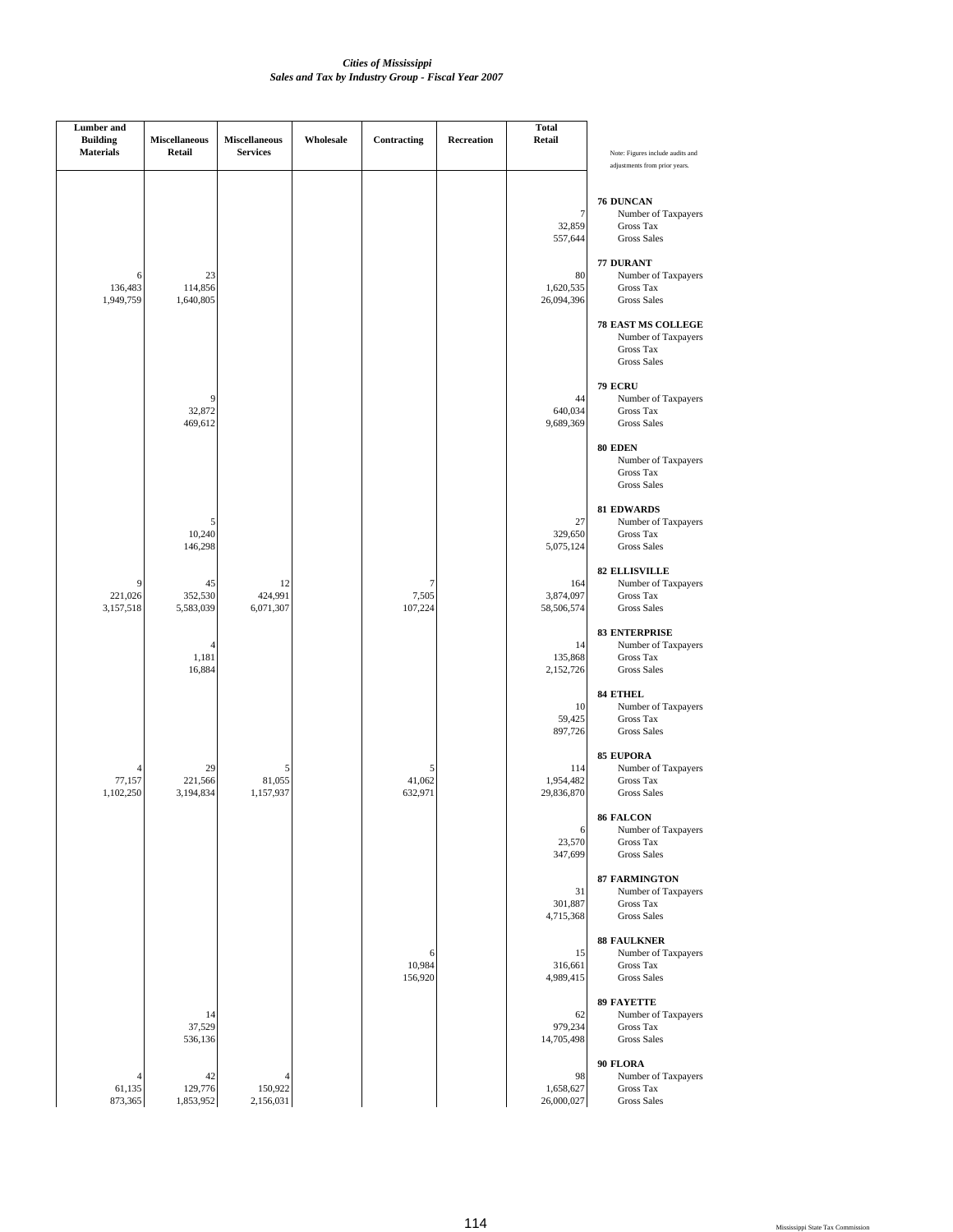|                                                                                  | <b>Total for</b><br>City           | <b>Automotive</b>              | Machinery,<br>Equipment,<br>and Supplies | Food and<br><b>Beverage</b>     | <b>Furniture and</b><br><b>Fixtures</b> | <b>Public</b><br><b>Utilities</b> | <b>Apparel and</b><br>General<br>Merchandise |
|----------------------------------------------------------------------------------|------------------------------------|--------------------------------|------------------------------------------|---------------------------------|-----------------------------------------|-----------------------------------|----------------------------------------------|
| 91 FLORENCE<br>Number of Taxpayers<br>Gross Tax<br><b>Gross Sales</b>            | 126<br>3,332,070<br>51,288,324     | 29<br>666.507<br>11,084,466    | 11<br>239,613<br>4,004,857               | 19<br>1,114,056<br>15,915,082   |                                         |                                   | 130,292<br>1,861,321                         |
| 92 FLOWOOD<br>Number of Taxpayers<br>Gross Tax<br><b>Gross Sales</b>             | 648<br>49,942,052<br>749,420,364   | 73<br>6,256,542<br>110,692,728 | 64<br>2,472,442<br>39,036,237            | 114<br>8,298,709<br>118,552,875 | 25<br>3,266,977<br>46,671,061           | 7<br>1,915,358<br>33,760,675      | 71<br>16,351,161<br>233,578,720              |
| 93 FOREST<br>Number of Taxpayers<br><b>Gross Tax</b><br><b>Gross Sales</b>       | 268<br>10,187,040<br>160,825,128   | 51<br>2,232,542<br>41,950,169  | 20<br>247,513<br>4,896,398               | 69<br>2,357,210<br>33,674,406   | 5<br>113,828<br>1,626,121               |                                   | 30<br>2,942,647<br>42,037,100                |
| 94 FRENCH CAMP<br>Number of Taxpayers<br>Gross Tax<br><b>Gross Sales</b>         | 6<br>94,613<br>1,470,463           |                                |                                          |                                 |                                         |                                   |                                              |
| <b>95 FRIARS POINT</b><br>Number of Taxpayers<br>Gross Tax<br><b>Gross Sales</b> | 23<br>114,299<br>1,822,333         | 5<br>7,274<br>109,667          |                                          | 13<br>31,030<br>443,292         |                                         |                                   |                                              |
| 96 FULTON<br>Number of Taxpayers<br><b>Gross Tax</b><br><b>Gross Sales</b>       | 169<br>6,681,460<br>103,690,017    | 36<br>874,030<br>15,673,735    | 5<br>96,022<br>3,057,289                 | 28<br>1,126,597<br>16,094,231   | 6<br>119,862<br>1,712,312               | 518,594<br>10,612,800             | 14<br>2,952,083<br>42,172,573                |
| 97 GATTMAN<br>Number of Taxpayers<br>Gross Tax<br><b>Gross Sales</b>             |                                    |                                |                                          |                                 |                                         |                                   |                                              |
| 98 GAUTIER<br>Number of Taxpayers<br><b>Gross Tax</b><br><b>Gross Sales</b>      | 384<br>16,112,003<br>237,771,762   | 33<br>1,254,186<br>22,618,532  | 13<br>378,327<br>5,404,669               | 84<br>3,220,168<br>46,002,356   | 8<br>160,549<br>2,293,564               |                                   | 30<br>2,889,888<br>41,283,753                |
| 99 GEORGETOWN<br>Number of Taxpayers<br><b>Gross Tax</b><br><b>Gross Sales</b>   | 11<br>158,295<br>2,401,295         |                                |                                          | 7<br>101,760<br>1,453,726       |                                         |                                   |                                              |
| 100 GLEN<br>Number of Taxpayers<br>Gross Tax<br><b>Gross Sales</b>               | 14<br>107,767<br>1,644,395         | 7<br>55,133<br>814,011         |                                          |                                 |                                         |                                   |                                              |
| <b>101 GLENDORA</b><br>Number of Taxpayers<br>Gross Tax<br><b>Gross Sales</b>    | 8<br>25,126<br>396,680             |                                |                                          | 7<br>5,752<br>82,176            |                                         |                                   |                                              |
| 102 GLOSTER<br>Number of Taxpayers<br>Gross Tax<br><b>Gross Sales</b>            | 47<br>771,174<br>11,826,892        | 7<br>123,165<br>2,107,504      |                                          | 12<br>250,015<br>3,571,650      |                                         |                                   |                                              |
| <b>103 GOLDEN</b><br>Number of Taxpayers<br>Gross Tax<br><b>Gross Sales</b>      | 17<br>286,769<br>4,489,008         |                                |                                          | 138,598<br>1,979,969            |                                         |                                   |                                              |
| 104 GOODMAN<br>Number of Taxpayers<br>Gross Tax<br><b>Gross Sales</b>            | 24<br>226,125<br>3,370,007         |                                |                                          | 12<br>135,815<br>1,940,216      |                                         |                                   |                                              |
| <b>105 GREENVILLE</b><br>Number of Taxpayers<br>Gross Tax<br><b>Gross Sales</b>  | 1,044<br>34,852,735<br>533,114,306 | 161<br>5,502,453<br>99,247,860 | 65<br>854,698<br>16,395,056              | 257<br>6,989,646<br>99,851,997  | 42<br>760,019<br>10,857,410             | 5<br>2,914,197<br>51,733,989      | 82<br>9,427,565<br>134,679,371               |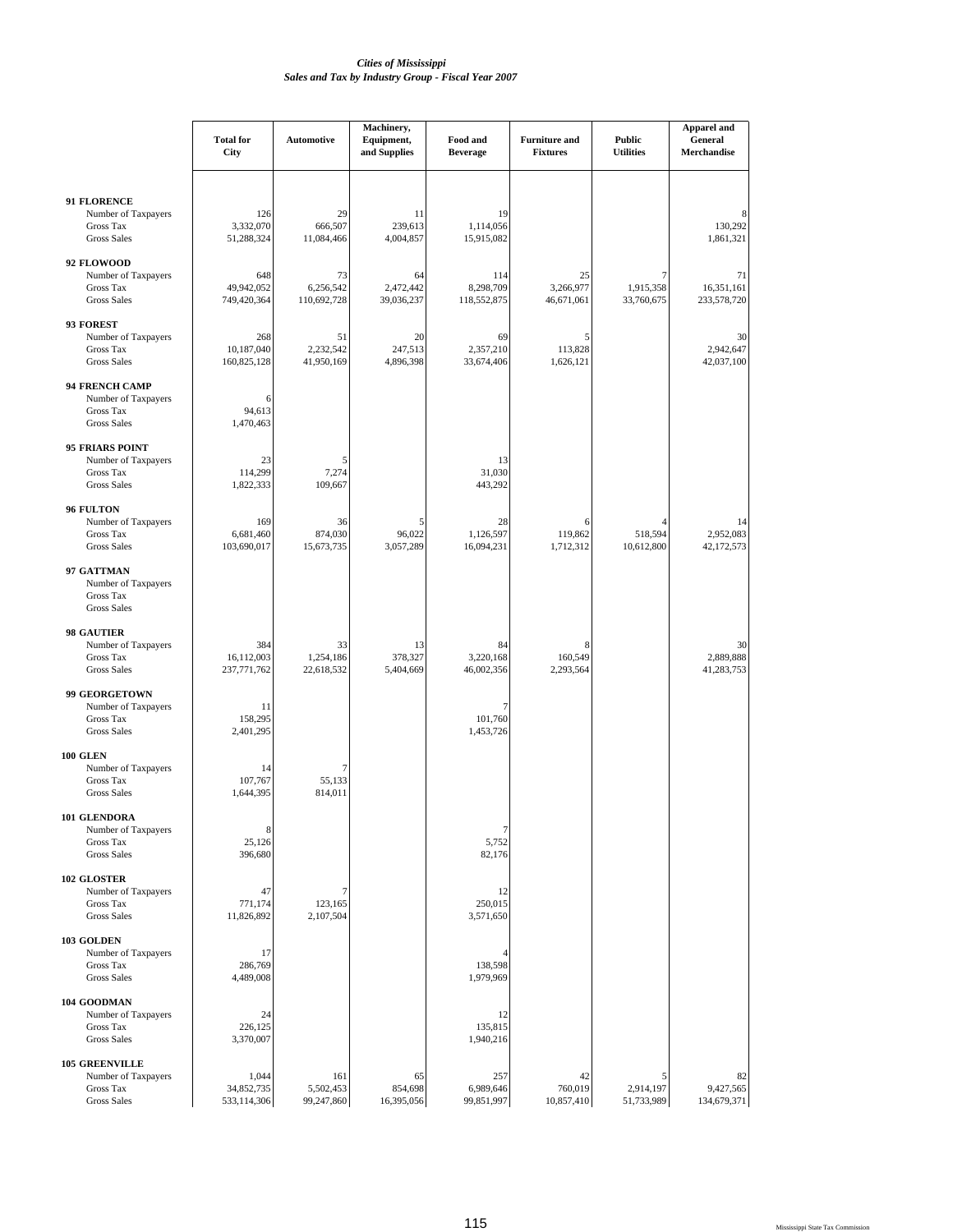| <b>Lumber</b> and<br><b>Building</b><br><b>Materials</b> | <b>Miscellaneous</b><br>Retail | <b>Miscellaneous</b><br><b>Services</b> | Wholesale | Contracting                 | <b>Recreation</b>   | <b>Total</b><br><b>Retail</b>      | Note: Figures include audits and<br>adjustments from prior years.                |
|----------------------------------------------------------|--------------------------------|-----------------------------------------|-----------|-----------------------------|---------------------|------------------------------------|----------------------------------------------------------------------------------|
| 14<br>312,420<br>4,463,147                               | 29<br>183,948<br>2,627,836     | 188,802<br>2,697,169                    |           | 7<br>34,784<br>496,919      |                     | 126<br>3,332,070<br>51,288,324     | 91 FLORENCE<br>Number of Taxpayers<br>Gross Tax<br><b>Gross Sales</b>            |
| 42<br>3,845,744<br>54,939,153                            | 170<br>5,070,203<br>72,431,412 | 46<br>1,485,185<br>21,216,920           |           | 33<br>741,934<br>15,143,557 |                     | 648<br>49,942,052<br>749,420,364   | 92 FLOWOOD<br>Number of Taxpayers<br><b>Gross Tax</b><br><b>Gross Sales</b>      |
| 15<br>521,261<br>7,446,585                               | 55<br>636,130<br>9,227,625     | 12<br>521,085<br>7,444,076              |           | 9<br>49,589<br>996,028      |                     | 268<br>10,187,040<br>160,825,128   | 93 FOREST<br>Number of Taxpayers<br>Gross Tax<br><b>Gross Sales</b>              |
|                                                          |                                |                                         |           |                             |                     | 6<br>94,613<br>1,470,463           | 94 FRENCH CAMP<br>Number of Taxpayers<br>Gross Tax<br><b>Gross Sales</b>         |
|                                                          |                                |                                         |           |                             |                     | 23<br>114,299<br>1,822,333         | 95 FRIARS POINT<br>Number of Taxpayers<br><b>Gross Tax</b><br><b>Gross Sales</b> |
| 14<br>422,872<br>6,041,028                               | 45<br>353,754<br>5,216,846     | 10<br>198,044<br>2,829,204              |           | 6<br>18,560<br>265,150      |                     | 169<br>6,681,460<br>103,690,017    | 96 FULTON<br>Number of Taxpayers<br>Gross Tax<br><b>Gross Sales</b>              |
|                                                          |                                |                                         |           |                             |                     |                                    | 97 GATTMAN<br>Number of Taxpayers<br>Gross Tax<br><b>Gross Sales</b>             |
| 22<br>4,495,198<br>64,217,052                            | 136<br>1,592,652<br>22,772,824 | 18<br>641,037<br>9,157,668              |           | 33<br>373,422<br>5,342,256  | 82,651<br>1,180,734 | 383<br>16,042,392<br>236,777,320   | 98 GAUTIER<br>Number of Taxpayers<br><b>Gross Tax</b><br><b>Gross Sales</b>      |
|                                                          |                                |                                         |           |                             |                     | 11<br>158,295<br>2,401,295         | 99 GEORGETOWN<br>Number of Taxpayers<br>Gross Tax<br><b>Gross Sales</b>          |
|                                                          |                                |                                         |           |                             |                     | 14<br>107,767<br>1,644,395         | <b>100 GLEN</b><br>Number of Taxpayers<br>Gross Tax<br><b>Gross Sales</b>        |
|                                                          |                                |                                         |           |                             |                     | 8<br>25,126<br>396,680             | 101 GLENDORA<br>Number of Taxpayers<br>Gross Tax<br><b>Gross Sales</b>           |
|                                                          | 14<br>38,895<br>555,651        |                                         |           |                             |                     | 47<br>771,174<br>11,826,892        | 102 GLOSTER<br>Number of Taxpayers<br>Gross Tax<br><b>Gross Sales</b>            |
|                                                          | 8<br>25,221<br>360,310         |                                         |           |                             |                     | 17<br>286,769<br>4,489,008         | 103 GOLDEN<br>Number of Taxpayers<br>Gross Tax<br><b>Gross Sales</b>             |
|                                                          | 6<br>11,337<br>161,958         |                                         |           |                             |                     | 24<br>226,125<br>3,370,007         | 104 GOODMAN<br>Number of Taxpayers<br>Gross Tax<br><b>Gross Sales</b>            |
| 60<br>2,966,770<br>42,382,390                            | 276<br>3,359,979<br>48,042,803 | 62<br>1,955,210<br>27,931,554           |           | 29<br>96,026<br>1,618,050   | 12,655<br>180,791   | 1,043<br>34,839,223<br>532,921,277 | <b>105 GREENVILLE</b><br>Number of Taxpayers<br>Gross Tax<br><b>Gross Sales</b>  |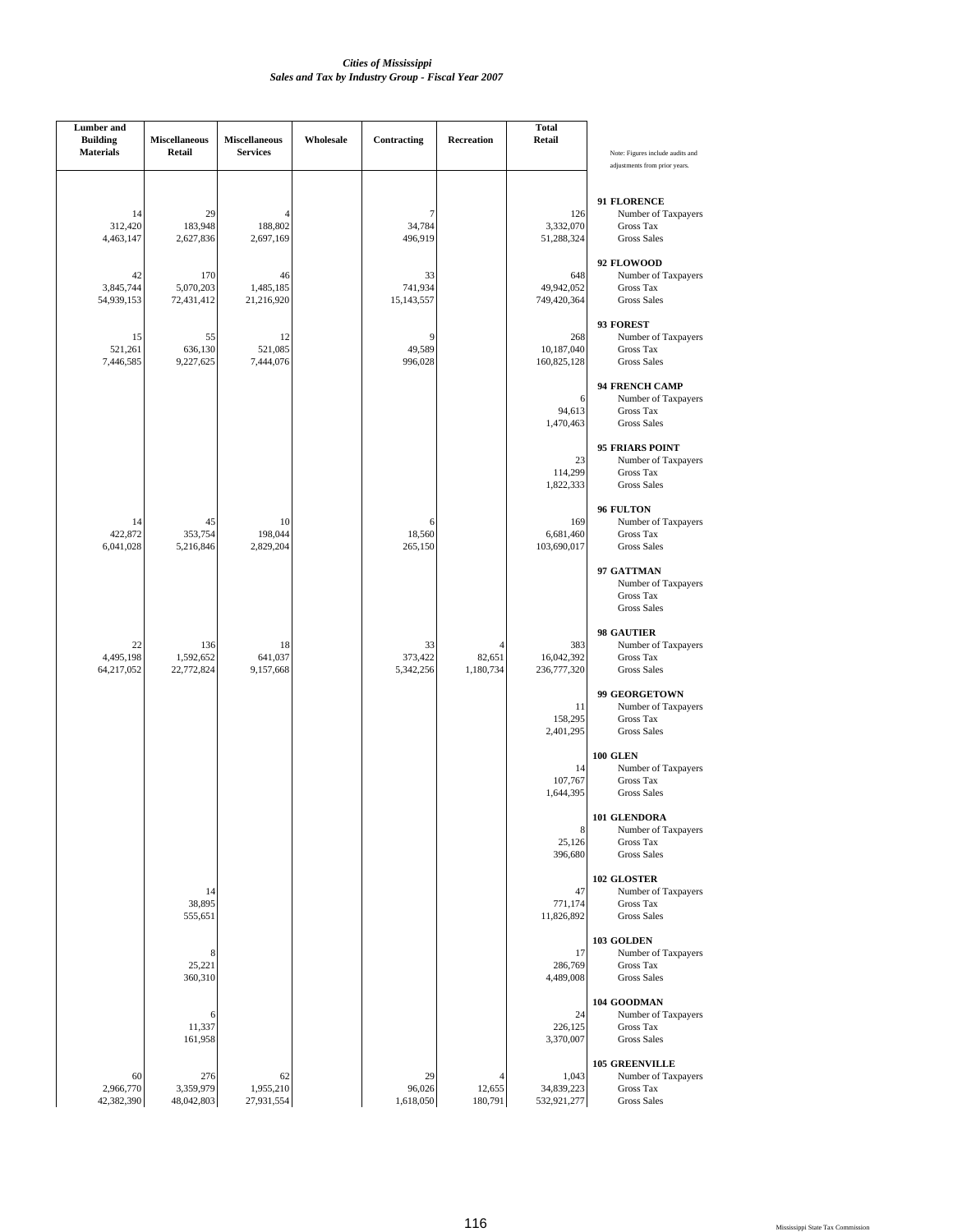|                                                                                         | <b>Total for</b>                      | Automotive                         | Machinery,<br>Equipment,         | Food and                         | <b>Furniture and</b>           | <b>Public</b>            | <b>Apparel and</b><br>General          |
|-----------------------------------------------------------------------------------------|---------------------------------------|------------------------------------|----------------------------------|----------------------------------|--------------------------------|--------------------------|----------------------------------------|
|                                                                                         | City                                  |                                    | and Supplies                     | <b>Beverage</b>                  | <b>Fixtures</b>                | <b>Utilities</b>         | Merchandise                            |
| <b>106 GREENWOOD</b><br>Number of Taxpayers<br><b>Gross Tax</b>                         | 705<br>24,224,970                     | 110<br>4,844,931                   | 36<br>1,505,961                  | 163<br>4,997,370                 | 19<br>521,654                  | 1,853,818                | 56<br>5,619,111                        |
| <b>Gross Sales</b>                                                                      | 386,815,935                           | 87,874,280                         | 33,196,887                       | 71,390,942                       | 7,452,193                      | 34,422,101               | 80,272,840                             |
| 107 GRENADA<br>Number of Taxpayers<br><b>Gross Tax</b><br><b>Gross Sales</b>            | 576<br>21,364,568<br>335,551,006      | 111<br>5,113,737<br>96,331,398     | 26<br>499,762<br>8,974,817       | 118<br>4,312,610<br>61,608,666   | 16<br>294,694<br>4,209,917     |                          | 49<br>5,874,573<br>83,922,378          |
| 108 GULFPORT                                                                            |                                       |                                    |                                  |                                  |                                |                          |                                        |
| Number of Taxpayers<br><b>Gross Tax</b><br><b>Gross Sales</b>                           | 2,029<br>136,996,225<br>2,076,061,645 | 302<br>19,655,452<br>355,480,928   | 125<br>10,371,046<br>151,393,119 | 375<br>19,357,974<br>276,542,214 | 88<br>8,639,139<br>123,416,149 | 6,376,716<br>120,196,472 | 165<br>27,475,466<br>392,493,282       |
| 109 GUNNISON<br>Number of Taxpayers<br>Gross Tax<br><b>Gross Sales</b>                  | 11<br>54,405<br>852,998               |                                    |                                  | q<br>20,777<br>296,816           |                                |                          |                                        |
| 110 GUNTOWN                                                                             |                                       |                                    |                                  |                                  |                                |                          |                                        |
| Number of Taxpayers<br><b>Gross Tax</b><br><b>Gross Sales</b>                           | 52<br>704,323<br>10,905,573           | 10<br>61,763<br>1,014,279          |                                  | 14<br>355,077<br>5,072,531       |                                |                          |                                        |
| <b>111 HATLEY</b><br>Number of Taxpayers<br><b>Gross Tax</b><br><b>Gross Sales</b>      | 8<br>46,296<br>740,561                |                                    |                                  |                                  |                                |                          |                                        |
| <b>112 HATTIESBURG</b><br>Number of Taxpayers<br><b>Gross Tax</b><br><b>Gross Sales</b> | 1,940<br>123,954,019<br>1,908,363,230 | 241<br>17,749,209<br>326, 163, 781 | 108<br>6,557,980<br>113,238,995  | 468<br>21,463,301<br>306,618,285 | 71<br>4,494,962<br>64,213,679  | 6,749,089<br>129,747,370 | 214<br>33,183,604<br>474,050,549       |
| <b>113 HAZLEHURST</b><br>Number of Taxpayers<br><b>Gross Tax</b><br><b>Gross Sales</b>  | 145<br>4,899,035<br>71,726,813        | 21<br>390,817<br>5,754,464         | 10<br>33,480<br>489,377          | 41<br>1,694,642<br>24,209,151    | 191,692<br>2,738,461           |                          | 10<br>1,487,122<br>21,244,463          |
| <b>114 HEIDELBERG</b><br>Number of Taxpayers<br><b>Gross Tax</b><br><b>Gross Sales</b>  | 39<br>2,154,242<br>33,842,567         | 5<br>61,689<br>1,033,262           | 526,093<br>7,521,267             | 10<br>390,280<br>5,575,425       |                                |                          | 6<br>108,593<br>1,551,332              |
| 115 HERNANDO<br>Number of Taxpayers<br><b>Gross Tax</b><br><b>Gross Sales</b>           | 383<br>13,287,678<br>198, 142, 155    | 41<br>538,220<br>8,007,212         | 25<br>589,434<br>11,186,417      | 65<br>3,081,099<br>44,015,665    | 4<br>3,835<br>54,792           | 940,817<br>16,740,056    | 16<br>4,112,312<br>58,746,880          |
| 116 НІСКОКҮ<br>Number of Taxpayers<br>Gross Tax<br><b>Gross Sales</b>                   | 20<br>242,768<br>3,647,103            | 5<br>16,448<br>238,308             |                                  | 39,825<br>568,940                |                                |                          |                                        |
| <b>117 HICKORY FLAT</b><br>Number of Taxpayers<br>Gross Tax<br><b>Gross Sales</b>       | 22<br>247,376<br>3,710,487            | 5<br>41,138<br>647,383             |                                  | 6<br>80,996<br>1,157,092         |                                |                          |                                        |
| <b>118 HINDS COMMUNITY</b><br>Number of Taxpayers<br>Gross Tax<br><b>Gross Sales</b>    |                                       |                                    |                                  |                                  |                                |                          |                                        |
| <b>119 HOLLANDALE</b><br>Number of Taxpayers<br>Gross Tax<br><b>Gross Sales</b>         | 51<br>991,302<br>14,887,373           | 6<br>7,566<br>108,087              |                                  | 23<br>393,573<br>5,622,478       |                                |                          | $\overline{4}$<br>128,656<br>1,837,942 |
| <b>120 HOLLY SPRINGS</b><br>Number of Taxpayers<br>Gross Tax<br><b>Gross Sales</b>      | 279<br>6,949,203<br>103,158,783       | 39<br>326,493<br>5,135,534         | 14<br>52,451<br>1,016,329        | 71<br>1,671,723<br>23,881,734    | 8<br>58,895<br>841,363         |                          | 25<br>2,290,185<br>32,716,896          |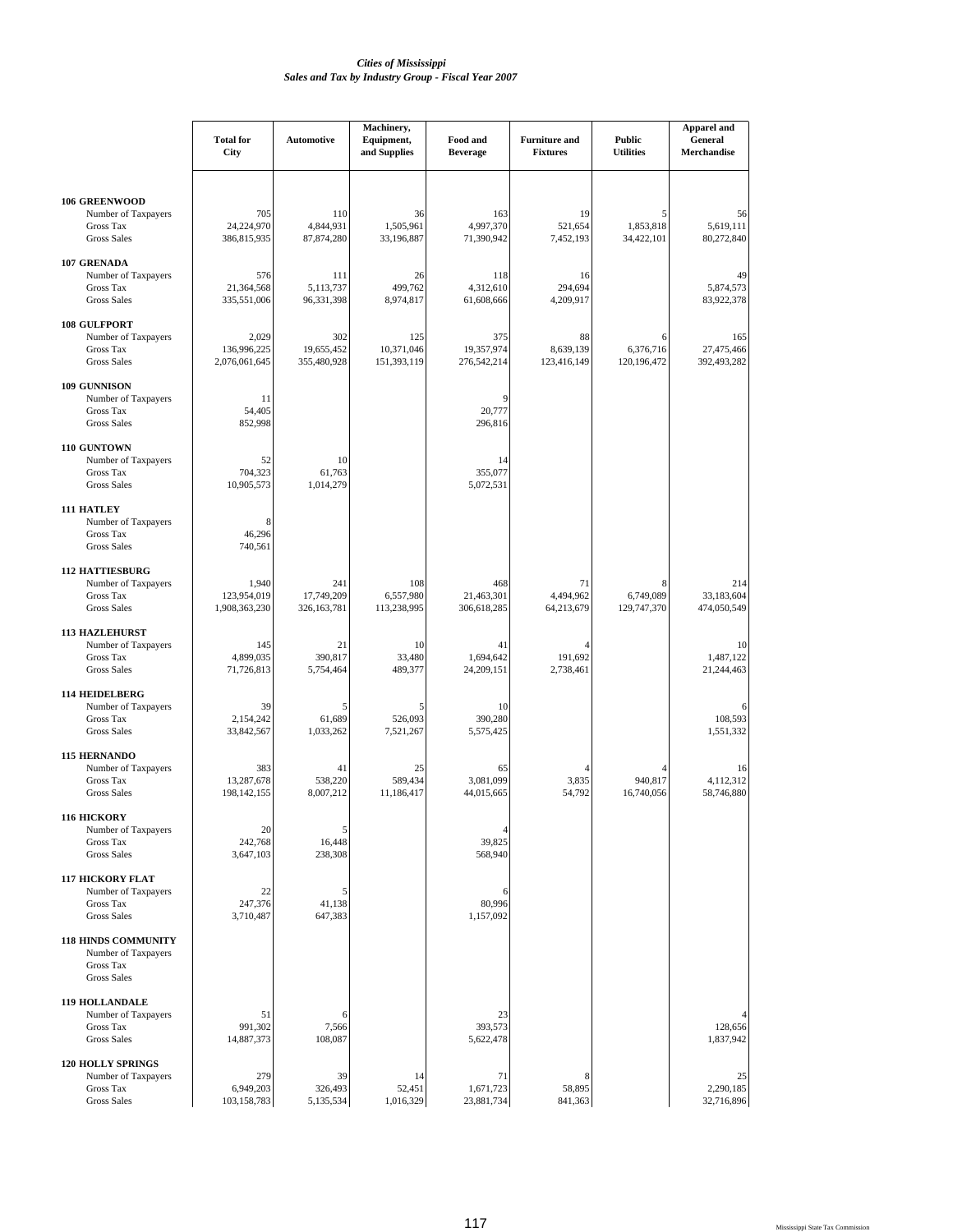| <b>Lumber</b> and<br><b>Building</b><br><b>Materials</b> | <b>Miscellaneous</b><br>Retail   | <b>Miscellaneous</b><br><b>Services</b> | Wholesale | Contracting                    | <b>Recreation</b>           | <b>Total</b><br>Retail                | Note: Figures include audits and<br>adjustments from prior years.                       |
|----------------------------------------------------------|----------------------------------|-----------------------------------------|-----------|--------------------------------|-----------------------------|---------------------------------------|-----------------------------------------------------------------------------------------|
| 34<br>730,104<br>10,430,053                              | 227<br>2,458,146<br>37,178,809   | 39<br>1,544,233<br>22,060,459           |           | 14<br>138,989<br>2,385,238     |                             | 705<br>24,224,970<br>386,815,935      | <b>106 GREENWOOD</b><br>Number of Taxpayers<br>Gross Tax<br><b>Gross Sales</b>          |
| 30<br>1,496,942<br>21,384,869                            | 163<br>1,024,865<br>14,668,296   | 35<br>1,198,305<br>17,118,630           |           | 23<br>138,959<br>2,488,425     | 9,779<br>139,704            | 576<br>21,364,568<br>335,551,006      | 107 GRENADA<br>Number of Taxpayers<br><b>Gross Tax</b><br><b>Gross Sales</b>            |
| 194<br>21,459,688<br>306,566,673                         | 476<br>14,583,849<br>211,041,173 | 125<br>6,064,571<br>86,832,678          |           | 165<br>2,471,370<br>44,371,111 | 6<br>454,615<br>6,494,500   | 2,027<br>136,909,891<br>2,074,828,303 | 108 GULFPORT<br>Number of Taxpayers<br>Gross Tax<br><b>Gross Sales</b>                  |
|                                                          |                                  |                                         |           |                                |                             | 11<br>54,405<br>852,998               | 109 GUNNISON<br>Number of Taxpayers<br>Gross Tax<br><b>Gross Sales</b>                  |
| $\overline{4}$<br>1,953<br>27,902                        | 15<br>18,821<br>268,872          |                                         |           |                                |                             | 52<br>704,323<br>10,905,573           | 110 GUNTOWN<br>Number of Taxpayers<br>Gross Tax<br><b>Gross Sales</b>                   |
|                                                          |                                  |                                         |           |                                |                             | 8<br>46,296<br>740,561                | 111 HATLEY<br>Number of Taxpayers<br>Gross Tax<br><b>Gross Sales</b>                    |
| 122<br>14,503,563<br>207,193,553                         | 472<br>12,360,551<br>186,754,352 | 156<br>5,516,676<br>78,809,590          |           | 66<br>433,783<br>8,125,972     | 11<br>796,024<br>11,371,773 | 1,937<br>123,808,746<br>1,906,287,904 | <b>112 HATTIESBURG</b><br>Number of Taxpayers<br><b>Gross Tax</b><br><b>Gross Sales</b> |
| 7<br>169,494<br>2,421,352                                | 33<br>108,872<br>1,555,325       | 10<br>213,485<br>3,049,796              |           | 7<br>154,082<br>2,266,192      |                             | 145<br>4,899,035<br>71,726,813        | <b>113 HAZLEHURST</b><br>Number of Taxpayers<br>Gross Tax<br><b>Gross Sales</b>         |
|                                                          | 7<br>26,817<br>383,113           | 5<br>540,677<br>7,723,958               |           |                                |                             | 39<br>2,154,242<br>33,842,567         | <b>114 HEIDELBERG</b><br>Number of Taxpayers<br><b>Gross Tax</b><br><b>Gross Sales</b>  |
| 37<br>2,056,801<br>29,382,849                            | 126<br>884,255<br>12,632,204     | 21<br>500,538<br>7,154,488              |           | 44<br>580,361<br>10,221,588    |                             | 383<br>13,287,678<br>198, 142, 155    | <b>115 HERNANDO</b><br>Number of Taxpayers<br>Gross Tax<br><b>Gross Sales</b>           |
|                                                          |                                  |                                         |           |                                |                             | 20<br>242,768<br>3,647,103            | 116 HICKORY<br>Number of Taxpayers<br>Gross Tax<br><b>Gross Sales</b>                   |
|                                                          |                                  |                                         |           |                                |                             | 22<br>247,376<br>3,710,487            | <b>117 HICKORY FLAT</b><br>Number of Taxpayers<br>Gross Tax<br><b>Gross Sales</b>       |
|                                                          |                                  |                                         |           |                                |                             |                                       | <b>118 HINDS COMMUNITY</b><br>Number of Taxpayers<br>Gross Tax<br><b>Gross Sales</b>    |
|                                                          | 9<br>32,826<br>486,150           |                                         |           |                                |                             | 51<br>991,302<br>14,887,373           | <b>119 HOLLANDALE</b><br>Number of Taxpayers<br>Gross Tax<br><b>Gross Sales</b>         |
| 17<br>989,026<br>14,128,928                              | 67<br>320,296<br>4,575,653       | 18<br>427,464<br>6,106,632              |           | 14<br>92,303<br>1,509,642      | 5<br>1,778<br>25,408        | 279<br>6,949,203<br>103,158,783       | <b>120 HOLLY SPRINGS</b><br>Number of Taxpayers<br>Gross Tax<br><b>Gross Sales</b>      |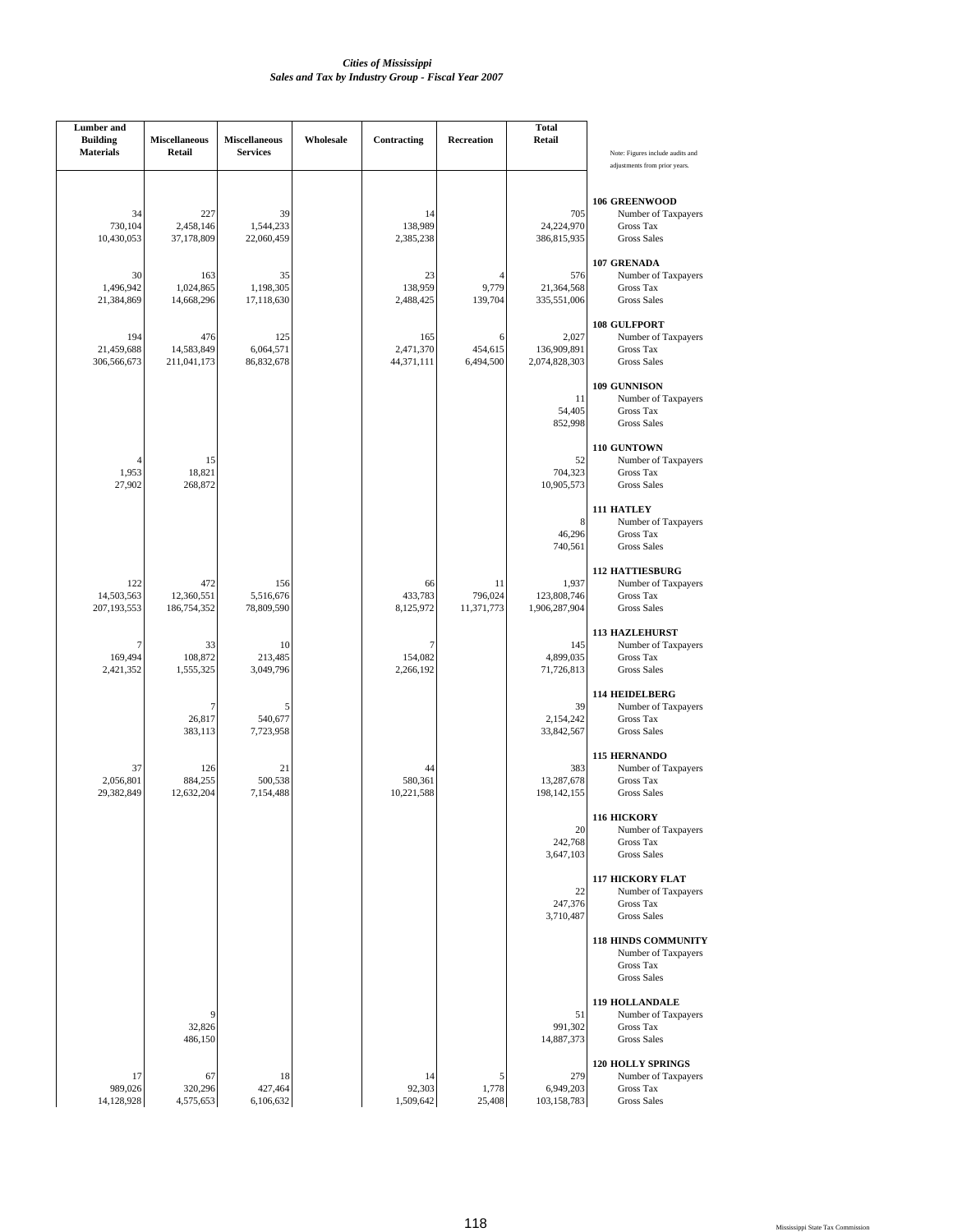|                                                                                        | <b>Total for</b><br>City              | <b>Automotive</b>                | Machinery,<br>Equipment,<br>and Supplies | Food and<br><b>Beverage</b>            | <b>Furniture and</b><br><b>Fixtures</b> | <b>Public</b><br><b>Utilities</b> | <b>Apparel and</b><br>General<br>Merchandise |
|----------------------------------------------------------------------------------------|---------------------------------------|----------------------------------|------------------------------------------|----------------------------------------|-----------------------------------------|-----------------------------------|----------------------------------------------|
| 121 HORN LAKE<br>Number of Taxpayers<br><b>Gross Tax</b><br><b>Gross Sales</b>         | 414<br>22,279,380<br>324,239,999      | 61<br>2,007,787<br>28,818,685    | 30<br>1,048,640<br>14,991,697            | 102<br>5,980,188<br>85,431,177         | 6<br>107,977<br>1,542,532               |                                   | 34<br>4,443,975<br>63,480,409                |
| 122 HOULKA<br>Number of Taxpayers<br><b>Gross Tax</b><br><b>Gross Sales</b>            | 23<br>594,359<br>9,511,381            | 8<br>117,071<br>2,143,549        |                                          | $\overline{4}$<br>198,824<br>2,840,343 | 6,249<br>89,278                         |                                   |                                              |
| 123 HOUSTON<br>Number of Taxpayers<br><b>Gross Tax</b><br><b>Gross Sales</b>           | 193<br>5,013,613<br>77,754,844        | 44<br>896,658<br>16,488,984      | 11<br>71,538<br>1,244,959                | 40<br>1,555,998<br>22,228,520          | 6<br>49,591<br>708,449                  |                                   | 18<br>1,179,542<br>16,827,139                |
| 124 INDIANOLA<br>Number of Taxpayers<br><b>Gross Tax</b><br><b>Gross Sales</b>         | 286<br>8,485,323<br>133,057,952       | 60<br>1,091,042<br>17,839,345    | 10<br>624,343<br>14,808,776              | 65<br>1,938,219<br>27,688,818          | 125,542<br>1,793,463                    | 850,808<br>15,375,483             | 24<br>2,521,917<br>36,023,923                |
| <b>125 INVERNESS</b><br>Number of Taxpayers<br><b>Gross Tax</b><br><b>Gross Sales</b>  | 34<br>373,268<br>5,658,997            | 9<br>40,277<br>610,375           |                                          | 12<br>65,579<br>936,842                |                                         |                                   |                                              |
| 126 ISOLA<br>Number of Taxpayers<br><b>Gross Tax</b><br><b>Gross Sales</b>             | 16<br>195,709<br>2,975,315            |                                  |                                          | 12<br>85,190<br>1,217,011              |                                         |                                   |                                              |
| 127 ITTA BENA<br>Number of Taxpayers<br><b>Gross Tax</b><br><b>Gross Sales</b>         | 57<br>927,941<br>13,974,476           | 12<br>188,312<br>2,823,846       |                                          | 18<br>309,874<br>4,426,777             |                                         |                                   |                                              |
| 128 IUKA<br>Number of Taxpayers<br><b>Gross Tax</b><br><b>Gross Sales</b>              | 149<br>3,874,268<br>59,646,553        | 18<br>301,911<br>5,578,781       | 8<br>154,966<br>3,399,698                | 26<br>1,073,011<br>15,328,719          | 5<br>104,906<br>1,498,664               | 314,138<br>6,160,246              | 11<br>1,106,969<br>15,812,200                |
| 129 JACKSON<br>Number of Taxpayers<br><b>Gross Tax</b><br><b>Gross Sales</b>           | 5,030<br>200,960,289<br>3,120,969,093 | 862<br>38,389,946<br>704,744,821 | 307<br>10,618,615<br>160,345,066         | 1,028<br>38,336,261<br>547,660,325     | 153<br>8,595,840<br>122,797,603         | 173<br>18,825,690<br>335,827,209  | 428<br>30,354,940<br>433,588,090             |
| <b>130 JONESTOWN</b><br>Number of Taxpayers<br><b>Gross Tax</b><br><b>Gross Sales</b>  | 23<br>144,742<br>2,276,133            | 6<br>7,243<br>104,474            |                                          | 13<br>63,405<br>905,790                |                                         |                                   |                                              |
| <b>131 JUMPERTOWN</b><br>Number of Taxpayers<br><b>Gross Tax</b><br><b>Gross Sales</b> | 11<br>81,615<br>1,274,720             |                                  |                                          |                                        |                                         |                                   |                                              |
| <b>132 KILMICHAEL</b><br>Number of Taxpayers<br>Gross Tax<br><b>Gross Sales</b>        | 24<br>352,331<br>5,203,505            | 5<br>11,455<br>163,655           |                                          | 9<br>170,586<br>2,436,948              |                                         |                                   |                                              |
| <b>133 KOSCIUSKO</b><br>Number of Taxpayers<br><b>Gross Tax</b><br><b>Gross Sales</b>  | 311<br>10,291,298<br>154,067,507      | 53<br>1,575,892<br>27,063,380    | 12<br>182,255<br>2,644,999               | 55<br>2,004,801<br>28,639,993          | 11<br>143,953<br>2,056,477              |                                   | 20<br>3,615,177<br>51,645,162                |
| <b>134 KOSSUTH</b><br>Number of Taxpayers<br>Gross Tax<br><b>Gross Sales</b>           | 7<br>97,083<br>1,422,742              |                                  |                                          |                                        |                                         |                                   |                                              |
| <b>135 LAKE</b><br>Number of Taxpayers<br><b>Gross Tax</b><br><b>Gross Sales</b>       | 18<br>358,455<br>5,396,867            |                                  |                                          |                                        |                                         |                                   |                                              |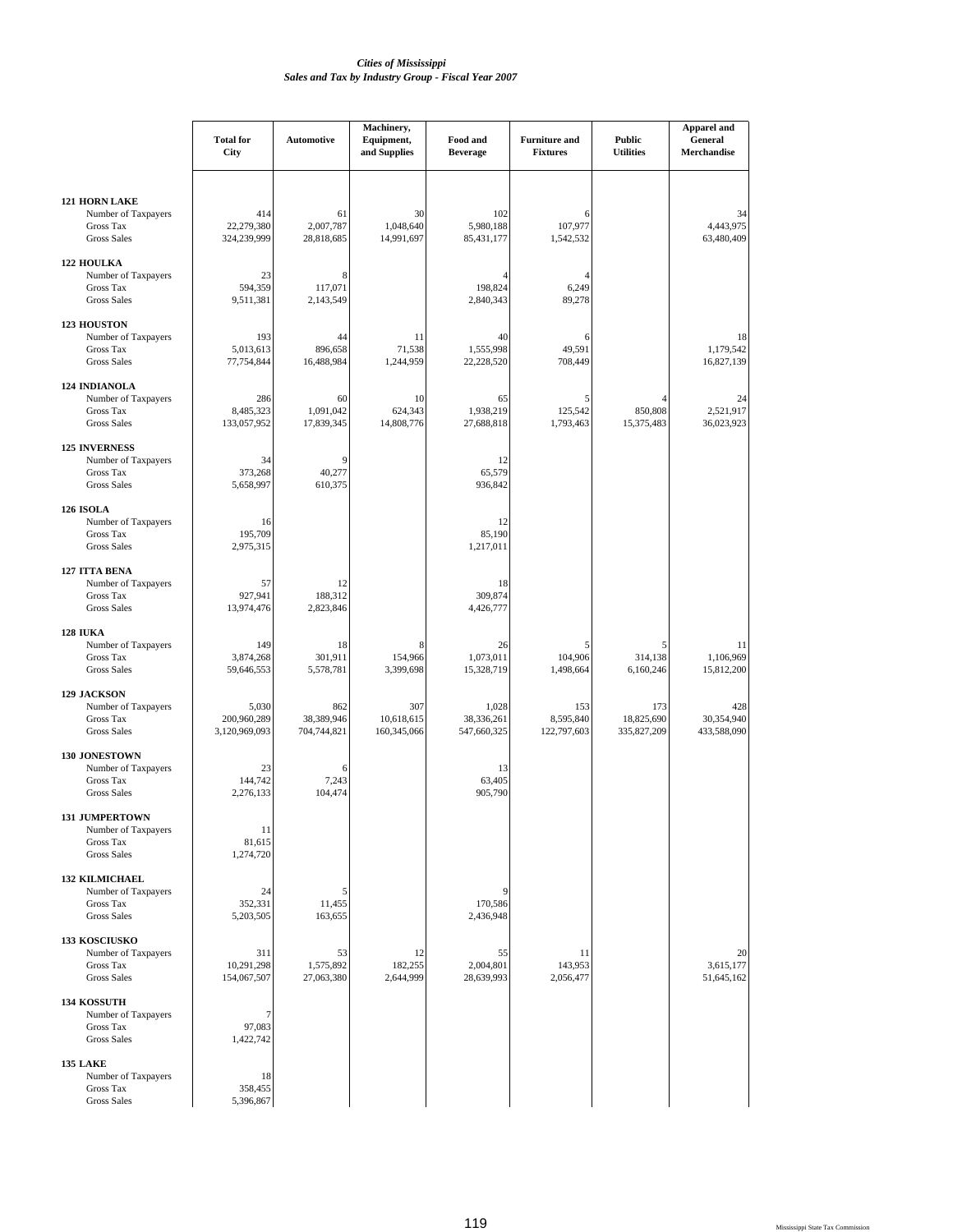| <b>Lumber</b> and<br><b>Building</b><br><b>Materials</b> | <b>Miscellaneous</b><br>Retail                | <b>Miscellaneous</b><br><b>Services</b> | Wholesale | Contracting                    | Recreation                 | <b>Total</b><br>Retail                | Note: Figures include audits and<br>adjustments from prior years.               |
|----------------------------------------------------------|-----------------------------------------------|-----------------------------------------|-----------|--------------------------------|----------------------------|---------------------------------------|---------------------------------------------------------------------------------|
| 3,576,934<br>51,099,012                                  | 38<br>85<br>2,058,791<br>29,411,271           | 37<br>1,213,204<br>17,331,477           |           | 18<br>421,093<br>6,788,345     |                            | 414<br>22,279,380<br>324,239,999      | <b>121 HORN LAKE</b><br>Number of Taxpayers<br>Gross Tax<br><b>Gross Sales</b>  |
|                                                          |                                               |                                         |           |                                |                            | 23<br>594,359<br>9,511,381            | 122 HOULKA<br>Number of Taxpayers<br><b>Gross Tax</b><br><b>Gross Sales</b>     |
| 459,236<br>6,560,519                                     | 13<br>44<br>168,325<br>2,508,078              | 9<br>143,274<br>2,046,782               |           | 5<br>108,338<br>1,547,689      |                            | 193<br>5,013,613<br>77,754,844        | 123 HOUSTON<br>Number of Taxpayers<br>Gross Tax<br><b>Gross Sales</b>           |
| 334,939<br>4,784,844                                     | 23<br>68<br>469,118<br>6,709,765              | 20<br>493,060<br>7,043,709              |           |                                |                            | 284<br>8,483,741<br>133,035,352       | 124 INDIANOLA<br>Number of Taxpayers<br>Gross Tax<br><b>Gross Sales</b>         |
|                                                          |                                               | 4<br>96,379<br>1,376,851                |           |                                |                            | 34<br>373,268<br>5,658,997            | <b>125 INVERNESS</b><br>Number of Taxpayers<br>Gross Tax<br><b>Gross Sales</b>  |
|                                                          |                                               |                                         |           |                                |                            | 16<br>195,709<br>2,975,315            | 126 ISOLA<br>Number of Taxpayers<br><b>Gross Tax</b><br><b>Gross Sales</b>      |
| 100,687<br>1,438,387                                     | 12<br>69,522<br>993,178                       |                                         |           |                                |                            | 57<br>927,941<br>13,974,476           | 127 ITTA BENA<br>Number of Taxpayers<br><b>Gross Tax</b><br><b>Gross Sales</b>  |
| 292,917<br>4,184,533                                     | 18<br>48<br>346,078<br>5,108,444              |                                         |           | 5<br>2,125<br>43,216           |                            | 149<br>3,874,268<br>59,646,553        | <b>128 IUKA</b><br>Number of Taxpayers<br>Gross Tax<br><b>Gross Sales</b>       |
| 261<br>16,480,720<br>235,438,625                         | 1,283<br>22,589,765<br>332,074,816            | 301<br>14,340,062<br>207,471,040        |           | 188<br>1,852,642<br>32,795,735 | 43<br>263,581<br>3,765,450 | 5,027<br>200,648,067<br>3,116,508,785 | 129 JACKSON<br>Number of Taxpayers<br><b>Gross Tax</b><br><b>Gross Sales</b>    |
|                                                          |                                               |                                         |           |                                |                            | 23<br>144,742<br>2,276,133            | <b>130 JONESTOWN</b><br>Number of Taxpayers<br>Gross Tax<br><b>Gross Sales</b>  |
|                                                          | $\overline{4}$<br>13,663<br>195,194           |                                         |           |                                |                            | 11<br>81,615<br>1,274,720             | <b>131 JUMPERTOWN</b><br>Number of Taxpayers<br>Gross Tax<br><b>Gross Sales</b> |
|                                                          | $\overline{4}$<br>20,588<br>294,126           |                                         |           |                                |                            | 24<br>352,331<br>5,203,505            | <b>132 KILMICHAEL</b><br>Number of Taxpayers<br>Gross Tax<br><b>Gross Sales</b> |
| 473,971<br>6,771,009                                     | 13<br>112<br>1,060,208<br>15,197,249          | 19<br>379,713<br>5,424,471              |           | 12<br>51,560<br>736,572        |                            | 310<br>10,280,794<br>153,917,459      | 133 KOSCIUSKO<br>Number of Taxpayers<br>Gross Tax<br><b>Gross Sales</b>         |
|                                                          |                                               |                                         |           |                                |                            | 7<br>97,083<br>1,422,742              | 134 KOSSUTH<br>Number of Taxpayers<br>Gross Tax<br><b>Gross Sales</b>           |
|                                                          | $\overline{\mathcal{A}}$<br>30,529<br>436,138 |                                         |           |                                |                            | 18<br>358,455<br>5,396,867            | <b>135 LAKE</b><br>Number of Taxpayers<br>Gross Tax<br><b>Gross Sales</b>       |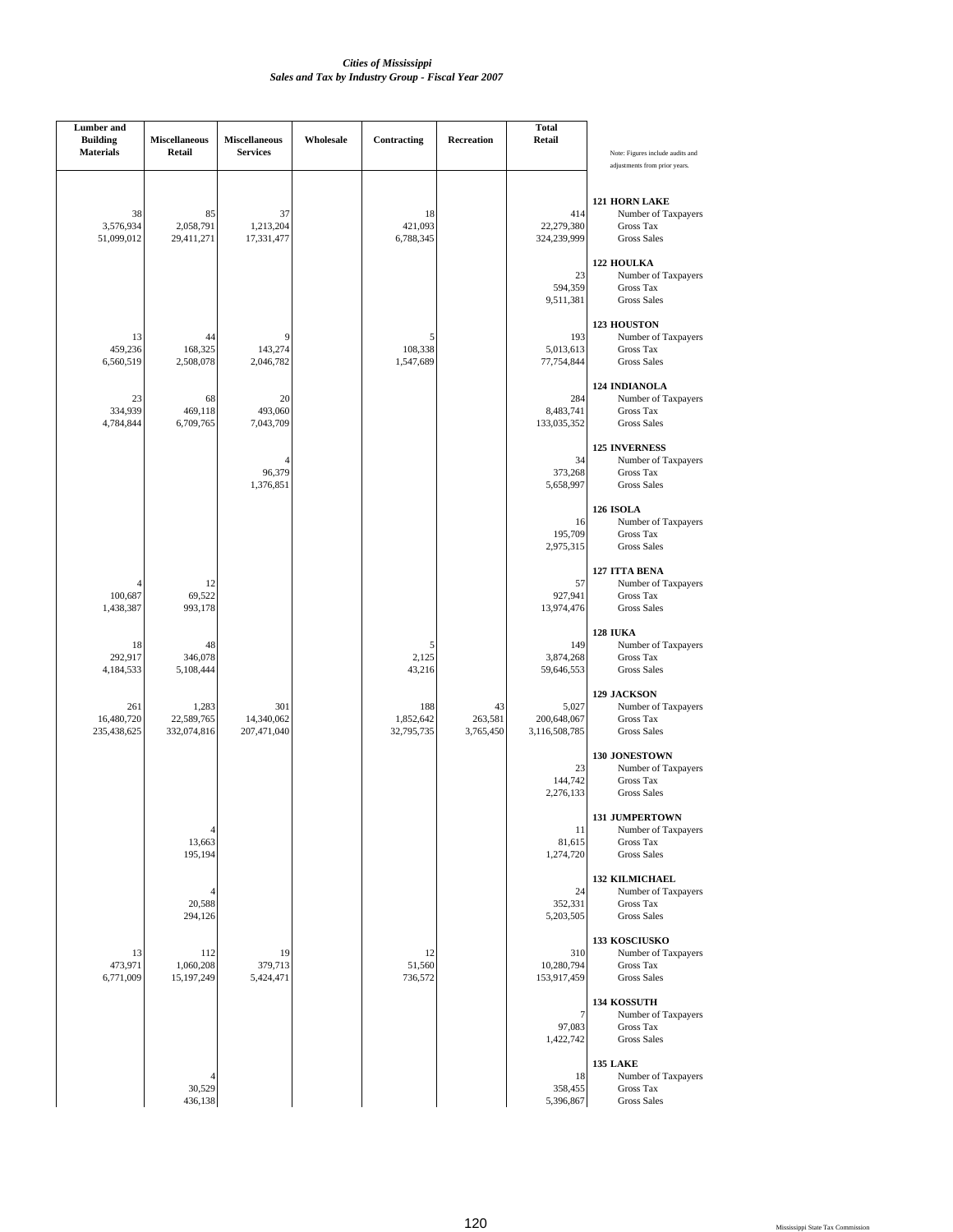|                                                                                         | <b>Total for</b><br>City         | <b>Automotive</b>               | Machinery,<br>Equipment,<br>and Supplies | Food and<br><b>Beverage</b>     | <b>Furniture</b> and<br><b>Fixtures</b> | <b>Public</b><br><b>Utilities</b> | <b>Apparel and</b><br>General<br>Merchandise |
|-----------------------------------------------------------------------------------------|----------------------------------|---------------------------------|------------------------------------------|---------------------------------|-----------------------------------------|-----------------------------------|----------------------------------------------|
| <b>136 LAKE CENTER</b><br>Number of Taxpayers<br>Gross Tax<br><b>Gross Sales</b>        |                                  |                                 |                                          |                                 |                                         |                                   |                                              |
| <b>137 LAMBERT</b><br>Number of Taxpayers<br><b>Gross Tax</b><br><b>Gross Sales</b>     | 35<br>209,943<br>3,266,341       |                                 |                                          | 11<br>82,572<br>1,179,606       |                                         |                                   |                                              |
| <b>138 LAUREL</b><br>Number of Taxpayers<br><b>Gross Tax</b><br><b>Gross Sales</b>      | 822<br>51,612,604<br>803,138,377 | 102<br>8,299,188<br>148,508,986 | 81<br>7,657,015<br>114,913,089           | 185<br>8,803,077<br>125,758,119 | 25<br>746,844<br>10,669,195             | 4<br>3,002,580<br>56,003,162      | 87<br>11,589,763<br>165,567,059              |
| <b>139 LEAKESVILLE</b><br>Number of Taxpayers<br><b>Gross Tax</b><br><b>Gross Sales</b> | 60<br>1,327,843<br>20,245,811    | 9<br>260,411<br>4,266,236       |                                          | 19<br>468,122<br>6,687,456      |                                         |                                   |                                              |
| <b>140 LEARNED</b><br>Number of Taxpayers<br><b>Gross Tax</b><br><b>Gross Sales</b>     |                                  |                                 |                                          |                                 |                                         |                                   |                                              |
| 141 LELAND<br>Number of Taxpayers<br><b>Gross Tax</b><br><b>Gross Sales</b>             | 138<br>1,955,333<br>29,610,616   | 16<br>283,020<br>4,197,434      | 7<br>190,762<br>3,128,742                | 52<br>628,416<br>8,977,367      | 10<br>31,741<br>453,446                 |                                   | 161,884<br>2,312,633                         |
| <b>142 LENA</b><br>Number of Taxpayers<br><b>Gross Tax</b><br><b>Gross Sales</b>        | 7<br>90,415<br>1,370,349         |                                 |                                          |                                 |                                         |                                   |                                              |
| <b>143 LEXINGTON</b><br>Number of Taxpayers<br><b>Gross Tax</b><br><b>Gross Sales</b>   | 110<br>2,311,682<br>34,606,831   | 15<br>127,693<br>1,860,442      |                                          | 34<br>870,276<br>12,432,515     |                                         |                                   | 12<br>441,243<br>6,302,482                   |
| <b>144 LIBERTY</b><br>Number of Taxpayers<br><b>Gross Tax</b><br><b>Gross Sales</b>     | 47<br>1,294,856<br>20,823,116    | 7<br>75,812<br>1,216,297        |                                          | 13<br>442,877<br>6,326,814      |                                         |                                   |                                              |
| <b>145 LONG BEACH</b><br>Number of Taxpayers<br>Gross Tax<br>Gross Sales                | 302<br>8,816,053<br>134,042,733  | 57<br>1,191,973<br>18,706,752   | 12<br>178,675<br>2,581,804               | 53<br>3,361,190<br>48,016,961   | 6<br>10,167<br>145,245                  |                                   | 22<br>280,974<br>4,013,912                   |
| <b>146 LOUIN</b><br>Number of Taxpayers<br>Gross Tax<br><b>Gross Sales</b>              | 9<br>132,889<br>2,064,135        |                                 |                                          | 5<br>55,724<br>796,065          |                                         |                                   |                                              |
| <b>147 LOUISE</b><br>Number of Taxpayers<br>Gross Tax<br>Gross Sales                    | 15<br>84,557<br>1,305,898        |                                 |                                          | 5<br>34,907<br>498,672          |                                         |                                   |                                              |
| <b>148 LOUISVILLE</b><br>Number of Taxpayers<br>Gross Tax<br>Gross Sales                | 248<br>8,588,505<br>135,551,970  | 41<br>1,511,319<br>26,777,100   | 20<br>242,484<br>5,096,602               | 48<br>2,022,700<br>28,895,690   | ς<br>52,554<br>750,772                  |                                   | 22<br>2,548,868<br>36,412,368                |
| <b>149 LUCEDALE</b><br>Number of Taxpayers<br><b>Gross Tax</b><br>Gross Sales           | 184<br>10,760,900<br>167,786,218 | 23<br>1,738,871<br>31,157,017   | 10<br>359,125<br>6,530,334               | 45<br>1,578,269<br>22,546,690   | 11<br>172,121<br>2,458,880              |                                   | 22<br>4,798,898<br>68,555,618                |
| <b>150 LULA</b><br>Number of Taxpayers<br>Gross Tax<br><b>Gross Sales</b>               | 10<br>42,712<br>674,510          |                                 |                                          | 4<br>12,981<br>185,452          |                                         |                                   |                                              |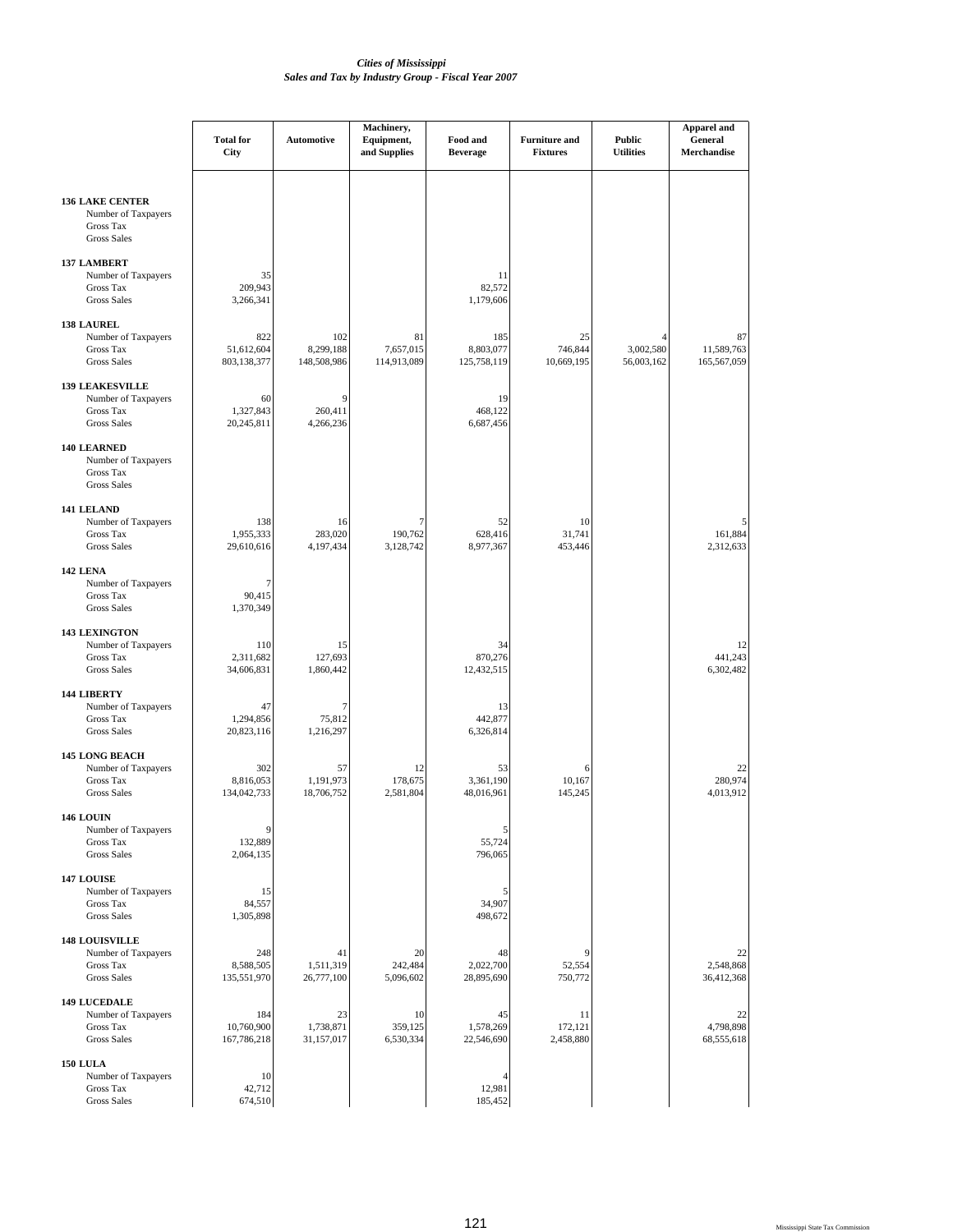| <b>Lumber</b> and<br><b>Building</b><br><b>Materials</b> |                               | <b>Miscellaneous</b><br>Retail | <b>Miscellaneous</b><br><b>Services</b> | Wholesale | Contracting                | Recreation               | <b>Total</b><br>Retail           | Note: Figures include audits and<br>adjustments from prior years.                   |
|----------------------------------------------------------|-------------------------------|--------------------------------|-----------------------------------------|-----------|----------------------------|--------------------------|----------------------------------|-------------------------------------------------------------------------------------|
|                                                          |                               |                                |                                         |           |                            |                          |                                  | <b>136 LAKE CENTER</b><br>Number of Taxpayers<br>Gross Tax<br><b>Gross Sales</b>    |
|                                                          | 5<br>2,993<br>42,762          | 8<br>867<br>12,391             |                                         |           |                            |                          | 35<br>209,943<br>3,266,341       | <b>137 LAMBERT</b><br>Number of Taxpayers<br>Gross Tax<br><b>Gross Sales</b>        |
|                                                          | 49<br>4,451,387<br>63,591,182 | 192<br>3,976,325<br>73,529,282 | 67<br>2,803,422<br>40,048,858           |           | 25<br>144,558<br>2,571,719 | 4<br>73,679<br>1,052,563 | 821<br>51,547,843<br>802,213,220 | <b>138 LAUREL</b><br>Number of Taxpayers<br>Gross Tax<br><b>Gross Sales</b>         |
|                                                          | 18,472<br>263,887             | 14<br>105,750<br>1,510,722     | 4<br>72,955<br>1,076,624                |           |                            |                          | 60<br>1,327,843<br>20,245,811    | <b>139 LEAKESVILLE</b><br>Number of Taxpayers<br>Gross Tax<br><b>Gross Sales</b>    |
|                                                          |                               |                                |                                         |           |                            |                          |                                  | <b>140 LEARNED</b><br>Number of Taxpayers<br>Gross Tax<br><b>Gross Sales</b>        |
|                                                          |                               | 33<br>54,048<br>772,122        | 6<br>248,813<br>3,554,467               |           | 6<br>11,177<br>159,672     |                          | 138<br>1,955,333<br>29,610,616   | 141 LELAND<br>Number of Taxpayers<br><b>Gross Tax</b><br><b>Gross Sales</b>         |
|                                                          |                               |                                |                                         |           |                            |                          | 7<br>90,415<br>1,370,349         | <b>142 LENA</b><br>Number of Taxpayers<br>Gross Tax<br><b>Gross Sales</b>           |
|                                                          | 5<br>144,926<br>2,070,380     | 32<br>292,036<br>4,172,496     |                                         |           |                            |                          | 110<br>2,311,682<br>34,606,831   | <b>143 LEXINGTON</b><br>Number of Taxpayers<br>Gross Tax<br><b>Gross Sales</b>      |
|                                                          |                               | 12<br>144,575<br>2,065,363     |                                         |           |                            |                          | 47<br>1,294,856<br>20,823,116    | <b>144 LIBERTY</b><br>Number of Taxpayers<br><b>Gross Tax</b><br><b>Gross Sales</b> |
|                                                          | 34<br>1,025,513<br>14,650,172 | 56<br>704,194<br>10,060,207    | 19<br>705,073<br>10,072,464             |           | 42<br>451,404<br>8,975,731 |                          | 302<br>8,816,053<br>134,042,733  | <b>145 LONG BEACH</b><br>Number of Taxpayers<br>Gross Tax<br><b>Gross Sales</b>     |
|                                                          |                               |                                |                                         |           |                            |                          | 9<br>132,889<br>2,064,135        | <b>146 LOUIN</b><br>Number of Taxpayers<br>Gross Tax<br><b>Gross Sales</b>          |
|                                                          |                               |                                |                                         |           |                            |                          | 15<br>84,557<br>1,305,898        | <b>147 LOUISE</b><br>Number of Taxpayers<br>Gross Tax<br><b>Gross Sales</b>         |
|                                                          | 13<br>653,517<br>9,335,961    | 60<br>336,493<br>4,811,670     | 16<br>312,278<br>4,461,120              |           | 16<br>111,754<br>2,043,371 |                          | 248<br>8,588,505<br>135,551,970  | <b>148 LOUISVILLE</b><br>Number of Taxpayers<br>Gross Tax<br><b>Gross Sales</b>     |
|                                                          | 11<br>383,513<br>5,478,752    | 53<br>720,274<br>13,848,398    | 7<br>331,974<br>4,742,487               |           |                            |                          | 184<br>10,760,900<br>167,786,218 | <b>149 LUCEDALE</b><br>Number of Taxpayers<br>Gross Tax<br><b>Gross Sales</b>       |
|                                                          |                               |                                |                                         |           |                            |                          | 10<br>42,712<br>674,510          | <b>150 LULA</b><br>Number of Taxpayers<br>Gross Tax<br><b>Gross Sales</b>           |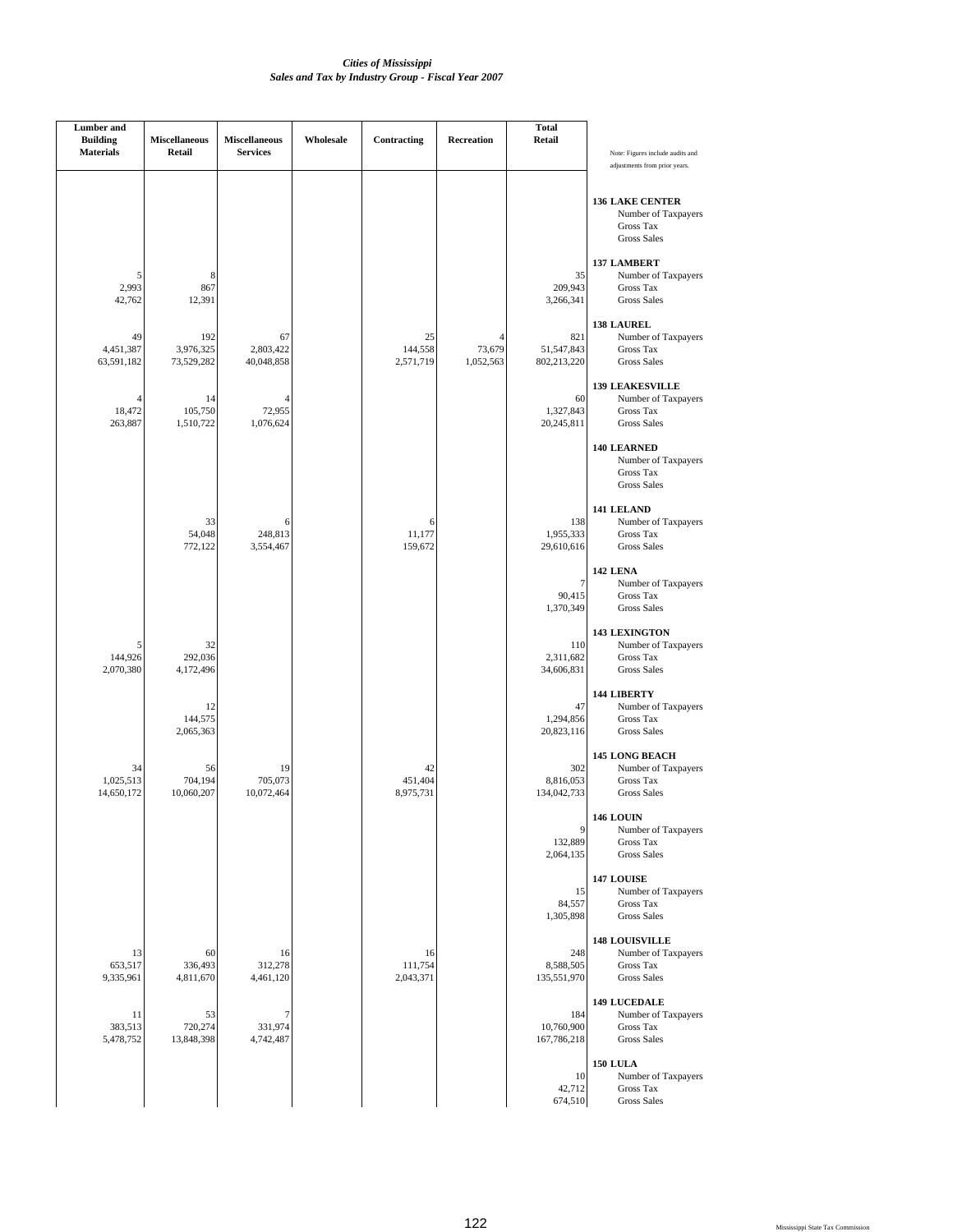|                                                                                       | <b>Total for</b><br>City         | <b>Automotive</b>             | Machinery,<br>Equipment,<br>and Supplies | Food and<br><b>Beverage</b>    | <b>Furniture and</b><br><b>Fixtures</b> | <b>Public</b><br><b>Utilities</b> | <b>Apparel and</b><br>General<br>Merchandise |
|---------------------------------------------------------------------------------------|----------------------------------|-------------------------------|------------------------------------------|--------------------------------|-----------------------------------------|-----------------------------------|----------------------------------------------|
| <b>151 LUMBERTON</b><br>Number of Taxpayers<br>Gross Tax<br><b>Gross Sales</b>        | 59<br>976,675<br>15,112,282      | 12<br>51,007<br>811,415       |                                          | 18<br>274,043<br>3,914,906     |                                         |                                   | 138,543<br>1,979,195                         |
| <b>152 LYON</b><br>Number of Taxpayers<br><b>Gross Tax</b><br><b>Gross Sales</b>      | 11<br>171,431<br>2,615,320       |                               |                                          |                                |                                         |                                   |                                              |
| 153 MABEN<br>Number of Taxpayers<br><b>Gross Tax</b><br><b>Gross Sales</b>            | 27<br>381,949<br>5,793,174       | 8<br>68,439<br>996,808        |                                          | 8<br>150,354<br>2,147,918      |                                         |                                   |                                              |
| 154 MACON<br>Number of Taxpayers<br><b>Gross Tax</b><br><b>Gross Sales</b>            | 112<br>2,482,173<br>36,999,443   | 21<br>276,932<br>4,083,227    |                                          | 32<br>1,045,748<br>14,939,247  |                                         |                                   | 13<br>271,936<br>3,884,799                   |
| 155 MADISON<br>Number of Taxpayers<br><b>Gross Tax</b><br><b>Gross Sales</b>          | 457<br>22,493,475<br>328,223,514 | 23<br>491,414<br>7,030,997    | 41<br>415,822<br>5,957,343               | 75<br>5,754,926<br>82,213,149  | 16<br>192,408<br>2,748,696              |                                   | 36<br>6,977,647<br>99,680,339                |
| 156 MAGEE<br>Number of Taxpayers<br><b>Gross Tax</b><br><b>Gross Sales</b>            | 223<br>10,758,626<br>160,965,918 | 36<br>963,137<br>16,367,695   | 11<br>218,695<br>5,057,691               | 56<br>2,397,363<br>34,248,017  | 11<br>200,253<br>2,860,763              |                                   | 22<br>5,155,105<br>73,643,671                |
| 157 MAGNOLIA<br>Number of Taxpayers<br>Gross Tax<br><b>Gross Sales</b>                | 83<br>1,603,593<br>25,577,623    | 9<br>20,031<br>308,802        | 4<br>318,946<br>6,495,037                | 26<br>271,735<br>3,881,929     |                                         |                                   | 11<br>532,878<br>7,612,541                   |
| <b>158 MANTACHIE</b><br>Number of Taxpayers<br><b>Gross Tax</b><br><b>Gross Sales</b> | 45<br>933,831<br>14,099,788      | 8<br>96,528<br>1,399,081      |                                          | 12<br>214,675<br>3,066,794     |                                         |                                   |                                              |
| <b>159 MANTEE</b><br>Number of Taxpayers<br><b>Gross Tax</b><br><b>Gross Sales</b>    | 7<br>90,631<br>1,451,924         |                               |                                          |                                |                                         |                                   |                                              |
| <b>160 MARIETTA</b><br>Number of Taxpayers<br>Gross Tax<br><b>Gross Sales</b>         | 5<br>211,548<br>3,144,334        |                               |                                          |                                |                                         |                                   |                                              |
| 161 MARION<br>Number of Taxpayers<br>Gross Tax<br><b>Gross Sales</b>                  | 52<br>1,042,022<br>15,512,202    | 13<br>197,741<br>2,996,260    |                                          | 10<br>234,021<br>3,343,160     |                                         |                                   | 6<br>162,970<br>2,328,144                    |
| 162 MARKS<br>Number of Taxpayers<br>Gross Tax<br><b>Gross Sales</b>                   | 79<br>1,341,119<br>20,118,854    | 9<br>150,356<br>2,377,408     |                                          | 34<br>576,864<br>8,240,907     |                                         |                                   | 9<br>224,890<br>3,212,719                    |
| <b>163 MATHISTON</b><br>Number of Taxpayers<br><b>Gross Tax</b><br><b>Gross Sales</b> | 27<br>874,297<br>12,950,997      |                               |                                          | 7<br>425,998<br>6,085,688      |                                         |                                   |                                              |
| <b>164 MAYERSVILLE</b><br>Number of Taxpayers<br><b>Gross Tax</b><br>Gross Sales      | 5<br>50,572<br>804,657           |                               |                                          |                                |                                         |                                   |                                              |
| 165 MCCOMB<br>Number of Taxpayers<br>Gross Tax<br><b>Gross Sales</b>                  | 589<br>29,517,755<br>444,511,077 | 78<br>4,342,084<br>78,361,975 | 25<br>397,821<br>6,420,109               | 142<br>5,286,270<br>75,518,079 | 17<br>526,151<br>7,516,435              | 1,326,265<br>23,526,254           | 73<br>10,509,277<br>150, 132, 116            |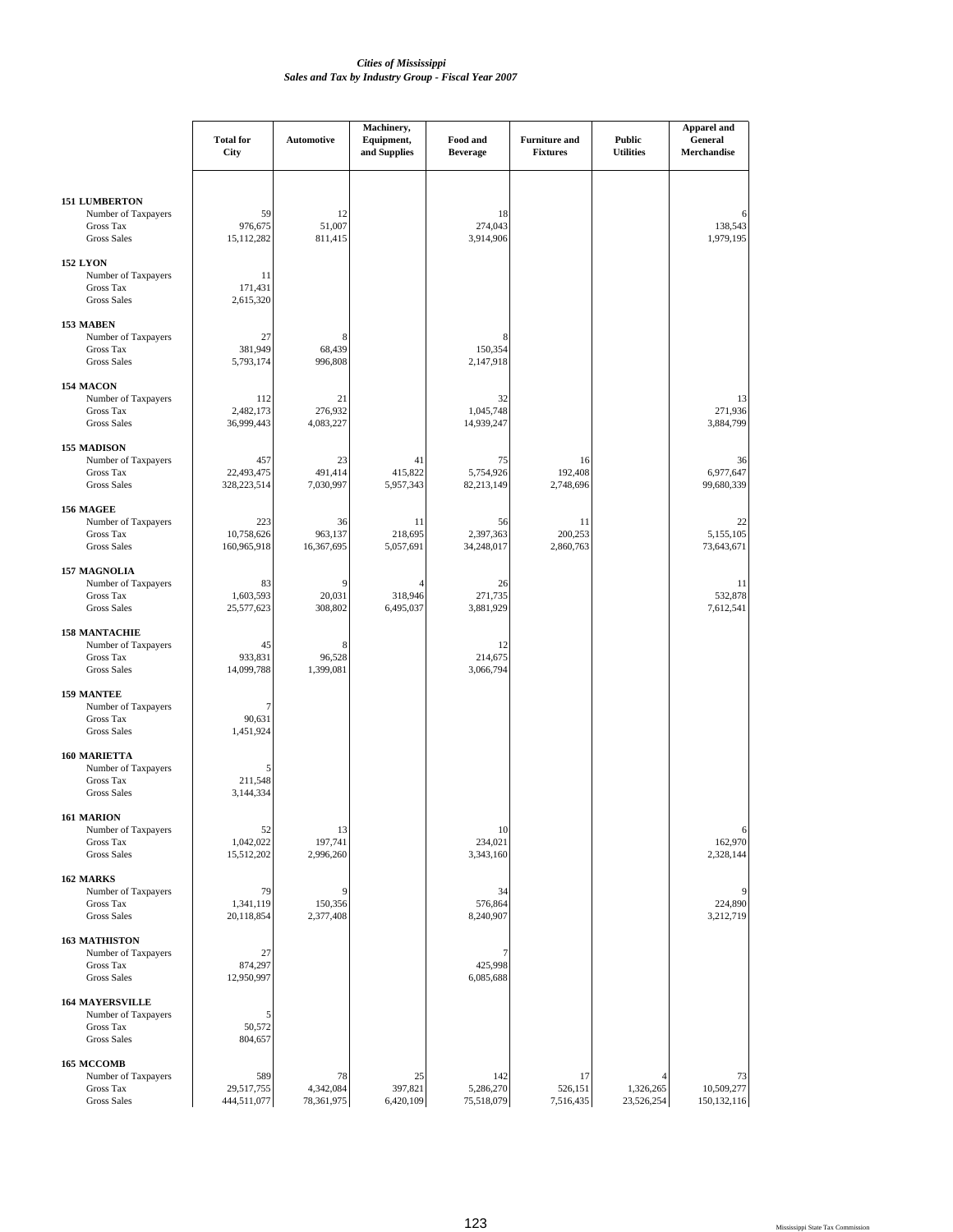| <b>Lumber</b> and<br><b>Building</b> | <b>Miscellaneous</b>           | <b>Miscellaneous</b>          | Wholesale | Contracting                | Recreation             | <b>Total</b><br>Retail           |                                                                                         |
|--------------------------------------|--------------------------------|-------------------------------|-----------|----------------------------|------------------------|----------------------------------|-----------------------------------------------------------------------------------------|
| <b>Materials</b>                     | Retail                         | <b>Services</b>               |           |                            |                        |                                  | Note: Figures include audits and<br>adjustments from prior years.                       |
| 55,424<br>791,780                    | 13<br>109,330<br>1,561,857     |                               |           |                            |                        | 59<br>976,675<br>15,112,282      | <b>151 LUMBERTON</b><br>Number of Taxpayers<br>Gross Tax<br><b>Gross Sales</b>          |
|                                      |                                |                               |           |                            |                        | 11<br>171,431<br>2,615,320       | <b>152 LYON</b><br>Number of Taxpayers<br>Gross Tax<br><b>Gross Sales</b>               |
|                                      | 5<br>7,369<br>105,683          |                               |           |                            |                        | 27<br>381,949<br>5,793,174       | 153 MABEN<br>Number of Taxpayers<br>Gross Tax<br><b>Gross Sales</b>                     |
| 5<br>166,893<br>2,384,194            | 23<br>124,834<br>1,783,763     | 5<br>117,268<br>1,675,260     |           | 5<br>114,320<br>1,633,153  |                        | 112<br>2,482,173<br>36,999,443   | 154 MACON<br>Number of Taxpayers<br><b>Gross Tax</b><br><b>Gross Sales</b>              |
| 18<br>3,996,164<br>57,088,007        | 193<br>1,579,030<br>22,579,116 | 19<br>896,703<br>12,810,042   |           | 34<br>194,921<br>3,635,944 |                        | 457<br>22,493,475<br>328,223,514 | <b>155 MADISON</b><br>Number of Taxpayers<br><b>Gross Tax</b><br><b>Gross Sales</b>     |
| 11<br>228,211<br>3,260,162           | 48<br>531,280<br>7,589,833     | 19<br>386,245<br>5,517,781    |           | 6<br>44,139<br>630,565     |                        | 223<br>10,758,626<br>160,965,918 | 156 MAGEE<br>Number of Taxpayers<br>Gross Tax<br><b>Gross Sales</b>                     |
|                                      | 23<br>57,881<br>826,947        | 4<br>110,503<br>1,578,616     |           |                            |                        | 83<br>1,603,593<br>25,577,623    | 157 MAGNOLIA<br>Number of Taxpayers<br>Gross Tax<br><b>Gross Sales</b>                  |
| 5<br>318,804<br>4,554,339            | 12<br>29,441<br>420,595        |                               |           |                            |                        | 45<br>933,831<br>14,099,788      | <b>158 MANTACHIE</b><br>Number of Taxpayers<br><b>Gross Tax</b><br><b>Gross Sales</b>   |
|                                      |                                |                               |           |                            |                        | 7<br>90,631<br>1,451,924         | <b>159 MANTEE</b><br>Number of Taxpayers<br><b>Gross Tax</b><br><b>Gross Sales</b>      |
|                                      |                                |                               |           |                            |                        | 5<br>211,548<br>3,144,334        | <b>160 MARIETTA</b><br>Number of Taxpayers<br>Gross Tax<br><b>Gross Sales</b>           |
| 5<br>196,420<br>2,806,010            | 12<br>33,236<br>474,808        |                               |           | 4<br>42,909<br>612,989     |                        | 52<br>1,042,022<br>15,512,202    | 161 MARION<br>Number of Taxpayers<br>Gross Tax<br><b>Gross Sales</b>                    |
|                                      | 16<br>55,673<br>795,340        | 5<br>52,171<br>745,312        |           |                            |                        | 79<br>1,341,119<br>20,118,854    | 162 MARKS<br>Number of Taxpayers<br>Gross Tax<br><b>Gross Sales</b>                     |
|                                      | 5<br>6,419<br>92,182           | 4<br>44,619<br>637,419        |           |                            |                        | 27<br>874,297<br>12,950,997      | 163 MATHISTON<br>Number of Taxpayers<br>Gross Tax<br><b>Gross Sales</b>                 |
|                                      |                                |                               |           |                            |                        | 5<br>50,572<br>804,657           | <b>164 MAYERSVILLE</b><br>Number of Taxpayers<br><b>Gross Tax</b><br><b>Gross Sales</b> |
| 36<br>3,644,872<br>52,069,553        | 151<br>2,075,304<br>29,726,360 | 44<br>1,202,969<br>17,795,530 |           | 12<br>156,319<br>2,724,395 | 6<br>23,986<br>342,659 | 588<br>29,491,322<br>444,133,470 | 165 MCCOMB<br>Number of Taxpayers<br>Gross Tax<br><b>Gross Sales</b>                    |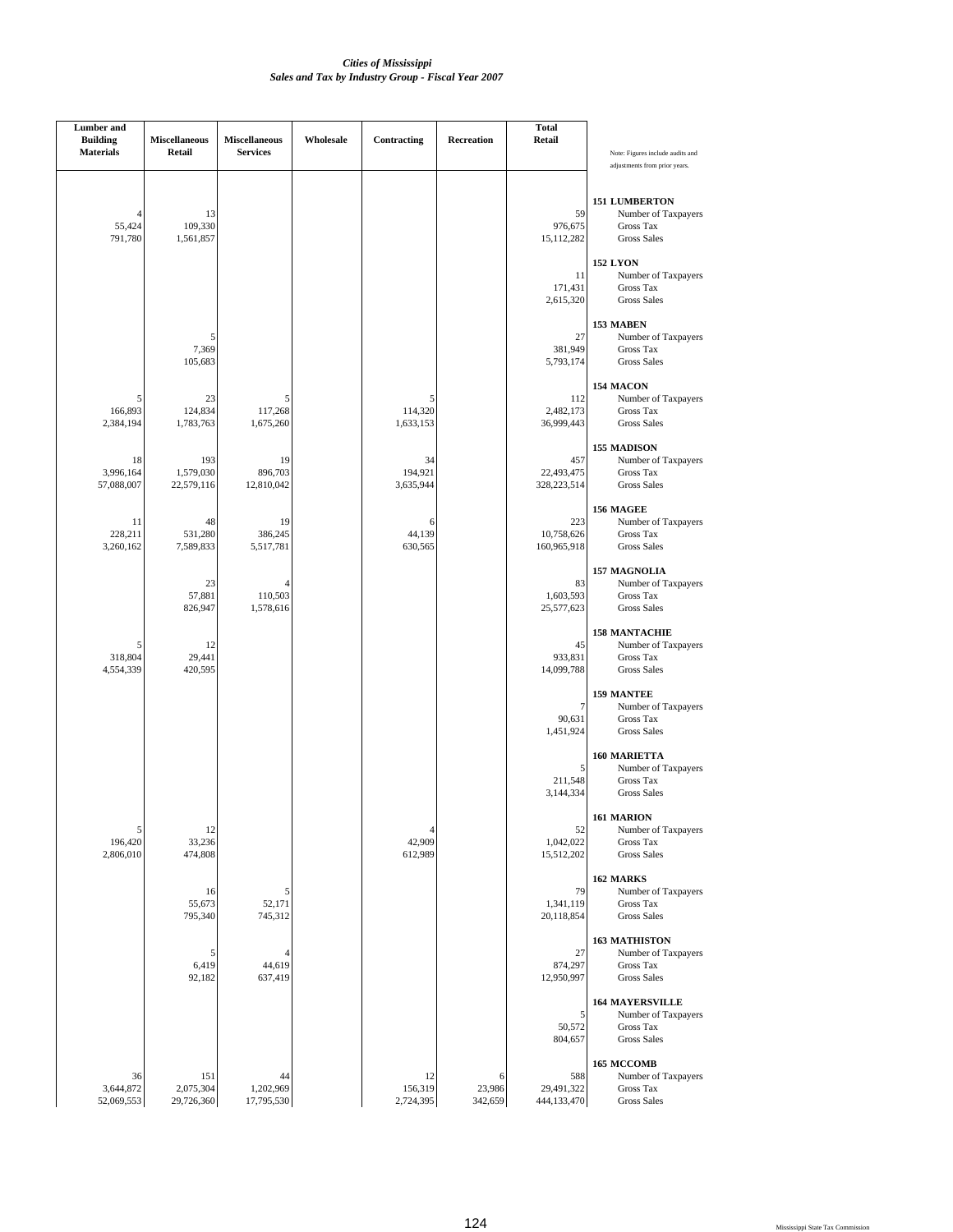|                                                                                        | <b>Total for</b><br>City             | <b>Automotive</b>                | Machinery,<br>Equipment,<br>and Supplies | Food and<br><b>Beverage</b>      | <b>Furniture and</b><br><b>Fixtures</b> | <b>Public</b><br><b>Utilities</b> | <b>Apparel and</b><br>General<br>Merchandise |
|----------------------------------------------------------------------------------------|--------------------------------------|----------------------------------|------------------------------------------|----------------------------------|-----------------------------------------|-----------------------------------|----------------------------------------------|
| 166 MCCOOL<br>Number of Taxpayers<br>Gross Tax<br><b>Gross Sales</b>                   |                                      |                                  |                                          |                                  |                                         |                                   |                                              |
| 167 MCLAIN<br>Number of Taxpayers<br><b>Gross Tax</b><br><b>Gross Sales</b>            | 11<br>104,205<br>1,598,665           |                                  |                                          |                                  |                                         |                                   |                                              |
| <b>168 MEADVILLE</b><br>Number of Taxpayers<br><b>Gross Tax</b><br><b>Gross Sales</b>  | 38<br>577,517<br>9,017,400           | 5<br>64,436<br>920,520           |                                          | 7<br>29,718<br>424,552           |                                         |                                   |                                              |
| <b>169 MENDENHALL</b><br>Number of Taxpayers<br><b>Gross Tax</b><br><b>Gross Sales</b> | 105<br>3,252,809<br>50,844,798       | 19<br>281,853<br>4,582,833       | 10<br>154,132<br>4,257,791               | 21<br>923,488<br>13,192,681      |                                         |                                   | 8<br>305,462<br>4,363,751                    |
| 170 MERIDIAN<br>Number of Taxpayers<br><b>Gross Tax</b><br><b>Gross Sales</b>          | 1,519<br>73,056,515<br>1,128,110,960 | 218<br>13,063,437<br>239,795,925 | 107<br>2,913,147<br>47,263,062           | 334<br>14,300,053<br>204,286,277 | 57<br>1,993,069<br>28,472,391           | 5<br>4,360,949<br>82,290,914      | 154<br>20,612,951<br>294,440,409             |
| 171 MERIGOLD<br>Number of Taxpayers<br><b>Gross Tax</b><br><b>Gross Sales</b>          | 19<br>321,630<br>4,931,219           | 7<br>42,629<br>802,413           |                                          | 6<br>119,659<br>1,709,412        |                                         |                                   |                                              |
| 172 METCALFE<br>Number of Taxpayers<br>Gross Tax<br><b>Gross Sales</b>                 | 6<br>46,777<br>764,891               |                                  |                                          | 4<br>14,511<br>207,310           |                                         |                                   |                                              |
| <b>173 MIZE</b><br>Number of Taxpayers<br><b>Gross Tax</b><br><b>Gross Sales</b>       | 18<br>888,342<br>12,921,089          |                                  |                                          | 7<br>78,395<br>1,119,931         |                                         |                                   |                                              |
| 174 MONTICELLO<br>Number of Taxpayers<br><b>Gross Tax</b><br><b>Gross Sales</b>        | 124<br>2,222,737<br>33,172,853       | 20<br>161,415<br>2,587,538       | 6<br>78,061<br>1,115,158                 | 31<br>1,059,008<br>15,128,678    | 6<br>18,933<br>270,484                  |                                   | 10<br>136,958<br>1,956,554                   |
| 175 MONTROSE<br>Number of Taxpayers<br>Gross Tax<br><b>Gross Sales</b>                 | 39,455<br>598,450                    |                                  |                                          |                                  |                                         |                                   |                                              |
| 176 MOORHEAD<br>Number of Taxpayers<br>Gross Tax<br><b>Gross Sales</b>                 | 40<br>397,548<br>6,304,423           | 7<br>88,477<br>1,612,944         |                                          | 16<br>195,346<br>2,790,654       |                                         |                                   |                                              |
| 177 MORGAN CITY<br>Number of Taxpayers<br>Gross Tax<br><b>Gross Sales</b>              |                                      |                                  |                                          |                                  |                                         |                                   |                                              |
| 178 MORTON<br>Number of Taxpayers<br><b>Gross Tax</b><br><b>Gross Sales</b>            | 98<br>2,299,607<br>35,146,229        | 25<br>253,552<br>4,111,849       | 6<br>61,721<br>1,553,343                 | 22<br>1,054,580<br>15,065,422    |                                         |                                   | 11<br>351,691<br>5,024,159                   |
| 179 MOSS POINT<br>Number of Taxpayers<br><b>Gross Tax</b><br><b>Gross Sales</b>        | 349<br>8,765,466<br>133, 177, 036    | 52<br>684,813<br>10,034,936      | 8<br>174,164<br>3,041,235                | 97<br>2,928,175<br>41,831,032    | 5<br>55,502<br>792,885                  |                                   | 12<br>356,798<br>5,074,191                   |
| 180 MOUND BAYOU<br>Number of Taxpayers<br>Gross Tax<br><b>Gross Sales</b>              | 37<br>279,826<br>4,433,686           | 8<br>6,591<br>100,957            |                                          | 19<br>90,561<br>1,293,734        |                                         |                                   |                                              |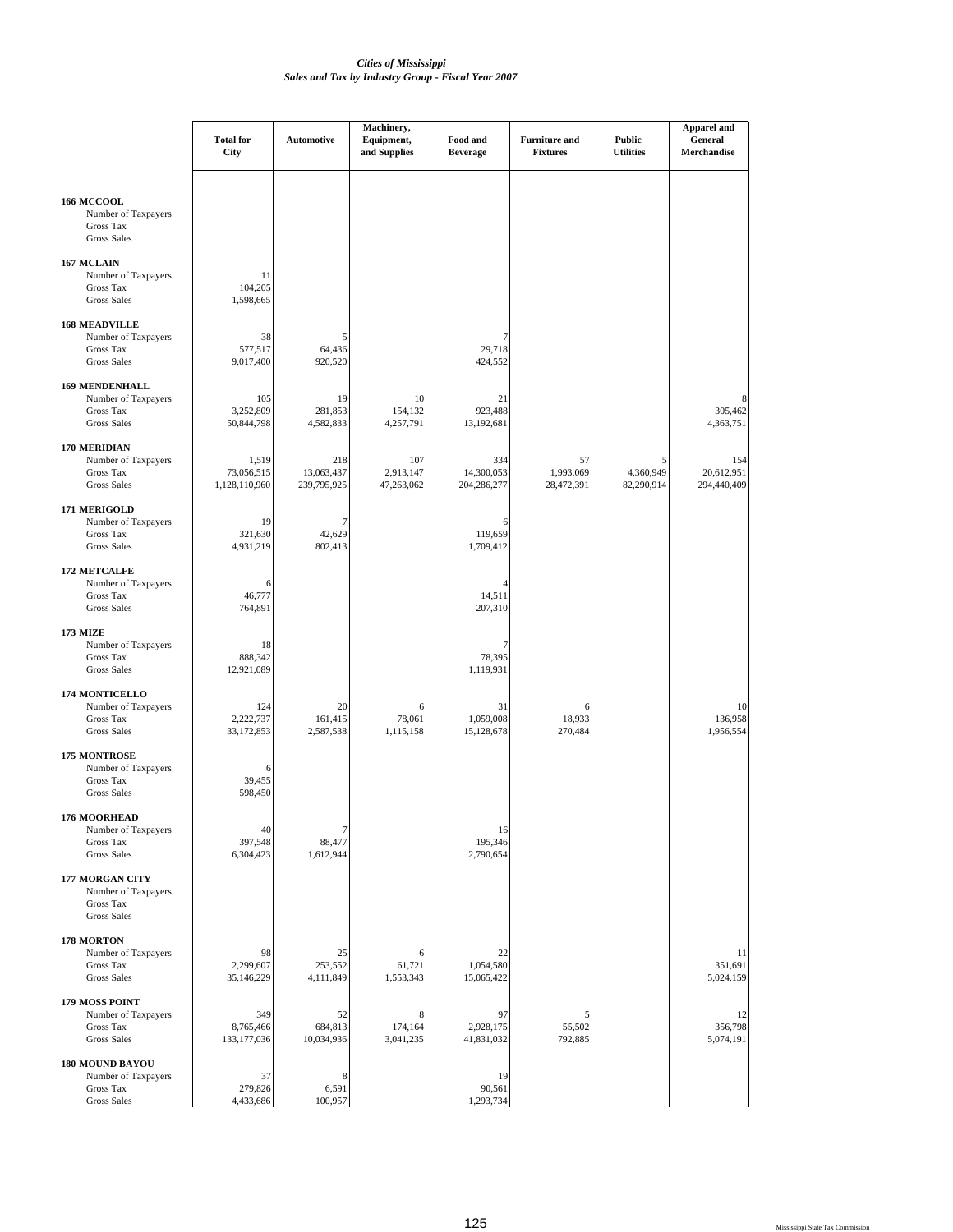| <b>Lumber</b> and<br><b>Building</b><br><b>Materials</b> | <b>Miscellaneous</b><br>Retail | <b>Miscellaneous</b><br><b>Services</b> | Wholesale | Contracting                | Recreation                 | <b>Total</b><br>Retail               | Note: Figures include audits and<br>adjustments from prior years.                |
|----------------------------------------------------------|--------------------------------|-----------------------------------------|-----------|----------------------------|----------------------------|--------------------------------------|----------------------------------------------------------------------------------|
|                                                          |                                |                                         |           |                            |                            |                                      | 166 MCCOOL<br>Number of Taxpayers<br>Gross Tax<br><b>Gross Sales</b>             |
|                                                          |                                |                                         |           |                            |                            | 11<br>104,205<br>1,598,665           | 167 MCLAIN<br>Number of Taxpayers<br><b>Gross Tax</b><br><b>Gross Sales</b>      |
|                                                          | 11<br>45,971<br>656,734        | 4<br>47,971<br>685,309                  |           |                            |                            | 38<br>577,517<br>9,017,400           | <b>168 MEADVILLE</b><br>Number of Taxpayers<br>Gross Tax<br><b>Gross Sales</b>   |
| 5<br>986,465<br>14,092,353                               | 28<br>187,295<br>3,531,615     | $\overline{4}$<br>116,082<br>1,658,312  |           | 6<br>22,010<br>398,425     |                            | 105<br>3,252,809<br>50,844,798       | <b>169 MENDENHALL</b><br>Number of Taxpayers<br>Gross Tax<br><b>Gross Sales</b>  |
| 94<br>6,424,516<br>91,778,718                            | 363<br>5,278,744<br>77,585,335 | 107<br>3,278,185<br>46,862,927          |           | 60<br>456,049<br>9,971,997 | 17<br>288,113<br>4,115,896 | 1,516<br>72,969,218<br>1,126,863,855 | 170 MERIDIAN<br>Number of Taxpayers<br>Gross Tax<br><b>Gross Sales</b>           |
|                                                          |                                |                                         |           |                            |                            | 19<br>321,630<br>4,931,219           | 171 MERIGOLD<br>Number of Taxpayers<br>Gross Tax<br><b>Gross Sales</b>           |
|                                                          |                                |                                         |           |                            |                            | 6<br>46,777<br>764,891               | <b>172 METCALFE</b><br>Number of Taxpayers<br>Gross Tax<br><b>Gross Sales</b>    |
|                                                          | 5<br>7,214<br>103,065          |                                         |           |                            |                            | 18<br>888,342<br>12,921,089          | <b>173 MIZE</b><br>Number of Taxpayers<br>Gross Tax<br><b>Gross Sales</b>        |
| 37,320<br>533,155                                        | 34<br>339,201<br>4,845,737     | 7<br>117,295<br>1,675,654               |           |                            |                            | 124<br>2,222,737<br>33,172,853       | 174 MONTICELLO<br>Number of Taxpayers<br>Gross Tax<br><b>Gross Sales</b>         |
|                                                          |                                |                                         |           |                            |                            | 6<br>39,455<br>598,450               | 175 MONTROSE<br>Number of Taxpayers<br>Gross Tax<br><b>Gross Sales</b>           |
| 4<br>5,804<br>82,917                                     | 5<br>3,418<br>48,831           |                                         |           |                            |                            | 40<br>397,548<br>6,304,423           | 176 MOORHEAD<br>Number of Taxpayers<br>Gross Tax<br><b>Gross Sales</b>           |
|                                                          |                                |                                         |           |                            |                            |                                      | <b>177 MORGAN CITY</b><br>Number of Taxpayers<br>Gross Tax<br><b>Gross Sales</b> |
| 5<br>102,402<br>1,462,891                                | 19<br>57,674<br>823,926        |                                         |           |                            |                            | 98<br>2,299,607<br>35,146,229        | 178 MORTON<br>Number of Taxpayers<br>Gross Tax<br><b>Gross Sales</b>             |
| 22<br>1,179,394<br>16,848,478                            | 107<br>567,288<br>8,170,250    | 21<br>1,140,894<br>16,298,476           |           | 20<br>77,140<br>1,317,550  |                            | 348<br>8,744,165<br>132,872,745      | 179 MOSS POINT<br>Number of Taxpayers<br>Gross Tax<br><b>Gross Sales</b>         |
|                                                          |                                |                                         |           |                            |                            | 37<br>279,826<br>4,433,686           | 180 MOUND BAYOU<br>Number of Taxpayers<br>Gross Tax<br><b>Gross Sales</b>        |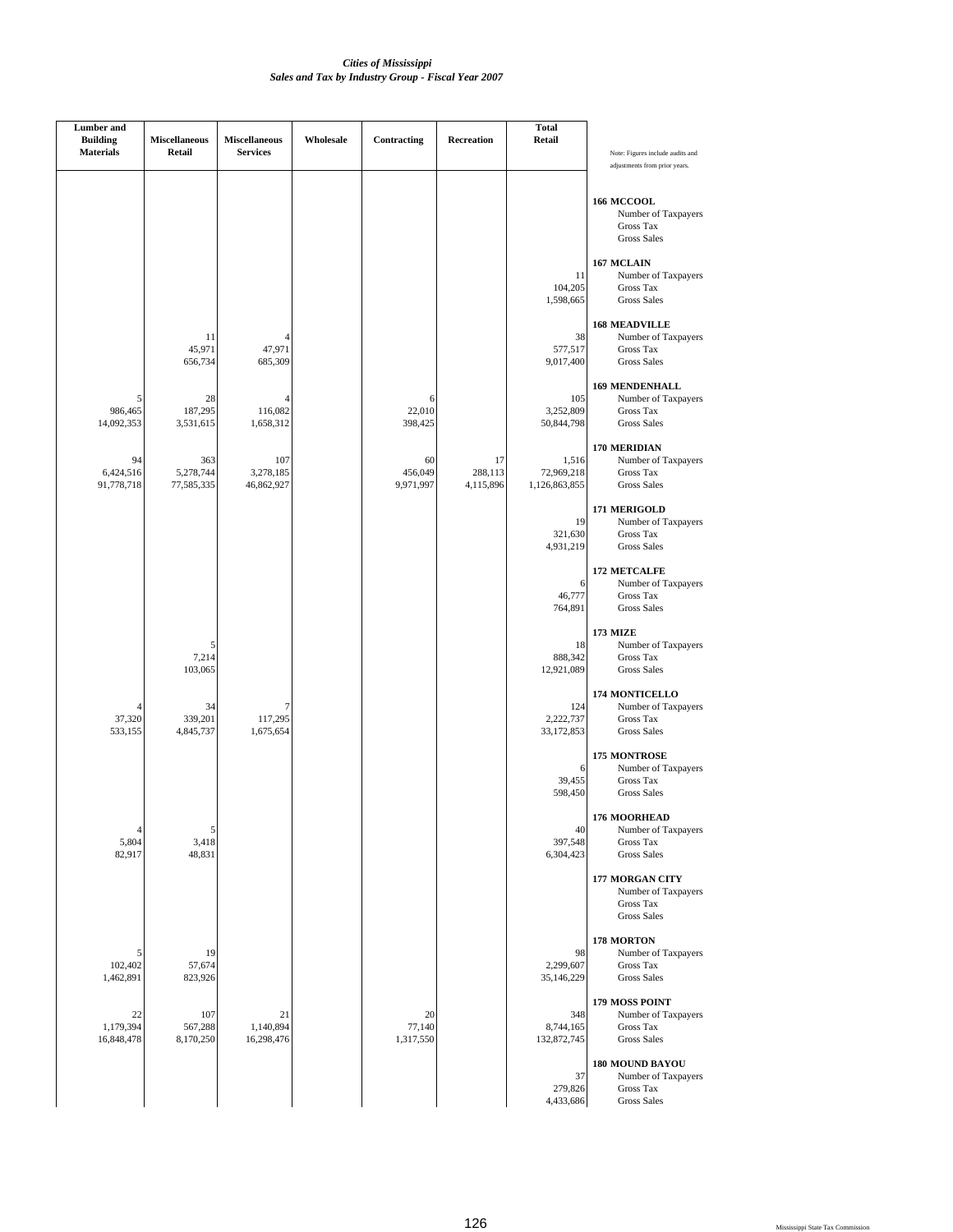|                                                                                              | <b>Total for</b><br>City         | <b>Automotive</b>             | Machinery,<br>Equipment,<br>and Supplies | Food and<br><b>Beverage</b>    | <b>Furniture and</b><br><b>Fixtures</b> | <b>Public</b><br><b>Utilities</b> | <b>Apparel and</b><br>General<br>Merchandise |
|----------------------------------------------------------------------------------------------|----------------------------------|-------------------------------|------------------------------------------|--------------------------------|-----------------------------------------|-----------------------------------|----------------------------------------------|
| <b>181 MS GULFCOAST</b><br>Number of Taxpayers<br>Gross Tax<br><b>Gross Sales</b>            |                                  |                               |                                          |                                |                                         |                                   |                                              |
| <b>182 MS STATE UNIV</b><br>Number of Taxpayers<br>Gross Tax<br><b>Gross Sales</b>           |                                  |                               |                                          |                                |                                         |                                   |                                              |
| <b>183 MS VALLEY ST</b><br>Number of Taxpayers<br><b>Gross Tax</b><br><b>Gross Sales</b>     |                                  |                               |                                          |                                |                                         |                                   |                                              |
| 184 MT OLIVE<br>Number of Taxpayers<br>Gross Tax<br><b>Gross Sales</b>                       | 28<br>481,760<br>7,308,715       | 6<br>16,153<br>230,766        |                                          | 8<br>187,576<br>2,679,656      |                                         |                                   |                                              |
| 185 MYRTLE<br><b>Number of Taxpayers</b><br><b>Gross Tax</b><br><b>Gross Sales</b>           | 11<br>149,951<br>2,282,177       |                               |                                          |                                |                                         |                                   |                                              |
| <b>186 NATCHEZ</b><br>Number of Taxpayers<br><b>Gross Tax</b><br><b>Gross Sales</b>          | 824<br>28,147,381<br>425,647,423 | 92<br>3,739,474<br>65,600,610 | 50<br>1,545,990<br>24,848,922            | 174<br>5,422,850<br>77,469,216 | 24<br>480,972<br>6,871,022              |                                   | 56<br>8,255,427<br>117,929,370               |
| <b>187 NETTLETON</b><br>Number of Taxpayers<br>Gross Tax<br><b>Gross Sales</b>               | 78<br>1,296,567<br>21,027,538    | 18<br>241,625<br>5,163,180    |                                          | 21<br>566,974<br>8,099,630     | 5<br>11,532<br>164,745                  |                                   | 5<br>183,231<br>2,617,586                    |
| <b>188 NEW ALBANY</b><br>Number of Taxpayers<br>Gross Tax<br><b>Gross Sales</b>              | 342<br>13,061,873<br>197,026,247 | 60<br>1,639,119<br>29,206,949 | 16<br>209,780<br>3,870,732               | 63<br>2,824,491<br>40,349,843  | 11<br>274,079<br>3,915,419              |                                   | 29<br>4,749,779<br>67,853,931                |
| <b>189 NEW AUGUSTA</b><br>Number of Taxpayers<br><b>Gross Tax</b><br>Gross Sales             | 21<br>589,206<br>8,710,815       |                               |                                          | 9<br>315,378<br>4,505,409      |                                         |                                   |                                              |
| <b>190 NEW HEBRON</b><br>Number of Taxpayers<br>Gross Tax<br>Gross Sales                     | 30<br>364,232<br>5,358,300       | 5<br>22,714<br>324,492        |                                          | 10<br>167,819<br>2,397,420     |                                         |                                   |                                              |
| 191 NEWTON<br>Number of Taxpayers<br><b>Gross Tax</b><br><b>Gross Sales</b>                  | 150<br>5,513,899<br>82,385,742   | 31<br>598,020<br>9,921,517    | 10<br>68,843<br>997,659                  | 33<br>1,450,374<br>20,719,619  | 5<br>13,835<br>197,647                  |                                   | $\overline{7}$<br>2,342,083<br>33,458,108    |
| <b>192 NORTH CARROLLTON</b><br>Number of Taxpayers<br><b>Gross Tax</b><br><b>Gross Sales</b> | 25<br>242,164<br>3,702,821       | 5<br>46,983<br>678,956        |                                          | 7<br>47,461<br>678,014         |                                         |                                   |                                              |
| <b>193 NOXAPATER</b><br>Number of Taxpayers<br><b>Gross Tax</b><br><b>Gross Sales</b>        | 26<br>425,872<br>6,320,466       | 5<br>40,382<br>576,888        |                                          |                                |                                         |                                   |                                              |
| 194 OAKLAND<br>Number of Taxpayers<br><b>Gross Tax</b><br>Gross Sales                        | 22<br>246,789<br>3,744,068       | 5<br>59,166<br>905,799        |                                          | 7<br>79,960<br>1,142,288       |                                         |                                   |                                              |
| <b>195 OCEAN SPRINGS</b><br>Number of Taxpayers<br>Gross Tax<br><b>Gross Sales</b>           | 664<br>27,302,050<br>405,080,103 | 61<br>1,823,484<br>30,548,558 | 31<br>969,069<br>13,844,255              | 157<br>6,657,998<br>95,114,163 | 12<br>192,473<br>2,749,612              |                                   | 25<br>8,089,954<br>115,570,460               |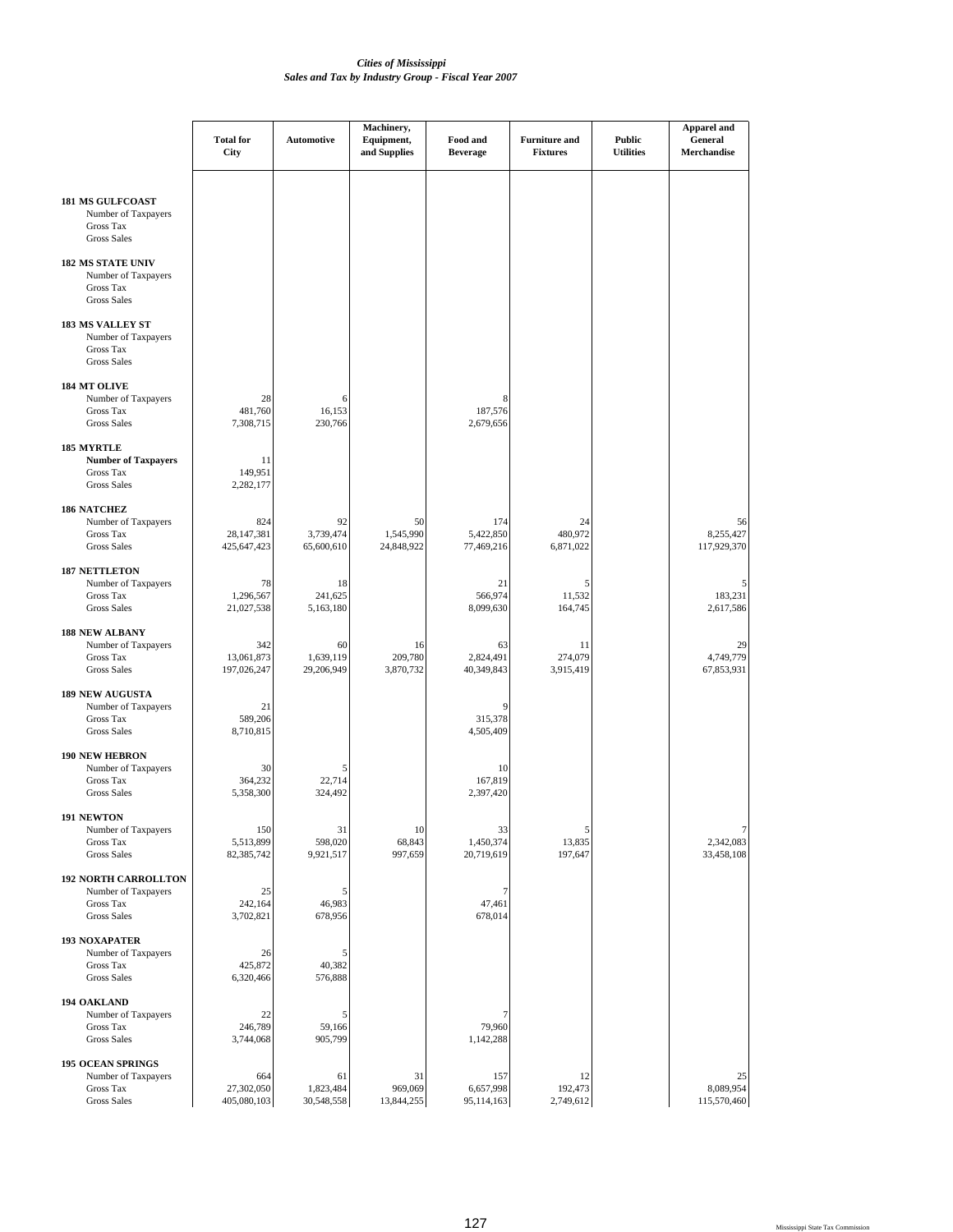| <b>Lumber</b> and<br><b>Building</b><br><b>Materials</b> | <b>Miscellaneous</b><br>Retail | <b>Miscellaneous</b><br><b>Services</b> | Wholesale | Contracting                | Recreation                 | <b>Total</b><br>Retail           | Note: Figures include audits and                                                                            |
|----------------------------------------------------------|--------------------------------|-----------------------------------------|-----------|----------------------------|----------------------------|----------------------------------|-------------------------------------------------------------------------------------------------------------|
|                                                          |                                |                                         |           |                            |                            |                                  | adjustments from prior years.<br><b>181 MS GULFCOAST</b><br>Number of Taxpayers<br>Gross Tax<br>Gross Sales |
|                                                          |                                |                                         |           |                            |                            |                                  | <b>182 MS STATE UNIV</b><br>Number of Taxpayers<br>Gross Tax<br><b>Gross Sales</b>                          |
|                                                          |                                |                                         |           |                            |                            |                                  | <b>183 MS VALLEY ST</b><br>Number of Taxpayers<br>Gross Tax<br><b>Gross Sales</b>                           |
|                                                          |                                |                                         |           |                            |                            | 28<br>481,760<br>7,308,715       | 184 MT OLIVE<br>Number of Taxpayers<br>Gross Tax<br><b>Gross Sales</b>                                      |
|                                                          | 4<br>1,763<br>25,194           |                                         |           |                            |                            | 11<br>149,951<br>2,282,177       | <b>185 MYRTLE</b><br><b>Number of Taxpayers</b><br><b>Gross Tax</b><br><b>Gross Sales</b>                   |
| 46<br>1,741,495<br>24,878,487                            | 221<br>2,503,883<br>35,800,457 | 114<br>2,201,568<br>31,701,681          |           | 27<br>207,145<br>5,011,365 | 17<br>131,697<br>1,881,389 | 822<br>28,082,494<br>424,720,465 | <b>186 NATCHEZ</b><br>Number of Taxpayers<br><b>Gross Tax</b><br>Gross Sales                                |
|                                                          | 18<br>60,758<br>867,976        |                                         |           | 4<br>13,386<br>349,609     |                            | 78<br>1,296,567<br>21,027,538    | <b>187 NETTLETON</b><br>Number of Taxpayers<br>Gross Tax<br><b>Gross Sales</b>                              |
| 15<br>792,707<br>11,324,385                              | 102<br>1,000,570<br>14,297,208 | 27<br>516,151<br>7,373,583              |           | 14<br>275,065<br>4,463,066 |                            | 342<br>13,061,873<br>197,026,247 | <b>188 NEW ALBANY</b><br>Number of Taxpayers<br>Gross Tax<br><b>Gross Sales</b>                             |
|                                                          |                                |                                         |           | 4<br>4,096<br>58,527       |                            | 21<br>589,206<br>8,710,815       | <b>189 NEW AUGUSTA</b><br>Number of Taxpayers<br>Gross Tax<br><b>Gross Sales</b>                            |
|                                                          | 8<br>10,856<br>156,260         |                                         |           |                            |                            | 30<br>364,232<br>5,358,300       | <b>190 NEW HEBRON</b><br>Number of Taxpayers<br>Gross Tax<br><b>Gross Sales</b>                             |
| 9<br>180,343<br>2,576,335                                | 42<br>270,897<br>3,876,626     | 4<br>154,282<br>2,204,036               |           | 6<br>28,209<br>402,991     |                            | 150<br>5,513,899<br>82,385,742   | 191 NEWTON<br>Number of Taxpayers<br>Gross Tax<br><b>Gross Sales</b>                                        |
|                                                          | 9<br>14,065<br>200,933         |                                         |           |                            |                            | 25<br>242,164<br>3,702,821       | <b>192 NORTH CARROLLTON</b><br>Number of Taxpayers<br>Gross Tax<br><b>Gross Sales</b>                       |
|                                                          | 8<br>6,665<br>95,220           |                                         |           | 61635<br>880499            |                            | 26<br>425,872<br>6,320,466       | <b>193 NOXAPATER</b><br>Number of Taxpayers<br>Gross Tax<br><b>Gross Sales</b>                              |
|                                                          | 4<br>12,194<br>174,206         |                                         |           |                            |                            | 22<br>246,789<br>3,744,068       | 194 OAKLAND<br>Number of Taxpayers<br>Gross Tax<br>Gross Sales                                              |
| 40<br>3,152,201<br>45,031,409                            | 252<br>2,791,214<br>39,874,626 | 31<br>1,139,782<br>16,282,590           |           | 53<br>274,065<br>5,933,396 |                            | 664<br>27,302,050<br>405,080,103 | <b>195 OCEAN SPRINGS</b><br>Number of Taxpayers<br>Gross Tax<br>Gross Sales                                 |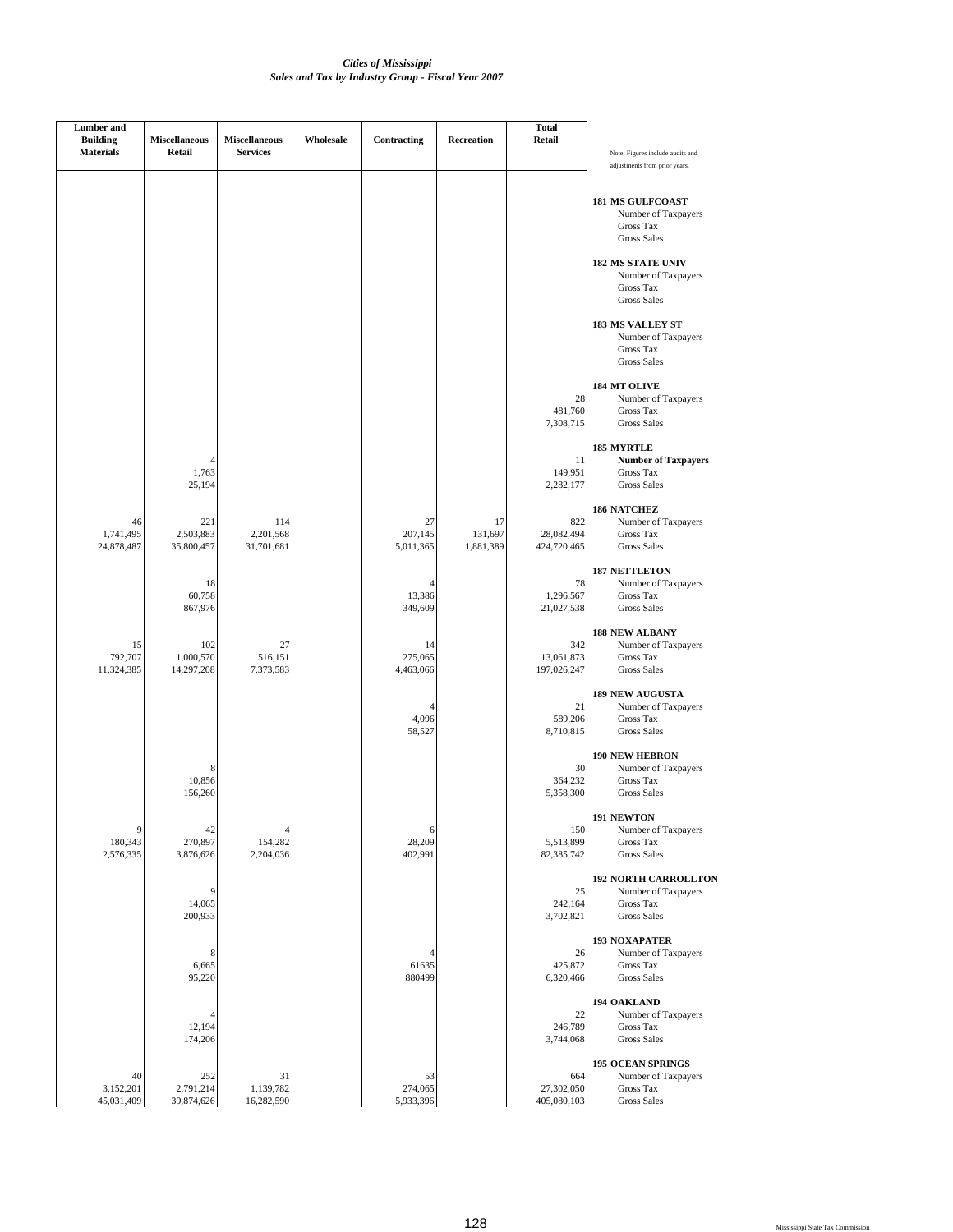|                                                                                            | <b>Total for</b><br>City         | <b>Automotive</b>                | Machinery,<br>Equipment,<br>and Supplies | Food and<br><b>Beverage</b>         | <b>Furniture and</b><br><b>Fixtures</b> | <b>Public</b><br><b>Utilities</b> | <b>Apparel and</b><br>General<br>Merchandise |
|--------------------------------------------------------------------------------------------|----------------------------------|----------------------------------|------------------------------------------|-------------------------------------|-----------------------------------------|-----------------------------------|----------------------------------------------|
| 196 OKOLONA<br>Number of Taxpayers<br>Gross Tax<br><b>Gross Sales</b>                      | 84<br>1,463,745<br>22,005,506    | 14<br>226,058<br>3,249,101       |                                          | 24<br>649,080<br>9,272,570          | 8<br>81,494<br>1,164,202                |                                   | 147,155<br>2,102,225                         |
| <b>197 OLIVE BRANCH</b><br>Number of Taxpayers<br><b>Gross Tax</b><br><b>Gross Sales</b>   | 820<br>35,588,800<br>545,531,151 | 132<br>6,064,174<br>106,903,131  | 48<br>580,669<br>8,747,570               | 141<br>7,322,983<br>104,613,939     | 15<br>132,116<br>1,887,373              |                                   | 62<br>7,822,334<br>111,747,311               |
| 198 OSYKA<br>Number of Taxpayers<br><b>Gross Tax</b><br><b>Gross Sales</b>                 | 27<br>236,265<br>3,501,394       | 7<br>19,474<br>281,262           |                                          | 7<br>83,036<br>1,186,234            |                                         |                                   |                                              |
| 199 OXFORD<br>Number of Taxpayers<br>Gross Tax<br><b>Gross Sales</b>                       | 678<br>29,920,374<br>441,850,955 | 50<br>2,985,392<br>51,505,232    | 25<br>136,559<br>1,979,269               | 167<br>8,790,032<br>125,571,766     | 18<br>492,731<br>7,039,018              |                                   | 82<br>8,038,634<br>114,792,898               |
| 200 PACE<br>Number of Taxpayers<br><b>Gross Tax</b><br><b>Gross Sales</b>                  | 7<br>58,368<br>916,785           |                                  |                                          | $\overline{4}$<br>19,923<br>284,616 |                                         |                                   |                                              |
| <b>201 PACHUTA</b><br>Number of Taxpayers<br><b>Gross Tax</b><br><b>Gross Sales</b>        | 8<br>86,404<br>1,362,625         |                                  |                                          |                                     |                                         |                                   |                                              |
| 202 PADEN<br>Number of Taxpayers<br><b>Gross Tax</b><br>Gross Sales                        |                                  |                                  |                                          |                                     |                                         |                                   |                                              |
| <b>203 PASCAGOULA</b><br>Number of Taxpayers<br><b>Gross Tax</b><br><b>Gross Sales</b>     | 662<br>37,692,135<br>586,581,078 | 88<br>7,939,884<br>146, 367, 293 | 37<br>1,099,818<br>16,219,061            | 135<br>5,869,405<br>83,848,561      | 25<br>1,052,331<br>15,033,291           | 2,929,206<br>54,401,720           | 30<br>9,152,743<br>130,724,296               |
| <b>204 PASS CHRISTIAN</b><br>Number of Taxpayers<br><b>Gross Tax</b><br><b>Gross Sales</b> | 113<br>3,104,886<br>45,862,184   |                                  |                                          | 24<br>390,747<br>5,582,108          |                                         |                                   | 7<br>160,865<br>2,298,076                    |
| 205 PAULDING<br>Number of Taxpayers<br><b>Gross Tax</b><br><b>Gross Sales</b>              |                                  |                                  |                                          |                                     |                                         |                                   |                                              |
| 206 PEARL<br>Number of Taxpayers<br>Gross Tax<br><b>Gross Sales</b>                        | 764<br>42,238,017<br>637,444,865 | 133<br>4,554,636<br>85,000,777   | 86<br>3,345,996<br>50,454,146            | 97<br>6,022,135<br>86,030,422       | 31<br>6,271,449<br>89,592,041           |                                   | 63<br>8,614,504<br>123,064,226               |
| <b>207 PELAHATCHIE</b><br>Number of Taxpayers<br>Gross Tax<br>Gross Sales                  | 55<br>1,651,367<br>28,872,742    | 10<br>469,681<br>8,476,891       |                                          | 15<br>722,147<br>10,316,378         |                                         |                                   | 5<br>94,723<br>1,353,196                     |
| 208 PETAL<br>Number of Taxpayers<br><b>Gross Tax</b><br><b>Gross Sales</b>                 | 297<br>9,922,570<br>147,470,593  | 54<br>646,614<br>9,777,122       | 15<br>108,786<br>1,568,009               | 61<br>1,858,573<br>26,551,018       | 13<br>250,657<br>3,580,819              |                                   | 20<br>3,826,954<br>54,670,379                |
| <b>209 PHILADELPHIA</b><br>Number of Taxpayers<br><b>Gross Tax</b><br><b>Gross Sales</b>   | 380<br>19,423,500<br>300,879,380 | 51<br>2,777,463<br>52,767,495    | 23<br>761,674<br>15,277,933              | 77<br>3,831,864<br>54,740,863       | 5<br>307,046<br>4,386,374               |                                   | 37<br>5,902,350<br>84,318,638                |
| 210 PICAYUNE<br>Number of Taxpayers<br>Gross Tax<br><b>Gross Sales</b>                     | 562<br>27,713,614<br>418,148,982 | 95<br>4,549,643<br>81,844,059    | 27<br>370,203<br>5,316,366               | 114<br>5,308,597<br>75,837,035      | 12<br>475,392<br>6,791,315              |                                   | 40<br>8,644,841<br>123,496,866               |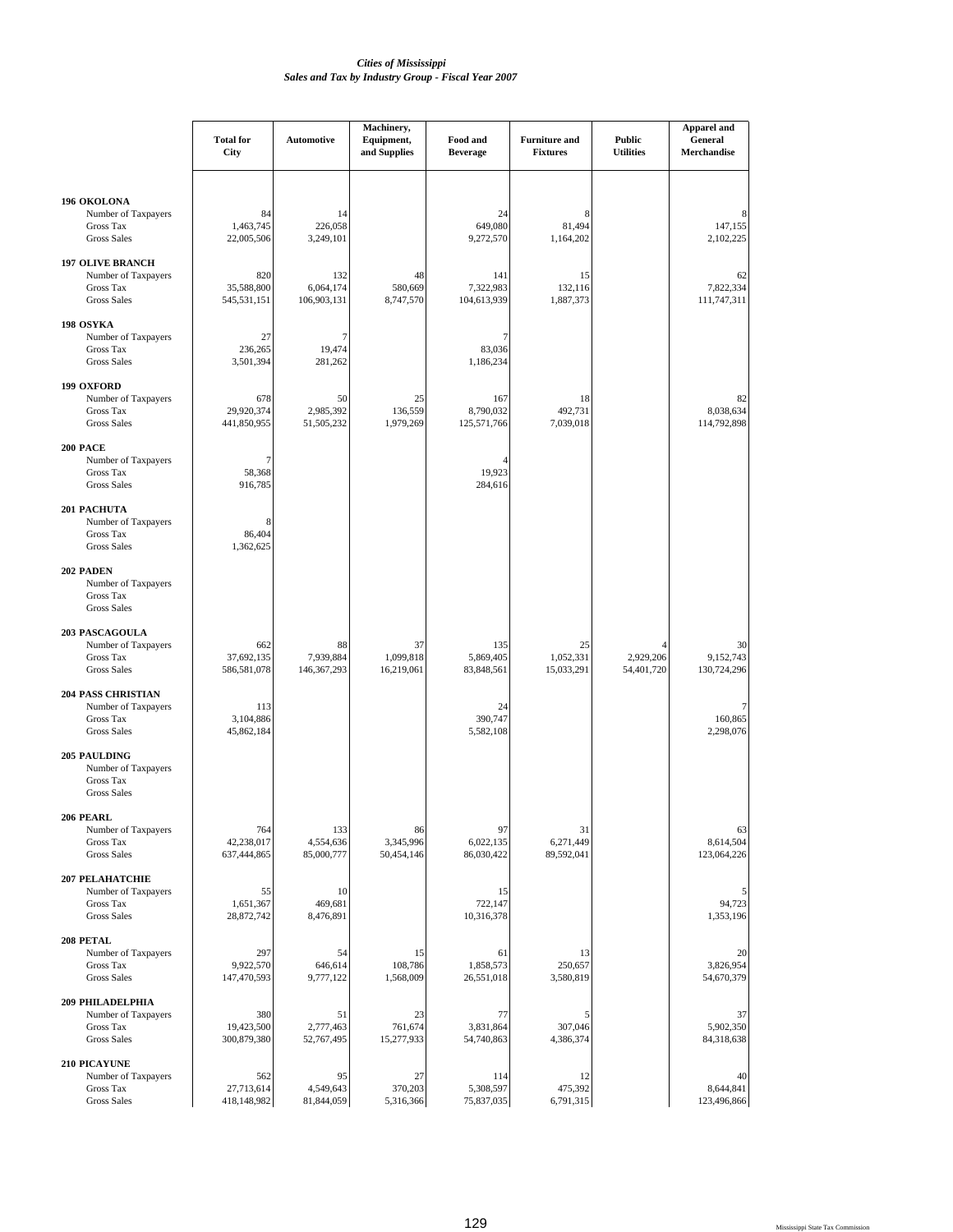| <b>Lumber</b> and<br><b>Building</b><br><b>Materials</b> | <b>Miscellaneous</b><br><b>Retail</b> | <b>Miscellaneous</b><br><b>Services</b> | Wholesale | Contracting                 | Recreation                | <b>Total</b><br>Retail           | Note: Figures include audits and<br>adjustments from prior years.                          |
|----------------------------------------------------------|---------------------------------------|-----------------------------------------|-----------|-----------------------------|---------------------------|----------------------------------|--------------------------------------------------------------------------------------------|
|                                                          | 19<br>37,727<br>543,103               | 5<br>76,364<br>1,090,919                |           |                             |                           | 84<br>1,463,745<br>22,005,506    | 196 OKOLONA<br>Number of Taxpayers<br>Gross Tax<br><b>Gross Sales</b>                      |
| 76<br>6,073,387<br>86,762,585                            | 215<br>1,980,649<br>28,366,735        | 60<br>2,143,208<br>30,617,226           |           | 65<br>744,977<br>13,009,699 |                           | 820<br>35,588,800<br>545,531,151 | <b>197 OLIVE BRANCH</b><br>Number of Taxpayers<br>Gross Tax<br><b>Gross Sales</b>          |
|                                                          | 6<br>7,526<br>107,641                 |                                         |           |                             |                           | 27<br>236,265<br>3,501,394       | 198 OSYKA<br>Number of Taxpayers<br><b>Gross Tax</b><br><b>Gross Sales</b>                 |
| 31<br>2,575,963<br>36,799,446                            | 216<br>3,061,820<br>43,794,827        | 48<br>1,665,552<br>23,798,923           |           | 31<br>174,443<br>3,008,184  | 7<br>191,657<br>2,737,961 | 678<br>29,920,374<br>441,850,955 | 199 OXFORD<br>Number of Taxpayers<br>Gross Tax<br><b>Gross Sales</b>                       |
|                                                          |                                       |                                         |           |                             |                           | 7<br>58,368<br>916,785           | 200 PACE<br>Number of Taxpayers<br><b>Gross Tax</b><br><b>Gross Sales</b>                  |
|                                                          |                                       |                                         |           |                             |                           | 8<br>86,404<br>1,362,625         | 201 PACHUTA<br>Number of Taxpayers<br>Gross Tax<br><b>Gross Sales</b>                      |
|                                                          |                                       |                                         |           |                             |                           |                                  | 202 PADEN<br>Number of Taxpayers<br>Gross Tax<br><b>Gross Sales</b>                        |
| 48<br>5,223,927<br>74,627,457                            | 196<br>2,738,467<br>39,155,352        | 40<br>1,223,709<br>17,481,549           |           | 58<br>461,174<br>8,701,547  |                           | 662<br>37,692,135<br>586,581,078 | <b>203 PASCAGOULA</b><br>Number of Taxpayers<br><b>Gross Tax</b><br><b>Gross Sales</b>     |
| 16<br>1,684,037<br>24,057,658                            | 35<br>131,054<br>1,872,198            | 6<br>94,441<br>1,349,163                |           | 17<br>298,074<br>4,374,682  |                           | 113<br>3,104,886<br>45,862,184   | <b>204 PASS CHRISTIAN</b><br>Number of Taxpayers<br><b>Gross Tax</b><br><b>Gross Sales</b> |
|                                                          |                                       |                                         |           |                             |                           |                                  | 205 PAULDING<br>Number of Taxpayers<br>Gross Tax<br><b>Gross Sales</b>                     |
| 59<br>4,719,542<br>67,421,967                            | 179<br>3,139,690<br>44,871,377        | 51<br>2,204,162<br>31,488,008           |           | 61<br>841,923<br>13,131,872 | 3<br>341,238<br>4,874,827 | 764<br>42,238,017<br>637,444,865 | 206 PEARL<br>Number of Taxpayers<br>Gross Tax<br><b>Gross Sales</b>                        |
| 4<br>2,751<br>39,304                                     | 14<br>72,789<br>2,734,740             |                                         |           |                             |                           | 55<br>1,651,367<br>28,872,742    | 207 PELAHATCHIE<br>Number of Taxpayers<br>Gross Tax<br><b>Gross Sales</b>                  |
| 28<br>1,225,523<br>17,507,467                            | 75<br>517,707<br>7,460,158            | 12<br>339,589<br>4,851,270              |           | 12<br>90,960<br>1,686,799   | 5<br>32,941<br>470,592    | 297<br>9,922,570<br>147,470,593  | 208 PETAL<br>Number of Taxpayers<br><b>Gross Tax</b><br><b>Gross Sales</b>                 |
| 33<br>2,569,452<br>36,706,425                            | 106<br>1,281,854<br>18,741,529        | 33<br>848,057<br>12,115,098             |           | 13<br>87,024<br>1,980,935   |                           | 380<br>19,423,500<br>300,879,380 | 209 PHILADELPHIA<br>Number of Taxpayers<br>Gross Tax<br><b>Gross Sales</b>                 |
| 47<br>3,926,499<br>56,092,797                            | 168<br>2,300,045<br>32,939,209        | 34<br>898,655<br>12,837,927             |           | 23<br>88,833<br>1,684,615   |                           | 562<br>27,713,614<br>418,148,982 | 210 PICAYUNE<br>Number of Taxpayers<br>Gross Tax<br><b>Gross Sales</b>                     |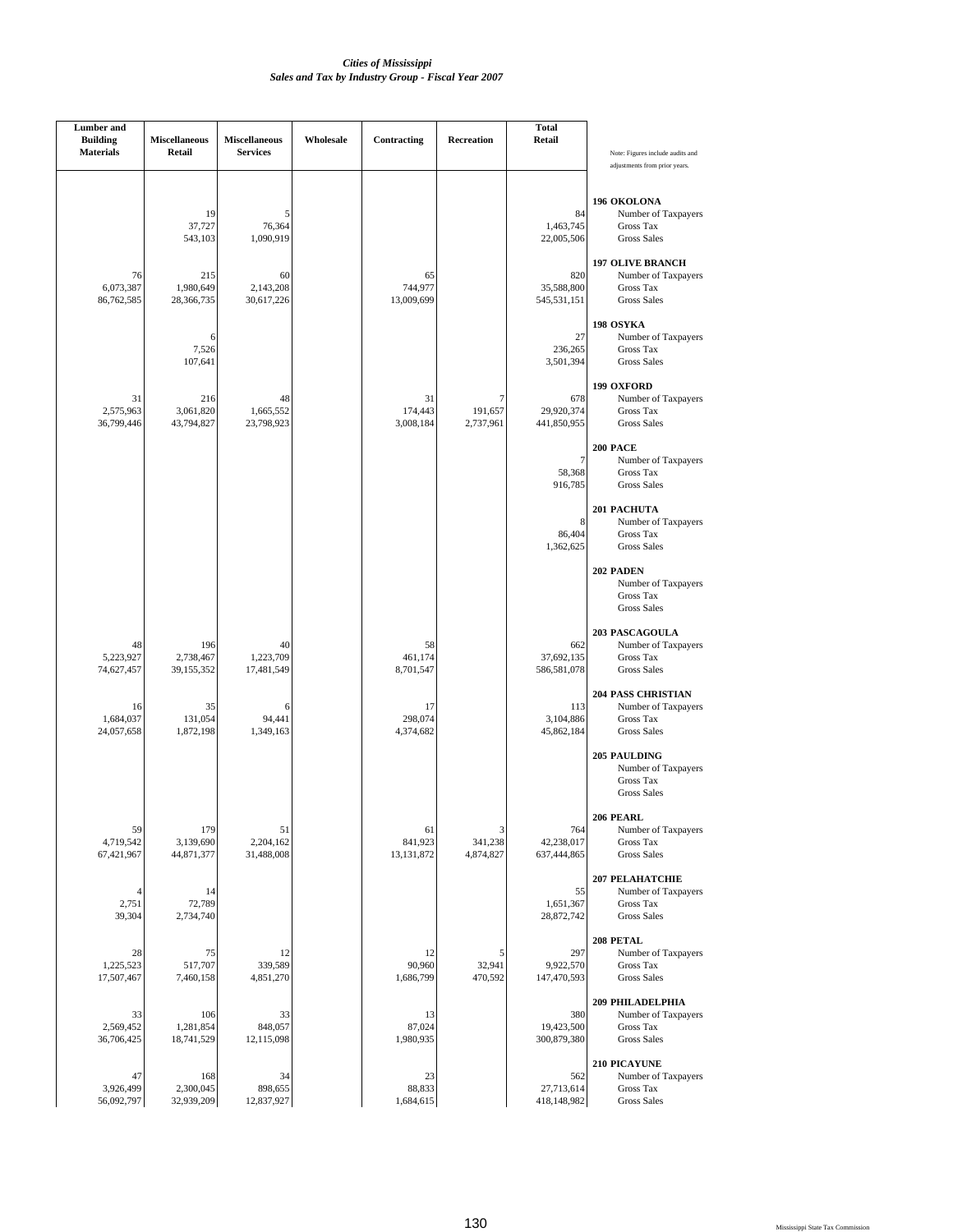|                                                                                           | <b>Total for</b><br>City        | Automotive                  | Machinery,<br>Equipment,<br>and Supplies | Food and<br><b>Beverage</b>   | <b>Furniture and</b><br><b>Fixtures</b> | <b>Public</b><br><b>Utilities</b> | Apparel and<br>General<br>Merchandise |
|-------------------------------------------------------------------------------------------|---------------------------------|-----------------------------|------------------------------------------|-------------------------------|-----------------------------------------|-----------------------------------|---------------------------------------|
| 211 PICKENS<br>Number of Taxpayers<br><b>Gross Tax</b><br><b>Gross Sales</b>              | 34<br>488,497<br>7,231,650      | 9<br>55,138<br>787,696      |                                          | 12<br>220,009<br>3,142,994    |                                         |                                   |                                       |
| 212 PITTSBORO<br>Number of Taxpayers<br>Gross Tax<br><b>Gross Sales</b>                   | 6<br>30,847<br>479,745          |                             |                                          |                               |                                         |                                   |                                       |
| <b>213 PLANTERSVILLE</b><br>Number of Taxpayers<br><b>Gross Tax</b><br><b>Gross Sales</b> | 24<br>233,685<br>3,770,341      | 6<br>18,018<br>323,063      |                                          | 7<br>48,009<br>685,853        |                                         |                                   |                                       |
| <b>214 POLKVILLE</b><br>Number of Taxpayers<br><b>Gross Tax</b><br><b>Gross Sales</b>     | 4<br>30,993<br>622,265          |                             |                                          |                               |                                         |                                   |                                       |
| 215 PONTOTOC<br>Number of Taxpayers<br>Gross Tax<br><b>Gross Sales</b>                    | 287<br>9,868,430<br>150,473,069 | 63<br>837,059<br>14,162,413 | 20<br>288,524<br>7,029,451               | 62<br>2,275,224<br>32,503,175 | 6<br>66,214<br>945,917                  |                                   | 21<br>3,504,095<br>50,058,458         |
| <b>216 POPE</b><br>Number of Taxpayers<br><b>Gross Tax</b><br><b>Gross Sales</b>          | 6<br>121,552<br>1,873,779       |                             |                                          |                               |                                         |                                   |                                       |
| <b>217 POPLARVILLE</b><br>Number of Taxpayers<br><b>Gross Tax</b><br><b>Gross Sales</b>   | 121<br>4,035,713<br>67,264,338  | 17<br>925,004<br>16,549,664 | 8<br>431,387<br>11,131,106               | 31<br>1,191,517<br>17,021,663 |                                         |                                   | 11<br>345,334<br>4,933,349            |
| <b>218 PORT GIBSON</b><br>Number of Taxpayers<br><b>Gross Tax</b><br><b>Gross Sales</b>   | 62<br>1,236,682<br>18,675,943   | 6<br>51,268<br>780,058      |                                          | 13<br>452,441<br>6,463,442    |                                         |                                   | 5<br>160,155<br>2,287,369             |
| 219 POTTS CAMP<br>Number of Taxpayers<br><b>Gross Tax</b><br><b>Gross Sales</b>           | 26<br>363,444<br>5,312,464      |                             |                                          | 7<br>182,270<br>2,603,857     |                                         |                                   |                                       |
| 220 PRENTISS<br>Number of Taxpayers<br><b>Gross Tax</b><br><b>Gross Sales</b>             | 101<br>2,732,236<br>42,476,379  | 15<br>262,614<br>4,281,870  |                                          | 24<br>991,599<br>14,165,693   | 4<br>46,561<br>665,163                  |                                   | 11<br>340,270<br>4,860,990            |
| 221 PUCKETT<br>Number of Taxpayers<br><b>Gross Tax</b><br><b>Gross Sales</b>              | 24<br>481,820<br>7,284,345      | 6<br>47,714<br>841,130      |                                          | 5<br>130,293<br>1,861,336     |                                         |                                   |                                       |
| <b>222 PURVIS</b><br>Number of Taxpayers<br><b>Gross Tax</b><br><b>Gross Sales</b>        | 105<br>3,687,597<br>56,663,516  | 13<br>654,820<br>11,469,021 |                                          | 28<br>1,337,122<br>19,101,735 |                                         |                                   | 8<br>297,771<br>4,253,878             |
| 223 QUITMAN<br>Number of Taxpayers<br>Gross Tax<br><b>Gross Sales</b>                     | 123<br>2,696,936<br>41,266,853  | 27<br>299,541<br>4,317,514  | 64,041<br>914,875                        | 24<br>1,057,467<br>15,106,669 |                                         |                                   | 301,924<br>4,313,196                  |
| 224 RALEIGH<br>Number of Taxpayers<br><b>Gross Tax</b><br>Gross Sales                     | 50<br>903,637<br>13,584,600     | 7<br>101,140<br>1,469,479   |                                          | 14<br>352,694<br>5,038,487    |                                         |                                   |                                       |
| 225 RAYMOND<br>Number of Taxpayers<br>Gross Tax<br><b>Gross Sales</b>                     | 41<br>880,319<br>13,179,558     | 266,334<br>3,938,546        |                                          | 11<br>239,457<br>3,420,816    |                                         |                                   |                                       |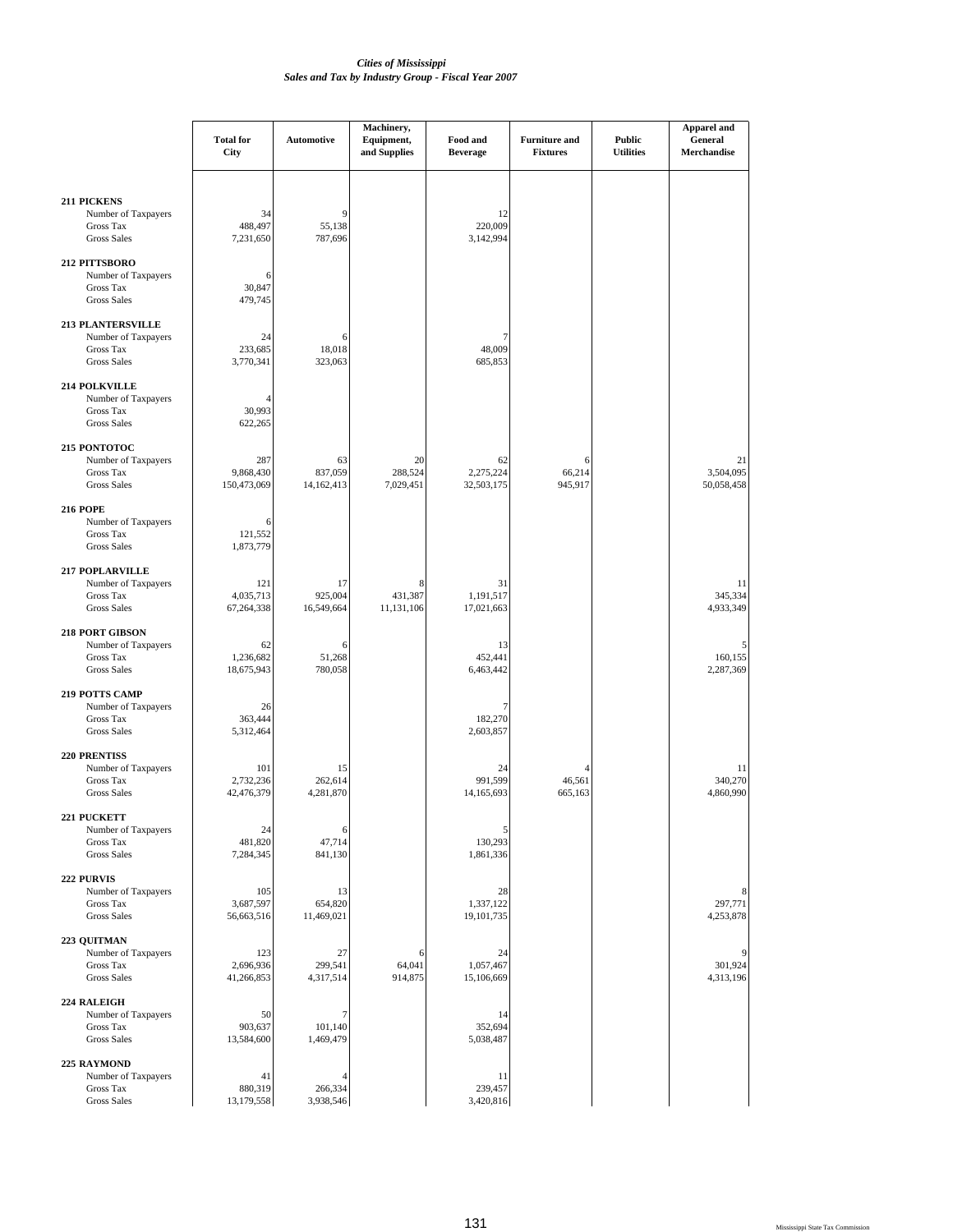| <b>Lumber</b> and<br><b>Building</b><br><b>Materials</b> | <b>Miscellaneous</b><br>Retail | <b>Miscellaneous</b><br><b>Services</b> | Wholesale | Contracting               | Recreation | <b>Total</b><br>Retail          | Note: Figures include audits and                                                          |
|----------------------------------------------------------|--------------------------------|-----------------------------------------|-----------|---------------------------|------------|---------------------------------|-------------------------------------------------------------------------------------------|
|                                                          |                                |                                         |           |                           |            |                                 | adjustments from prior years.                                                             |
|                                                          | 7<br>39,000<br>557,142         |                                         |           |                           |            | 34<br>488,497<br>7,231,650      | 211 PICKENS<br>Number of Taxpayers<br>Gross Tax<br><b>Gross Sales</b>                     |
|                                                          |                                |                                         |           |                           |            | 6<br>30.847<br>479,745          | 212 PITTSBORO<br>Number of Taxpayers<br><b>Gross Tax</b><br><b>Gross Sales</b>            |
|                                                          | 6<br>1,092<br>15,600           |                                         |           |                           |            | 24<br>233,685<br>3,770,341      | <b>213 PLANTERSVILLE</b><br>Number of Taxpayers<br><b>Gross Tax</b><br><b>Gross Sales</b> |
|                                                          |                                |                                         |           |                           |            | 4<br>30,993<br>622,265          | 214 POLKVILLE<br>Number of Taxpayers<br>Gross Tax<br><b>Gross Sales</b>                   |
| 18<br>762,427<br>10,891,816                              | 75<br>954,007<br>14,316,546    | 12<br>467,920<br>6,684,569              |           | 6<br>29,328<br>590,850    |            | 287<br>9,868,430<br>150,473,069 | 215 PONTOTOC<br>Number of Taxpayers<br>Gross Tax<br><b>Gross Sales</b>                    |
|                                                          |                                |                                         |           |                           |            | 6<br>121,552<br>1,873,779       | <b>216 POPE</b><br>Number of Taxpayers<br><b>Gross Tax</b><br><b>Gross Sales</b>          |
| 4<br>115,250<br>1,646,433                                | 37<br>344,225<br>4,917,509     | 357,876<br>5,112,514                    |           |                           |            | 121<br>4,035,713<br>67,264,338  | <b>217 POPLARVILLE</b><br>Number of Taxpayers<br>Gross Tax<br><b>Gross Sales</b>          |
|                                                          | 22<br>73,402<br>1,051,279      | 7<br>94,245<br>1,346,359                |           |                           |            | 62<br>1,236,682<br>18,675,943   | <b>218 PORT GIBSON</b><br>Number of Taxpayers<br><b>Gross Tax</b><br><b>Gross Sales</b>   |
|                                                          | 11<br>6,578<br>93,973          |                                         |           |                           |            | 26<br>363,444<br>5,312,464      | 219 POTTS CAMP<br>Number of Taxpayers<br>Gross Tax<br><b>Gross Sales</b>                  |
| 5<br>198,978<br>2,842,540                                | 31<br>199,239<br>2,846,275     | 303,664<br>4,338,062                    |           |                           |            | 101<br>2,732,236<br>42,476,379  | 220 PRENTISS<br>Number of Taxpayers<br>Gross Tax<br><b>Gross Sales</b>                    |
|                                                          | 6<br>2,681<br>38,301           |                                         |           |                           |            | 24<br>481,820<br>7,284,345      | 221 PUCKETT<br>Number of Taxpayers<br>Gross Tax<br><b>Gross Sales</b>                     |
| 8<br>231,004<br>3,300,059                                | 31<br>426,995<br>6,131,683     | 125,737<br>1,796,253                    |           | 5<br>175,932<br>2,513,317 |            | 105<br>3,687,597<br>56,663,516  | 222 PURVIS<br>Number of Taxpayers<br>Gross Tax<br><b>Gross Sales</b>                      |
| 7<br>72,652<br>1,037,896                                 | 32<br>412,101<br>5,887,160     | 132,995<br>1,899,929                    |           | 52,621<br>1,493,937       |            | 123<br>2,696,936<br>41,266,853  | 223 QUITMAN<br>Number of Taxpayers<br>Gross Tax<br><b>Gross Sales</b>                     |
|                                                          | 11<br>45,558<br>655,025        | 4<br>60,040<br>857,722                  |           | 7<br>35,099<br>501,421    |            | 50<br>903,637<br>13,584,600     | 224 RALEIGH<br>Number of Taxpayers<br><b>Gross Tax</b><br><b>Gross Sales</b>              |
|                                                          | 17<br>67,186<br>959,808        |                                         |           |                           |            | 41<br>880,319<br>13,179,558     | 225 RAYMOND<br>Number of Taxpayers<br>Gross Tax<br><b>Gross Sales</b>                     |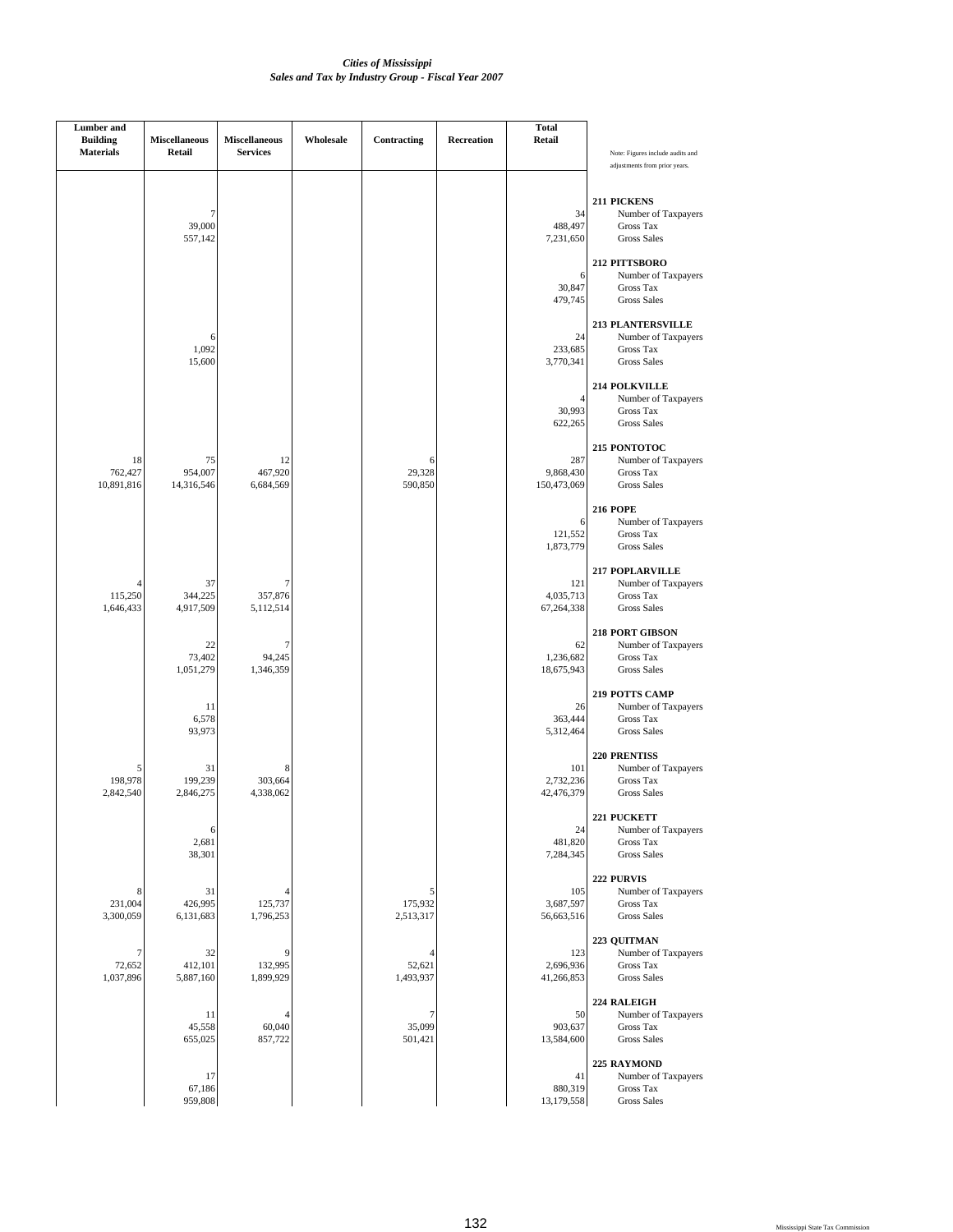|                                                                        | <b>Total for</b><br>City      | <b>Automotive</b>          | Machinery,<br>Equipment,<br>and Supplies | Food and<br><b>Beverage</b> | <b>Furniture and</b><br><b>Fixtures</b> | <b>Public</b><br><b>Utilities</b> | <b>Apparel and</b><br>General<br>Merchandise |
|------------------------------------------------------------------------|-------------------------------|----------------------------|------------------------------------------|-----------------------------|-----------------------------------------|-----------------------------------|----------------------------------------------|
|                                                                        |                               |                            |                                          |                             |                                         |                                   |                                              |
| 226 RENOVA<br>Number of Taxpayers                                      | 12                            |                            |                                          |                             |                                         |                                   |                                              |
| Gross Tax<br><b>Gross Sales</b>                                        | 149,677<br>2,352,740          |                            | 50,353<br>719,336                        |                             |                                         |                                   |                                              |
| 227 RICHLAND<br>Number of Taxpayers                                    | 309                           | 68                         | 43                                       | 43                          |                                         |                                   | 17                                           |
| <b>Gross Tax</b><br><b>Gross Sales</b>                                 | 24,808,607<br>384,661,332     | 5,361,064<br>86,641,645    | 6,461,754<br>107,591,897                 | 2,433,379<br>34,762,528     | 101,016<br>1,443,087                    |                                   | 4,546,802<br>64,954,258                      |
| 228 RICHTON                                                            |                               |                            |                                          |                             |                                         |                                   |                                              |
| Number of Taxpayers<br>Gross Tax<br><b>Gross Sales</b>                 | 64<br>1,452,385<br>21,924,798 | 12<br>255,079<br>3,643,988 | 4<br>51,781<br>739,740                   | 13<br>533,598<br>7,622,827  |                                         |                                   | 5<br>181,864<br>2,598,057                    |
| <b>229 RIDGELAND</b>                                                   |                               |                            |                                          |                             |                                         |                                   |                                              |
| Number of Taxpayers                                                    | 1,089                         | 86                         | 93                                       | 191                         | 39                                      |                                   | 123                                          |
| Gross Tax<br><b>Gross Sales</b>                                        | 58,615,771<br>880,417,660     | 7,308,290<br>127,459,841   | 3,764,440<br>55,837,710                  | 9,969,204<br>142,417,059    | 1,675,376<br>23,933,921                 |                                   | 17,228,040<br>246,114,306                    |
| 230 RIENZI                                                             |                               |                            |                                          |                             |                                         |                                   |                                              |
| Number of Taxpayers<br>Gross Tax<br><b>Gross Sales</b>                 | 12<br>182,764<br>3,042,586    |                            |                                          |                             |                                         |                                   |                                              |
| 231 RIPLEY                                                             |                               |                            |                                          |                             |                                         |                                   |                                              |
| Number of Taxpayers<br><b>Gross Tax</b>                                | 269<br>6,205,061              | 50<br>1,058,916            | 11<br>55,541                             | 53<br>1,673,710             | 9<br>74,415                             |                                   | 12<br>1,602,406                              |
| <b>Gross Sales</b>                                                     | 96,027,070                    | 18,520,139                 | 1,224,627                                | 23,910,130                  | 1,063,084                               |                                   | 22,891,500                                   |
| <b>232 ROLLING FORK</b>                                                |                               |                            |                                          |                             |                                         |                                   |                                              |
| Number of Taxpayers<br><b>Gross Tax</b><br><b>Gross Sales</b>          | 62<br>1,887,062<br>31,245,833 | 5<br>132,452<br>1,892,173  | 5<br>428,993<br>9,830,275                | 17<br>585,837<br>8,369,095  |                                         |                                   | 5<br>229,420<br>3,277,431                    |
| 233 ROSEDALE                                                           |                               |                            |                                          |                             |                                         |                                   |                                              |
| Number of Taxpayers<br>Gross Tax                                       | 45<br>552,529                 | 4<br>20,229                |                                          | 23<br>342,024               |                                         |                                   | 4<br>57,900                                  |
| <b>Gross Sales</b>                                                     | 8,291,053                     | 288,997                    |                                          | 4,886,058                   |                                         |                                   | 827,149                                      |
| 234 ROXIE<br>Number of Taxpayers                                       | 7                             |                            |                                          |                             |                                         |                                   |                                              |
| <b>Gross Tax</b><br><b>Gross Sales</b>                                 | 76,604<br>1,201,648           |                            |                                          |                             |                                         |                                   |                                              |
| 235 RULEVILLE                                                          |                               |                            |                                          |                             |                                         |                                   |                                              |
| Number of Taxpayers                                                    | 65                            | 8                          |                                          | 21                          |                                         |                                   | 8                                            |
| Gross Tax<br><b>Gross Sales</b>                                        | 1,003,008<br>15,445,118       | 167,357<br>2,519,127       |                                          | 402,568<br>5,750,976        |                                         |                                   | 100,386<br>1,434,086                         |
| 236 SALLIS                                                             |                               |                            |                                          |                             |                                         |                                   |                                              |
| Number of Taxpayers<br>Gross Tax                                       | 6<br>56,236                   |                            |                                          |                             |                                         |                                   |                                              |
| <b>Gross Sales</b>                                                     | 846,252                       |                            |                                          |                             |                                         |                                   |                                              |
| <b>237 SALTILLO</b><br>Number of Taxpayers                             | 152                           | 18                         | 13                                       | 24                          | 8                                       |                                   | 8                                            |
| <b>Gross Tax</b><br><b>Gross Sales</b>                                 | 3,141,183<br>50,816,347       | 190,595<br>4,377,218       | 601,613<br>11,242,828                    | 694,694<br>9,924,191        | 22,306<br>318,663                       |                                   | 285,562<br>4,079,458                         |
| <b>238 SANDERSVILLE</b>                                                |                               |                            |                                          |                             |                                         |                                   |                                              |
| Number of Taxpayers<br>Gross Tax                                       | 33<br>2,999,210               | 5<br>39,775                |                                          | 8<br>159,846                |                                         |                                   |                                              |
| <b>Gross Sales</b>                                                     | 43,845,678                    | 569,642                    |                                          | 2,283,514                   |                                         |                                   |                                              |
| 239 SARDIS                                                             |                               |                            |                                          |                             |                                         |                                   |                                              |
| Number of Taxpayers<br><b>Gross Tax</b>                                | 90<br>1,296,725               | 16<br>122,580              |                                          | 24<br>482,455               | 5<br>4,993                              |                                   | 8<br>89,320                                  |
| <b>Gross Sales</b>                                                     | 19,436,444                    | 1,960,488                  |                                          | 6,892,219                   | 71,335                                  |                                   | 1,276,006                                    |
| 240 SATARTIA<br>Number of Taxpayers<br>Gross Tax<br><b>Gross Sales</b> |                               |                            |                                          |                             |                                         |                                   |                                              |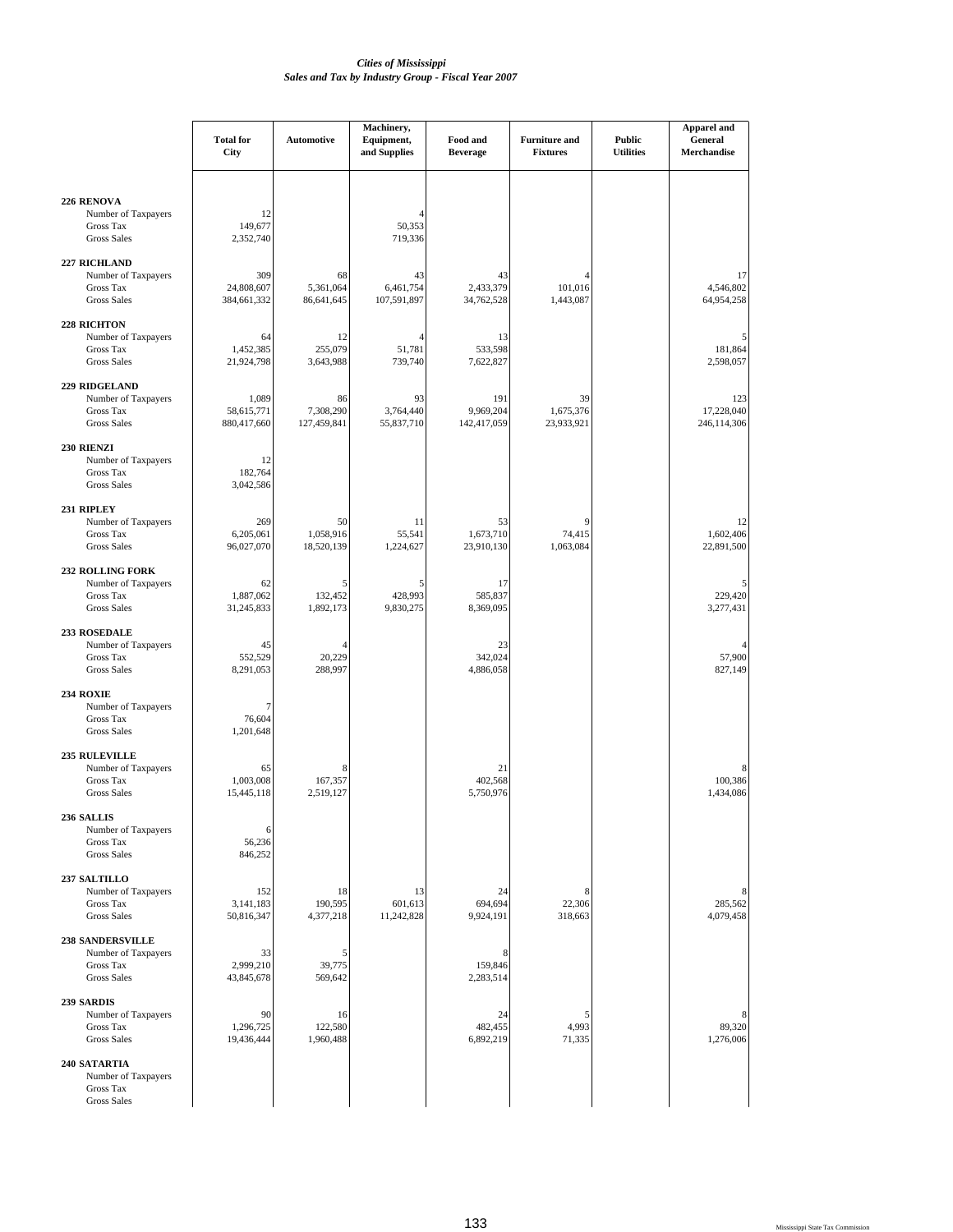| <b>Lumber</b> and<br><b>Building</b><br><b>Materials</b> | <b>Miscellaneous</b><br>Retail  | <b>Miscellaneous</b><br><b>Services</b> | Wholesale | Contracting                 | Recreation                | <b>Total</b><br>Retail             | Note: Figures include audits and                                                                      |
|----------------------------------------------------------|---------------------------------|-----------------------------------------|-----------|-----------------------------|---------------------------|------------------------------------|-------------------------------------------------------------------------------------------------------|
|                                                          |                                 |                                         |           |                             |                           | 12<br>149,677<br>2,352,740         | adjustments from prior years.<br>226 RENOVA<br>Number of Taxpayers<br>Gross Tax<br><b>Gross Sales</b> |
| 20<br>2,427,266<br>34,675,198                            | 60<br>681,214<br>10,082,286     | 29<br>1,304,636<br>19,974,740           |           | 22<br>515,295<br>7,503,557  |                           | 309<br>24,808,607<br>384,661,332   | 227 RICHLAND<br>Number of Taxpayers<br><b>Gross Tax</b><br><b>Gross Sales</b>                         |
| $\overline{4}$<br>28,856<br>412,235                      | 15<br>80,324<br>1,147,497       |                                         |           | 5<br>24,161<br>650,205      |                           | 64<br>1,452,385<br>21,924,798      | 228 RICHTON<br>Number of Taxpayers<br>Gross Tax<br><b>Gross Sales</b>                                 |
| 73<br>4,424,230<br>63,203,234                            | 366<br>7,662,913<br>112,913,861 | 56<br>2,524,788<br>36,068,370           |           | 54<br>960,519<br>18,022,134 | 5<br>128,444<br>1,834,919 | 1,089<br>58,615,771<br>880,417,660 | <b>229 RIDGELAND</b><br>Number of Taxpayers<br>Gross Tax<br><b>Gross Sales</b>                        |
|                                                          | 6<br>4,900<br>70,003            |                                         |           |                             |                           | 12<br>182,764<br>3,042,586         | 230 RIENZI<br>Number of Taxpayers<br>Gross Tax<br><b>Gross Sales</b>                                  |
| 19<br>505,732<br>7,224,743                               | 85<br>521,565<br>7,478,837      | 16<br>214,844<br>3,069,202              |           | 10<br>17,779<br>389,279     |                           | 269<br>6,205,061<br>96,027,070     | 231 RIPLEY<br>Number of Taxpayers<br>Gross Tax<br><b>Gross Sales</b>                                  |
|                                                          | 17<br>95,931<br>1,370,450       |                                         |           |                             |                           | 62<br>1,887,062<br>31,245,833      | <b>232 ROLLING FORK</b><br>Number of Taxpayers<br><b>Gross Tax</b><br><b>Gross Sales</b>              |
|                                                          | 7<br>3,649<br>52,132            |                                         |           |                             |                           | 45<br>552,529<br>8,291,053         | 233 ROSEDALE<br>Number of Taxpayers<br><b>Gross Tax</b><br><b>Gross Sales</b>                         |
|                                                          |                                 |                                         |           |                             |                           | 7<br>76,604<br>1,201,648           | 234 ROXIE<br>Number of Taxpayers<br><b>Gross Tax</b><br><b>Gross Sales</b>                            |
|                                                          | 17<br>40,789<br>582,706         | 4<br>53,120<br>758,869                  |           |                             |                           | 65<br>1,003,008<br>15,445,118      | 235 RULEVILLE<br>Number of Taxpayers<br>Gross Tax<br><b>Gross Sales</b>                               |
|                                                          |                                 |                                         |           |                             |                           | 6<br>56,236<br>846,252             | <b>236 SALLIS</b><br>Number of Taxpayers<br>Gross Tax<br><b>Gross Sales</b>                           |
| 12<br>403,239<br>5,760,561                               | 48<br>338,077<br>4,829,679      | 6<br>163,021<br>2,328,875               |           | 13<br>144,007<br>2,122,460  |                           | 152<br>3,141,183<br>50,816,347     | 237 SALTILLO<br>Number of Taxpayers<br><b>Gross Tax</b><br><b>Gross Sales</b>                         |
|                                                          | 4<br>7,543<br>107,770           | 7<br>2,464,242<br>35,203,435            |           |                             |                           | 33<br>2,999,210<br>43,845,678      | <b>238 SANDERSVILLE</b><br>Number of Taxpayers<br>Gross Tax<br><b>Gross Sales</b>                     |
|                                                          | 22<br>150,725<br>2,153,216      | 8<br>166,601<br>2,380,024               |           |                             |                           | 90<br>1,296,725<br>19,436,444      | 239 SARDIS<br>Number of Taxpayers<br>Gross Tax<br><b>Gross Sales</b>                                  |
|                                                          |                                 |                                         |           |                             |                           |                                    | 240 SATARTIA<br>Number of Taxpayers<br>Gross Tax<br><b>Gross Sales</b>                                |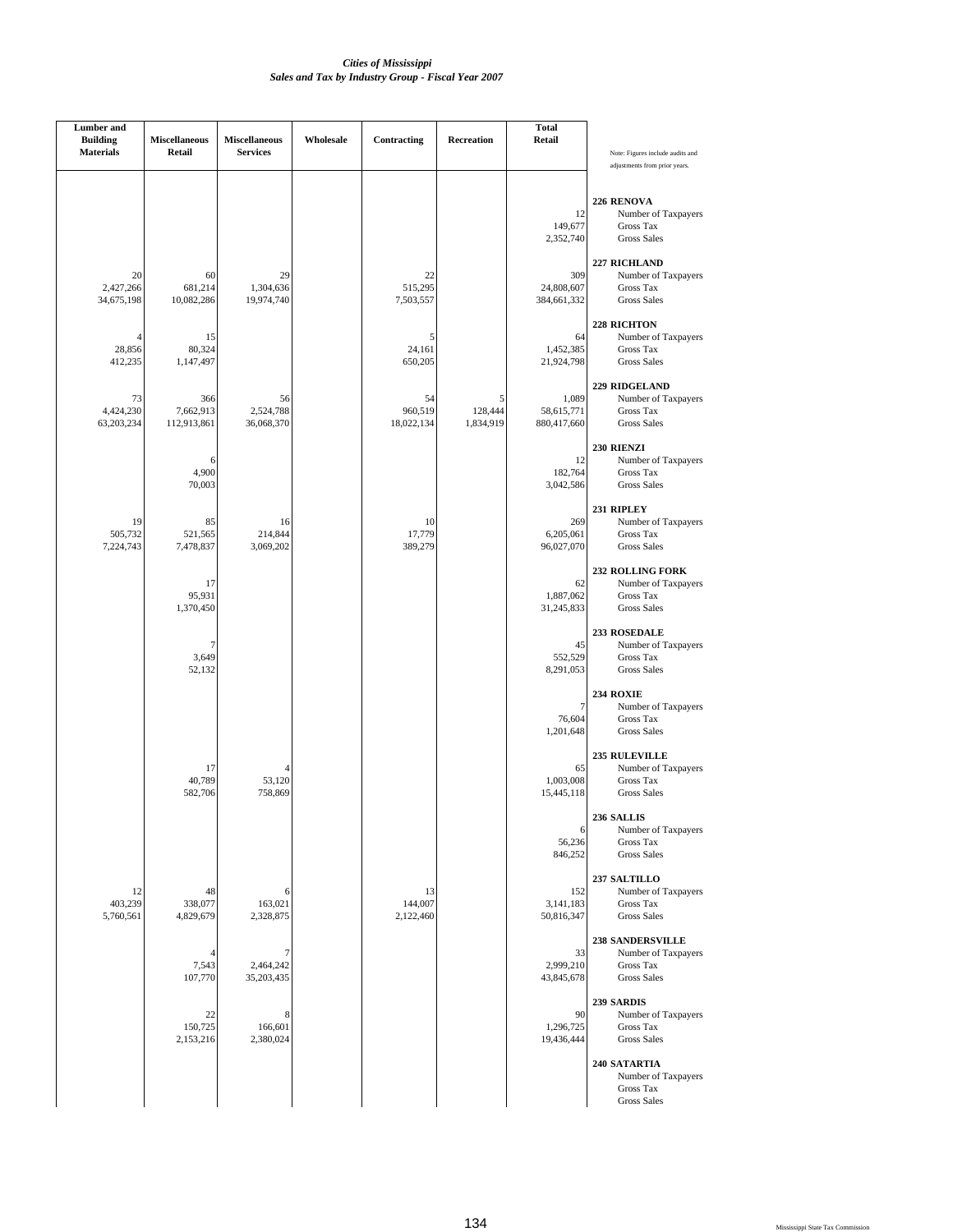|                                                                                         | <b>Total for</b><br>City         | Automotive                    | Machinery,<br>Equipment,<br>and Supplies | Food and<br><b>Beverage</b>            | <b>Furniture and</b><br><b>Fixtures</b> | <b>Public</b><br><b>Utilities</b> | <b>Apparel and</b><br>General<br>Merchandise |
|-----------------------------------------------------------------------------------------|----------------------------------|-------------------------------|------------------------------------------|----------------------------------------|-----------------------------------------|-----------------------------------|----------------------------------------------|
| 241 SCHLATER<br>Number of Taxpayers<br>Gross Tax<br><b>Gross Sales</b>                  | 7<br>76,174<br>1,164,577         |                               |                                          |                                        |                                         |                                   |                                              |
| 242 SCOOBA<br>Number of Taxpayers<br>Gross Tax<br><b>Gross Sales</b>                    | 18<br>277,413<br>4,201,790       |                               |                                          | 6<br>94,828<br>1,354,693               |                                         |                                   |                                              |
| 243 SEBASTAPOL<br>Number of Taxpayers<br><b>Gross Tax</b><br><b>Gross Sales</b>         | 30<br>752,467<br>11,173,776      | 8<br>56,363<br>819,291        |                                          | 5<br>293,169<br>4,188,127              |                                         |                                   |                                              |
| 244 SEMINARY<br>Number of Taxpayers<br>Gross Tax<br><b>Gross Sales</b>                  | 23<br>622,658<br>9,419,951       |                               |                                          | 6<br>269,860<br>3,855,140              |                                         |                                   |                                              |
| 245 SENATOBIA<br>Number of Taxpayers<br><b>Gross Tax</b><br><b>Gross Sales</b>          | 292<br>11,040,765<br>169,902,354 | 49<br>2,299,819<br>41,481,248 | 19<br>89,778<br>1,347,508                | 40<br>1,969,855<br>28,140,761          | 14<br>282,283<br>4,032,620              |                                   | 34<br>3,986,076<br>56,903,305                |
| 246 SHANNON<br>Number of Taxpayers<br><b>Gross Tax</b><br><b>Gross Sales</b>            | 73<br>858,421<br>13,582,419      | 14<br>69,705<br>1,466,467     |                                          | 21<br>395,101<br>5,644,308             | 16,171<br>231,014                       |                                   |                                              |
| <b>247 SHAW</b><br>Number of Taxpayers<br>Gross Tax<br><b>Gross Sales</b>               | 43<br>379,214<br>5,886,051       | 5<br>38,362<br>548,033        |                                          | 21<br>149,224<br>2,131,782             |                                         |                                   |                                              |
| 248 SHELBY<br>Number of Taxpayers<br><b>Gross Tax</b><br><b>Gross Sales</b>             | 57<br>566,514<br>8,568,933       | 11<br>95,464<br>1,365,917     |                                          | 26<br>227,650<br>3,252,143             |                                         |                                   | 8,473<br>121,053                             |
| 249 SHERMAN<br>Number of Taxpayers<br><b>Gross Tax</b><br><b>Gross Sales</b>            | 18<br>903,211<br>14,579,781      |                               |                                          | $\overline{4}$<br>186,694<br>2,667,056 |                                         |                                   |                                              |
| 250 SHUBUTA<br>Number of Taxpayers<br>Gross Tax<br><b>Gross Sales</b>                   | 15<br>193,959<br>3,127,459       |                               |                                          | 8<br>59,136<br>844,804                 |                                         |                                   |                                              |
| 251 SHUQUALAK<br>Number of Taxpayers<br><b>Gross Tax</b><br><b>Gross Sales</b>          | 19<br>140,889<br>2,432,672       | 7<br>59,652<br>1,069,619      |                                          | $\overline{4}$<br>1,111<br>15,871      |                                         |                                   |                                              |
| <b>252 SIDON</b><br>Number of Taxpayers<br>Gross Tax<br><b>Gross Sales</b>              | 5<br>70,312<br>1,127,406         |                               |                                          | 5<br>26,301<br>375,738                 |                                         |                                   |                                              |
| <b>253 SILVER CITY</b><br>Number of Taxpayers<br><b>Gross Tax</b><br><b>Gross Sales</b> | 5<br>36,936<br>589,587           |                               |                                          |                                        |                                         |                                   |                                              |
| <b>254 SILVER CREEK</b><br>Number of Taxpayers<br>Gross Tax<br><b>Gross Sales</b>       | $10$<br>184,600<br>2,780,031     |                               |                                          |                                        |                                         |                                   |                                              |
| <b>255 SLATE SPRINGS</b><br>Number of Taxpayers<br>Gross Tax<br><b>Gross Sales</b>      |                                  |                               |                                          |                                        |                                         |                                   |                                              |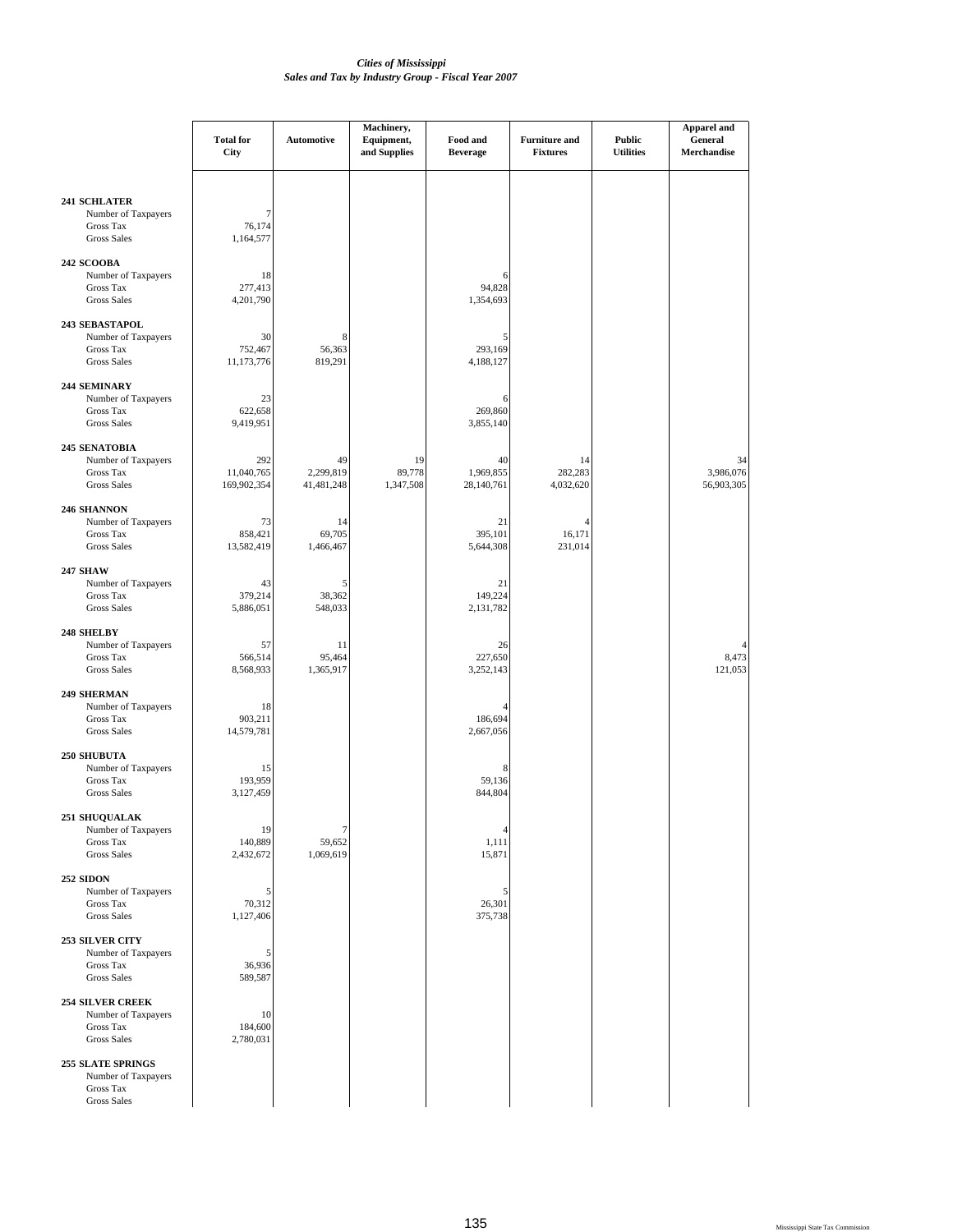| <b>Lumber</b> and<br><b>Building</b><br><b>Materials</b> | <b>Miscellaneous</b><br>Retail | <b>Miscellaneous</b><br><b>Services</b> | Wholesale | Contracting                                | Recreation           | <b>Total</b><br>Retail           | Note: Figures include audits and                                                   |
|----------------------------------------------------------|--------------------------------|-----------------------------------------|-----------|--------------------------------------------|----------------------|----------------------------------|------------------------------------------------------------------------------------|
|                                                          |                                |                                         |           |                                            |                      |                                  | adjustments from prior years.<br>241 SCHLATER                                      |
|                                                          |                                |                                         |           |                                            |                      | 7<br>76,174<br>1,164,577         | Number of Taxpayers<br>Gross Tax<br><b>Gross Sales</b>                             |
|                                                          | 4<br>3,970<br>56,714           |                                         |           |                                            |                      | 18<br>277,413<br>4,201,790       | 242 SCOOBA<br>Number of Taxpayers<br><b>Gross Tax</b><br><b>Gross Sales</b>        |
|                                                          | 9<br>46,571<br>665,307         |                                         |           |                                            |                      | 30<br>752,467<br>11,173,776      | 243 SEBASTAPOL<br>Number of Taxpayers<br>Gross Tax<br><b>Gross Sales</b>           |
|                                                          | 8<br>23,426<br>334,667         |                                         |           |                                            |                      | 23<br>622,658<br>9,419,951       | 244 SEMINARY<br>Number of Taxpayers<br>Gross Tax<br><b>Gross Sales</b>             |
| 17<br>450,706<br>6,438,661                               | 83<br>865,951<br>12,371,648    | 19<br>373,599<br>5,677,283              |           | 11<br>11,285<br>280,196                    | 4<br>4,106<br>58,663 | 292<br>11,040,765<br>169,902,354 | 245 SENATOBIA<br>Number of Taxpayers<br><b>Gross Tax</b><br><b>Gross Sales</b>     |
| 4<br>5,654<br>80,773                                     | 14<br>35,130<br>501,870        |                                         |           | $\boldsymbol{\Delta}$<br>10,726<br>153,233 |                      | 73<br>858,421<br>13,582,419      | 246 SHANNON<br>Number of Taxpayers<br><b>Gross Tax</b><br><b>Gross Sales</b>       |
|                                                          | 10<br>8,315<br>118,799         |                                         |           |                                            |                      | 43<br>379,214<br>5,886,051       | <b>247 SHAW</b><br>Number of Taxpayers<br>Gross Tax<br><b>Gross Sales</b>          |
|                                                          | 7<br>15,343<br>219,196         |                                         |           |                                            |                      | 57<br>566,514<br>8,568,933       | 248 SHELBY<br>Number of Taxpayers<br>Gross Tax<br><b>Gross Sales</b>               |
|                                                          | 8<br>4,276<br>61,099           |                                         |           |                                            |                      | 18<br>903,211<br>14,579,781      | 249 SHERMAN<br>Number of Taxpayers<br>Gross Tax<br><b>Gross Sales</b>              |
|                                                          |                                |                                         |           |                                            |                      | 15<br>193,959<br>3,127,459       | 250 SHUBUTA<br>Number of Taxpayers<br>Gross Tax<br><b>Gross Sales</b>              |
|                                                          | 4<br>313<br>4,708              |                                         |           |                                            |                      | 19<br>140,889<br>2,432,672       | 251 SHUQUALAK<br>Number of Taxpayers<br>Gross Tax<br><b>Gross Sales</b>            |
|                                                          |                                |                                         |           |                                            |                      | 5<br>70,312<br>1,127,406         | 252 SIDON<br>Number of Taxpayers<br>Gross Tax<br><b>Gross Sales</b>                |
|                                                          |                                |                                         |           |                                            |                      | 5<br>36,936<br>589,587           | <b>253 SILVER CITY</b><br>Number of Taxpayers<br>Gross Tax<br><b>Gross Sales</b>   |
|                                                          |                                |                                         |           |                                            |                      | 10<br>184,600<br>2,780,031       | <b>254 SILVER CREEK</b><br>Number of Taxpayers<br>Gross Tax<br><b>Gross Sales</b>  |
|                                                          |                                |                                         |           |                                            |                      |                                  | <b>255 SLATE SPRINGS</b><br>Number of Taxpayers<br>Gross Tax<br><b>Gross Sales</b> |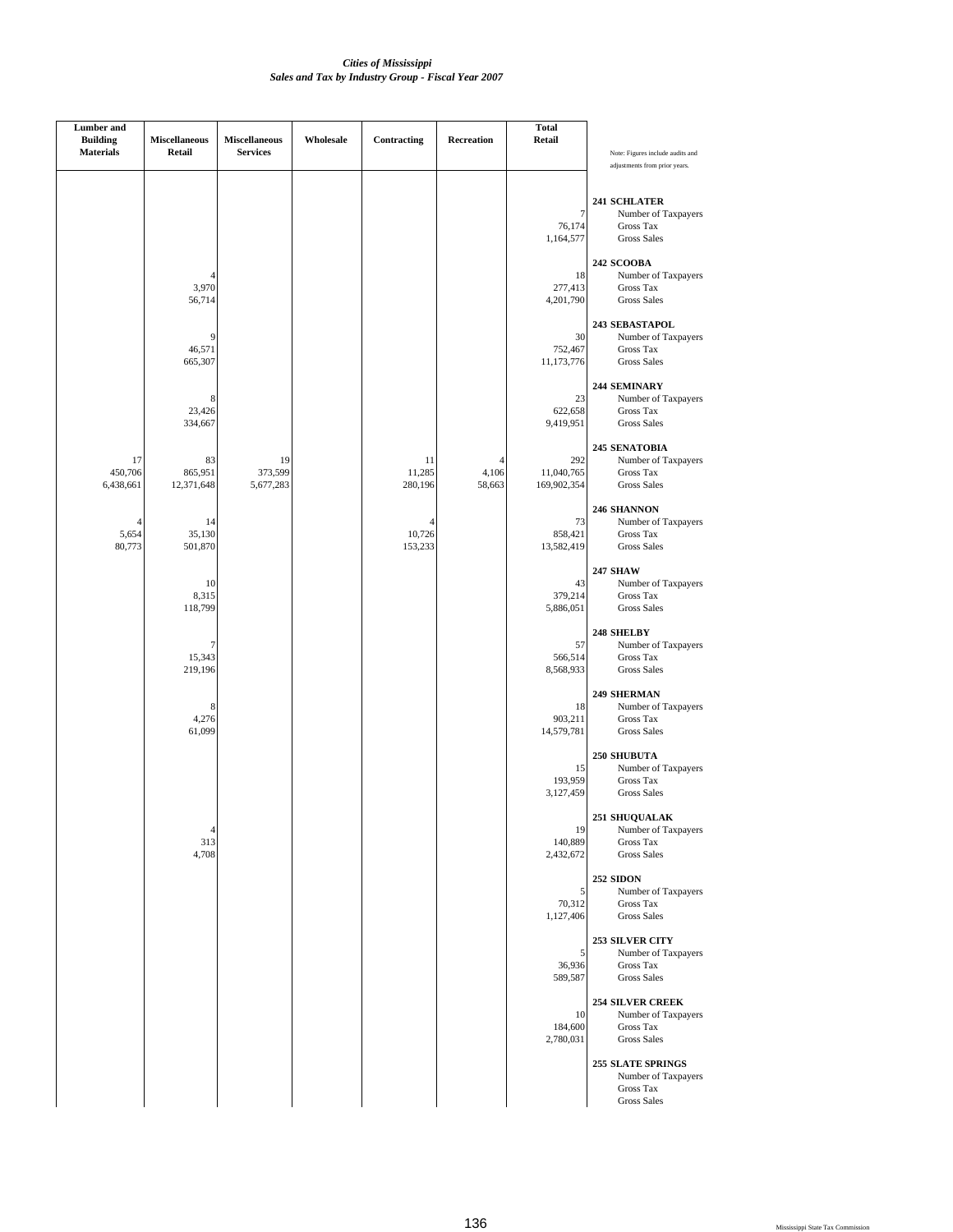|                                                                                              | <b>Total for</b><br>City         | <b>Automotive</b>               | Machinery,<br>Equipment,<br>and Supplies | Food and<br><b>Beverage</b>      | <b>Furniture and</b><br><b>Fixtures</b> | <b>Public</b><br><b>Utilities</b> | <b>Apparel and</b><br>General<br>Merchandise |
|----------------------------------------------------------------------------------------------|----------------------------------|---------------------------------|------------------------------------------|----------------------------------|-----------------------------------------|-----------------------------------|----------------------------------------------|
| 256 SLEDGE<br>Number of Taxpayers<br>Gross Tax<br><b>Gross Sales</b>                         | 12<br>79,692<br>1,209,591        |                                 |                                          | 5<br>35,212<br>503,035           |                                         |                                   |                                              |
| 257 SMITHVILLE<br>Number of Taxpayers<br><b>Gross Tax</b><br><b>Gross Sales</b>              | 34<br>432,536<br>6,622,947       |                                 |                                          | 5<br>179,162<br>2,559,463        |                                         |                                   |                                              |
| <b>258 SNOW LAKE SHORES</b><br>Number of Taxpayers<br><b>Gross Tax</b><br><b>Gross Sales</b> |                                  |                                 |                                          |                                  |                                         |                                   |                                              |
| 259 SOSO<br>Number of Taxpayers<br>Gross Tax<br><b>Gross Sales</b>                           | 21<br>720,185<br>11,911,825      |                                 |                                          | 7<br>176,720<br>2,524,574        |                                         |                                   |                                              |
| 260 SOUTHAVEN<br>Number of Taxpayers<br><b>Gross Tax</b><br><b>Gross Sales</b>               | 997<br>63,375,474<br>954,549,860 | 134<br>8,341,619<br>147,363,723 | 64<br>2,089,139<br>32,608,583            | 185<br>12,446,244<br>177,803,315 | 38<br>2,110,440<br>30,149,126           |                                   | 87<br>20,055,814<br>286,490,192              |
| 261 SOUTHWEST COMM<br>Number of Taxpayers<br><b>Gross Tax</b><br><b>Gross Sales</b>          |                                  |                                 |                                          |                                  |                                         |                                   |                                              |
| <b>262 STARKVILLE</b><br>Number of Taxpayers<br>Gross Tax<br><b>Gross Sales</b>              | 656<br>25,952,882<br>381,459,002 | 80<br>1,632,640<br>26,742,225   | 44<br>467,445<br>6,677,786               | 147<br>7,502,799<br>107,182,741  | 27<br>483,115<br>6,901,644              | 5<br>1,761,504<br>30,436,077      | 65<br>7,329,430<br>104,705,768               |
| <b>263 STATE LINE</b><br>Number of Taxpayers<br><b>Gross Tax</b><br><b>Gross Sales</b>       | 18<br>368,206<br>5,510,488       |                                 |                                          | 7<br>127,509<br>1,821,569        |                                         |                                   |                                              |
| <b>264 STONEWALL</b><br>Number of Taxpayers<br><b>Gross Tax</b><br><b>Gross Sales</b>        | 19<br>375,673<br>5,755,276       | 5<br>20,130<br>334,290          |                                          | 6<br>244,266<br>3,489,513        |                                         |                                   |                                              |
| 265 STURGIS<br>Number of Taxpayers<br>Gross Tax<br><b>Gross Sales</b>                        | 26<br>189,004<br>2,842,013       | 5<br>20,163<br>288,053          |                                          | 78,573<br>1,122,474              |                                         |                                   |                                              |
| 266 SUMMIT<br>Number of Taxpayers<br><b>Gross Tax</b><br><b>Gross Sales</b>                  | 78<br>1,897,631<br>32,584,398    | 5<br>555,215<br>10,186,744      |                                          | 22<br>400,740<br>5,724,852       |                                         |                                   | 7<br>32,638<br>466,266                       |
| 267 SUMNER<br>Number of Taxpayers<br><b>Gross Tax</b><br><b>Gross Sales</b>                  | 16<br>246,174<br>4,815,372       |                                 |                                          |                                  |                                         |                                   |                                              |
| <b>268 SUMRALL</b><br>Number of Taxpayers<br><b>Gross Tax</b><br><b>Gross Sales</b>          | 56<br>1,778,348<br>27,263,051    | 11<br>285,620<br>4,904,555      |                                          | 10<br>558,730<br>7,981,855       |                                         |                                   | 193,962<br>2,770,890                         |
| <b>269 SUNFLOWER</b><br>Number of Taxpayers<br><b>Gross Tax</b><br><b>Gross Sales</b>        | 22<br>97,311<br>1,567,883        | 4<br>23,075<br>329,648          |                                          | 6<br>13,326<br>190,384           |                                         |                                   |                                              |
| 270 SYLVARENA<br>Number of Taxpayers<br>Gross Tax<br><b>Gross Sales</b>                      |                                  |                                 |                                          |                                  |                                         |                                   |                                              |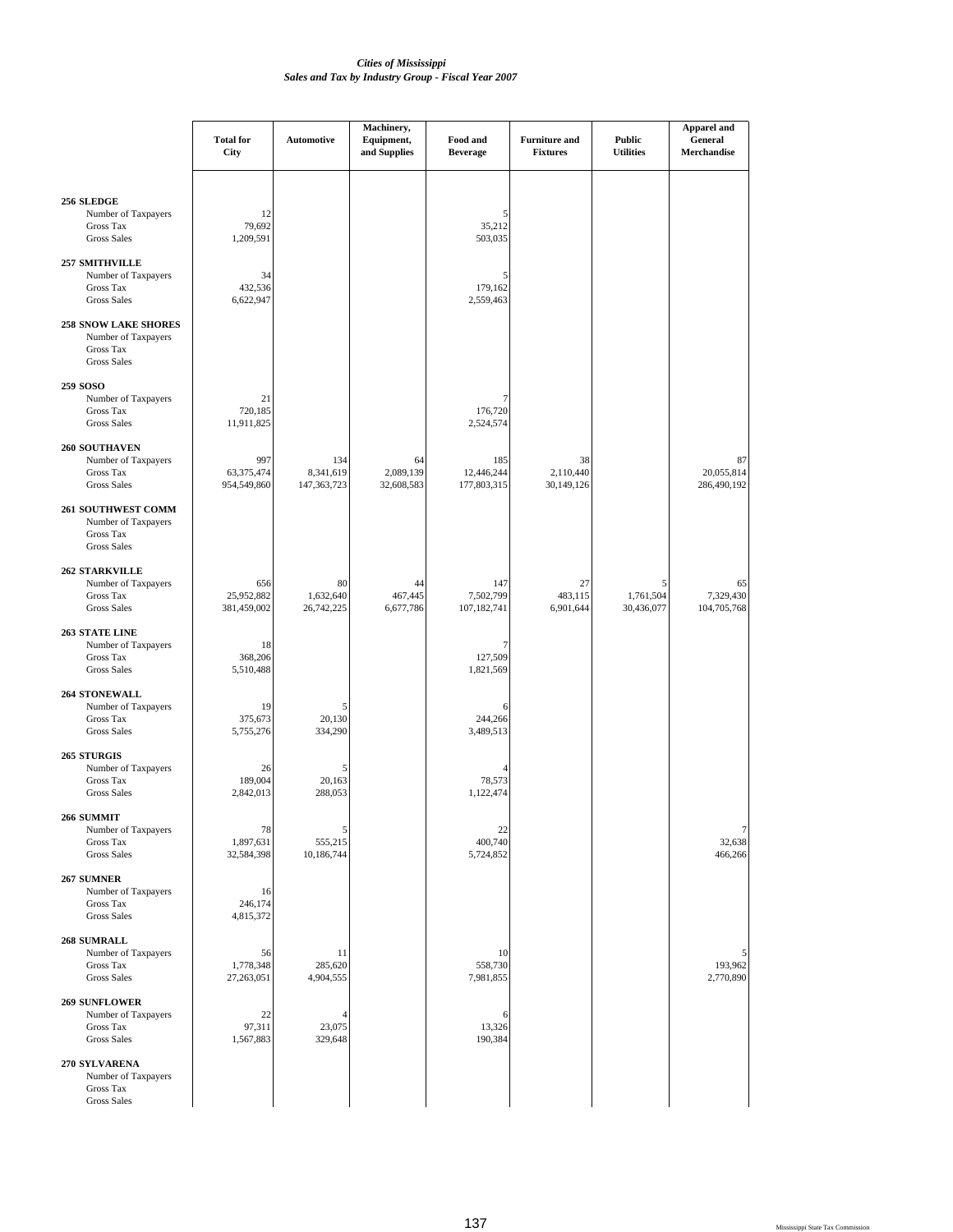| <b>Lumber</b> and<br><b>Building</b><br><b>Materials</b> | <b>Miscellaneous</b><br>Retail        | <b>Miscellaneous</b><br><b>Services</b> | Wholesale | Contracting                | Recreation                | <b>Total</b><br>Retail                                  | Note: Figures include audits and                                                                                                                                                                                 |
|----------------------------------------------------------|---------------------------------------|-----------------------------------------|-----------|----------------------------|---------------------------|---------------------------------------------------------|------------------------------------------------------------------------------------------------------------------------------------------------------------------------------------------------------------------|
|                                                          | 16<br>20,096<br>287,096               |                                         |           |                            |                           | 12<br>79,692<br>1,209,591<br>34<br>432,536<br>6,622,947 | adjustments from prior years.<br>256 SLEDGE<br>Number of Taxpayers<br>Gross Tax<br><b>Gross Sales</b><br>257 SMITHVILLE<br>Number of Taxpayers<br>Gross Tax<br><b>Gross Sales</b><br><b>258 SNOW LAKE SHORES</b> |
|                                                          | 6<br>53,710<br>767,296                |                                         |           |                            |                           | 21<br>720,185<br>11,911,825                             | Number of Taxpayers<br>Gross Tax<br><b>Gross Sales</b><br>259 SOSO<br>Number of Taxpayers<br>Gross Tax<br><b>Gross Sales</b>                                                                                     |
| 57<br>4,966,414<br>70,948,712                            | 271<br>5,763,221<br>85,033,886        | 81<br>2,514,628<br>37,880,380           |           | 70<br>515,823<br>8,086,558 | 7<br>699,715<br>9,995,921 | 997<br>63,375,474<br>954,549,860                        | 260 SOUTHAVEN<br>Number of Taxpayers<br><b>Gross Tax</b><br><b>Gross Sales</b>                                                                                                                                   |
|                                                          |                                       |                                         |           |                            |                           |                                                         | 261 SOUTHWEST COMM<br>Number of Taxpayers<br>Gross Tax<br><b>Gross Sales</b>                                                                                                                                     |
| 29<br>2,903,954<br>41,485,026                            | 180<br>1,880,080<br>26,858,621        | 44<br>1,511,966<br>21,599,495           |           | 32<br>261,949<br>5,755,413 |                           | 656<br>25,952,882<br>381,459,002                        | <b>262 STARKVILLE</b><br>Number of Taxpayers<br>Gross Tax<br><b>Gross Sales</b><br><b>263 STATE LINE</b>                                                                                                         |
|                                                          | 4<br>24,783<br>354,050                |                                         |           |                            |                           | 18<br>368,206<br>5,510,488                              | Number of Taxpayers<br>Gross Tax<br><b>Gross Sales</b><br><b>264 STONEWALL</b>                                                                                                                                   |
|                                                          | $\overline{4}$<br>904<br>12,926<br>10 |                                         |           |                            |                           | 19<br>375,673<br>5,755,276                              | Number of Taxpayers<br><b>Gross Tax</b><br><b>Gross Sales</b><br>265 STURGIS                                                                                                                                     |
|                                                          | 3,664<br>52,517<br>25                 | 5                                       |           | 6                          |                           | 26<br>189,004<br>2,842,013<br>78                        | Number of Taxpayers<br>Gross Tax<br><b>Gross Sales</b><br>266 SUMMIT<br>Number of Taxpayers                                                                                                                      |
|                                                          | 170,714<br>2,441,992<br>7<br>16,797   | 170,820<br>2,440,291                    |           | 61,235<br>899,815          |                           | 1,897,631<br>32,584,398<br>16<br>246,174                | Gross Tax<br><b>Gross Sales</b><br>267 SUMNER<br>Number of Taxpayers<br>Gross Tax                                                                                                                                |
| 60,445<br>863,504                                        | 239,961<br>17<br>130,596<br>1,865,659 |                                         |           |                            |                           | 4,815,372<br>56<br>1,778,348<br>27,263,051              | <b>Gross Sales</b><br>268 SUMRALL<br>Number of Taxpayers<br>Gross Tax<br><b>Gross Sales</b>                                                                                                                      |
|                                                          |                                       |                                         |           |                            |                           | 22<br>97,311<br>1,567,883                               | <b>269 SUNFLOWER</b><br>Number of Taxpayers<br>Gross Tax<br><b>Gross Sales</b>                                                                                                                                   |
|                                                          |                                       |                                         |           |                            |                           |                                                         | 270 SYLVARENA<br>Number of Taxpayers<br>Gross Tax<br><b>Gross Sales</b>                                                                                                                                          |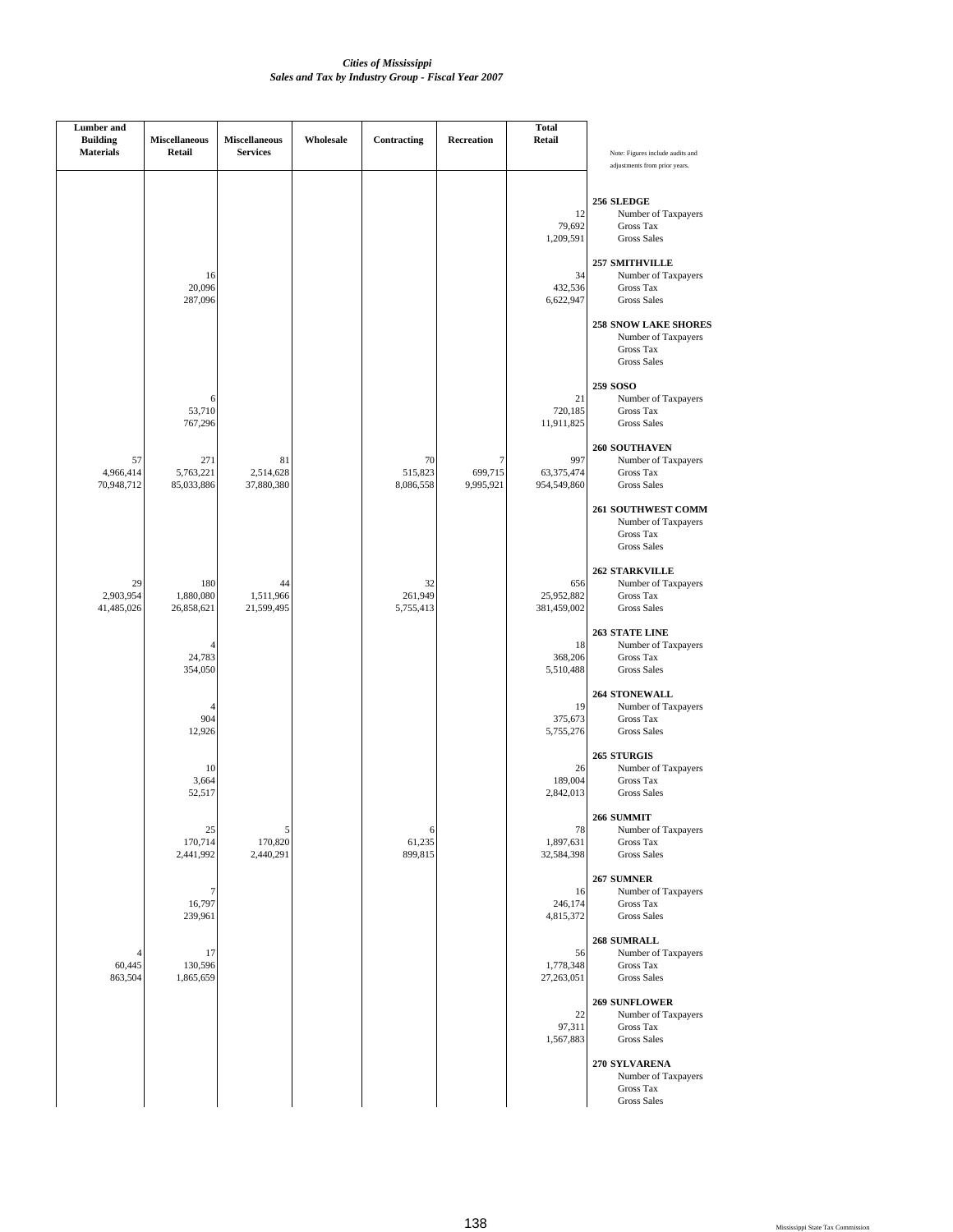|                                                                                | <b>Total for</b><br>City             | <b>Automotive</b>                | Machinery,<br>Equipment,<br>and Supplies | Food and<br><b>Beverage</b>      | <b>Furniture and</b><br><b>Fixtures</b> | <b>Public</b><br><b>Utilities</b> | <b>Apparel and</b><br>General<br>Merchandise |
|--------------------------------------------------------------------------------|--------------------------------------|----------------------------------|------------------------------------------|----------------------------------|-----------------------------------------|-----------------------------------|----------------------------------------------|
| 271 TAYLOR<br>Number of Taxpayers<br><b>Gross Tax</b><br><b>Gross Sales</b>    | 8<br>100,246<br>1,507,999            |                                  |                                          |                                  |                                         |                                   |                                              |
| 272 TAYLORSVILLE<br>Number of Taxpayers<br>Gross Tax<br><b>Gross Sales</b>     | 82<br>1,977,989<br>37,181,240        | 8<br>246,076<br>4,271,848        |                                          | 13<br>646,113<br>9,230,180       |                                         | 18<br>199,767<br>3,632,539        | 5<br>165,796<br>2,368,512                    |
| 273 TCHULA<br>Number of Taxpayers<br><b>Gross Tax</b><br><b>Gross Sales</b>    | 50<br>324,184<br>4,954,473           | 5<br>64,773<br>925,340           |                                          | 30<br>126,416<br>1,805,948       |                                         |                                   | 5,396<br>77,099                              |
| 274 TERRY<br>Number of Taxpayers<br><b>Gross Tax</b><br><b>Gross Sales</b>     | 39<br>760,434<br>11,664,891          | 8<br>17,106<br>311,967           |                                          | 10<br>257,509<br>3,678,697       |                                         |                                   |                                              |
| 275 THAXTON<br>Number of Taxpayers<br><b>Gross Tax</b><br><b>Gross Sales</b>   | 6<br>110,449<br>1,686,086            |                                  |                                          |                                  |                                         |                                   |                                              |
| 276 TILLATOBA<br>Number of Taxpayers<br><b>Gross Tax</b><br><b>Gross Sales</b> |                                      |                                  |                                          |                                  |                                         |                                   |                                              |
| 277 TISHOMINGO<br>Number of Taxpayers<br><b>Gross Tax</b><br>Gross Sales       | 27<br>501,854<br>7,900,737           | 8<br>140,286<br>2,054,707        |                                          | 4<br>130,510<br>1,864,438        |                                         |                                   |                                              |
| 278 TOCCOPOLA<br>Number of Taxpayers<br><b>Gross Tax</b><br><b>Gross Sales</b> |                                      |                                  |                                          |                                  |                                         |                                   |                                              |
| 279 TREMONT<br>Number of Taxpayers<br><b>Gross Tax</b><br><b>Gross Sales</b>   | 7<br>110,119<br>1,786,548            |                                  |                                          |                                  |                                         |                                   |                                              |
| 280 TUNICA<br>Number of Taxpayers<br><b>Gross Tax</b><br><b>Gross Sales</b>    | 117<br>2,108,110<br>31,964,855       | 13<br>157,015<br>2,478,471       | 6<br>14,960<br>436,883                   | 37<br>843,526<br>12,050,365      |                                         |                                   | 288,771<br>4,125,305                         |
| 281 TUPELO<br>Number of Taxpayers<br><b>Gross Tax</b><br><b>Gross Sales</b>    | 2,111<br>91,090,100<br>1,394,081,799 | 211<br>13,563,099<br>248,835,913 | 105<br>4,471,856<br>77,599,252           | 572<br>14,997,958<br>214,256,331 | 79<br>3,616,398<br>51,662,785           | 10<br>4,424,905<br>83,271,448     | 153<br>25,862,275<br>369,460,557             |
| 282 TUTWILER<br>Number of Taxpayers<br>Gross Tax<br><b>Gross Sales</b>         | 13<br>174,236<br>3,087,949           |                                  |                                          | 6<br>86,370<br>1,233,870         |                                         |                                   |                                              |
| 283 TYLERTOWN<br>Number of Taxpayers<br>Gross Tax<br><b>Gross Sales</b>        | 126<br>3,762,939<br>55,990,287       | 16<br>342,227<br>5,990,766       |                                          | 32<br>1,143,914<br>16,341,613    |                                         |                                   | 16<br>446,737<br>6,381,963                   |
| 284 UNION<br>Number of Taxpayers<br><b>Gross Tax</b><br><b>Gross Sales</b>     | 68<br>1,927,238<br>31,331,592        | 9<br>599,804<br>11,249,925       |                                          | 10<br>420,209<br>6,002,986       | 10,009<br>142,988                       |                                   | 135,894<br>1,941,354                         |
| 285 UNIV OF MISS<br>Number of Taxpayers<br>Gross Tax<br><b>Gross Sales</b>     |                                      |                                  |                                          |                                  |                                         |                                   |                                              |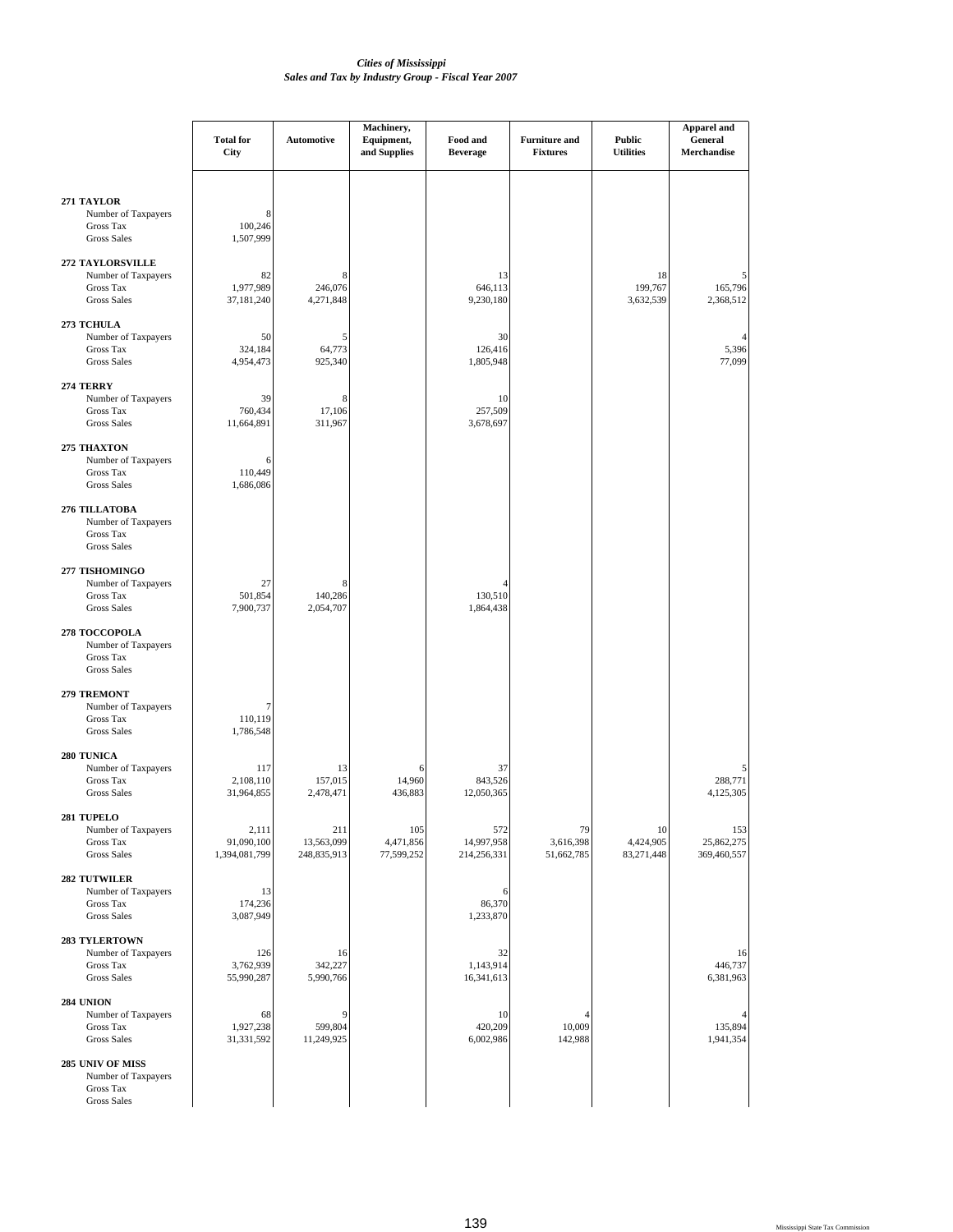| <b>Lumber</b> and<br><b>Building</b><br><b>Materials</b> | <b>Miscellaneous</b><br>Retail   | <b>Miscellaneous</b><br><b>Services</b> | Wholesale | Contracting                 | Recreation                 | <b>Total</b><br>Retail               | Note: Figures include audits and<br>adjustments from prior years.              |
|----------------------------------------------------------|----------------------------------|-----------------------------------------|-----------|-----------------------------|----------------------------|--------------------------------------|--------------------------------------------------------------------------------|
|                                                          | 5<br>9,185<br>131,223            |                                         |           |                             |                            | 8<br>100,246<br>1,507,999            | 271 TAYLOR<br>Number of Taxpayers<br>Gross Tax<br><b>Gross Sales</b>           |
| $\overline{4}$<br>30,678<br>438,261                      | 18<br>180,196<br>2,591,868       | 5<br>83,019<br>1,185,998                |           | 6<br>23,173<br>331,056      |                            | 82<br>1,977,989<br>37,181,240        | 272 TAYLORSVILLE<br>Number of Taxpayers<br>Gross Tax<br><b>Gross Sales</b>     |
|                                                          | 5<br>8,011<br>114,452            |                                         |           |                             |                            | 50<br>324,184<br>4,954,473           | 273 TCHULA<br>Number of Taxpayers<br>Gross Tax<br><b>Gross Sales</b>           |
|                                                          | 9<br>14,491<br>207,027           |                                         |           |                             |                            | 39<br>760,434<br>11,664,891          | 274 TERRY<br>Number of Taxpayers<br>Gross Tax<br><b>Gross Sales</b>            |
|                                                          |                                  |                                         |           |                             |                            | 6<br>110,449<br>1,686,086            | 275 THAXTON<br>Number of Taxpayers<br>Gross Tax<br><b>Gross Sales</b>          |
|                                                          |                                  |                                         |           |                             |                            |                                      | 276 TILLATOBA<br>Number of Taxpayers<br>Gross Tax<br><b>Gross Sales</b>        |
|                                                          | 7<br>27,482<br>392,602           |                                         |           |                             |                            | 27<br>501,854<br>7,900,737           | 277 TISHOMINGO<br>Number of Taxpayers<br>Gross Tax<br><b>Gross Sales</b>       |
|                                                          |                                  |                                         |           |                             |                            |                                      | 278 TOCCOPOLA<br>Number of Taxpayers<br>Gross Tax<br><b>Gross Sales</b>        |
|                                                          |                                  |                                         |           |                             |                            | 7<br>110,119<br>1,786,548            | 279 TREMONT<br>Number of Taxpayers<br><b>Gross Tax</b><br><b>Gross Sales</b>   |
| 4<br>20,209<br>288,712                                   | 41<br>349,076<br>4,986,798       | 7<br>127,430<br>1,820,432               |           |                             |                            | 117<br>2,108,110<br>31,964,855       | 280 TUNICA<br>Number of Taxpayers<br>Gross Tax<br><b>Gross Sales</b>           |
| 110<br>9,680,285<br>138,289,651                          | 567<br>10,139,844<br>145,561,164 | 207<br>3,177,373<br>45,427,054          |           | 80<br>678,767<br>12,898,555 | 15<br>394,072<br>5,629,595 | 2,109<br>91,006,836<br>1,392,892,308 | 281 TUPELO<br>Number of Taxpayers<br><b>Gross Tax</b><br><b>Gross Sales</b>    |
|                                                          |                                  |                                         |           |                             |                            | 13<br>174,236<br>3,087,949           | 282 TUTWILER<br>Number of Taxpayers<br>Gross Tax<br><b>Gross Sales</b>         |
| 8<br>835,191<br>11,931,290                               | 35<br>324,935<br>4,696,666       | 8<br>216,348<br>3,090,691               |           |                             |                            | 126<br>3,762,939<br>55,990,287       | <b>283 TYLERTOWN</b><br>Number of Taxpayers<br>Gross Tax<br><b>Gross Sales</b> |
| 13<br>270,002<br>3,857,168                               | 20<br>106,469<br>1,582,103       |                                         |           |                             |                            | 68<br>1,927,238<br>31,331,592        | 284 UNION<br>Number of Taxpayers<br><b>Gross Tax</b><br><b>Gross Sales</b>     |
|                                                          |                                  |                                         |           |                             |                            |                                      | 285 UNIV OF MISS<br>Number of Taxpayers<br>Gross Tax<br><b>Gross Sales</b>     |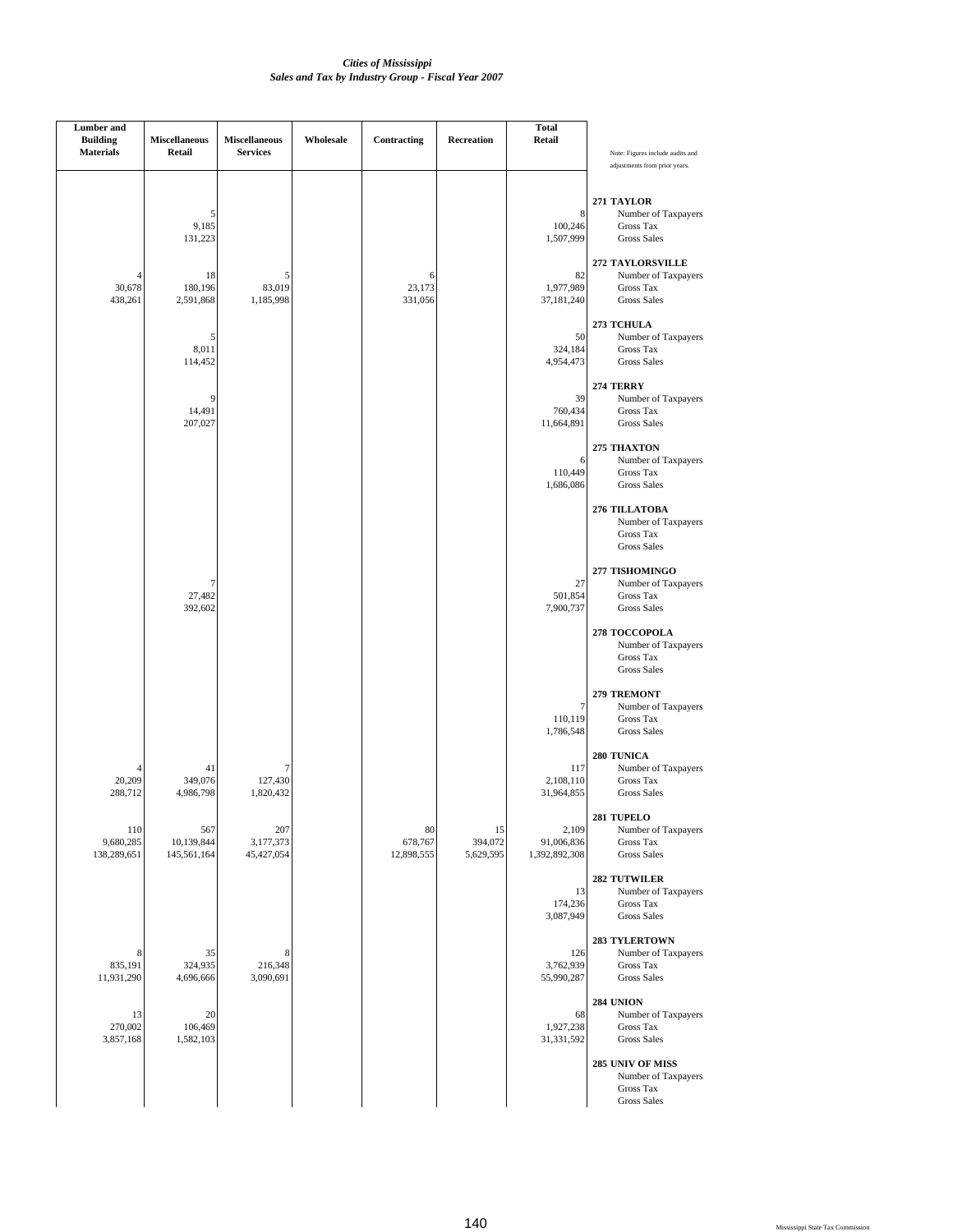|                                                                                          | <b>Total for</b><br>City           | <b>Automotive</b>               | Machinery,<br>Equipment,<br>and Supplies | Food and<br><b>Beverage</b>     | <b>Furniture and</b><br><b>Fixtures</b> | <b>Public</b><br><b>Utilities</b> | <b>Apparel and</b><br>General<br>Merchandise |
|------------------------------------------------------------------------------------------|------------------------------------|---------------------------------|------------------------------------------|---------------------------------|-----------------------------------------|-----------------------------------|----------------------------------------------|
| 286 UTICA                                                                                |                                    |                                 |                                          |                                 |                                         |                                   |                                              |
| Number of Taxpayers<br><b>Gross Tax</b><br><b>Gross Sales</b>                            | 33<br>794,879<br>11,711,673        | 105,734<br>1,510,484            |                                          | 10<br>392,670<br>5,609,572      |                                         |                                   | 55,781<br>796,884                            |
| 287 VAIDEN<br>Number of Taxpayers<br><b>Gross Tax</b>                                    | 44<br>509,819                      | 5<br>16,910                     |                                          | 23<br>298,899                   |                                         |                                   |                                              |
| <b>Gross Sales</b>                                                                       | 7,875,926                          | 248,698                         |                                          | 4,269,992                       |                                         |                                   |                                              |
| 288 VARDAMAN<br>Number of Taxpayers<br>Gross Tax<br><b>Gross Sales</b>                   | 32<br>485,320<br>7,322,658         | 6<br>99,872<br>1,450,262        |                                          | 8<br>174,797<br>2,497,100       |                                         |                                   |                                              |
| 289 VERONA<br>Number of Taxpayers<br><b>Gross Tax</b><br><b>Gross Sales</b>              | 78<br>1,234,126<br>18,687,247      | 19<br>109,968<br>1,680,554      |                                          | 17<br>309,805<br>4,425,781      | 63,068<br>900,980                       |                                   | 6<br>19,586<br>256,147                       |
| <b>290 VICKSBURG</b><br>Number of Taxpayers<br><b>Gross Tax</b><br><b>Gross Sales</b>    | 1,000<br>40,457,796<br>618,374,637 | 129<br>6,199,657<br>117,004,540 | 51<br>588,326<br>9,462,515               | 229<br>8,039,498<br>114,849,861 | 27<br>575,607<br>8,222,951              |                                   | 100<br>10,821,403<br>154,588,035             |
| 291 WALNUT<br>Number of Taxpayers<br><b>Gross Tax</b><br><b>Gross Sales</b>              | 42<br>886,850<br>13,194,003        | 5<br>63,683<br>909,761          |                                          | 14<br>464,279<br>6,632,553      |                                         |                                   |                                              |
| <b>292 WALNUT GROVE</b><br>Number of Taxpayers<br><b>Gross Tax</b><br><b>Gross Sales</b> | 20<br>259,123<br>4,481,148         |                                 | 5<br>33,748<br>482,125                   | 5<br>89,054<br>1,272,211        |                                         |                                   |                                              |
| <b>293 WALTHALL</b><br>Number of Taxpayers<br><b>Gross Tax</b><br><b>Gross Sales</b>     | 5<br>129,980<br>1,909,542          |                                 |                                          |                                 |                                         |                                   |                                              |
| <b>294 WATER VALLEY</b><br>Number of Taxpayers<br><b>Gross Tax</b><br><b>Gross Sales</b> | 132<br>2,411,076<br>36,891,961     | 24<br>318,455<br>6,173,388      | 18,683<br>266,910                        | 27<br>834,383<br>11,919,759     |                                         |                                   | 5<br>297.148<br>4,215,491                    |
| <b>295 WAVELAND</b><br>Number of Taxpayers<br>Gross Tax<br><b>Gross Sales</b>            | 188<br>16,194,534<br>241,637,623   | 19<br>2,037,854<br>36,772,748   | 7<br>154,049<br>2,200,703                | 35<br>931,880<br>13,312,559     |                                         |                                   | 10<br>5,832,129<br>83,316,051                |
| 296 WAYNESBORO<br>Number of Taxpayers<br>Gross Tax<br><b>Gross Sales</b>                 | 312<br>10,918,592<br>169,937,234   | 55<br>1,279,875<br>21,262,070   | 23<br>676,079<br>13,606,095              | 65<br>2,332,015<br>33,314,466   | 13<br>274,818<br>3,925,967              |                                   | 31<br>4,084,517<br>58,340,481                |
| <b>297 WEBB</b><br>Number of Taxpayers<br><b>Gross Tax</b><br>Gross Sales                | 34<br>387,565<br>5,887,781         | 8<br>16,377<br>233,963          | 159,440<br>2,427,826                     | 14<br>137,544<br>1,964,923      |                                         |                                   |                                              |
| <b>298 WEIR</b><br>Number of Taxpayers<br>Gross Tax<br><b>Gross Sales</b>                | 7<br>173,861<br>2,690,725          |                                 |                                          |                                 |                                         |                                   |                                              |
| 299 WESSON<br>Number of Taxpayers<br>Gross Tax<br>Gross Sales                            | 47<br>829,812<br>12,245,392        | 34,089<br>486,996               |                                          | 13<br>292,851<br>4,183,589      |                                         |                                   |                                              |
| 300 WEST<br>Number of Taxpayers<br>Gross Tax<br><b>Gross Sales</b>                       | 5<br>86,247<br>1,444,414           |                                 |                                          |                                 |                                         |                                   |                                              |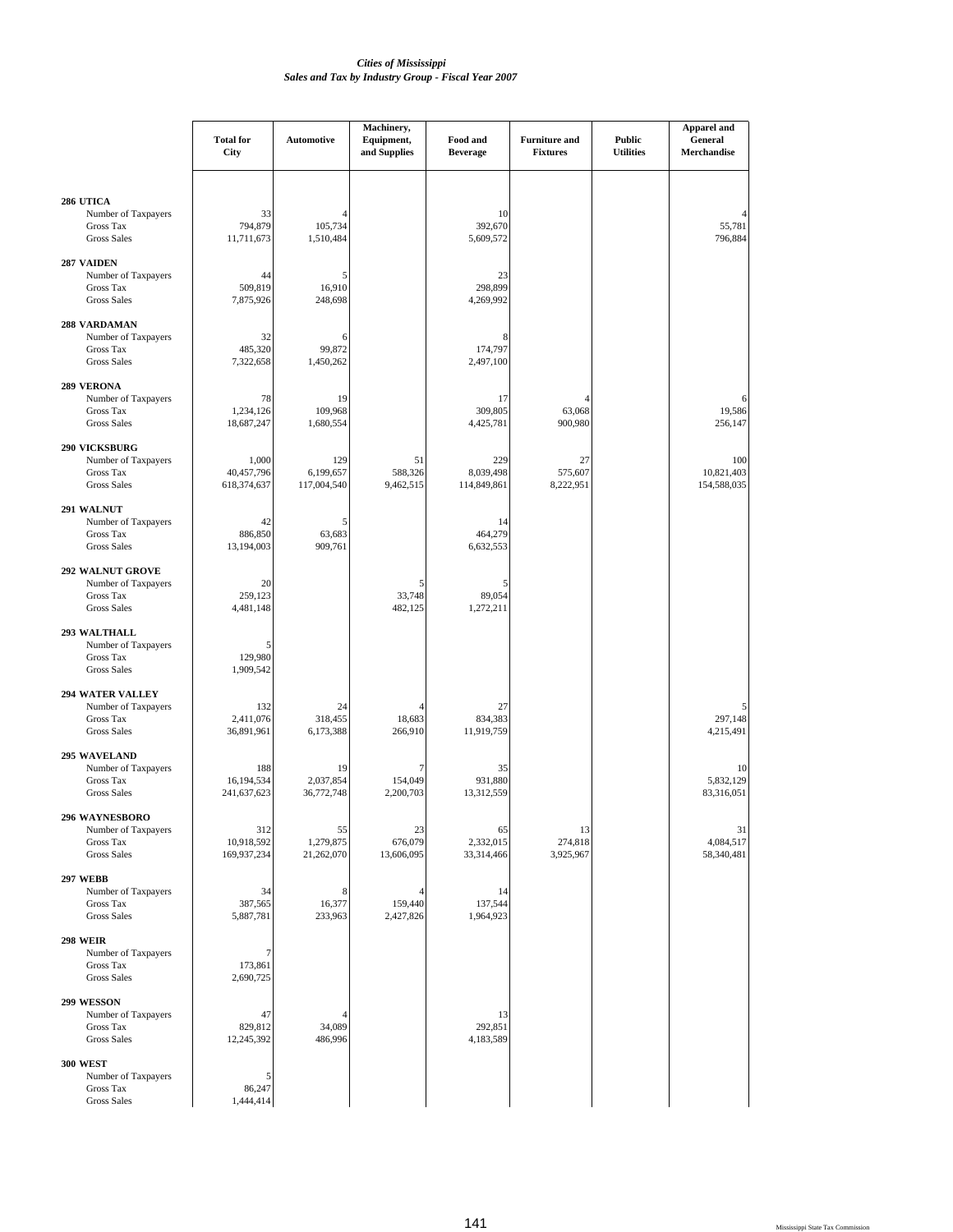| <b>Lumber</b> and<br><b>Building</b><br><b>Materials</b> | <b>Miscellaneous</b><br>Retail | <b>Miscellaneous</b><br><b>Services</b> | Wholesale | Contracting                | Recreation             | <b>Total</b><br>Retail           | Note: Figures include audits and                                                   |
|----------------------------------------------------------|--------------------------------|-----------------------------------------|-----------|----------------------------|------------------------|----------------------------------|------------------------------------------------------------------------------------|
|                                                          |                                |                                         |           |                            |                        |                                  | adjustments from prior years.                                                      |
|                                                          | 10<br>21,708<br>321,976        |                                         |           |                            |                        | 33<br>794,879<br>11,711,673      | 286 UTICA<br>Number of Taxpayers<br>Gross Tax<br><b>Gross Sales</b>                |
|                                                          | 10<br>39,657<br>566,537        |                                         |           |                            |                        | 44<br>509,819<br>7,875,926       | 287 VAIDEN<br>Number of Taxpayers<br>Gross Tax<br><b>Gross Sales</b>               |
|                                                          | 7<br>15,562<br>225,240         |                                         |           |                            |                        | 32<br>485,320<br>7,322,658       | 288 VARDAMAN<br>Number of Taxpayers<br>Gross Tax<br><b>Gross Sales</b>             |
| 6<br>327,616<br>4,680,224                                | 14<br>155,759<br>2,252,115     | 5<br>48,249<br>689,273                  |           | 8,556<br>147,168           |                        | 78<br>1,234,126<br>18,687,247    | <b>289 VERONA</b><br>Number of Taxpayers<br><b>Gross Tax</b><br><b>Gross Sales</b> |
| 45<br>3,184,382<br>45,491,127                            | 277<br>4,067,429<br>58,106,072 | 89<br>3,343,196<br>47,759,901           |           | 47<br>262,970<br>4,632,078 | 4<br>32,311<br>461,587 | 999<br>40,457,796<br>618,374,637 | 290 VICKSBURG<br>Number of Taxpayers<br>Gross Tax<br><b>Gross Sales</b>            |
|                                                          | 11<br>34,696<br>495,663        |                                         |           |                            |                        | 42<br>886,850<br>13,194,003      | 291 WALNUT<br>Number of Taxpayers<br><b>Gross Tax</b><br><b>Gross Sales</b>        |
|                                                          |                                |                                         |           |                            |                        | 20<br>259,123<br>4,481,148       | <b>292 WALNUT GROVE</b><br>Number of Taxpayers<br>Gross Tax<br><b>Gross Sales</b>  |
|                                                          |                                |                                         |           |                            |                        | 5<br>129,980<br>1,909,542        | 293 WALTHALL<br>Number of Taxpayers<br>Gross Tax<br><b>Gross Sales</b>             |
| 7<br>324,022<br>4,628,894                                | 47<br>150,946<br>2,156,374     | 5<br>167,183<br>2,388,334               |           | 8<br>7,638<br>171,383      |                        | 132<br>2,411,076<br>36,891,961   | <b>294 WATER VALLEY</b><br>Number of Taxpayers<br><b>Gross Tax</b><br>Gross Sales  |
| 17<br>5,477,419<br>78,248,773                            | 52<br>812,279<br>11,970,201    | 8<br>169,938<br>2,427,695               |           | 33<br>470,707<br>7,810,755 |                        | 188<br>16,194,534<br>241,637,623 | 295 WAVELAND<br>Number of Taxpayers<br>Gross Tax<br><b>Gross Sales</b>             |
| 32<br>325,490<br>4,649,854                               | 69<br>771,824<br>14,161,608    | 14<br>370,803<br>5,297,192              |           | 9<br>17,177<br>247,985     |                        | 312<br>10,918,592<br>169,937,234 | 296 WAYNESBORO<br>Number of Taxpayers<br>Gross Tax<br><b>Gross Sales</b>           |
|                                                          | 5<br>11,421<br>163,168         |                                         |           |                            |                        | 34<br>387,565<br>5,887,781       | <b>297 WEBB</b><br>Number of Taxpayers<br>Gross Tax<br><b>Gross Sales</b>          |
|                                                          |                                |                                         |           |                            |                        | 7<br>173,861<br>2,690,725        | <b>298 WEIR</b><br>Number of Taxpayers<br>Gross Tax<br><b>Gross Sales</b>          |
|                                                          | 17<br>89,963<br>1,285,195      |                                         |           | 34,976<br>499,659          |                        | 47<br>829,812<br>12,245,392      | 299 WESSON<br>Number of Taxpayers<br>Gross Tax<br><b>Gross Sales</b>               |
|                                                          |                                |                                         |           |                            |                        | 5<br>86,247<br>1,444,414         | <b>300 WEST</b><br>Number of Taxpayers<br>Gross Tax<br><b>Gross Sales</b>          |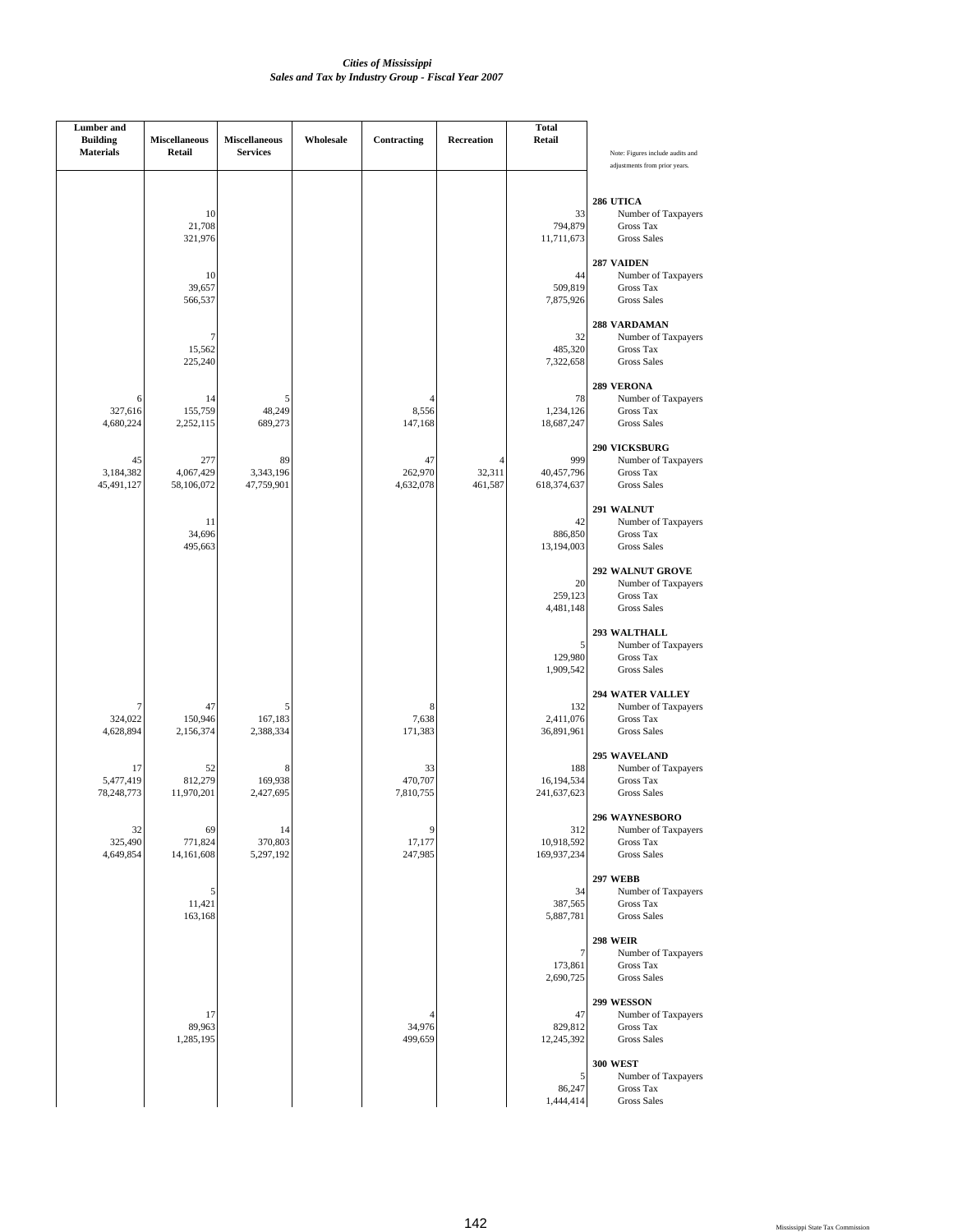|                                                | <b>Total for</b> | <b>Automotive</b> | Machinery,<br>Equipment, | Food and        | <b>Furniture and</b> | <b>Public</b>    | <b>Apparel and</b><br><b>General</b> |
|------------------------------------------------|------------------|-------------------|--------------------------|-----------------|----------------------|------------------|--------------------------------------|
|                                                | City             |                   | and Supplies             | <b>Beverage</b> | <b>Fixtures</b>      | <b>Utilities</b> | <b>Merchandise</b>                   |
| <b>301 WEST POINT</b>                          |                  |                   |                          |                 |                      |                  |                                      |
| Number of Taxpayers                            | 323              | 51                | 13                       | 81              |                      |                  | 36                                   |
| <b>Gross Tax</b>                               | 8,846,663        | 1,493,384         | 152,302                  | 2.980.160       | 35,111               |                  | 1,523,312                            |
| <b>Gross Sales</b>                             | 135,241,683      | 25,762,172        | 2,233,719                | 42,573,685      | 501,597              |                  | 21,760,773                           |
| 302 WIGGINS                                    |                  |                   |                          |                 |                      |                  |                                      |
| Number of Taxpayers                            | 231              | 35                | 11                       | 51              | 5                    |                  | 19                                   |
| <b>Gross Tax</b>                               | 9,970,947        | 1,853,970         | 217,338                  | 1,800,446       | 86,285               |                  | 3,969,901                            |
| <b>Gross Sales</b>                             | 153,457,007      | 31,838,502        | 5,430,882                | 25,720,640      | 1,232,652            |                  | 56,567,102                           |
| 303 WINONA                                     |                  |                   |                          |                 |                      |                  |                                      |
| Number of Taxpayers                            | 202              | 31                | 9                        | 48              |                      |                  | 17                                   |
| <b>Gross Tax</b>                               | 4,924,725        | 764,933           | 141,516                  | 1,285,072       |                      |                  | 1,094,703                            |
| <b>Gross Sales</b>                             | 74,012,579       | 11,564,410        | 3,247,376                | 18,358,166      |                      |                  | 15,638,414                           |
| 304 WINSTONVILLE                               |                  |                   |                          |                 |                      |                  |                                      |
| Number of Taxpayers                            | 5                |                   |                          |                 |                      |                  |                                      |
| <b>Gross Tax</b>                               | 23,128           |                   |                          |                 |                      |                  |                                      |
| <b>Gross Sales</b>                             | 378,645          |                   |                          |                 |                      |                  |                                      |
|                                                |                  |                   |                          |                 |                      |                  |                                      |
| 305 WOODLAND                                   |                  |                   |                          |                 |                      |                  |                                      |
| Number of Taxpayers<br><b>Gross Tax</b>        | 627.093          |                   |                          |                 |                      |                  |                                      |
| <b>Gross Sales</b>                             | 9,973,641        |                   |                          |                 |                      |                  |                                      |
| 306 WOODVILLE                                  |                  |                   |                          |                 |                      |                  |                                      |
| Number of Taxpayers                            | 80               | 12                |                          | 19              |                      |                  |                                      |
| <b>Gross Tax</b>                               | 1,452,720        | 136,003           | 9,153                    | 750,290         |                      |                  | 192,169                              |
| <b>Gross Sales</b>                             | 21,627,684       | 2,086,578         | 130,765                  | 10,718,429      |                      |                  | 2,745,272                            |
| 307 YAZOO CITY                                 |                  |                   |                          |                 |                      |                  |                                      |
| Number of Taxpayers                            | 367              | 59                | 15                       | 104             | 8                    |                  | 36                                   |
| <b>Gross Tax</b>                               | 9,768,753        | 2,153,649         | 909,961                  | 2,836,375       | 193,093              |                  | 1,128,419                            |
| <b>Gross Sales</b>                             | 157,425,245      | 38,680,686        | 19,620,800               | 40,519,605      | 2,758,479            |                  | 16,119,899                           |
|                                                |                  |                   |                          |                 |                      |                  |                                      |
| <b>TOTAL FOR CITIES</b><br>Number of Taxpayers | 51,442           | 7,475             | 2,854                    | 11,517          | 1,657                | 649              | 4,297                                |
| <b>Gross Tax</b>                               | 2,140,681,651    | 320, 364, 721     | 103,441,397              | 441,128,988     | 63,074,644           | 150,504,800      | 512,633,432                          |
| <b>Gross Sales</b>                             | 32,791,548,109   | 5,743,262,006     | 1,733,070,392            | 6,301,836,376   | 901,065,448          | 2,776,743,529    | 7,322,698,350                        |
| <b>NON CITY</b>                                |                  |                   |                          |                 |                      |                  |                                      |
| Number of Taxpayers                            | 34,375           | 3,814             | 3,416                    | 3,683           | 731                  | 518              | 1,036                                |
| <b>Gross Tax</b>                               | 758,686,743      | 38,540,025        | 62,542,762               | 61,705,628      | 8,121,523            | 73,333,206       | 14,163,000                           |
| <b>Gross Sales</b>                             | 14,971,848,436   | 682,457,088       | 1,332,152,707            | 881,508,093     | 116,021,654          | 1,384,054,711    | 194,452,073                          |
| <b>TOTAL FOR STATE</b>                         |                  |                   |                          |                 |                      |                  |                                      |
| <b>Number of Taxpayers</b>                     | 85,817           | 11,289            | 6,270                    | 15,200          | 2,388                | 1,167            | 5,333                                |
| <b>Gross Tax</b>                               | 2,899,368,395    | 358,904,747       | 165,984,159              | 502,834,616     | 71,196,168           | 223,838,006      | 526,796,433                          |
| <b>Gross Sales</b>                             | 47,763,396,545   | 6,425,719,094     | 3,065,223,100            | 7,183,344,469   | 1,017,087,102        | 4,160,798,241    | 7,517,150,424                        |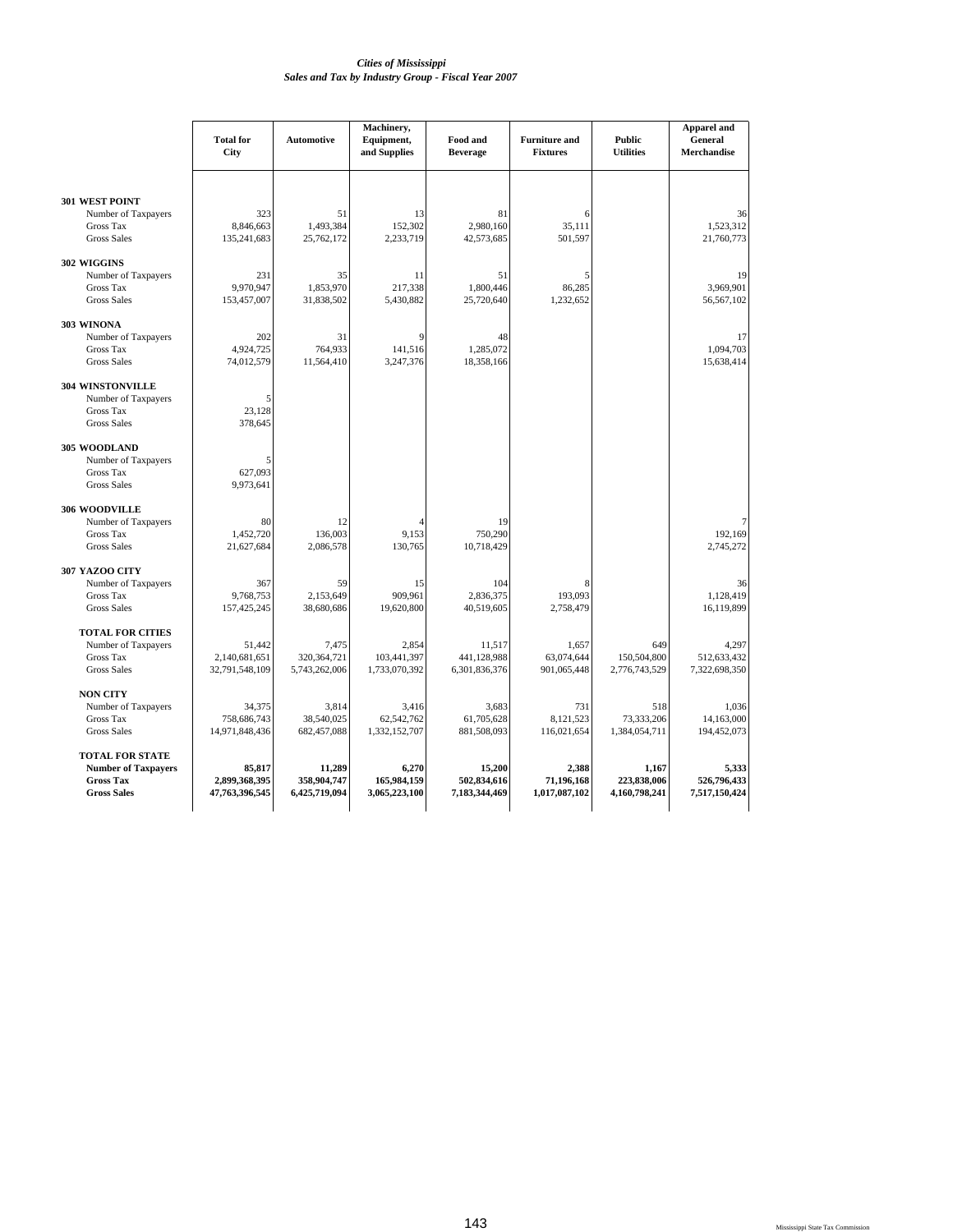| <b>Lumber</b> and<br><b>Building</b><br><b>Materials</b> | <b>Miscellaneous</b><br>Retail           | <b>Miscellaneous</b><br><b>Services</b> | Wholesale                       | Contracting                              | <b>Recreation</b>               | <b>Total</b><br>Retail                    | Note: Figures include audits and<br>adjustments from prior years.                              |
|----------------------------------------------------------|------------------------------------------|-----------------------------------------|---------------------------------|------------------------------------------|---------------------------------|-------------------------------------------|------------------------------------------------------------------------------------------------|
| 256,598<br>3,665,692                                     | 12<br>80<br>853,646<br>12,199,368        | 24<br>469,673<br>6,709,617              |                                 | 16<br>110,673<br>1,760,469               |                                 | 323<br>8,846,562<br>135,240,254           | 301 WEST POINT<br>Number of Taxpayers<br><b>Gross Tax</b><br><b>Gross Sales</b>                |
| 715,230<br>10,217,564                                    | 22<br>60<br>396,197<br>5,801,698         | 13<br>280,316<br>4,004,513              |                                 | 12<br>55,533<br>1,394,814                |                                 | 231<br>9,970,947<br>153,457,007           | 302 WIGGINS<br>Number of Taxpayers<br><b>Gross Tax</b><br><b>Gross Sales</b>                   |
| 135,357<br>1,933,676                                     | 8<br>55<br>645,241<br>9,221,995          | 16<br>285,388<br>4,076,974              |                                 | 13<br>94,389<br>1,382,724                |                                 | 202<br>4,924,725<br>74,012,579            | 303 WINONA<br>Number of Taxpayers<br><b>Gross Tax</b><br><b>Gross Sales</b>                    |
|                                                          |                                          |                                         |                                 |                                          |                                 | 5<br>23,128<br>378,645                    | <b>304 WINSTONVILLE</b><br>Number of Taxpayers<br><b>Gross Tax</b><br><b>Gross Sales</b>       |
|                                                          |                                          |                                         |                                 |                                          |                                 | 5<br>627,093<br>9,973,641                 | 305 WOODLAND<br>Number of Taxpayers<br><b>Gross Tax</b><br><b>Gross Sales</b>                  |
|                                                          | 26<br>75,571<br>1,177,146                | 6<br>105,510<br>1,507,296               |                                 |                                          |                                 | 80<br>1,452,720<br>21,627,684             | 306 WOODVILLE<br>Number of Taxpayers<br><b>Gross Tax</b><br><b>Gross Sales</b>                 |
| 234,390<br>3,348,426                                     | 93<br>18<br>836,806<br>11,954,392        | 22<br>580,407<br>8,291,529              |                                 | 7,412<br>199,987                         | 5<br>9,929<br>141,855           | 367<br>9,768,753<br>157,425,245           | 307 YAZOO CITY<br>Number of Taxpayers<br><b>Gross Tax</b><br><b>Gross Sales</b>                |
| 3,122<br>216,203,528<br>3,088,618,747                    | 13,785<br>186, 137, 963<br>2,726,039,510 | 3,271<br>114,669,177<br>1,645,566,728   |                                 | 2.452<br>24,201,392<br>433,767,059       | 335<br>7,231,164<br>103,302,252 | 51,414<br>2,139,591,210<br>32,775,970,402 | <b>TOTAL FOR CITIES</b><br>Number of Taxpayers<br><b>Gross Tax</b><br><b>Gross Sales</b>       |
| 2,764<br>56,301,947<br>804,312,724                       | 8,380<br>68,446,318<br>1,015,875,595     | 2,707<br>64,371,876<br>959,674,610      |                                 | 7,119<br>258,952,623<br>6,855,513,786    | 191<br>2,279,442<br>32,563,424  | 34,359<br>708,758,356<br>14,258,586,470   | <b>NON CITY</b><br>Number of Taxpayers<br><b>Gross Tax</b><br><b>Gross Sales</b>               |
| 5,886<br>272,505,476<br>3,892,931,471                    | 22,165<br>254,584,281<br>3,741,915,105   | 5,978<br>179,041,053<br>2,605,241,338   | 44<br>51,018,828<br>728,839,672 | 49,571<br>8,283,154,016<br>7,289,280,846 | 526<br>9,510,606<br>135,865,676 | 85,773<br>2,848,349,567<br>47,034,556,873 | <b>TOTAL FOR STATE</b><br><b>Number of Taxpayers</b><br><b>Gross Tax</b><br><b>Gross Sales</b> |